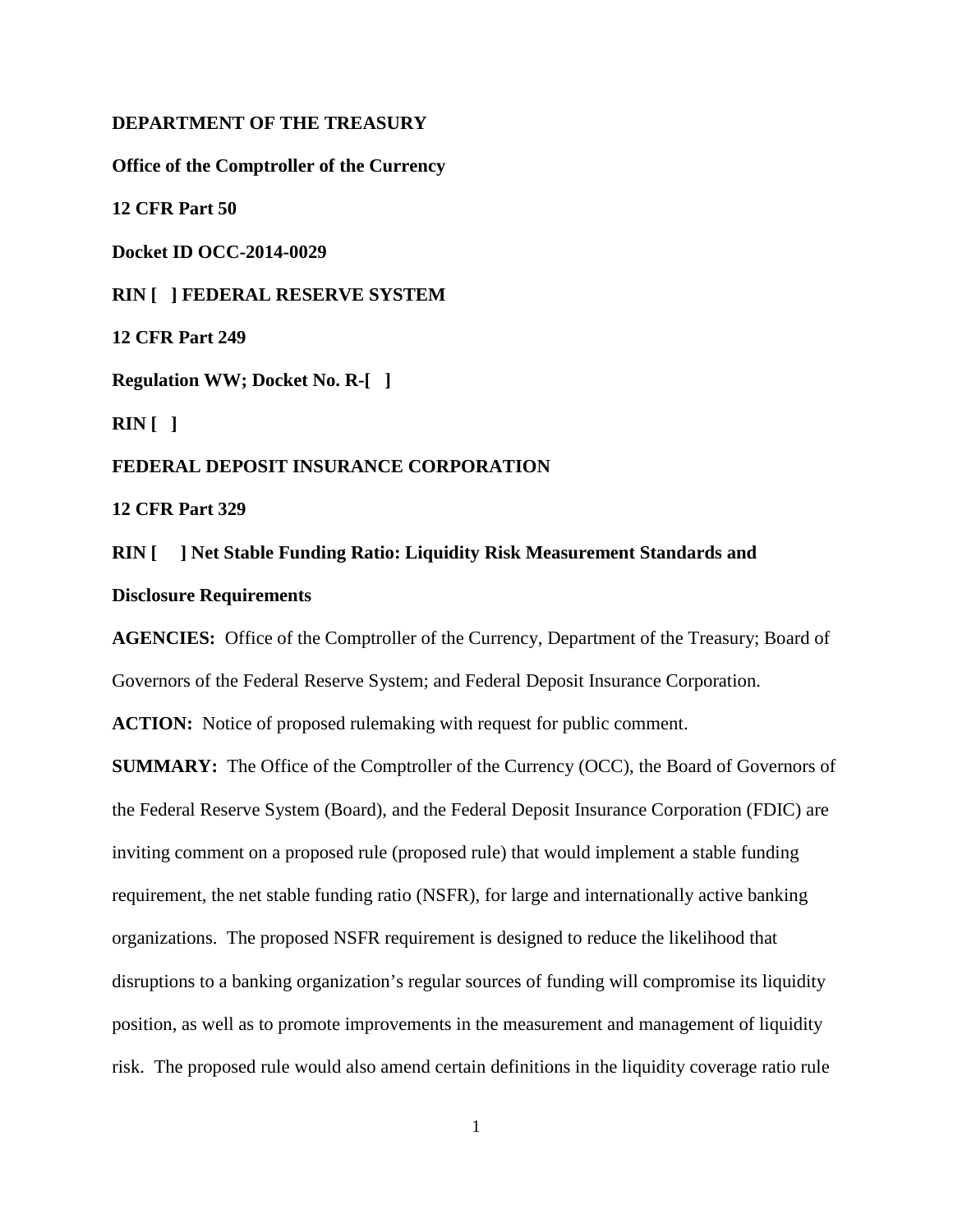that are also applicable to the NSFR. The proposed NSFR requirement would apply beginning on January 1, 2018, to bank holding companies, certain savings and loan holding companies, and depository institutions that, in each case, have \$250 billion or more in total consolidated assets or \$10 billion or more in total on-balance sheet foreign exposure, and to their consolidated subsidiaries that are depository institutions with \$10 billion or more in total consolidated assets.

In addition, the Board is proposing a modified NSFR requirement for bank holding companies and certain savings and loan holding companies that, in each case, have \$50 billion or more, but less than \$250 billion, in total consolidated assets and less than \$10 billion in total onbalance sheet foreign exposure. Neither the proposed NSFR requirement nor the proposed modified NSFR requirement would apply to banking organizations with consolidated assets of less than \$50 billion and total on-balance sheet foreign exposure of less than \$10 billion.

A bank holding company or savings and loan holding company subject to the proposed NSFR requirement or modified NSFR requirement would be required to publicly disclose the company's NSFR and the components of its NSFR each calendar quarter.

**DATES:** Comments on this notice of proposed rulemaking must be received by August 5, 2016. **ADDRESSES:** Comments should be directed to:

**OCC:** Because paper mail in the Washington, DC area is subject to delay, commenters are encouraged to submit comments by the Federal eRulemaking Portal or e-mail, if possible. Please use the title "Net Stable Funding Ratio: Liquidity Risk Measurement Standards and Disclosure Requirements" to facilitate the organization and distribution of the comments. You may submit comments by any of the following methods:

## • **Federal eRulemaking Portal—"regulations.gov":** Go to

http://www.regulations.gov. Enter "Docket ID OCC-2014-0029" in the Search Box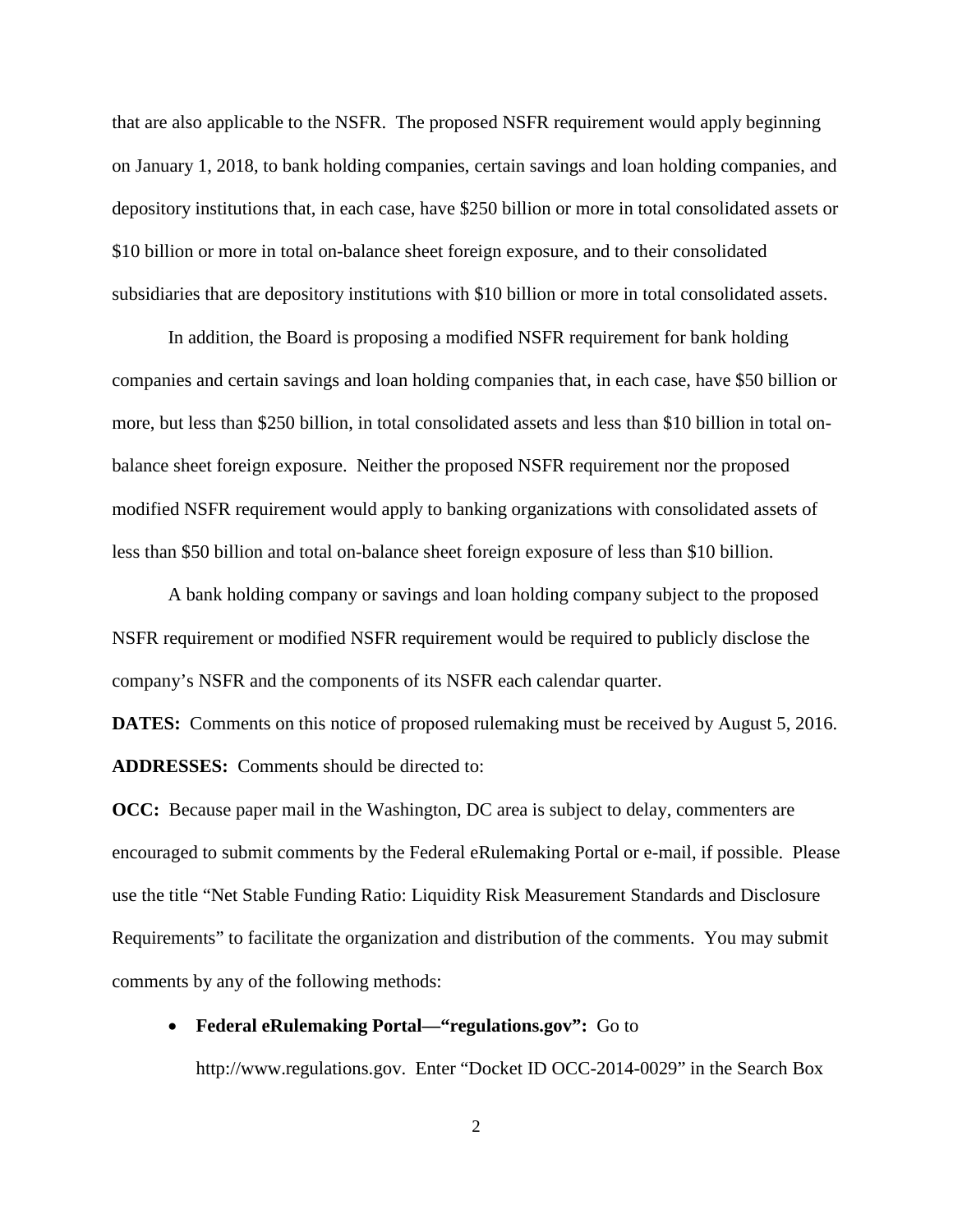and click "Search". Results can be filtered using the filtering tools on the left side of the screen. Click on "Comment Now" to submit public comments. Click on the "Help" tab on the Regulations.gov home page to get information on using Regulations.gov, including instructions for submitting public comments.

• **E-mail:** regs.comments@occ.treas.gov.

• **Mail:** Legislative and Regulatory Activities Division, Office of the Comptroller of the Currency, 400 7th Street SW., Suite 3E-218, Mail Stop 9W-11, Washington, DC 20219.

• **Hand Delivery/Courier:** 400 7th Street SW., Suite 3E-218, Mail Stop 9W-11, Washington, DC 20219.

• **Fax:** (571) 465-4326.

*Instructions*: You must include "OCC" as the agency name and "Docket ID OCC-2014- 0029" in your comment. In general, the OCC will enter all comments received into the docket and publish them on the Regulations.gov Web site without change, including any business or personal information that you provide, such as name and address information, e-mail addresses, or phone numbers. Comments received, including attachments and other supporting materials, are part of the public record and subject to public disclosure. Do not enclose any information in your comment or supporting materials that you consider confidential or inappropriate for public disclosure.

You may review comments and other related materials that pertain to this rulemaking action by any of the following methods:

• **Viewing Comments Electronically:** Go to http://www.regulations.gov. Enter "Docket ID OCC-2014-0029" in the Search box and click "Search". Comments can be filtered by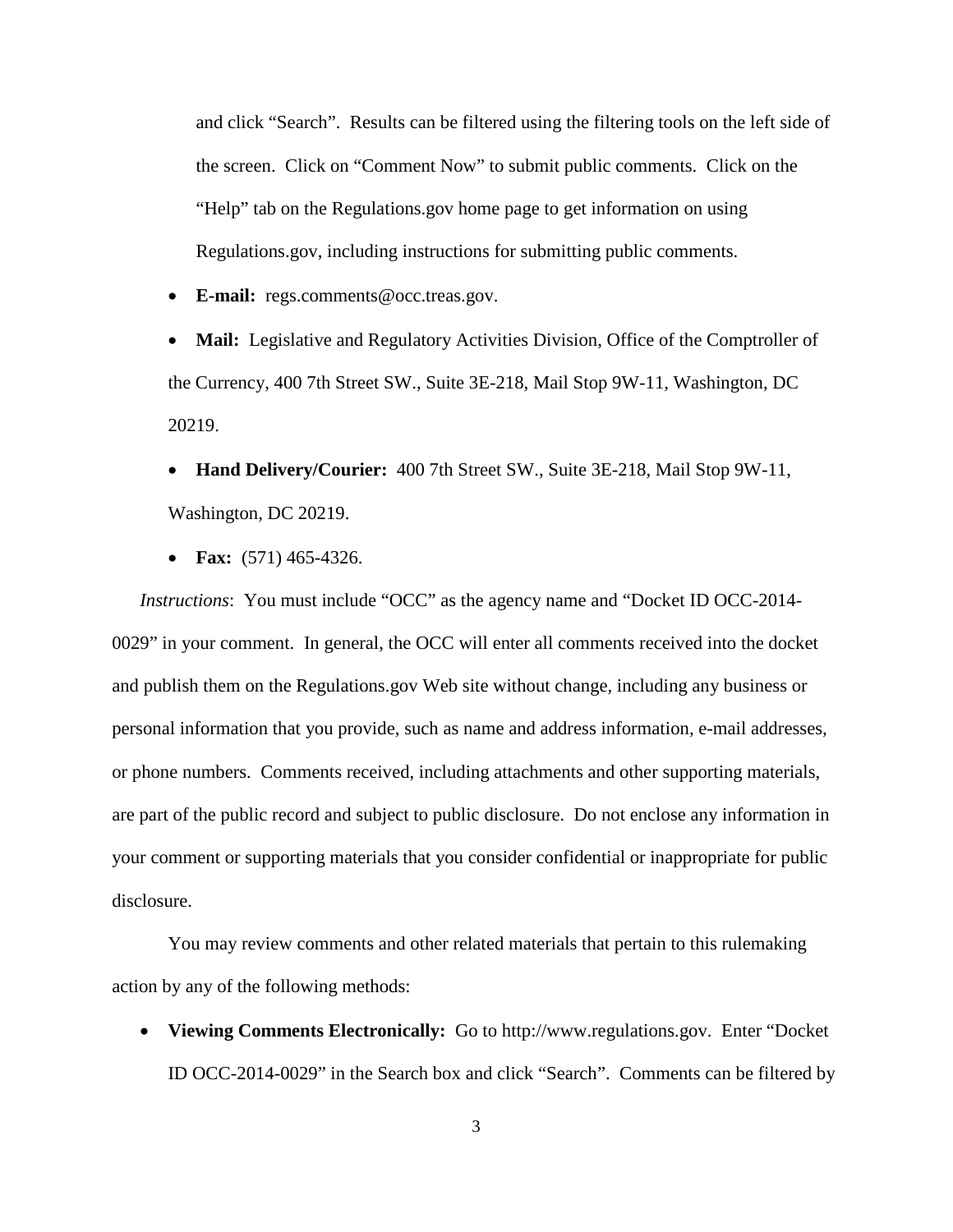Agency using the filtering tools on the left side of the screen. Click on the "Help" tab on the Regulations.gov home page to get information on using Regulations.gov, including instructions for viewing public comments, viewing other supporting and related materials, and viewing the docket after the close of the comment period.

• **Viewing Comments Personally:** You may personally inspect and photocopy comments at the OCC, 400 7th Street SW., Washington, DC. For security reasons, the OCC requires that visitors make an appointment to inspect comments. You may do so by calling (202) 649-6700. Upon arrival, visitors will be required to present valid government-issued photo identification and to submit to security screening in order to inspect and photocopy comments.

• **Docket:** You may also view or request available background documents and project summaries using the methods described above.

**Board:** You may submit comments, identified by Docket No. [ ], by any of the following methods:

- **Agency Web Site:** http://www.federalreserve.gov. Follow the instructions for submitting comments at http://www.federalreserve.gov/generalinfo/foia/ProposedRegs.cfm.
- **Federal eRulemaking Portal:** http://www.regulations.gov. Follow the instructions for submitting comments.
- **E-mail:** regs.comments@federalreserve.gov. Include docket number in the subject line of the message.
- **FAX:** (202) 452-3819 or (202) 452-3102.
- **Mail:** Robert deV. Frierson, Secretary, Board of Governors of the Federal Reserve System, 20th Street and Constitution Avenue NW., Washington, DC 20551.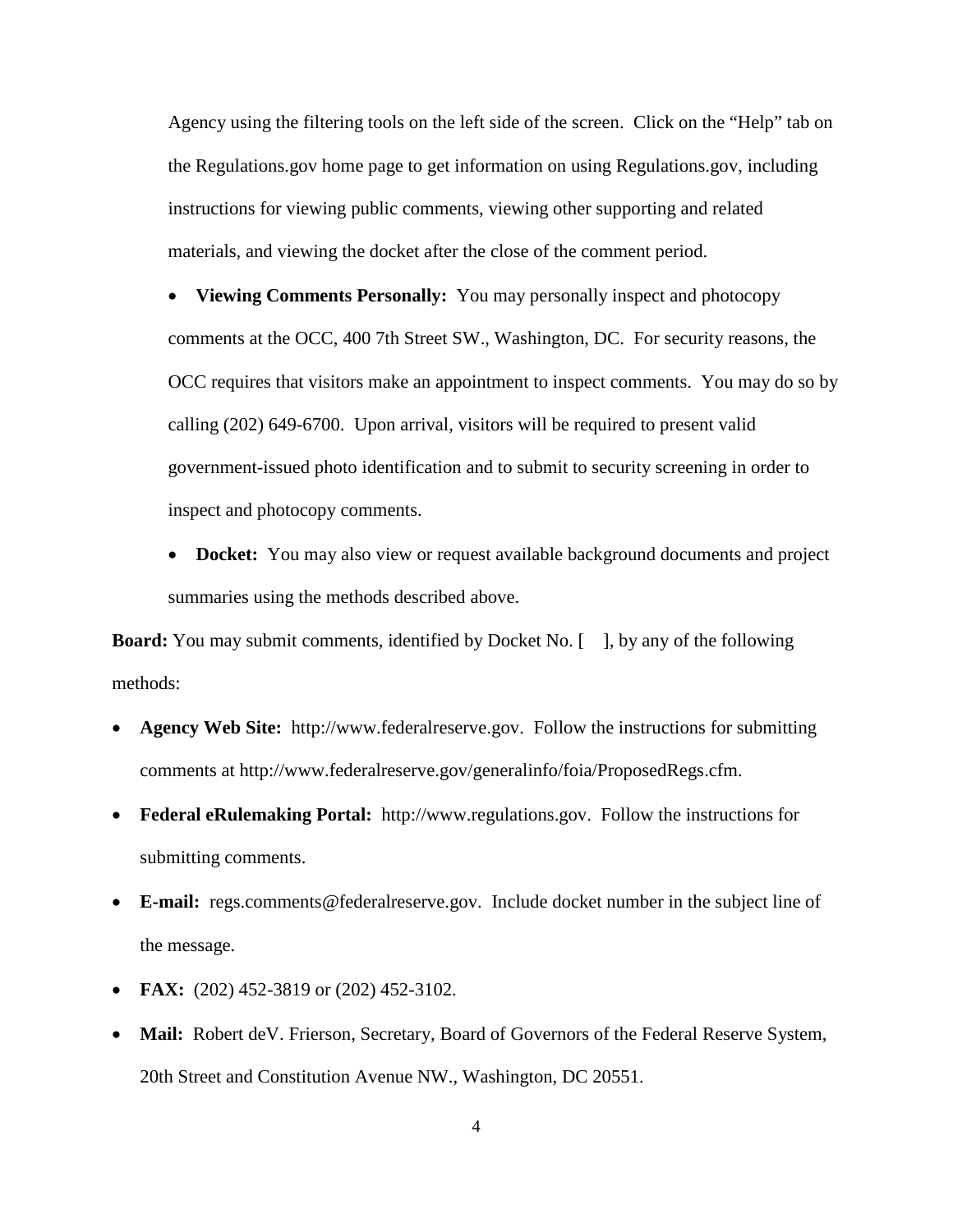All public comments are available from the Board's Web site at

http://www.federalreserve.gov/generalinfo/foia/ProposedRegs.cfm as submitted, unless modified for technical reasons. Accordingly, comments will not be edited to remove any identifying or contact information. Public comments may also be viewed electronically or in paper form in Room 3515, 1801 K Street NW. (between 18th and 19th Street NW.), Washington, DC 20006 between 9:00 a.m. and 5:00 p.m. on weekdays.

**FDIC:** You may submit comments by any of the following methods:

- **Federal eRulemaking Portal:** [http://www.regulations.gov.](http://www.regulations.gov/) Follow the instructions for submitting comments.
- **Agency Web Site:** [http://www.FDIC.gov/regulations/laws/federal/propose.html.](http://frwebgate.access.gpo.gov/cgi-bin/leaving.cgi?from=leavingFR.html&log=linklog&to=http://www.FDIC.gov/regulations/laws/federal/propose.html)
- Mail: Robert E. Feldman, Executive Secretary, Attention: Comments/Legal ESS, Federal Deposit Insurance Corporation, 550 17th Street, NW., Washington, DC 20429.
- **Hand Delivered/Courier:** The guard station at the rear of the 550 17th Street Building (located on F Street), on business days between 7:00 a.m. and 5:00 p.m.
- **E-mail:** [comments@FDIC.gov.](mailto:comments@FDIC.gov)

*Instructions*: Comments submitted must include "FDIC" and "RIN []." Comments received will be posted without change to [http://www.FDIC.gov/regulations/laws/federal/propose.html,](http://frwebgate.access.gpo.gov/cgi-bin/leaving.cgi?from=leavingFR.html&log=linklog&to=http://www.FDIC.gov/regulations/laws/federal/propose.html) including any personal information provided.

#### **FOR FURTHER INFORMATION CONTACT:**

*OCC:* Christopher McBride, Group Leader, (202) 649-6402, James Weinberger, Technical Expert, (202) 649-5213, or Ang Middleton, Bank Examiner (Risk Specialist), (202) 649-7138, Treasury & Market Risk Policy; Thomas Fursa, Bank Examiner (Capital Markets Lead Expert), (917) 344-4421; Patrick T. Tierney, Assistant Director, Carl Kaminski, Special Counsel, or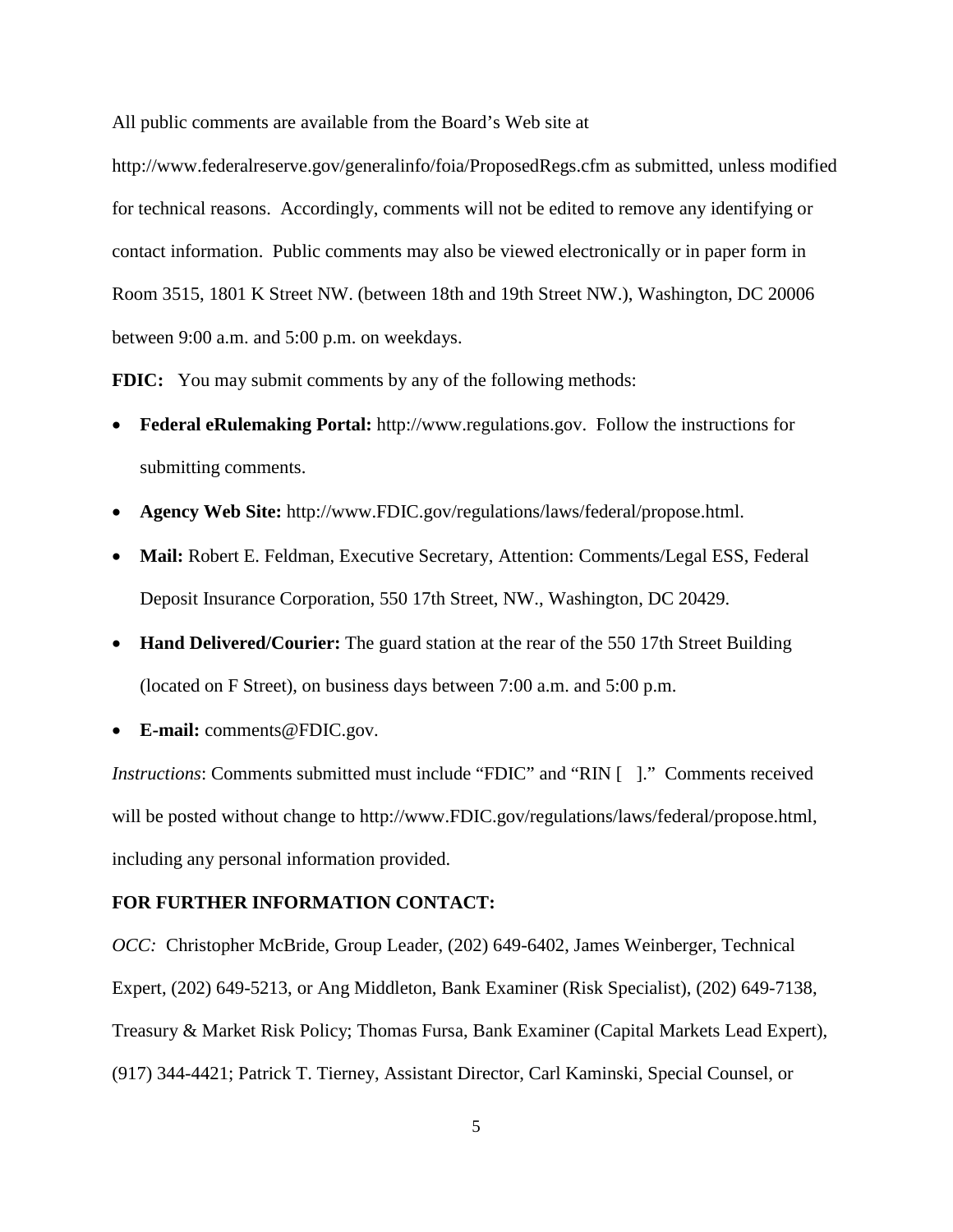Henry Barkhausen, Senior Attorney, Legislative and Regulatory Activities Division, (202) 649- 5490; or Tena Alexander, Acting Assistant Director, or David Stankiewicz, Counsel, Securities and Corporate Practices Division, (202) 649-5510; for persons who are deaf or hard of hearing, TTY, (202) 649-5597; Office of the Comptroller of the Currency, 400 7th Street SW., Washington, DC 20219.

*Board:* Gwendolyn Collins, Assistant Director, (202) 912-4311, Peter Clifford, Manager, (202) 785-6057, Adam S. Trost, Senior Supervisory Financial Analyst, (202) 452-3814, J. Kevin Littler, Senior Supervisory Financial Analyst, (202) 475-6677, or Peter Goodrich, Risk Management Specialist, (202) 872-4997, Risk Policy, Division of Banking Supervision and Regulation; Benjamin W. McDonough, Special Counsel, (202) 452-2036, Dafina Stewart, Counsel, (202) 452-3876, Adam Cohen, Counsel, (202) 912-4658, or Brian Chernoff, Senior Attorney, (202) 452-2952, Legal Division, Board of Governors of the Federal Reserve System, 20th and C Streets NW., Washington, DC 20551. For the hearing impaired only, Telecommunication Device for the Deaf (TDD), (202) 263-4869.

*FDIC:* Bobby R. Bean, Associate Director, (202) 898-6705, Eric W. Schatten, Capital Markets Policy Analyst, (202) 898-7063, Andrew D. Carayiannis, Capital Markets Policy Analyst, (202) 898-6692, Nana Ofori-Ansah, Capital Markets Policy Analyst, (202) 898-3572, Capital Markets Branch, Division of Risk Management Supervision, (202) 898-6888; Gregory S. Feder, Counsel, (202) 898-8724, Andrew B. Williams, II, Counsel, (202) 898-3591, or Suzanne J. Dawley, Senior Attorney, (202) 898-6509, Supervision and Corporate Operations Branch, Legal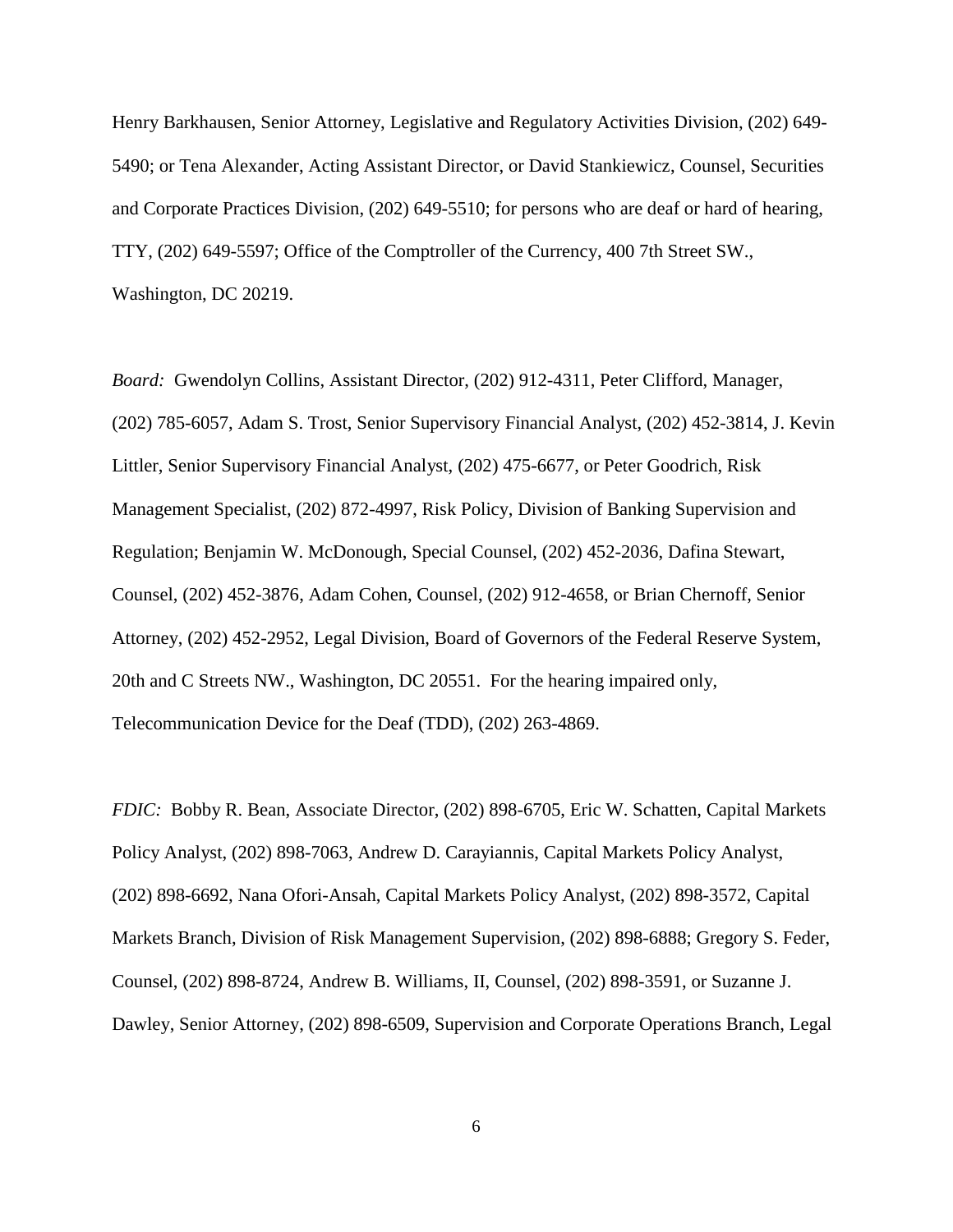Division, Federal Deposit Insurance Corporation, 550 17th Street NW., Washington, DC, 20429. For the hearing impaired only, Telecommunication Device for the Deaf (TDD), (800) 925-4618.

# **SUPPLEMENTARY INFORMATION***:*

# **Table of Contents**

- [I. Introduction](#page-8-0)
	- [A. Summary of the Proposed Rule](#page-8-1)
	- [B. Background](#page-11-0)
	- [C. Overview of the Proposed Rule](#page-16-0)
		- [1. NSFR Calculation, Shortfall Remediation, and Disclosure Requirements](#page-16-1)
		- [2. Scope of Application of the Proposed Rule](#page-17-0)

# [D. Definitions](#page-22-0)

- [1. Revisions to Existing Definitions](#page-23-0)
- [2. New Definitions](#page-29-0)
- [E. Effective Dates](#page-32-0)
- [II. Minimum Net Stable Funding Ratio](#page-33-0)
	- [A. Rules of Construction](#page-34-0)
		- [1. Balance-Sheet Metric](#page-34-1)
		- [2. Netting of Certain Transactions](#page-34-2)
		- [3. Treatment of Securities Received in an Asset Exchange by a Securities Lender](#page-36-0)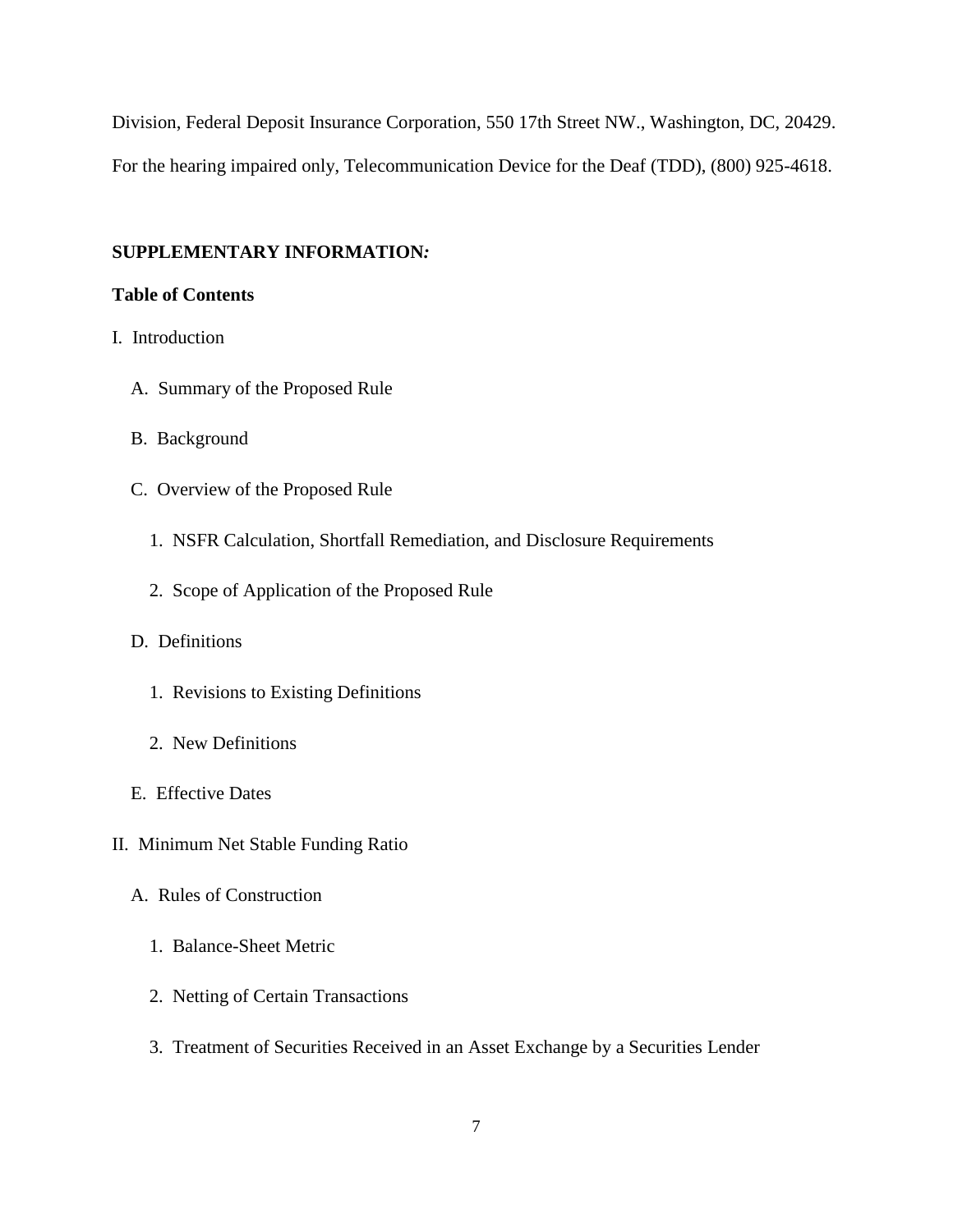- [B. Determining Maturity](#page-37-0)
- [C. Available Stable Funding](#page-40-0)
	- [1. Calculation of ASF Amount](#page-40-1)
	- [2. ASF Factor Framework](#page-41-0)
	- [3. ASF Factors](#page-47-0)
- [D. Required Stable Funding](#page-63-0)
	- [1. Calculation of the RSF Amount](#page-63-1)
	- [2. RSF Factor Framework](#page-64-0)
	- [3. RSF Factors](#page-68-0)
- [E. Derivative Transactions](#page-100-0)
	- [1. NSFR Derivatives Asset or Liability Amount](#page-101-0)
	- [2. Variation Margin Provided and Received and Initial Margin Received](#page-106-0)
	- [3. Customer Cleared Derivative Transactions](#page-108-0)
	- [4. Assets Contributed to a CCP's Mutualized Loss Sharing Arrangement and Initial Margin](#page-110-0)
	- [5. Derivatives Portfolio Potential Valuation Changes](#page-112-0)
	- [6. Derivatives RSF Amount](#page-116-0)
	- [7. Derivatives RSF Amount Numerical Example](#page-118-0)
- [F. NSFR Consolidation Limitations](#page-120-0)
- [G. Interdependent Assets and Liabilities](#page-123-0)
- [III. Net Stable Funding Ratio Shortfall](#page-126-0)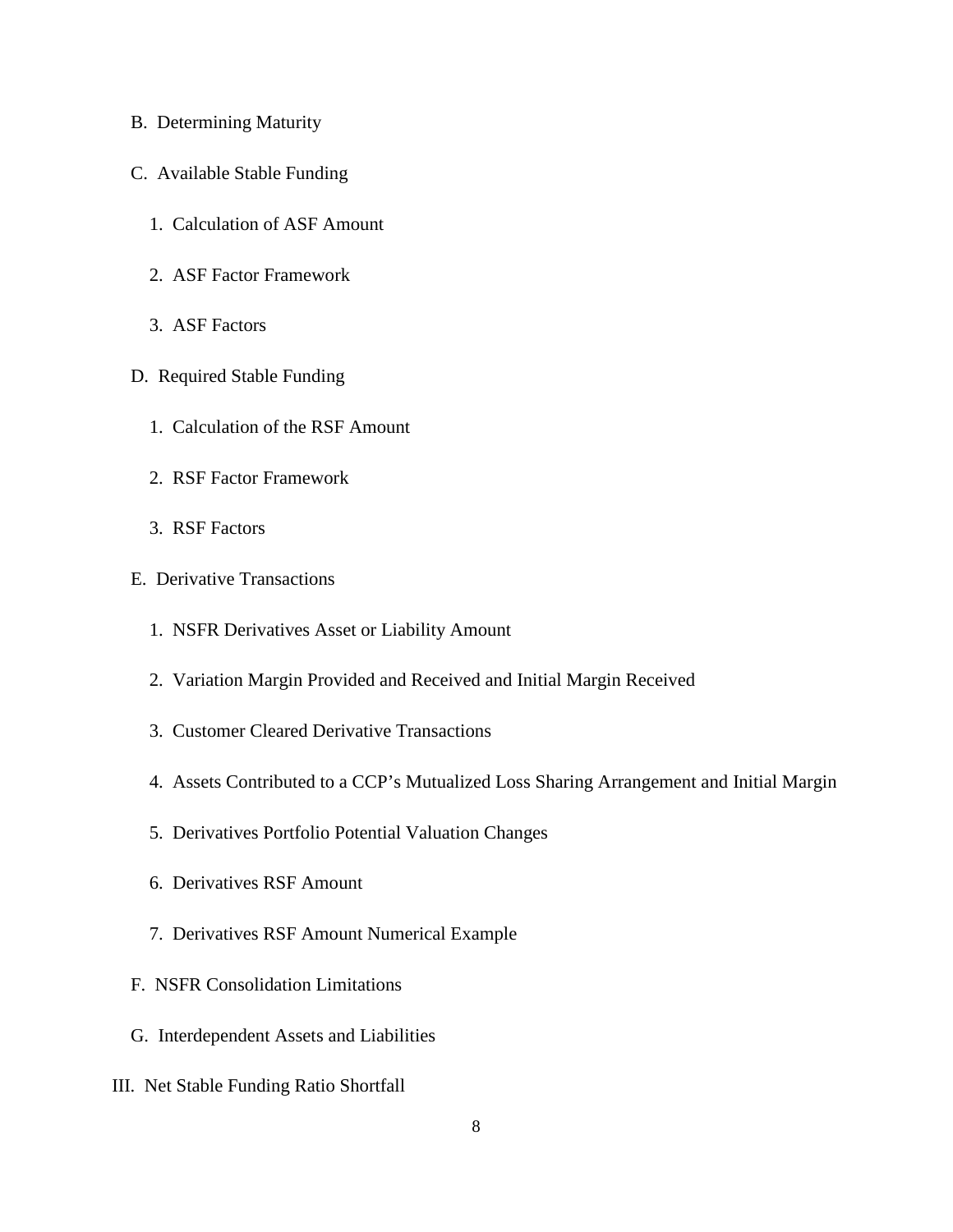[IV. Modified Net Stable Funding Ratio Applicable to Certain Covered Depository Institution](#page-129-0)  [Holding Companies](#page-129-0)

- [A. Overview and Applicability](#page-129-1)
- [B. Available Stable Funding](#page-131-0)
- [C. Required Stable Funding](#page-131-1)
- [V. Disclosure Requirements](#page-132-0)
	- [A. Proposed NSFR Disclosure Requirements](#page-132-1)
	- [B. Quantitative Disclosure Requirements](#page-133-0)
	- [C. Qualitative Disclosure Requirements](#page-138-0)
	- [D. Frequency and Timing of Disclosure](#page-139-0)
- [VI. Impact Assessment](#page-142-0)
- [VII. Solicitation of Comments on Use of Plain Language](#page-151-0)
- [VIII. Regulatory Flexibility Act](#page-151-1)
- [IX. Riegle Community Development and Regulatory Improvement Act of 1994](#page-155-0)
- [X. Paperwork Reduction Act](#page-156-0)
- [XI. OCC Unfunded Mandates Reform Act of 1995 Determination](#page-160-0)

# <span id="page-8-1"></span><span id="page-8-0"></span>**I. Introduction**

*A. Summary of the Proposed Rule*

The Office of the Comptroller of the Currency (OCC), the Board of Governors of the

Federal Reserve System (Board), and the Federal Deposit Insurance Corporation (FDIC)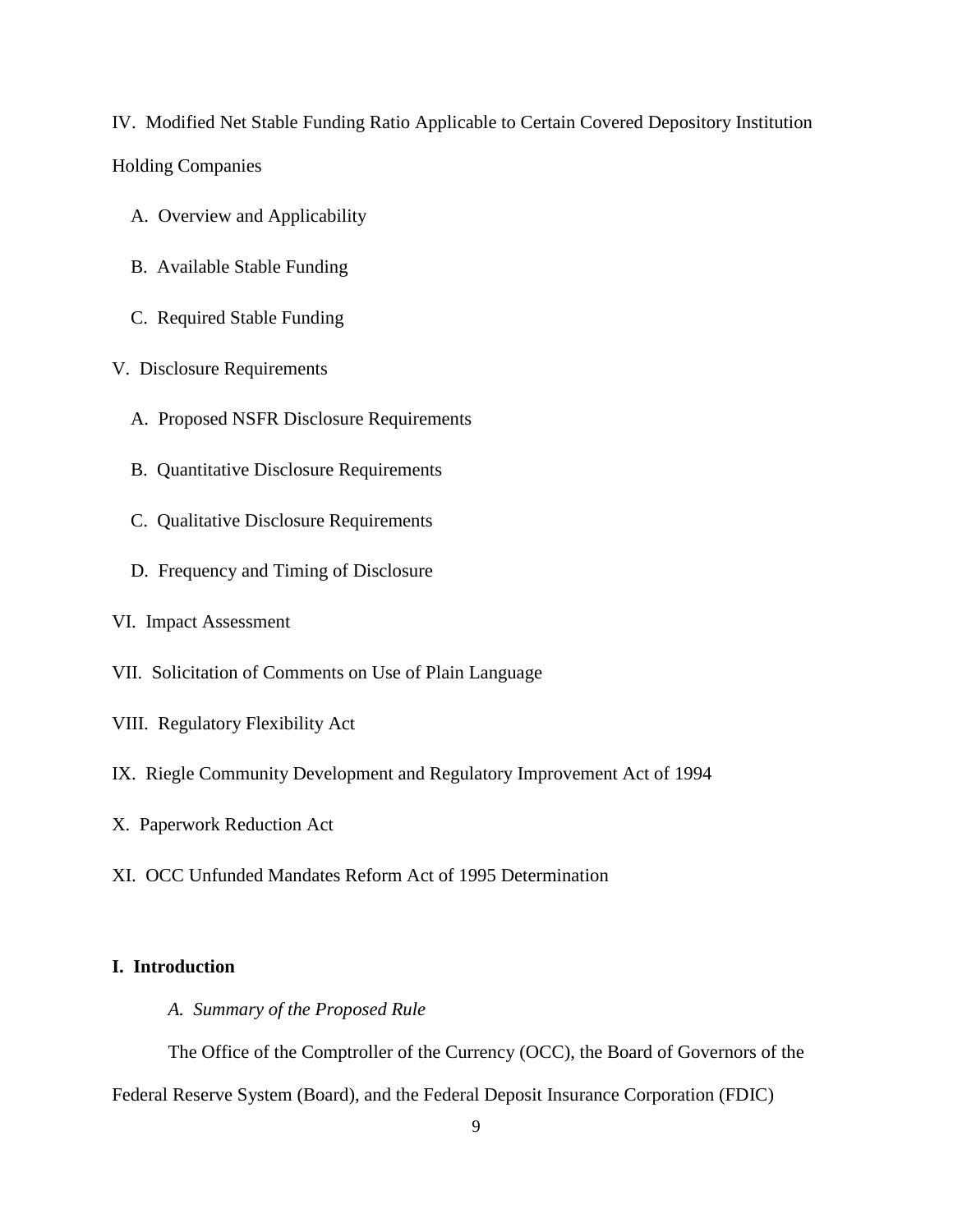(collectively, the agencies) are inviting comment on a proposed rule (proposed rule) that would implement a net stable funding ratio (NSFR) requirement. The proposed NSFR requirement is designed to reduce the likelihood that disruptions to a banking organization's regular sources of funding will compromise its liquidity position, as well as to promote improvements in the measurement and management of liquidity risk. By requiring banking organizations to maintain a stable funding profile, the proposed rule would reduce liquidity risk in the financial sector and provide for a safer and more resilient financial system.

Maturity and liquidity transformation are important components of the financial intermediation performed by banking organizations, which contributes to efficient resource allocation and credit creation in the United States. These activities entail a certain inherent level of funding instability, however. Consequently, the risks of these activities must be wellmanaged by banking organizations in order to help ensure their ongoing ability to provide financial intermediation.

The proposed rule would establish a quantitative metric, the NSFR, to measure the stability of a covered company's funding profile.<sup>[1](#page-9-0)</sup> Under the requirement, a covered company would calculate a weighted measure of the stability of its equity and liabilities over a one-year time horizon (its available stable funding amount or ASF amount). The proposed rule would require a covered company's ASF amount to be greater than or equal to a minimum level of stable funding (its required stable funding amount or RSF amount) calculated based on the

<span id="page-9-0"></span><sup>&</sup>lt;sup>1</sup> As discussed in section I.C.2 of this Supplementary Information section, covered companies are bank holding companies, certain savings and loan holding companies, and depository institutions, in each case with \$250 billion or more in total consolidated assets or \$10 billion or more in total on-balance sheet foreign exposure, as well as any consolidated subsidiary depository institution with total consolidated assets of \$10 billion or more.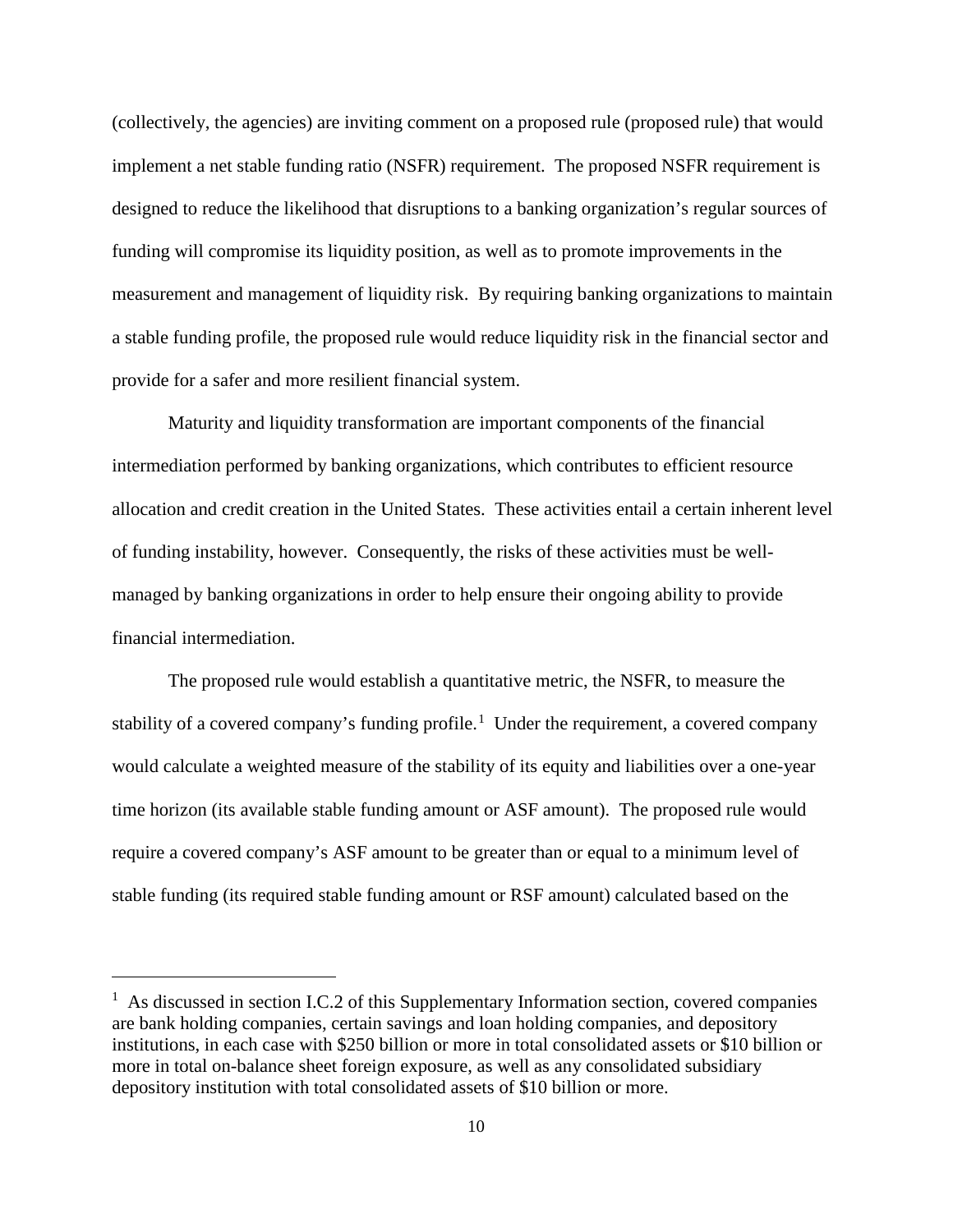liquidity characteristics of its assets, derivative exposures, and commitments over the same oneyear time horizon. A covered company's NSFR would measure the ratio of its ASF amount to its RSF amount. Sections II.C and II.D of this Supplementary Information section describe in more detail the calculation of a covered company's ASF and RSF amounts, respectively.

The proposed rule would require a covered company to maintain a minimum NSFR of 1.0. Given their size, complexity, scope of activities, and interconnectedness, covered companies with an NSFR of less than 1.0 face an increased likelihood of liquidity stress in the event of demands for repayment of their short- and medium-term liabilities, which may also contribute to financial instability in the broader economy. The NSFR would help to identify a covered company that has a heightened liquidity risk profile and poses greater risk to U.S. financial stability. This would allow the agencies, before a liquidity crisis, to require the covered company to take steps to improve its liquidity and resilience, as discussed in section I.C.1 of this Supplementary Information section.

As part of this proposal, the Board is also inviting comment on a modified NSFR requirement for bank holding companies and savings and loan holding companies without significant insurance or commercial operations that, in each case, have \$50 billion or more, but less than \$250 billion, in total consolidated assets and less than \$10 billion in total on-balance sheet foreign exposure (each, a modified NSFR holding company). This modified NSFR requirement is described in section IV of this Supplementary Information section.

The proposed rule also includes public disclosure requirements for depository institution holding companies that would be subject to the proposed NSFR requirement or modified NSFR requirement.

11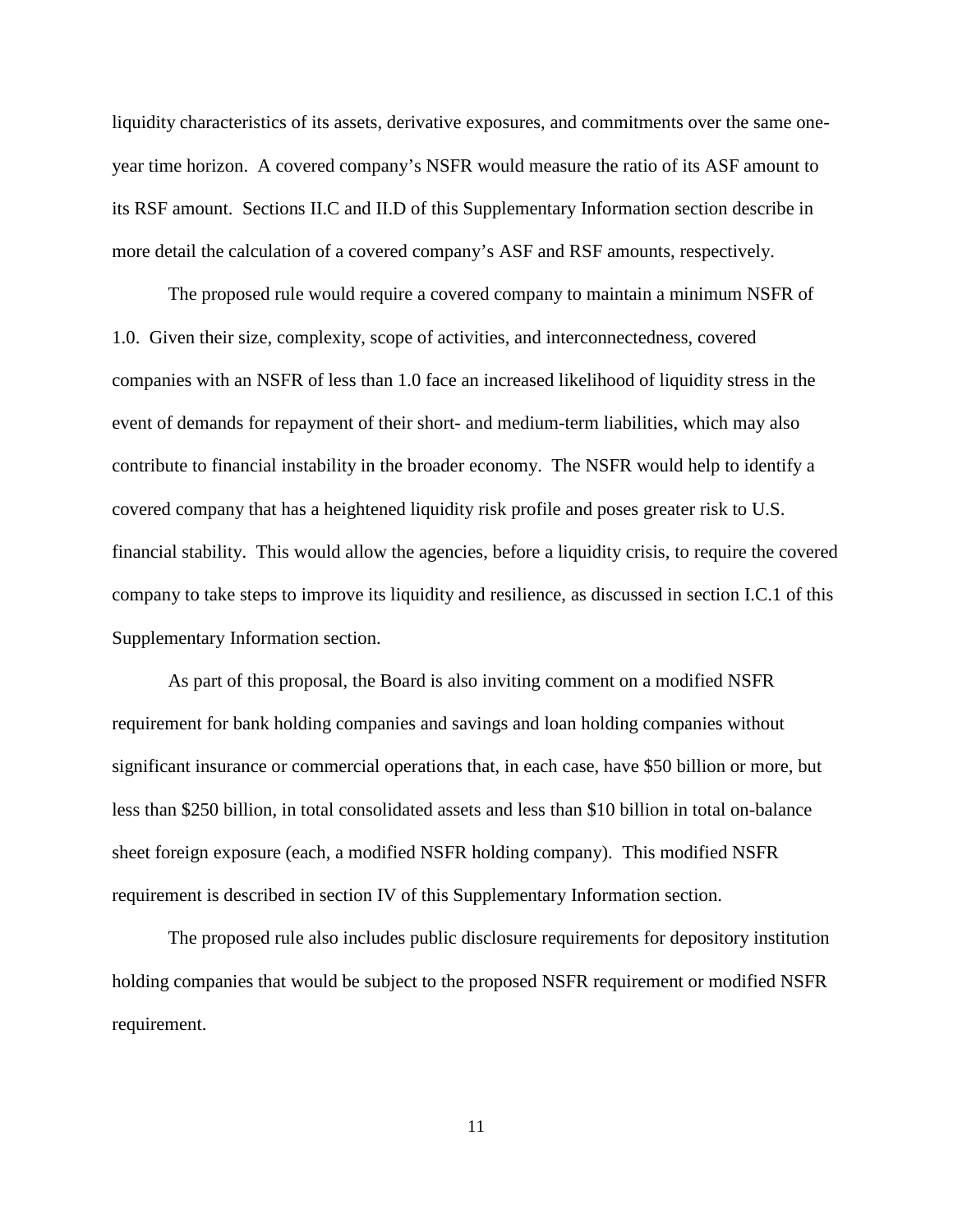## *B. Background*

<span id="page-11-0"></span>The 2007-2009 financial crisis exposed the vulnerability of large and internationally active banking organizations to liquidity shocks. For example, before the crisis, many banking organizations lacked robust liquidity risk management metrics and relied excessively on short-term wholesale funding to support less liquid assets.<sup>[2](#page-11-1)</sup> In addition, firms did not sufficiently plan for longer-term liquidity risks, and the control functions of banking organizations failed to challenge such decisions or sufficiently plan for possible disruptions to the organization's regular sources of funding. Instead, the control functions reacted only after funding shortfalls arose.

During the crisis, many banking organizations experienced severe contractions in the supply of funding. As access to funding became limited and asset prices fell, many banking organizations faced the possibility of default and failure. The threat this presented to the financial system caused governments and central banks around the world to provide significant levels of support to these institutions to maintain global financial stability. This experience demonstrated a need to address these shortcomings at banking organizations and to implement a more rigorous approach to identifying, measuring, monitoring, and limiting reliance by banking organizations on less stable sources of funding.[3](#page-11-2)

Since the 2007-2009 financial crisis, the agencies have developed quantitative and qualitative standards focused on strengthening banking organizations' overall risk management, liquidity positions, and liquidity risk management. By improving banking organizations' ability

<span id="page-11-1"></span><sup>&</sup>lt;sup>2</sup> See Senior Supervisors Group, Risk Management Lessons from the Global Banking Crisis of 2008, (October 21, 2009), available at

https://www.newyorkfed.org/medialibrary/media/newsevents/news/banking/2009/SSG\_report.pd f.

<span id="page-11-2"></span><sup>&</sup>lt;sup>3</sup> See id.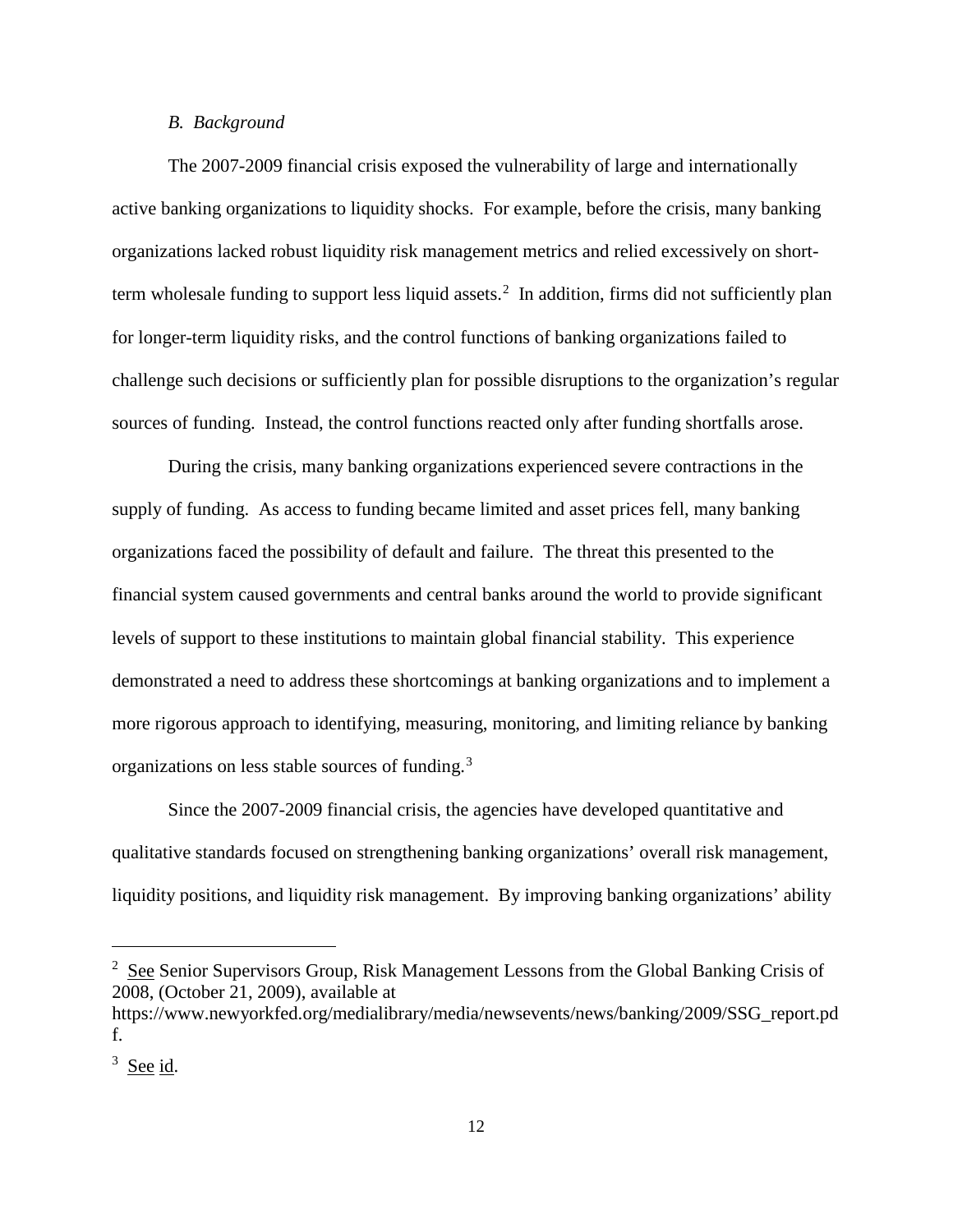to absorb shocks arising from financial and economic stress, these measures, in turn, promote a more resilient banking sector and financial system. This work has taken into account ongoing supervisory reviews and analysis in the United States, as well as international discussions regarding appropriate liquidity standards.<sup>[4](#page-12-0)</sup>

The agencies have implemented or proposed several measures to improve the liquidity positions and liquidity risk management of supervised banking organizations. First, the agencies adopted the liquidity coverage ratio (LCR) rule in September 2014,<sup>[5](#page-12-1)</sup> which requires certain banking organizations to hold a minimum amount of high-quality liquid assets (HQLA) that can be readily converted into cash to meet net cash outflows over a 30-calendar-day period. Second, pursuant to section 1[6](#page-12-2)5 of the Dodd-Frank Wall Street Reform and Consumer Protection Act<sup>6</sup> (Dodd-Frank Act) and in consultation with the OCC and the FDIC, the Board adopted general risk management, liquidity risk management, and stress testing requirements for bank holding companies with total consolidated assets of \$50 billion or more in Regulation  $YY$ .<sup>[7](#page-12-3)</sup> Third, the Board adopted a risk-based capital surcharge for global systemically important banking organizations (GSIBs) in the United States that is calculated based on a bank holding company's

<span id="page-12-0"></span><sup>&</sup>lt;sup>4</sup> See, e.g., Principles for Sound Liquidity Risk Management and Supervision (September 2008), available at http://www.bis.org/publ/bcbs144.htm; Basel III: The Liquidity Coverage Ratio and liquidity risk monitoring tools (January 2013), available at http://www.bis.org/publ/bcbs238.pdf; Basel III: the net stable funding ratio (October 2014), available at http://www.bis.org/bcbs/publ/d295.pdf.

<span id="page-12-1"></span><sup>&</sup>lt;sup>5</sup> "Liquidity Coverage Ratio: Liquidity Risk Measurement Standards," 79 FR 61440 (October 10, 2014), codified at 12 CFR part 50 (OCC), 12 CFR part 249 (Board), and 12 CFR part 329 (FDIC).

<span id="page-12-2"></span><sup>6</sup> Pub. L. No. 111-203, 124 Stat. 1376, 1423-1432 (2010) § 165, codified at 12 U.S.C. 5365.

<span id="page-12-3"></span><sup>&</sup>lt;sup>7</sup> See "Enhanced Prudential Standards for Bank Holding Companies and Foreign Banking Organizations," 79 FR 17240 (March 27, 2014), codified at 12 CFR part 252.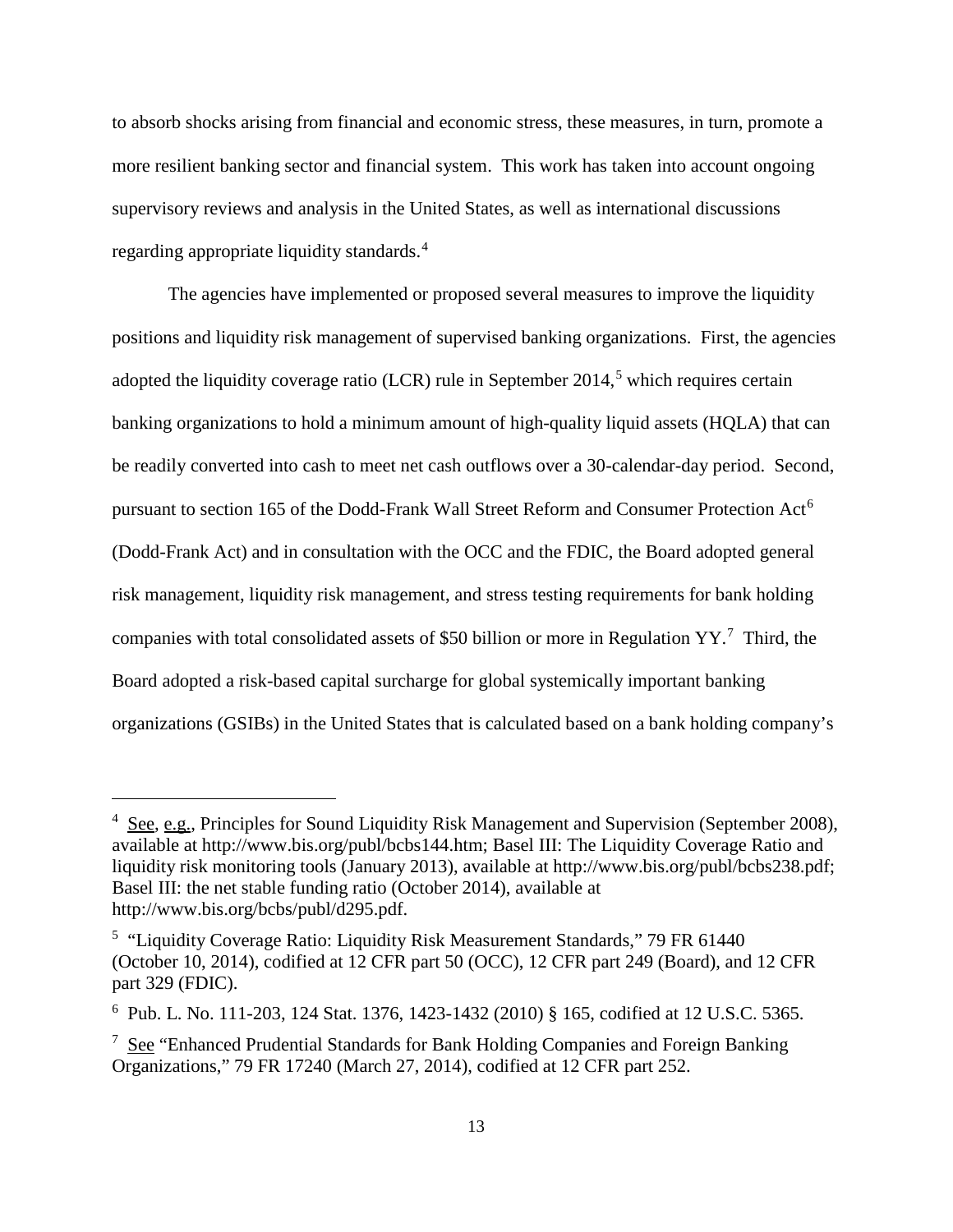risk profile, including its reliance on short-term wholesale funding (GSIB surcharge rule). $8$ Fourth, the Board recently proposed a long-term debt requirement and a total loss-absorbing capacity (TLAC) requirement that would apply to U.S. GSIBs and the U.S. operations of certain foreign GSIBs, and would require these firms and operations to have sufficient amounts of equity and eligible long-term debt to improve their ability to absorb significant losses and withstand financial stress, which would also improve the funding profile of these firms.<sup>[9](#page-13-1)</sup>

The agencies have also focused specifically on the importance of banking organizations maintaining a stable funding profile. The agencies have issued supervisory guidance to address the risks arising from excessive reliance on unstable funding, such as short-term wholesale funding, both before and after the 2007-2009 financial crisis, and have incorporated such guidance in their supervisory ratings. For example, in 1990, the Board issued guidance that cautioned against excessive reliance on the use of short-term debt,  $^{10}$  $^{10}$  $^{10}$  and in 2010, the agencies issued interagency guidance emphasizing the importance of diversifying funding sources and

<span id="page-13-0"></span><sup>&</sup>lt;sup>8</sup> "Regulatory Capital Rules: Implementation of Risk-Based Capital Surcharges for Global Systemically Important Bank Holding Companies," 80 FR 49082 (August 14, 2015).

<span id="page-13-1"></span><sup>&</sup>lt;sup>9</sup> "Total Loss-Absorbing Capacity, Long-Term Debt, and Clean Holding Company Requirements for Systemically Important U.S. Bank Holding Companies and Intermediate Holding Companies of Systemically Important Foreign Banking Organizations; Regulatory Capital Deduction for Investments in Certain Unsecured Debt of Systemically Important U.S. Bank Holding Companies," 80 FR 74926 (November 20, 2015).

<span id="page-13-2"></span><sup>&</sup>lt;sup>10</sup> See Supervision and Regulation Letter 90-20 (June 22, 1990), available at http://www.federalreserve.gov/boarddocs/srletters/1990/sr9020.htm, superseded by OCC, Board, FDIC, Office of Thrift Supervision, and National Credit Union Administration, "Interagency Policy Statement on Funding and Liquidity Risk Management," 75 FR 13656 (March 22, 2010) (Interagency 2010 Policy Statement on Funding and Liquidity Risk Management); and Supervision and Regulation Letter 96-38 (December 27, 1996), available at http://www.federalreserve.gov/boarddocs/srletters/1996/sr9638.htm.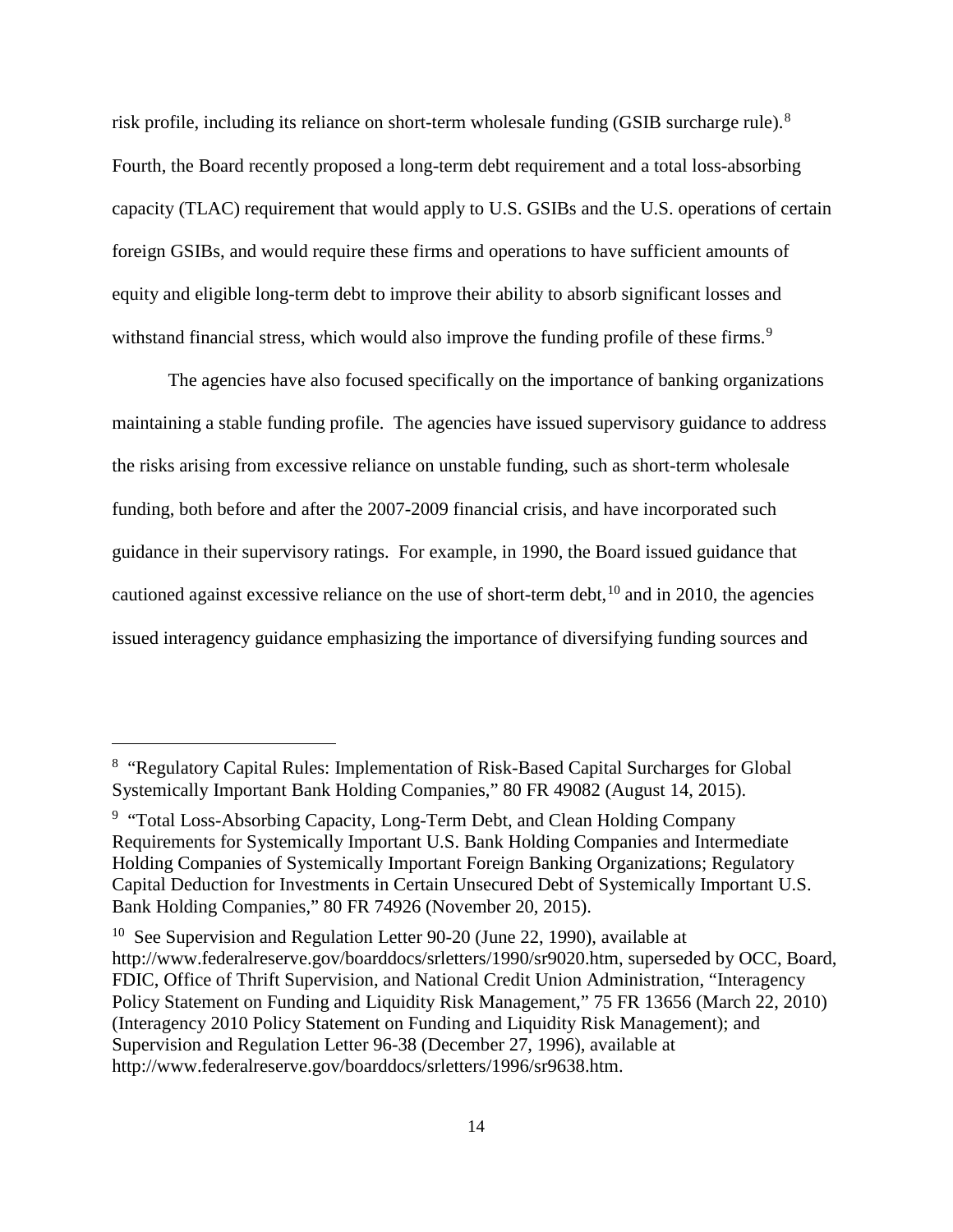tenors.[11](#page-14-0) In addition, there are statutory restrictions under the Federal Deposit Insurance Act (FDI Act) on the ability of an insured depository institution that is less than well capitalized to accept or renew brokered deposits, which can be a less stable form of funding than other retail deposits. [12](#page-14-1)

The proposed rule would complement existing law and regulations and the proposed TLAC and long-term debt requirements, as well as existing supervisory guidance.<sup>13</sup> For example, it would build on the LCR rule's goal of improving resilience to short-term economic and financial stress by focusing on the stability of a covered company's structural funding profile over a longer, one-year time horizon. It would also address liquidity risks that are not readily mitigated by the agencies' capital requirements. In a financial crisis, financial institutions without stable funding sources may be forced by creditors to monetize assets at the same time, driving down asset prices. The proposed rule would mitigate such risks by directly increasing the funding resilience of individual covered companies, thereby indirectly increasing the overall resilience of the U.S. financial system.

The proposed NSFR requirement would also provide a standardized means for measuring the stability of a covered company's funding structure, promote greater comparability of funding

 $\overline{a}$ 

<span id="page-14-2"></span> $13$  See, e.g., Interagency 2010 Policy Statement on Funding and Liquidity Risk Management; Supervision and Regulation Letter 12-17 (December 12, 2012), available at http://www.federalreserve.gov/bankinforeg/srletters/sr1217.htm; Interagency Guidance on Funds Transfer Pricing Related to Funding and Contingent Liquidity Risks (March 1, 2016), available a: http://www.occ.gov/news-issuances/bulletins/2016/bulletin-2016-7.html (OCC), http://www.federalreserve.gov/bankinforeg/srletters/sr1603a1.pdf (Board), and https://www.fdic.gov/news/news/financial/2016/fil16012.pdf (FDIC).

<span id="page-14-0"></span><sup>&</sup>lt;sup>11</sup> See Interagency 2010 Policy Statement on Funding and Liquidity Risk Management.

<span id="page-14-1"></span> $12$  See 12 U.S.C. 1831f(a).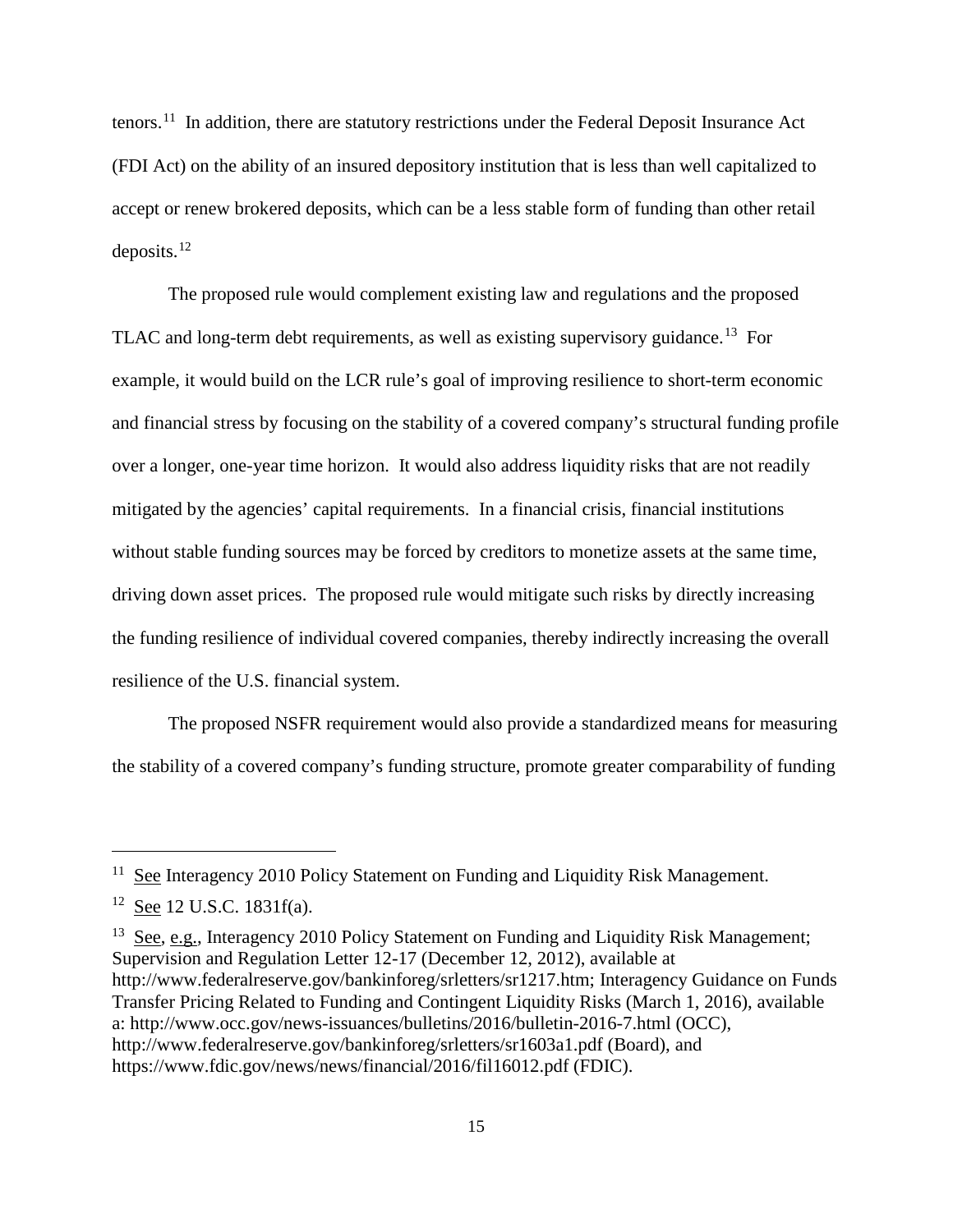structures across covered companies and foreign firms subject to similar requirements, and improve transparency and increase market discipline through the proposed rule's public disclosure requirements.

The proposed rule would be consistent with the net stable funding ratio standard published by the Basel Committee on Banking Supervision (BCBS)<sup>[14](#page-15-0)</sup> in October 2014 (Basel III  $NSFR$ <sup>[15](#page-15-1)</sup> and the net stable funding ratio disclosure standards published by the BCBS in June 2015.[16](#page-15-2) The Basel III NSFR is a longer-term structural funding metric that complements the BCBS's short-term liquidity risk metric, the BCBS liquidity coverage ratio standard (Basel III LCR).<sup>[17](#page-15-3)</sup> In developing the Basel III NSFR, the agencies and their international counterparts in the BCBS considered a number of possible structural funding metrics. For example, the BCBS considered the traditional "cash capital" measure, which compares a firm's amount of long-term and stable sources of funding to the amount of its illiquid assets. The BCBS found that this cash capital measure failed to account for material funding risks, such as those related to off-balance sheet commitments and certain on-balance sheet short-term funding and lending mismatches.

<span id="page-15-0"></span><sup>&</sup>lt;sup>14</sup> The BCBS is a committee of banking supervisory authorities that was established by the central bank governors of the G10 countries in 1975. It currently consists of senior representatives of bank supervisory authorities and central banks from Argentina, Australia, Belgium, Brazil, Canada, China, France, Germany, Hong Kong SAR, India, Indonesia, Italy, Japan, Korea, Luxembourg, Mexico, the Netherlands, Russia, Saudi Arabia, Singapore, South Africa, Sweden, Switzerland, Turkey, the United Kingdom, and the United States. Documents issued by the BCBS are available through the Bank for International Settlements Web site at [http://www.bis.org.](http://www.bis.org/)

<span id="page-15-1"></span><sup>&</sup>lt;sup>15</sup> See supra note 4.

<span id="page-15-2"></span><sup>&</sup>lt;sup>16</sup> "Net Stable Funding Ratio disclosure standards" (June 2015), available at <http://www.bis.org/bcbs/publ/d324.pdf> (Basel III NSFR Disclosure Standards).

<span id="page-15-3"></span><sup>17</sup> See supra note 4.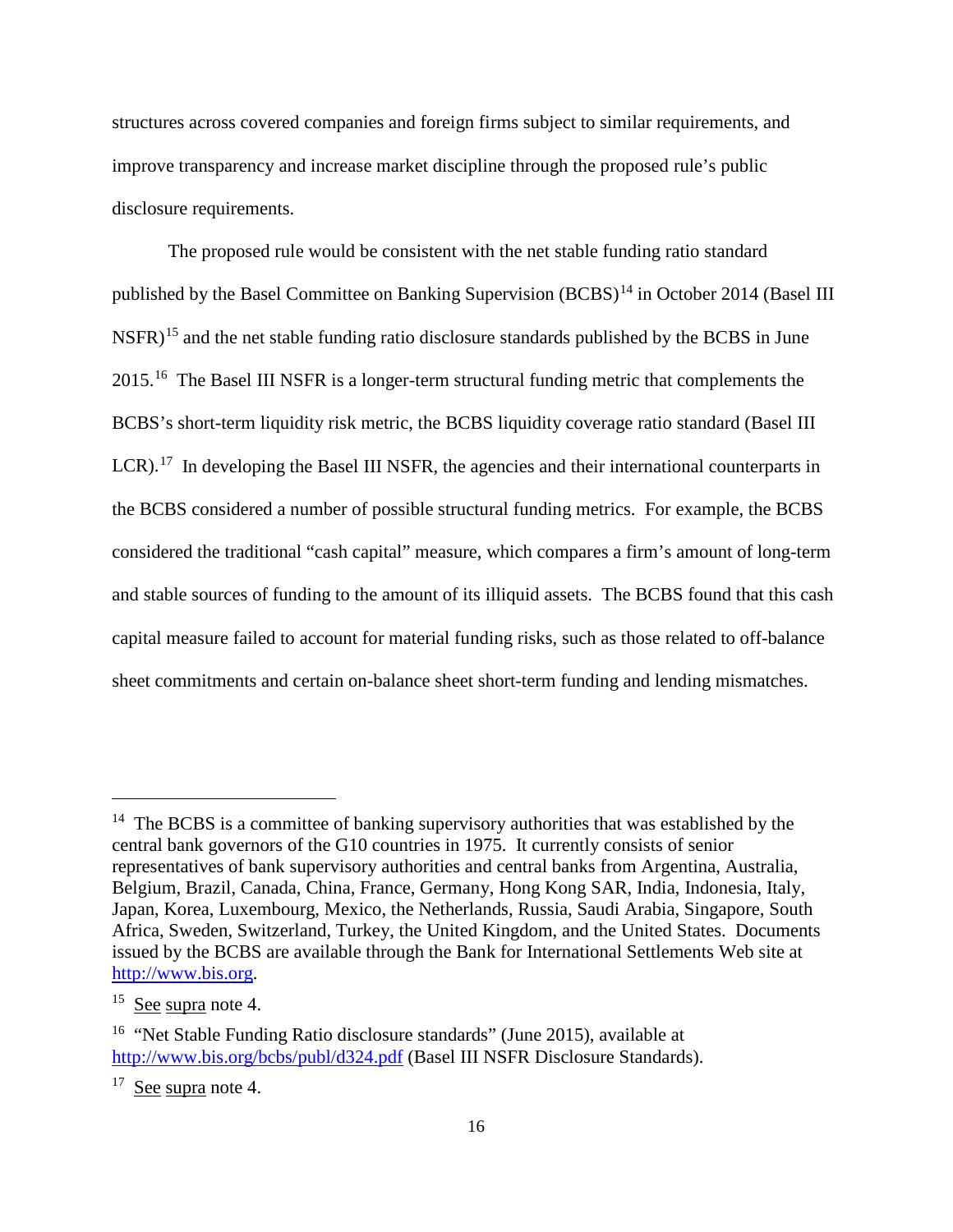The Basel III NSFR incorporates consideration of these and other funding risks, as would the proposed rule's NSFR requirement.

## <span id="page-16-0"></span>*C. Overview of the Proposed Rule*

 $\overline{a}$ 

### 1. NSFR Calculation, Shortfall Remediation, and Disclosure Requirements

<span id="page-16-1"></span>The proposed rule would require a covered company to maintain an amount of ASF, or available stable funding, that is no less than the amount of its RSF, or required stable funding, on an ongoing basis. A covered company's NSFR would be expressed as a ratio of its ASF amount (the numerator of the ratio) to its RSF amount (the denominator of the ratio). A covered company's ASF amount would be a weighted measure of the stability of the company's funding over a one-year time horizon. A covered company would calculate its ASF amount by applying standardized weightings (ASF factors) to its equity and liabilities based on their expected stability. Similarly, a covered company would calculate its RSF amount by applying standardized weightings (RSF factors) to its assets, derivative exposures, and commitments based on their liquidity characteristics.<sup>[18](#page-16-2)</sup> These characteristics would include credit quality, tenor, encumbrances, counterparty type, and characteristics of the market in which an asset trades, as applicable.

As noted above, the proposed rule would require a covered company to maintain, on a consolidated basis, an NSFR equal to or greater than 1.0. The proposed rule would require a covered company to take several steps if its NSFR fell below 1.0, as discussed in more detail in section III of this Supplementary Information section. In particular, a covered company would be required to notify its appropriate Federal banking agency of the shortfall no later than 10

<span id="page-16-2"></span><sup>&</sup>lt;sup>18</sup> ASF factors are described in section II.C, RSF factors are described in section II.D, and the derivatives RSF amount is described in section II.E of this Supplementary Information section.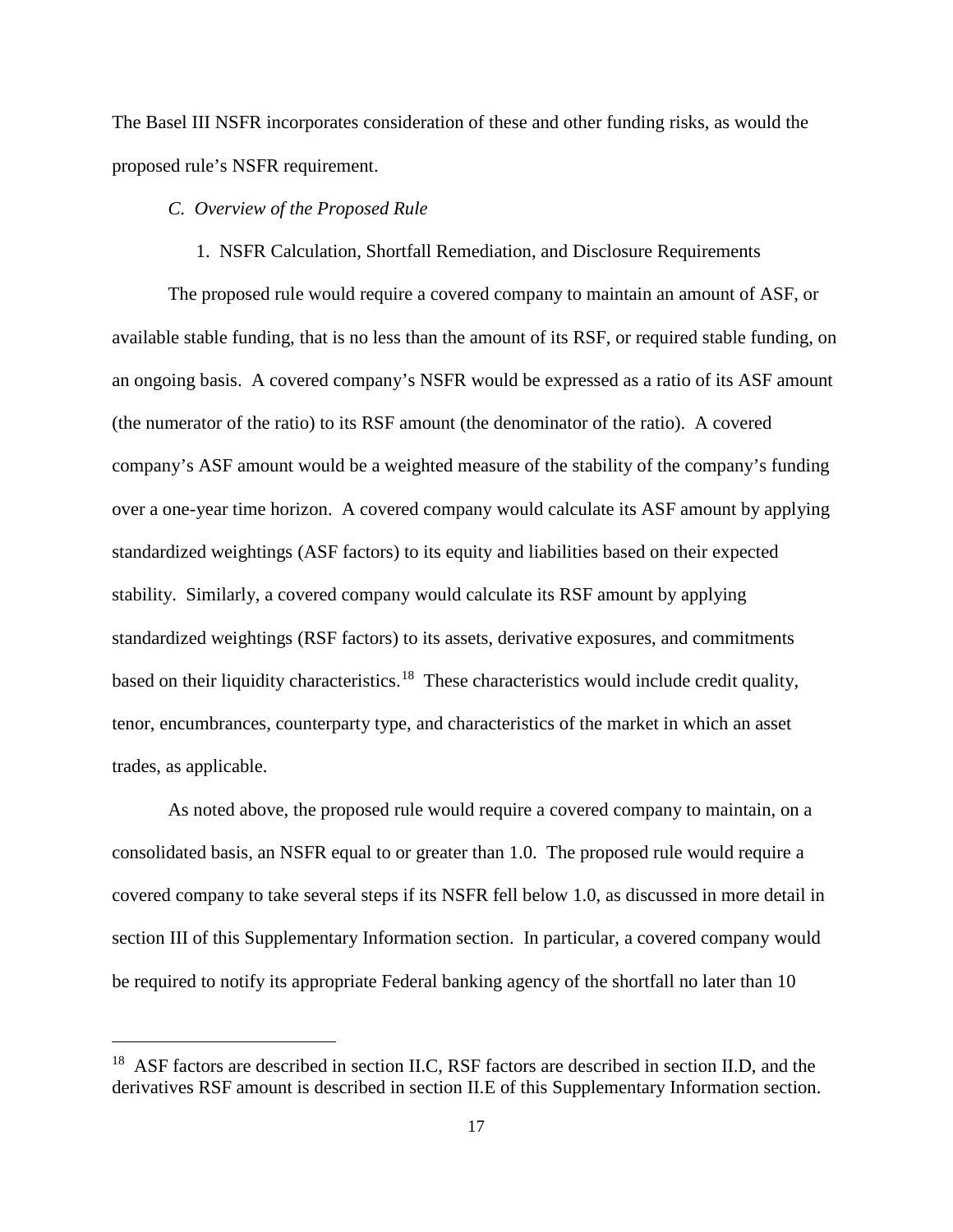business days (or such other period as the appropriate Federal banking agency may require by written notice) following the date that any event has occurred that would cause or has caused the covered company's NSFR to fall below the minimum requirement. In addition, a covered company would be required to submit to its appropriate Federal banking agency a plan to remediate its NSFR shortfall. These procedures would enable supervisors to monitor and respond appropriately to the particular circumstances that give rise to any deficiency in a covered company's funding profile. Given the range of possible reasons, both idiosyncratic and systemic, for a covered company having an NSFR below 1.0, the proposed rule would establish a framework that would allow for flexible supervisory responses. The agencies expect circumstances where a covered company has an NSFR shortfall to arise only rarely.

Nothing in the proposed rule would limit the authority of the agencies under any other provision of law or regulation to take supervisory or enforcement actions, including actions to address unsafe or unsound practices or conditions, deficient liquidity levels, or violations of law.

The proposed rule would require a covered company that is a depository institution holding company to publicly disclose, each calendar quarter, its NSFR and NSFR components in a standardized tabular format and to discuss certain qualitative features of its NSFR calculation. These disclosures, which are described in further detail in section V of this Supplementary Information section, would enable market participants to assess and compare the liquidity profiles of covered companies and non-U.S. banking organizations.

The proposed NSFR requirement would take effect on January 1, 2018.

2. Scope of Application of the Proposed Rule

<span id="page-17-0"></span>The proposed NSFR requirement would apply to the same large and internationally active banking organizations that are subject to the LCR rule: (1) bank holding companies, savings and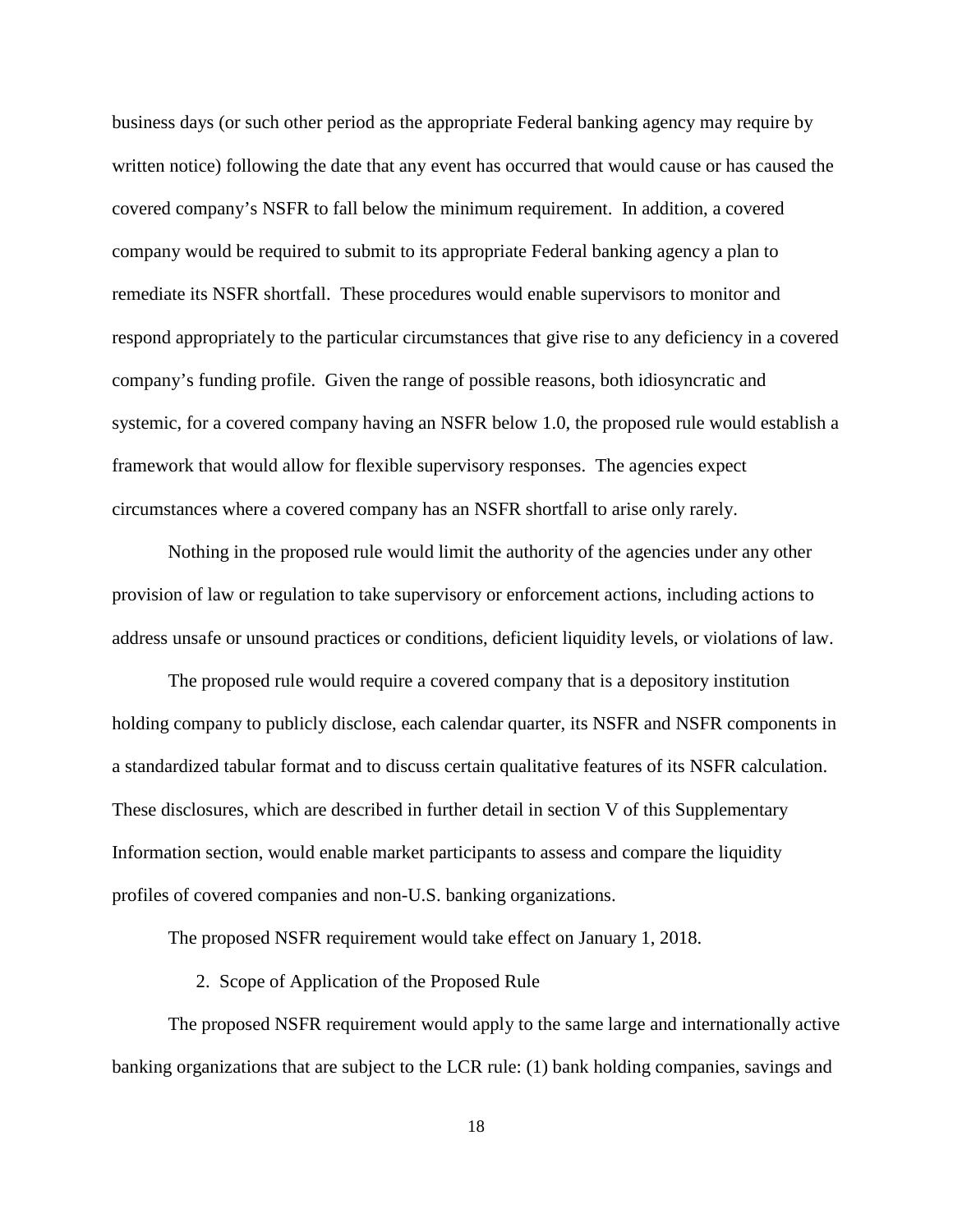loan holding companies without significant commercial or insurance operations, and depository institutions that, in each case, have \$250 billion or more in total consolidated assets or \$10 billion or more in on-balance sheet foreign exposure,  $^{19}$  $^{19}$  $^{19}$  and (2) depository institutions with \$10 billion or more in total consolidated assets that are consolidated subsidiaries of such bank holding companies and savings and loan holding companies.

The proposed rule would apply to banking organizations that tend to have larger and more complex liquidity risk profiles than smaller and less internationally active banking organizations. While banking organizations of any size can face threats to their safety and soundness based on an unstable funding profile, covered companies' scale, scope, and complexity require heightened measures to manage their liquidity risk. In addition, covered companies with total consolidated assets of \$250 billion or more can pose greater risks to U.S. financial stability than smaller banking organizations because of their size, the scale and breadth of their activities, and their interconnectedness with the financial sector. Consequently, threats to the availability of funding to larger firms pose greater risks to the financial system and economy. Likewise, the foreign exposure threshold identifies firms with a significant international presence, which may also present risks to financial stability for similar reasons. By promoting stable funding profiles for large, interconnected institutions, the proposed rule would strengthen the safety and soundness of covered companies and promote a more resilient U.S. financial system and global financial system.

<span id="page-18-0"></span> $19$  Total consolidated assets for the purposes of the proposed rule would be as reported on a banking organization's most recent year-end Consolidated Reports of Condition and Income or Consolidated Financial Statements for Bank Holding Companies, Federal Reserve Form FR Y-9C. Foreign exposure data would be calculated in accordance with the Federal Financial Institutions Examination Council 009 Country Exposure Report.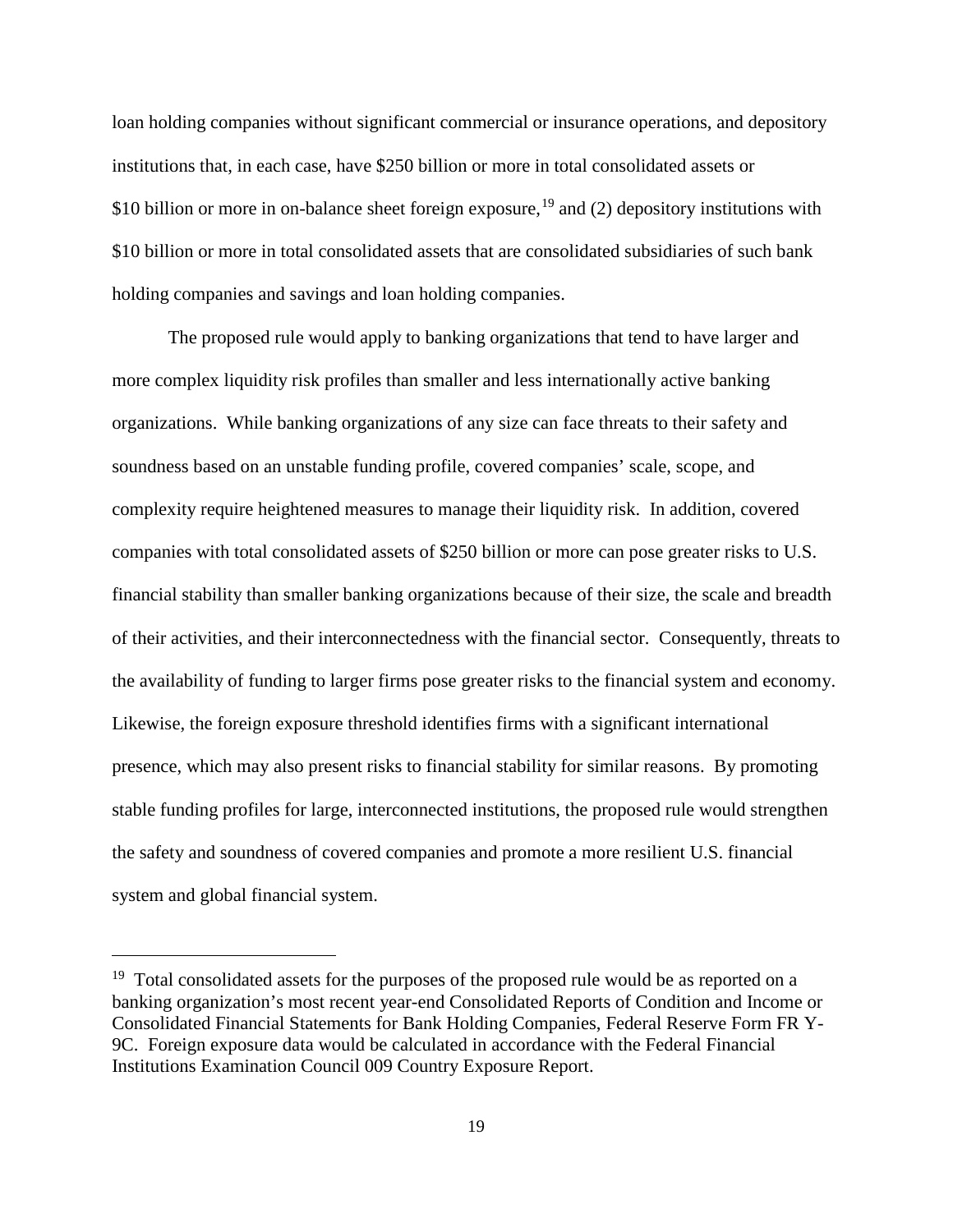The proposed rule would also apply the NSFR requirement to depository institutions that are the consolidated subsidiaries of covered companies and that have \$10 billion or more in total consolidated assets.[20](#page-19-0) These large depository institution subsidiaries can play a significant role in covered companies' funding structures and operations, and present a larger exposure to the FDIC's Deposit Insurance Fund than smaller insured institutions because of the greater volume of their deposit-taking and lending activities. To reduce the potential impacts of a liquidity event on the safety and soundness of such large depository institution subsidiaries, the proposed rule would require that such entities independently have sufficient stable funding.

Consistent with the LCR rule, the proposed rule would not apply to depository institution holding companies with large insurance operations or savings and loan holding companies with large commercial operations because their business models and liquidity risks differ significantly from those of other covered companies.<sup>[21](#page-19-1)</sup> The proposed rule would also not apply to nonbank

<span id="page-19-0"></span><sup>&</sup>lt;sup>20</sup> Pursuant to the International Banking Act (IBA), 12 U.S.C. 3101 et seq., and OCC regulation, 12 CFR 28.13(a)(1), a Federal branch or agency regulated and supervised by the OCC has the same rights and responsibilities as a national bank operating at the same location. Thus, as a general matter, Federal branches and agencies are subject to the same laws as national banks. The IBA and the OCC regulation state, however, that this general standard does not apply when the IBA or other applicable law provides other specific standards for Federal branches or agencies or when the OCC determines that the general standard should not apply. This proposal would not apply to Federal branches and agencies of foreign banks operating in the United States. At this time, these entities have assets that are substantially below the proposed \$250 billion asset threshold for applying the proposed liquidity standard to large and internationally active banking organizations. As part of its supervisory program for Federal branches and agencies of foreign banks, the OCC reviews liquidity risks and takes appropriate action to limit such risks in those entities.

<span id="page-19-1"></span><sup>&</sup>lt;sup>21</sup> The proposed rule would not apply to: (i) a grandfathered unitary savings and loan holding company (as described in section  $10(c)(9)(A)$  of the Home Owners' Loan Act, 12 U.S.C. 1467a(c)(9)(A)) that derives 50 percent or more of its total consolidated assets or 50 percent of its total revenues on an enterprise-wide basis from activities that are not financial in nature under section 4(k) of the Bank Holding Company Act (12 U.S.C. 1843(k)); (ii) a top-tier bank holding company or savings and loan holding company that is an insurance underwriting company; or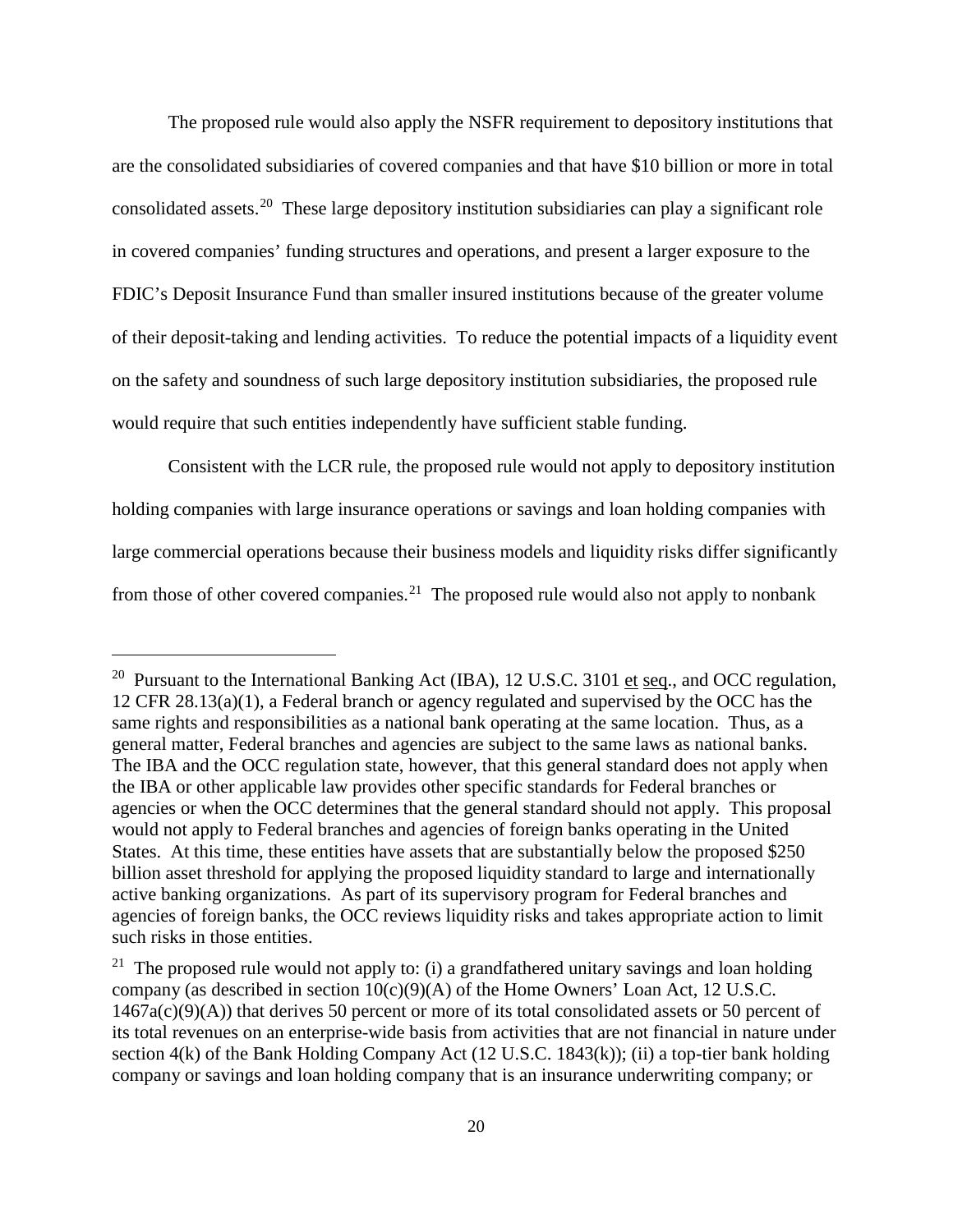financial companies designated by the Financial Stability Oversight Council (Council) for Board supervision (nonbank financial companies).<sup>[22](#page-20-0)</sup> However, the Board may apply an NSFR requirement and disclosure requirements to these companies in the future by separate rule or order. The Board would assess the business model, capital structure, and risk profile of a nonbank financial company to determine whether, and if so how, the proposed NSFR requirement should apply to a nonbank financial company or to a category of nonbank financial companies, as appropriate. The Board would provide nonbank financial companies, either collectively or individually, with notice and opportunity to comment prior to applying an NSFR requirement.

The proposed rule would also not apply to the U.S. operations of foreign banking organizations or intermediate holding companies required to be formed under the Board's Regulation YY that do not otherwise meet the requirements to be a covered company (for example, as a U.S. bank holding company with more than \$250 billion in total consolidated assets). The Board anticipates implementing an NSFR requirement through a future, separate rulemaking for the U.S. operations of foreign banking organizations with \$50 billion or more in combined U.S. assets.

The proposed rule would not apply to a "bridge financial company" or a subsidiary of a "bridge financial company," a "new depository institution," or a "bridge depository institution,"

<span id="page-20-0"></span><sup>(</sup>iii) a top-tier bank holding company or savings and loan holding company that has 25 percent or more of its total consolidated assets in subsidiaries that are insurance underwriting companies. For purposes of (iii), the company must calculate its total consolidated assets in accordance with GAAP or estimate its total consolidated assets, subject to review and adjustment by the Board. <sup>22</sup> See 12 U.S.C. 5323.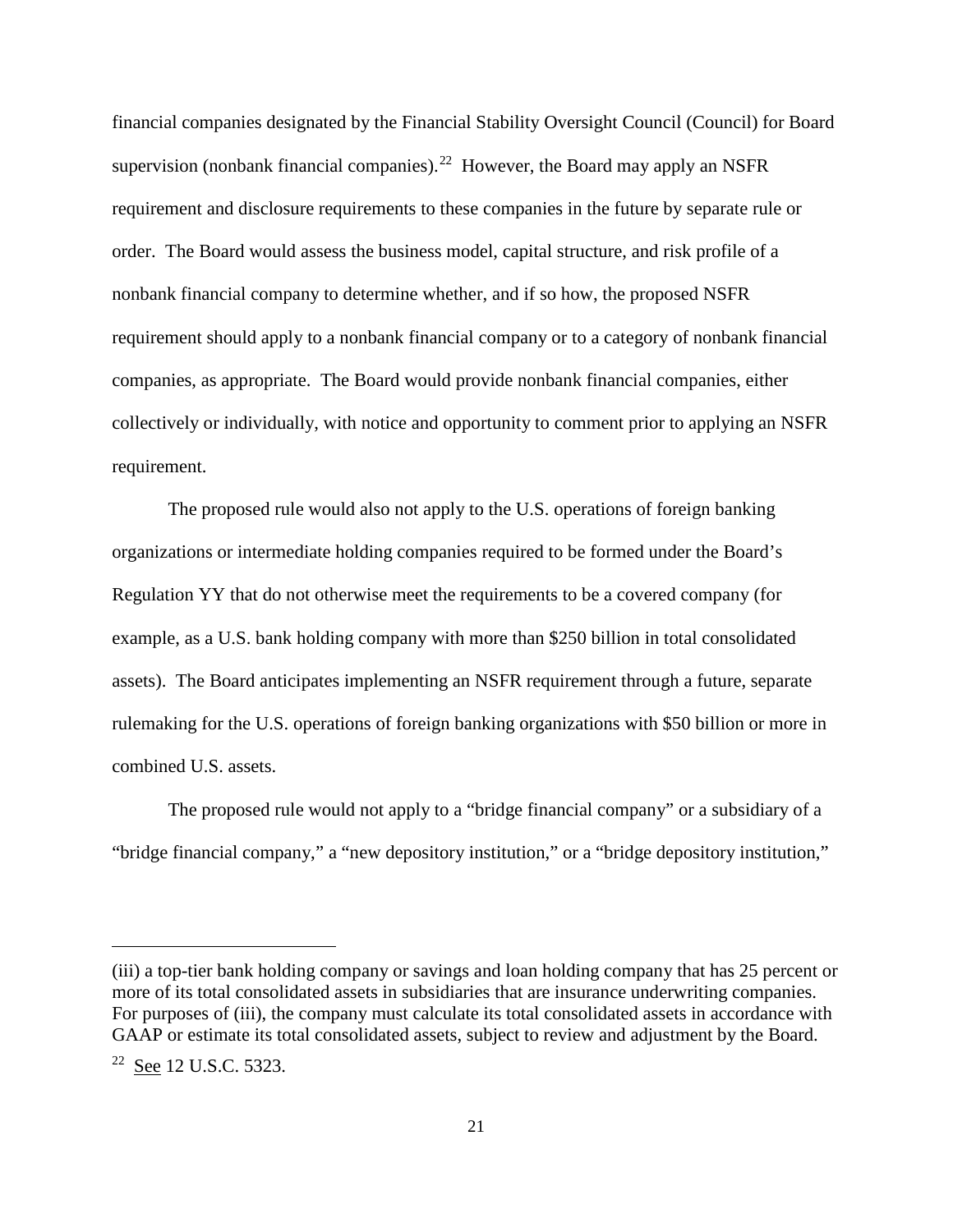as those terms are used in the FDI Act in the resolution context.<sup>[23](#page-21-0)</sup> Requiring these entities to maintain a minimum NSFR may constrain the FDIC's ability to resolve a depository institution or its affiliates in an orderly manner.

The Board is also proposing to implement a modified version of the NSFR requirement for bank holding companies and savings and loan holding companies without significant insurance or commercial operations that, in each case, have \$50 billion or more, but less than \$250 billion, in total consolidated assets and less than \$10 billion in total on-balance sheet foreign exposure. Modified NSFR holding companies are large financial companies that have sizable operations in banking, brokerage, or other financial activities, as discussed in section IV of this Supplementary Information section. Although they generally are smaller in size, less complex in structure, and less reliant on riskier forms of funding than covered companies, these modified NSFR holding companies are nevertheless important providers of credit in the U.S. economy. The Board is therefore proposing a form of the NSFR requirement that is tailored to the less risky liquidity profile of these companies.

The agencies would each reserve the authority to apply the proposed rule to additional companies if the application of the NSFR requirement would be appropriate in light of a company's asset size, complexity, risk profile, scope of operations, affiliation with covered companies, or risk to the financial system. A covered company would remain subject to the proposed NSFR requirement until its appropriate Federal banking agency determines in writing that application of the rule to the company is not appropriate in light of these same factors. The agencies would also reserve the authority to require a covered company to maintain an ASF

<span id="page-21-0"></span><sup>&</sup>lt;sup>23</sup> See 12 U.S.C. 1813(i) and 12 U.S.C. 5381(a)(3).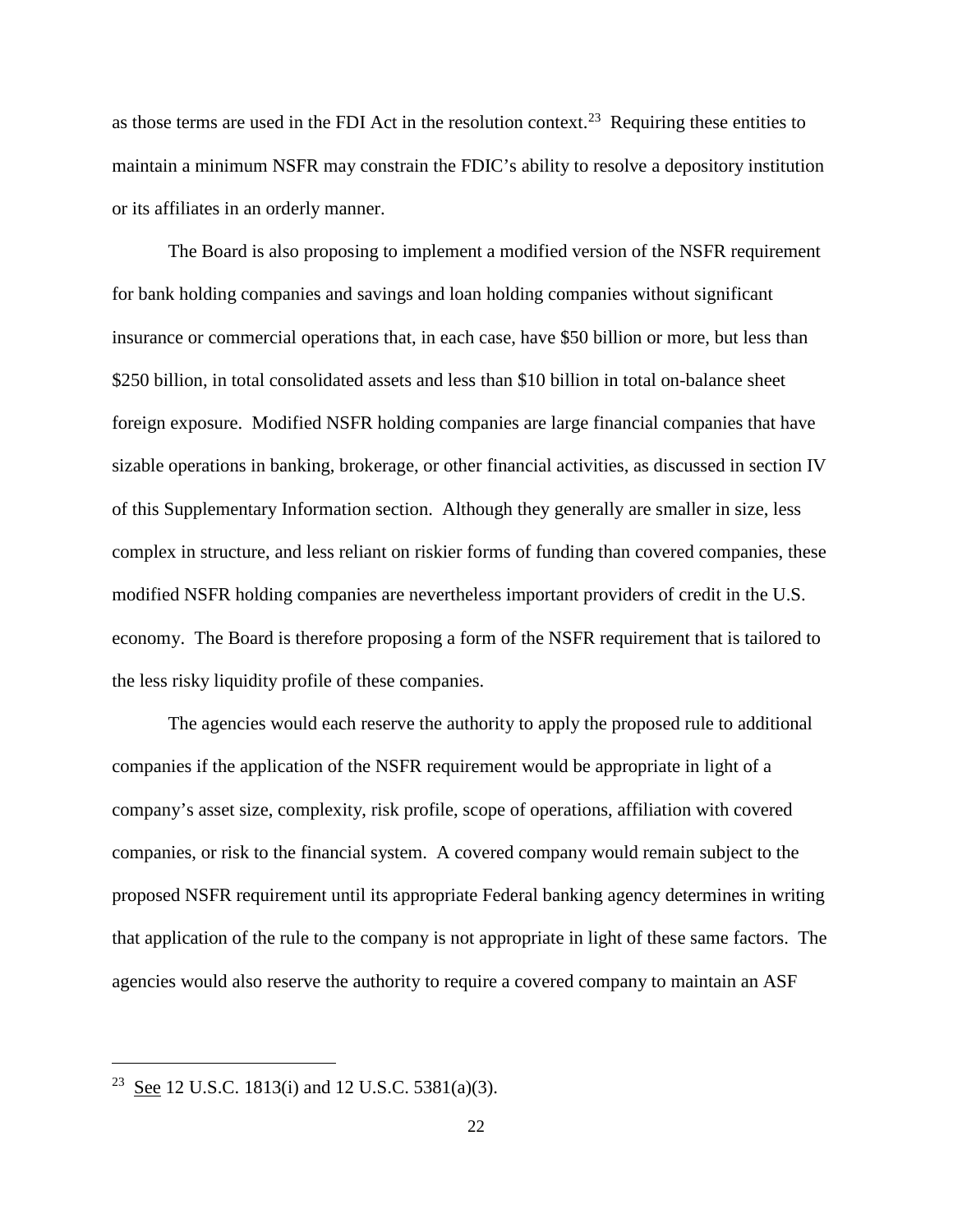amount greater than otherwise required under the proposed rule, or to take any other measure to improve the covered company's funding profile, if the appropriate Federal banking agency determines that the covered company's NSFR requirement under the proposed rule is not commensurate with its liquidity risks.

A company that becomes subject to the proposed rule pursuant to  $\S$  \_\_.1(b)(1) after the effective date would be required to comply with the proposed NSFR requirement beginning on April 1 of the following year. For example, if a bank holding company becomes subject to the proposed rule on December 31, 2020, because it reports on its year-end Consolidated Financial Statements for Holding Companies (FR Y-9C) that it has total consolidated assets of \$251 billion, that bank holding company would be required to begin complying with the proposed NSFR requirement on April 1, 2021.

*Question 1: Would the proposed one-quarter transition period provide sufficient time for a covered company to make any needed adjustments to its systems to come into compliance with the proposed rule's requirements? What alternative transition period, if any, would be more appropriate and why? What would be the benefits of providing covered companies with a longer or shorter transition period?*

#### *D. Definitions*

 $\overline{a}$ 

<span id="page-22-0"></span>The proposed rule would share definitions with the LCR rule and would be adopted and codified in the same part of the Code of Federal Regulations as the LCR rule for each of the agencies.<sup>[24](#page-22-1)</sup> In connection with the proposed rule, the agencies are proposing to revise certain of

<span id="page-22-1"></span><sup>&</sup>lt;sup>24</sup> 12 CFR part 50 (OCC), 12 CFR part 249 (Board), and 12 CFR part 329 (FDIC).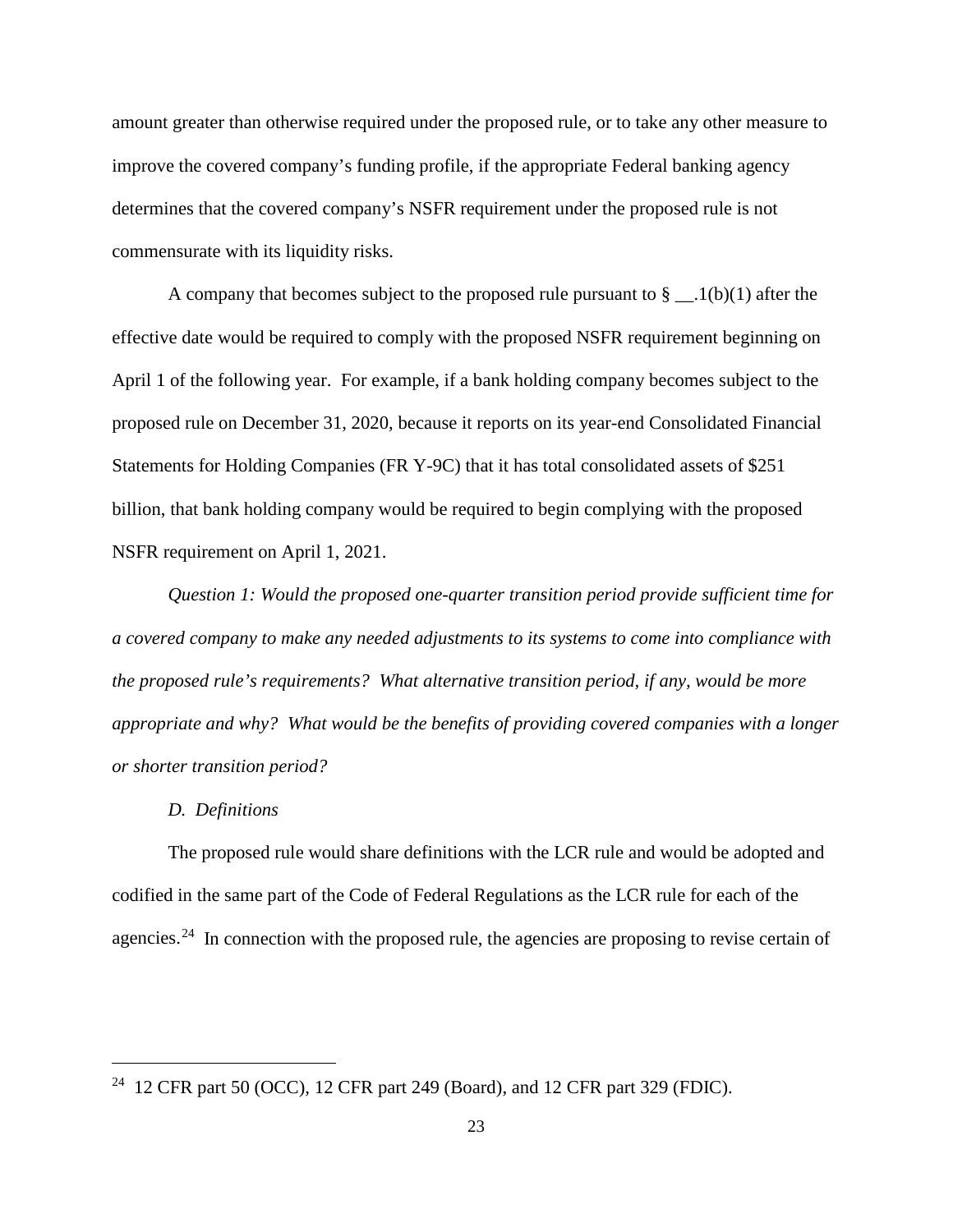the existing definitions in § \_\_.3 of the LCR rule and to add certain new definitions. This part of the Supplementary Information section discusses these definitions.

## 1. Revisions to Existing Definitions

<span id="page-23-0"></span>The proposed rule would amend the existing definition of "calculation date" in § \_\_.3 of the LCR rule to define "calculation date" for purposes of the NSFR requirement as any date on which a covered company calculates its NSFR under § \_\_.100.

The existing definition of "collateralized deposit" in § \_\_.3 of the LCR rule includes those fiduciary deposits that a covered company is required by federal law, as applicable to national banks and Federal savings associations, to collateralize using its own assets. The LCR rule excludes collateralized deposits from the set of secured funding transactions that a covered company is required to unwind in its calculation of adjusted liquid asset amounts under § \_\_.21 of the LCR rule. To provide consistent treatment for covered companies subject to state laws that require collateralization of deposits, the proposed rule would amend the definition of "collateralized deposit" to include those deposits collateralized as required under state law, as applicable to state member and nonmember banks and state savings associations. In addition, the proposed rule would amend the definition of "collateralized deposit" to include those fiduciary deposits held at a covered company for which a depository institution affiliate of the covered company is a fiduciary and that the covered company has collateralized pursuant to 12 CFR 9.10(c) (for national banks) or 12 CFR 150.310 (for Federal savings associations). Although a covered company may not be required under applicable law to collateralize fiduciary deposits held at an affiliated depository institution, if the covered company decides to collateralize those deposits, then they should also be excluded from the unwind of applicable secured funding transactions.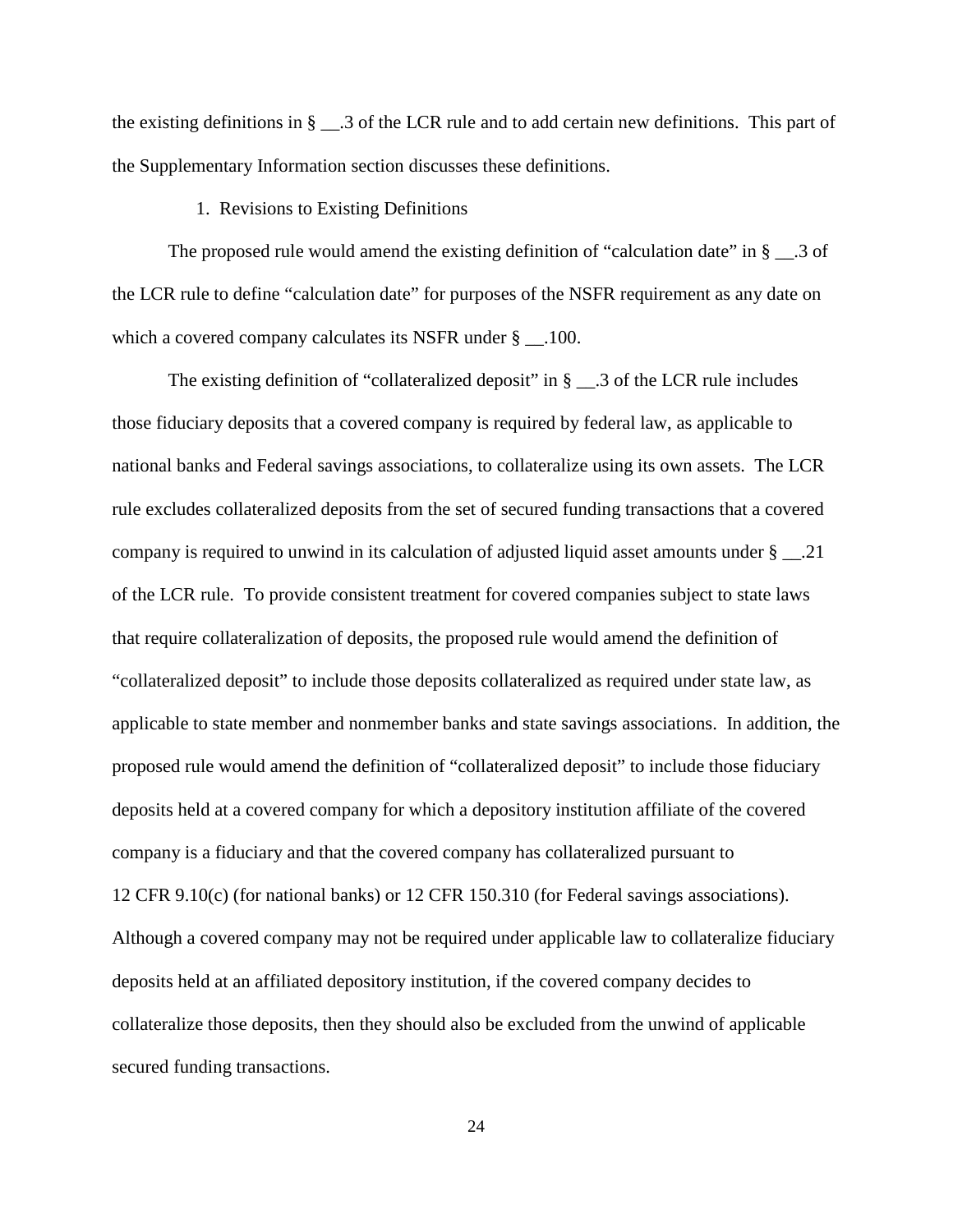The existing definition of "committed" in  $\S$   $\_\_3$  of the LCR rule provides the criteria under which a credit facility or liquidity facility would be considered committed for purposes of the LCR rule, and thus receive an outflow rate as specified in  $\S$  \_\_\_.32(e). The definition provides that a credit facility or liquidity facility is committed if (1) the covered company may not refuse to extend credit or funding under the facility or (2) the covered company may refuse to extend credit under the facility (to the extent permitted under applicable law) only upon the satisfaction or occurrence of one or more specified conditions not including change in financial condition of the borrower, customary notice, or administrative conditions.

To more clearly capture the intended meaning of "committed," the proposed rule would amend the definition to state that a credit or liquidity facility is committed if it is not unconditionally cancelable under the terms of the facility. The proposed rule would define "unconditionally cancelable," consistent with the agencies' risk-based capital rules, to mean that a covered company may refuse to extend credit under the facility at any time, including without cause (to the extent permitted under applicable law).<sup>25</sup> For example, a credit or liquidity facility that only permits a covered company to refuse to extend credit upon the occurrence of a specified event (such as a material adverse change) would not be considered unconditionally cancelable, and therefore the facility would be considered committed under the proposed definition. Conversely, a credit or liquidity facility that the covered company may cancel without cause would not be considered committed because the covered company may refuse to extend credit under the facility at any time. For example, home equity lines of credit and credit cards lines that

<span id="page-24-0"></span><sup>25</sup> See 12 CFR 3.2 (OCC), 12 CFR 217.2 (Board), and 12 CFR 324.2 (FDIC).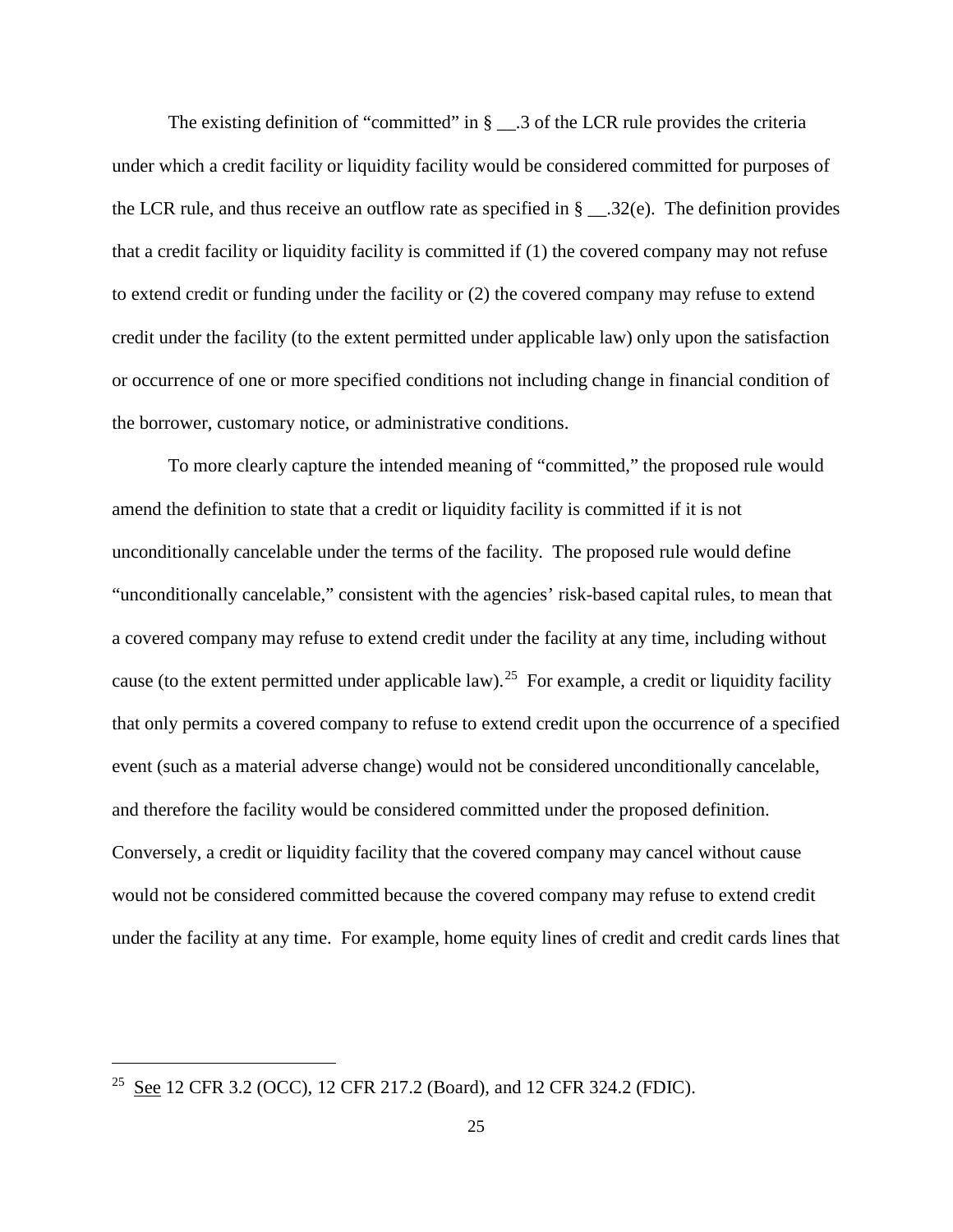are cancelable without cause (to the extent permitted under applicable law), as is generally the case, would not be considered committed under the proposed amendment to the definition.

The proposed rule would revise the definition of "covered nonbank company" to clarify that if the Board requires a company designated by the Council for Board supervision to comply with the LCR rule or the proposed rule, it will do so through a rulemaking that is separate from the LCR rule and this proposed rule or by issuing an order.

The existing definition of "operational deposit" provides the parameters under which funding of a covered company would be considered an operational deposit for purposes of the LCR rule, meaning that the funding amount is necessary for the provision of operational services, as defined in § \_\_.3 of the LCR rule. While the LCR rule defines the term "operational deposit" to refer only to funding of a company, the proposed rule would use the term to refer to both funding and lending. Accordingly, the proposed rule would amend the definition of "operational deposit" to include both deposits received by the covered company in connection with operational services provided by the covered company and deposits placed by the covered company in connection with operational services received by the covered company. The proposed rule would also amend the definition of "operational deposit" to clarify that only deposits, as defined in § \_\_.3 of the LCR rule, can qualify as operational deposits. Other forms of funding from, or provided to, wholesale customers or counterparties (*e.g.*, longer-term unsecured funding) would not qualify as operational deposits. Because operational deposits are limited to accounts that facilitate short-term transactional cash flows associated with operational services, operational deposits also should only have short-term maturities, falling within the proposed rule's less-than-6-month maturity category and generally within the LCR rule's 30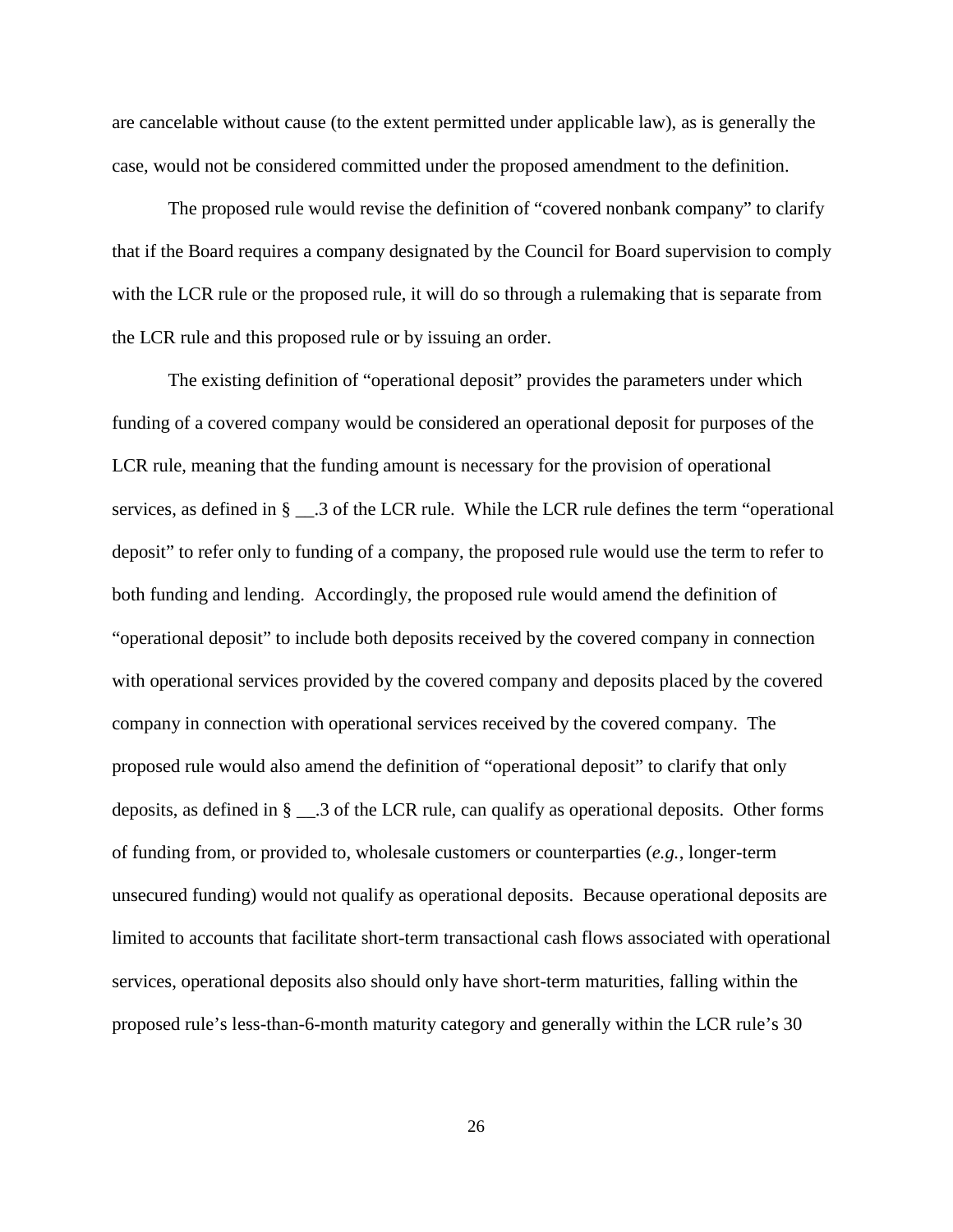calendar-day period. Notwithstanding the proposed revisions to this definition, the treatment of operational deposits under §§ \_\_.32 and \_\_.33 of the LCR rule would remain the same.

Finally, the proposed rule would revise the definitions of "secured funding transaction" and "secured lending transaction" to clarify that the obligations referenced in those definitions must be secured by a lien on securities or loans (rather than secured by a lien on other assets), that such transactions are only those with wholesale customers or counterparties, and that securities issued or owned by a covered company do not constitute secured funding or lending transactions of the covered company. The treatment of secured transactions in the LCR rule, which adjusts inflow and outflow rates based on the relative liquidity of the collateral, would be appropriate only for transactions where the collateral is securities or loans because these forms of collateral are generally more liquid than others. For example, inflows in a stressed environment associated with lending secured by collateral types that are not generally traded in liquid markets, such as property, plant, and equipment, are typically based on the nature of the counterparty rather than the collateral, thus making the liquidity risk associated with such arrangements more akin to that of unsecured lending. Said another way, lending secured by property, plant, and equipment should not receive a 100 percent inflow rate; rather, the inflow should depend on the characteristics of the borrower, which more accurately reflects the likelihood a covered company will roll over such a loan during a period of significant stress. By the same reasoning, the definition of "unsecured wholesale funding" would be revised to include transactions that are not secured by securities or loans, but that may be secured by other forms of collateral (such as property, plant, and equipment), which are generally less liquid.

By limiting the definitions of "secured funding transaction" and "secured lending transaction" to those transactions with wholesale customers or counterparties, the proposed rule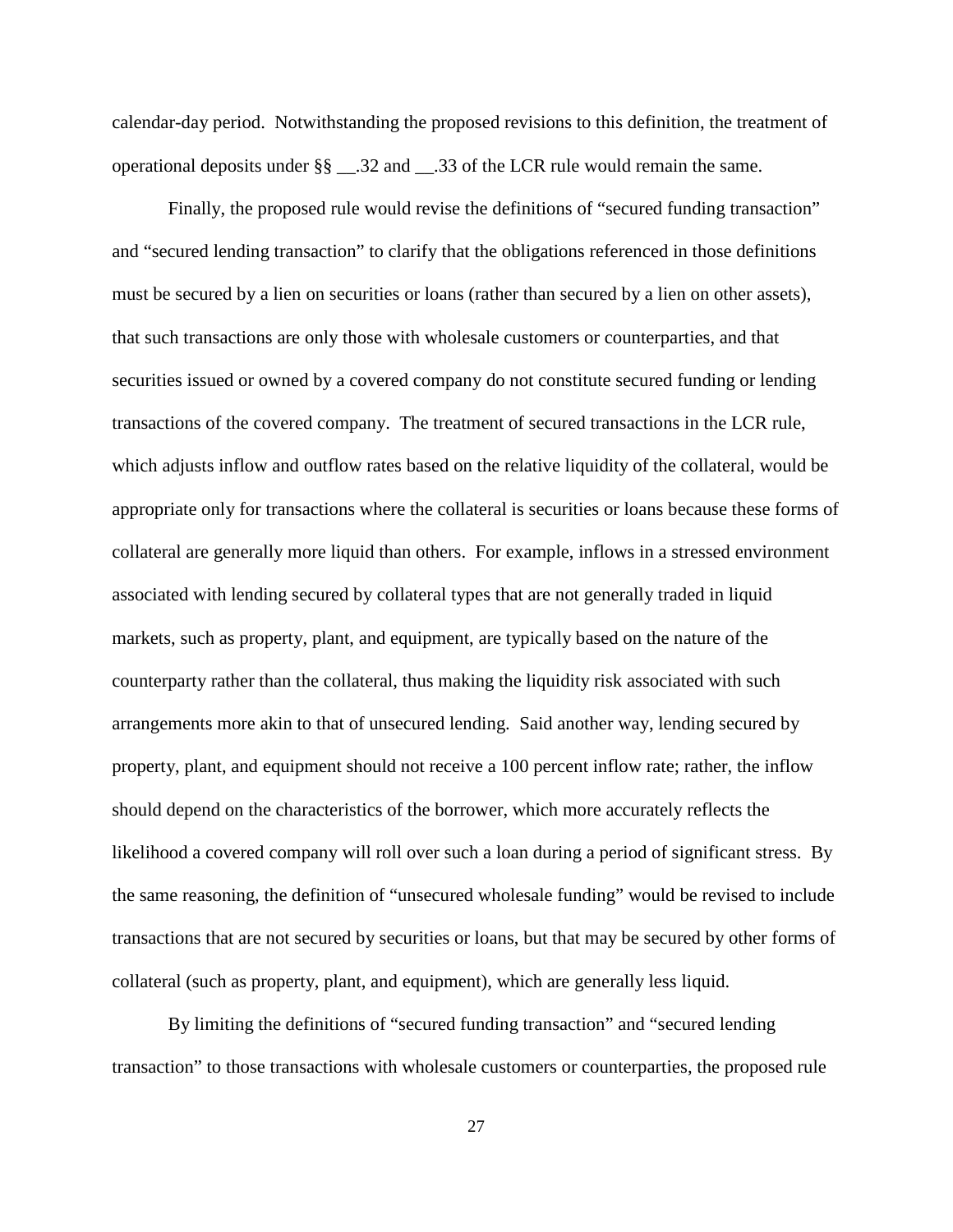would clarify that funding and lending transactions with a retail customer or counterparty, even if collateralized, are subject to the retail treatment under the LCR rule and the proposed rule. For the same reasons as discussed above, the inflows and outflows associated with funding provided by a retail customer or counterparty, even if collateralized, are more dependent on the retail nature of the counterparty and not any collateral that secures the funding. Lastly, by excluding securities from these definitions, the proposed rule would clarify that securities issued by a covered company or owned by a covered company are treated based on the provisions applicable to securities in the LCR rule and the proposed rule. For example, securities issued through conduit structures that are consolidated on a covered company's balance sheet would not be considered secured funding transactions but rather, would be considered securities issued by the covered company.

*Question 2: What modifications, if any, should be made to the proposed revised definitions of "calculation date," "collateralized deposits," "committed," "covered nonbank company," "operational deposit," "secured funding transaction," "secured lending transaction," and "unsecured wholesale funding" and why? What, if any, are the unintended consequences to the operation of the LCR rule and the proposed rule that may result from the proposed revisions to these definitions?*

*Question 3: Given that the terms "unsecured wholesale funding" and, as discussed below, "unsecured wholesale lending" would include funding and lending that is secured by certain less liquid forms of collateral, would it be clearer to use different terminology for these terms and "secured funding transaction" and "secured lending transaction?"*

*Question 4: For the definitions of "secured funding transaction" and "secured lending transaction," what, if any, assets beyond securities and loans should be included as qualifying*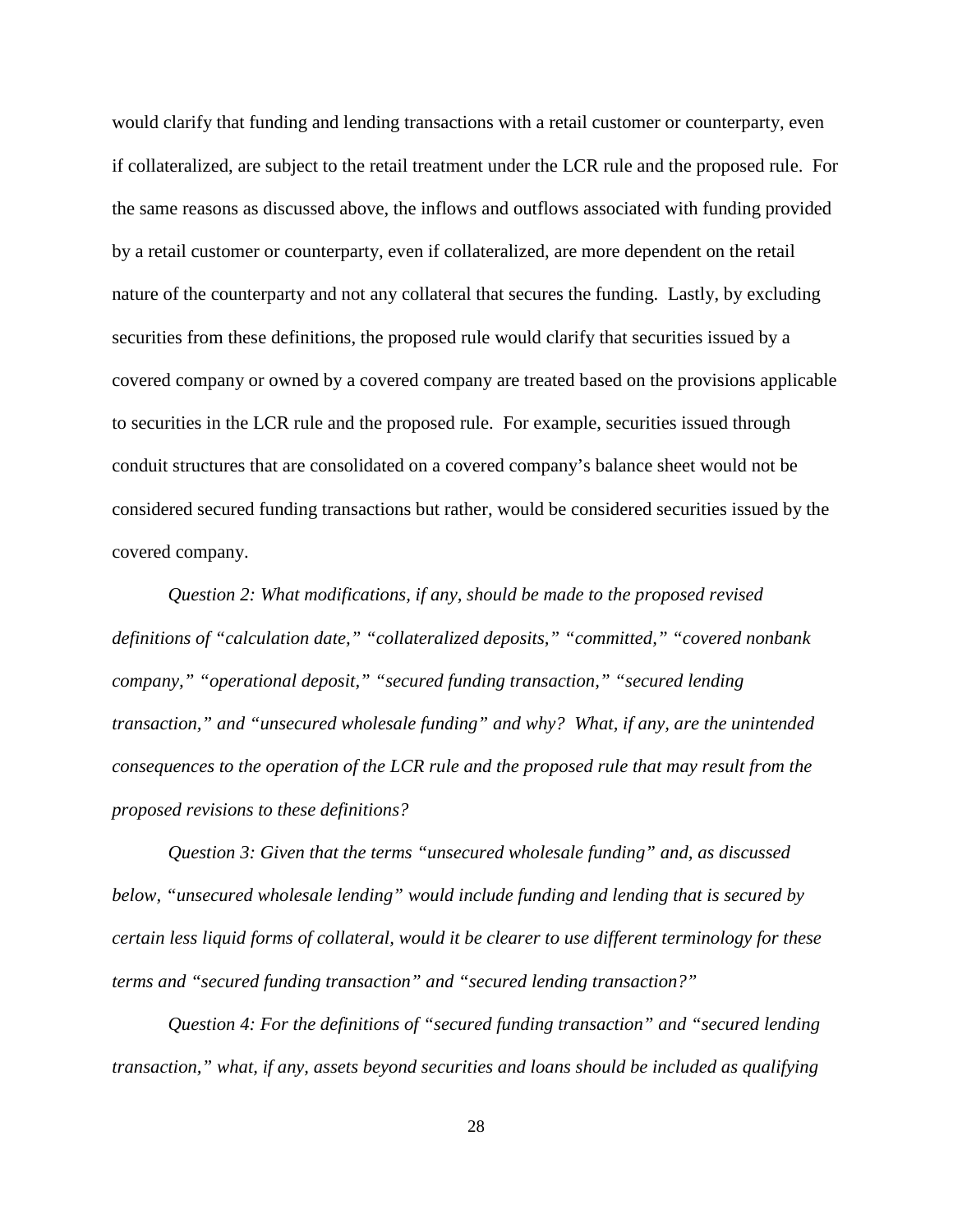*collateral because they are sufficiently liquid to be relevant in assigning inflow and outflow rates to such transactions under the LCR rule? What, if any, securities or loans should be excluded from the qualifying collateral because they are not sufficiently liquid and why?*

*Question 5: Is the term "unsecured wholesale lending" appropriately defined by reference to a liability or obligation of a wholesale customer or counterparty? If not, in what ways should the definition be modified and why? What specific assets, if any, should be, but are not currently, included or excluded from the definition of "unsecured wholesale lending" for purposes of the NSFR? Likewise, what specific liabilities, if any, should be, but are not currently, included or excluded from the definition of "unsecured wholesale funding" for purposes of the NSFR? For example, what assets or liabilities within these terms, if any, such as a receivable based on an insurance claim or a payable for services rendered by a wholesale service provider, should be assigned different RSF and ASF factors[26](#page-28-0) than other assets or liabilities within these terms?*

*Question 6: Given that the definitions in the LCR rule would apply to the proposed rule and the Board's GSIB surcharge rule, are there other definitions or terms, in addition to those noted above, that the agencies should amend and why? For example, should the definition of "liquid and readily-marketable" be amended, including any of its criteria, to provide more clarity or to ease operational burden, given its implication on the determination of HQLA and HQLA treatment under the proposed NSFR requirement, and if so, why? Commenters are invited to provide suggested language to amend any definitions.*

<span id="page-28-0"></span> $26$  See section II.D and II.C of this Supplementary Information section for discussion of assignment of RSF and ASF factors, respectively.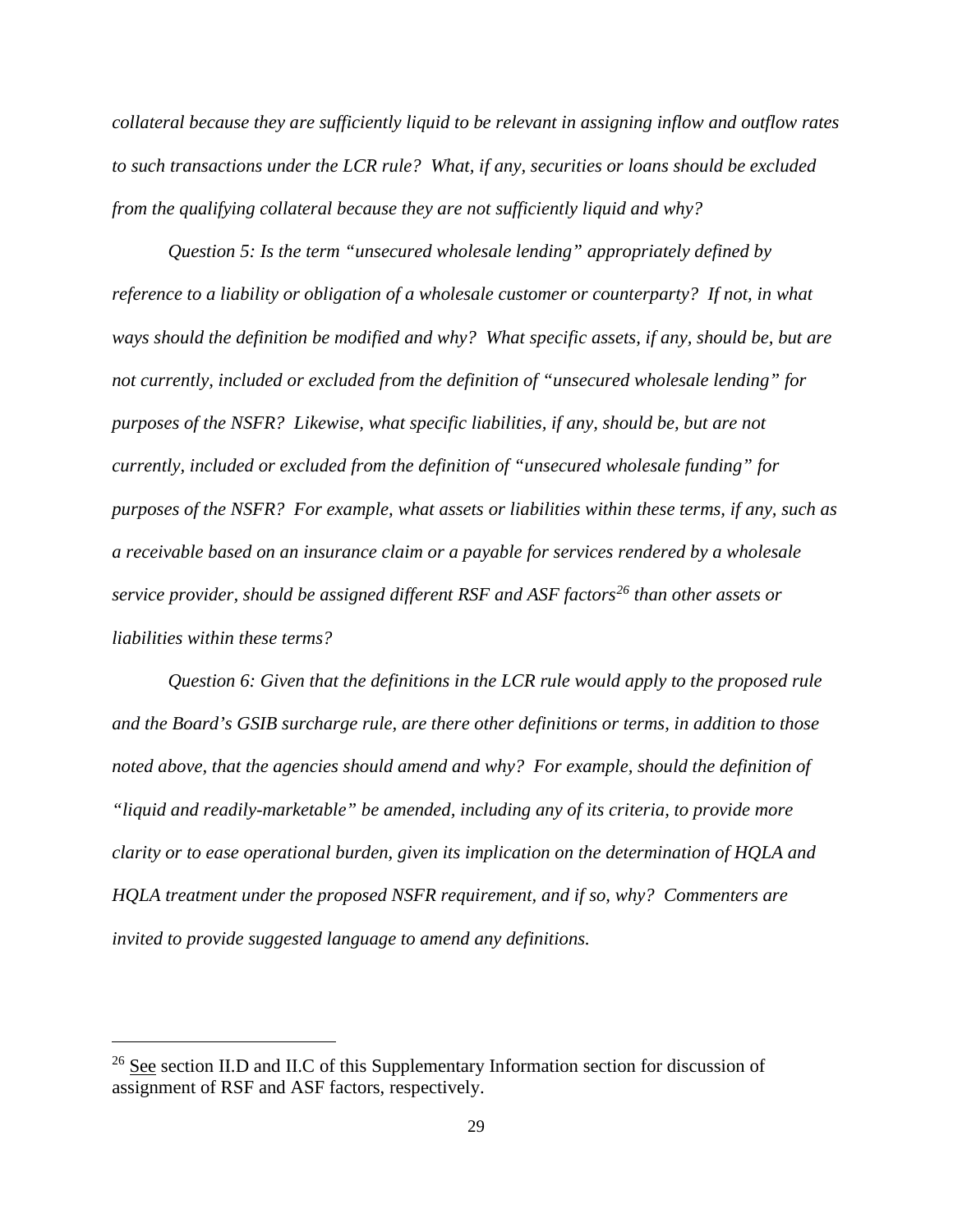#### 2. New Definitions

<span id="page-29-0"></span>The proposed rule would add several new defined terms. The proposed rule would define "carrying value" to mean the value on a covered company's balance sheet of an asset, NSFR regulatory capital element, or NSFR liability, as determined in accordance with U.S. generally accepted accounting principles (GAAP). The proposed rule includes this definition because RSF and ASF factors generally would be applied to the carrying value of a covered company's assets, NSFR regulatory capital elements, and NSFR liabilities. By relying on values based on GAAP, the proposed rule would ensure consistency in the application of the NSFR requirement across covered companies and limit operational burdens to comply with the proposed rule because covered companies already prepare financial reports in accordance with GAAP. This definition would be consistent with the definition used in the agencies' regulatory capital rules.<sup>[27](#page-29-1)</sup>

The proposed rule would define "encumbered" using the criteria for an unencumbered asset in § \_\_.22(b) of the LCR rule. The proposed definition does not include any substantive changes to the concept of encumbrance included in the LCR rule. The proposed rule would also use the defined term in place of the criteria enumerated in § \_\_.22(b) of the LCR rule. The addition of this definition is necessary to apply the concept of encumbrance in  $\S$  \_\_.106(c) and (d) of the proposed rule, as discussed below.

The proposed rule would define two new related terms, "NSFR regulatory capital element" and "NSFR liability." The proposed rule would define "NSFR regulatory capital element" to mean any capital element included in a covered company's common equity tier 1 capital, additional tier 1 capital, and tier 2 capital, as those terms are defined in the agencies'

<span id="page-29-1"></span><sup>27</sup> See 12 CFR 3.2 (OCC), 12 CFR 217.2 (Board), and 12 CFR 324.2 (FDIC).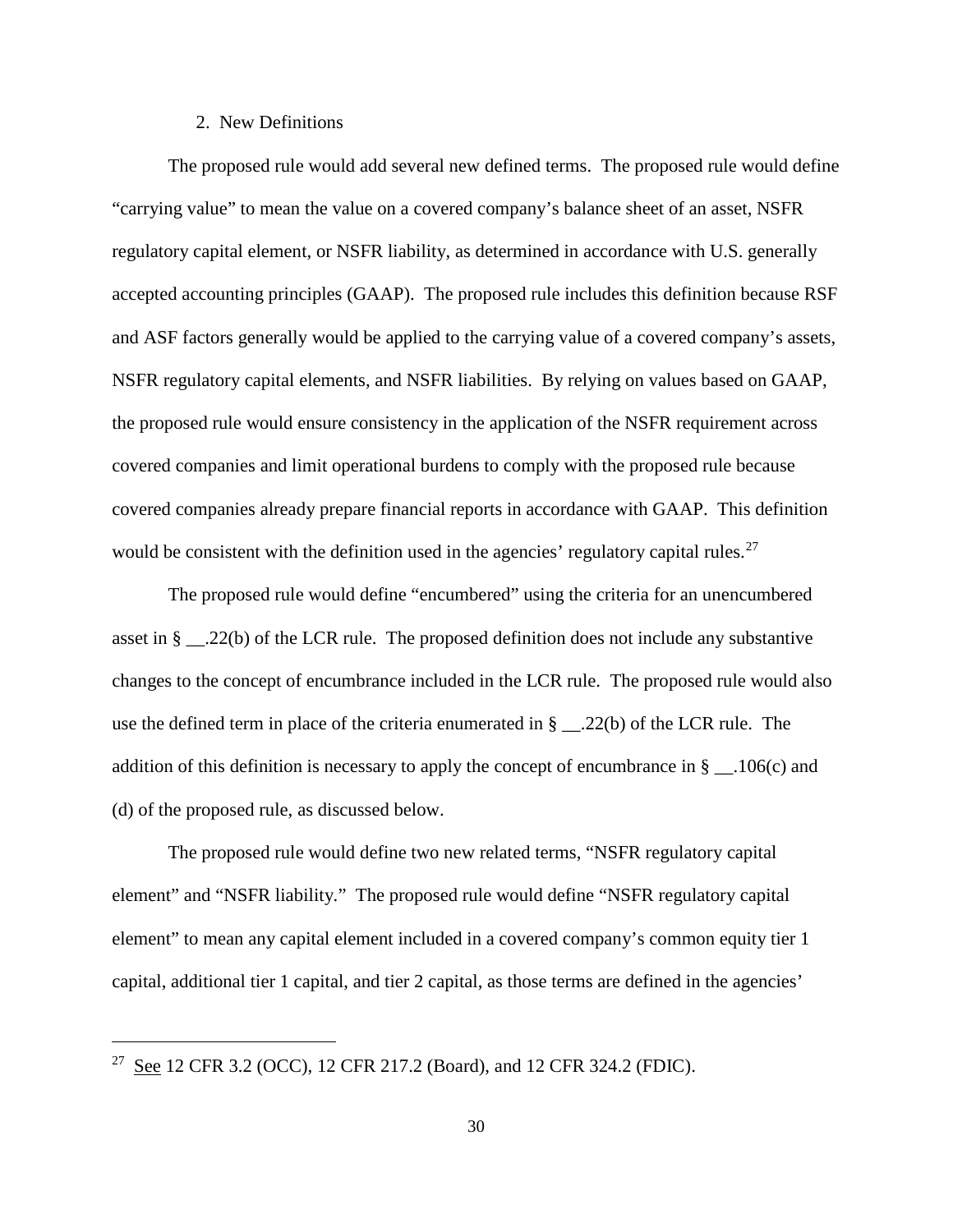risk-based capital rules, prior to the application of capital adjustments or deductions set forth in the agencies' risk-based capital rules.<sup>[28](#page-30-0)</sup> This definition would exclude any debt or equity instrument that does not meet the criteria for additional tier 1 or tier 2 capital instruments in § \_\_.22 of the agencies' risk-based capital rules or that is being phased out of tier 1 or tier 2 capital pursuant to subpart G of the agencies' risk-based capital rules.<sup>[29](#page-30-1)</sup> The term "NSFR regulatory capital element" would include both equity and liabilities under GAAP that meet the requirements of the definition. This definition of "NSFR regulatory capital element" would generally align with the definition of regulatory capital in the agencies' risk-based capital rules, but would not include capital deductions and adjustments.<sup>[30](#page-30-2)</sup> Because the proposed rule would require assets that are capital deductions (such as goodwill) to be fully supported by stable funding, as discussed in section II.D.3.a.viii of this Supplementary Information section below, deducting the value of these assets from a covered company's NSFR regulatory capital elements would understate a company's NSFR.

The proposed rule would define "NSFR liability" to mean any liability or equity reported on a covered company's balance sheet that is not an NSFR regulatory capital element. The term "NSFR liability" primarily refers to balance sheet liabilities but may include equity because some equity may not qualify as an NSFR regulatory capital element. The definitions of "NSFR

<span id="page-30-0"></span><sup>&</sup>lt;sup>28</sup> See 12 CFR part 3 (OCC), 12 CFR part 217 (Board), and 12 CFR part 324 (FDIC).

<span id="page-30-1"></span><sup>&</sup>lt;sup>29</sup> Tier 2 capital instruments that have a remaining maturity of less than one year are not included in regulatory capital. See 12 CFR 3.20(d)(1)(iv) (OCC), 12 CFR 217.20(d)(1)(iv) (Board), and 12 CFR  $324.20(d)(1)(iv)$  (FDIC); see also 12 CFR 3.300 (OCC), 12 CFR 217.300 (Board), and 12 CFR 324.300 (FDIC).

<span id="page-30-2"></span><sup>&</sup>lt;sup>30</sup> The proposed definition of "NSFR regulatory capital element" would include allowances for loan and lease losses (ALLL) to the same extent as under the risk-based capital rules. See 12 CFR 3.20(d)(3) (OCC), 12 CFR 217.20(d)(3) (Board), and 12 CFR 324.20(d)(3) (FDIC).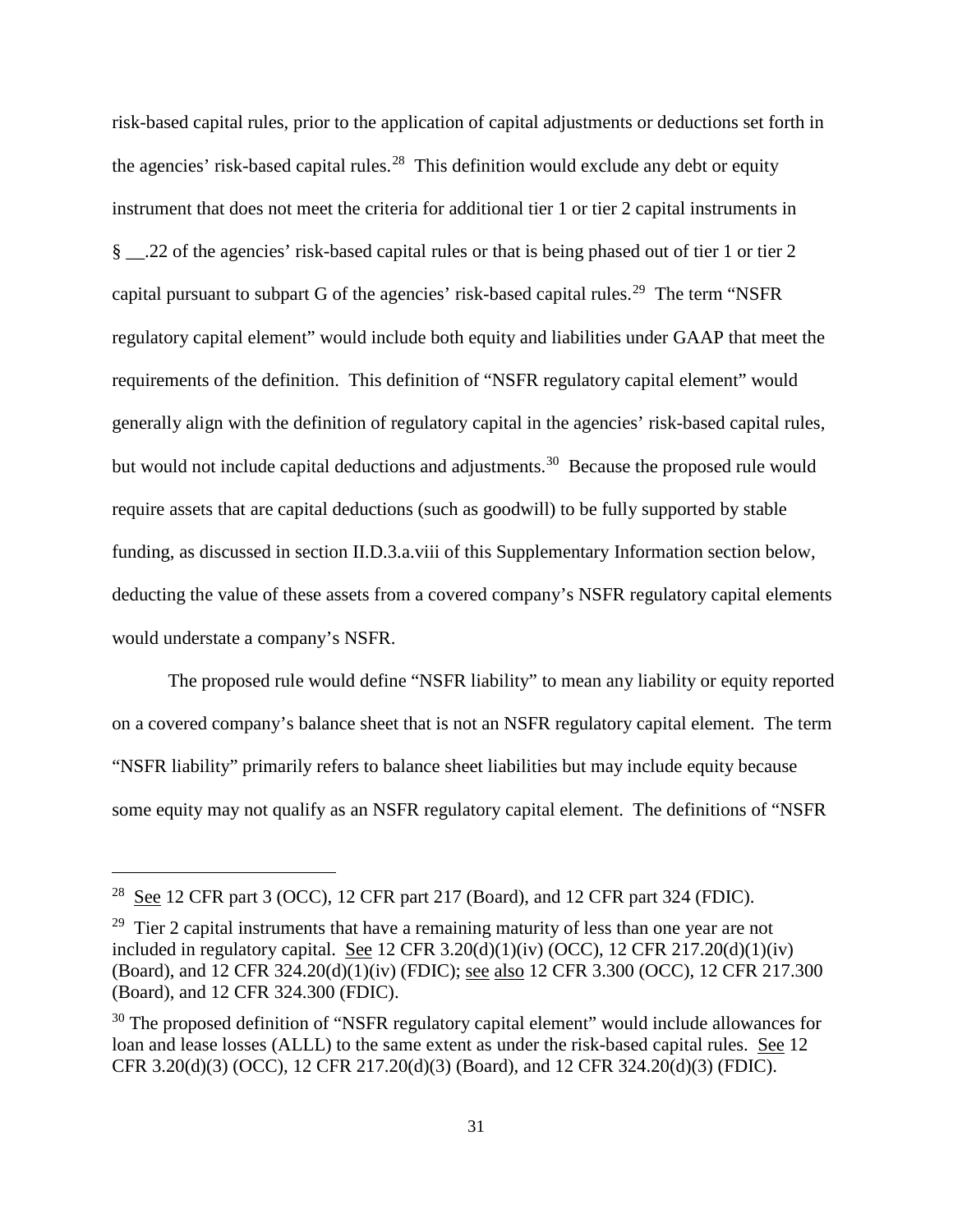liability" and "NSFR regulatory capital element," taken together, should capture the entirety of the liability and equity side of a covered company's balance sheet.

The proposed rule would define "QMNA netting set" to refer to a group of derivative transactions with a single counterparty that is subject to a qualifying master netting agreement,<sup>[31](#page-31-0)</sup> and is netted under the qualifying master netting agreement.<sup>32</sup> QMNA netting sets would include, in addition to non-cleared derivative transactions, a group of cleared derivative transactions (that is, a group of derivative transactions that have been entered into with, or accepted by, a central counterparty (CCP)) if the applicable governing rules for the group of cleared derivative transactions meet the definition of a qualifying master netting agreement. The proposed rule would use the term "QMNA netting set" in the calculation of a covered company's stable funding requirement attributable to its derivative transactions, as discussed in section II.E of this Supplementary Information section.

The proposed rule would define "unsecured wholesale lending" as a liability or general obligation of a wholesale customer or counterparty to the covered company that is not a secured lending transaction. Although the term "unsecured wholesale funding" is defined in the LCR rule, "unsecured wholesale lending" is not. The proposed rule's NSFR requirement would require a covered company to hold stable funding against unsecured wholesale lending, so a definition of this term is included in the proposed rule.

<span id="page-31-0"></span><sup>&</sup>lt;sup>31</sup> Each QMNA netting set must meet each of the conditions specified in the definition of "qualifying master netting agreement" under § \_\_.3 of the LCR rule and the operational requirements under  $\S$  . 4(a) of the LCR rule.

<span id="page-31-1"></span> $32$  A qualifying master netting agreement may identify a single QMNA netting set (for which the agreement creates a single net payment obligation and for which collection and posting of margin applies on an aggregate net basis) or it may establish multiple QMNA netting sets, each of which would be separate from and exclusive of any other QMNA netting set or derivative transaction covered by the qualifying master netting agreement.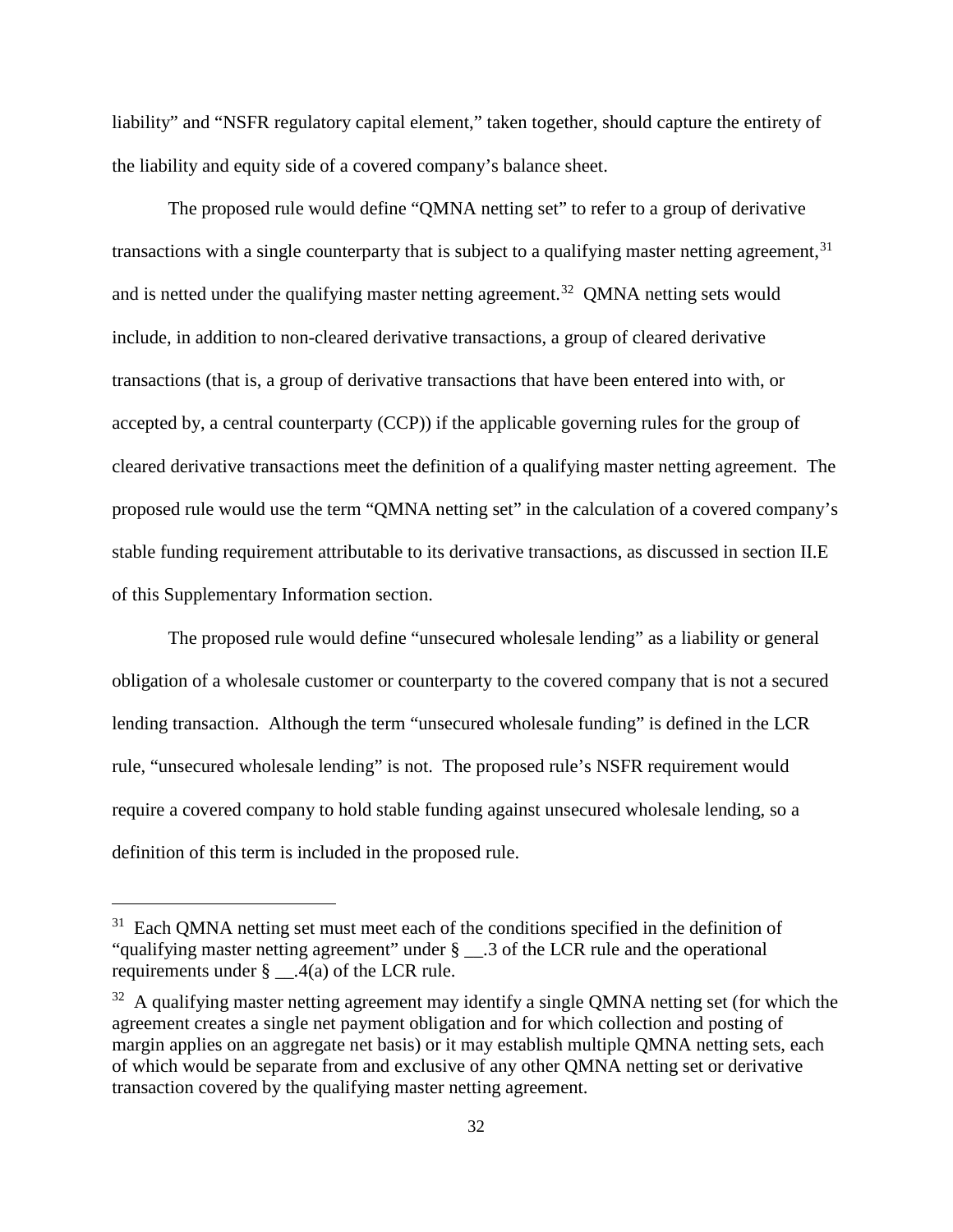*Question 7: In what ways, if any, should the agencies modify the newly proposed definitions of "carrying value," "encumbered," "NSFR liability," "NSFR regulatory capital element," "QMNA netting set," and "unsecured wholesale lending" and why?*

*Question 8: What other terms, if any, should the agencies define and why?*

*Question 9: In the definition of "NSFR regulatory capital element," what adjustments to, or deductions from, regulatory capital, if any, should the agencies include in NSFR regulatory capital elements and why? For example, should the NSFR regulatory capital elements include adjustments or deductions for changes in the fair value of a liability due to a change in a covered company's own credit risk? If so, why?*

*E. Effective Dates*

<span id="page-32-0"></span>As noted, the proposed NSFR requirement would be effective as of January 1, 2018. This effective date should provide covered companies with sufficient time to adjust to the requirements of the proposal, including to make any changes to ensure their assets, derivative exposures, and commitments are stably funded and to adjust information systems to calculate and monitor their NSFR. The NSFR is a balance-sheet metric, and its calculations would generally be based on the carrying value, as determined under GAAP, of a covered company's assets, liabilities, and equity. As a result, covered companies should be able to leverage current financial reporting systems to comply with the NSFR requirement.

The revisions to definitions currently used in the LCR rule and that would be used in the proposed rule, as discussed in section I.D.1 of this Supplementary Information section, would become effective for purposes of the LCR rule at the beginning of the calendar quarter after finalization of the proposed rule, instead of on January 1, 2018. Because these revisions would

33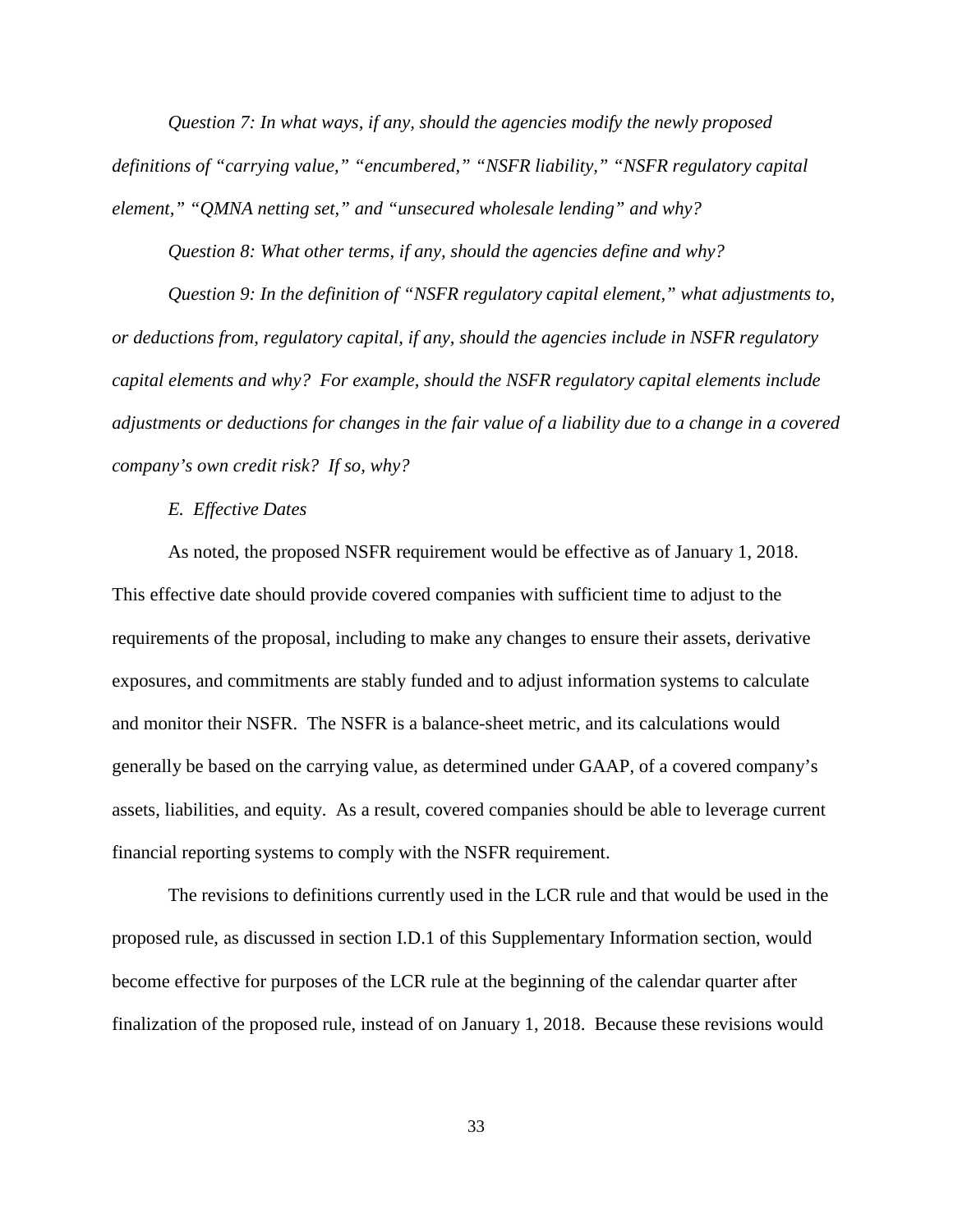enhance the clarity of certain definitions used in the LCR rule, the agencies are proposing that they become effective sooner than the proposed NSFR effective date.

*Question 10: Would the proposed effective date provide sufficient time for covered companies to make any needed adjustments to their systems for compliance with the proposed rule's requirements and to ensure that their assets, derivative exposures, and commitments are stably funded? What alternative effective date, if any, would be more appropriate for the proposed NSFR requirement and why? What would be the benefits of providing covered companies with a longer or shorter period of time to comply with the proposed rule?*

*Question 11: What alternative effective date, if any, would be more appropriate for the proposed revisions to the existing definitions used in the LCR rule, and why?*

#### <span id="page-33-0"></span>**II. Minimum Net Stable Funding Ratio**

As noted above, a covered company would calculate its NSFR by dividing its ASF amount by its RSF amount. The proposed rule would require a covered company to maintain an NSFR equal to or greater than 1.0 on an ongoing basis. As a result, while the proposed rule would require a covered company that is a depository institution holding company to calculate its NSFR on a quarterly basis in order to comply with the proposed rule's public disclosure requirements (as discussed in section V of this Supplementary Information section), a covered company would need to monitor its funding profile on an ongoing basis to ensure compliance with the NSFR requirement. If a covered company's funding profile materially changes intraquarter, the agencies expect the company to be able to calculate its NSFR to determine whether it remains compliant with the NSFR requirement, consistent with the notification requirements under  $\S$  \_\_.110(a) and discussed in section III of this Supplementary Information section.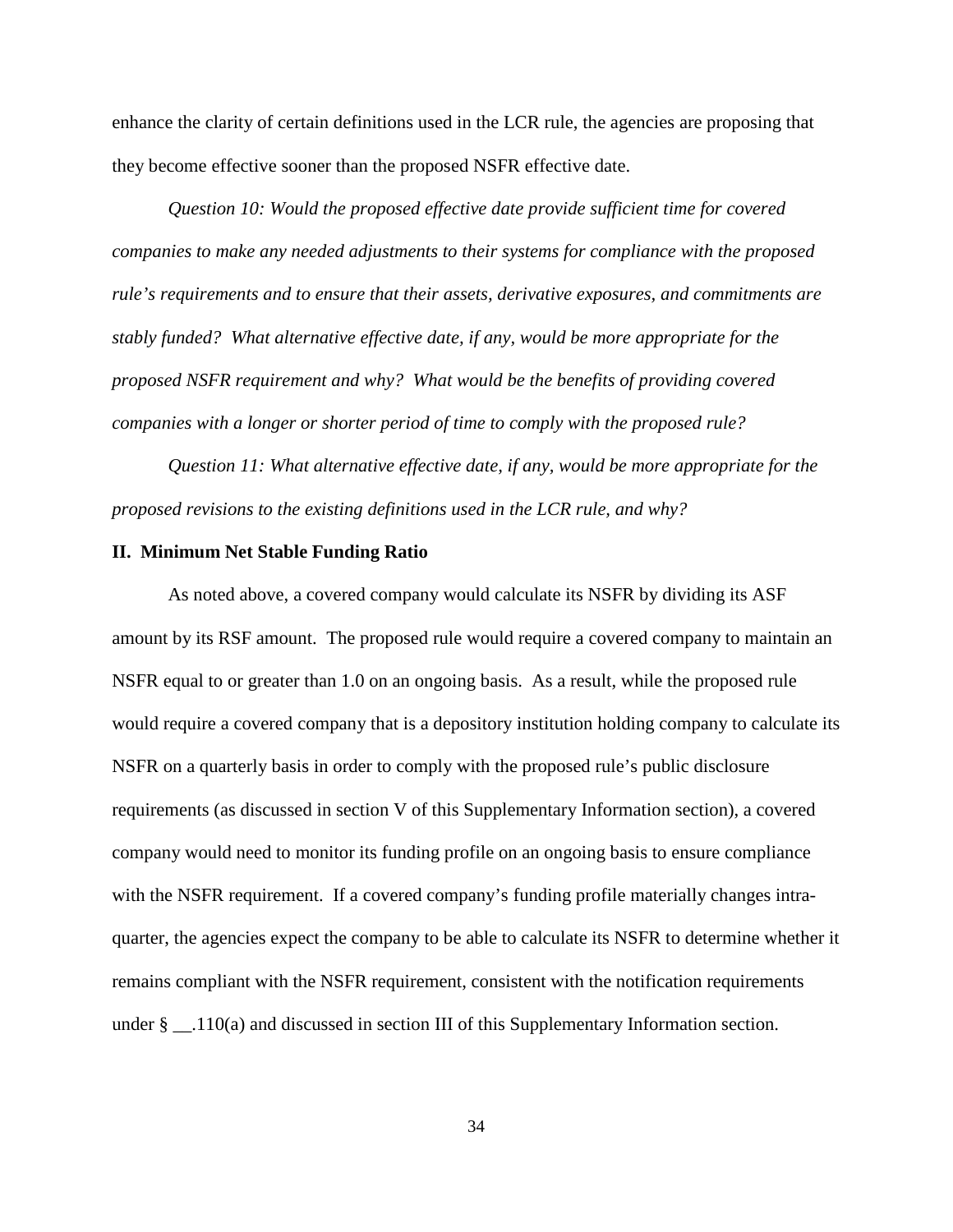The following discussion describes the calculation of a covered company's ASF amount and RSF amount.

#### *A. Rules of Construction*

<span id="page-34-0"></span>The proposed rule would include rules of construction in  $\S$  \_\_.102 relating to how items recorded on a covered company's balance sheet would be reflected in the covered company's ASF and RSF amounts.

# 1. Balance-Sheet Metric

<span id="page-34-1"></span>As noted above, a covered company would generally determine its ASF and RSF amounts based on the carrying values of its assets, NSFR regulatory capital elements, and NSFR liabilities as determined under GAAP. Under GAAP, certain transactions and exposures are not recorded on the covered company's balance sheet. The proposed rule would include a rule of construction in  $\S$  \_\_.102(a) specifying that, unless otherwise provided, a transaction or exposure that is not recorded on the balance sheet of a covered company would not be assigned an ASF or RSF factor and, conversely, a transaction or exposure that is recorded on the balance sheet of the covered company would be assigned an ASF or RSF factor. While the proposed rule would generally rely on balance sheet carrying values, it would differ in some cases, such as with respect to determination of a covered company's stable funding requirements relating to derivative transactions, as described in section II.E of this Supplementary Information section, and the undrawn amount of commitments, as described in section II.D.3 of this Supplementary Information section.

#### 2. Netting of Certain Transactions

<span id="page-34-2"></span>The proposed rule would include a rule of construction in  $\S$  \_\_.102(b) that describes the treatment of receivables and payables that are associated with secured funding transactions,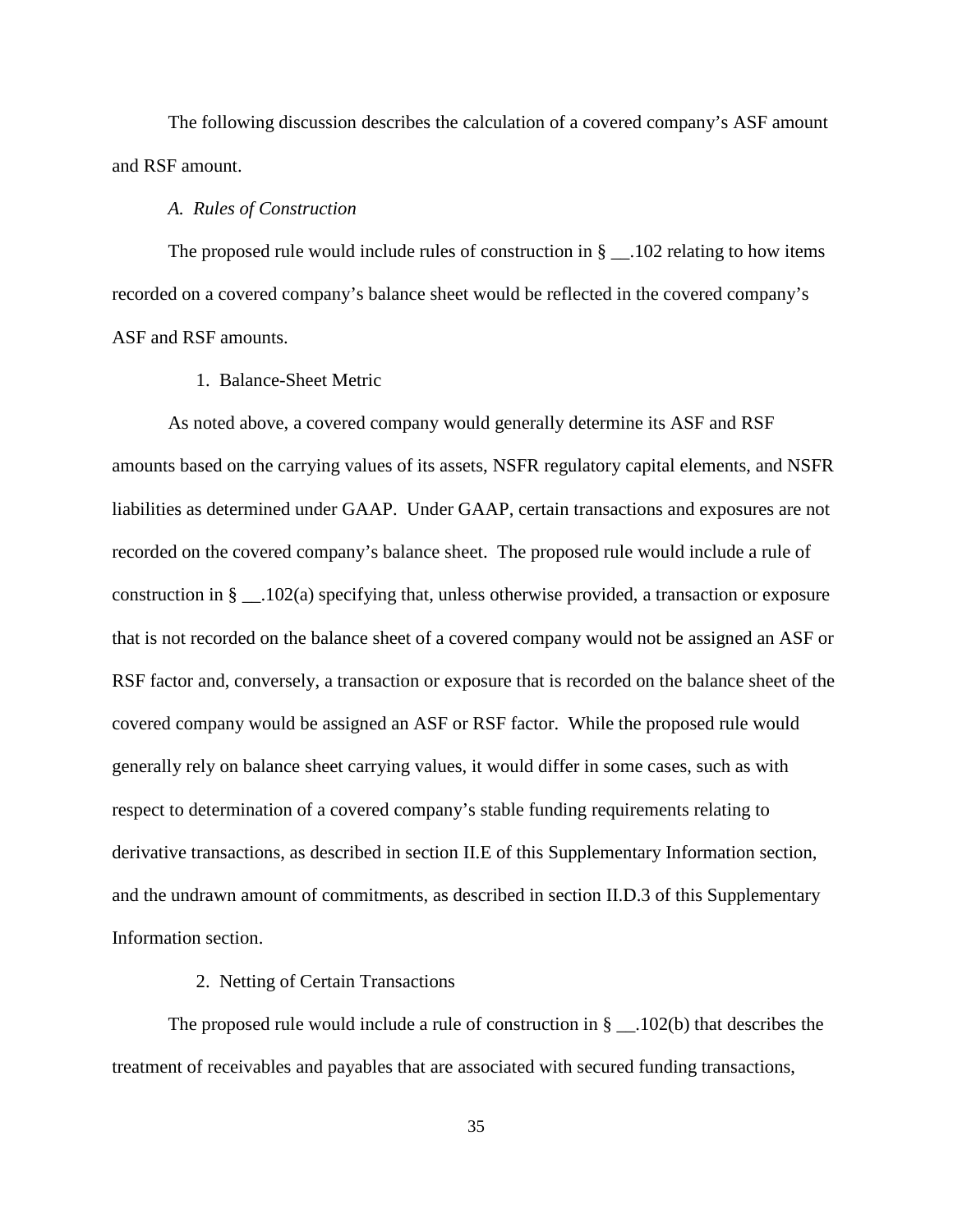secured lending transactions, and asset exchanges with the same counterparty that the covered company has netted against each other. For purposes of determining the carrying value of these transactions, GAAP permits a covered company, when the relevant accounting criteria are met, to offset the gross value of receivables due from a counterparty under secured lending transactions by the amount of payments due to the same counterparty under secured funding transactions (GAAP offset treatment). The proposed rule would require a covered company to satisfy both these accounting criteria and the criteria applied in § \_\_.102(b) before it could treat the applicable receivables and payables on a net basis for the purposes of the NSFR requirement.

Section  $\S$  . 102(b) would apply the netting criteria specified in the agencies' supplementary leverage ratio rule (SLR rule).<sup>[33](#page-35-0)</sup> These criteria require, first, that the offsetting transactions have the same explicit final settlement date under their governing agreements. Second, the criteria require that the right to offset the amount owed to the counterparty with the amount owed by the counterparty is legally enforceable in the normal course of business and in the event of receivership, insolvency, liquidation, or similar proceeding. Third, the criteria require that under the governing agreements, the counterparties intended to settle net, settle simultaneously, or settle according to a process that is the functional equivalent of net settlement (that is, the cash flows of the transactions are equivalent, in effect, to a single net amount on the settlement date), where the transactions are settled through the same settlement system, the settlement arrangements are supported by cash or intraday credit facilities intended to ensure that settlement of the transactions will occur by the end of the business day, and the settlement of the underlying securities does not interfere with the net cash settlement.

<span id="page-35-0"></span><sup>&</sup>lt;sup>33</sup> 12 CFR 3.10(c)(4)(ii)(E)(1) through (3) (OCC), 12 CFR 217.10(c)(4)(ii)(E)(1) through (3) (Board), and 12 CFR 324.10(c)(4)(ii)(E)(1) through (3) (FDIC).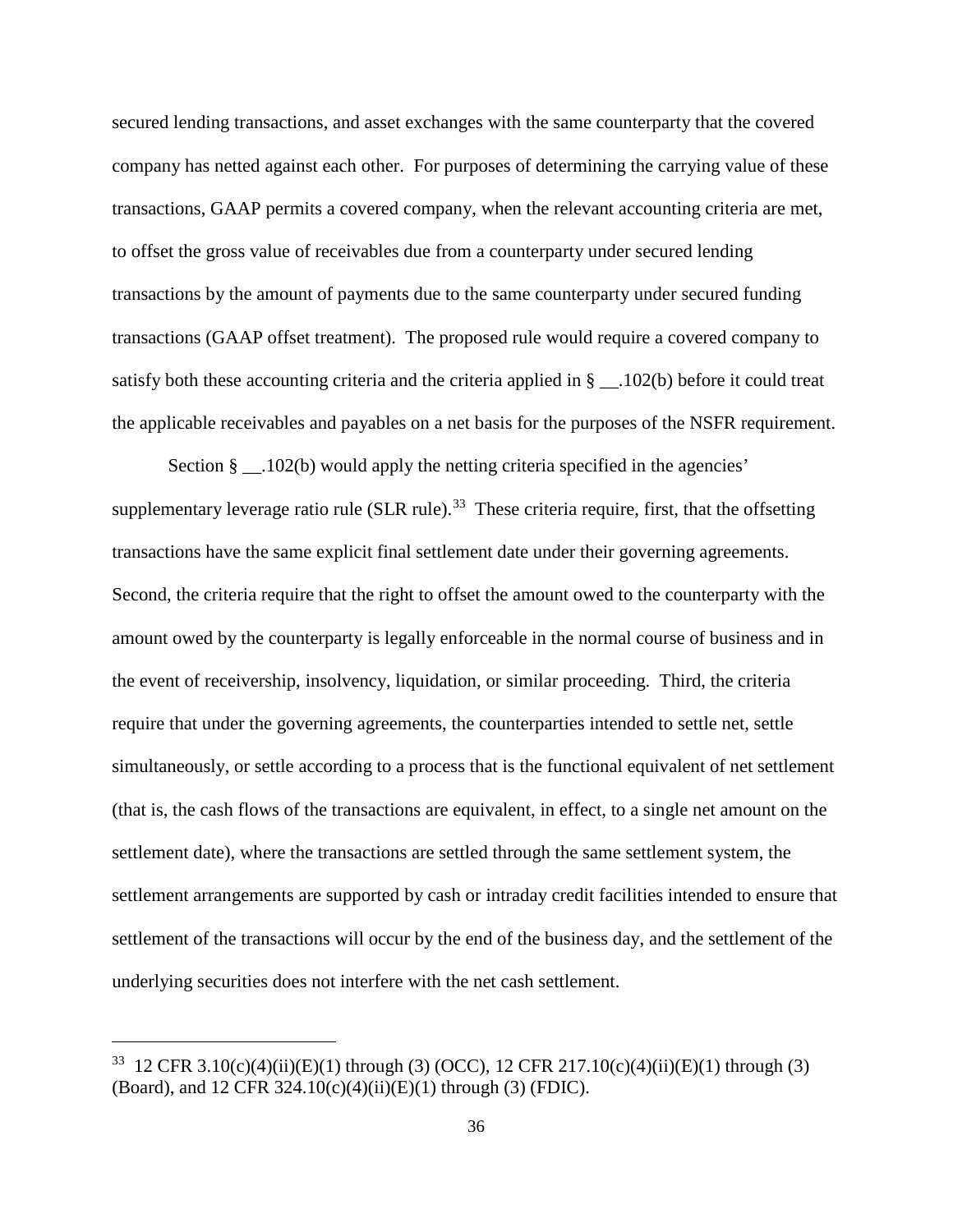If a covered company entered into secured funding and secured lending transactions with the same counterparty and applied the GAAP offset treatment when recording the carrying value of these transactions, but the transactions did not meet the criteria in § \_\_.102(b), the covered company would be required to assign the appropriate RSF and ASF factors to the gross value of the receivables and payables associated with these transactions, rather than to the net value. Thus, the gross value of these receivables or payables would be treated as if they were included on the balance sheet of the covered company. If the criteria in § \_\_.102(b) are not met, the cash flows associated with the maturities of these secured lending and secured funding transactions may not align and, therefore, the proposed rule would treat these transactions on an individual basis when assigning them RSF and ASF factors. The proposed rule's incorporation of these netting criteria would also maintain consistency with covered companies' treatment of offset receivables and payables under the SLR rule.

3. Treatment of Securities Received in an Asset Exchange by a Securities Lender

The proposed rule would include a rule of construction in  $\S$  \_\_.102(c) specifying that when a covered company, acting as a securities lender, receives a security in an asset exchange and has not rehypothecated the security received, the covered company is not required to assign an RSF factor to the security it has received and is not permitted to assign an ASF factor to any liability to return the security. The requirements of  $\S$  \_\_.102(c), which would be consistent with the treatment of security-for-security transactions under the SLR rule,<sup>[34](#page-36-0)</sup> are intended to neutralize differences across different accounting frameworks and maintain consistency across covered companies. Because the proposed rule would not require stable funding for the

<span id="page-36-0"></span><sup>&</sup>lt;sup>34</sup> 12 CFR 3.10(c)(4)(ii)(A) (OCC), 12 CFR 217.10(c)(4)(ii)(A) (Board), and 12 CFR 324.10(c)(4)(ii)(A) (FDIC).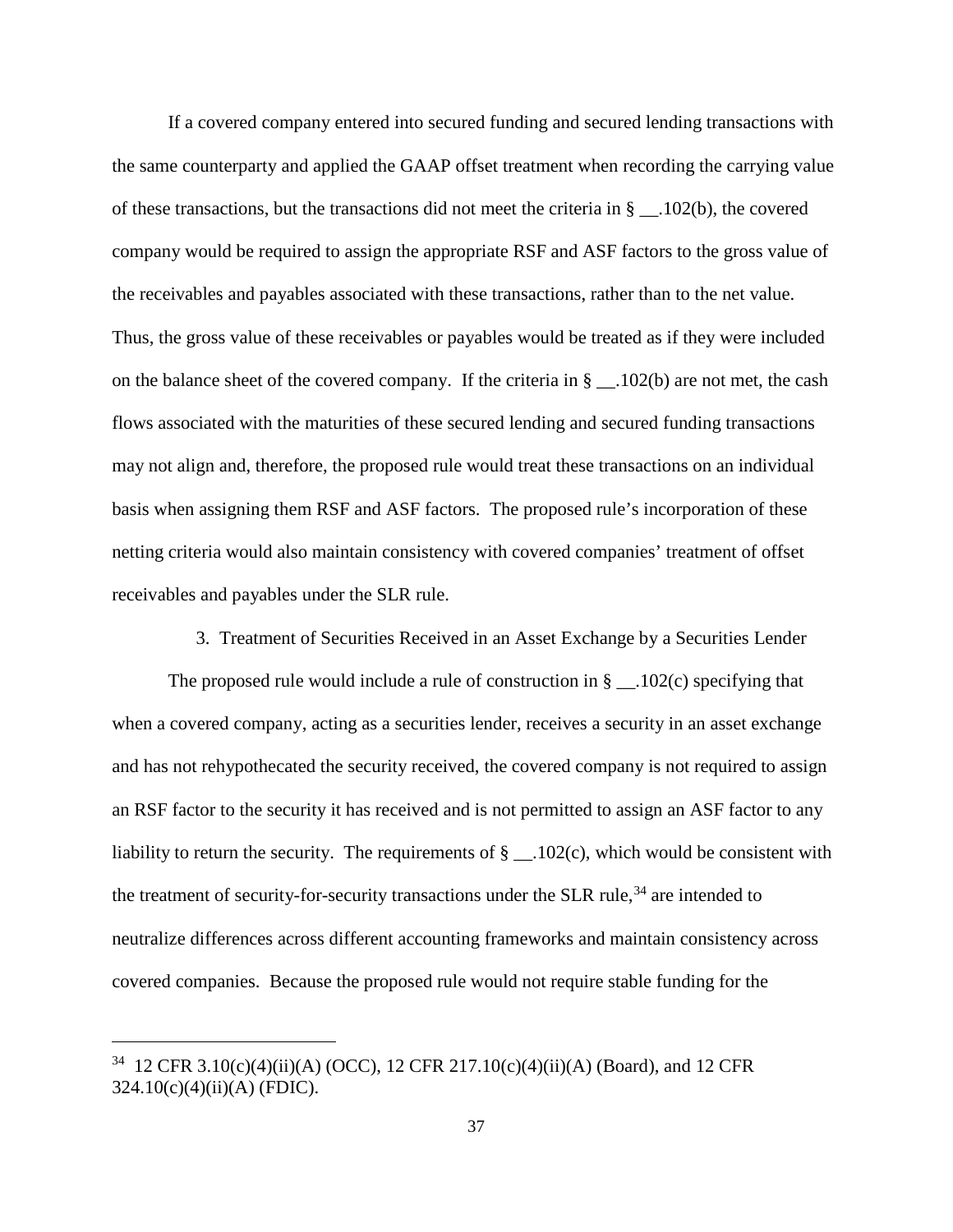securities received, it would not treat the covered company's obligation to return these securities as stable funding and would not assign an ASF factor to this obligation. If, however, the covered company, acting as the securities lender, sells or rehypothecates the securities received, the proposed rule would require the covered company to assign the appropriate RSF factor or factors under § \_\_.106 to the proceeds of the sale or, in the case of a pledge or rehypothecation, to the securities themselves if they remain on the covered company's balance sheet.<sup>[35](#page-37-0)</sup> Similarly, the covered company would assign a corresponding ASF factor to the NSFR liability associated with the asset exchange, for example, an obligation to return the security received.

# *B. Determining Maturity*

 $\overline{a}$ 

Under the proposed rule, the ASF and RSF factors assigned to a covered company's NSFR liabilities and assets would depend in part on the maturity of each NSFR liability or asset. The proposed rule would incorporate the maturity assumptions in  $\S$  \_\_.31(a)(1) and (2) of the LCR rule to determine the maturities of a covered company's NSFR liabilities and assets. These LCR rule provisions generally require a covered company to identify the most conservative maturity date when calculating inflow and outflow amounts—that is, the earliest possible date for an outflow from a covered company and the latest possible date for an inflow to a covered company. These provisions also generally require covered companies to take the most

<span id="page-37-0"></span><sup>35</sup> See sections II.D.3.c and II.D.3.d of this Supplementary Information section. If the collateral securities received by the securities lender have been rehypothecated but remain on the covered company's balance sheet, the collateral securities would be assigned an RSF factor under § \_\_.106(c) to reflect the encumbrance. If the collateral securities have been rehypothecated but do not remain on the covered company's balance sheet, the covered company may be required to apply an additional encumbrance to the asset it has provided in the asset exchange, pursuant to  $\S$  .106(d).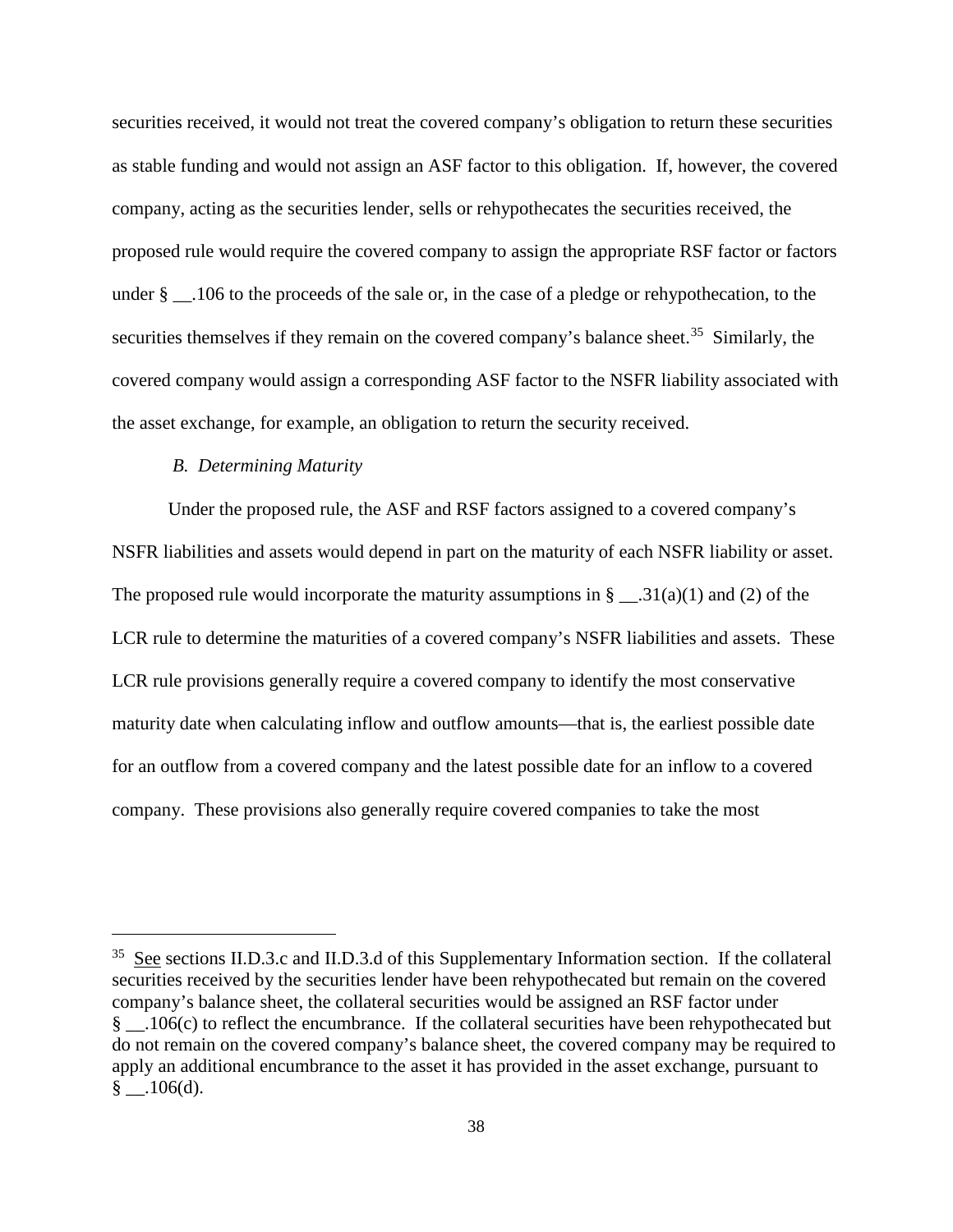conservative approach when determining maturity with respect to any notice periods and with respect to any options, either explicit or embedded, that may modify maturity dates.

Because the proposed rule would incorporate the LCR rule's maturity assumptions, it would similarly require a covered company to identify the maturity date of its NSFR liabilities and assets in the most conservative manner. Specifically, the proposed rule would require a covered company to apply the earliest possible maturity date to an NSFR liability (which would be assigned an ASF factor) and the latest possible maturity date to an asset (which would be assigned an RSF factor). The proposed rule would also require a covered company to take the most conservative approach when determining maturity with respect to any notice periods and with respect to any options, either explicit or embedded, that may modify maturity dates. For example, a covered company would be required to assume that an option to reduce the maturity of an NSFR liability and an option to extend the maturity of an asset will be exercised.

The proposed rule would treat an NSFR liability that has an "open" maturity (*i.e.*, the NSFR liability has no maturity date and may be closed out on demand) as maturing on the day after the calculation date. For example, an "open" repurchase transaction or a demand deposit placed at a covered company would be treated as maturing on the day after the calculation date. To ensure consistent use of terms in the proposed rule and LCR rule and to avoid ambiguity between perpetual instruments and transactions (*i.e.*, the instrument or transaction has no contractual maturity date and may not be closed out on demand) and open instruments and transactions, the proposed rule would amend the LCR rule to use the term "open" instead of using the phrase "has no maturity date." This proposed change would have no substantive impact on the LCR rule. The proposed rule would treat a perpetual NSFR liability (such as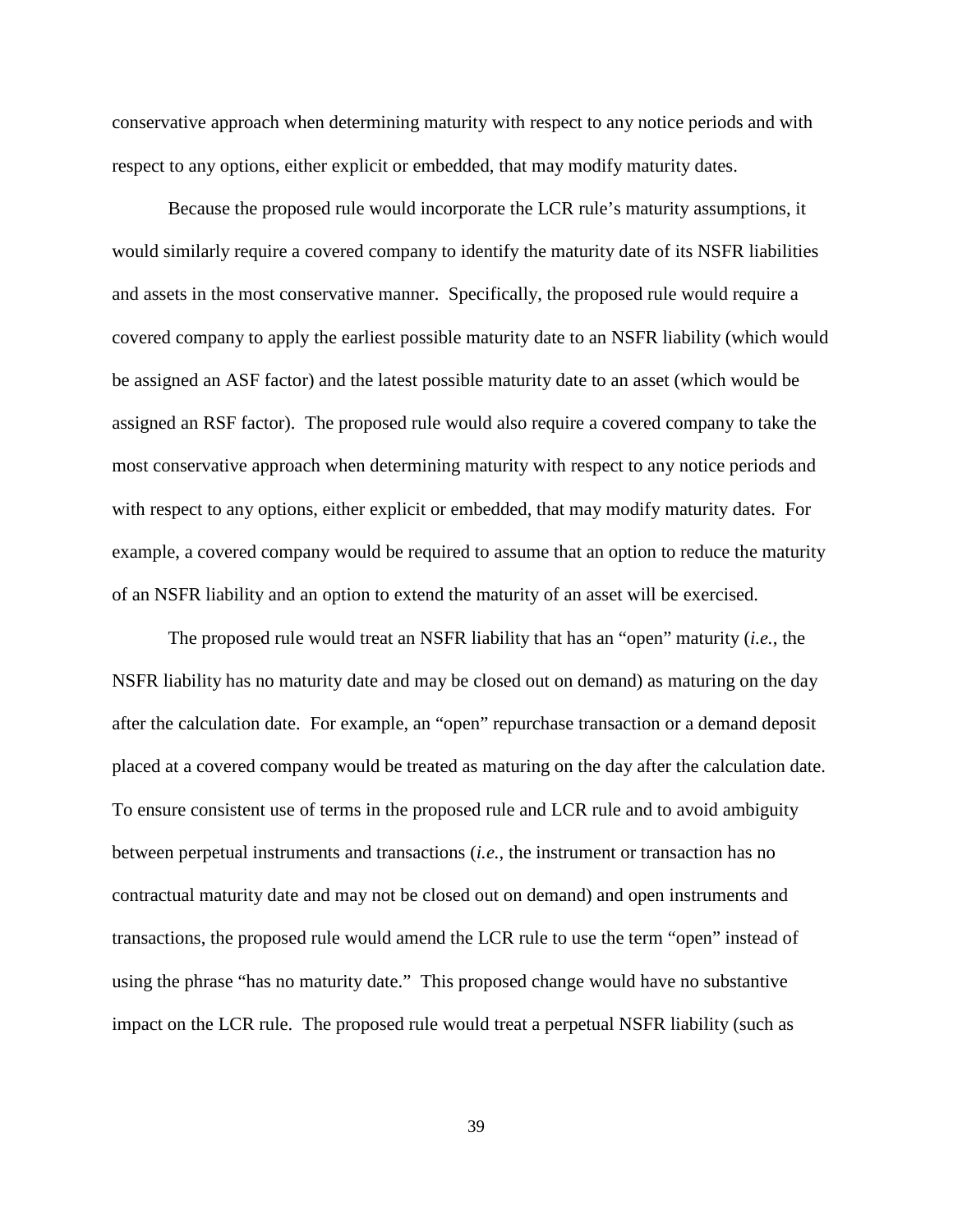perpetual securities issued by a covered company) as maturing one year or more after the calculation date.

The proposed rule would treat each principal amount due under a transaction, such as separate principal payments due under an amortizing loan, as a separate transaction for which the covered company would be required to identify the date when the payment is contractually due and apply the appropriate ASF or RSF factor based on that maturity date. This proposed treatment would ensure that a covered company's ASF and RSF amounts reflect the actual timing of a company's cash flows and obligations, rather than treating all principal payments for a transaction as though each were due on the same date (*e.g.*, the last contractual principal payment date of the transaction). For example, if a loan from a counterparty to a covered company requires two contractual principal payments, the first due less than six months from the calculation date and the second due one year or more from the calculation date, only the principal amount that is due one year or more from the calculation date would be assigned a 100 percent ASF factor, which is the factor assigned to liabilities that have a maturity of one year or more from the calculation date. The liability arising from the principal payment due within six months represents a less stable source of funding and would therefore be assigned a lower ASF factor (for example, a zero percent ASF factor if the loan is from a financial sector entity, as discussed in section II.C.3.e of this Supplementary Information section).

For deferred tax liabilities that have no maturity date, the maturity date under the proposed rule would be the first calendar day after the date on which the deferred tax liability could be realized.

The proposed rule would not apply the LCR rule's maturity assumptions to a covered company's NSFR regulatory capital elements. Unlike NSFR liabilities, which have varying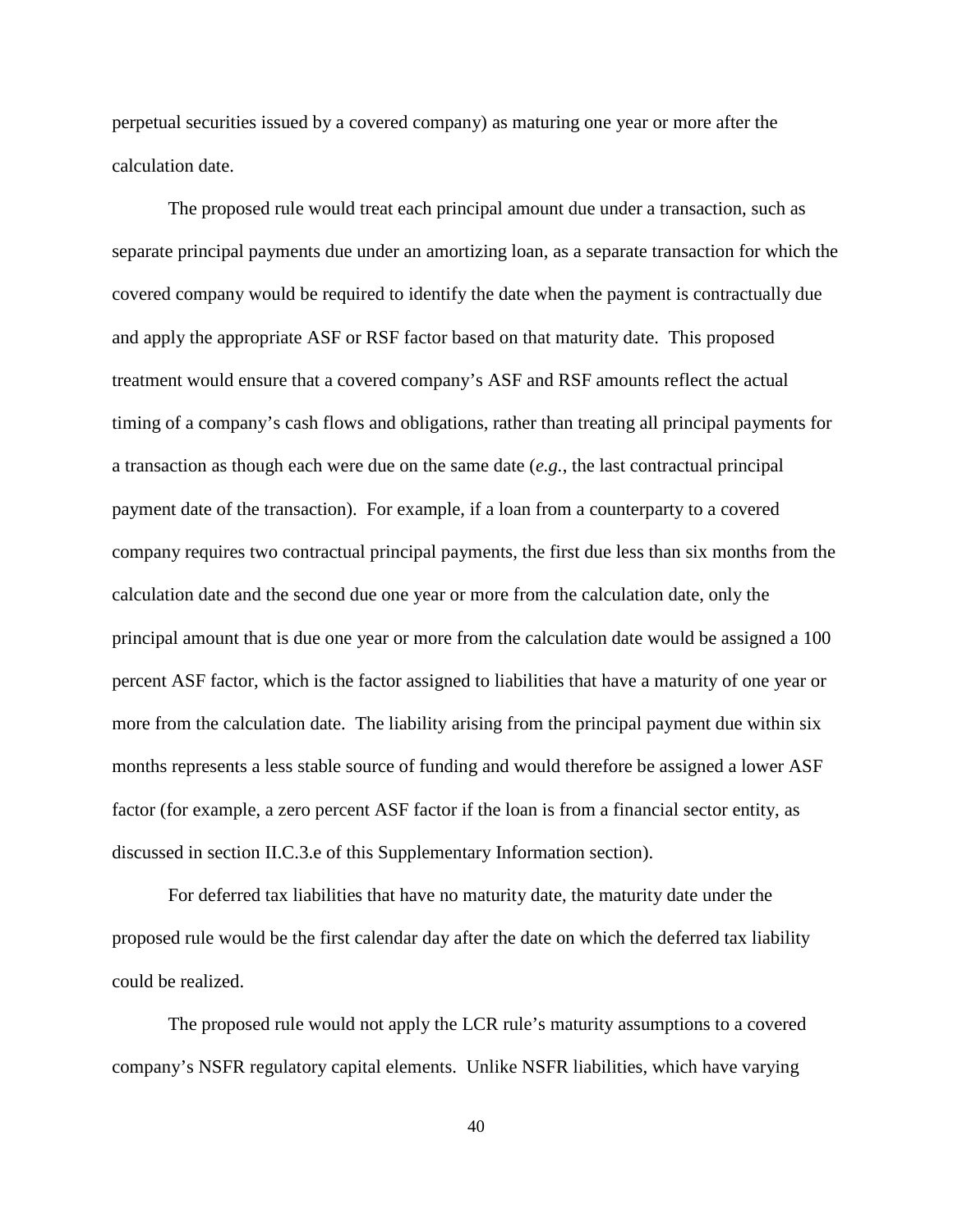maturities, NSFR regulatory capital elements are longer-term by definition, and as such, the proposed rule would assign a 100 percent ASF factor to all NSFR regulatory capital elements.

# *C. Available Stable Funding*

Under the proposed rule, a covered company's ASF amount would measure the stability of its equity and liabilities. An ASF amount that equals or exceeds a covered company's RSF amount would be indicative of a stable funding profile over the NSFR's one-year time horizon.

### 1. Calculation of ASF Amount

Under § \_\_.103 of the proposed rule, a covered company's ASF amount would equal the sum of the carrying values of the covered company's NSFR regulatory capital elements and NSFR liabilities, each multiplied by the ASF factor assigned in  $\S$  \_\_.104 or  $\S$  \_\_.107(c). As described below, these ASF factors would be assigned based on the stability of each category of NSFR liability or NSFR regulatory capital element over the NSFR's one-year time horizon.

As discussed in section II.E of this Supplementary Information section, certain NSFR liabilities relating to derivative transactions are not considered stable funding for purposes of a covered company's NSFR calculation and are assigned a zero percent ASF factor under § \_\_.107(c). In addition, pursuant to § \_\_.108 of the proposed rule, a covered company may include in its ASF amount the available stable funding of a consolidated subsidiary only to the extent that the funding of the subsidiary supports the RSF amount associated with the subsidiary's own assets or is readily available to support RSF amounts associated with the assets of the covered company outside the consolidated subsidiary. This restriction is discussed in more detail in section II.F of this Supplementary Information section.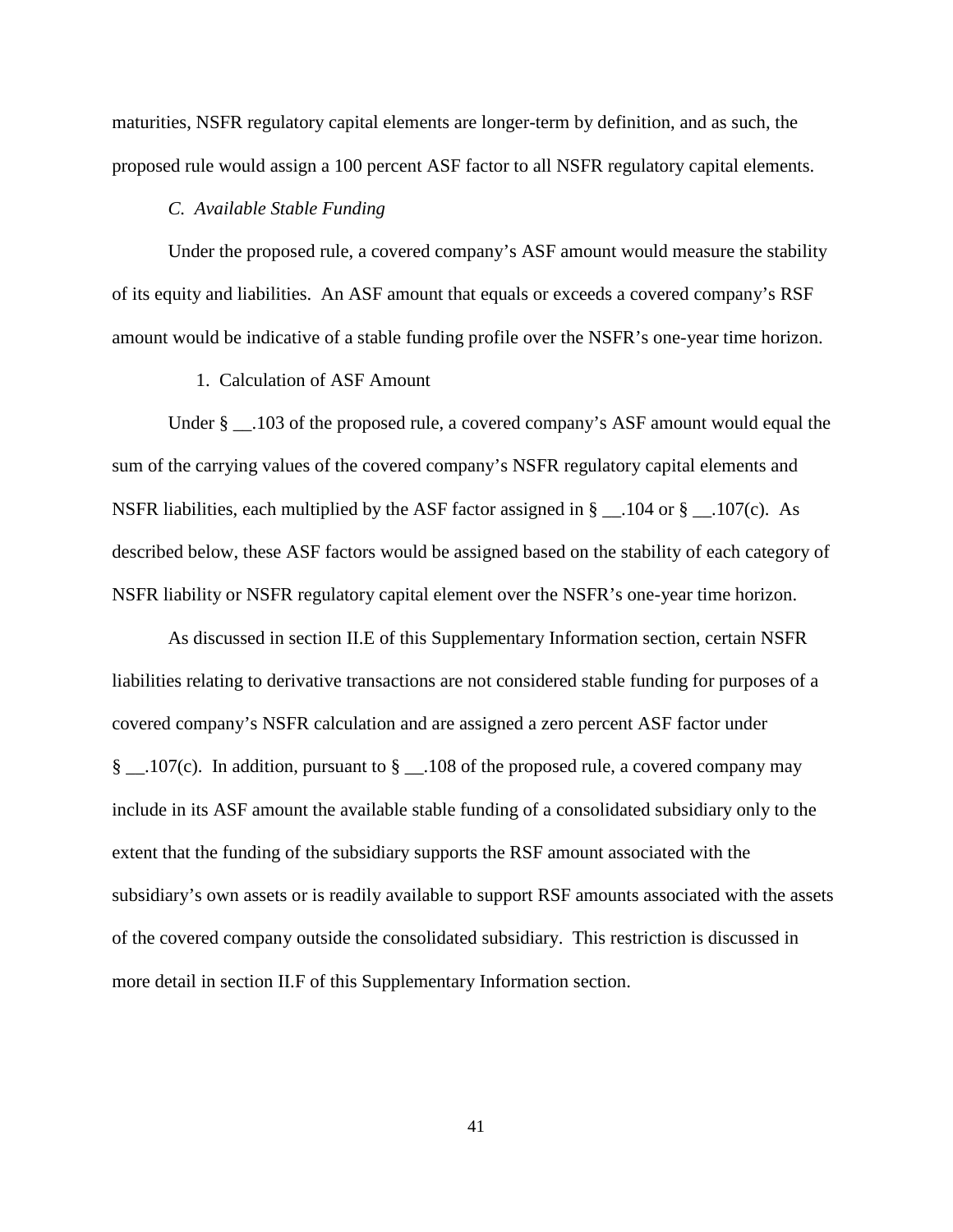#### 2. ASF Factor Framework

The proposed rule would use a set of standardized weightings, or ASF factors, to measure the relative stability of a covered company's NSFR liabilities and NSFR regulatory capital elements over a one-year time horizon. ASF factors would be scaled from zero to 100 percent, with a zero percent weighting representing the lowest stability and a 100 percent weighting representing the highest stability. The proposed rule would consider funding to be less stable if there is a greater likelihood that a covered company will need to replace or repay it during the NSFR's one-year time horizon – for example, if the funding matures and the counterparty declines to roll it over. The proposed rule would categorize NSFR liabilities and NSFR regulatory capital elements and assign an ASF factor based on three characteristics relating to the stability of the funding: (1) funding tenor, (2) funding type, and (3) counterparty type.

*Funding tenor*. For purposes of assigning ASF factors, the proposed rule would generally treat funding that has a longer effective maturity (or tenor) as more stable than shorterterm funding. All else being equal, funding that by its terms has a longer remaining tenor should be less susceptible to rollover risk, meaning there is a lower risk that a firm would need to replace maturing funds with less stable funding or potentially monetize less liquid positions at a loss to meet obligations, which could cause a firm's liquidity position to deteriorate. Longerterm funding, therefore, should provide greater stability across all market conditions, but especially during periods of stress. The proposed rule would group the maturities of NSFR liabilities and NSFR regulatory capital elements into one of three categories: less than six months, six months or more but less than one year, and one year or more. The proposed rule would generally treat funding with a remaining maturity of one year or more as the most stable, because a covered company would not need to roll it over during the NSFR's one-year time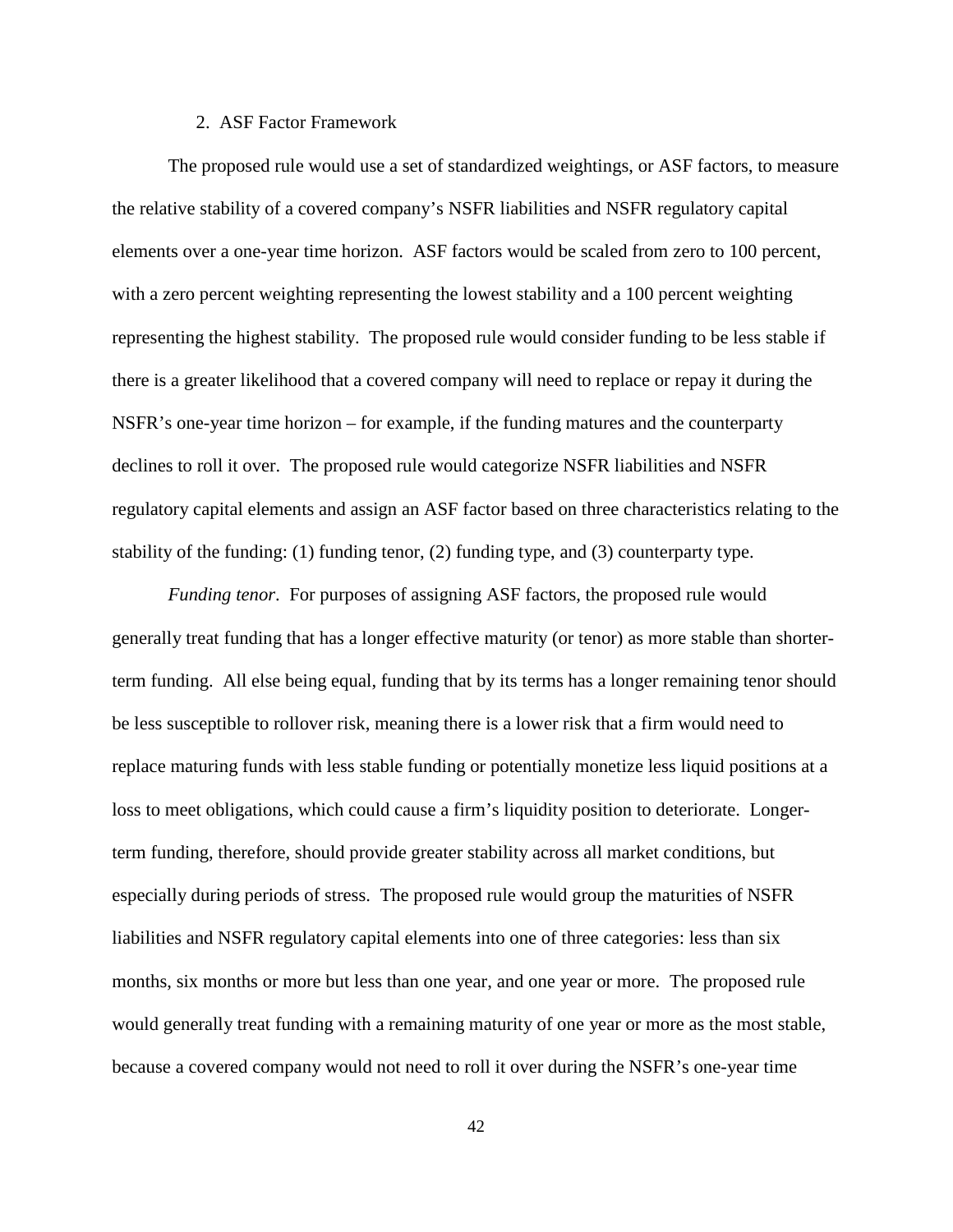horizon. Funding with a remaining maturity of less than six months or an open maturity would generally be treated as the least stable, because a covered company would need to roll it over in the short term. The proposed rule would generally treat funding that matures in six months or more but less than one year as partially stable, because a covered company would not need to roll it over in the shorter term, but would still need to roll it over before the end of the NSFR's oneyear time horizon.

As described further below and in section II.C.3 of this Supplementary Information section, funding tenor matters more for the stability of some categories of funding than for others. For example, with respect to stable retail deposits,<sup>[36](#page-42-0)</sup> contractual maturity generally has less effect on the stability of the funding relative to wholesale deposits.

*Funding type*. The proposed rule would recognize that certain types of funding are inherently more stable than others, independent of the remaining tenor. For example, as described in section II.C.3.b of this Supplementary Information section, the proposed rule would assign a higher ASF factor to stable retail deposits relative to other retail deposits, due in large part to the presence of full deposit insurance coverage and other stabilizing features that reduce the likelihood of a counterparty discontinuing the funding across a broad range of market conditions. Similarly, the proposed rule would assign a higher ASF factor to operational deposits than to certain other forms of short-term, wholesale deposits, based on the provision of

<span id="page-42-0"></span> $36$  Section  $\_\_3$  of the LCR rule defines a "stable retail deposit" as a retail deposit that is entirely covered by deposit insurance and either (1) is held by the depositor in a transactional account or (2) the depositor that holds the account has another established relationship with the covered company such as another deposit account, a loan, bill payment services, or any similar service or product provided to the depositor that the covered company demonstrates, to the satisfaction of the appropriate Federal banking agency, would make the withdrawal of the deposit highly unlikely during a liquidity stress event. "Deposit insurance" is defined in § \_\_.3 as deposit insurance provided by the FDIC under the FDI Act (12 U.S.C. 1811 et seq.).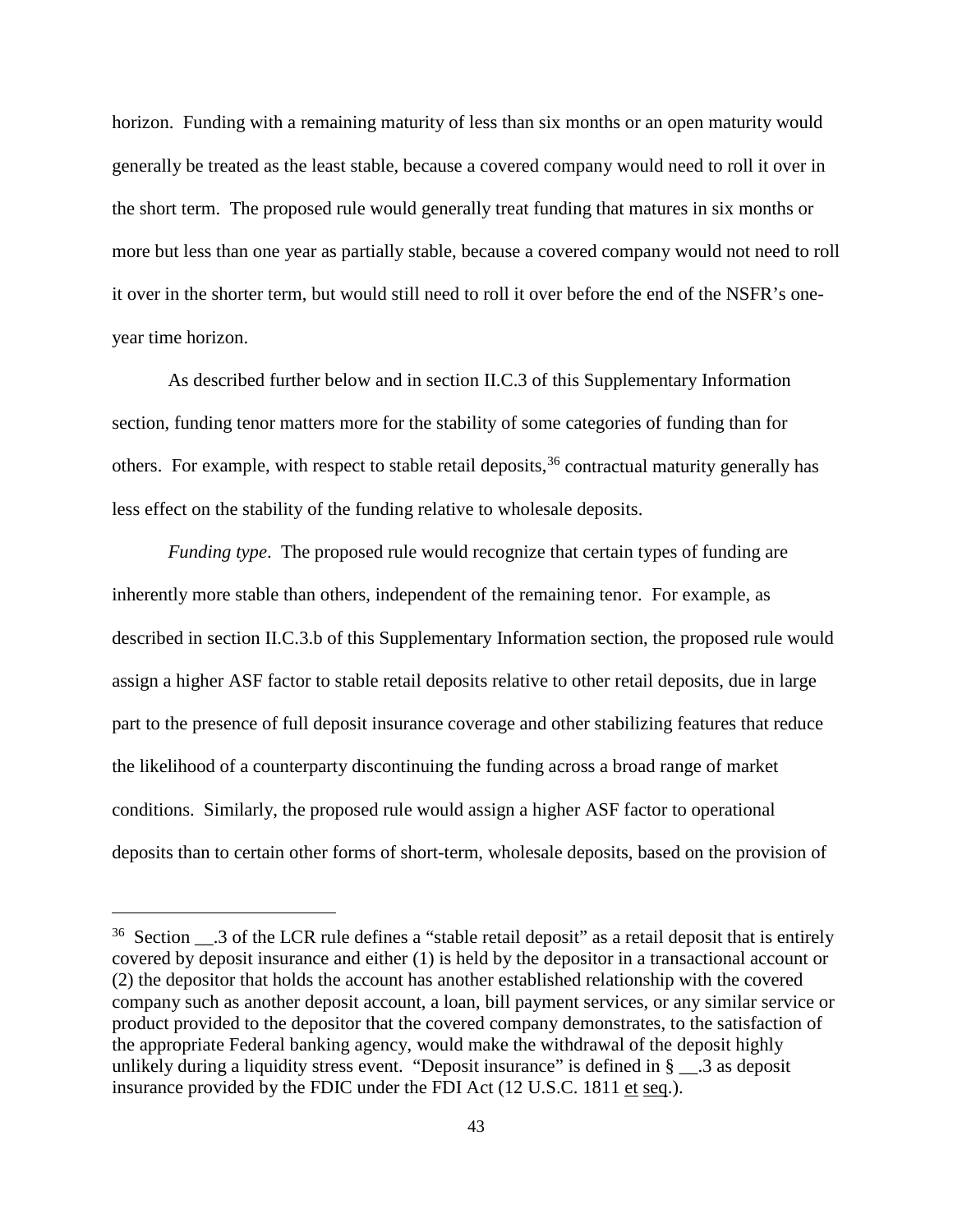services linked to an operational deposit, as discussed in section II.C.3.d of this Supplementary Information section. Likewise, the proposed rule would assign different ASF factors to different categories of retail brokered deposits, based on features that tend to make these forms of deposit more or less stable, as described in sections II.C.3.c, II.C.3.d, and II.C.3.e of this Supplementary Information section below.

*Counterparty type*. The proposed rule's assignment of ASF factors would also take into account the type of counterparty providing funding, using the same counterparty type classifications as the LCR rule: (1) retail customers or counterparties, (2) wholesale customers or counterparties that are not financial sector entities, and  $(3)$  financial sector entities.<sup>37</sup> As described below and in section II.C.3 of this Supplementary Information section, within the NSFR's one-year time horizon, and all other things being equal, the proposed rule would treat most types of deposit funding provided by retail customers or counterparties as more stable than similar types of funding provided by wholesale customers or counterparties. It would also treat most types of funding that matures within six months and that is provided by financial sector entities as less stable than funding of a similar tenor provided by non-financial wholesale customers or counterparties.

<span id="page-43-0"></span> $37$  Under § \_\_.3 of the LCR rule, the term "retail customer or counterparty" includes individuals, certain small businesses, and certain living or testamentary trusts. The term "wholesale customer or counterparty" refers to any customer or counterparty that is not a retail customer or counterparty. The term "financial sector entity" refers to a regulated financial company, identified company, investment advisor, investment company, pension fund, or non-regulated fund, as such terms are defined in § \_\_.3. The proposed rule would incorporate these definitions. For purposes of determining ASF and RSF factors assigned to assets, commitments, and liabilities where counterparty is relevant, the proposed rule would treat an unconsolidated affiliate of a covered company as a financial sector entity.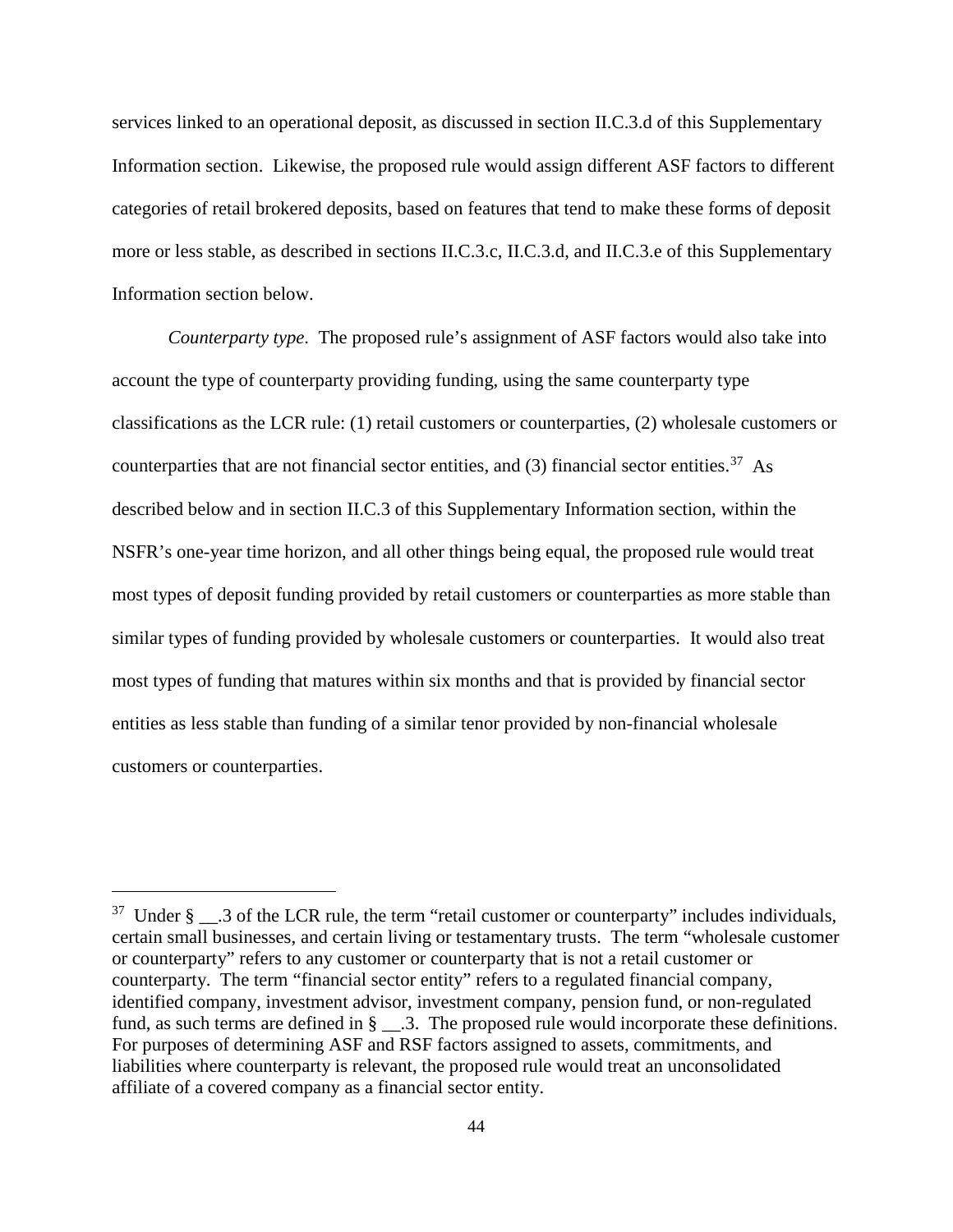Different types of counterparties may respond to events and market conditions in different ways. For example, differences in business models and liability structures tend to make short-term funding provided by financial sector entities less stable than similar funding provided by non-financial wholesale customers or counterparties. Financial sector entities typically have less stable liability structures than non-financial wholesale customers or counterparties, due to their financial intermediation activities. They tend to be more sensitive to market fluctuations and more susceptible to sudden cash outflows that could cause them to rapidly withdraw funding from a covered company. In contrast, wholesale customers and counterparties that are not financial sector entities typically maintain balances with covered companies to support their nonfinancial activities, such as production and physical investment, which tend to be impacted by financial market fluctuations to a lesser degree than activities of financial sector entities. In addition, non-financial wholesale customers or counterparties generally rely less on funding that is short-term or that can be withdrawn on demand. Therefore, these non-financial wholesale customers or counterparties may be less likely than financial sector entities to rapidly withdraw funding from a covered company. The proposed rule would accordingly treat most short-term funding provided by financial sector entities as less stable than similar funding provided by nonfinancial wholesale customers or counterparties.

The proposed rule's assignment of ASF factors would also account for differences in funding provided by retail and wholesale customers or counterparties. For example, retail customers and counterparties typically place deposits at a bank to safeguard their money and access the payments system, which makes them less likely to withdraw these deposits purely as a result of market stress, especially when covered by deposit insurance. Wholesale customers or counterparties, while often motivated by similar considerations, may also be motivated to a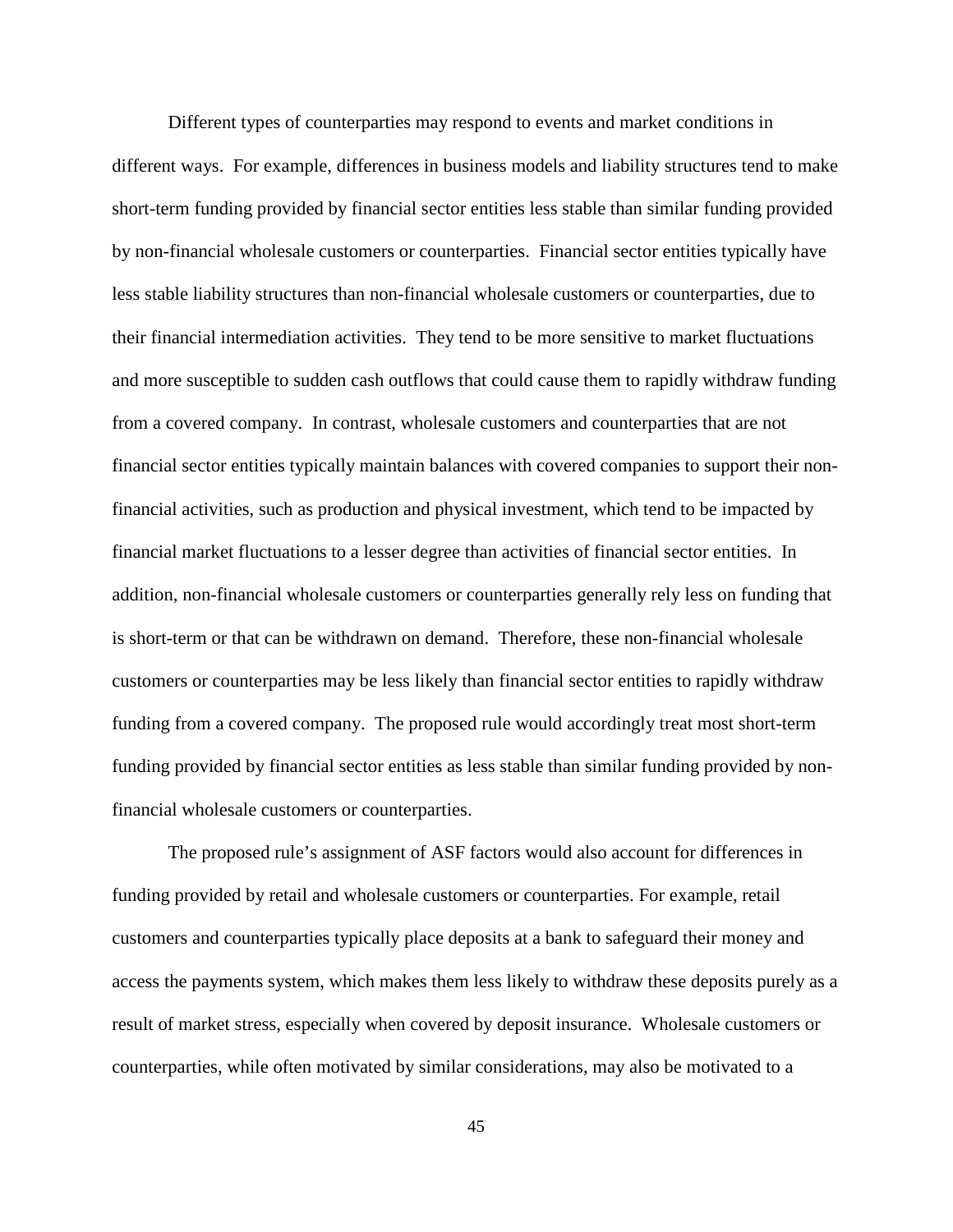greater degree by the return and risk of an investment. In addition, as compared to retail customers or counterparties, wholesale customers or counterparties tend to be more sophisticated and responsive to changing market conditions, and often employ personnel who specialize in the financial management of the company. Therefore, the proposed rule would treat most types of deposit funding provided by retail customers or counterparties as more stable than similar funding provided by wholesale customers or counterparties.

While comprehensive data on the funding of covered companies by counterparty type is limited, the agencies' analysis of available data was consistent with the expectation of funding stability differences across counterparty types.<sup>38</sup> The agencies reviewed information collected on the Consolidated Reports of Condition and Income (Call Report), Report of Assets and Liabilities of U.S. Branches and Agencies of Foreign Banks (FFIEC 002), and the Securities and Exchange Commission (SEC) Financial and Operational Combined Uniform Single Report (FOCUS Report) over the period beginning December 31, 2007, and ending December 31, 2008, in combination with more recent FR 2052a report data and supervisory information collected in connection with the LCR rule. In addition, the agencies reviewed supervisory information collected from depository institutions that the FDIC placed into receivership in 2008 and 2009. Although the NSFR requirement is designed to measure the stability of a covered company's funding profile across all market conditions and would not be specifically based on a market stress environment, the agencies focused on a period of stress for purposes of evaluating the

<span id="page-45-0"></span><sup>&</sup>lt;sup>38</sup> Prior to the 2007-2009 financial crisis, covered companies did not consistently report or disclose detailed liquidity information. On November 17, 2015, the Board adopted the revised FR 2052a Complex Institutions Liquidity Monitoring Report (FR 2052a report) to collect quantitative information on selected assets, liabilities, funding activities, and contingent liabilities from certain large banking organizations.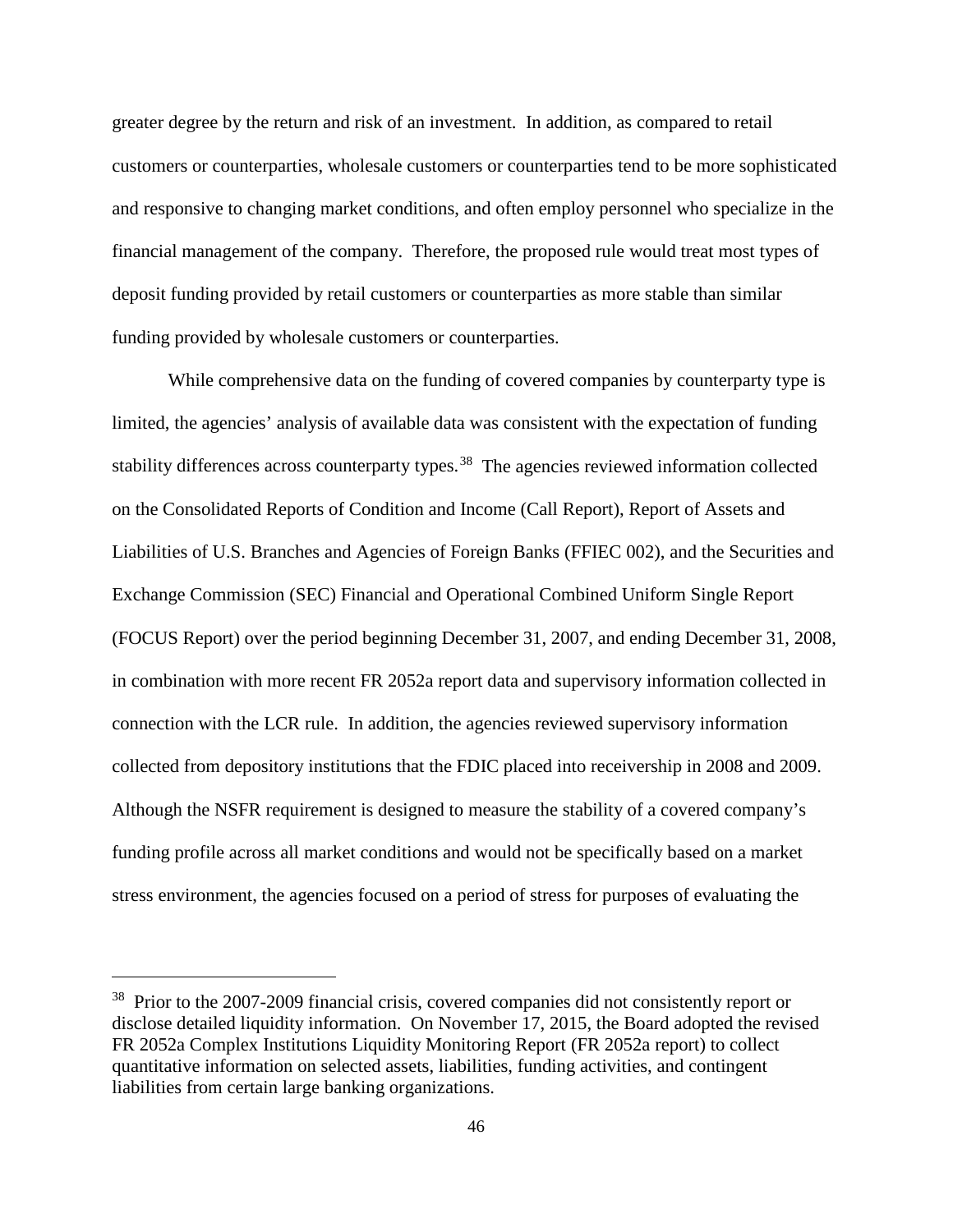relative effects of counterparty type on funding stability. Because a covered company may under normal conditions adjust funding across counterparty types for any number of reasons, focusing on periods of stress allowed the agencies to better measure differences in stability by counterparty type. During these periods of stress, a covered company will generally be trying to roll over its funding, so differences in funding behavior may reasonably be more attributed to its counterparties than business decisions of the covered company.

The agencies' analysis of available public and supervisory information found that, during 2008, funding from financial sector entities exhibited less stability than funding provided by nonfinancial wholesale counterparties, which in turn exhibited less stability than retail deposits. For example, Call Report data on insured deposits, deposit data from the FFIEC 002, and brokerdealer liability data reported on the SEC FOCUS Report showed higher withdrawals in wholesale funding than retail deposits over this period. The agencies' analysis of supervisory data from a sample of large depository institutions that the FDIC placed into receivership in 2008 and 2009 also indicated that, during the periods leading up to receivership, funding provided by wholesale counterparties can be significantly less stable, showing higher average total withdrawals, than funding provided by retail customers and counterparties.

*Question 12: The agencies invite comment regarding the foregoing framework. Are funding tenor, funding type, and counterparty type appropriate indicators of funding stability for purposes of the proposed rule? Why or why not? What other funding characteristics should the proposed rule take into account for purposes of assigning ASF factors? Please provide data and analysis to support your conclusions.*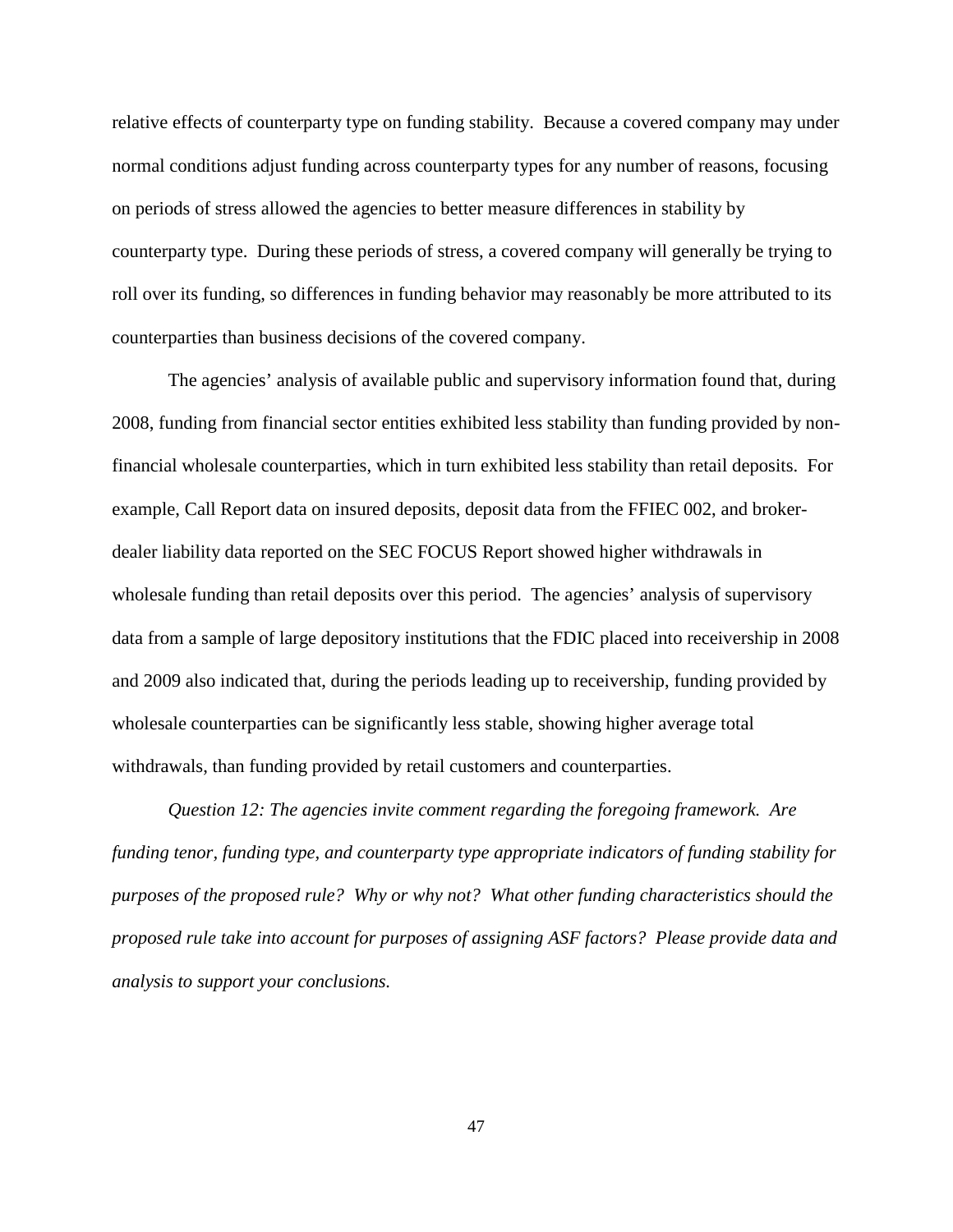# 3. ASF Factors

a. 100 Percent ASF Factor

#### *NSFR Regulatory Capital Elements and Long-Term NSFR Liabilities*

Section  $\qquad$ .104(a) of the proposed rule would assign a 100 percent ASF factor to NSFR regulatory capital elements, as defined in § \_\_.3 and described in section I.D of this Supplementary Information section, and to NSFR liabilities that mature one year or more from the calculation date, other than funding provided by retail customers or counterparties. Because NSFR regulatory capital elements and these long-term liabilities do not mature during the NSFR's one-year time horizon, they are not susceptible to rollover risk during this time frame and represent the most stable form of funding under the proposed rule. This category would include securities issued by a covered company that have a remaining maturity of one year or more. Therefore, the proposed rule would assign the highest possible ASF factor of 100 percent to NSFR regulatory capital elements and most long-term NSFR liabilities. As described in sections II.C.3.b through II.C.3.e of this Supplementary Information section, the proposed rule would assign different ASF factors to retail deposits and other forms of NSFR liabilities provided by retail customers or counterparties.

*Question 13: Which, if any, NSFR regulatory capital elements should be assigned an ASF factor of other than 100 percent, and why?*

*Question 14: Should long-term debt securities issued by a covered company where the company is the primary market maker of such securities be assigned an ASF factor other than 100 percent (such as between 95 and 99 percent) to address the risk of a covered company buying back these debt securities? Please provide supporting data for such alternative factors.*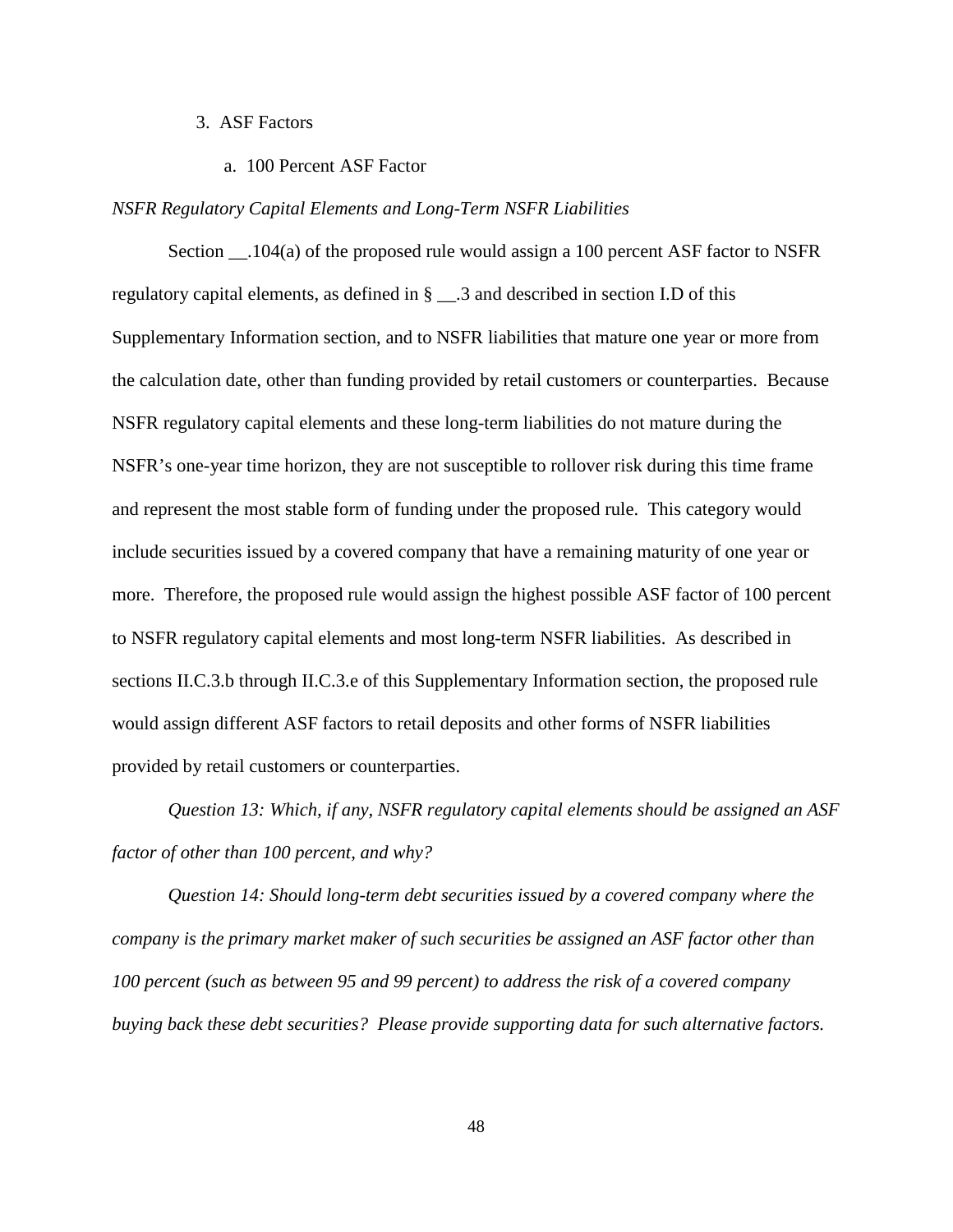#### b. 95 Percent ASF Factor

## *Stable Retail Deposits*

 $\overline{a}$ 

Section .104(b) of the proposed rule would assign a 95 percent ASF factor to stable retail deposits held at a covered company.<sup>[39](#page-48-0)</sup> The proposed rule would assign a 95 percent ASF factor to stable retail deposits to reflect the fact that such deposits are a highly stable source of funding for covered companies. Specifically, the combination of full deposit insurance coverage, the depositor's relationship with the covered company, and the costs of moving transactional or multiple accounts to another institution substantially reduce the likelihood that retail depositors will withdraw these deposits in significant amounts over a one-year time horizon.<sup>[40](#page-48-1)</sup> Because stable retail deposits are nearly as stable over the NSFR's one-year time horizon as NSFR regulatory capital elements and long-term NSFR liabilities under § \_\_.104(a) of the proposed rule (described above in section II.C.3.a), the proposed rule would assign to stable deposits an ASF factor that is only slightly lower than that assigned to NSFR regulatory capital elements and long-term NSFR liabilities.

As discussed in section II.C.2 of this Supplementary Information section, insured retail deposits would be treated as more stable than similar funding from wholesale customers or counterparties, and would therefore be assigned a higher ASF factor.

Consistent with the LCR rule, the maturity and collateralization of stable retail deposits would not affect their treatment under the proposed rule, because the stability of retail deposits is more closely linked to the combination of deposit insurance, the other stabilizing features

<span id="page-48-0"></span> $39$  The proposed rule would incorporate the LCR rule's definition of "stable retail deposit." See supra note 36.

<span id="page-48-1"></span> $40\,$  See supra section II.C.2 of this Supplementary Information section.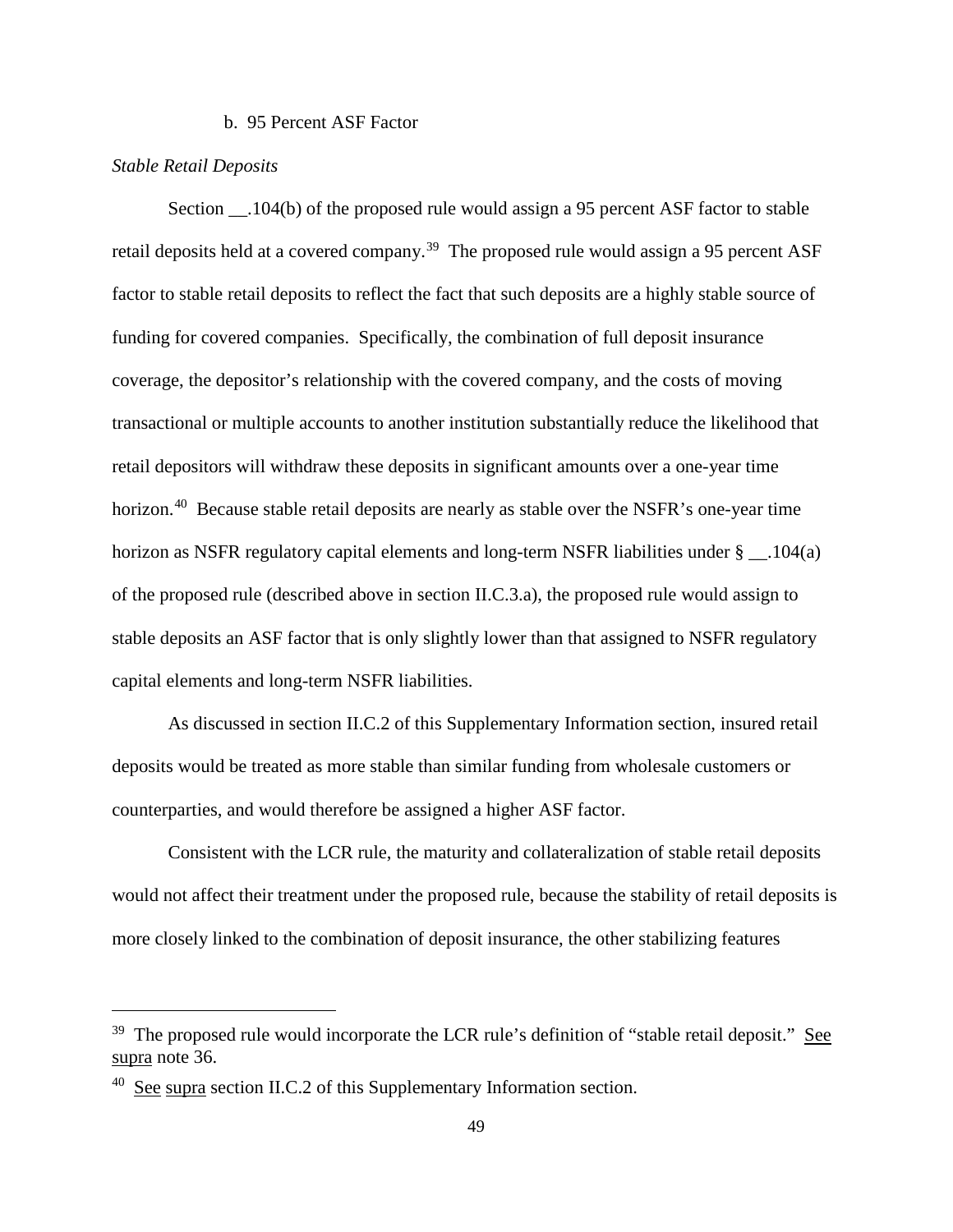included in the definition of "stable retail deposit," and the retail nature of the depositor, rather than maturity or any underlying collateral. Maturity is less relevant, for example, because a covered company may repay a retail term deposit for business and reputational reasons in the event of an early withdrawal request by the depositor despite the absence of a contractual requirement to provide such a repayment within the NSFR's one-year time horizon.

c. 90 Percent ASF Factor

# *Other Retail Deposits*

Section \_\_.104(c) of the proposed rule would assign a 90 percent ASF factor to retail deposits that are neither stable retail deposits nor retail brokered deposits, which includes retail deposits that are not fully insured by the FDIC or are insured under non-FDIC deposit insurance regimes.

The proposed rule would assign a lower ASF factor to deposits that are not entirely covered by deposit insurance relative to that assigned to stable retail deposits because of the elevated risk of depositors withdrawing funds if they become concerned about the condition of the bank, in part, because the depositor will have no guarantee that uninsured funds will promptly be made available through established and timely intervention and resolution protocols. Supervisory experience has demonstrated that retail depositors whose deposits exceed the FDIC's insurance limit have tended to withdraw not only the uninsured portion of the deposit, but the entire deposit under these circumstances. In addition, deposits that are neither transactional deposits nor deposits of a customer that has another relationship with a covered company tend to be less stable than deposits that have such characteristics because the depositor is less reliant on the bank. Therefore, the proposed rule would assign an ASF factor of 90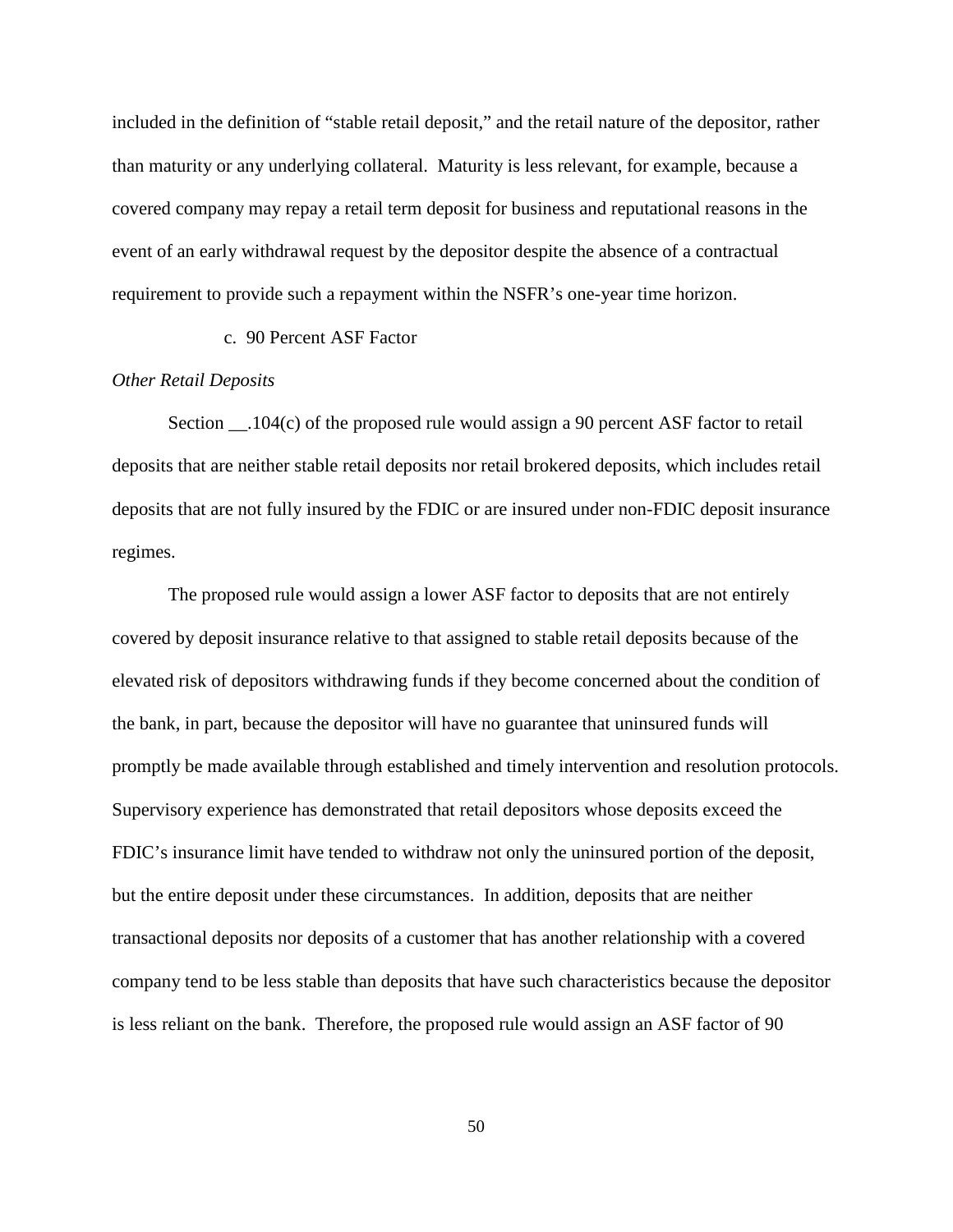percent to these deposits, slightly lower than the ASF factor it would assign to stable retail deposits.

Retail customers and counterparties tend to provide deposits that are more stable than funding provided by other types of counterparties, as discussed in section II.C.2 of this Supplementary Information section above, and, thus, retail deposits would be assigned a higher ASF factor than all but the most stable forms of long-term funding from wholesale customers. For the same reasons as discussed above in relation to stable retail deposits, the maturity and collateralization of these other retail deposits would not affect the ASF factor they would be assigned under the proposed rule.

Retail funding that is not in the form of a deposit, such as payables owed to small business service providers, would not be treated as stable funding and would be assigned a zero percent ASF factor, as described in section II.C.3.e of this Supplementary Information section below.

# *Fully Insured Affiliate, Reciprocal, and Certain Longer-Term Retail Brokered Deposits*

Section \_\_.104(c) of the proposed rule would assign a relatively high 90 percent ASF factor to three categories of brokered deposits<sup>[41](#page-50-0)</sup> provided by retail customers or counterparties that include certain stabilizing features that tend to make them more stable forms of funding than other brokered deposits, as discussed in sections II.C.3.d and II.C.3.e of this Supplementary Information section below.<sup>[42](#page-50-1)</sup> Retail brokered deposits that would be assigned a 90 percent ASF

<span id="page-50-0"></span><sup>&</sup>lt;sup>41</sup> Under §  $\cdot$  .3 of the LCR rule, a brokered deposit is a deposit held at the covered company that is obtained, directly or indirectly, from or through the mediation or assistance of a deposit broker, as that term is defined in section 29(g) of the FDI Act (12 U.S.C. 1831f(g)).

<span id="page-50-1"></span> $42$  The agencies note that the ASF factors assigned to retail brokered deposits are based solely on the stable funding characteristics of these deposits over a one-year time horizon. The assignment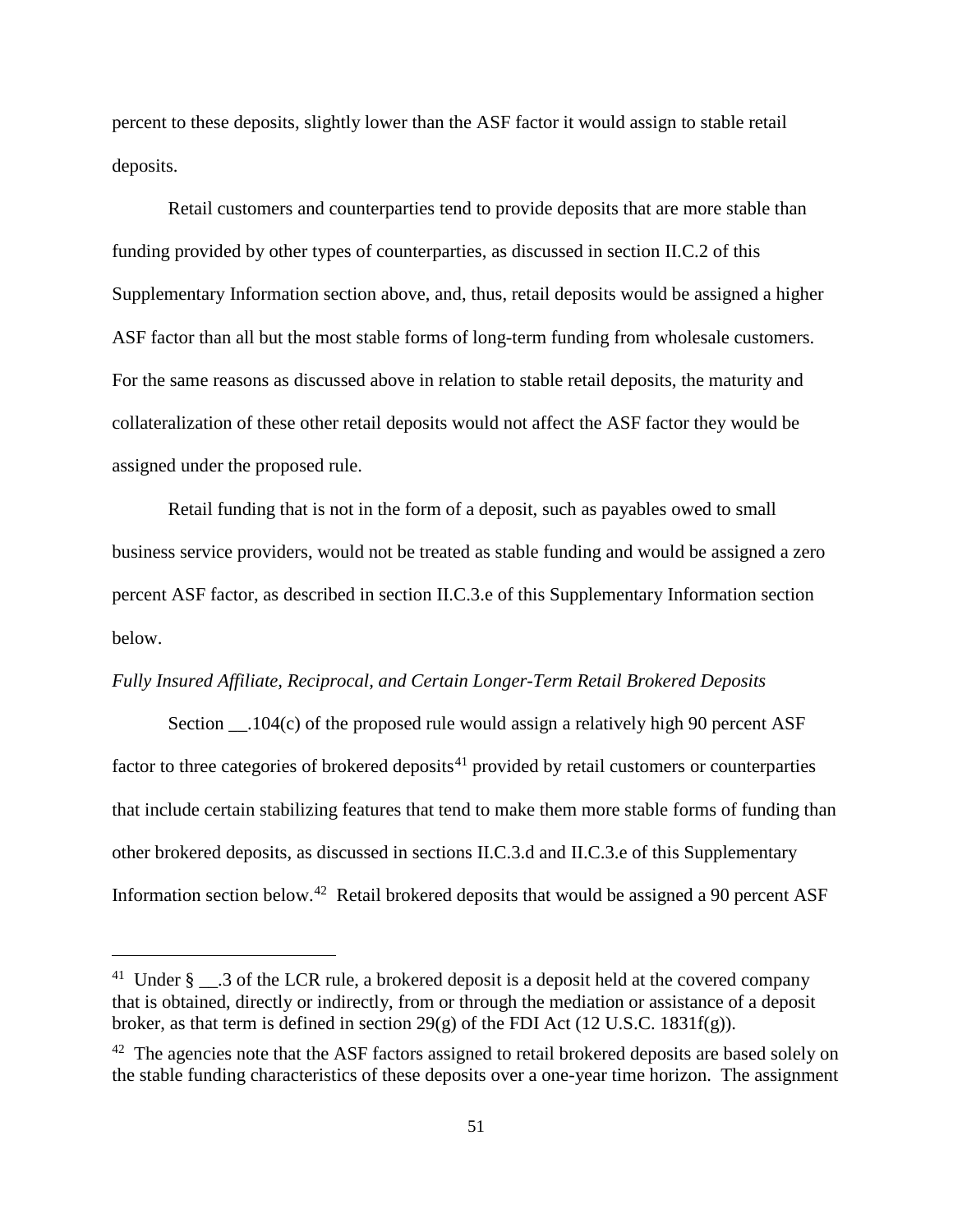factor include (1) a reciprocal brokered deposit where the entire amount is covered by deposit insurance; $43$  (2) a brokered sweep deposit that is deposited in accordance with a contract between the retail customer or counterparty and the covered company, a controlled subsidiary of the covered company, or a company that is a controlled subsidiary of the same top-tier company of which the covered company is a controlled subsidiary, where the entire amount of the deposit is covered by deposit insurance;<sup>[44](#page-51-1)</sup> and (3) a brokered deposit that is not a reciprocal brokered deposit or brokered sweep deposit, is not held in a transactional account, and has a remaining maturity of one year or more. By assigning a 90 percent ASF factor, the proposed rule would treat these brokered deposits as more stable than most other categories of brokered deposits, less stable than stable retail deposits, and comparably stable to retail deposits other than stable retail deposits.

First,  $\S$  . 104(c)(2) of the proposed rule would assign a 90 percent ASF factor to a

reciprocal brokered deposit provided by a retail customer or counterparty, where the entire

of ASF factors is not intended to reflect the impact of these deposits on a covered company, such as their effect on a company's probability of failure or loss given default, franchise value, or asset growth rate or lending practices. In addition, the assignment of ASF factors does not affect the determination of deposits as brokered, which is addressed under other regulations and guidance.

<span id="page-51-0"></span><sup>&</sup>lt;sup>43</sup> A "reciprocal brokered deposit" is defined in  $\S$  \_\_.3 of the LCR rule as a brokered deposit that the covered company receives through a deposit placement network on a reciprocal basis, such that: (1) for any deposit received, the covered company (as agent for the depositors) places the same amount with other depository institutions through the network and (2) each member of the network sets the interest rate to be paid on the entire amount of funds it places with other network members.

<span id="page-51-1"></span><sup>&</sup>lt;sup>44</sup> Under § \_\_\_.3 of the LCR rule, a "brokered sweep deposit" is a deposit held at a covered company by a customer or counterparty through a contractual feature that automatically transfers to the covered company from another regulated financial company at the close of each business day amounts identified under the agreement governing the account from which the amount is being transferred. Typically, these transactions involve securities firms or investment companies that transfer ("sweep") idle customer funds into deposit accounts at one or more banks.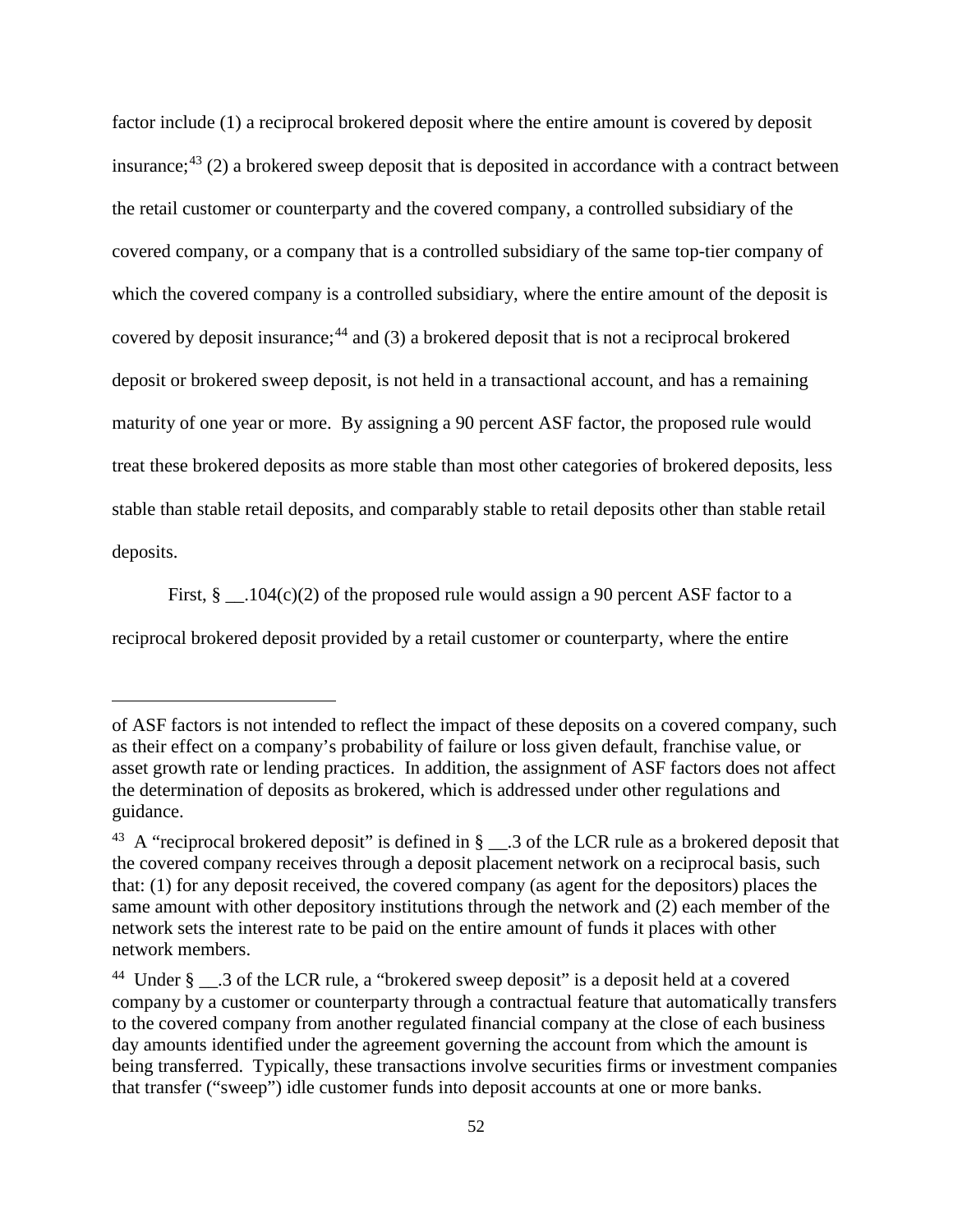amount of the deposit is covered by deposit insurance. The reciprocal nature of the brokered deposit means that a deposit placement network contractually provides a covered company with the same amount of deposits that it places with other depository institutions. As a result, and because the deposit is fully insured, the retail customers or counterparties providing the deposit tend to be less likely to withdraw it than other types of brokered deposits.

Second,  $\S$  \_\_ .104(c)(3) of the proposed rule would assign a 90 percent ASF factor to a brokered sweep deposit that is deposited in accordance with a contract between the retail customer or counterparty that provides the deposit and the covered company or an affiliate of the covered company, where the entire amount of the deposit is covered by deposit insurance. A typical brokered sweep deposit arrangement places deposits, usually those in excess of deposit insurance caps, at different banking organizations, with each banking organization receiving the maximum amount that is covered by deposit insurance, according to a priority "waterfall." Within the waterfall structure, affiliates of the deposit broker tend to be the first to receive deposits and the last from which deposits are withdrawn. With this affiliate relationship, a covered company is more likely to receive and maintain a steady stream of brokered sweep deposits. Based on the reliability of this stream of brokered sweep deposits and the enhanced stability associated with full deposit insurance coverage, the proposed rule would treat this type of brokered deposit, in the aggregate, as more stable than brokered sweep deposits received from unaffiliated institutions.

Third,  $\S$  \_\_ .104(c)(4) of the proposed rule would assign a 90 percent ASF factor to a brokered deposit provided by a retail customer or counterparty that is not a reciprocal brokered deposit or brokered sweep deposit, is not held in a transactional account, and has a remaining maturity of one year or more. The contractual term of this category of brokered deposit and the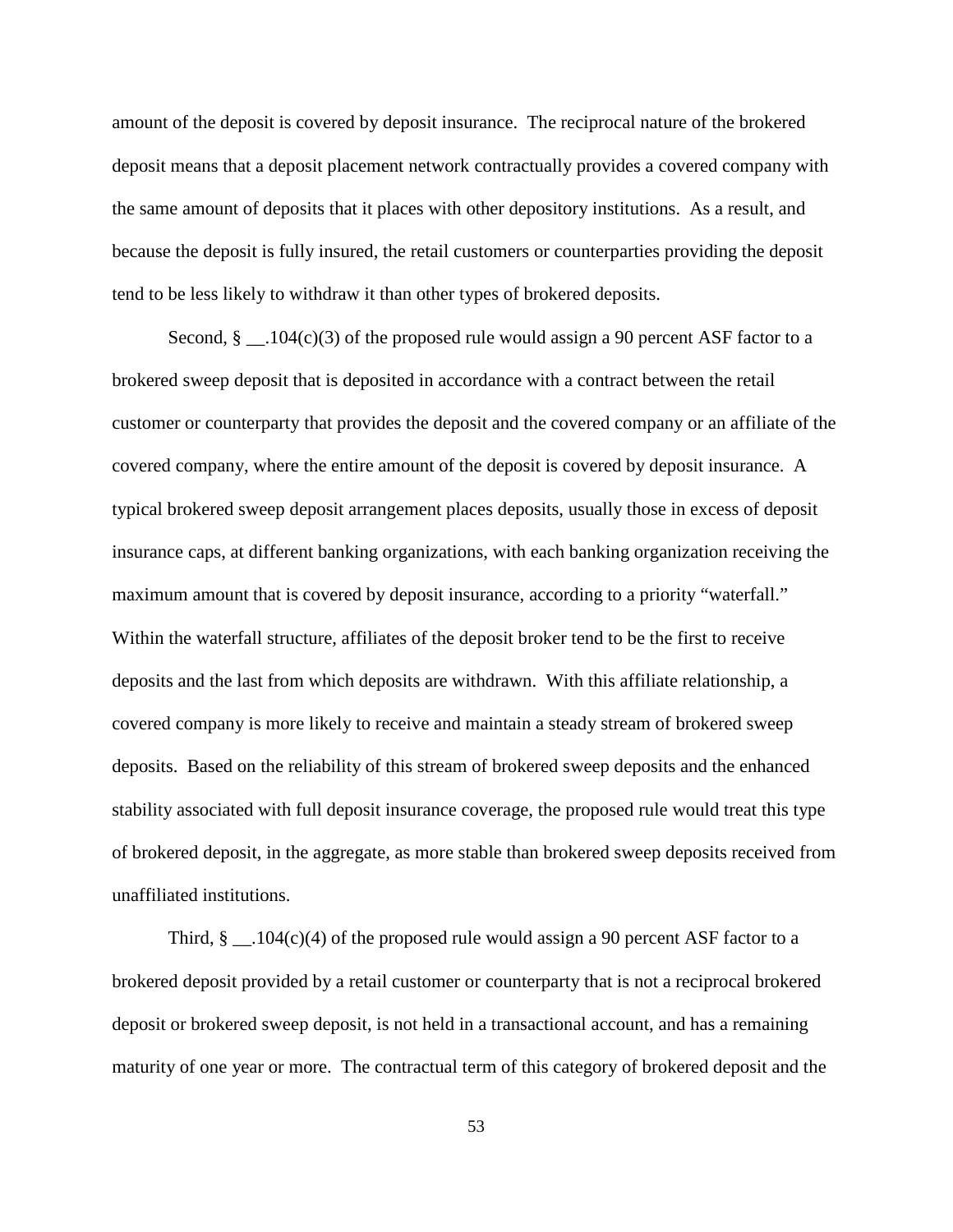exclusion of accounts used by a customer for transactional purposes make this category of brokered deposit more stable than other types of brokered deposits that would be assigned a lower ASF factor. Like other types of retail deposits with a remaining maturity of one year or more, however, these deposits would not be assigned a 100 percent ASF factor, because a covered company may be more likely to repay retail brokered deposits, in the event of an early withdrawal request by the depositor, for reputational or franchise reasons even without a contractual requirement to make such repayment. In addition, the brokered nature of these deposits makes them no more stable than stable retail deposits, which are assigned a 95 percent ASF factor, or retail deposits other than stable retail deposits and brokered deposits, which are assigned a 90 percent ASF factor, even if the deposit is fully covered by deposit insurance.

The proposed rule would assign lower ASF factors to brokered deposits that do not include these stabilizing factors, as discussed in sections II.C.3.d and II.C.3.e of this Supplementary Information section below.

*Question 15: To what extent should the proposed rule consider the contractual term of a retail deposit (in addition to considering it for some forms of brokered deposits) for purposes of assigning an ASF factor? What alternative ASF factors, if any, would be more appropriate, and under what circumstances?*

*Question 16: The agencies invite commenter views on the proposed 90, 50, and zero percent ASF factors assigned to retail brokered deposits. What, if any, alternative ASF factors should be assigned to these deposits and why?*

#### d. 50 Percent ASF Factor

Section \_\_.104(d) of the proposed rule would assign a 50 percent ASF factor to certain unsecured wholesale funding, and secured funding transactions, depending on the tenor of the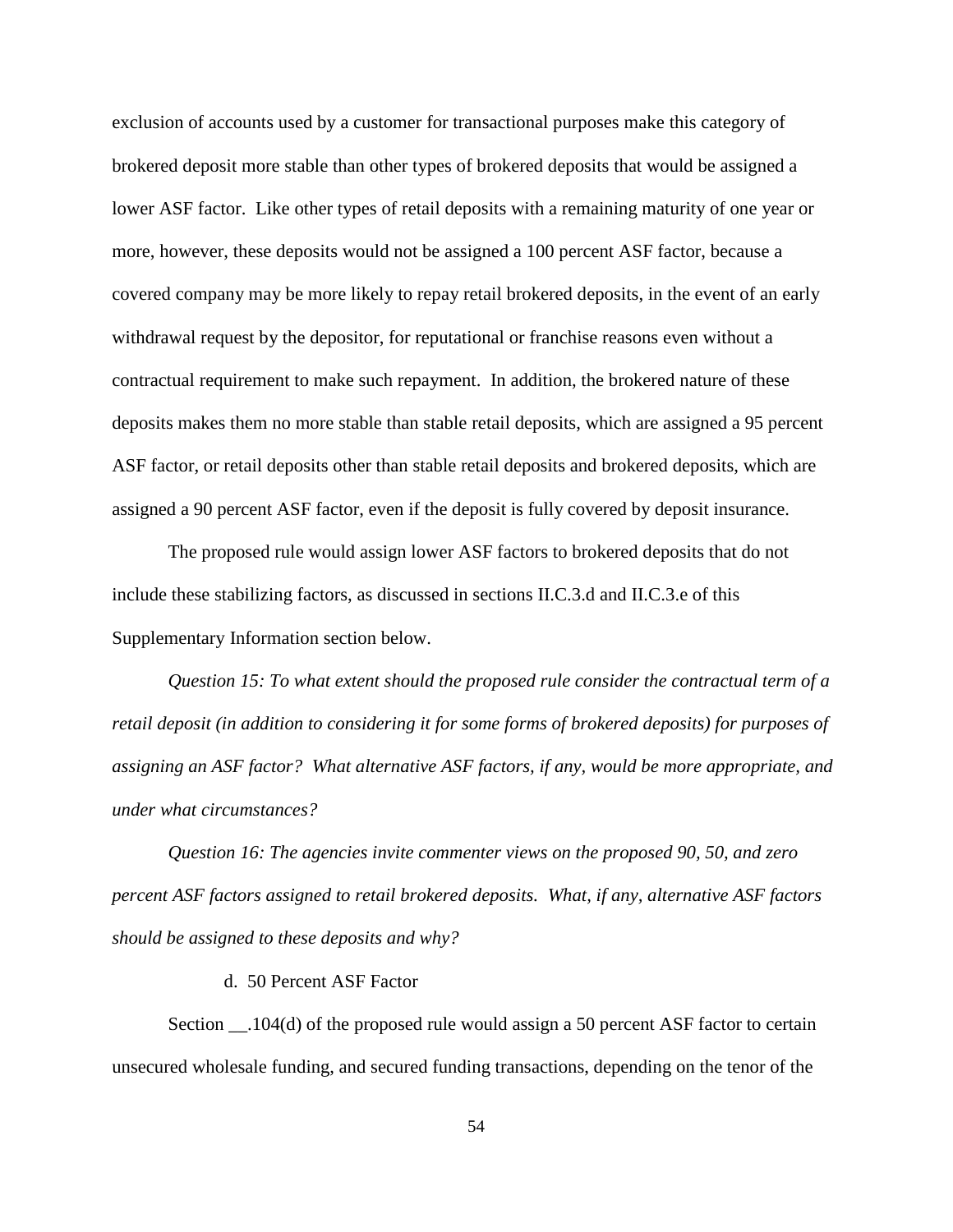transaction and the covered company's counterparty; operational deposits that are placed at the covered company; and certain brokered deposits.

*Unsecured Wholesale Funding Provided by, and Secured Funding Transactions with, a Counterparty that is not a Financial Sector Entity or Central Bank and with Remaining Maturity of Less Than One Year*

Sections  $\_\_$ . 104(d)(1) and (2) of the proposed rule would assign a 50 percent ASF factor to a secured funding transaction or unsecured wholesale funding (including a wholesale deposit) that, in each case, matures less than one year from the calculation date and is provided by a wholesale customer or counterparty that is not a central bank or a financial sector entity (or a consolidated subsidiary thereof).

The proposed 50 percent ASF factor for this category would be lower than the 100 percent ASF factor assigned to funding from similar counterparties that matures more than a year from the calculation date because the need to roll over the funding during the NSFR's one-year time horizon makes this category of funding less stable. The 50 percent ASF factor would also be lower than the factor assigned to the categories of retail deposits described above, which include features such as deposit insurance and retail counterparty relationships that make those categories of funding more stable, regardless of remaining contractual maturity.

The proposed rule would generally assign an ASF factor to secured funding transactions and unsecured wholesale funding on the basis of counterparty type and maturity, without regard to whether and what type of collateral secures the transaction. This treatment would differ from the LCR rule, which more closely considers the liquidity characteristics of the underlying collateral. This different treatment stems from the fact that the LCR rule considers the immediate liquidity of the underlying collateral and behavior of the counterparty during a 30-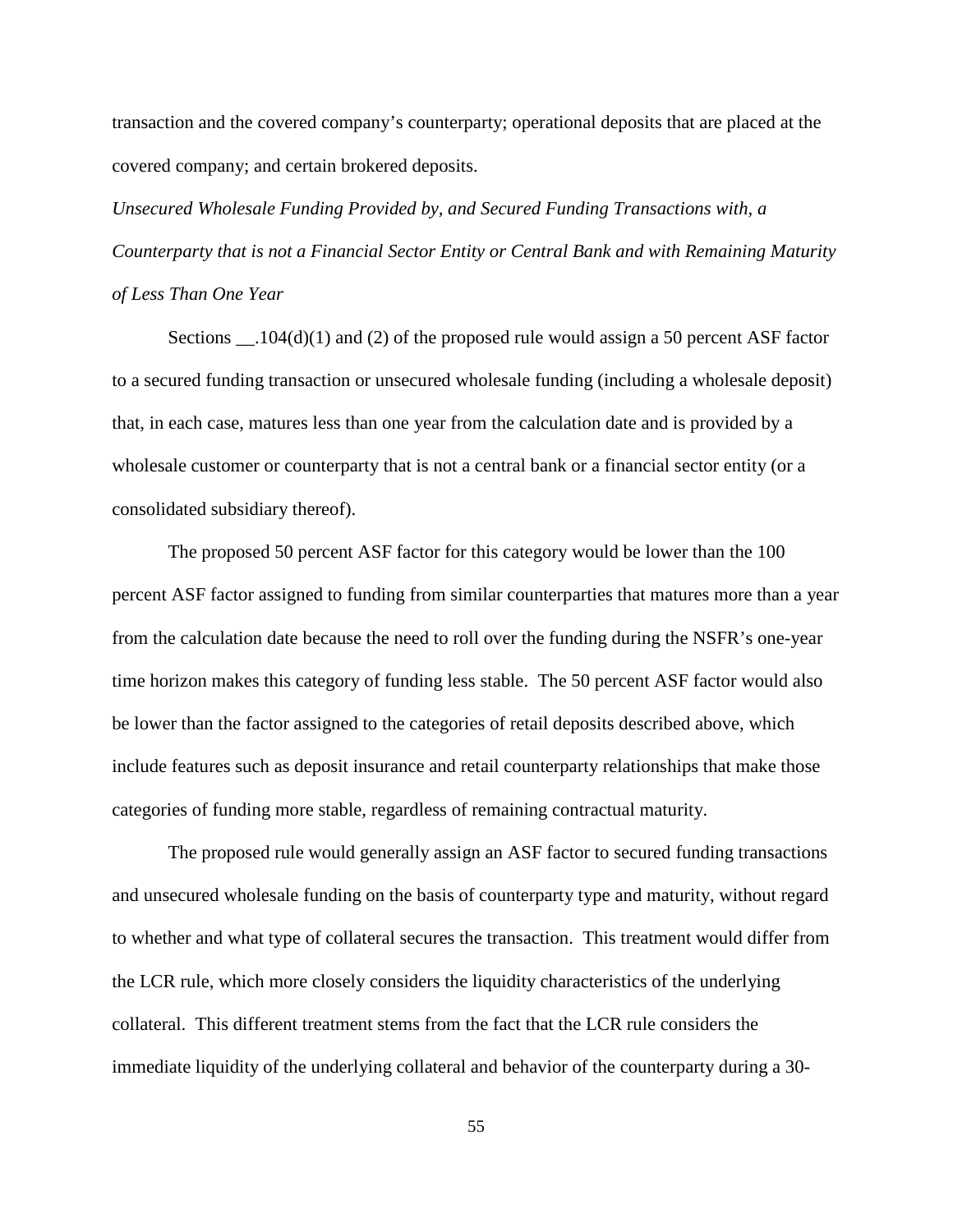calendar day period of significant stress, whereas the proposed rule focuses on the stability of funding over a one-year time horizon, which is less influenced by the underlying collateral. *Unsecured Wholesale Funding Provided by, and Secured Funding Transactions with, a Financial Sector Entity or Central Bank with Remaining Maturity of Six Months or More, but Less than One Year*

Sections \_\_\_\_.104(d)(3) and (4) of the proposed rule would assign a 50 percent ASF factor to a secured funding transaction or unsecured wholesale funding that matures six months or more but less than one year from the calculation date and is provided by a financial sector entity or a consolidated subsidiary thereof, or a central bank.<sup>45</sup> As discussed in section II.C.2 of this Supplementary Information section, to account for the less stable nature of funding from these financial counterparties, the proposed rule would treat this funding more conservatively than funding from other types of wholesale customers or counterparties. If the funding from these counterparties has a maturity of less than six months, the proposed rule would assign a zero percent ASF factor, as described below, which would reflect the higher rollover risk of the funding resulting from the short remaining maturity and the financial nature of the counterparty.

The proposed rule would treat funding from central banks consistently with funding from financial sector entities (*i.e.*, as a less stable form of funding) to discourage potential overreliance on funding from central banks, consistent with the proposed rule's focus on stable funding raised from market sources. In the United States, the Federal Reserve does not currently offer funding arrangements of this term.

<span id="page-55-0"></span> $45$  As noted supra note 37 for purposes of determining ASF and RSF factors assigned to assets, commitments, and liabilities where counterparty is relevant, the proposed rule would treat an unconsolidated affiliate of a covered company as a financial sector entity.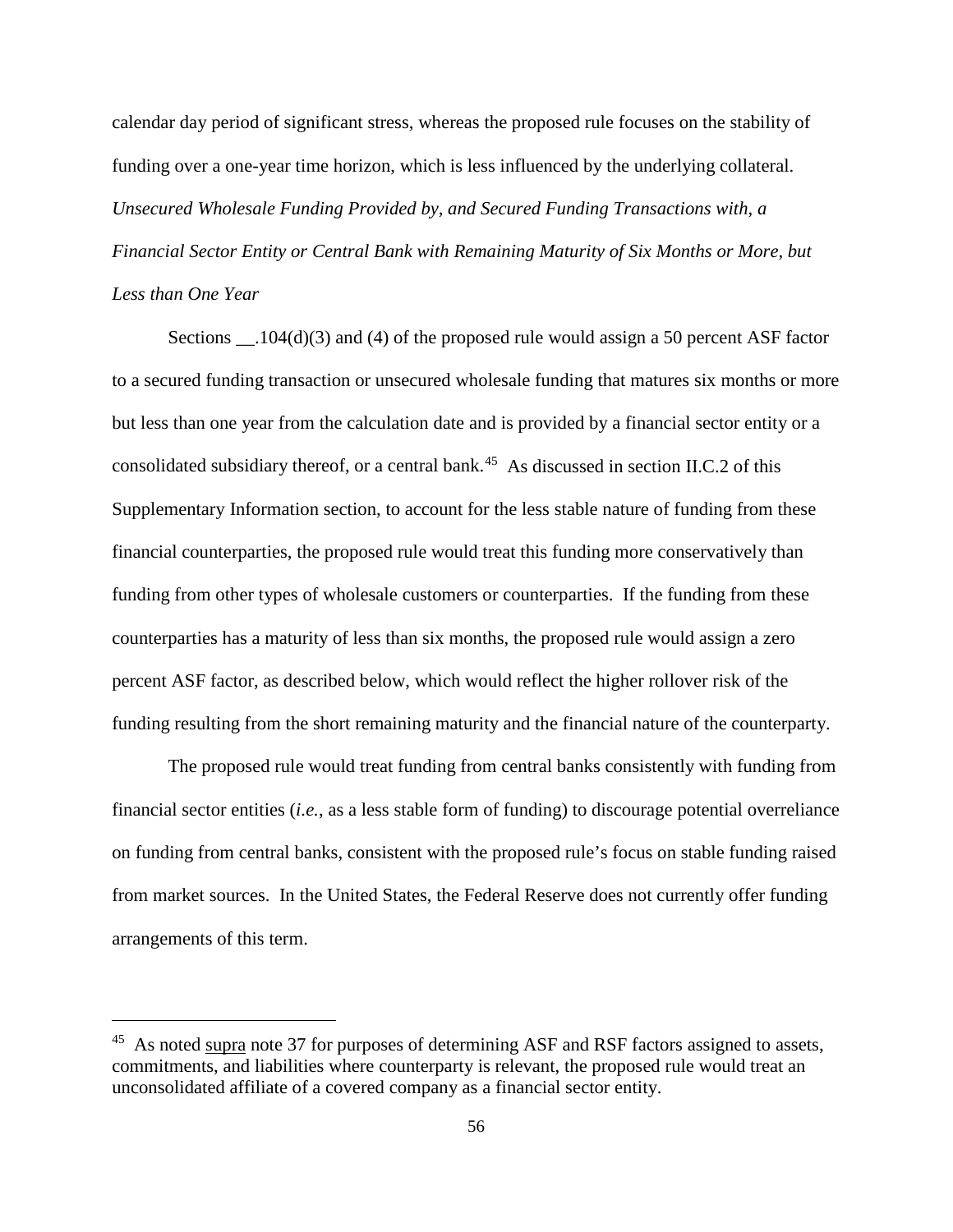*Securities Issued by a Covered Company with Remaining Maturity of Six Months or More, But Less than One Year*

Section  $104(d)(5)$  of the proposed rule would assign a 50 percent ASF factor to securities issued by a covered company that mature in six months or more, but less than one year, from the calculation date. As discussed in section II.C.2 of this Supplementary Information section, in general, the proposed rule would consider funding that has a longer maturity to be more stable. These securities would represent less stable funding than securities issued by a covered company that are perpetual or mature one year or more from the calculation date (which would be assigned an ASF factor of 100 percent, as discussed above), but more stable funding than securities that mature within six months from the calculation date (which would be assigned a zero percent ASF factor, as discussed below).

Unlike other NSFR liabilities for which the proposed rule considers the counterparty type when assigning an ASF factor, the proposed rule would not consider the identities of the holders of the securities issued by a covered company. Because securities may actively trade on secondary markets and may be purchased by a variety of investors including financial sector entities, the identities of current security holders would not be an accurate or consistent factor that affects the stability of this type of funding. In addition, a covered company may not know or be able to track the identities of the holders of its securities that are traded. The proposed rule would therefore treat securities issued by a covered company equivalently to funding provided by a financial sector entity, rather than assuming greater stability based on a different type of counterparty. Therefore, similar to funding provided by a financial sector entity, securities issued by a covered company that mature in six months or more, but less than one year, from the calculation date would be assigned a 50 percent ASF factor.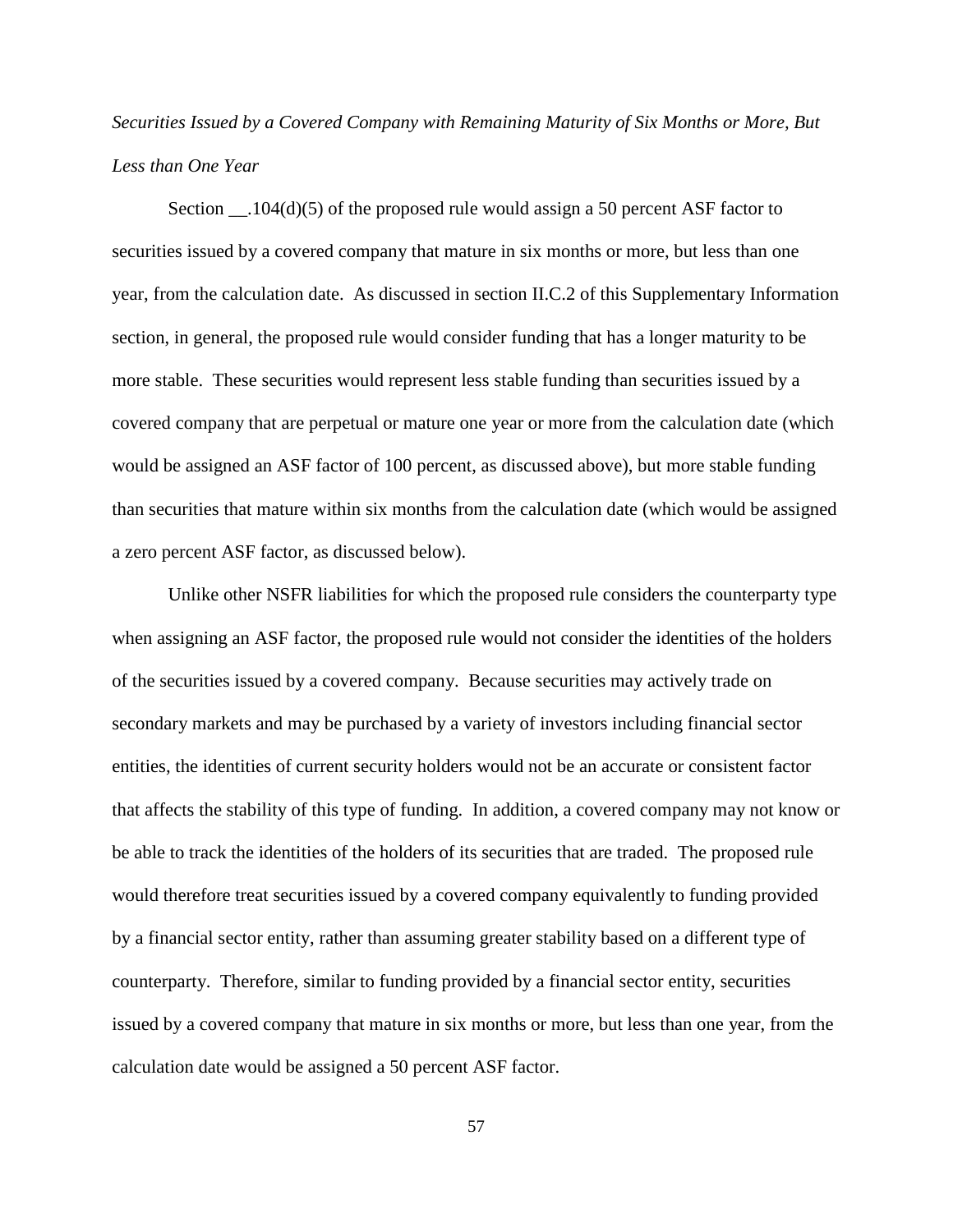# *Operational Deposits*

 $\overline{a}$ 

Operational deposits are unsecured wholesale funding in the form of deposits or collateralized deposits that are necessary for the provision of operational services, such as clearing, custody, or cash management services.[46](#page-57-0) In the LCR rule, such funds are assumed to have a lower outflow rate than other types of unsecured wholesale funding during a period of stress based on legal or operational limitations that make significant withdrawals from these accounts within 30 calendar days less likely. For example, an entity that relies on the cash management services of a covered company would find it more difficult to terminate its deposit agreement because it might be subject to early termination fees and might also incur start-up costs to establish a similar operational account with another financial institution.

As noted, a key operating assumption of the NSFR is a one-year time horizon. Under this longer time horizon, it is more reasonable to assume that a counterparty could successfully restructure its operational deposits and place them with another financial institution. Therefore, as compared with the treatment in the LCR rule, the treatment of operational deposits in the proposed rule is closer to that of non-operational deposits, but reflects that there may still be some difficulty and cost associated with switching operational service providers. Accordingly, § \_\_.104(d)(6) of the proposed rule would also treat operational deposits, including those from financial sector entities, as more stable than other forms of short-term wholesale funding and assign them a 50 percent ASF factor.

<span id="page-57-0"></span><sup>&</sup>lt;sup>46</sup> The agencies note that the methodology that a covered company uses to determine whether and to what extent a deposit is operational for the purposes of the proposed rule must be consistent with the methodology used for the purposes of the LCR rule. See  $\S$  \_\_.3 of the LCR rule for the full list of services that qualify as operational services and § \_\_.4(b) of the LCR rule for additional requirements for operational deposits.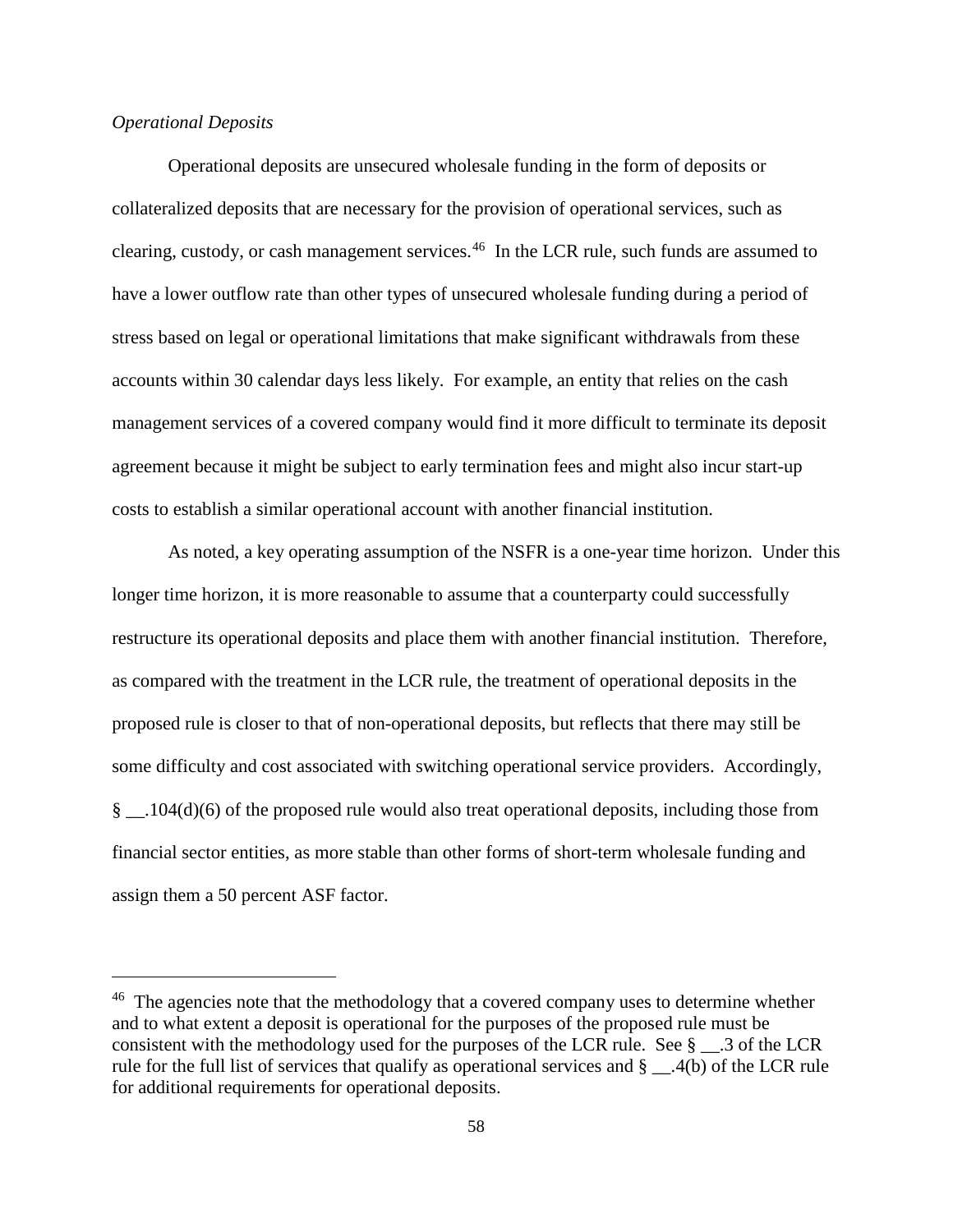## *Other Retail Brokered Deposits*

Section \_\_\_.104(d)(7) of the proposed rule would assign a 50 percent ASF factor to most categories of brokered deposits provided by retail customers or counterparties that do not include the additional stabilizing features required under  $\S$  \_\_.104(c) and summarized in section II.C.3.c of this Supplementary Information section. Brokered deposits tend to be less stable and exhibit greater volatility than stable retail deposits, even in cases where the deposits are fully or partially insured, as customers can more easily move brokered deposits among institutions. In addition, intermediation by a deposit broker may result in a higher likelihood of withdrawal compared to a non-brokered retail deposit where a direct relationship exists between the depositor and the covered company. Statutory restrictions on certain brokered deposits can also make this form of funding less stable than other deposit types. Specifically, a covered company that becomes less than "well capitalized"<sup>[47](#page-58-0)</sup> is subject to restrictions on accepting, renewing, or rolling over funds obtained directly or indirectly through a deposit broker.<sup>[48](#page-58-1)</sup> Thus, as a general matter, the proposed rule would assign a 50 percent ASF factor to most categories of brokered deposits.

Retail brokered deposits that would be assigned a 50 percent ASF factor include (1) a brokered deposit that is not a reciprocal brokered deposit or brokered sweep deposit and that is held in a transactional account; (2) a brokered deposit that is not a reciprocal brokered deposit or brokered sweep deposit, is not held in a transactional account, and matures in six months or more, but less than one year, from the calculation date; (3) a reciprocal brokered deposit or brokered affiliate sweep deposit where less than the entire amount of the deposit is covered by

<span id="page-58-0"></span><sup>47</sup> As defined in section 38 of the FDI Act, 12 U.S.C. 1831o.

<span id="page-58-1"></span><sup>48</sup> See 12 U.S.C. 1831f.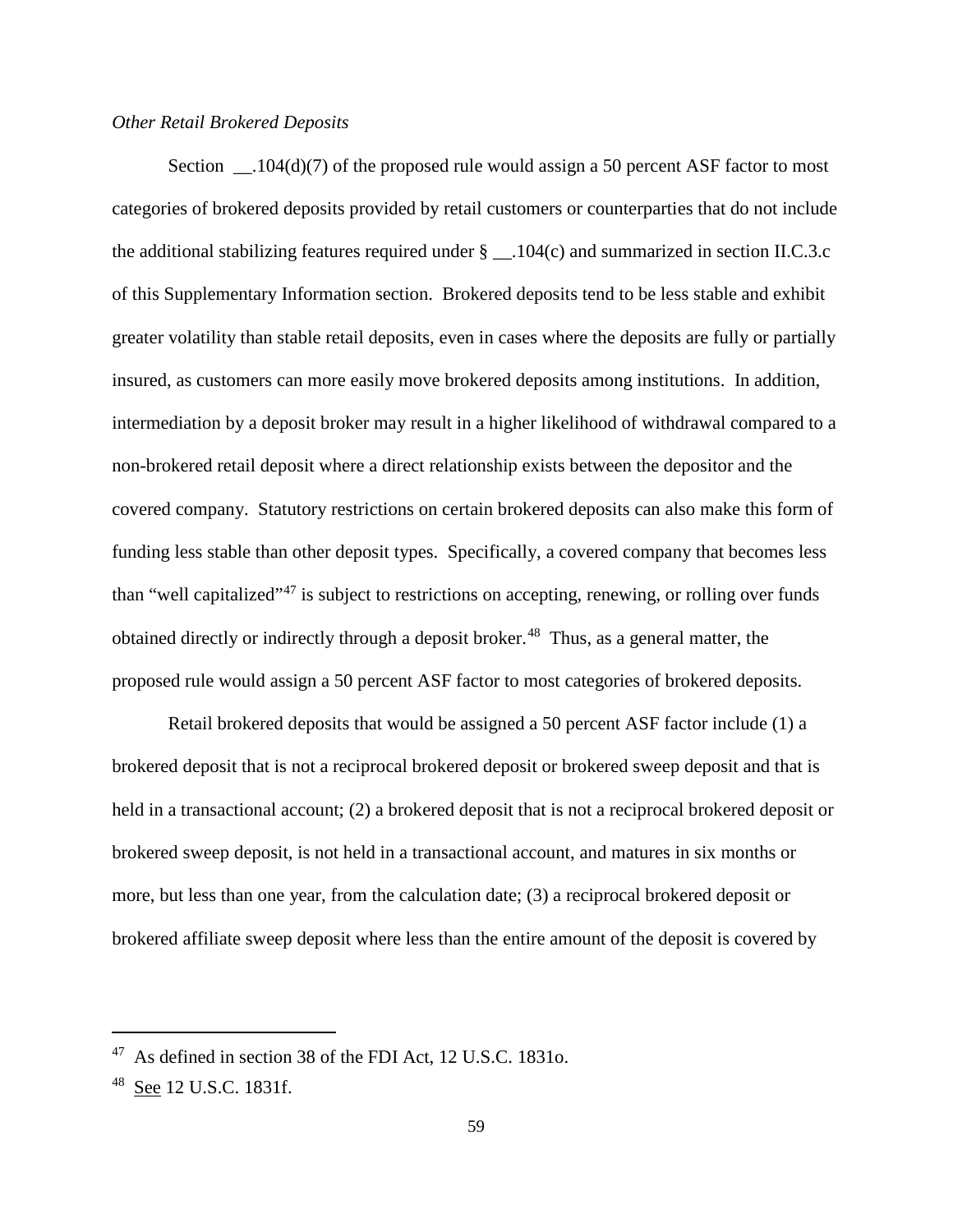deposit insurance; and (4) a brokered non-affiliate sweep deposit, regardless of deposit insurance coverage.

Retail brokered deposits to which the proposed rule would assign a 50 percent ASF factor do not have the same combination of stabilizing attributes, such as a combination of being fully covered by deposit insurance, being an affiliated brokered sweep deposit, or having a longerterm maturity, as brokered deposits assigned a 90 percent ASF factor, as discussed in section II.C.3.c of this Supplementary Information section. However, these types of brokered deposits are more stable than brokered deposits that mature in less than six months from the calculation date and are not reciprocal brokered deposits or brokered sweep deposits or held in a transactional account, which are assigned a zero percent ASF factor, as discussed in section II.C.3.e of this Supplementary Information section.

*All Other NSFR Liabilities with Remaining Maturity of Six Months or More, But Less Than One Year*

Section \_\_.104(d)(8) of the proposed rule would assign a 50 percent ASF factor to all other NSFR liabilities that have a remaining maturity of six months or more, but less than one year. As discussed in section II.C.2 of this Supplementary Information section, a covered company would not need to roll over a liability of this maturity in the shorter-term, but would still need to roll it over before the end of the NSFR's one-year time horizon.

e. Zero Percent ASF Factor

Section \_\_.104(e) of the proposed rule would assign a zero percent ASF factor to NSFR liabilities that demonstrate the least stable funding characteristics, including trade date payables, certain short-term retail brokered deposits, non-deposit retail funding, certain short-term funding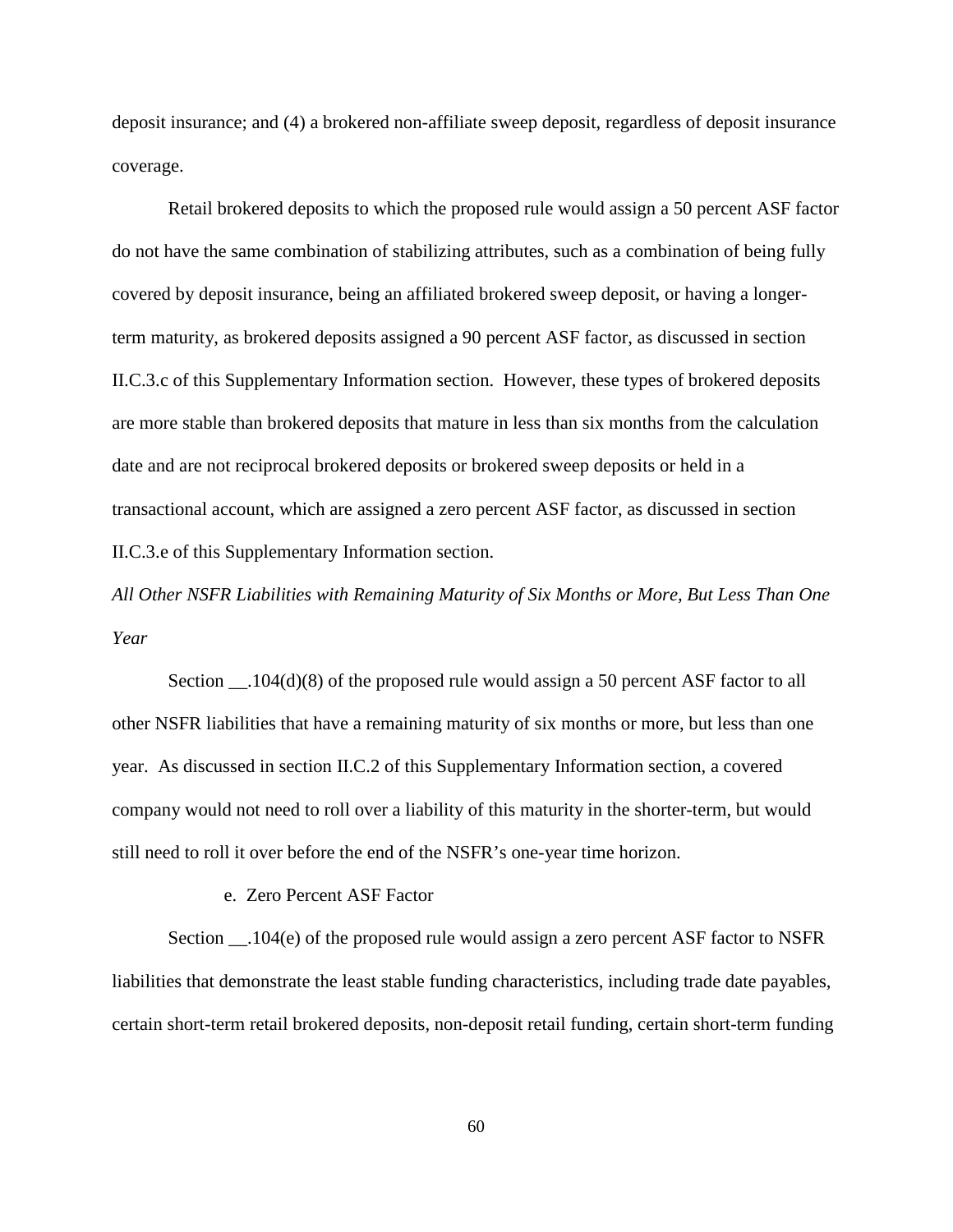from financial sector entities, and any other NSFR liability that matures in less than six months and is not described above.

# *Trade Date Payables*

Section  $104(e)(1)$  of the proposed rule would assign a zero percent ASF factor to trade date payables that result from purchases by a covered company of financial instruments, foreign currencies, and commodities that are required to settle within the lesser of the market standard settlement period for the particular transactions and five business days from the date of the sale. Trade date payables are established when a covered company buys financial instruments, foreign currencies, and commodities, but the transactions have not yet settled. These payables, which are liabilities, should result in an outflow from a covered company at the settlement date, which varies depending on the specific market, but generally occurs within five business days, so the proposed rule does not treat the liability as stable funding. The failure of a trade date payable to settle within the required settlement period for the transaction would not affect the ASF factor assigned to the transaction under the proposed rule because a trade date payable that has failed to settle also does not represent stable funding. Consistent with the definition of "derivative transaction" in  $\S$   $\ldots$  3, the proposed rule would treat a payable with a contractual settlement period that is longer than the lesser of the market standard for the particular instrument or five business days as a derivative transaction under § \_\_.107, rather than as a trade date payable. *Certain Brokered Deposits*

Section  $\Box$ .104(e)(2) of the proposed rule would assign a zero percent ASF factor to a brokered deposit provided by a retail customer or counterparty that is not a reciprocal brokered deposit or brokered sweep deposit, is not held in a transactional account, and matures less than six months from the calculation date. In addition to the reasons discussed in section II.C.3.d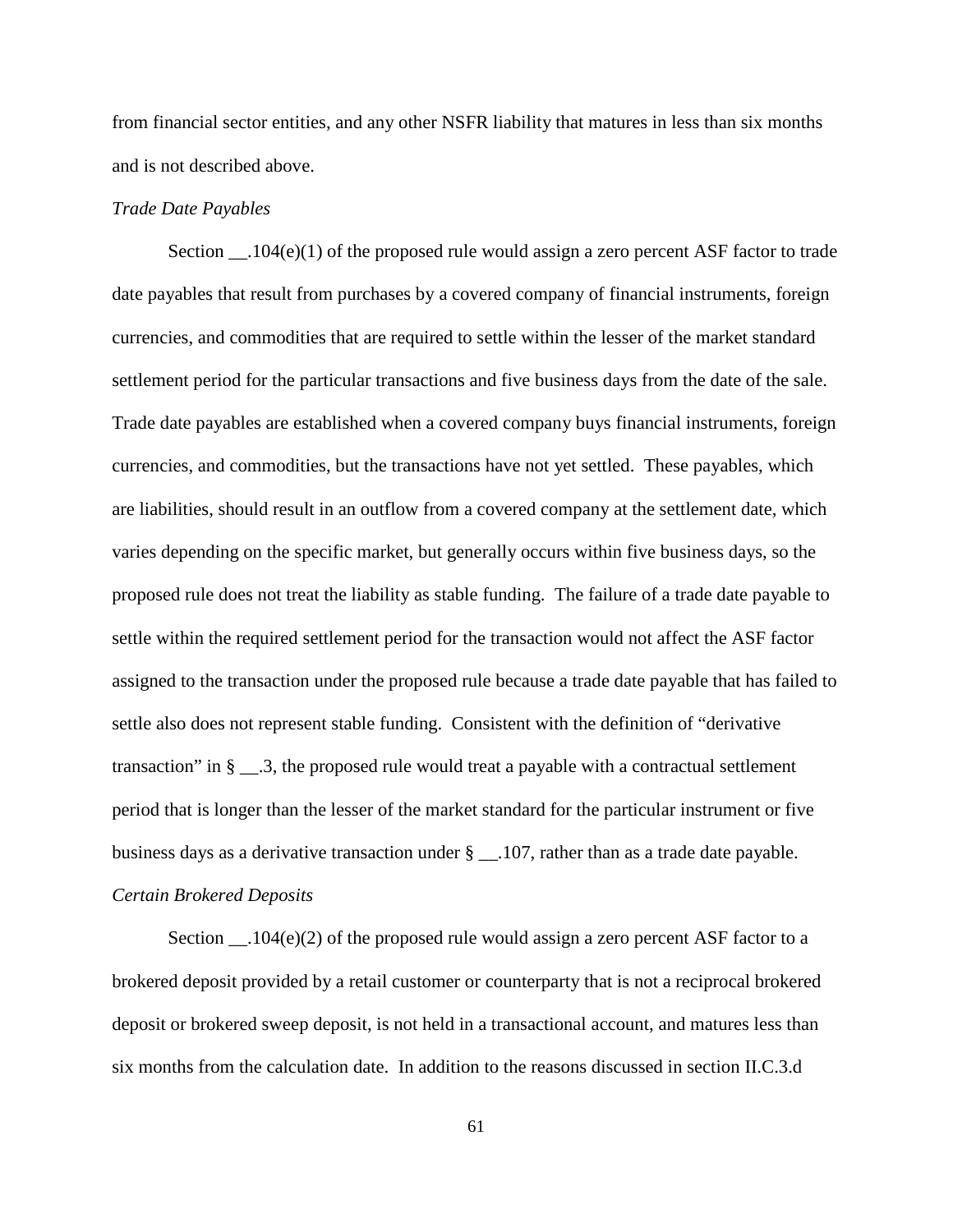above, this type of brokered deposit tends to be less stable than other types of brokered deposits because of the absence of incrementally stabilizing features such as being a transactional account or reciprocal or brokered sweep arrangement. As a result, retail customers or counterparties that provide this type of brokered deposit face low costs associated with withdrawing the funding. For example, a retail customer or counterparty providing this type of brokered deposit may seek to deposit funds with the banking organization that offers the highest interest rates, which may not be the covered company.

## *Non-deposit Retail Funding*

 $\overline{a}$ 

Section \_\_.104(e)(3) of the proposed rule would assign a zero percent ASF factor to retail funding that is not in the form of a deposit. Given that non-deposit retail liabilities are not regular sources of funding or commonly utilized funding arrangements, the proposed rule would not treat any portion of them as stable funding. As noted above, a security issued by the covered company that is held by a retail customer or counterparty would not take into account counterparty type and therefore would not fall within this category.

### *Short-Term Funding from a Financial Sector Entity or Central Bank*

Section  $\_\_104(e)(5)$  of the proposed rule would apply a zero percent ASF factor to funding (other than operational deposits) for which the counterparty is a financial sector entity or a consolidated subsidiary thereof and the transaction matures less than six months from the calculation date.[49](#page-61-0) Financial sector entities and their consolidated subsidiaries are generally the most likely to withdraw funding from a covered company, regardless of whether the funding is

<span id="page-61-0"></span> $^{49}$  As noted supra note 37 for purposes of determining ASF and RSF factors assigned to assets, commitments, and liabilities where counterparty is relevant, the proposed rule would treat an unconsolidated affiliate of a covered company as a financial sector entity.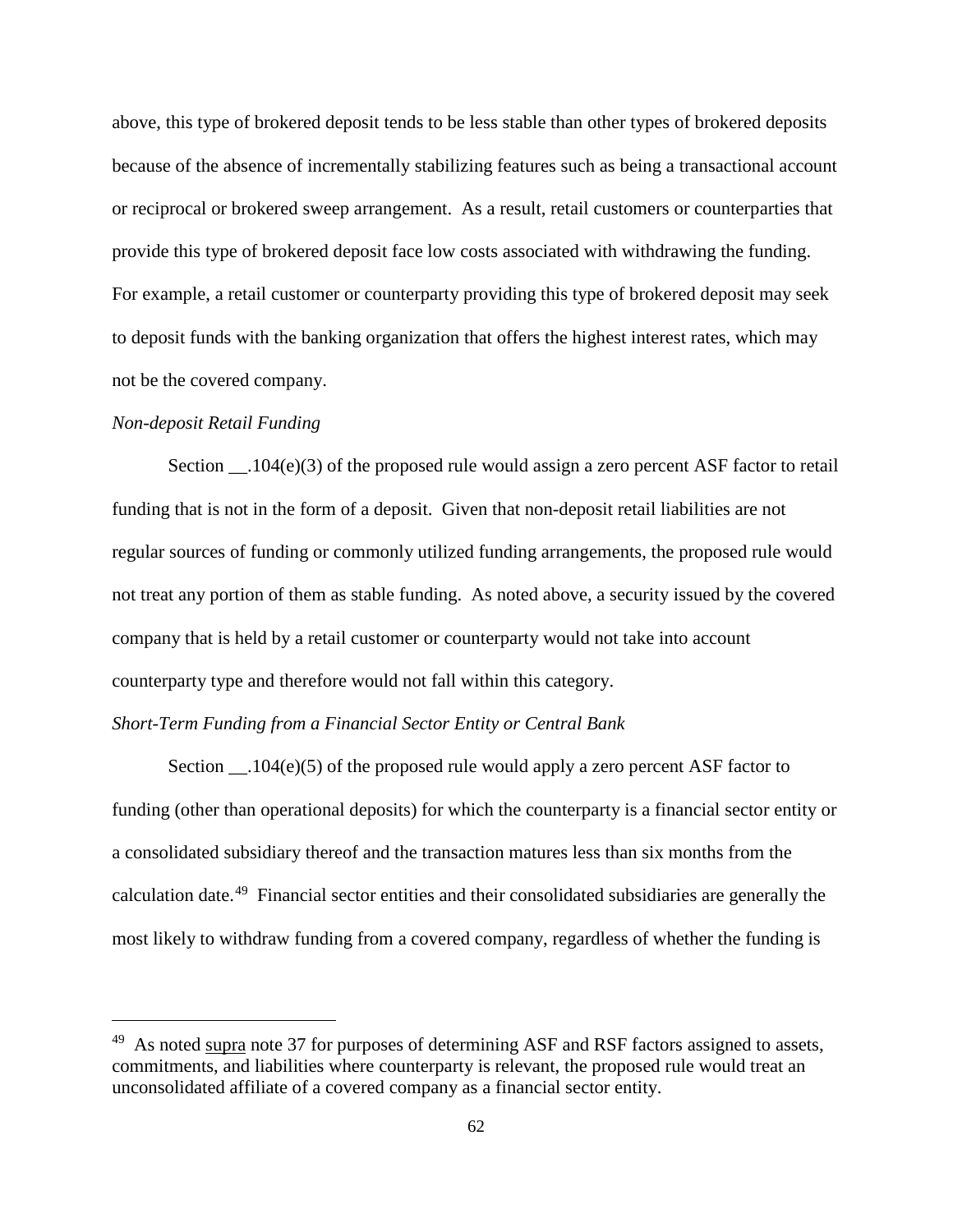secured or unsecured or the nature of any collateral securing the funding, as described in section II.C.2 of this Supplementary Information section.

Short-term funding from central banks is also assigned a zero percent ASF factor to discourage overreliance on funding from central banks, consistent with the proposed rule's focus on stable funding from market sources, as noted in section II.C.3.d of this Supplementary Information section above. For example, overnight funding from the Federal Reserve's discount window would be assigned a zero percent ASF factor.

#### *Securities Issued by a Covered Company with Remaining Maturity of Less than Six Months*

Section  $104(e)(4)$  of the proposed rule would assign a zero percent ASF factor to securities that are issued by a covered company and that have a remaining maturity of less than six months. As discussed above, the proposed rule generally treats as less stable those instruments that have shorter tenors and have to be paid within the NSFR's one-year time horizon. Because these liabilities may be actively traded, also as discussed above, the counterparty holding the securities may not be reflective of the stability of the covered company's funding under the securities. As a result, the proposed rule would treat these NSFR liabilities equivalently to funding with a similar maturity provided by a financial sector entity, rather than assuming greater stability based on a particular type of counterparty.

*All Other NSFR Liabilities with Remaining Maturity of Less than Six Months or an Open Maturity*

Section \_\_.104(e)(6) of the proposed rule would assign a zero percent ASF factor to all other NSFR liabilities, including those that mature less than six months from the calculation date and those that have an open maturity. NSFR liabilities that do not fall into one of the categories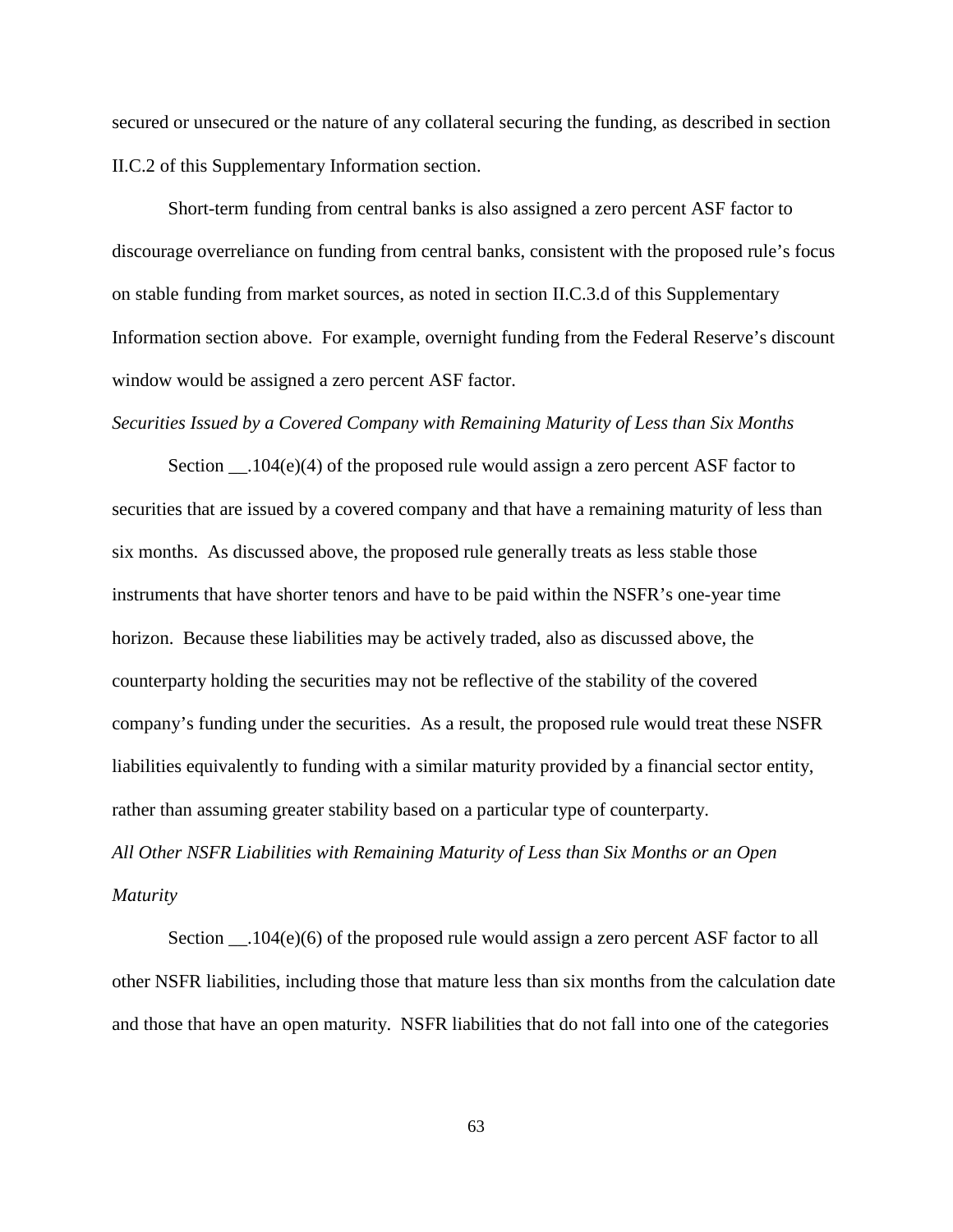described above would not represent a regular or reliable source of funding and, therefore, the proposed rule would not treat any portion as stable funding.

*Question 17: What, if any, liabilities are not, but should be, specifically addressed in the proposed rule and what ASF factors should be assigned to those liabilities?* 

*Question 18: What, if any, additional ASF factors should be included and to which NSFR liabilities or NSFR regulatory capital elements should they be assigned? Would adding such ASF factors provide for a better calibrated ASF amount and, if so, why?*

*Question 19: What, if any, liabilities owed to retail customers or counterparties not in the form of a deposit should be assigned an ASF factor greater than zero percent, and why?*

# *D. Required Stable Funding*

Under the proposed rule, a covered company would be required to maintain an ASF amount that equals or exceeds its RSF amount. As described below, a covered company's RSF amount would be based on the liquidity characteristics of its assets, derivative exposures, and commitments. In general, the less liquid an asset over the NSFR's one-year time horizon, the greater extent to which the proposed rule would require it to be supported by stable funding. By requiring a covered company to maintain more stable funding to support less liquid assets, the proposed rule would reduce the risk that the covered company may not be able to readily monetize the assets at a reasonable cost or could be required to monetize the assets at fire sale prices or in a manner that contributes to disorderly market conditions.

# 1. Calculation of the RSF Amount

The proposed rule would require a covered company to calculate its RSF amount as set forth in § \_\_.105. A covered company's RSF amount would equal the sum of two components: (i) the carrying values of a covered company's assets (other than assets included in the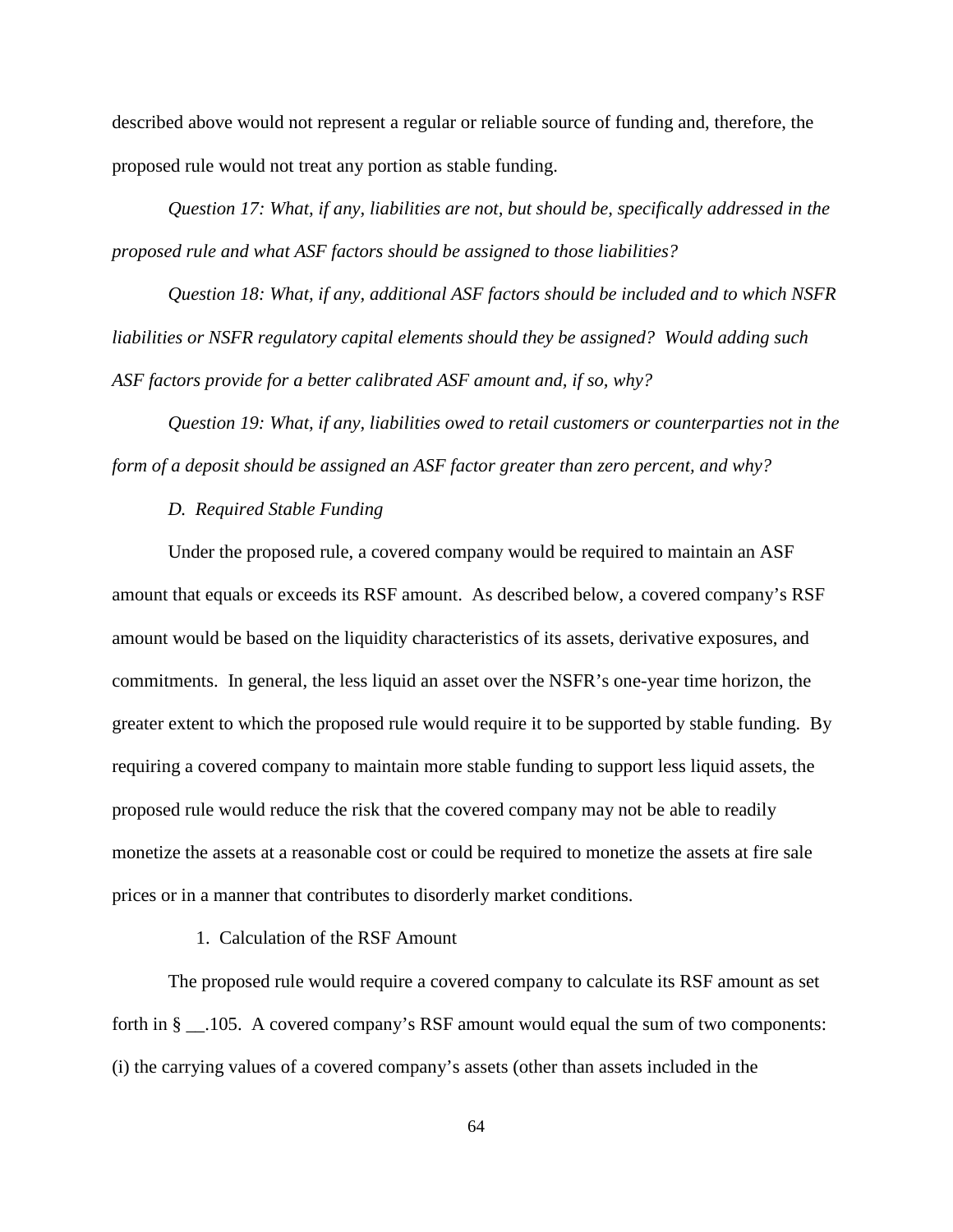calculation of the covered company's derivatives RSF amount) and the undrawn amounts of its commitments, each multiplied by an RSF factor assigned under § \_\_.106 and described in section II.D.3 of this Supplementary Information section; and (ii) the covered company's derivatives RSF amount, as calculated under § \_\_.107 and described in section II.E of this Supplementary Information section.

### 2. RSF Factor Framework

The proposed rule would use a set of standardized weightings, or RSF factors, to determine the amount of stable funding a covered company must maintain. Specifically, a covered company would calculate its RSF amount by multiplying the carrying values of its assets, the undrawn amounts of its commitments, and its measures of derivative exposures (as discussed in section II.E of this Supplementary Information section) by the assigned RSF factors. This approach would promote consistency of the proposed NSFR measure across covered companies.

RSF factors would be scaled from zero percent to 100 percent based on the liquidity characteristics of an asset, derivative exposure, or commitment. A zero percent RSF factor means that the proposed rule would not require the asset, derivative exposure, or commitment to be supported by available stable funding, and a 100 percent RSF factor means that the proposed rule would require the asset, derivative exposure, or commitment to be fully supported by available stable funding. Accordingly, the proposed rule would generally assign a lower RSF factor to more liquid assets, exposures, and commitments and a higher RSF factor to less liquid assets, exposures, and commitments.

The proposed rule would categorize assets, derivatives exposures, and commitments and assign an RSF factor based on the following characteristics relating to their liquidity over the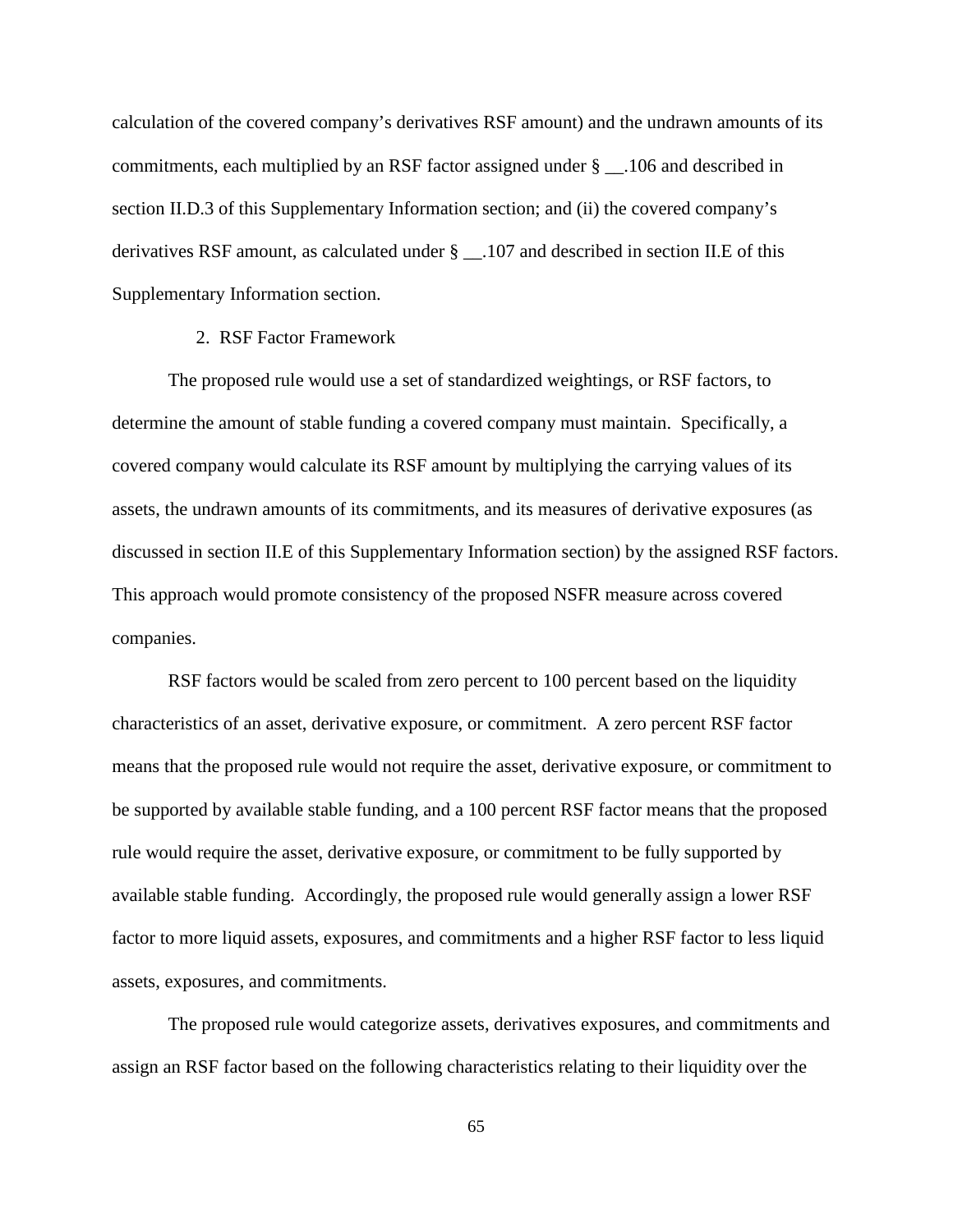NSFR's one-year time horizon: (1) credit quality, (2) tenor, (3) type of counterparty, (4) market characteristics, and (5) encumbrance.

*Credit quality*. Credit quality is a factor in an asset's liquidity because market participants tend to be more willing to purchase higher credit quality assets across a range of market and economic conditions, but especially in a stressed environment (sometimes called "flight to quality"). The demand for higher credit quality assets, therefore, is more likely to persist and such assets are more likely to have resilient values, allowing a covered company to monetize them more readily. Assets of lower credit quality, in contrast, are more likely to become delinquent, and that increased credit risk makes these assets less likely to hold their value, particularly in times of market stress. As a result, the proposed rule would generally require assets of lower credit quality to be supported by more stable funding, to reduce the risk that a covered company may have to monetize the lower credit quality asset at a discount.

*Tenor*. In general, the proposed rule would require a covered company to maintain more stable funding to support assets that have a longer tenor because of the greater time remaining before the covered company will realize inflows associated with the asset. In addition, assets with a longer tenor may liquidate at a discount because of the increased market and credit risks associated with cash flows occurring further in the future. Assets with a shorter tenor, in contrast, would require a smaller amount of stable funding under the proposed rule because a covered company would have access to the inflows under these assets sooner. Thus, the proposed rule would generally require less stable funding for shorter-term assets compared to longer-term assets. The proposed rule would divide maturities into three categories for purposes of a covered company's RSF amount calculation: less than six months, six months or more but less than one year, and one year or more.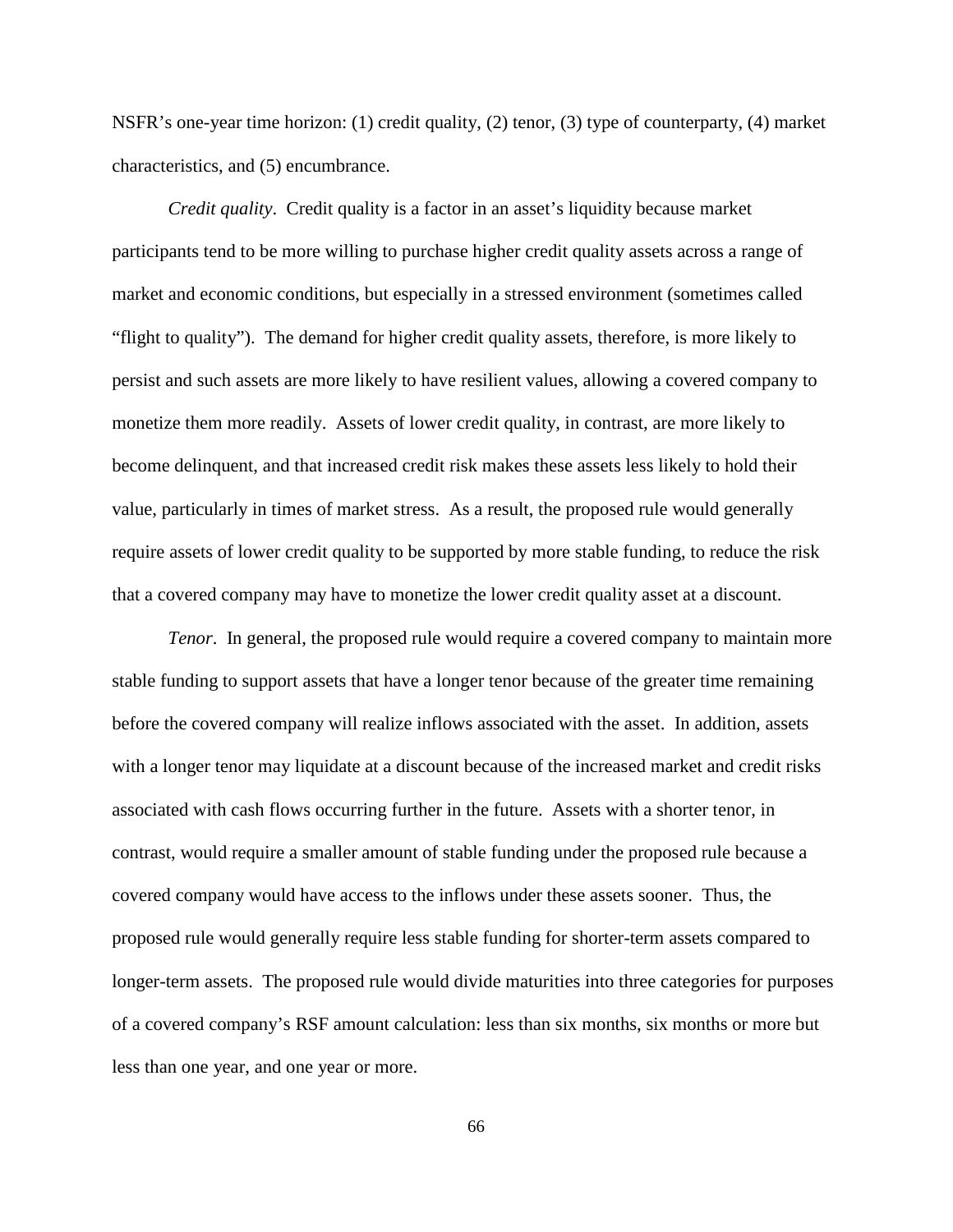*Counterparty type*. A covered company may face pressure to roll over some portion of its assets in order to maintain its franchise value with customers and because a failure to roll over such assets could be perceived by market participants as an indicator of financial distress at the covered company. Typically, these risks are driven by the type of counterparty to the asset. For example, covered companies often consider their lending relationships with a wholesale, nonfinancial borrower to be important to maintain current business and generate additional business in the future. As a result, a covered company may have concerns about damaging future business prospects if it declines to roll over lending to such a customer for reasons other than a change in the financial condition of the borrower. More broadly, because market participants generally expect a covered company to roll over lending to wholesale, non-financial counterparties based on relationships, a covered company's failure to do so could be perceived as a sign of liquidity stress at the company, which could itself cause such a liquidity stress.

These concerns are less likely to be a factor with respect to financial counterparties because financial counterparties typically have a wider range of alternate funding sources already in place and face lower transaction costs associated with arranging alternate funding and less expectation of stable lending relationships with any single provider of credit. Therefore, market participants are less likely to assume the covered company is under financial distress if the covered company declines to roll over funding to a financial sector counterparty. In light of these business and reputational considerations, the proposed rule would require a covered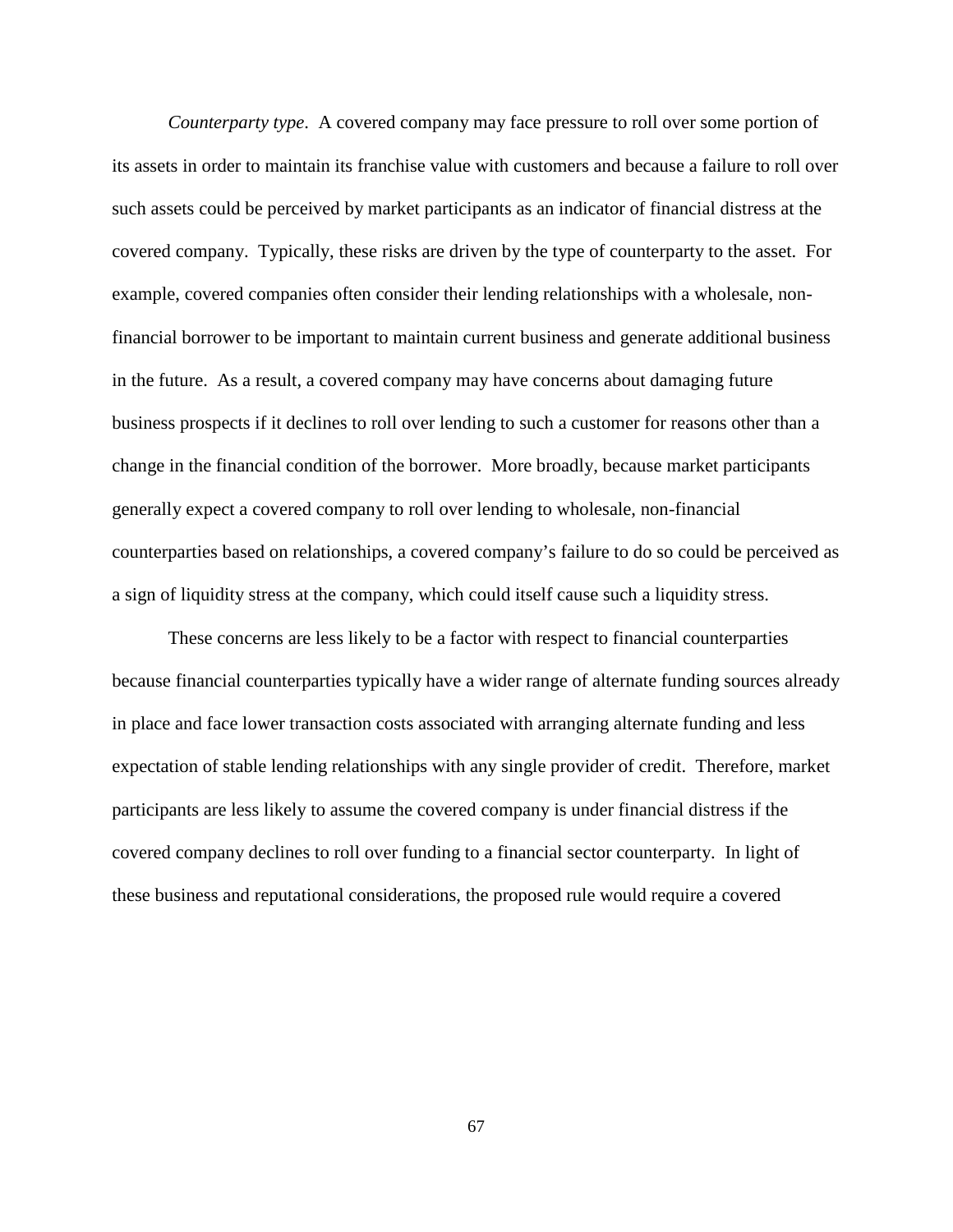company to more stably fund lending to non-financial counterparties than lending to financial counterparties, all else being equal.<sup>[50](#page-67-0)</sup>

*Market characteristics*. Assets that are traded in transparent, standardized markets with large numbers of participants and dedicated intermediaries tend to exhibit a higher degree of reliable liquidity. The proposed rule would, therefore, require less stable funding to support such assets than those traded in markets characterized by information asymmetry and relatively few participants.

Depending on the asset class and the market, relevant measures of liquidity may include bid-ask spreads, market size, average trading volume, and price volatility.<sup>[51](#page-67-1)</sup> While no single metric is likely to provide for a complete assessment of market liquidity, multiple indicators taken together provide relevant information about the extent to which a liquid market exists for a particular asset class. For example, market data reviewed by the agencies show that securities that meet the criteria to qualify as HQLA typically trade with tighter bid-ask spreads than non-HQLA securities and in markets with significantly higher average daily trading volumes, both of which tend to indicate greater liquidity in the markets for HQLA securities.

*Encumbrance*. As described in section II.D.3 of this Supplementary Information section, whether and the degree to which an asset is encumbered will dictate the amount of stable funding

<span id="page-67-0"></span><sup>&</sup>lt;sup>50</sup> As noted supra note 37 for purposes of determining ASF and RSF factors assigned to assets, commitments, and liabilities where counterparty is relevant, an unconsolidated affiliate of a covered company would be treated as a financial sector entity.

<span id="page-67-1"></span> $51$  In general, tighter bid-ask spreads, larger market sizes, higher trading volumes, and more consistent pricing tend to indicate greater market liquidity. The agencies reviewed market data discussed in this section II.D of this Supplementary Information section from the following sources: Bloomberg Finance L.P., Financial Industry Regulatory Authority (FINRA) Trade Reporting and Compliance Engine (TRACE), and Securities Industry and Financial Market Association statistics (http://www.sifma.org/research/statistics.aspx).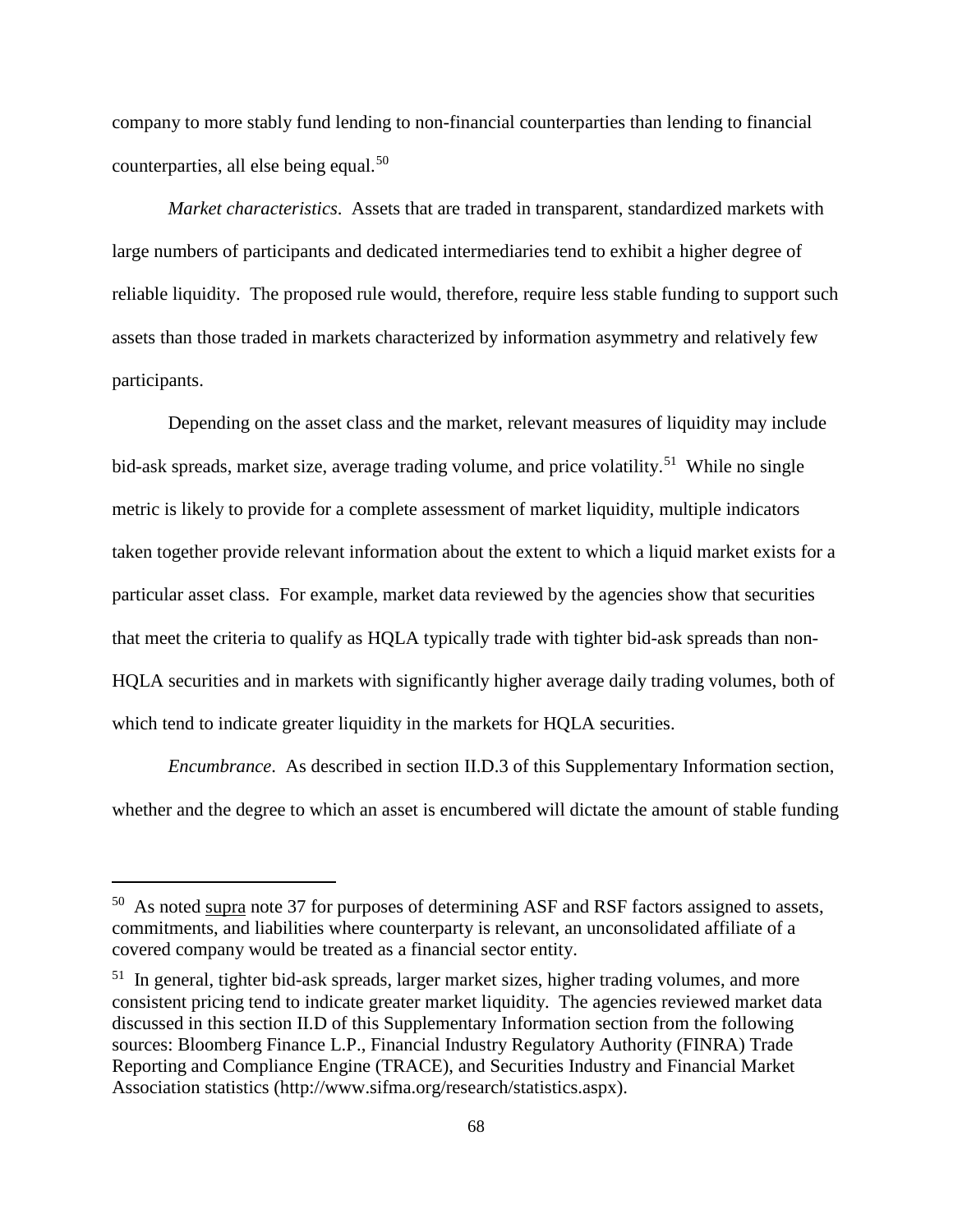the proposed rule would require a covered company to maintain to support the particular asset, as encumbered assets cannot be monetized during the period over which they are encumbered. For example, securities that a covered company has encumbered for a period of greater than one year in order to provide collateral for its longer-term borrowings are not available for the covered company to monetize in the shorter term. In general, the longer an asset is encumbered, the more stable funding the proposed rule would require.

*Question 20: The agencies invite comment regarding the foregoing framework. Are the characteristics described above appropriate indicators of the liquidity of a covered company's assets, derivative exposures, and commitments for purposes of the proposed rule? Why or why not? What other characteristics should the proposed rule take into account for purposes of assigning RSF factors? Please provide data and analysis to support your conclusions.*

3. RSF Factors

Section \_\_.106 of the proposed rule would assign RSF factors to a covered company's assets and commitments, other than certain assets relating to derivative transactions that are assigned an RSF factor under § \_\_.107. Section \_\_.106 would also set forth specific treatment for nonperforming assets, encumbered assets, assets held in certain segregated accounts, and certain assets relating to secured lending transactions and asset exchanges.

- a. Treatment of Unencumbered Assets
	- i. Zero Percent RSF Factor

As noted above, a covered company's RSF amount reflects the liquidity characteristics of its assets, derivative exposures, and commitments. Section  $\ldots$  106(a)(1) of the proposed rule would assign a zero percent RSF factor to certain assets that can be directly used to meet financial obligations, such as cash, or that are expected, based on contractual terms, to be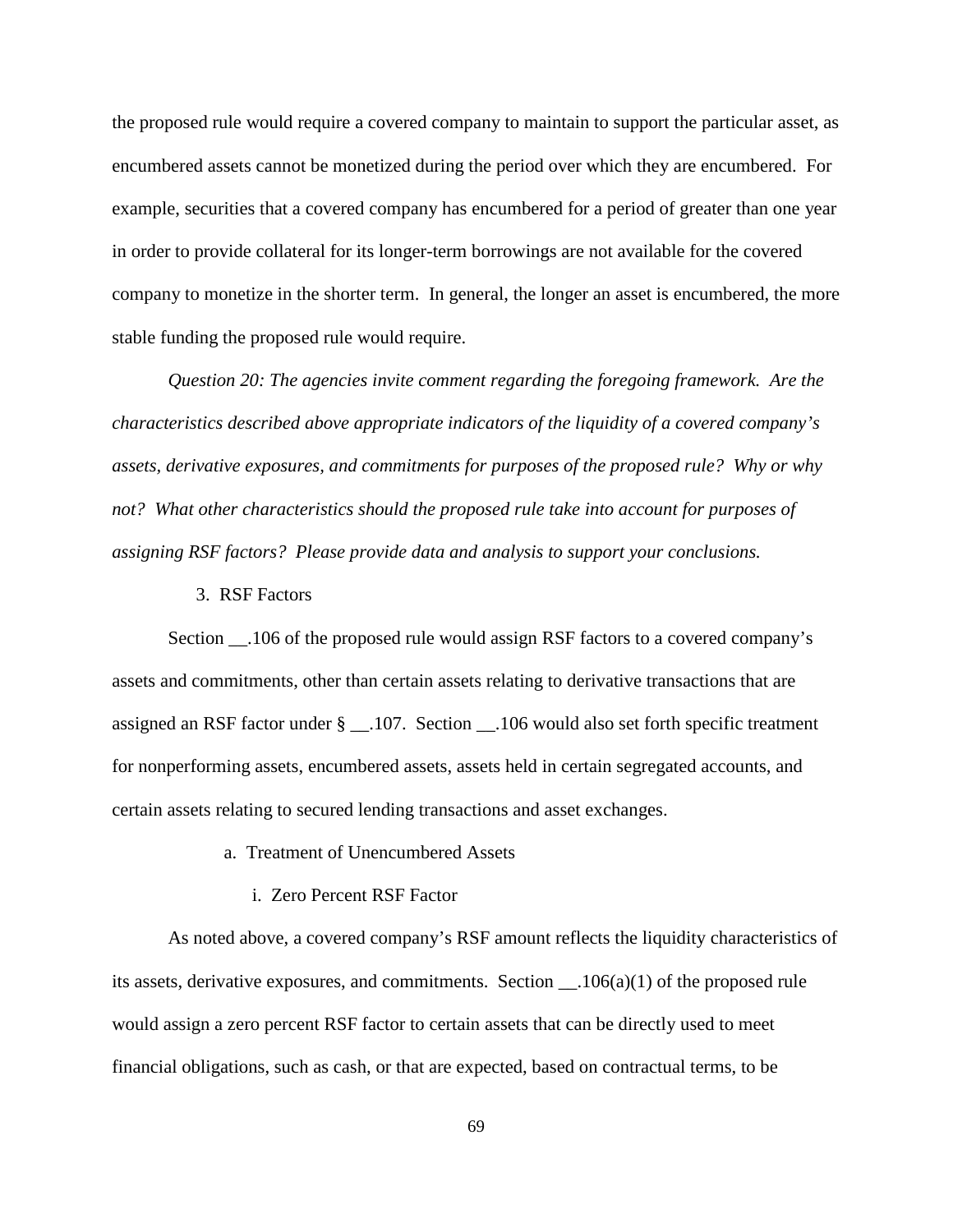converted to assets that can be directly used to meet financial obligations over the immediate term. By assigning a zero percent RSF factor to these assets, the proposed rule would not require a covered company to support them with stable funding.

### *Currency and Coin*

 $\overline{a}$ 

Section  $\Box$ .106(a)(1)(i) of the proposed rule would assign a zero percent RSF factor to currency and coin because they can be directly used to meet financial obligations. Currency and coin include U.S. and foreign currency and coin owned and held in all offices of a covered company; currency and coin in transit to a Federal Reserve Bank or to any other depository institution for which the covered company's subsidiaries have not yet received credit; and currency and coin in transit from a Federal Reserve Bank or from any other depository institution for which the accounts of the subsidiaries of the covered company have already been charged.<sup>[52](#page-69-0)</sup> *Cash Items in the Process of Collection*

Section  $\_\_$ .106(a)(1)(ii) of the proposed rule would assign a zero percent RSF factor to cash items in the process of collection. These items would include: (1) checks or drafts in process of collection that are drawn on another depository institution (or a Federal Reserve Bank) and that are payable immediately upon presentation in the country where the covered company's office that is clearing or collecting the check or draft is located, including checks or drafts drawn on other institutions that have already been forwarded for collection but for which the covered company has not yet been given credit (known as cash letters), and checks or drafts on hand that will be presented for payment or forwarded for collection on the following business day; (2) government checks drawn on the Treasury of the United States or any other government

<span id="page-69-0"></span> $52$  This description of currency and coin is consistent with the treatment of currency and coin in Federal Reserve form FR Y-9C.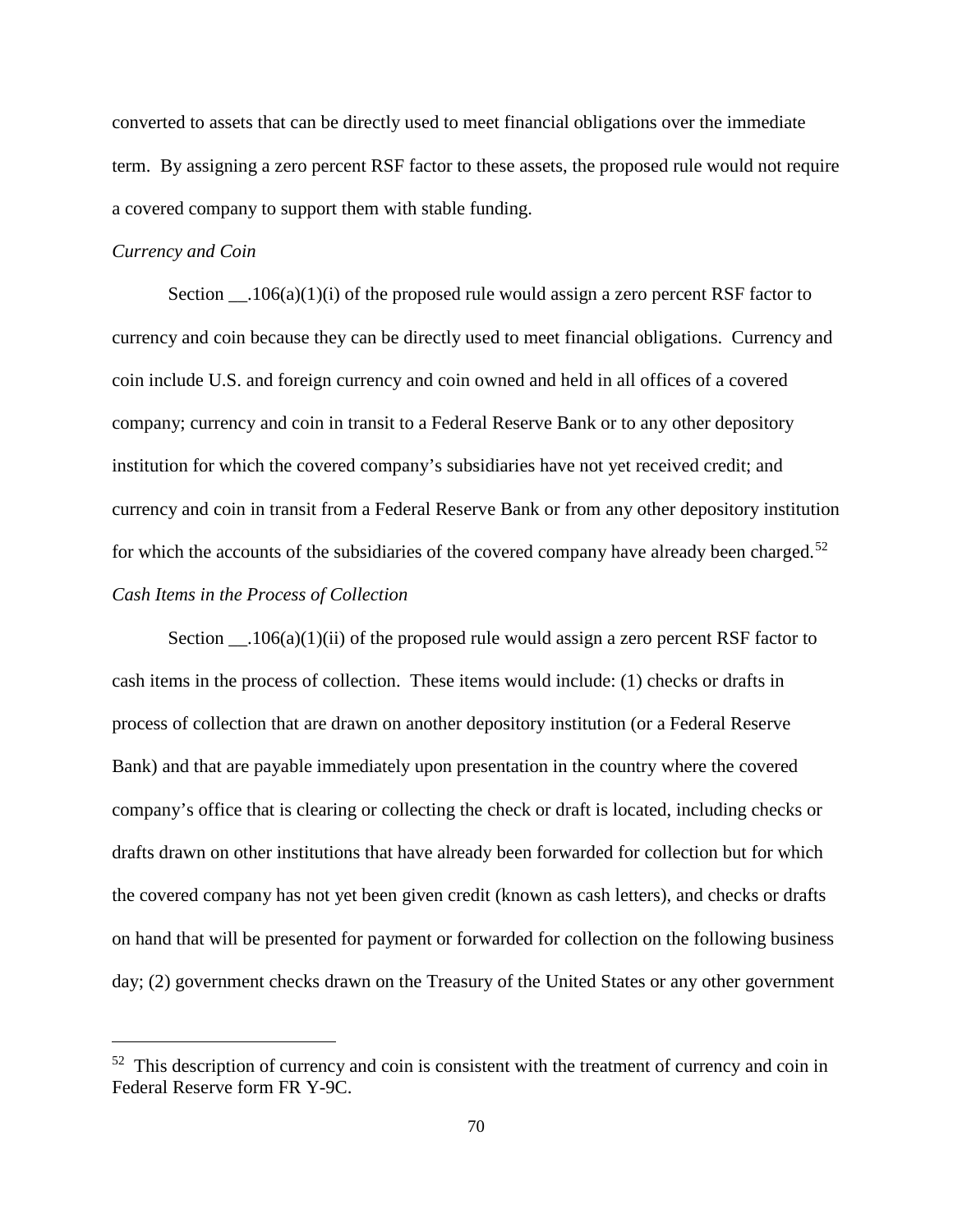agency that are payable immediately upon presentation and that are in process of collection; and (3) such other items in process of collection that are payable immediately upon presentation and that are customarily cleared or collected as cash items by depository institutions in the country where the covered company's office which is clearing or collecting the item is located.<sup>[53](#page-70-0)</sup> Despite not being in a form that can be directly used to meet financial obligations at the calculation date, cash items in the process of collection will be in such a form in the immediate term. The proposed rule would therefore not require these assets to be supported by stable funding. *Reserve Bank Balances and Other Claims on a Reserve Bank That Mature in Less Than Six Months*

Section  $\Box$ .106(a)(1)(iii) of the proposed rule would assign a zero percent RSF factor to a Reserve Bank balance or other claim on a Reserve Bank that matures in less than six months from the calculation date. The term "Reserve Bank balances" is defined in § \_\_.3 of the LCR rule and includes required reserve balances and excess reserves, but not other balances that a covered company maintains on behalf of another institution, such as balances it maintains on behalf of a respondent for which it acts as a pass-through correspondent<sup>[54](#page-70-1)</sup> or on behalf of an excess balance account participant.<sup>[55](#page-70-2)</sup>

The proposed rule would assign a zero percent RSF factor to Reserve Bank balances because these assets can be directly used to meet financial obligations through the Federal Reserve's payment system. The proposed rule would also assign a zero percent RSF factor to a

<span id="page-70-0"></span><sup>&</sup>lt;sup>53</sup> This description of cash items in the process of collection is consistent with the treatment of cash items in process of collection in Federal Reserve Form FR Y-9C.

<span id="page-70-1"></span><sup>54</sup> See 12 CFR 204.5(a)(1)(ii).

<span id="page-70-2"></span><sup>55</sup> See 12 CFR 204.10(d).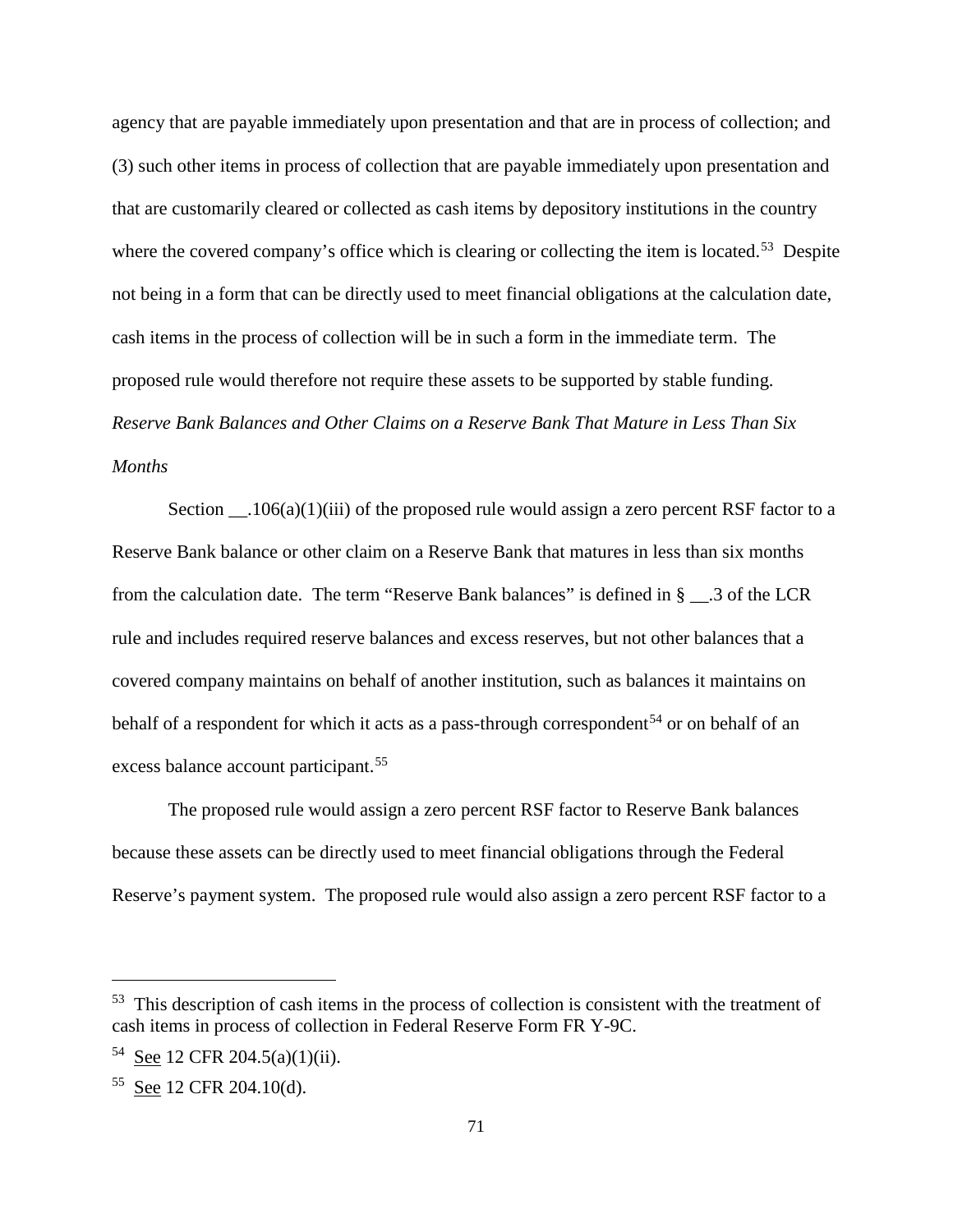claim on a Reserve Bank that does not meet the definition of a Reserve Bank balance if the claim matures in less than six months. In these cases, while the asset cannot be directly used to meet financial obligations of a covered company, a covered company faces little risk of a counterparty default or harm to its franchise value if it does not roll over the lending and it may therefore realize cash flows associated with the asset in the near term.

#### *Claims on a Foreign Central Bank That Matures in Less Than Six Months*

Section  $\_\_106(a)(1)(iv)$  of the proposed rule would assign a zero percent RSF factor to claims on a foreign central bank that mature in less than six months. Similar to claims on a Reserve Bank, claims on a foreign central bank in this category may generally either be directly used to meet financial obligations or will be available for such use in the near term, and a covered company faces little risk of a counterparty default or harm to its franchise value if it does not roll over the lending. The proposed rule would therefore not require that they be supported by stable funding.

## *Trade Date Receivables*

 $\overline{a}$ 

Similar to cash items in the process of collection, a covered company can reasonably expect that certain contractual "trade date" receivables will settle in the near term. These trade date receivables are limited to those due to the covered company that result from the sales of financial instruments, foreign currencies, or commodities that (1) are required to settle within the lesser of the market standard settlement period for the relevant type of transaction, without extension of the standard settlement period, and five business days from the date of the sale; and (2) have not failed to settle within the required settlement period.<sup>[56](#page-71-0)</sup> Section  $\ldots$ 106(a)(1)(v) of

<span id="page-71-0"></span><sup>&</sup>lt;sup>56</sup> Consistent with the definition of "derivative transaction" under  $\S$  . 3 of the LCR rule, the proposed rule would treat a trade date receivable that has a contractual settlement or delivery lag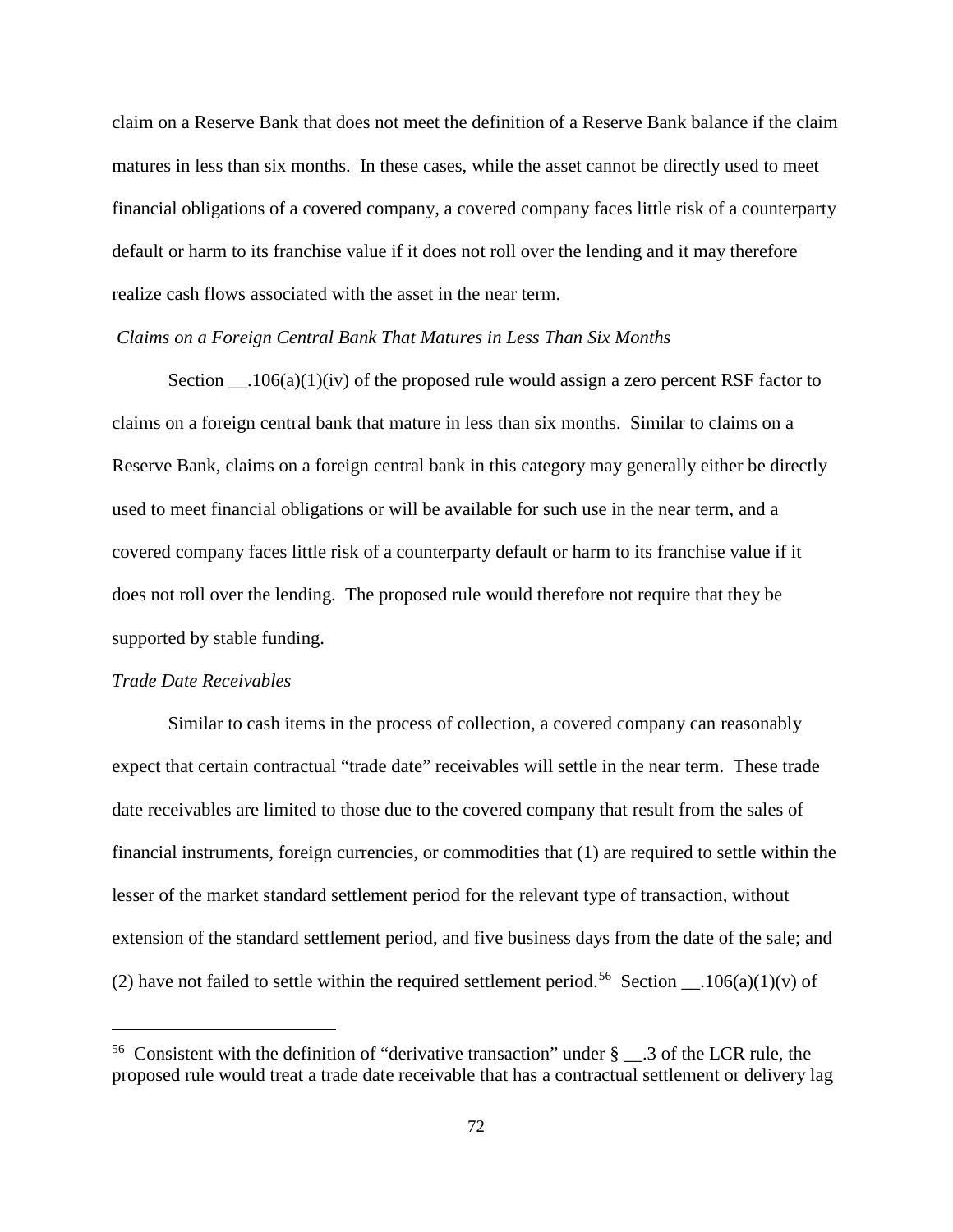the proposed rule would assign a zero percent RSF to these receivables because they are generally reliable, with standardized, widely used settlement procedures and standardized settlement periods that are no longer than five business days. Thus, a covered company will realize inflows from these receivables in the very near term.

*Question 21: Given the one-year time horizon of the NSFR, the proposed rule would not require a covered company to support its current reserve balance requirement with stable funding. Because balances that meet reserve balance requirements are not immediately available to be used to directly meet financial obligations, what, if any, RSF factor (such as 100 percent) should be assigned to a covered company's reserve balance requirement and why?*

*Question 22: Should the proposed rule treat as a trade date receivable (instead of a derivative transaction) any transaction involving the sale of financial instruments, foreign currencies, or commodities, that has a market standard settlement period of greater than five business days from the date of the sale, and if so, why?*

#### ii. 5 Percent RSF Factor

#### *Unencumbered Level 1 Liquid Assets*

 $\overline{a}$ 

Section  $\_\_106(a)(2)(i)$  of the proposed rule would assign a 5 percent RSF factor to level 1 liquid assets that would not be assigned a zero percent RSF factor. The proposed rule would

beyond this period as a derivative transaction under § \_\_.107. (The definition of "derivative transaction" under § \_\_.3 of the LCR rule includes "unsettled securities, commodities, and foreign currency exchange transactions with a contractual settlement or delivery lag that is longer than the lesser of the market standard for the particular instrument or five business days.") The proposed rule would not treat as a derivative transaction a trade date receivable that has a contractual settlement or delivery lag within the lesser of the market standard settlement period and five business days, but which fails to settle within this period; instead, the proposed rule would assign a 100 percent RSF factor to the trade date receivable under  $\S$  . 106(a)(8) as an asset not otherwise assigned an RSF factor under  $\S$  . 106(a)(1) through (7) or  $\S$  . 107.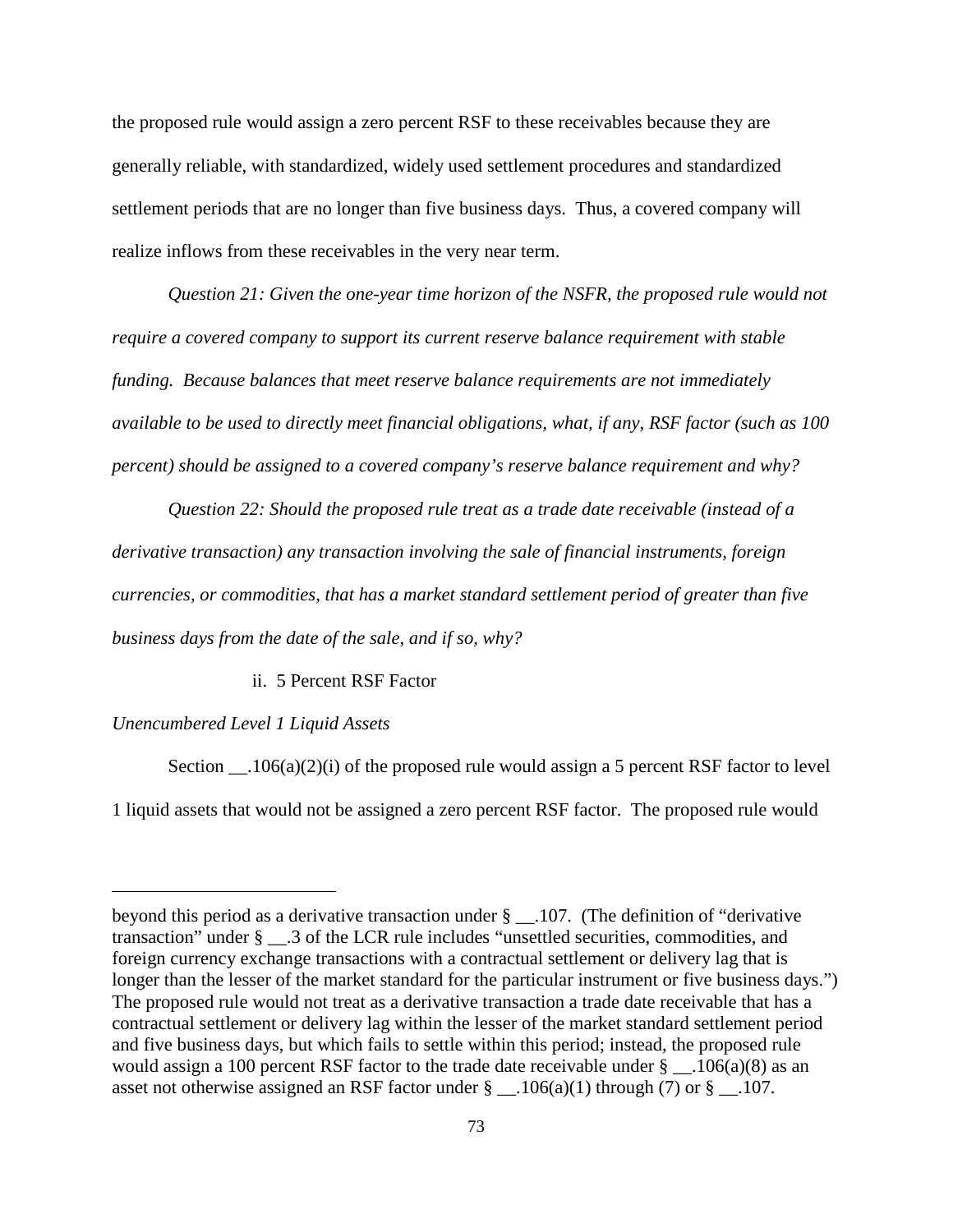incorporate the definition of "level 1 liquid assets" set forth in § \_\_\_.20(a) of the LCR rule, which does not take into consideration the requirements under § \_\_.22. The following level 1 liquid assets would be assigned a 5 percent RSF factor: (1) securities issued or unconditionally guaranteed as to the timely payment of principal and interest by the U.S. Department of the Treasury; (2) liquid and readily-marketable securities, as defined in § \_\_.3 of the LCR rule, issued or unconditionally guaranteed as to the timely payment of principal and interest by any other U.S. government agency (provided that its obligations are fully and explicitly guaranteed by the full faith and credit of the U.S. government); (3) certain liquid and readily-marketable securities that are claims on, or claims guaranteed by, a sovereign entity, a central bank, the Bank for International Settlements, the International Monetary Fund, the European Central Bank and European Community, or a multilateral development bank; and (4) certain liquid and readilymarketable debt securities issued by sovereign entities.

Section  $\_{106(a)(2)(i)}$  of the proposed rule would assign a relatively low RSF factor of 5 percent to these level 1 liquid assets based on their high credit quality and favorable market liquidity characteristics, which reflect their ability to serve as reliable sources of liquidity. For example, U.S. Treasury securities (a form of level 1 liquid assets) have among the highest credit quality of assets because they are backed by the full faith and credit of the U.S. government. In addition, the market for U.S. Treasury securities has a high average daily trading volume, large market size, and low bid-ask spreads relative to the markets in which other asset classes trade. Assignment of a 5 percent RSF factor would recognize that there are modest transaction costs related to selling U.S. Treasury securities and other level 1 liquid assets but that, other than assets that a covered company can use directly to meet financial obligations (or will be able to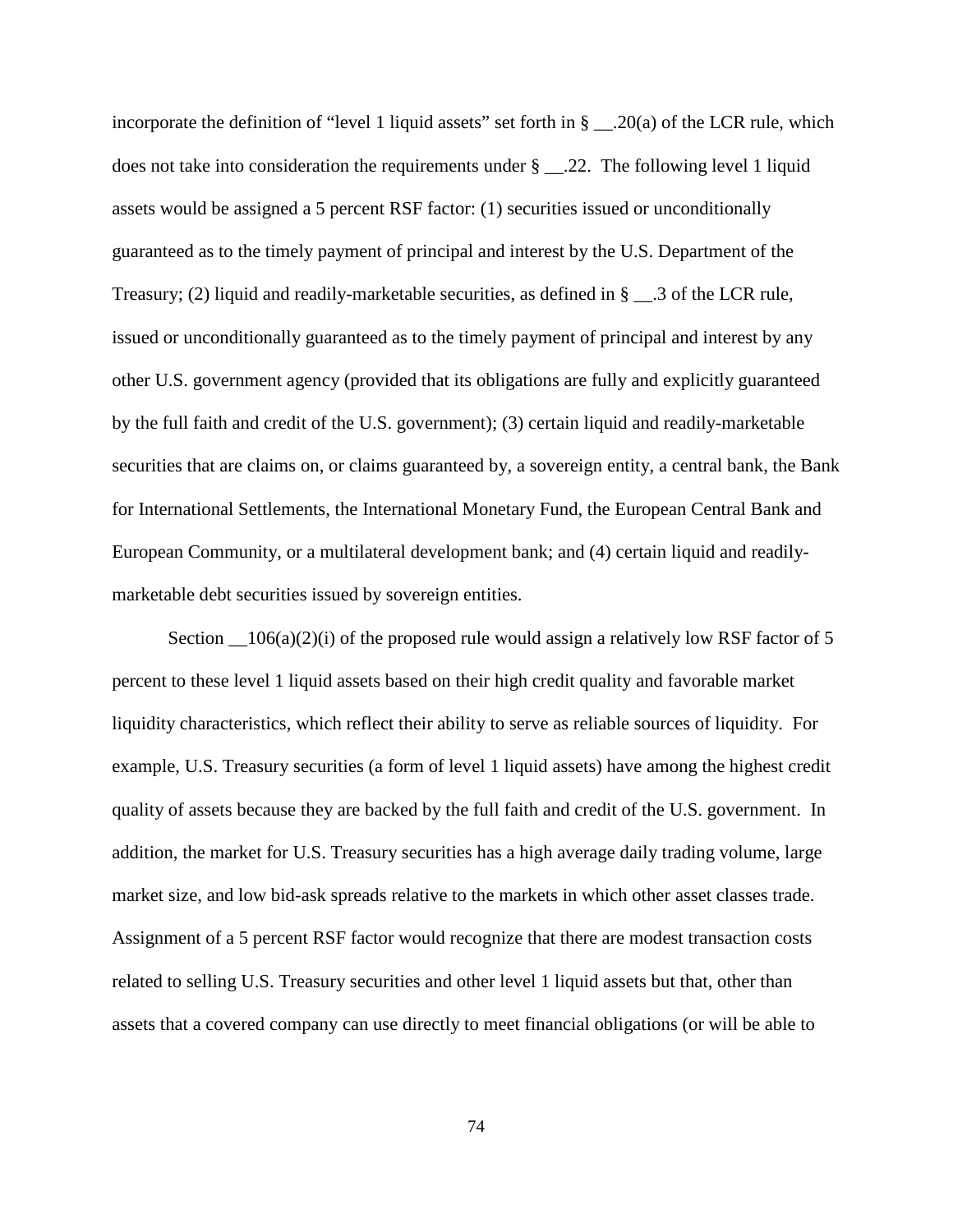use within a matter of days), level 1 liquid assets generally represent the most readily monetizable asset types for a covered company.

#### *Credit and Liquidity Facilities*

 $\overline{a}$ 

Section  $106(a)(2)(ii)$  of the proposed rule would assign a 5 percent RSF factor to the undrawn amount of committed credit and liquidity facilities that a covered company provides to its customers and counterparties. The proposed rule would require a covered company to support these facilities with stable funding, even though they are generally not included on its balance sheet, because of their widespread use and associated material liquidity risk based on the possibility of drawdowns across a range of economic environments. Research conducted by Board staff found increases in drawdowns of as much as 10 percent of committed amounts over a 12-month period from 2006-2011. [57](#page-74-0) Given the proposed rule's application across all counterparties and economic environments, assignment of a 5 percent RSF factor would be appropriate based on the observed drawdowns during this period.

The terms "credit facility" and "liquidity facility" are defined in § \_\_.3 of the LCR rule and, as described in section I.D of this Supplementary Information section, the proposed rule would modify the definition of "committed" that is currently in the LCR rule to describe credit and liquidity facilities that cannot be unconditionally canceled by a covered company. Under § \_\_.106(a)(2) of the proposed rule, the undrawn amount is the amount that could be drawn upon within one year of the calculation date, whereas under  $\S$  \_\_.32(e) of the LCR rule, the undrawn amount is the amount that could be drawn upon within 30 calendar days. When determining the

<span id="page-74-0"></span><sup>57</sup> See Jose M. Berrospide, Ralf R. Meisenzahl, and Briana D. Sullivan, "Credit Line Use and Availability in the Financial Crisis: The Importance of Hedging," Board of Governors of the Federal Reserve System, Finance and Economics Discussion Series 2012-27 (2012).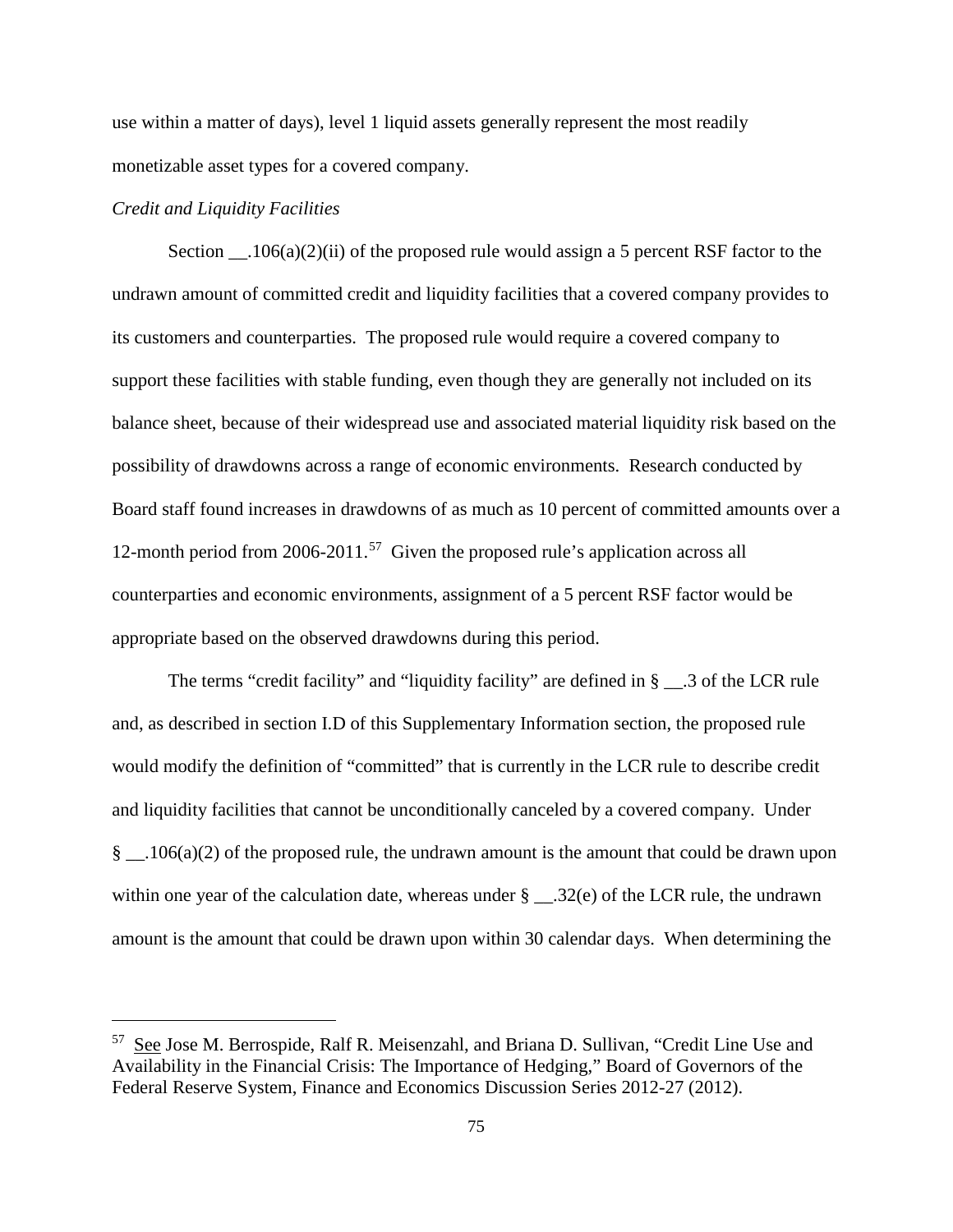undrawn amount over the proposed rule's one-year time horizon, a covered company would not include amounts that are contingent on the occurrence of a contractual milestone or other event that cannot be reasonably expected to be reached or occur within one year. For example, if a construction company can draw a certain amount from a credit facility only upon meeting a construction milestone that cannot reasonably be expected to be reached within one year, such as entering the final stage of a multi-year project that has just begun, then the undrawn amount would not include the amount that would become available only upon entering the final stage of the project.

Similarly, a letter of credit that meets the definition of credit or liquidity facility may entitle a seller to obtain funds from a covered company if a buyer fails to pay the seller. If, under the terms of the letter of credit, the seller is not legally entitled to obtain funds from the covered company as of the calculation date because the buyer has not failed to perform under the agreement with the seller, and the covered company does not reasonably expect nonperformance within the NSFR's one-year time horizon, then the funds potentially available under the letter of credit are not undrawn amounts. If the seller is legally entitled to obtain the funds available under the letter of credit as of the calculation date (because the buyer has defaulted) or if the buyer should reasonably be expected to default within the NSFR's one-year time horizon, then the funds available under the letter of credit are undrawn amounts.

Unlike the LCR rule, which permits covered companies to net certain level 1 and level 2A liquid assets that secure a committed credit or liquidity facility against the undrawn amount of the facility, the proposed rule would not allow netting of such assets because any draw upon a credit or liquidity facility would become an asset on a covered company's balance sheet regardless of the underlying collateral and would require stable funding.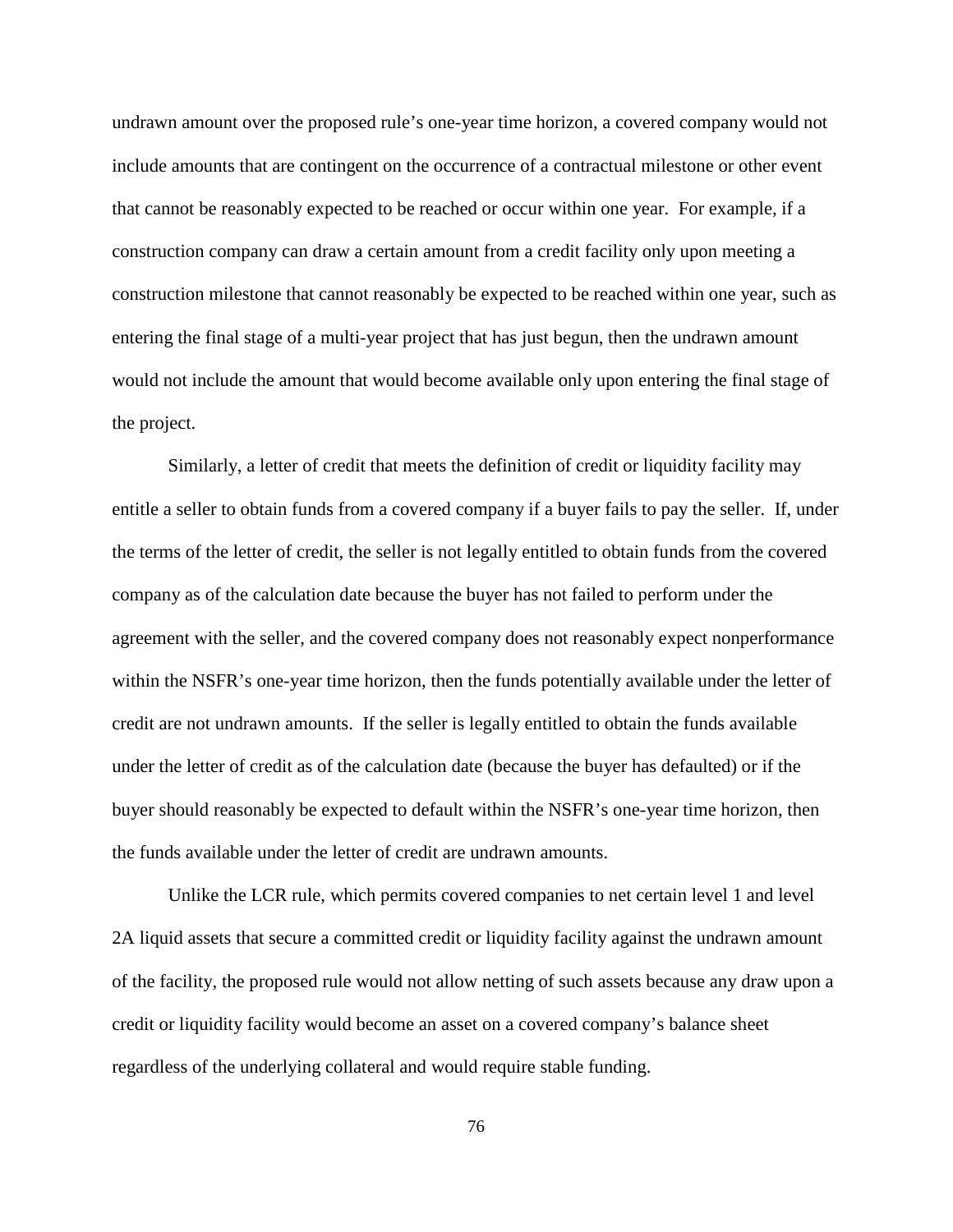*Question 23: The agencies invite comment on the proposed assignment of a 5 percent RSF factor to the undrawn amount of committed credit and liquidity facilities. What, if any, additional factors should be considered in determining the treatment of unfunded commitments under the proposed rule?* 

*Question 24: What, if any, modifications to the definitions of "credit facility" and "liquidity facility" or the description of the "undrawn amount" for purposes of the proposed rule should the agencies consider?*

*Question 25: If required to be posted as collateral upon a draw on a committed credit or liquidity facility, should certain level 1 and level 2A liquid assets be netted against the undrawn amount of the facility, and if so, why? Provide detailed explanations and supporting data.*

## iii. 10 Percent RSF Factor

 $\overline{a}$ 

*Secured Lending Transactions with a Financial Sector Entity or a Subsidiary Thereof that Mature within Six Months and are Secured by Rehyphothecatable Level 1 Liquid Assets*

Section  $106(a)(3)$  of the proposed rule would assign a 10 percent RSF factor to a secured lending transaction<sup>[58](#page-76-0)</sup> with a financial sector entity or a consolidated subsidiary thereof that matures within six months of the calculation date and is secured by level 1 liquid assets that are rehypothecatable for the duration of the secured lending transaction.

The proposed rule would require a covered company to support short-term lending between financial institutions, where the transaction is secured by rehypothecatable level 1 liquid assets, with a lower amount of available stable funding, relative to most other asset classes, because of a covered company's ability to monetize the level 1 liquid asset collateral for the

<span id="page-76-0"></span><sup>&</sup>lt;sup>58</sup> The proposed rule would modify the definition of "secured lending transaction" that is currently in the LCR rule, as described in section I.D of this Supplementary Information section.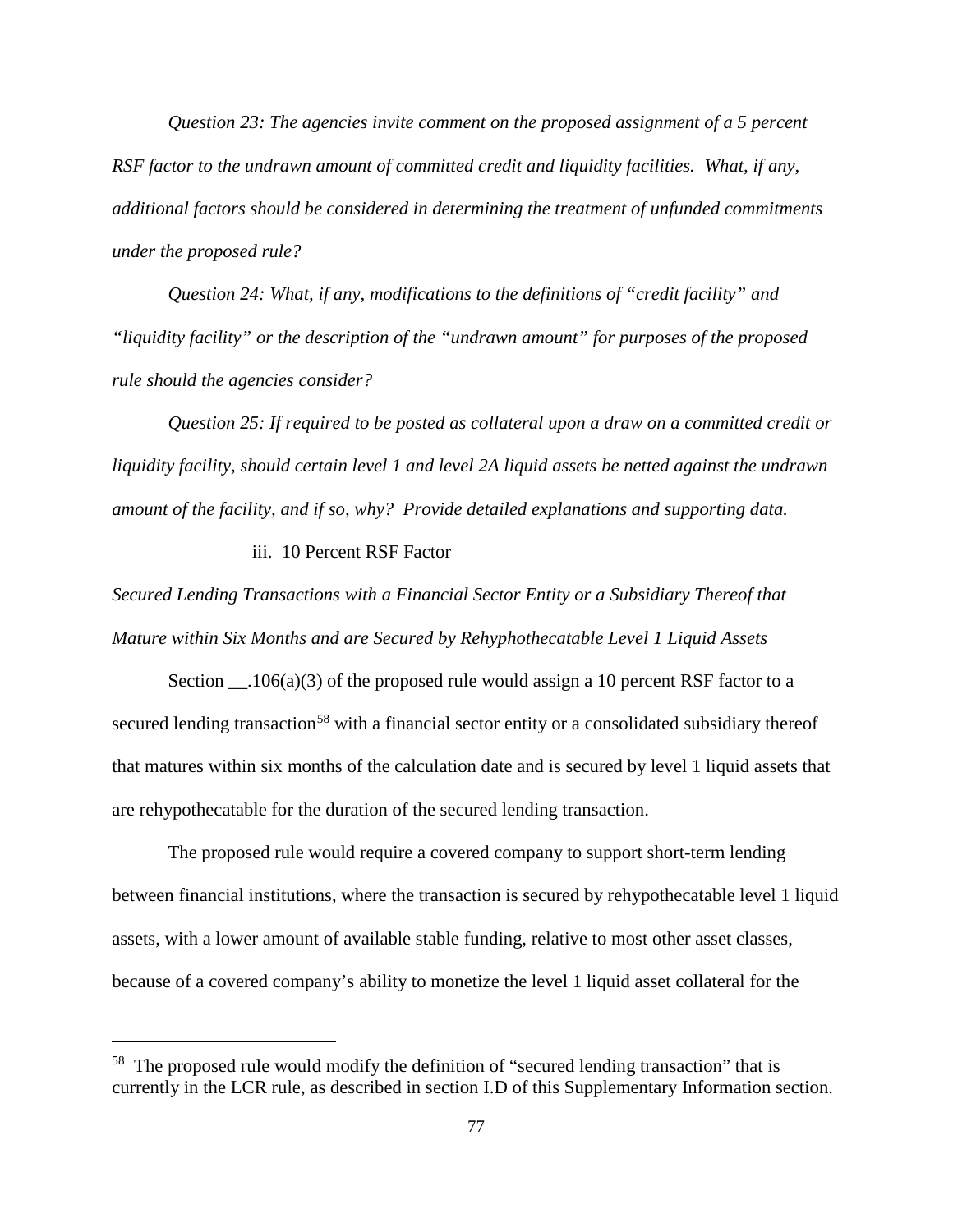duration of the transaction. Because of the financial nature of the counterparty, a transaction of this type also presents relatively lower reputational risk to a covered company if it chooses not to roll over the transaction when it matures, as discussed in section II.D.2 of this Supplementary Information section.

As provided in  $\S$  \_\_.106(d) of the proposed rule and discussed in section II.D.3.d of this Supplementary Information section, the RSF factor applicable to a transaction in this category may increase if the covered company rehypothecates the level 1 liquid asset collateral securing the transaction for a period with more than six months remaining from the calculation date.

iv. 15 Percent RSF Factor

#### *Unencumbered Level 2A Liquid Assets*

Section \_\_.106(a)(4)(i) of the proposed rule would assign a 15 percent RSF factor to level 2A liquid assets, as set forth in § \_\_.20(b) of the LCR rule, but would not take into consideration the requirements in § \_\_.22 or the level 2 cap in § \_\_.21. As set forth in the LCR rule, level 2A liquid assets include certain obligations issued or guaranteed by a U.S. government-sponsored enterprise (GSE) and certain obligations issued or guaranteed by a sovereign entity or a multilateral development bank. The LCR rule requires these securities to be liquid and readilymarketable, as defined in § \_\_.3, to qualify as level 2A liquid assets.

The proposed rule would assign a 15 percent RSF factor to level 2A liquid assets based on the characteristics of these assets, including their high credit quality. This factor would reflect the relatively high level of liquidity of these assets compared to most other asset classes, but lower liquidity than level 1 liquid assets. For example, mortgage-backed securities issued by U.S. GSEs (a widely held form of level 2A liquid assets) have a higher credit quality, higher average daily trading volume, and lower bid-ask spreads relative to corporate debt securities.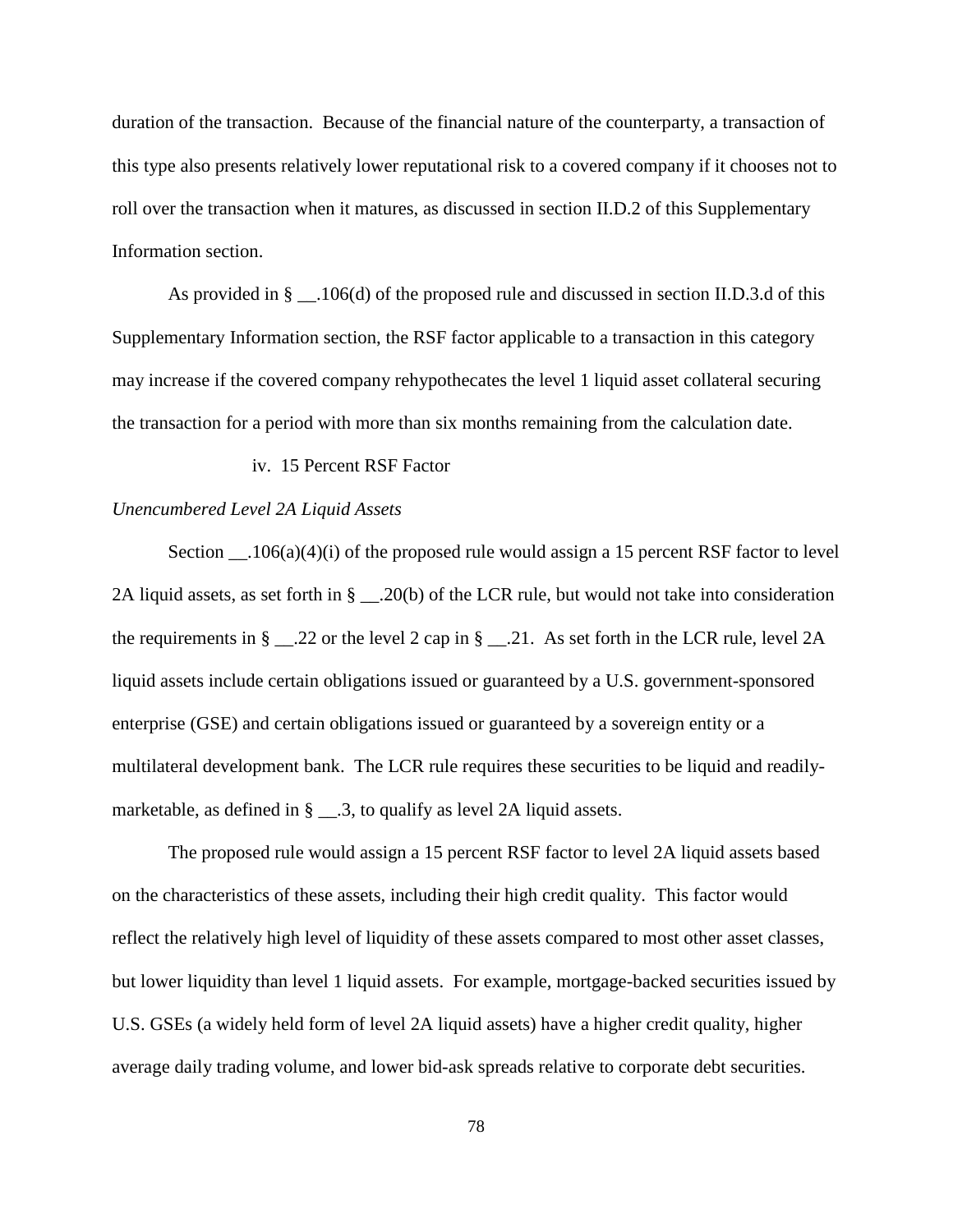*Secured Lending Transactions and Unsecured Wholesale Lending with a Financial Sector Entity or a Subsidiary Thereof that Mature within Six Months*

Section  $106(a)(4)(ii)$  of the proposed rule would assign a 15 percent RSF factor to a secured lending transaction with a financial sector entity or a consolidated subsidiary thereof that is secured by assets other than rehypothecatable level 1 liquid assets and matures within six months of the calculation date. It would assign the same RSF factor to unsecured wholesale lending to a financial sector entity or a consolidated subsidiary thereof that matures within six months of the calculation date.<sup>[59](#page-78-0)</sup> Such transactions present relatively lower liquidity risk because of their shorter tenors relative to loans with a longer remaining maturity, providing for cash inflows upon repayment of the loan, and generally present lower reputational risk if a covered company chooses not to roll over the transaction because of the financial nature of the counterparties, as discussed in section II.D.2 above. Therefore, the proposed rule would assign a lower RSF factor to these assets than it would to longer-term loans to similar counterparties or to similar-term loans to non-financial counterparties, as described in sections II.D.3.a.v through II.D.3.a.vii below.

The proposed rule would assign a higher RSF factor to these transactions, however, than it would to a secured lending transaction with a similar maturity and similar counterparty type that is secured by level 1 liquid assets that are rehypothecatable for the duration of the transaction. As described in section II.D.3.a.iii above, the proposed rule would not require a covered company to fund a transaction secured by rehypothecatable level 1 liquid assets with the

<span id="page-78-0"></span> $59$  As noted supra note 37 for purposes of determining ASF and RSF factors assigned to assets, commitments, and liabilities where counterparty is relevant, the proposed rule would treat an unconsolidated affiliate of a covered company as a financial sector entity.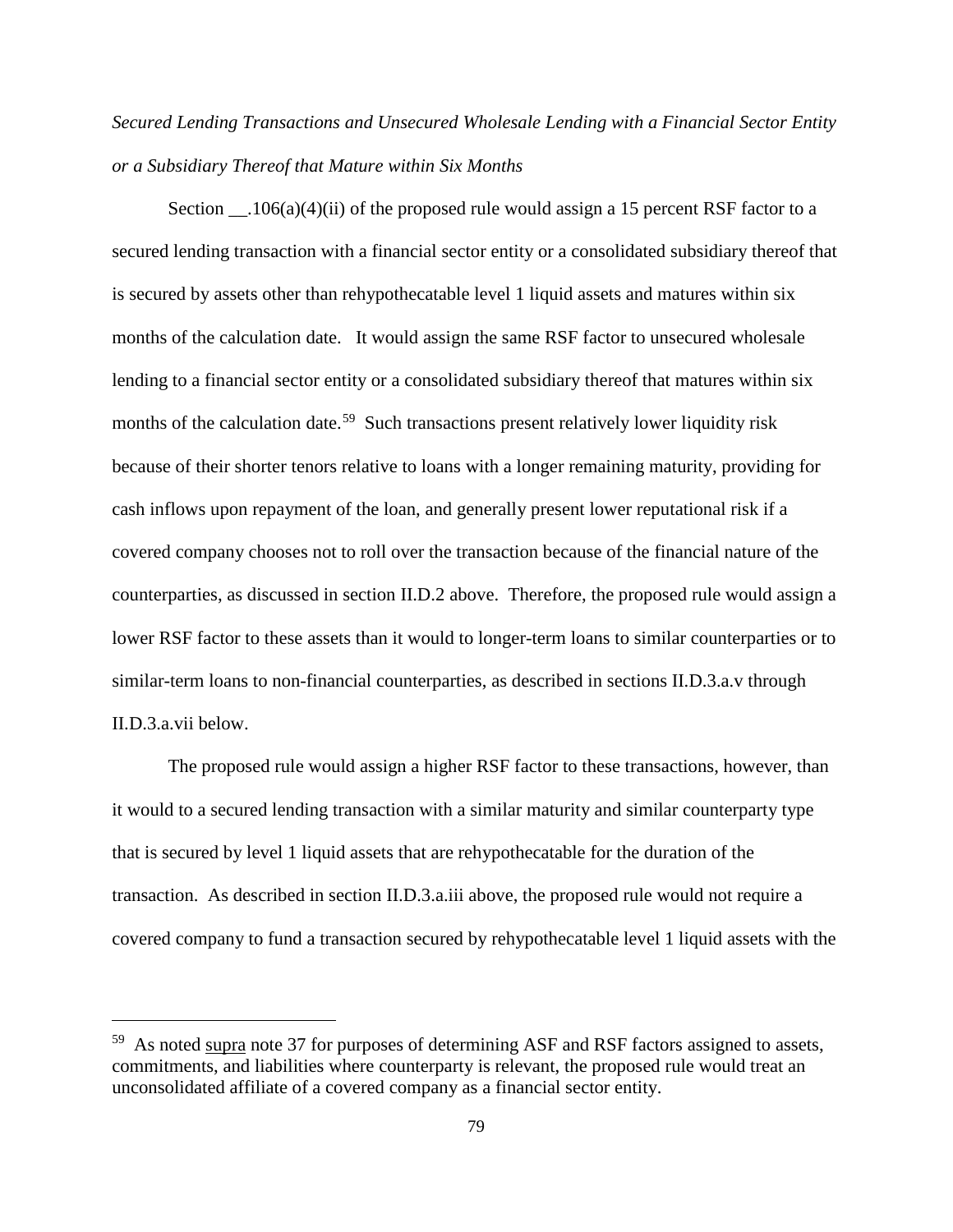same level of available stable funding because of the increased liquidity benefit to the covered company from its ability to monetize the level 1 liquid assets securing the transaction for the duration of the transaction.

## v. 50 Percent RSF Factor

#### *Unencumbered Level 2B Liquid Assets*

 $\overline{a}$ 

Section \_\_.106(a)(5)(i) of the proposed rule would assign a 50 percent RSF factor to level 2B liquid assets, as set forth in  $\S$  \_\_.20(c) of the LCR rule, but would not take into consideration the requirements in  $\S$  \_\_.22 or the level 2 caps in  $\S$  \_\_.21. Level 2B liquid assets include certain publicly traded corporate debt securities and certain publicly traded common equity shares that are liquid and readily-marketable.<sup>[60](#page-79-0)</sup>

Section \_\_\_.20 of the LCR rule requires an asset to meet certain criteria to qualify as a level 2B liquid asset. For example, equity securities must be part of a major index and corporate debt securities must be "investment grade" under  $12$  CFR part  $1<sup>61</sup>$  Therefore, the proposed rule would assign a lower RSF factor to these assets than it would assign to non-HQLA. The proposed rule would assign a higher RSF factor to level 2B liquid assets, however, than it would to level 1 and level 2A liquid assets, based on level 2B liquid assets' relatively higher credit risk, lower trading volumes, and elevated price volatility. For example, Russell 1000 equities, as a class, have lower average daily trading volume and higher price volatility than U.S Treasury

<span id="page-79-0"></span> $60$  The agencies note that nothing in the proposed rule would grant a covered company the authority to engage in activities relating to debt securities and equities not otherwise permitted by applicable law.

<span id="page-79-1"></span><sup>61 12</sup> CFR 1.2(d). In accordance with section 939A of the Dodd-Frank Wall Street Reform and Consumer Protection Act, Pub. L. No. 111-203, 124 Stat. 1376, 1887 (2010) § 939A, codified at 15 U.S.C. 78o-7, the LCR rule does not rely on credit ratings as a standard of creditworthiness. Rather, the LCR rule relies on an assessment by the covered company of the capacity of the issuer of the corporate debt security to meet its financial commitments.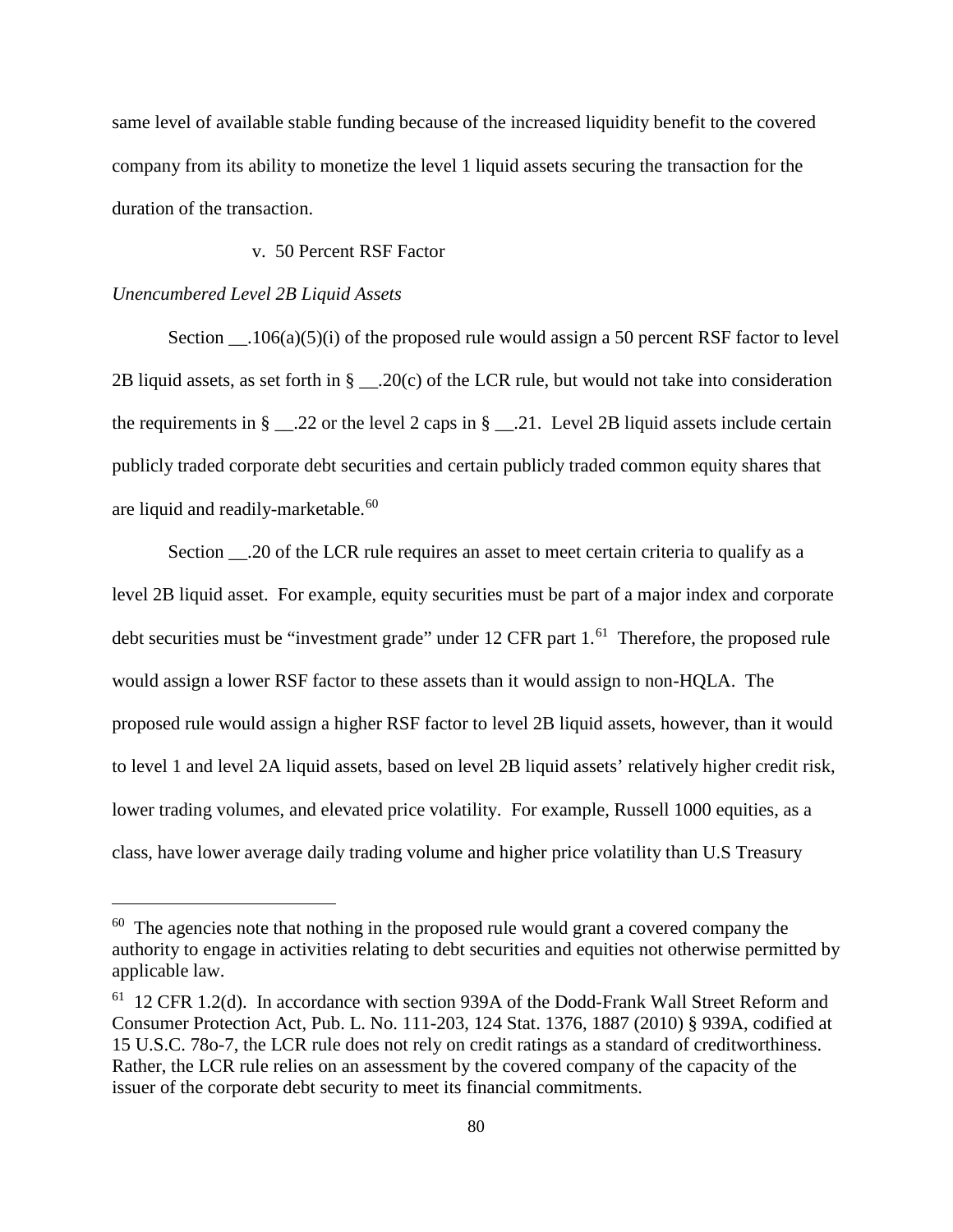securities and mortgage-backed securities issued by U.S. GSEs. Similarly, investment grade corporate bonds have higher credit risk and lower average daily trading volume relative to level 1 and level 2A liquid assets. At the same time, the market for level 2B liquid assets is more liquid than the secondary market for longer-term loans, in terms of, for example, average daily trading volume. Accordingly, the proposed rule would assign a 50 percent RSF factor to a covered company's level 2B liquid assets.

*Secured Lending Transactions and Unsecured Wholesale Lending to a Financial Sector Entity or a Subsidiary Thereof or a Central Bank that Mature in Six Months or More, but Less Than One Year*

Section  $\Box$ .106(a)(5)(ii) of the proposed rule would assign a 50 percent RSF factor to a secured lending transaction or unsecured wholesale lending that matures in six months or more, but less than one year from the calculation date, where the counterparty is a financial sector entity or a consolidated subsidiary thereof or the counterparty is a central bank.<sup>62</sup> As discussed above, a covered company faces lower reputational risk if it chooses not to roll over these loans to financial counterparties or claims on a central bank than it would with loans to non-financial counterparties. However, these loans have longer terms—beyond six months—which means that liquidity from principal repayments will not be available in the near term. Therefore, these loans require more stable funding than shorter-term loans, which would be assigned a lower RSF factor, as discussed above. At the same time, given that these loans mature within the NSFR's

<span id="page-80-0"></span> $62$  As noted supra note 37 for purposes of determining ASF and RSF factors assigned to assets, commitments, and liabilities where counterparty is relevant, the proposed rule would treat an unconsolidated affiliate of a covered company as a financial sector entity.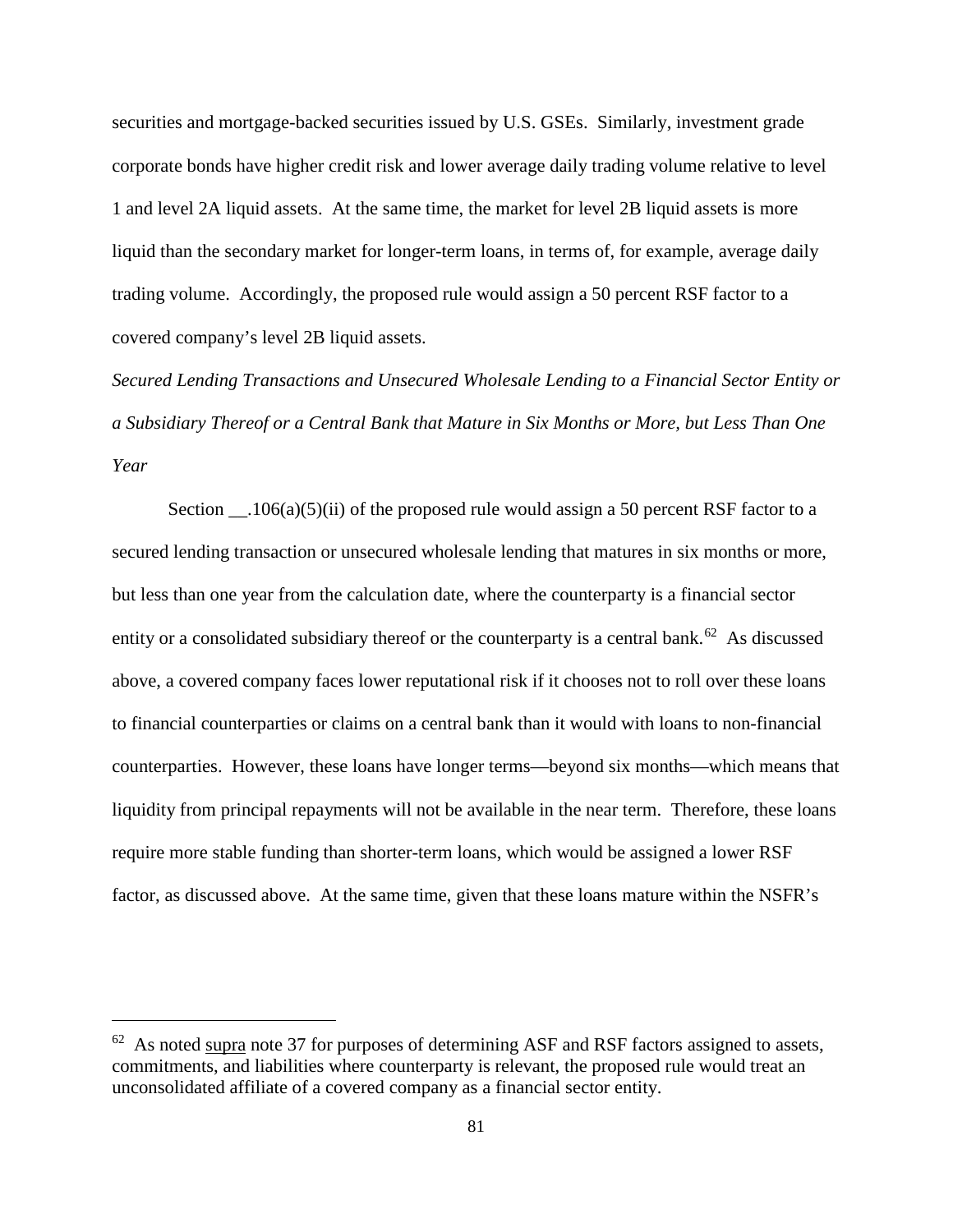one-year time horizon, the proposed rule would not require them to be fully supported by stable funding and would assign them a 50 percent RSF factor.

#### *Operational Deposits Held at Financial Sector Entities.*

Section  $\_\_106(a)(5)(iii)$  of the proposed rule would assign a 50 percent RSF factor to an operational deposit, as defined in § \_\_.3, placed by the covered company at another financial sector entity. Consistent with the reasoning for the ASF factor assigned to operational deposits held at a covered company, described in section II.C of this Supplementary Information section, such operational deposits placed by a covered company are less readily monetizable by the covered company. These deposits are placed for operational purposes, and a covered company would face legal or operational limitations to making significant withdrawals during the NSFR's one-year time horizon. Thus, the proposed rule would assign a 50 percent RSF factor to these operational deposits.

#### *General Obligation Securities Issued by a Public Sector Entity*

 $\overline{a}$ 

Section  $\_\_106(a)(5)(iv)$  of the proposed rule would assign a 50 percent RSF factor to general obligation securities issued by, or guaranteed as to the timely payment of principal and interest by, a public sector entity.<sup>[63](#page-81-0)</sup> Consistent with the definition of "general obligation" in the agencies' risk-based capital rules, a general obligation security is a bond or similar obligation backed by the full faith and credit of a public sector entity.<sup>64</sup> Securities that are not backed by

<span id="page-81-0"></span><sup>&</sup>lt;sup>63</sup> On April 1, 2016, the Board finalized an amendment to the Board's LCR rule to include certain municipal securities as level 2B liquid assets. 81 FR 21223 (April 11, 2016). As a result of this amendment, certain municipal securities held by covered companies that are Boardregulated institutions would be assigned the 50 percent RSF factor as level 2B liquid assets, notwithstanding this proposed treatment for all general obligation municipal securities.

<span id="page-81-1"></span><sup>64</sup> See 12 CFR 3.2 (OCC), 12 CFR 217.2 (Board), and 12 CFR 324.2 (FDIC).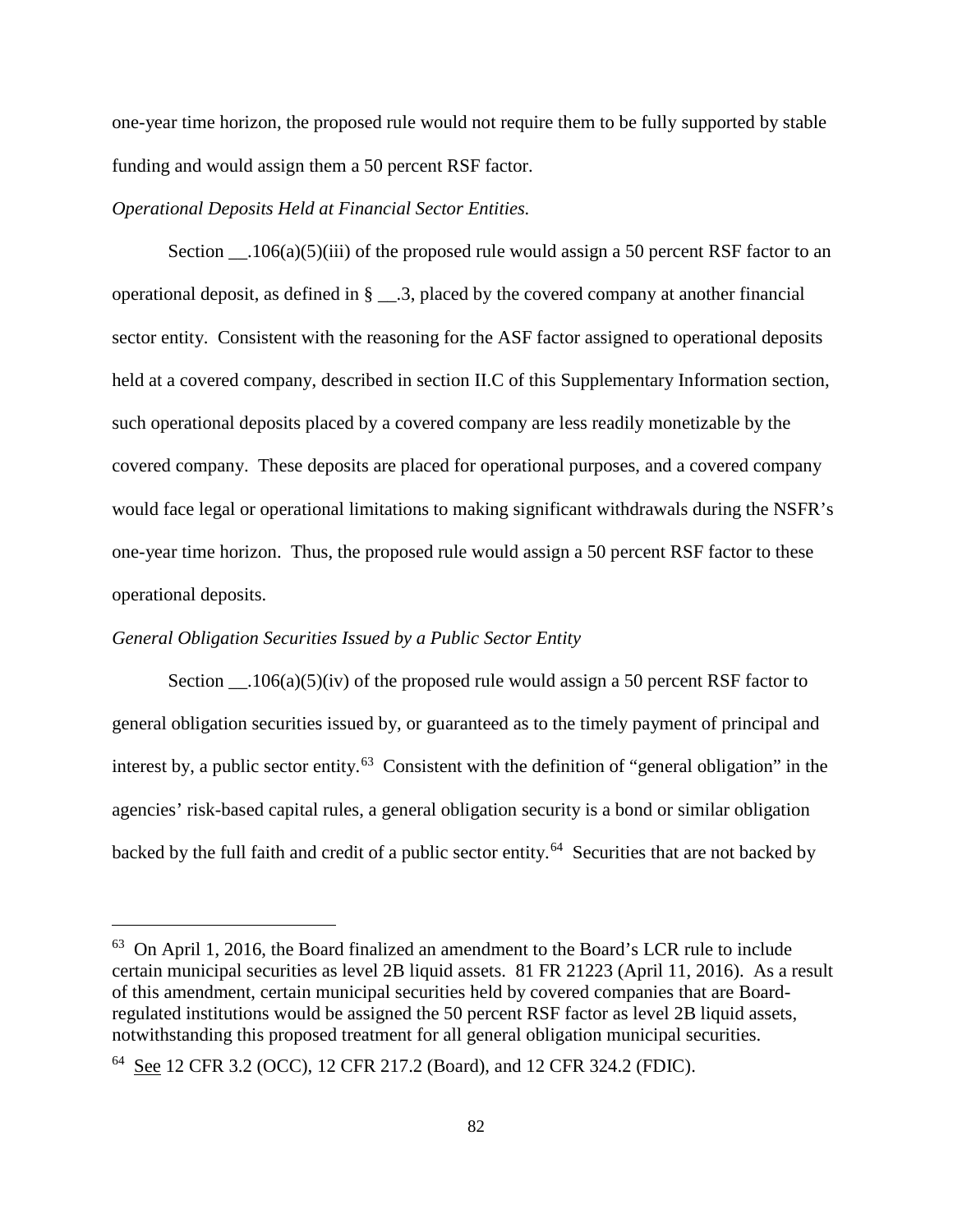the full faith and credit of a public sector entity, including revenue bonds, would not be considered general obligation securities.

U.S. general obligation securities issued by a public sector entity,<sup>[65](#page-82-0)</sup> which are backed by the general taxing authority of the issuer, are assigned a risk weight of 20 percent under subpart D of the agencies' risk-based capital rules.<sup>[66](#page-82-1)</sup> These securities have more favorable credit risk characteristics than exposures that would receive a risk weight greater than 20 percent under the agencies' risk-based capital rules, such as revenue bonds, which are assigned a 50 percent risk weight.<sup>[67](#page-82-2)</sup> Revenue bonds depend on revenue from a single source, or a limited number of sources, and therefore present greater credit risk relative to a U.S. general obligation security issued by a public sector entity. As discussed in section II.D.2 of this Supplementary Information section, high credit quality generally indicates that an asset will maintain liquidity, as market participants tend to be more willing to purchase higher credit quality assets across a range of market and economic conditions. Accordingly, the proposed rule would only assign a 50 percent RSF factor to those securities issued by a U.S. public sector entity with sufficiently high credit quality, which is reflected by the fact that they are assigned a risk weight of no greater than 20 percent under the standardized approach in the agencies' risk-based capital rules. Because the agencies expect that covered companies will be able to at least partially monetize

<span id="page-82-0"></span><sup>&</sup>lt;sup>65</sup> Section  $\cdot$  3 of the LCR rule defines a "public sector entity" as a state, local authority, or other governmental subdivision below the U.S. sovereign entity level.

<span id="page-82-1"></span><sup>&</sup>lt;sup>66</sup> See 12 CFR 3.32(e)(1)(i) (OCC), 12 CFR 217.32(e)(1)(i) (Board), and 12 CFR 324.32(e)(1)(i) (FDIC).

<span id="page-82-2"></span> $67$  See 12 CFR 3.32(e)(1)(ii) (OCC), 12 CFR 217.32(e)(1)(ii) (Board), and 12 CFR 324.32(e)(1)(ii) (FDIC).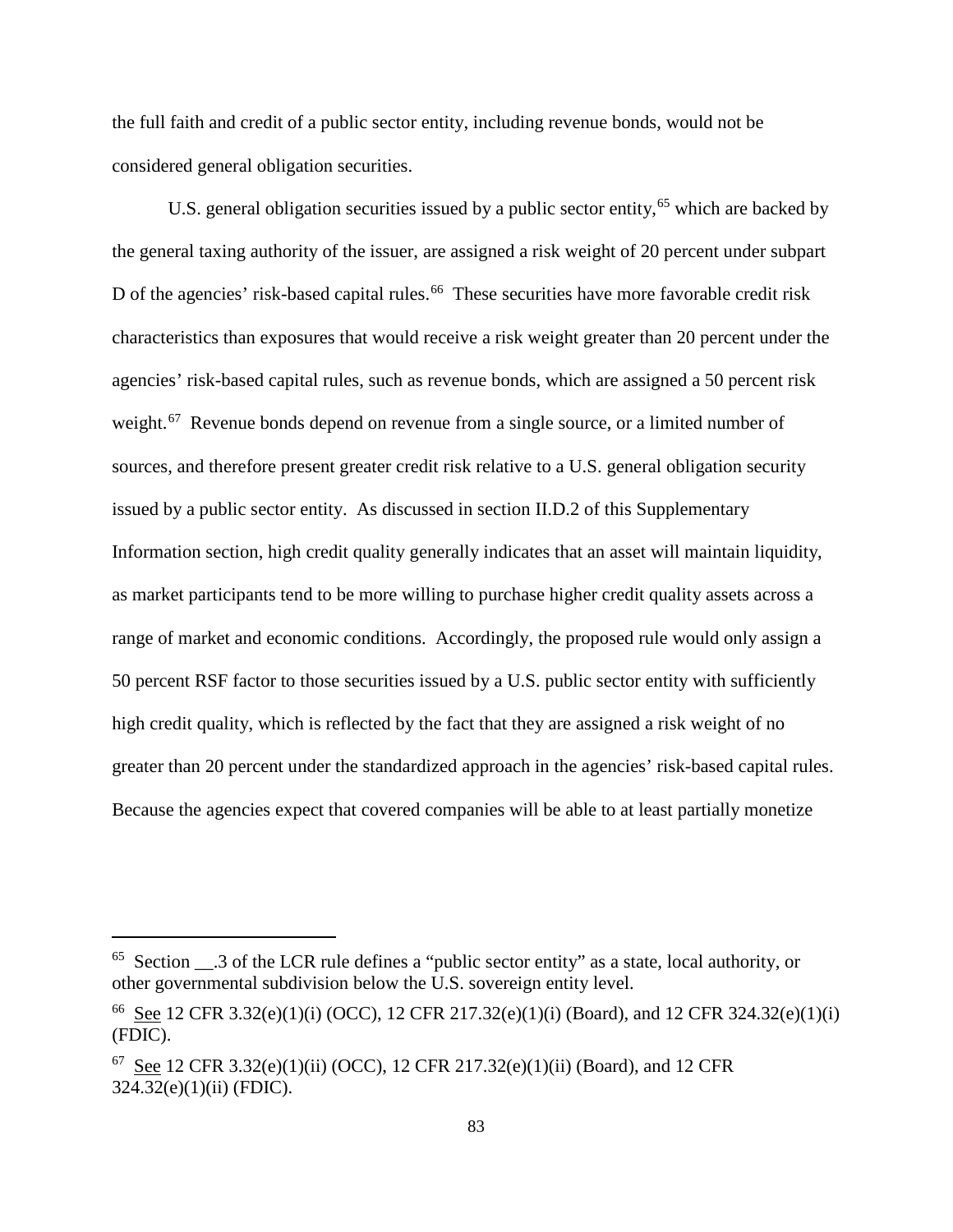these securities within the proposed rule's one-year time horizon, the proposed rule would not require a covered company to fully support these securities with stable funding.

*Secured Lending Transactions and Unsecured Wholesale Lending to Counterparties that Are Not Financial Sector Entities and Are Not Central Banks and that Mature in Less Than One Year*

Section  $\Box$ .106(a)(5)(v) of the proposed rule would assign a 50 percent RSF factor to lending to a wholesale customer or counterparty that is not a financial sector entity or central bank, including a non-financial corporate, sovereign, or public sector entity, that matures in less than one year from the calculation date. Unlike with lending to financial sector entities and central banks, the proposed rule would assign the same RSF factor to lending with a remaining maturity of less than six months as it would assign to lending with a remaining maturity of six months or more, but less than one year. This treatment reflects the fact that a covered company is likely to have stronger incentives to continue to lend to these counterparties due to reputational risk and a covered company's need to maintain its franchise value, even when the lending is scheduled to mature in the nearer term, as discussed in section II.D.2 of this Supplementary Information section. Because of that need to continue lending for reputational reasons or the longer term of certain of these loans, the proposed rule would require significant stable funding to support such lending. However, the proposed rule would not require this lending to be fully supported by stable funding, based on its maturity within the NSFR's one-year time horizon and the assumption that a covered company may be able to reduce its lending to some degree over the NSFR's one-year time horizon. Thus, the proposed rule would assign an RSF factor of 50 percent to lending in this category.

*Lending to Retail Customers and Counterparties that Matures in Less Than One Year*

84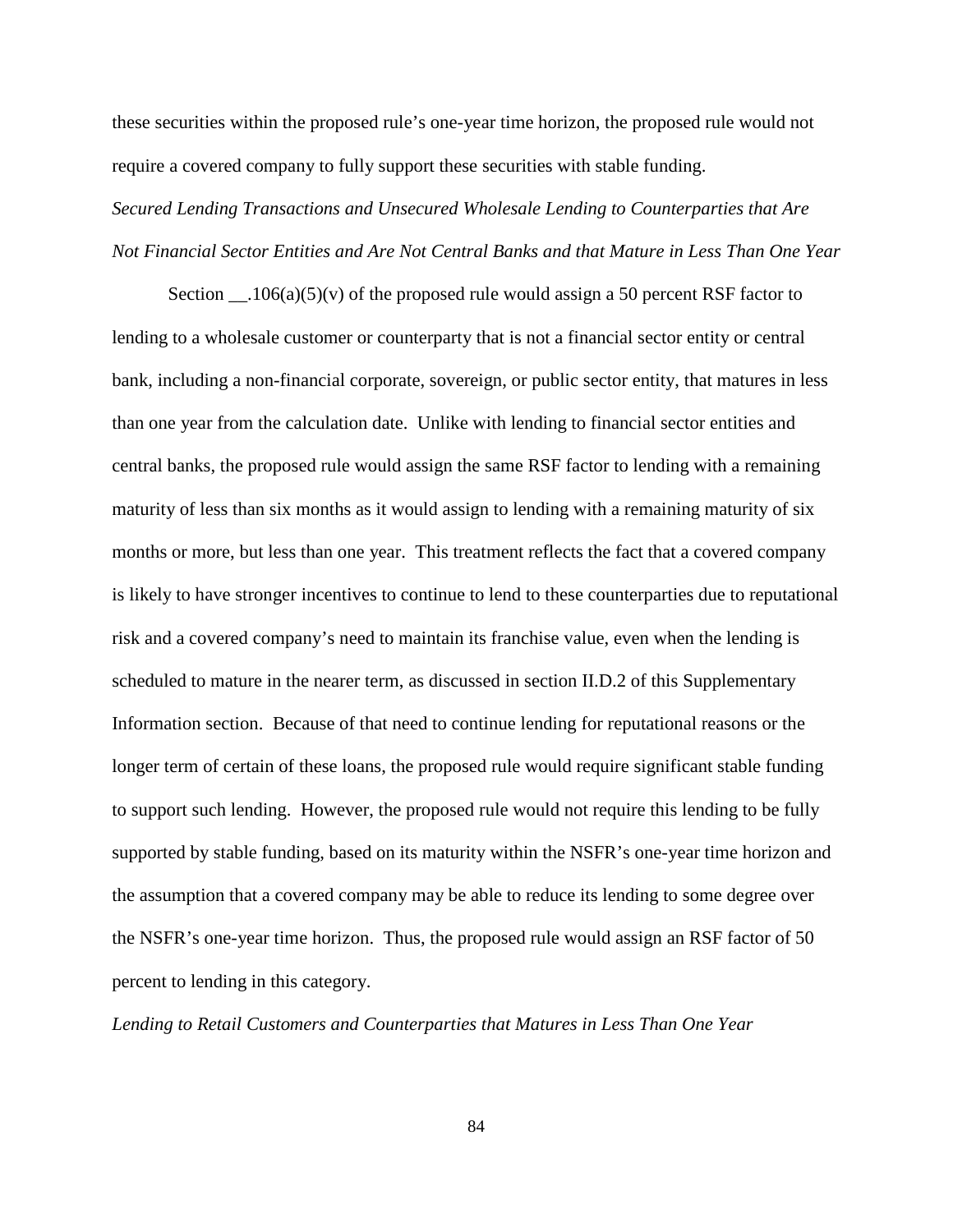Section  $\_\_106(a)(5)(v)$  of the proposed rule would assign a 50 percent RSF factor to lending to retail customers or counterparties (including certain small businesses), as defined in § .3 of the LCR rule, for the same reputational and franchise value maintenance reasons for which it would assign a 50 percent RSF factor to lending to wholesale customers and counterparties that are not financial sector entities or central banks, as discussed in section II.D.2 of this Supplementary Information section.

#### *All Other Assets that Mature in Less than One Year*

Section  $\_\_106(a)(5)(v)$  of the proposed rule would assign a 50 percent RSF factor to all other assets that mature within one year of the calculation date but are not described in the categories above. The shorter maturity of an asset in this category reduces its liquidity risk, since it provides for cash inflows upon repayment during the NSFR's one-year time horizon. However, a covered company may not be able to readily monetize assets that are not part of one of the identified asset classes addressed in the other provisions of the proposed rule. Thus, the proposed rule would require stable funding to support these assets by assigning a 50 percent RSF factor.

#### vi. 65 Percent RSF Factor

# *Retail Mortgages that Mature in One Year or More and Are Assigned a Risk Weight of No Greater than 50 Percent*

Section  $\_\_$ .106(a)(6)(i) of the proposed rule would assign a 65 percent RSF factor to retail mortgages that mature one year or more from the calculation date and are assigned a risk weight of no greater than 50 percent under subpart D of the agencies' risk-based capital rules. Under the agencies' risk-based capital rules, residential mortgage exposures secured by a first lien on a one-to-four family property that are prudently underwritten, are not 90 days or more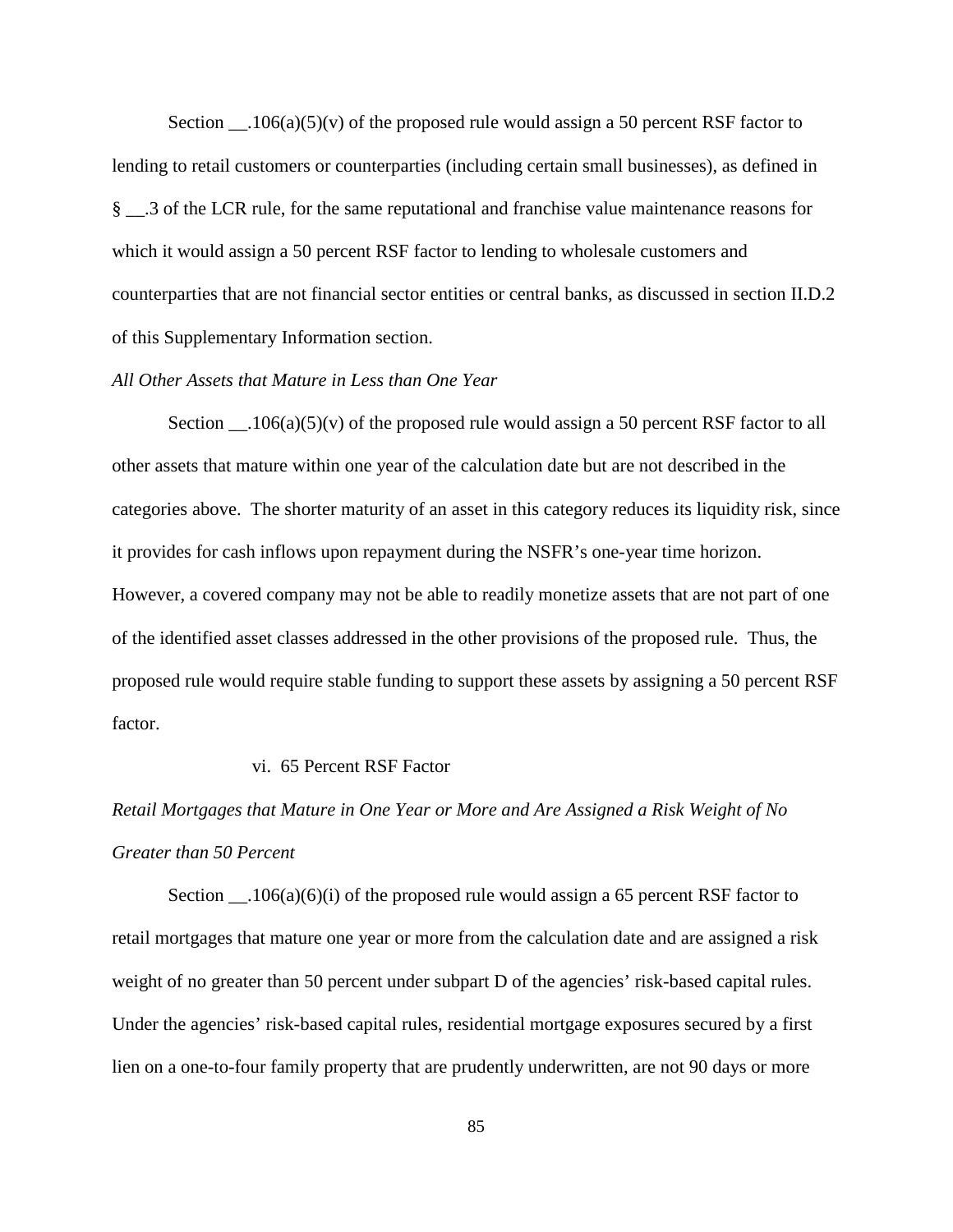past due or carried in nonaccrual status, and that are neither restructured nor modified generally receive a 50 percent risk weight.<sup>68</sup> These mortgage loans should be easier to monetize because of their less risky nature compared to mortgage loans that have a risk weight greater than 50 percent, but generally are not as liquid as lending that matures within the NSFR's one-year time horizon. Thus, the proposed rule would require a substantial amount of stable funding to support these assets by assigning a 65 percent RSF factor to them.

*Secured Lending Transactions, Unsecured Wholesale Lending, and Lending to Retail Customers and Counterparties that Mature in One Year or More and Are Assigned a Risk Weight of No Greater than 20 Percent*

Section  $\_\_106(a)(6)(ii)$  of the proposed rule would assign a 65 percent RSF factor to secured lending transactions, unsecured wholesale lending, and lending to retail customers and counterparties that are not otherwise assigned an RSF factor, that mature one year or more from the calculation date, that are assigned a risk weight of no greater than 20 percent under subpart D of the agencies' risk-based capital rules, and where the borrower is not a financial sector entity or a consolidated subsidiary thereof.<sup>69</sup> These loans have more favorable liquidity characteristics because of their less risky nature compared to similar loans that have a risk weight greater than

<span id="page-85-0"></span> $^{68}$  See 12 CFR 3.32(g) (OCC), 12 CFR 217.32(g) (Board), and 12 CFR 324.32(g) (FDIC). The proposed rule would be consistent with the Basel III NSFR, which assigns a 65 percent RSF factor to residential mortgages that receive a 35 percent risk weight under the Basel II standardized approach for credit risk, because the agencies' risk-based capital rules assign a 50 percent risk weight to residential mortgage exposures that meet the same criteria as those that receive a 35 percent risk weight under the Basel II standardized approach for credit risk.

<span id="page-85-1"></span> $69$  See 12 CFR 3.32 (OCC), 12 CFR 217.32 (Board), and 12 CFR 324.32 (FDIC). The proposed rule would be consistent with the Basel III NSFR, which assigns a 65 percent RSF factor to loans that receive a 35 percent or lower risk weight under the Basel II standardized approach for credit risk, because the standardized approach in the agencies' risk-based capital rules does not assign a risk weight that is between 20 and 35 percent to such loans.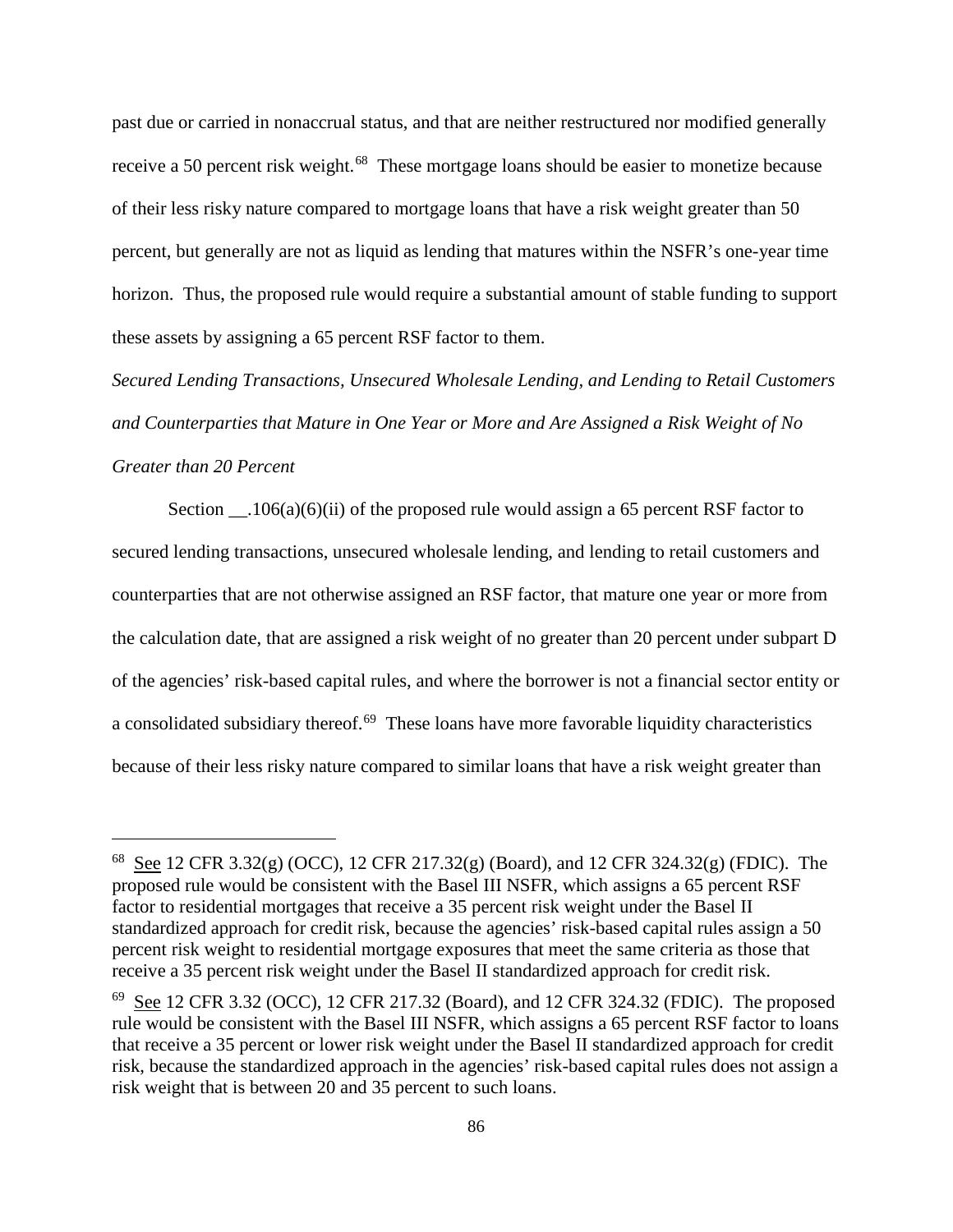20 percent. However, more stable funding would be required than for lending that matures and provides liquidity within the NSFR's one-year time horizon.

## vii. 85 Percent RSF Factor

*Retail Mortgages that Mature in One Year or More and Are Assigned a Risk Weight of Greater than 50 Percent*

Section \_\_\_\_.106(a)(7)(i) of the proposed rule would assign an 85 percent RSF factor to retail mortgages that mature one year or more from the calculation date and are assigned a risk weight of greater than 50 percent under subpart D of the agencies' risk-based capital rules. As noted above, under subpart D of the agencies' risk-based capital rules, a retail mortgage is assigned a risk weight of 50 percent if it is secured by a first lien on a one-to-four family property, prudently underwritten, not 90 days or more past due or carried in nonaccrual status, and has not been restructured or modified.<sup>70</sup> Mortgages that do not meet these criteria are assigned a risk weight of greater than 50 percent.<sup>[71](#page-86-1)</sup> Because these exposures are generally riskier than mortgages that receive a risk weight of 50 percent or less and may, as a result, be more difficult to monetize, the proposed rule would require that they be supported by more stable funding and would assign an 85 percent RSF factor to them.

*Secured Lending Transactions, Unsecured Wholesale Lending, and Lending to Retail Customers and Counterparties that Mature in One Year or More and Are Assigned a Risk Weight of Greater than 20 Percent*

<span id="page-86-0"></span><sup>70</sup> See supra note 68.

<span id="page-86-1"></span> $71$  Under the agencies' risk-based capital rules, the risk weight on mortgages may be reduced to less than 50 percent if certain conditions are satisfied. In these cases, the proposed rule would assign an RSF factor of 65 percent, which is the RSF factor assigned to retail mortgages that mature in one year or more and are assigned a risk weight of no greater than 50 percent. See 12 CFR 3.36 (OCC), 12 CFR 217.36 (Board), and 12 CFR 324.36 (FDIC).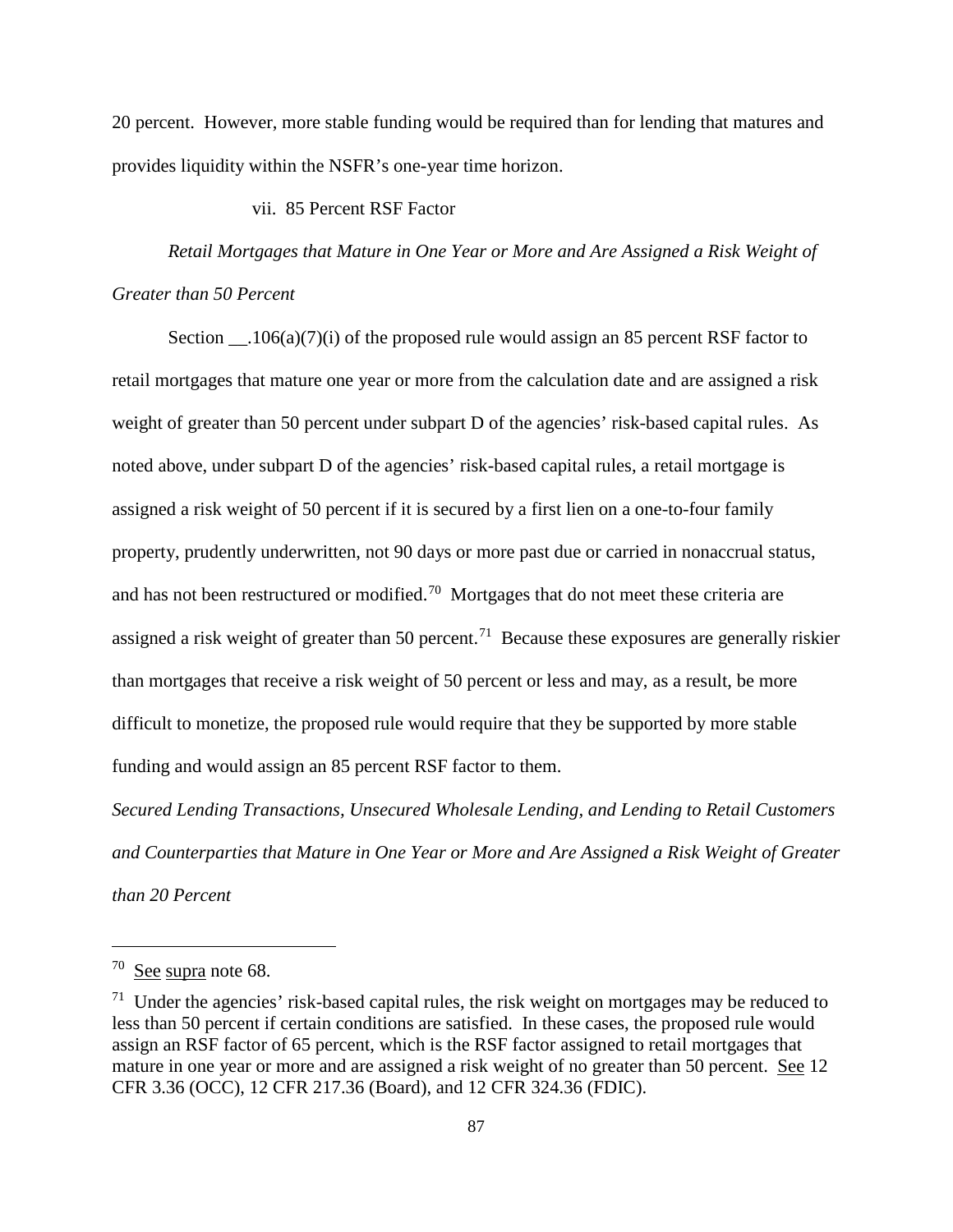Section  $106(a)(7)(ii)$  of the proposed rule would assign an 85 percent RSF factor to secured lending transactions, unsecured wholesale lending, and lending to retail customers and counterparties that are not otherwise assigned an RSF factor (such as retail mortgages), that mature one year or more from the calculation date, that are assigned a risk weight greater than 20 percent under subpart D of the agencies' risk-based capital rules, and for which the borrower is not a financial sector entity or consolidated subsidiary thereof. These loans involve riskier exposures than similar loans with lower risk weights, and thus, have less favorable liquidity characteristics. Accordingly, the proposed rule would require a covered company to support this lending with more stable funding relative to loans that have lower risk weights or that are shorter term.

*Publicly Traded Common Equity Shares that Are Not HQLA and Other Securities that Mature in One Year or More that Are Not HQLA*

Sections \_\_.106(a)(7)(iii) and (iv) of the proposed rule would assign an 85 percent RSF factor to publicly traded common equity shares that are not HQLA and other non-HQLA securities that mature one year or more from the calculation date, which includes, for example, certain corporate debt securities, as well as private-label mortgage-backed securities, other assetbacked securities, and covered bonds. Relative to securities that are HQLA, these securities have less favorable credit and liquidity characteristics, as they do not meet the criteria required by the LCR rule to be treated as HQLA, such as the requirement that they be investment grade and liquid and readily-marketable. For example, high yield corporate debt securities that do not meet the investment grade criterion in the LCR rule to be treated as HQLA generally have a higher price volatility than other corporate bonds that qualify as HQLA. Despite the less liquid nature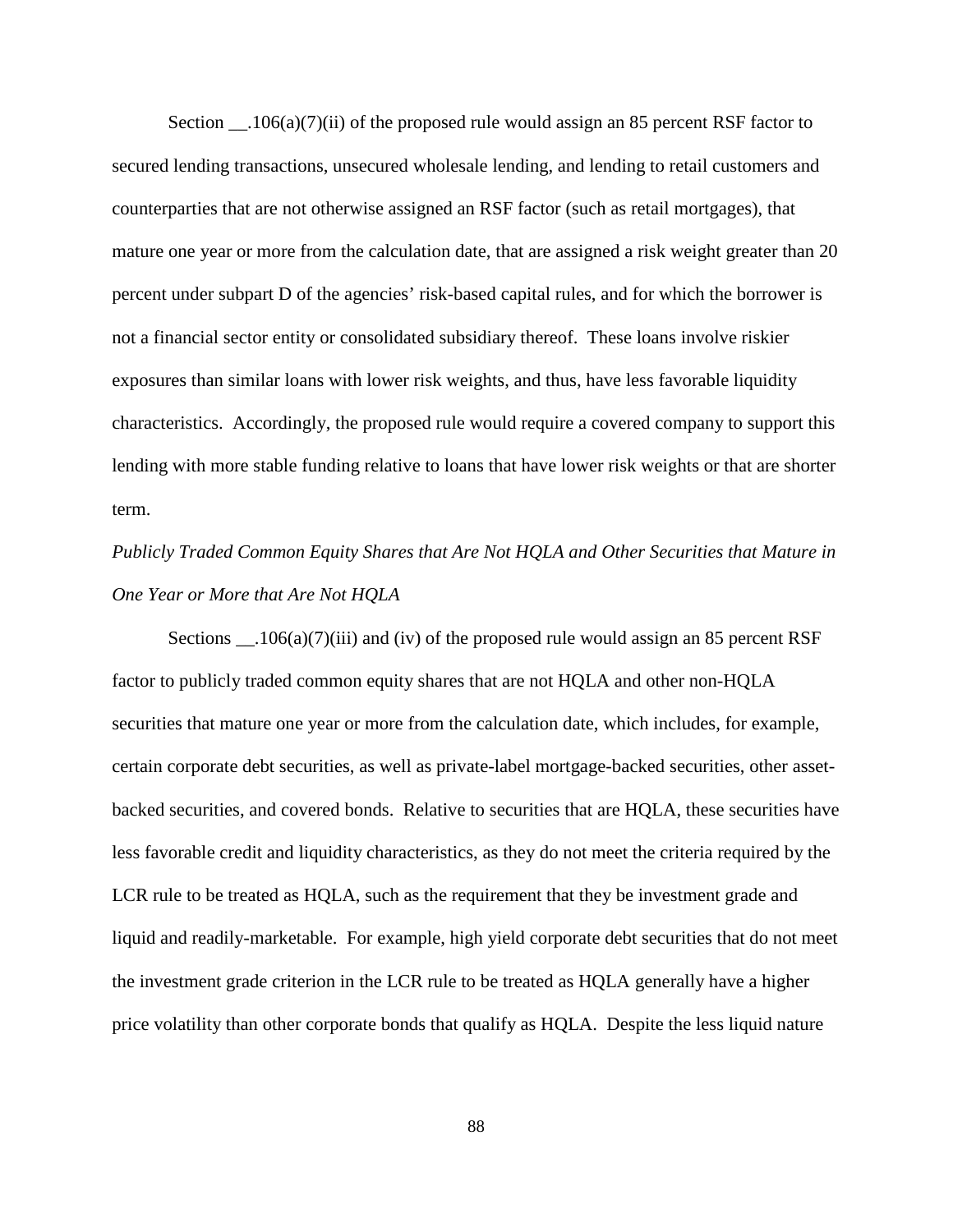of these securities, however, they are tradable and can to some degree be monetized in the secondary market, so the proposed rule would assign an RSF factor of 85 percent to these assets. *Commodities*

Section  $106(a)(7)(v)$  of the proposed rule would assign an 85 percent RSF factor to commodities held by a covered company for which a liquid market exists, as indicated by whether derivative transactions for the commodity are traded on a U.S. board of trade or trading facility designated as a contract market (DCM) under sections 5 and 6 of the Commodity Exchange Act<sup>[72](#page-88-0)</sup> or on a U.S. swap execution facility (SEF) registered under section 5h of the Commodity Exchange Act.<sup>73</sup> The proposal would assign a 100 percent RSF factor to all other commodities held by a covered company. In general, commodities as an asset class have historically experienced greater price volatility than other asset classes. As such, the proposed rule would require a covered company to support its commodities positions with a substantial amount of stable funding.

The proposed rule would assign an 85 percent RSF factor, rather than a 100 percent RSF factor, to commodities for which derivative transactions are traded on a U.S. DCM or U.S. SEF because the exchange trading of derivatives on a commodity tends to indicate a greater degree of standardization, fungibility, and liquidity in the market for the commodity.<sup>[74](#page-88-2)</sup> For instance, a market for a commodity for which a derivative transaction is traded on a U.S. DCM or U.S. SEF is more likely to have established standards (for example, with respect to different grades of

<span id="page-88-0"></span><sup>72 7</sup> U.S.C. 7 and 7 U.S.C. 8.

<span id="page-88-1"></span> $73$  7 U.S.C. 7b-3.

<span id="page-88-2"></span> $74$  Examples of commodities that currently meet this requirement are gold, oil, natural gas, and various agricultural products.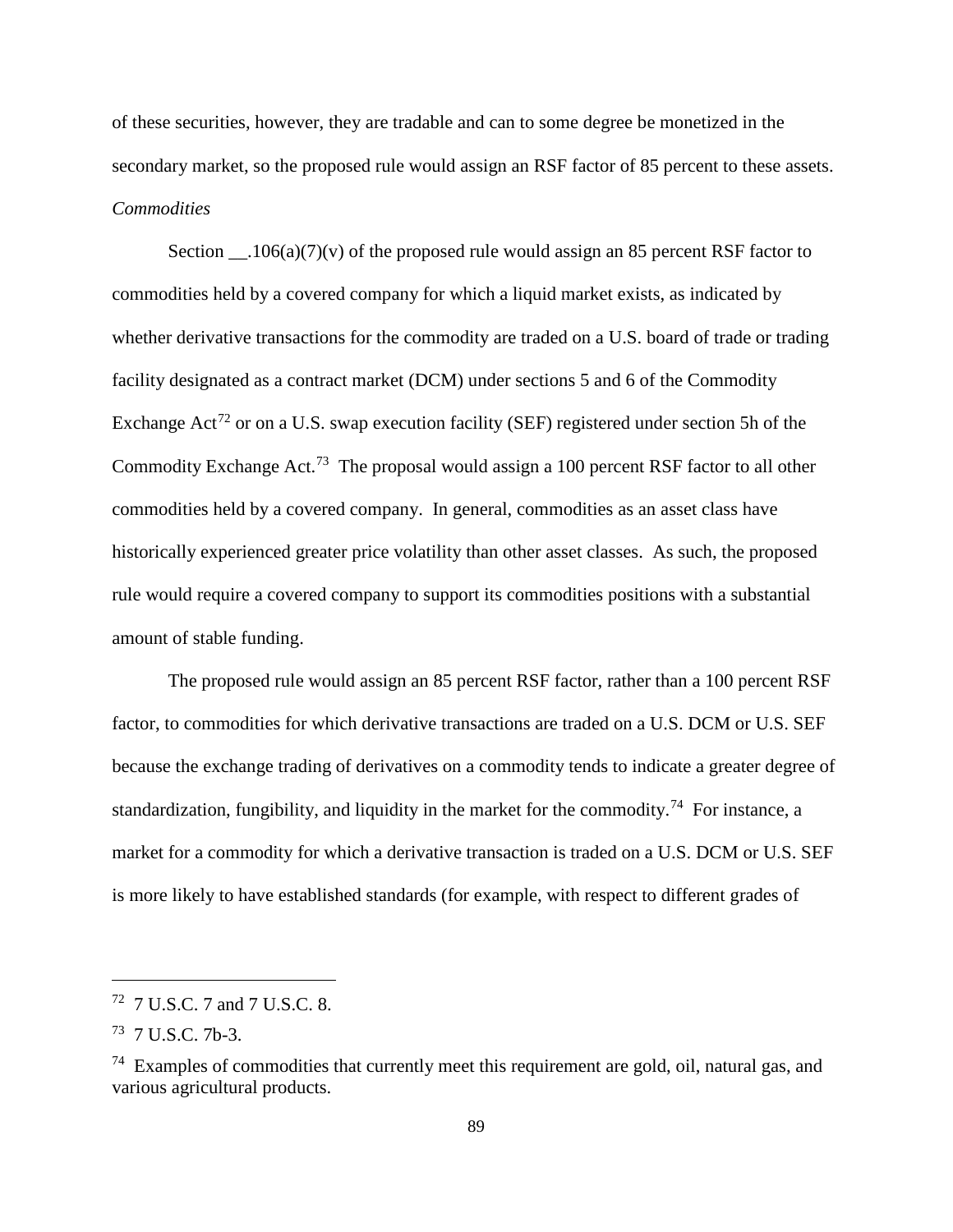commodities) that are relied upon in determining the commodities that can be provided to effect physical settlement under a derivative transaction. In addition, the exchange-traded market for a commodity derivative transaction generally increases price transparency for the underlying commodity. A covered company could therefore more easily monetize a commodity that meets this requirement than a commodity that does not, either through the spot market or through derivative transactions based on the commodity. The proposed rule would accordingly require less stable funding to support holdings of commodities for which derivative transactions are traded on a U.S. DCM or U.S. SEF than it would require for other commodities, which a covered company may not be able to monetize as easily.

The agencies note that nothing in the proposed rule would grant a covered company the authority to engage in any activities relating to commodities not otherwise permitted by applicable law.

Commodities that would be assigned an 85 percent RSF factor do not include commodity derivatives, which would be included with other derivatives under § \_\_.107 of the proposed rule.

*Question 26: What, if any, commodities are traded in a liquid market, but for which there is not a derivative transaction traded on a U.S. DCM or U.S. SEF, such that the commodity should qualify for an 85 percent RSF factor, rather than a 100 percent RSF factor?*

*Question 27: What, if any, commodities would be assigned an 85 percent RSF factor under the proposed rule that should instead be assigned a 100 percent RSF factor?* 

*Question 28: The Basel III NSFR assigns an RSF factor of 85 percent to secured lending transactions, unsecured wholesale lending, and lending to retail customers and counterparties that mature one year or more and are assigned a risk weight of greater than 35 percent, whereas the proposed rule would assign an 85 percent RSF factor to the set of these transactions that are*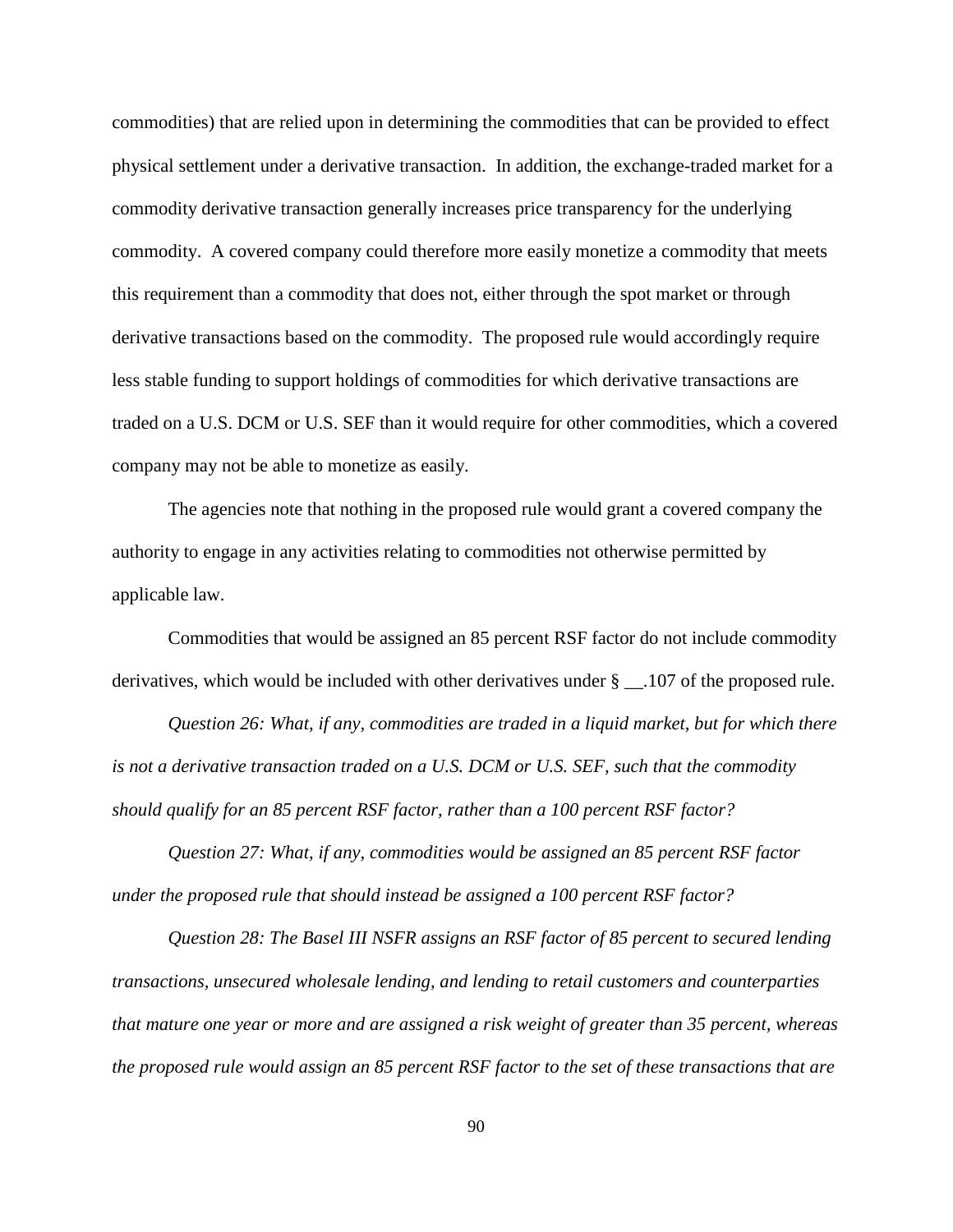*assigned a risk weight of greater than 20 percent. What assets, if any, receive a risk weight between 20 and 35 percent under the standardized approach in the agencies' risk-based capital rules and should be assigned a 65 percent RSF factor, instead of an 85 percent RSF factor?*

#### viii. 100 Percent RSF Factor

#### *All Other Assets Not Described Above*

 $\overline{a}$ 

Section  $106(a)(8)$  of the proposed rule would assign a 100 percent RSF factor to all other assets not otherwise assigned an RSF factor under § \_\_.106 or § \_\_.107. These assets include, but are not limited to, loans to financial institutions (including to an unconsolidated affiliate) that mature in one year or more; assets deducted from regulatory capital;<sup>[75](#page-90-0)</sup> common equity shares that are not traded on a public exchange; unposted debits; and trade date receivables that have failed to settle within the lesser of the market standard settlement period for the relevant type of transaction, without extension of the standard settlement period, and five business days from the date of the sale. All assets that are not otherwise assigned an RSF factor of less than 100 percent may not consistently exhibit liquidity characteristics that would suggest a covered company should support them with anything less than full stable funding.

*Question 29: The agencies invite comment on all aspects of the RSF calculation and the assignment of RSF factors to various assets, derivative exposures, and commitments. For example, what issues of domestic and international competitive equity, if any, might be raised by the proposed assignment of RSF factors? Is the proposed RSF amount calculation adequate to* 

<span id="page-90-0"></span><sup>&</sup>lt;sup>75</sup> Assets deducted from regulatory capital include, but are not limited to, goodwill, deferred tax assets, mortgage servicing assets, and defined benefit pension fund net assets. 12 CFR 3.22 (OCC), 12 CFR 217.22 (Board), and 12 CFR 324.22 (FDIC). These assets, as a class, tend to be difficult for a covered company to readily monetize.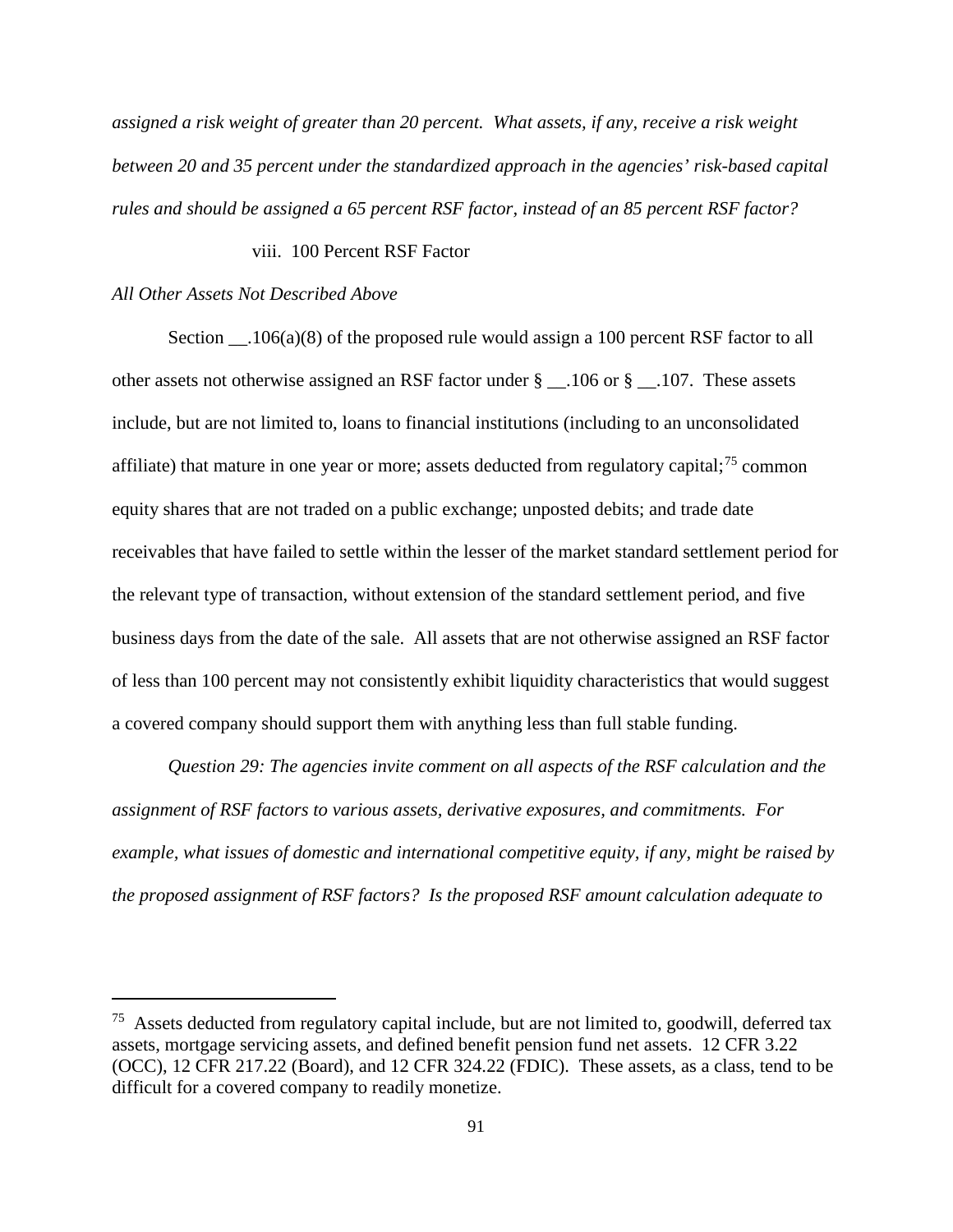*meet the agencies' goal of ensuring covered companies maintain appropriate amounts of stable funding? Why or why not? Provide detailed explanations and supporting data.*

### b. Nonperforming Assets

Section .106(b) of the proposed rule would assign a 100 percent RSF factor to any asset on a covered company's balance sheet that is past due by more than 90 days or nonaccrual.<sup>[76](#page-91-0)</sup> Because cash inflows from these assets have an elevated risk of non-payment, these assets tend to be illiquid. The proposed rule would therefore require a covered company to fully support them with stable funding, in order to reduce its risk of having to liquidate them at a discount.

## c. Treatment of Encumbered Assets

 $\overline{a}$ 

Under the proposed rule, the RSF factor assigned to an asset would depend on whether or not the asset is encumbered. As discussed in section I.D of this Supplementary Information section, the proposed rule would define "encumbered" (a newly defined term under  $\S$  \_\_.3), as the converse of the term "unencumbered" currently used in the LCR rule.

Encumbered assets generally cannot be monetized during the period in which they are encumbered. Thus, the proposed rule would require encumbered assets to be supported by stable funding depending on the tenor of the encumbrance. An asset that is encumbered for less than six months from the calculation date would be assigned the same RSF factor as would be assigned to the asset if it were unencumbered. Because a covered company will have access to the asset and the ability to monetize it in the near term (*i.e.*, within six months), the proposed rule would not require additional stable funding to support it as a result of the encumbrance.

<span id="page-91-0"></span><sup>&</sup>lt;sup>76</sup> The proposed rule's description of nonperforming assets in  $\S$  \_\_.106(b) would be consistent with the definition of "nonperforming exposure" in  $\overline{\S}$  .3 of the LCR rule.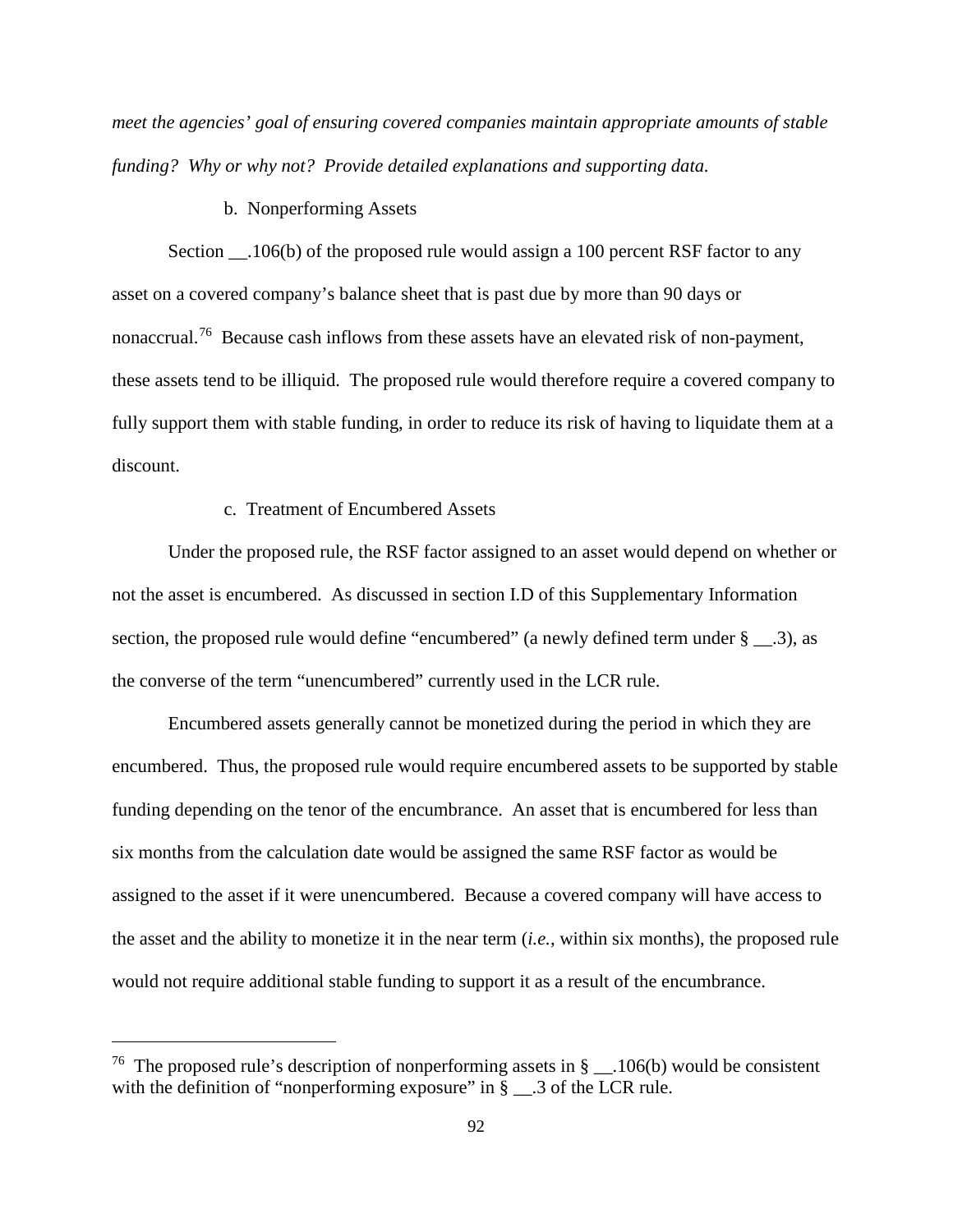An asset that is encumbered for a period of six months or more, but less than one year, would be assigned an RSF factor equal to the greater of 50 percent and the RSF factor the asset would be assigned if it were not encumbered. This treatment would reflect a covered company's more limited ability to monetize an asset that is subject to an encumbrance period of this length and the corresponding need to support the asset with additional stable funding. For an asset that would receive an RSF factor of less than 50 percent if it were unencumbered, an RSF factor of 50 percent reflects the covered company's reduced ability to monetize the asset in the near term. For example, a security issued by a U.S. GSE that a covered company has encumbered for a remaining period of six months or more, but less than one year, would be assigned a 50 percent RSF factor, rather than the 15 percent RSF factor that would be assigned if the security were unencumbered. For an asset that would receive an RSF factor of greater than 50 percent if it were unencumbered, the proposed rule's treatment would reflect the less liquid nature of the asset, which an encumbrance period of less than one year would only marginally make less liquid. For example, a non-HQLA security would continue to be assigned an 85 percent RSF factor if it is encumbered for a remaining period of six months or more, but less than one year.

The proposed rule would assign a 100 percent RSF factor to an asset that is encumbered for a remaining period of one year or more because the asset would be unavailable to the covered company for the entirety of the NSFR's one-year time horizon, so it should be fully supported by stable funding. Table 1 sets forth the RSF factors for assets that are encumbered.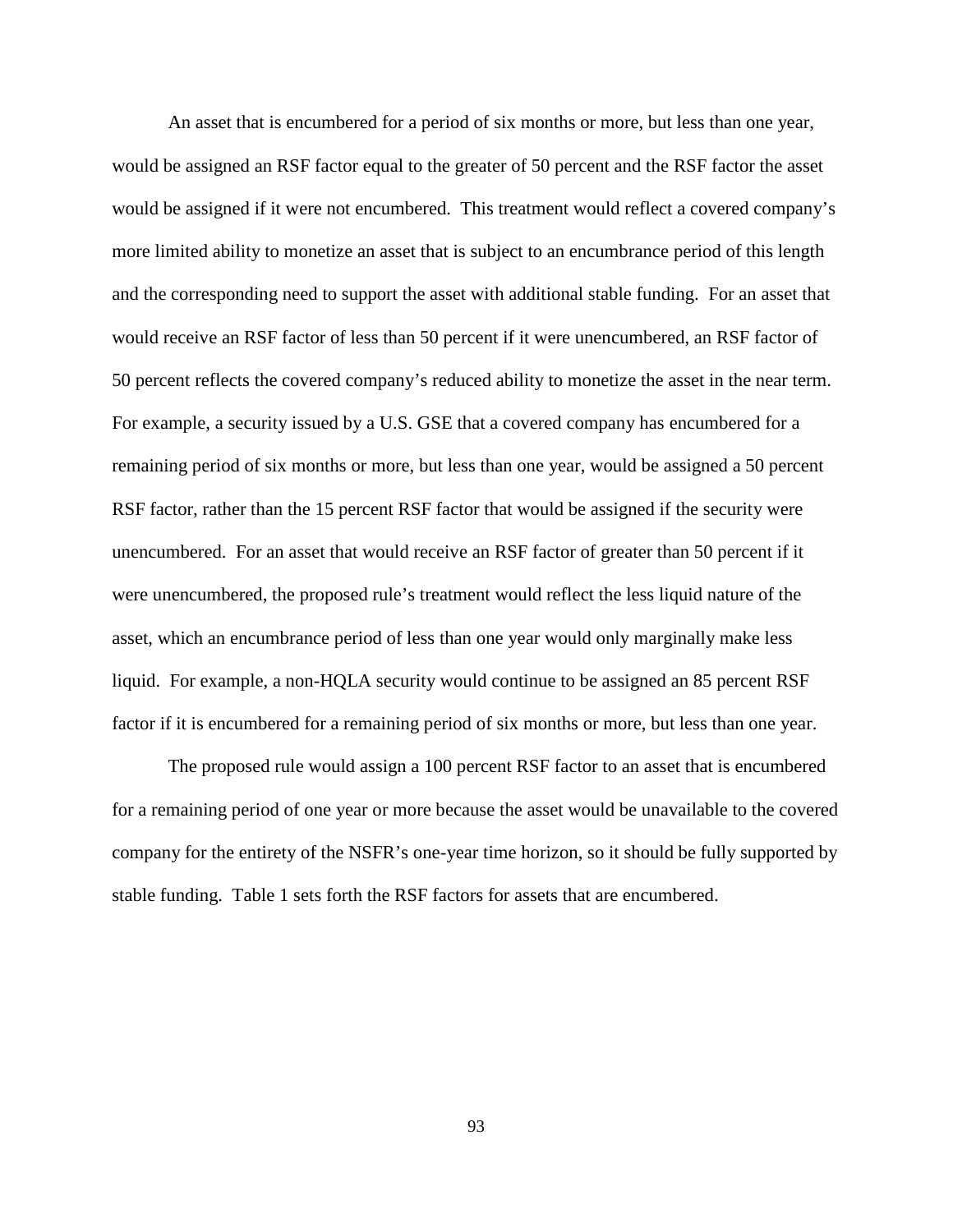#### **Table 1**

|                       | <b>RSF Factors for Encumbered Assets</b> |                           |                         |
|-----------------------|------------------------------------------|---------------------------|-------------------------|
|                       | Asset encumbered $< 6$                   | Asset encumbered $\geq 6$ | Asset encumbered $\geq$ |
|                       | months                                   | months $<$ 1 year         | 1 year                  |
| If RSF factor for     | RSF factor for the                       | 50 percent                | 100 percent             |
| unencumbered asset    | asset as if it were                      |                           |                         |
| is $\leq 50$ percent: | unencumbered                             |                           |                         |
| If RSF factor for     | RSF factor for the                       | RSF factor for the        | 100 percent             |
| unencumbered asset    | asset as if it were                      | asset as if it were       |                         |
| $is > 50$ percent:    | unencumbered                             | unencumbered              |                         |

Under the proposed rule, the duration of an encumbrance of an asset may exceed the maturity of that asset, as short-dated assets may provide support for longer-dated transactions where the short-dated asset would have to be replaced upon its maturity. Because of this required replacement, a covered company would have to continue funding an eligible asset for the entirety of the encumbrance period. In these cases, although the maturity of the asset is short-term, because the asset provides support for a longer-dated transaction, the encumbrance period more accurately represents the duration of the covered company's funding requirement. For example, a U.S. Treasury security that matures in three months that is used as collateral in a one-year repurchase agreement would need to be replaced upon the maturity of the security with an asset that meets the requirements of the repurchase agreement. Thus, even though the collateral is short-dated, a covered company would need to fully support an asset with stable funding for the duration of the one-year repurchase agreement, so the required stable funding would be based on a one-year encumbrance period.

*Assets Held in Certain Customer Protection Segregated Accounts*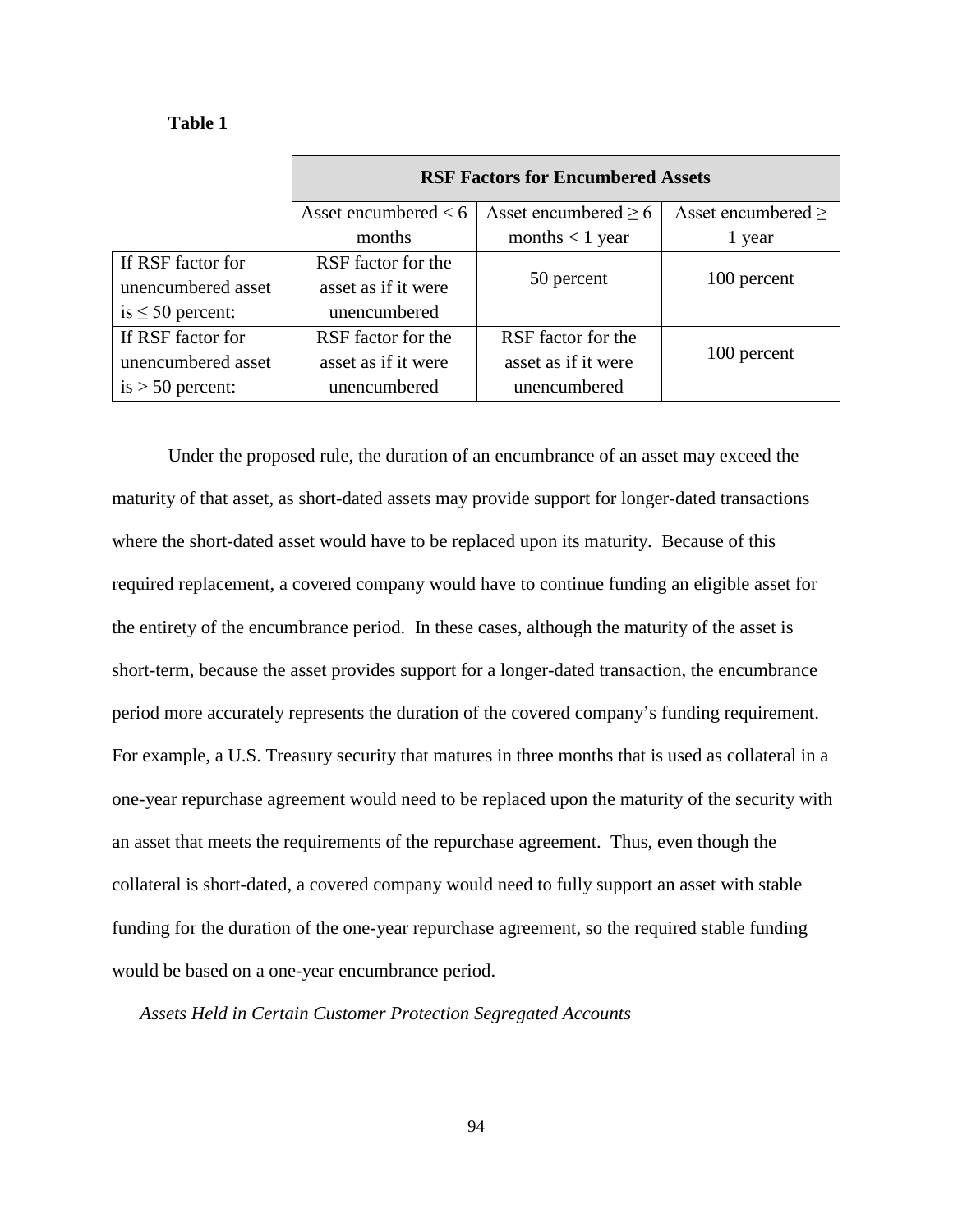Section  $106(c)(3)$  of the proposed rule specifies how a covered company would determine the RSF amount associated with an asset held in a segregated account maintained pursuant to statutory or regulatory requirements for the protection of customer assets. Specifically, the proposed rule would require a covered company to assign an RSF factor to an asset held in a segregated account of this type equal to the RSF factor that would be assigned to the asset under § \_\_.106 as if it were not held in a segregated account. For example, the proposed rule would not consider an asset held pursuant to the SEC's Rule  $15c3-3^{77}$  $15c3-3^{77}$  $15c3-3^{77}$  or the Commodity Futures Trading Commission's Rule 1.20 or Part  $22^{78}$  $22^{78}$  $22^{78}$  to be encumbered solely because it is held in a segregated account. Because the inability to monetize the assets in a segregated account is primarily based on the decisions and behaviors of a customer relating to the purpose for which the customer holds the account, the proposed rule would not treat the restriction as a longer-term encumbrance. For example, customer free credits, which are customer funds held prior to their investment, must be segregated until the customer decides to invest or withdraw the funds, so the duration of the restriction is solely based on the behavior of the customer. Accordingly, the proposed rule would treat cash that a covered company places on deposit with a third-party depository institution in accordance with segregation requirements as a short-term loan to a financial sector entity, which would be assigned a 15 percent RSF factor. Similarly, U.S. Treasury securities held by a covered company in a segregated account pursuant to applicable customer protection requirements would be assigned a 5 percent RSF factor.

<span id="page-94-0"></span><sup>77 17</sup> CFR 240.15c3-3.

<span id="page-94-1"></span><sup>78 17</sup> CFR 1.20; 17 CFR part 22.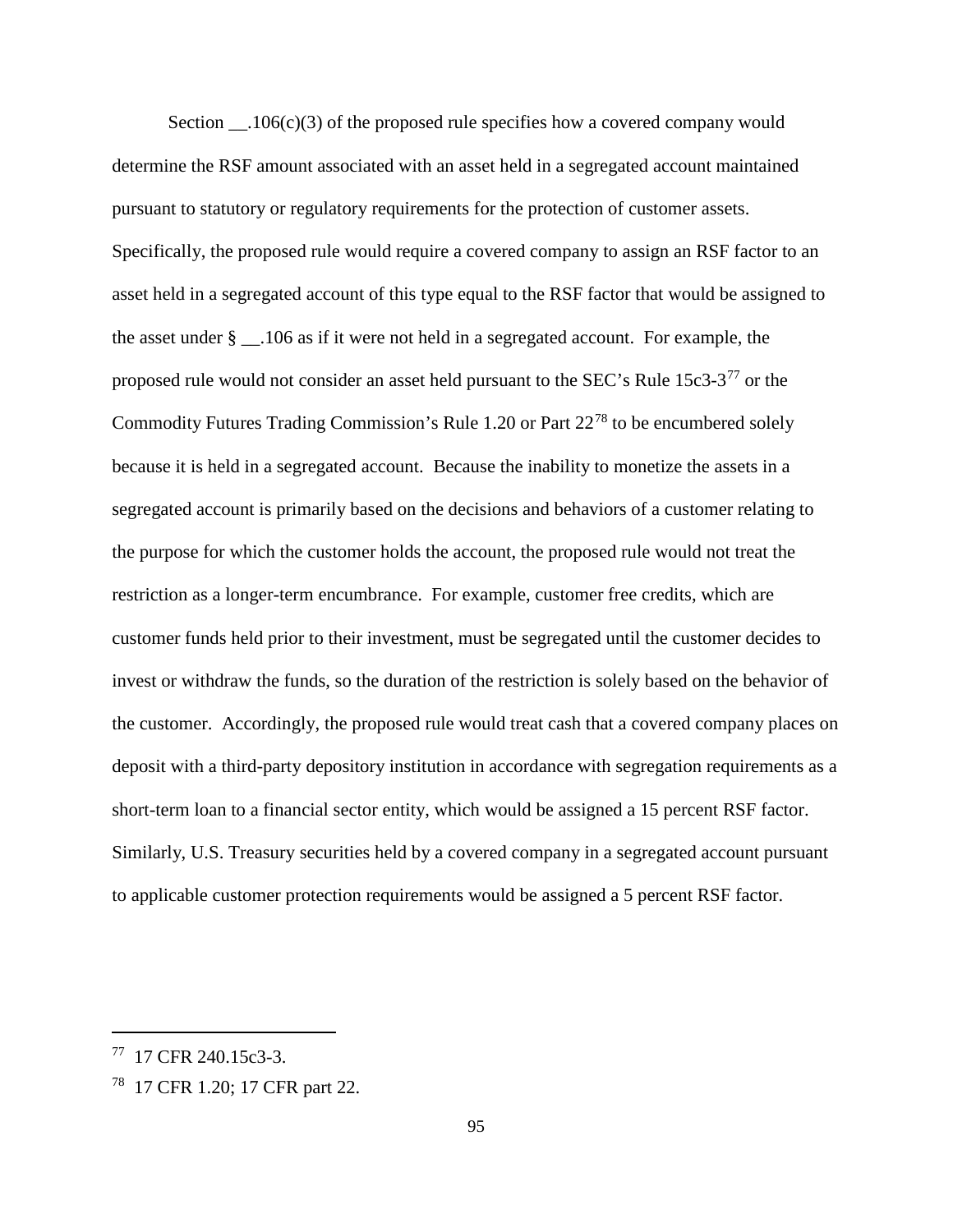#### d. Treatment of Rehypothecated Off-Balance Sheet Assets

Section \_\_.106(d) of the proposed rule specifies how a covered company would determine the RSF amount for a transaction involving either an off-balance sheet asset that secures an NSFR liability or the sale of an off-balance sheet asset that results in an NSFR liability (for instance, in the case of a short sale). For example, a covered company may obtain a security as collateral in a lending transaction (such as a reverse repurchase agreement) with rehypothecation rights and subsequently pledge the security in a borrowing transaction (such as a repurchase agreement). Under this arrangement, it may be the case that the asset obtained and pledged by the covered company is not included on the covered company's balance sheet under GAAP, in which case the asset would not have a carrying value that would be assigned an RSF factor under § \_\_.106(a) of the proposed rule.<sup>79</sup> Nevertheless, such arrangements still affect a covered company's liquidity risk profile. In cases where a covered company has rehypothecated the off-balance sheet collateral, it has reduced its ability to monetize or recognize inflows from the lending transaction for the duration of the rehypothecation.

For example, if a covered company obtains a security as collateral in a lending transaction and rehypothecates the security as collateral in a borrowing transaction, the covered company may need to roll over the lending transaction if it matures before the borrowing transaction. Alternatively, the covered company would need to obtain a replacement asset for the rehypothecated collateral to return to the counterparty under the lending transaction. At the same time, the NSFR liability generated by the borrowing transaction could increase the covered company's ASF amount, depending on the maturity and other characteristics of the NSFR

<span id="page-95-0"></span><sup>&</sup>lt;sup>79</sup> See § \_\_.102(a) of the proposed rule (rules of construction), as described in section II.A.1 of this Supplementary Information section.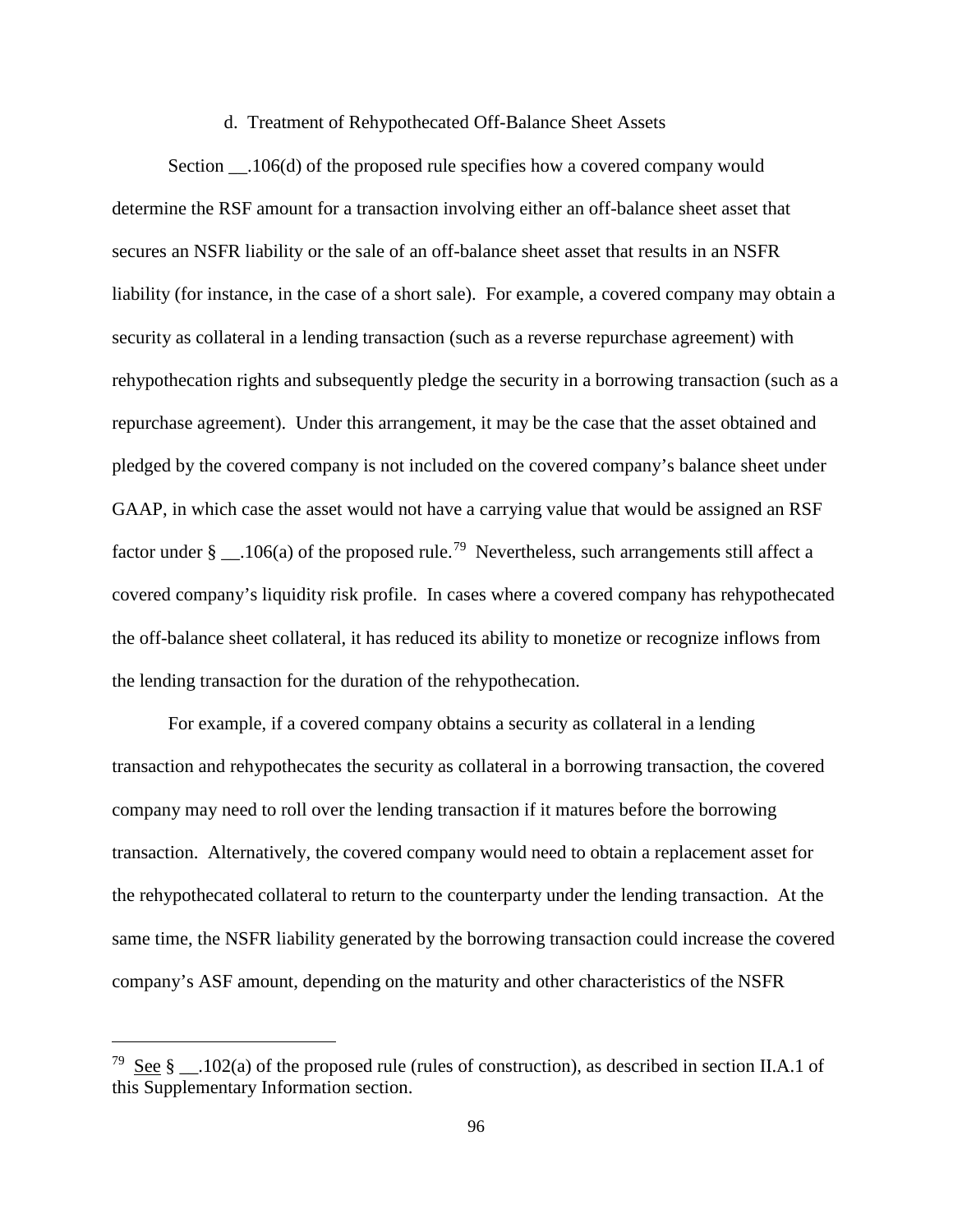liability and, absent the proposed treatment in  $\S$  \_\_.106(d), the proposed rule would not properly account for the covered company's increased funding risk.

Section  $106(d)$  of the proposed rule would address these considerations based on the manner in which the covered company obtained the off-balance sheet asset: through a lending transaction, asset exchange, or other transaction.

Under  $\S$  \_\_.106(d)(1) of the proposed rule, if a covered company has obtained the offbalance sheet asset under a lending transaction, the proposed rule would treat the lending transaction as encumbered for the longer of (1) the remaining maturity of the NSFR liability secured by the off-balance sheet asset or resulting from the sale of the off-balance asset, as the case may be, and (2) any other encumbrance period already applicable to the lending transaction. For example,  $\S$  \_\_.106(d)(1) would apply if a covered company obtains a level 2A liquid asset as collateral under an overnight reverse repurchase agreement with a financial counterparty, and subsequently pledges the level 2A liquid asset as collateral in a repurchase transaction with a maturity of one year or more, but does not include the level 2A liquid asset on its balance sheet. In this case, the proposed rule would treat the balance-sheet receivable associated with the reverse repurchase agreement as encumbered for a period of one year or more, since the remaining maturity of the repurchase agreement secured by the rehypothecated level 2A liquid is one year or more. Accordingly, the proposed rule would assign the reverse repurchase agreement an RSF factor of 100 percent instead of 15 percent. Under this example, the proposed rule would require the covered company to maintain additional stable funding to account for its need to roll over the overnight reverse repurchase agreement for the duration of the repurchase agreement's maturity or obtain an alternative level 2A liquid asset to return to the counterparty under the reverse repurchase agreement.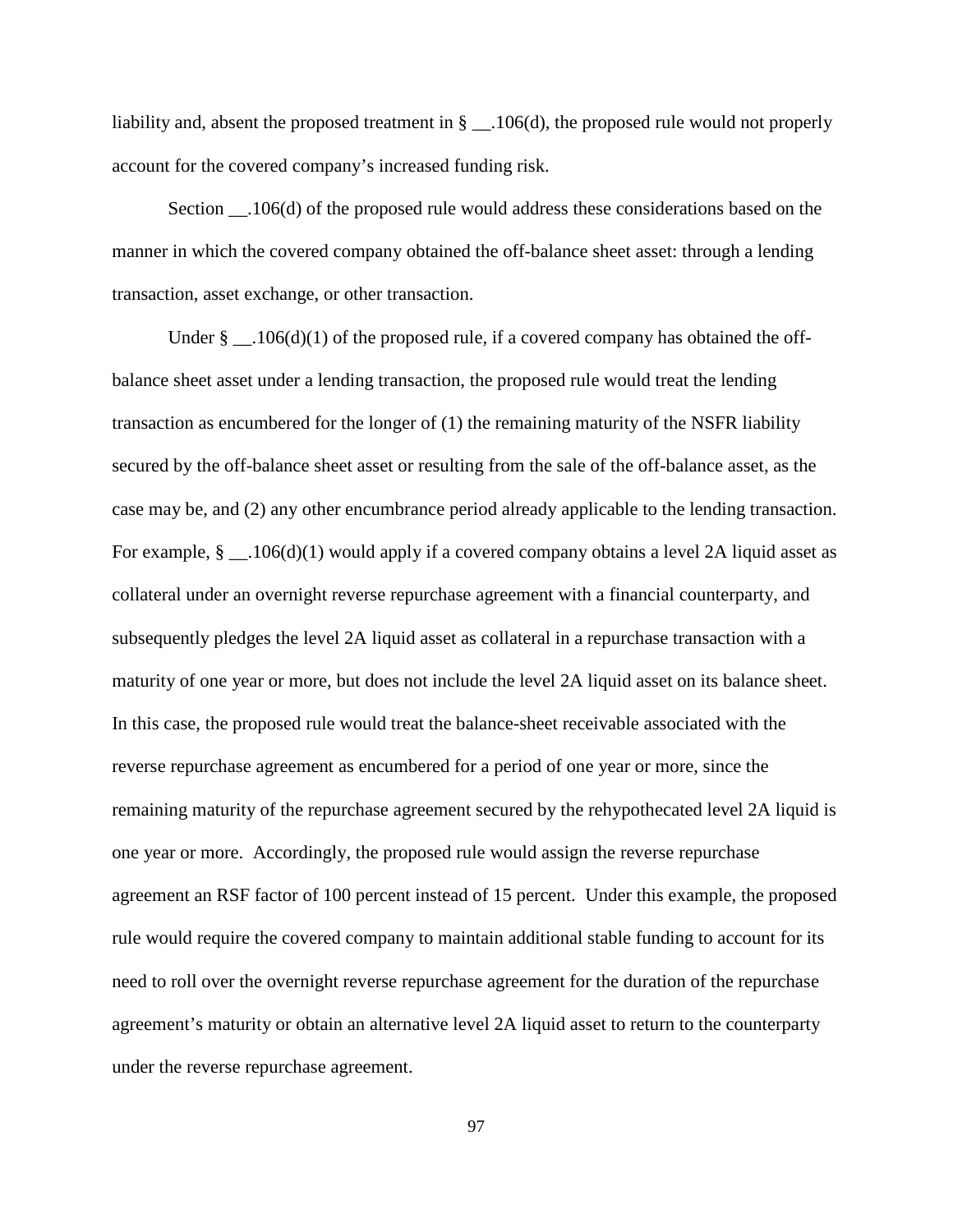Under §  $106(d)(2)$  of the proposed rule, if a covered company has obtained the offbalance sheet asset under an asset exchange, the proposed rule would treat the asset provided by the covered company in the asset exchange as encumbered for the longer of (1) the remaining maturity of the NSFR liability secured by the off-balance sheet asset or resulting from the sale of the off-balance asset, as the case may be, and (2) any encumbrance period already applicable to the provided asset. For example,  $\S$  \_\_.106(d)(2) of the proposed rule would apply if a covered company, acting as a securities borrower, provides a level 2A liquid asset and obtains a level 1 liquid asset under an asset exchange with a remaining maturity of six months, and subsequently provides the level 1 liquid asset as collateral to secure a repurchase agreement that matures in one year or more without including the level 1 liquid asset on its balance sheet.<sup>[80](#page-97-0)</sup> In this case, under  $\S$  \_\_.106(d)(2), the proposed rule would treat the level 2A liquid asset provided by the covered company as encumbered for a period of one year or more (equal to the remaining maturity of the repurchase agreement secured by the rehypothecated level 1 liquid asset) instead of six months (equal to the remaining maturity of the asset exchange) and would assign an RSF factor of 100 percent instead of 50 percent to the level 2A liquid asset. In this case, the proposed rule would require the covered company to maintain additional stable funding to account for its

<span id="page-97-0"></span><sup>&</sup>lt;sup>80</sup> Where a covered company engages in an asset exchange, acting as a securities borrower, under GAAP, the asset provided by the covered company typically remains on the covered company's balance sheet while the received asset, if not rehypothecated, would not be on the covered company's balance sheet. To the extent a covered company includes on its balance sheet an asset received in an asset exchange that the covered company uses as collateral to secure a separate NSFR liability, § \_\_.106(d) would not apply. Instead, the asset used as collateral would be assigned an RSF factor in the same manner as other assets on the covered company's balance sheet (including by taking into account that the asset would be encumbered) pursuant to §  $.106(a)$  through (c) or §  $.107$ , as applicable.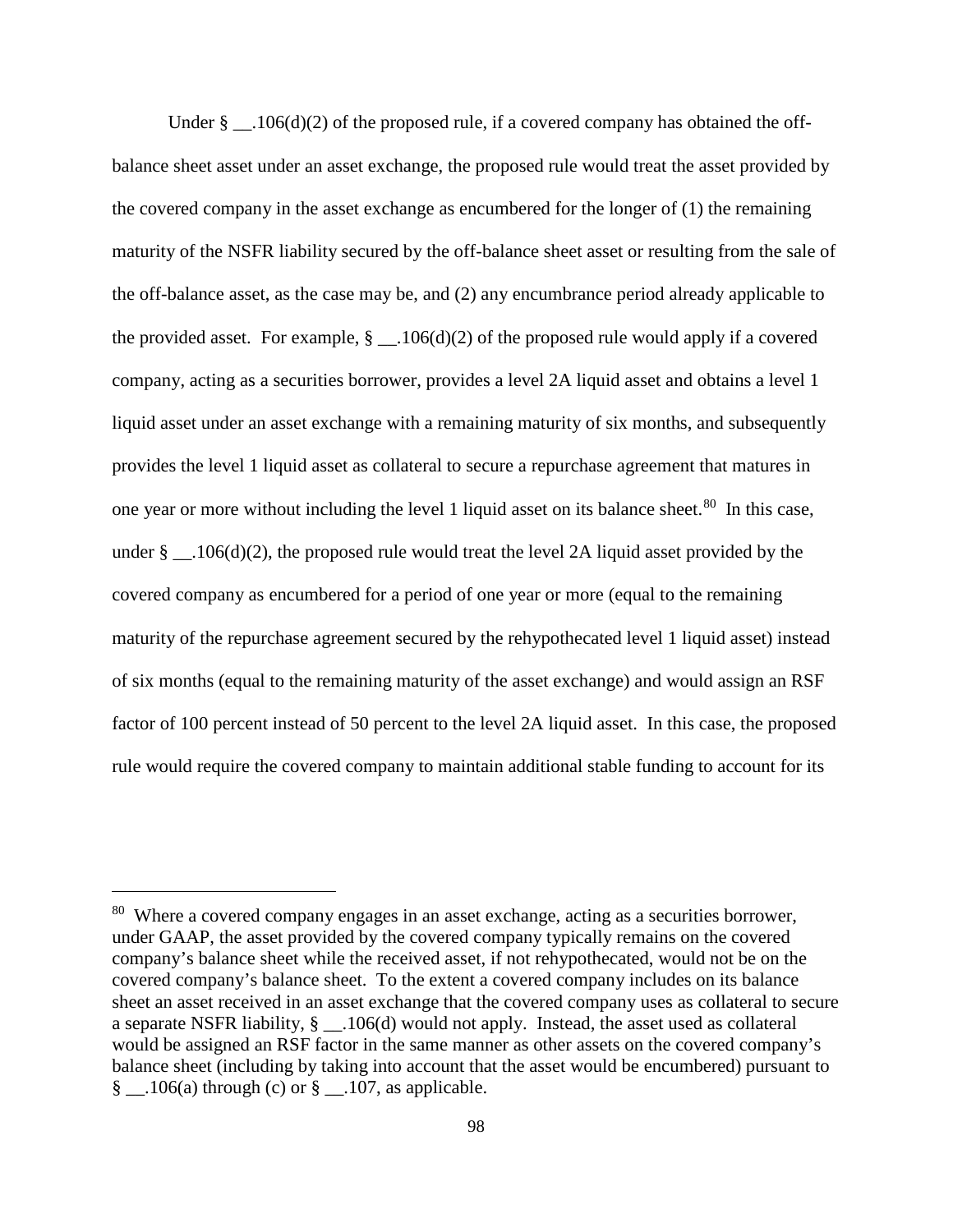need to roll over the asset exchange for the duration of the secured funding transaction's maturity or obtain an alternative level 1 liquid asset to return to the counterparty under the asset exchange.

If a covered company has an encumbered off-balance sheet asset that it did not obtain under either a lending transaction or an asset exchange,  $\S$  \_\_.106(d)(3) of the proposed rule would require the covered company to treat the off-balance sheet asset as if it were on the covered company's balance sheet and encumbered for a period equal to the remaining maturity of the NSFR liability. This treatment would prevent a covered company from recognizing available stable funding amounts from the NSFR liability without recognizing corresponding required stable funding amounts associated with the encumbered off-balance sheet asset.

In cases where a covered company has provided an asset as collateral, and the company operationally could have provided either an off-balance sheet asset or an identical on-balance sheet asset from its inventory, the proposed rule would not restrict the covered company's ability to identify either the off-balance sheet asset or the identical on-balance sheet asset as the provided collateral, for purposes of determining encumbrance treatment under § \_\_.106(c) and (d). The covered company's identification for purposes of  $\S$  \_\_.106(c) and (d) must be consistent with contractual and other applicable requirements and the rest of the covered company's NSFR calculations. For example, if a covered company receives a security in a reverse repurchase agreement that is identical to a security the covered company already owns, and the covered company provides one of these securities as collateral to secure a repurchase agreement, the proposed rule would not restrict the covered company from identifying, for purposes of determining encumbrance treatment under  $\S$  \_\_.106(c) and (d), either the owned or borrowed security as the collateral for the repurchase agreement, provided that the covered company has the operational and legal capability to provide either one of the securities. If the

99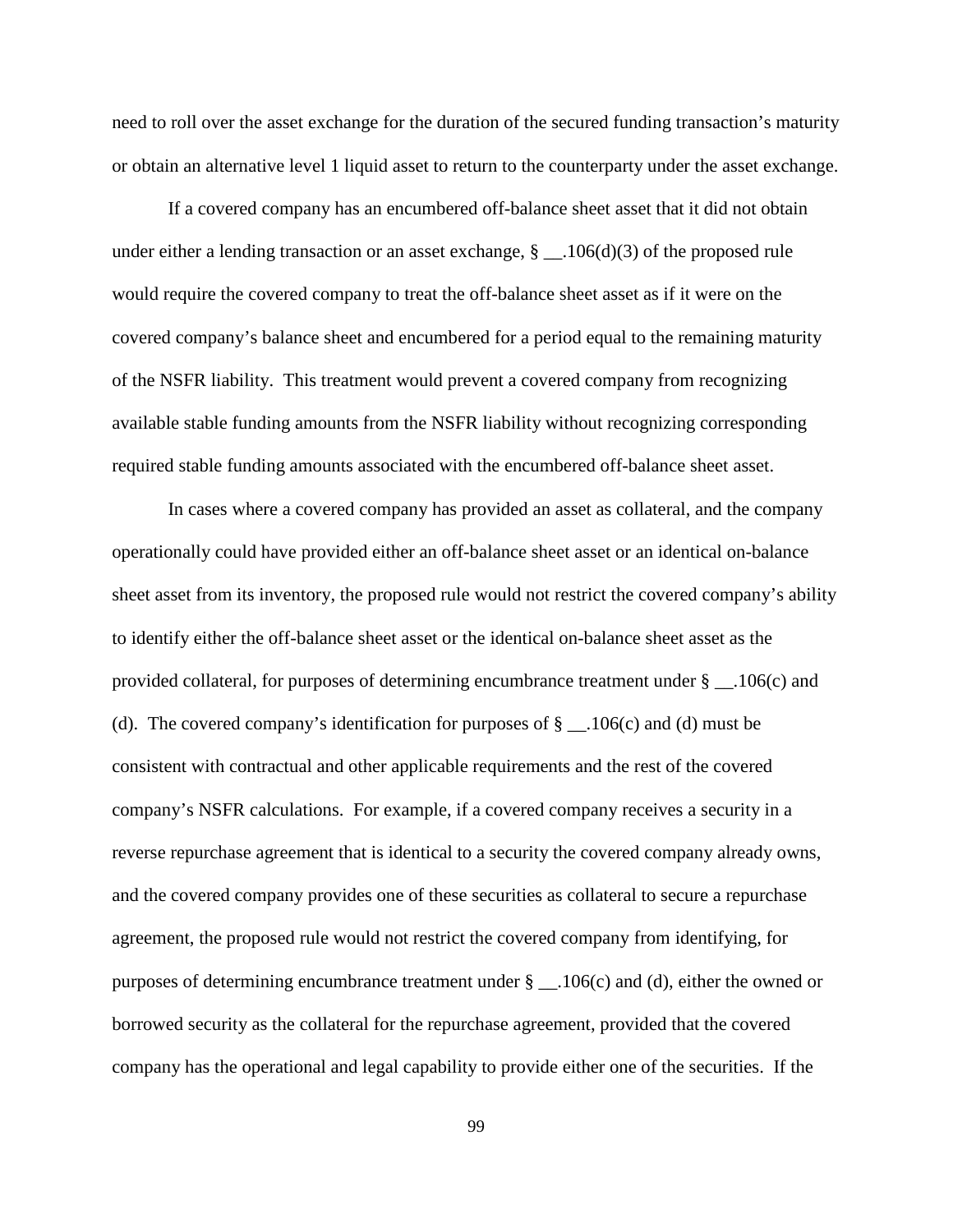covered company chooses to treat the off-balance sheet security received from the reverse repurchase agreement as the collateral securing the repurchase agreement,  $\S$  \_\_.106(d)(1) would apply and the covered company would treat the reverse repurchase agreement as encumbered for purposes of assigning an RSF factor. If the covered company instead chooses to treat the owned security as the collateral encumbered by the repurchase agreement, the covered company would apply the appropriate RSF factor (reflecting the encumbrance) to the owned security under § \_\_.106(c) and no additional encumbrance would apply to the reverse repurchase agreement under  $\S$  \_\_.106(d). The same treatment would apply for a covered company's sale of a security and the covered company's ability to identify whether it has sold a security from its inventory or an identical security received from a lending transaction, asset exchange, or other transaction.

*Question 30: The agencies invite comment on possible alternative approaches relating to off-balance sheet assets that secure NSFR liabilities of the covered company. Please include discussion as to whether and why any alternative approach would more accurately reflect a covered company's funding risk, provide greater consistency across transactional structures, or be more operationally efficient than the approach in § \_\_.106(d) of the proposed rule.*

*Question 31: The agencies request comment on a possible alternative that would, instead of applying an additional encumbrance to a related on-balance sheet asset, assign an RSF factor to the off-balance sheet asset and an ASF factor to an obligation to return the asset as if both the off-balance sheet asset and the obligation to return the asset were included on the covered company's balance sheet. If adopted, should such an alternative apply in all cases, or only where the covered company encumbers the asset for a period longer than the maturity of the obligation to return it?*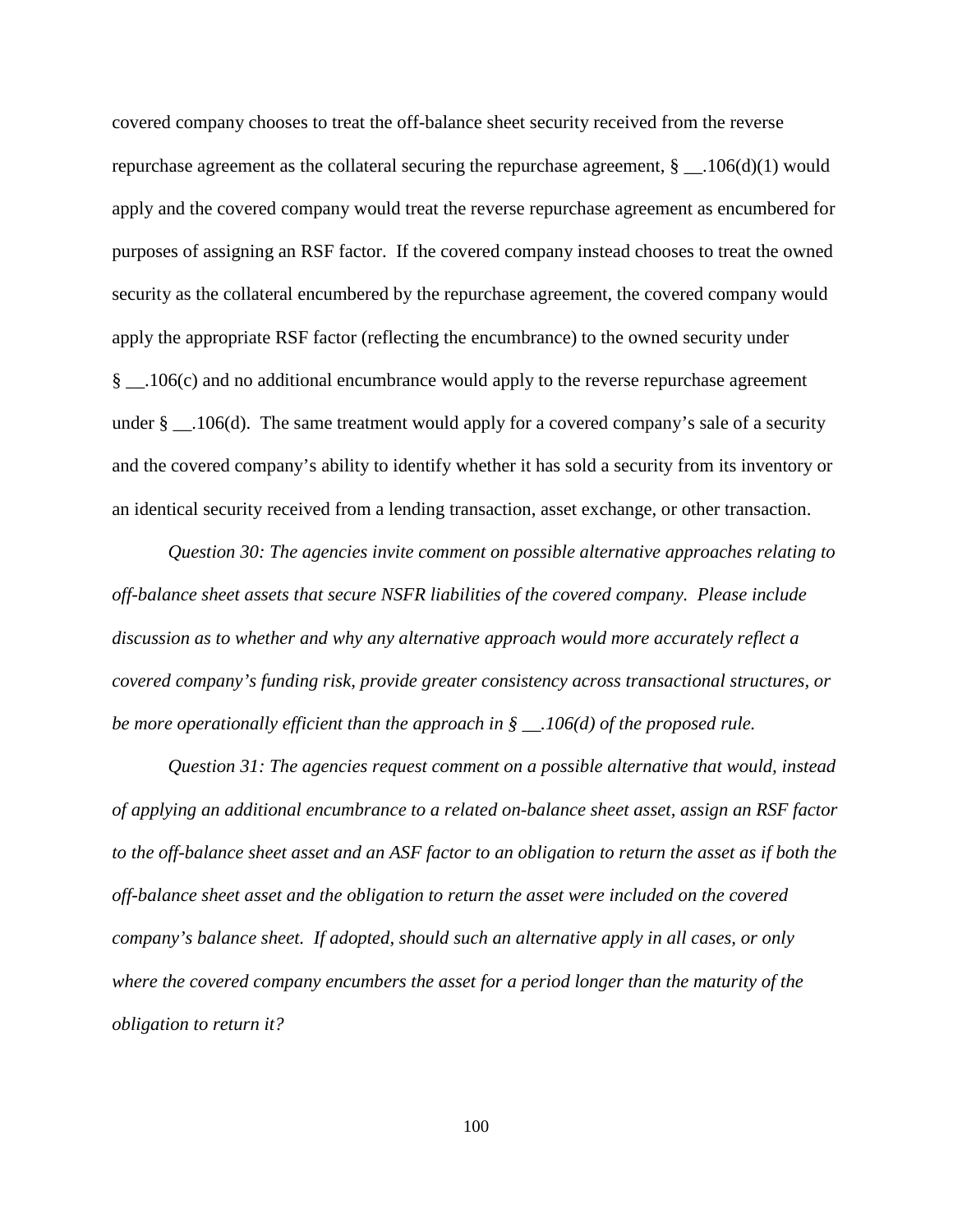*Question 32: Should the approach in § \_\_.106(d) of the proposed rule be modified to more specifically describe how the encumbrance treatment would apply if a covered company has rehypothecated only a portion of the collateral received under a lending transaction or asset exchange?*

*Question 33: To the extent a covered company encumbers off-balance sheet assets received under a lending transaction or asset exchange and the value of the assets exceeds the value of the lending transaction or asset provided by the covered company, should an RSF factor be assigned to the excess value of the off-balance sheet assets as if they were included on the balance sheet of the covered company?*

*Question 34: Is it appropriate to apply any encumbrance treatment to transactions involving off-balance sheet collateral? Would the proposed approach in § \_\_.106(d) present operational difficulties, and if so, what modifications could be made to reduce such difficulties? To what extent would operational ease or difficulties vary based on the type of transactions involved, such as whether a covered company has obtained an off-balance sheet asset from a lending transaction or an asset exchange?*

## *E. Derivative Transactions*

 $\overline{a}$ 

Under the proposed rule, a covered company would calculate its required stable funding relating to its derivative transactions<sup>[81](#page-100-0)</sup> (its derivatives RSF amount) separately from its other

<span id="page-100-0"></span><sup>&</sup>lt;sup>81</sup> As defined in §  $\_\_$ 3 of the LCR rule, "derivative transaction" means a financial contract whose value is derived from the values of one or more underlying assets, reference rates, or indices of asset values or reference rates. Derivative contracts include interest rate derivative contracts, exchange rate derivative contracts, equity derivative contracts, commodity derivative contracts, credit derivative contracts, forward contracts, and any other instrument that poses similar counterparty credit risks. Derivative contracts also include unsettled securities, commodities, and foreign currency exchange transactions with a contractual settlement or delivery lag that is longer than the lesser of the market standard for the particular instrument or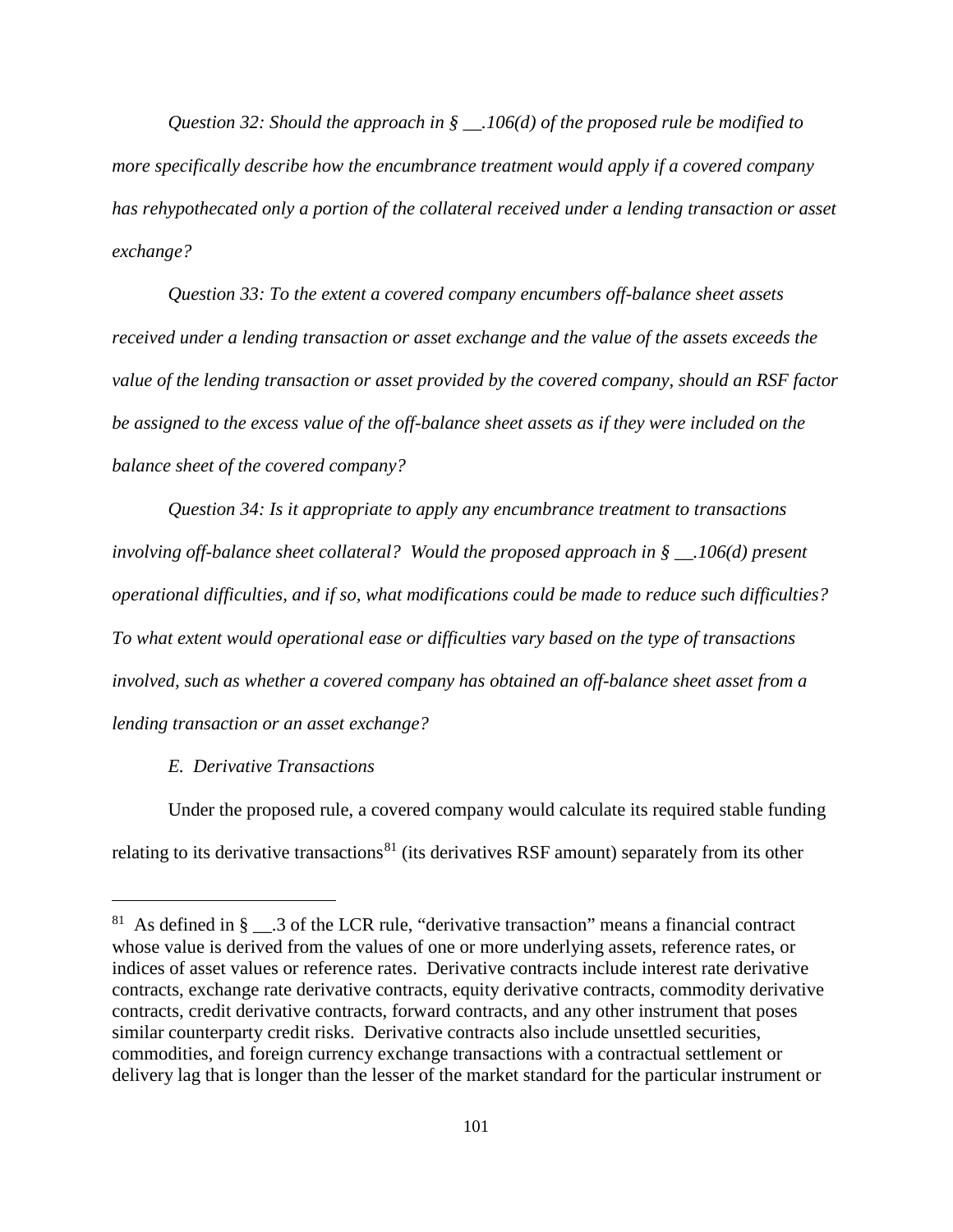assets and commitments.<sup>[82](#page-101-0)</sup> This calculation would be separate based on the generally more complex features of derivative transactions and variable nature of derivative exposures. For similar reasons, the proposed rule would not separately treat derivatives liabilities as available stable funding, as described below. A covered company's derivatives RSF amount would reflect three components: (1) the current value of a covered company's derivatives assets and liabilities, (2) initial margin provided by a covered company pursuant to derivative transactions and assets contributed by a covered company to a CCP's mutualized loss sharing arrangement in connection with cleared derivative transactions, and (3) potential future changes in the value of a covered company's derivatives portfolio. Section II.E.7 of this Supplementary Information section below includes an example derivatives RSF amount calculation.

## 1. NSFR Derivatives Asset or Liability Amount

 $\overline{a}$ 

Under the proposed rule, the stable funding requirement for the current value of a covered company's derivative assets and liabilities would be based on an aggregated measure of the covered company's derivatives portfolio. As described below, a covered company would sum its derivative asset and liability positions across transactions, taking into account variation margin.<sup>83</sup> A covered company would then net the derivative asset and liability totals against

five business days. A derivative does not include any identified banking product, as that term is defined in section 402(b) of the Legal Certainty for Bank Products Act of 2000 (7 U.S.C. 27(b)), that is subject to section  $403(a)$  of that Act (7 U.S.C. 27 $a(a)$ ).

<span id="page-101-0"></span><sup>&</sup>lt;sup>82</sup> The proposed rule would include mortgage commitments that are derivative transactions in the general derivative transactions treatment, in contrast to the LCR rule, which excludes those transactions and applies a separate, self-contained mortgage treatment. See  $\S$  .32(c) and (d) of the LCR rule.

<span id="page-101-1"></span><sup>&</sup>lt;sup>83</sup> As discussed in section II.E.5 of this Supplementary Information section below,  $\S$  107(b)(5) of the proposed rule would require a covered company, when it calculates its required stable funding amount associated with potential future derivatives portfolio valuation changes, to disregard settlement payments based on changes in the value of its derivative transactions. This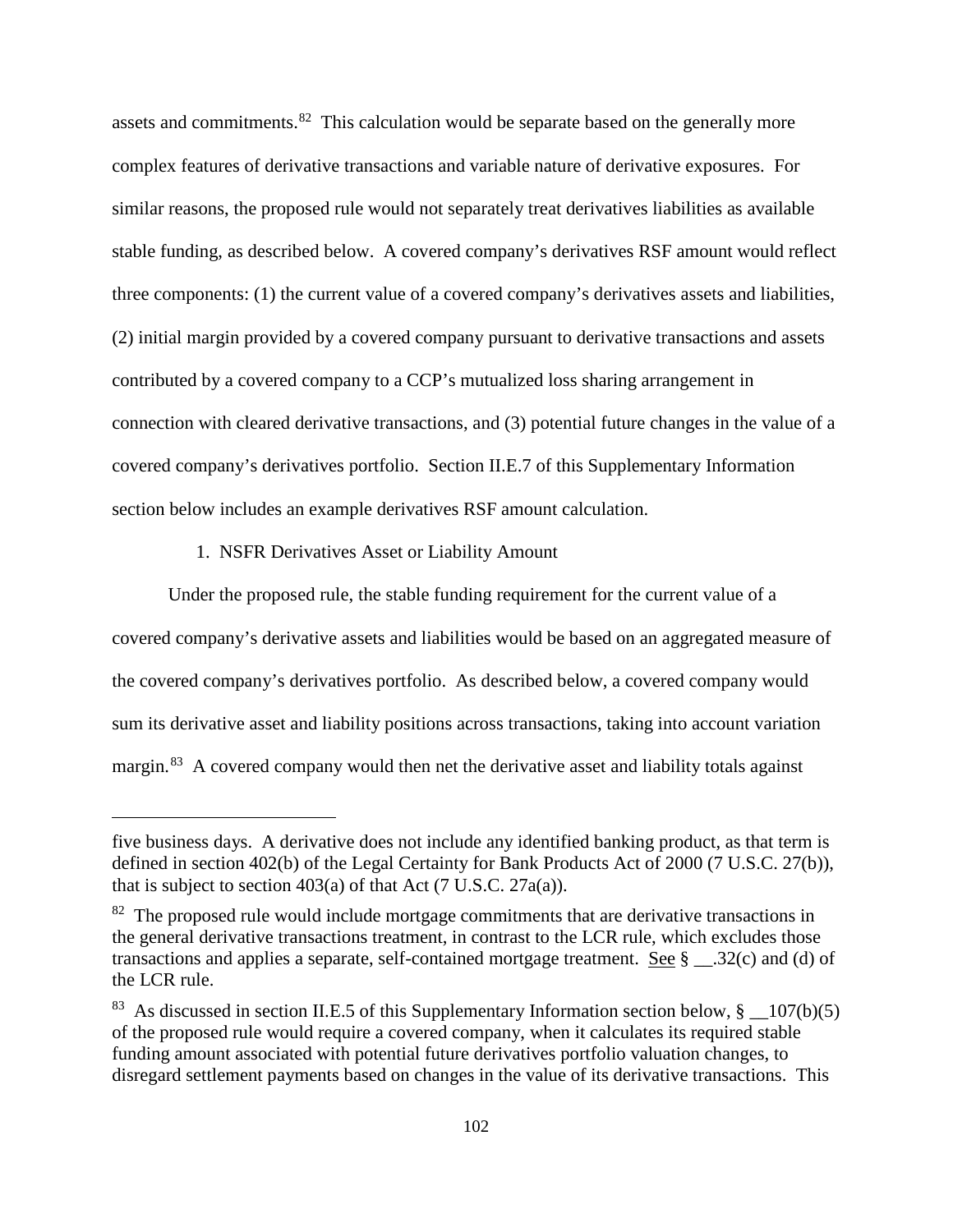each other to determine whether its portfolio has an overall asset or liability position (an NSFR derivatives asset amount or NSFR derivatives liability amount, respectively). By netting across different counterparties and different derivative transactions (including different types of derivative transactions), the proposed rule would estimate the overall current position and funding needs associated with a covered company's derivatives portfolio in a manner that offers operational and administrative efficiencies relative to other approaches. In addition, use of a standardized measure would promote greater consistency and comparability across covered companies.

A covered company would determine its NSFR derivatives asset amount or NSFR derivatives liability amount, whichever the case may be, by the following calculation steps, which are set forth in § \_\_.107 of the proposed rule:

#### *Step 1: Calculation of derivatives asset and liability values*

 $\overline{a}$ 

Under § \_\_.107(f) of the proposed rule, a covered company would calculate the asset and liability values of its derivative transactions after netting certain variation margin received and provided. For each derivative transaction not subject to a qualifying master netting agreement and each QMNA netting set of a covered company, the derivatives asset value would equal the asset value to the covered company after netting any cash variation margin received by the covered company that meets the conditions of  $\S$  \_\_.10(c)(4)(ii)(C)(1) through (7) of the SLR rule,<sup>[84](#page-102-0)</sup> or the derivatives liability value would equal the liability value to the covered company

adjustment would apply only for purposes of the calculation under  $\S$  \_\_.107(b)(5). Accordingly, a covered company would not exclude these settlement payments for purposes of calculating its required stable funding amount associated with the current value of its derivative transactions under § \_\_.107(b)(1) and (d) through (f).

<span id="page-102-0"></span><sup>&</sup>lt;sup>84</sup> 12 CFR 3.10(c)(4)(ii)(C) (OCC), 12 CFR 217.10(c)(4)(ii)(C) (Board), and 12 CFR  $324.10(c)(4)(ii)(C)$  (FDIC). See infra note 85.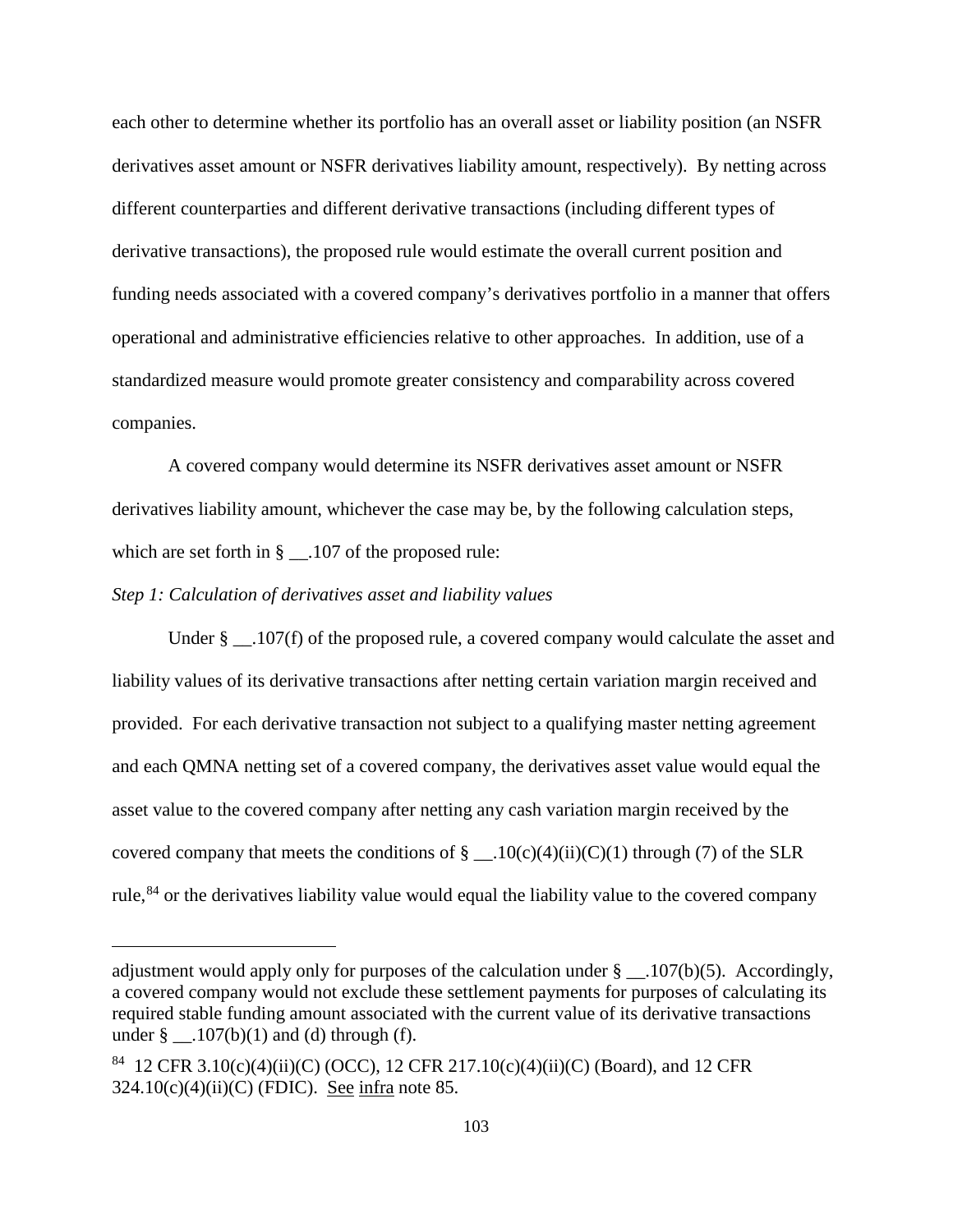after netting any variation margin provided by the covered company. (Each derivative transaction not subject to a qualifying master netting agreement and each QMNA netting set would have either a derivatives asset value or derivatives liability value.)

The proposed rule would restrict netting of variation margin received by a covered company but not variation margin provided by a covered company for purposes of this calculation in order to prevent understatement of the covered company's derivatives RSF amount. For variation margin received by a covered company, the proposed rule would recognize only netting of cash variation margin because other forms of variation margin, such as securities, may have associated risks, such as market risk, that are not present with cash. The proposed rule would also require variation margin received to meet the conditions of  $\S$  \_\_.10(c)(4)(ii)(C)(1) through (7) the SLR rule in order to be recognized as netting the asset value of a derivative transaction.<sup>85</sup> The regular and timely exchange of cash variation margin that meets these conditions helps to protect a covered company from the effects of a counterparty default.

In contrast to the treatment of variation margin received by a covered company, the proposed rule would recognize netting of all forms of variation margin provided by a covered

<span id="page-103-0"></span><sup>&</sup>lt;sup>85</sup> Id. These conditions are: (1) cash collateral received is not segregated; (2) variation margin is calculated on a daily basis based on mark-to-fair value of the derivative contract; (3) variation margin transferred is the full amount necessary to fully extinguish the net current credit exposure to the counterparty, subject to the applicable threshold and minimum transfer amounts; (4) variation margin is cash in the same currency as the settlement currency in the contract; (5) the derivative contract and the variation margin are governed by a qualifying master netting agreement between the counterparties to the contract, which stipulates that the counterparties agree to settle any payment obligations on a net basis, taking into account any variation margin received or provided; (6) variation margin is used to reduce the current credit exposure of the derivative contract and not the PFE (as that term is defined in the SLR rule); and (7) variation margin may not reduce net or gross credit exposure for purposes of calculating the Net-to-gross Ratio (as that term is defined in the SLR rule).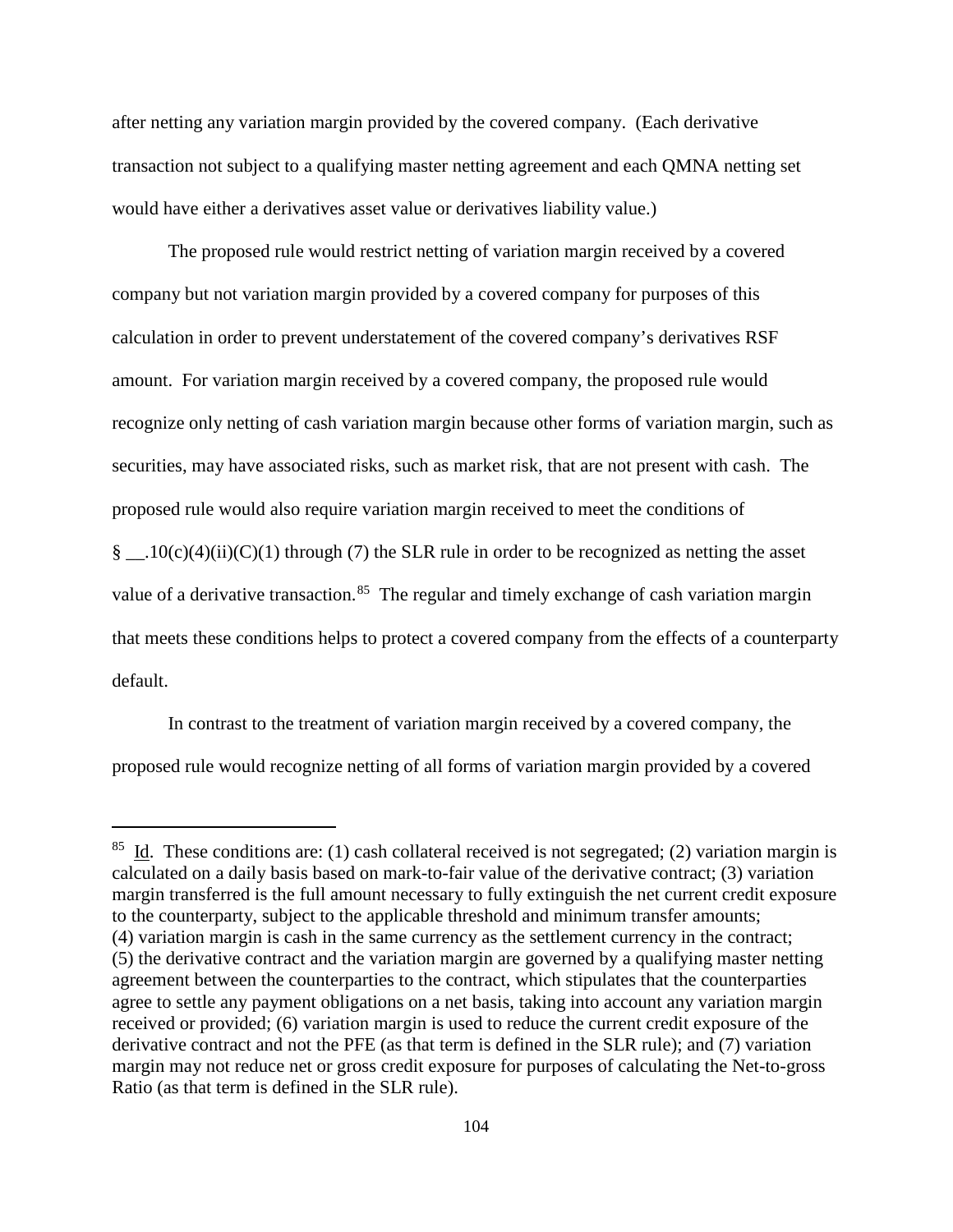company. As described in step 3 below, a covered company's derivatives liability values would ultimately be netted against its derivatives asset values, which are assigned a 100 percent RSF factor. Because variation margin provided by a covered company reduces its derivatives liability values, a limitation on netting variation margin provided would lower a covered company's derivatives RSF amount, which would be the opposite effect of the proposed rule's limitation on netting variation margin received and could lead to an understatement of a covered company's stable funding requirement. For this reason, all forms of variation margin provided by a covered company would be netted against its derivatives liabilities.

The proposed rule would not permit a covered company to net initial margin provided or received against its derivatives liability or asset values as part of its calculation of its NSFR derivatives asset or liability amount. Unlike variation margin, which the parties to a derivative transaction exchange to account for valuation changes of the transaction, initial margin is meant to cover a party's potential losses in connection with a counterparty's default (*e.g.*, the cost a party would incur to replace the defaulted transaction with a new, equivalent transaction with a different counterparty). Therefore, while variation margin is relevant to the calculation of the current value of a covered company's derivatives portfolio, initial margin would not factor into the proposed rule's measure of the current value of a covered company's derivatives portfolio. Initial margin would be subject to a separate treatment under the proposed rule, as described in further detail below.

## *Step 2: Calculation of total derivatives asset and liability amounts*

Under  $\S$  \_\_.107(e) of the proposed rule, a covered company would sum all of its derivatives asset values, as calculated under  $\S$  \_\_.107(f)(1), to arrive at its "total derivatives asset amount" and sum all of its derivatives liability values, as calculated under  $\S$  \_\_.107(f)(2), to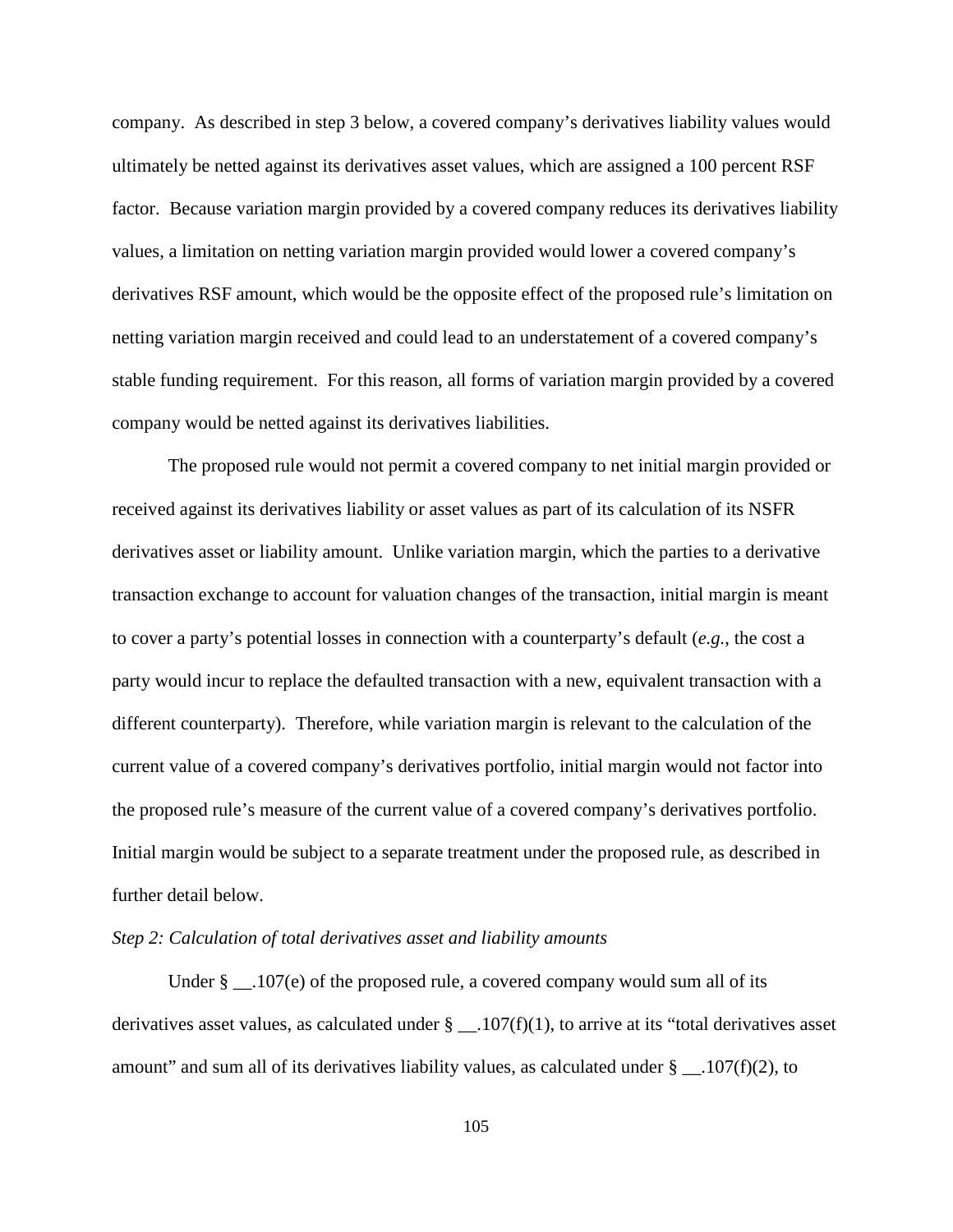arrive at its "total derivatives liability amount." These amounts would represent the covered company's aggregated derivatives assets and liabilities, inclusive of netting certain variation margin.

#### *Step 3: Calculation of NSFR derivatives asset or liability amount*

Under  $\S$   $\Box$  107(d) of the proposed rule, a covered company would net its total derivatives asset amount against its total derivatives liability amount, each as calculated under § \_\_.107(e). If a covered company's total derivatives asset amount exceeds its total derivatives liability amount, the covered company would have an "NSFR derivatives asset amount." Conversely, if the total derivatives liability amount exceeds the total derivatives asset amount, the covered company would have an "NSFR derivatives liability amount."

Section  $\ldots$  107(b)(1) of the proposed rule would assign a 100 percent RSF factor to a covered company's NSFR derivatives asset amount because, as an asset class, derivative assets have a wide range of risk and volatility, and, therefore, a covered company should have full stable funding for such assets. Section  $\qquad 107(c)(1)$  of the proposed rule would assign a zero percent ASF factor to a covered company's NSFR derivatives liability amount. Because of the variable nature of such liabilities, this amount would not represent stable funding.

*Question 35: What changes, if any, should be made to the proposed rule's mechanics for calculating a covered company's RSF and ASF amounts associated with its current exposures under derivative transactions and why? What alternative approach, if any, would be more appropriate? For example, should ASF and RSF factors be assigned to the current asset or liability values of each separate derivative transaction or QMNA netting set using the frameworks specified in §§ \_\_.104 and \_\_.106?*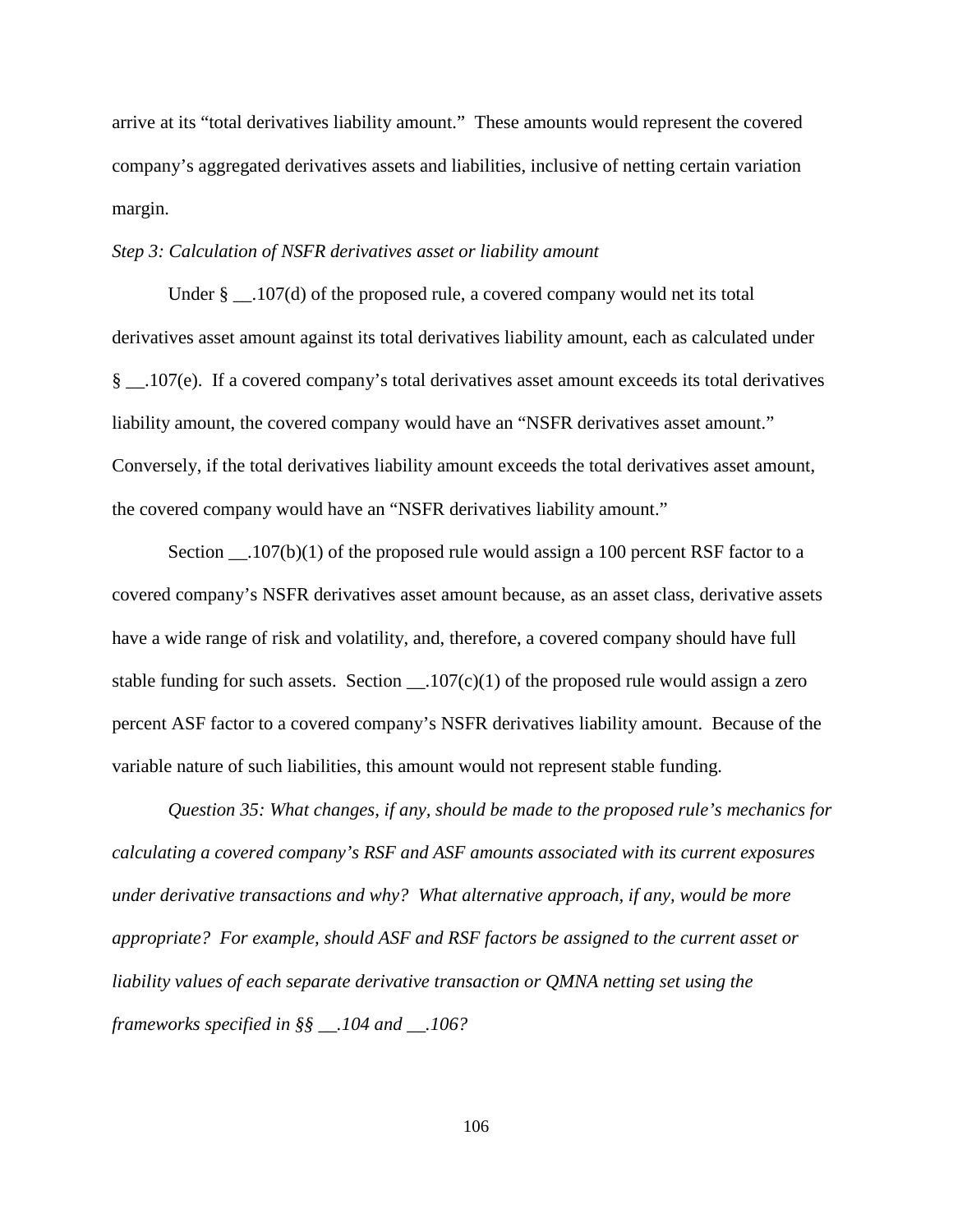#### 2. Variation Margin Provided and Received and Initial Margin Received

As described in section II.E.1 above of this Supplementary Information section, a covered company's calculation of its current derivative transaction values would take into account netting due to variation margin received and provided by the covered company. The proposed rule would, in addition, require a covered company to maintain stable funding for assets on its balance sheet that it has received as variation margin and certain assets that it has provided as variation margin in connection with derivative transactions.

*Variation margin provided by a covered company*. Sections \_\_.107(b)(2) and (3) of the proposed rule would assign an RSF factor to variation margin provided by a covered company based on whether the variation margin reduces the covered company's derivatives liability value under the relevant derivative transaction or QMNA netting set or whether it is "excess" variation margin. If the variation margin reduces a covered company's derivatives liability value for a particular QMNA netting set or derivative transaction not subject to a qualifying master netting agreement, the proposed rule would assign the carrying value of such variation margin a zero percent RSF factor. As described above, such variation margin provided already reduces the covered company's derivatives liabilities that are able to net against its derivatives assets.

To the extent a covered company provides "excess" variation margin with respect to a derivative transaction or QMNA netting set—meaning, an amount of variation margin that does not reduce the covered company's derivatives liability value—and includes the excess variation margin asset on its balance sheet, the proposed rule would assign such excess variation margin an RSF factor under § \_\_.106, according to the characteristics of the asset or balance sheet receivable associated with the asset, as applicable. Because excess variation margin does not reduce a covered company's derivatives liabilities that are able to net against its derivatives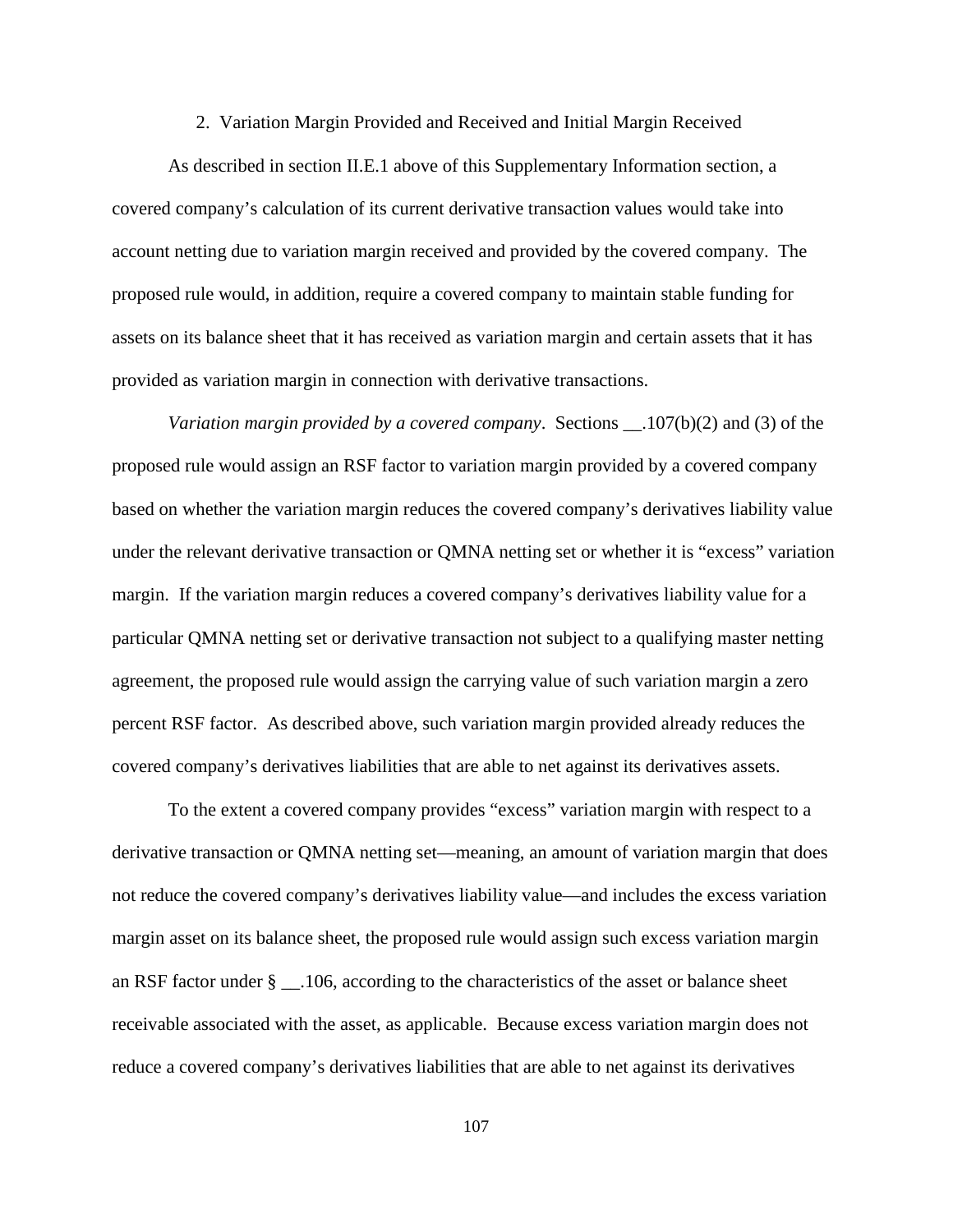assets, the covered company's NSFR derivatives asset or liability amount would not already account for these assets. The proposed rule would therefore assign RSF factors to excess variation margin remaining on a covered company's balance sheet to reflect the required stable funding appropriate for the assets.

*Variation margin received by a covered company*. Section \_\_.107(b)(4) of the proposed rule would require all variation margin received by a covered company that is on the covered company's balance sheet to be assigned an RSF factor under § \_\_.106, according to the characteristics of each asset received. Cash variation margin received, for example, would be assigned an RSF factor of zero percent. If that cash is used to purchase another asset, the new asset would be assigned the appropriate RSF factor under § \_\_.106.

The proposed rule would assign a zero percent ASF factor to any NSFR liability that arises from an obligation to return initial margin or variation margin received by a covered company related to its derivative transactions. Given that these liabilities can change based on the underlying derivative transactions and remain, at most, only for the duration of the associated derivative transactions, they do not represent stable funding for a covered company. This treatment would apply regardless of the form of the initial margin or variation margin, whether securities or cash, because the liability is dependent on the underlying derivative transactions in either case.

*Question 36: What changes, if any, should be made to the proposed rule's treatment of variation margin, including the RSF factors that are assigned to variation margin received or provided by a covered company?* 

*Question 37: Are there alternative RSF factors that should be applied to variation margin received by a covered company that does not meet the conditions of*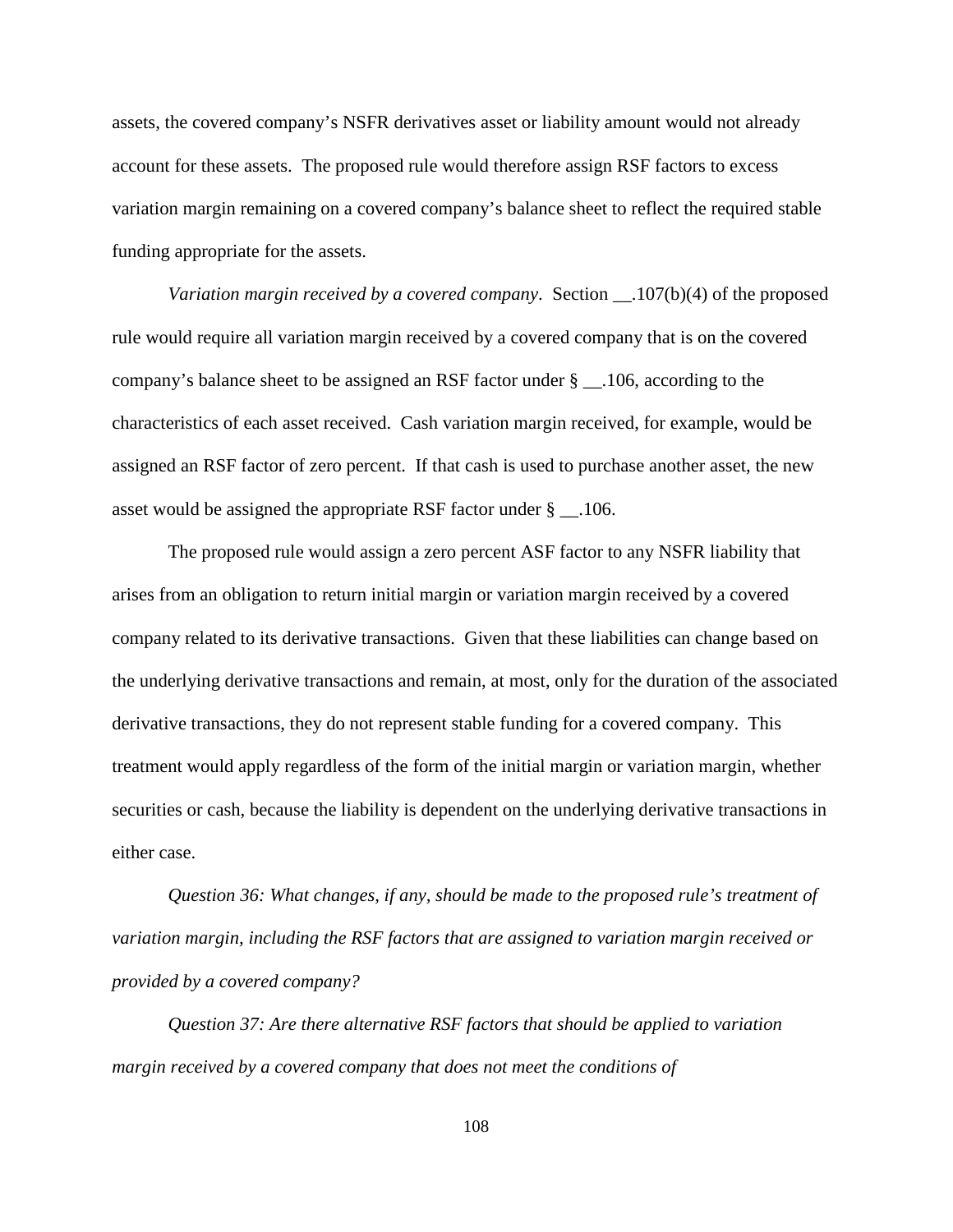*§ \_\_.10(c)(4)(ii)(C)(1) through (7) of the SLR rule and is not excess variation margin and, if so, why would the alternative RSF factor be more appropriate?*

*Question 38: Are there any liabilities associated with the obligation to return variation margin that should be assigned an alternative ASF factor and why? For example, the Basel III NSFR does not explicitly exclude assigning an ASF factor to obligations to return variation margin that meet the conditions of § \_\_.10(c)(4)(ii)(C)(1) through (7) of the SLR rule. Are there any liabilities associated with the obligations to return this variation margin that would have a sufficiently long maturity to be assigned an alternative ASF factor (i.e., six months or greater)?*

3. Customer Cleared Derivative Transactions

For a covered company that is a clearing member of a CCP, the covered company's NSFR derivatives asset amount or NSFR derivatives liability amount would not include the value of a cleared derivative transaction that the covered company, acting as agent, has submitted to the CCP on behalf of the covered company's customer, including when the covered company has provided a guarantee to the CCP for the performance of the customer. These derivative transactions are assets or liabilities of a covered company's customer, and the proposed rule would not include them as derivative assets or liabilities of the covered company. Similarly, because variation margin provided or received in connection with customer derivative transactions would not impact the current value of the covered company's derivative transactions, these amounts would also not be included in the covered company's calculations under § \_\_.107.

To the extent a covered company includes on its balance sheet under GAAP a derivative asset or liability value (as opposed to a receivable or payable in connection with a derivative transaction, as discussed below) associated with a customer cleared derivative transaction, the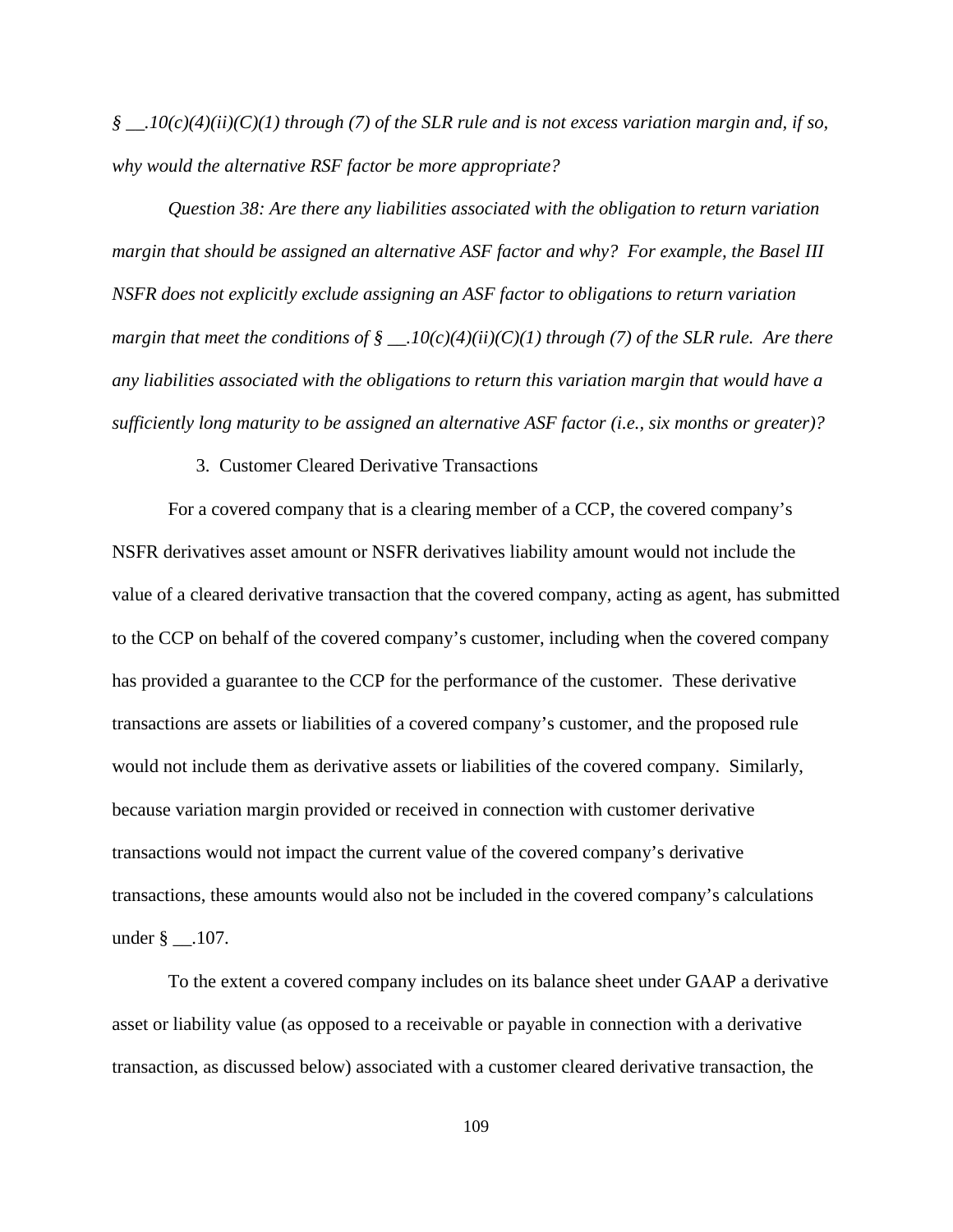derivative transaction would constitute a derivative transaction of the covered company for purposes of § \_\_.107 of the proposed rule. For example, if the covered company must perform according to a guarantee to the CCP of the performance of the customer such that the transaction becomes a derivative transaction of the covered company (*e.g.*, following a default by a covered company's customer), such transaction would typically be included on the balance sheet of the covered company and would fall within the proposed rule's derivatives treatment under  $§$  .107.

To the extent a covered company has an asset or liability on its balance sheet associated with a customer derivative transaction that is not a derivative asset or liability—for example, if a covered company has extended credit on behalf of a customer to cover a variation margin payment or a covered company holds customer funds relating to derivative transactions in a customer protection segregated account discussed in section II.D.3.c of this Supplementary Information section—such asset or liability of the covered company would be assigned an RSF factor under § \_\_.106 or an ASF factor under § \_\_.104, respectively. Accordingly, to the extent a covered company's balance sheet includes a receivable asset owed by a CCP or payable liability owed to a CCP in connection with customer receipts and payments under derivative transactions, this asset or liability would not constitute a derivative asset or liability of the covered company and would not be included in the covered company's calculations under § \_\_.107 of the proposed rule.

A covered company's NSFR derivatives asset amount or NSFR derivatives liability amount would include the asset or liability values of derivative transactions between a CCP and a covered company where the covered company has entered into an offsetting transaction (commonly known as a "back-to-back" transaction). Because a covered company would have

110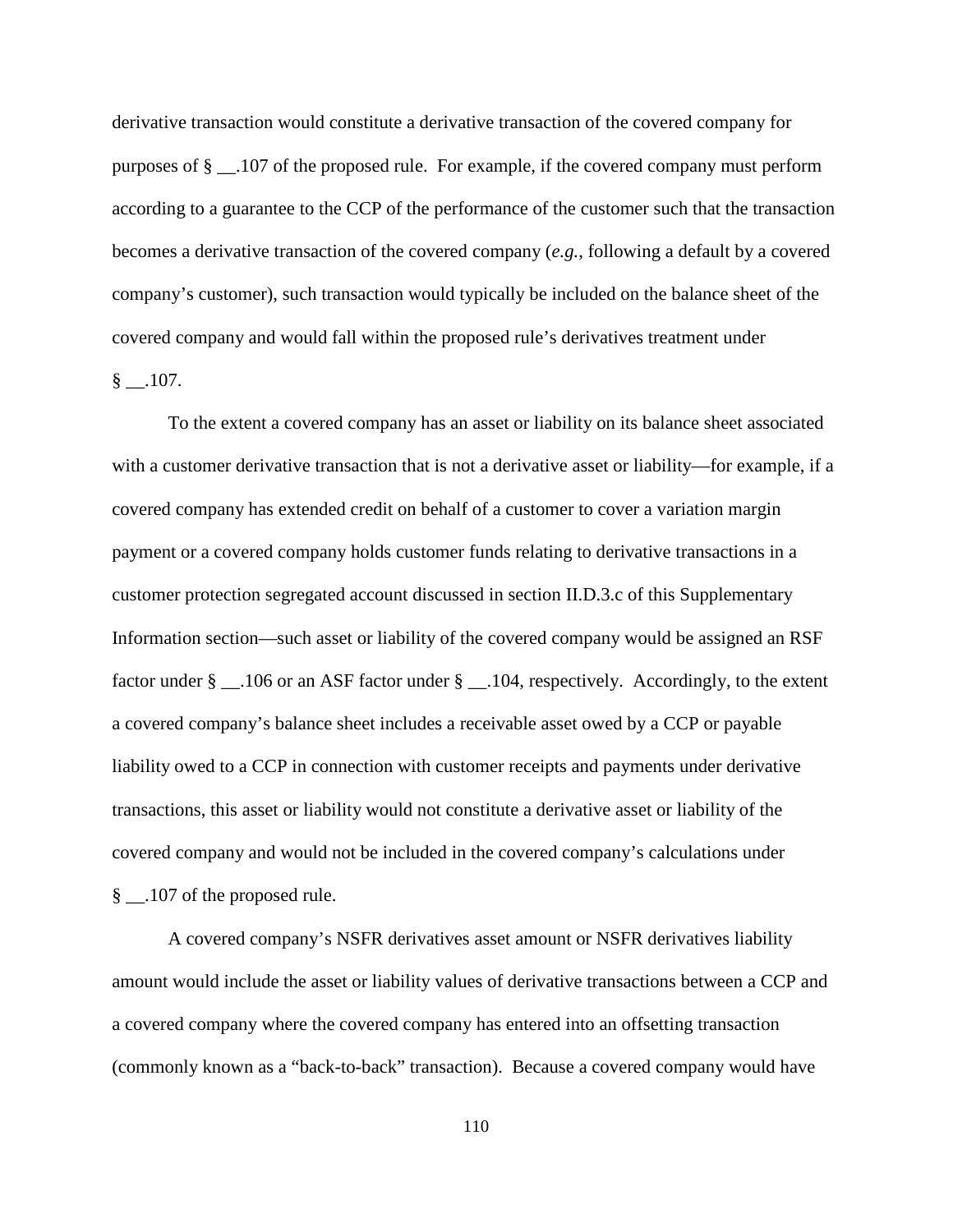obligations as a principal under both derivative transactions comprising the back-to-back transaction, any asset or liability values arising from these transactions, or any variation margin provided or received in connection with these transactions, would be included in the covered company's calculations under § \_\_.107.

*Question 39: Under what circumstances, if any, should the asset or liability values of a covered company's customer's cleared derivative transactions be included in the calculation of a covered company's NSFR derivatives asset amount or NSFR derivatives liability amount?*

*Question 40: Other than in connection with a default by a covered company's customer, under what circumstances, if any, would the value of a cleared derivative transaction that the covered company, acting as agent, has submitted to a CCP on behalf of the covered company's customer, appear on a covered company's balance sheet? If there are such circumstances, should these derivative assets or liabilities be excluded from a covered company's calculation of its derivatives RSF amount under § \_\_.107 of the proposed rule, and why?*

> 4. Assets Contributed to a CCP's Mutualized Loss Sharing Arrangement and Initial Margin

Section \_\_.107(b)(6) of the proposed rule would assign an 85 percent RSF factor to the fair value of assets contributed by a covered company to a CCP's mutualized loss sharing arrangement. Similarly,  $\S$  \_\_.107(b)(7) of the proposed rule would assign to the fair value of initial margin provided by a covered company the higher of an 85 percent RSF factor or the RSF factor assigned to the initial margin asset pursuant to  $\S$  \_\_.106. The proposed rule would assign an RSF factor of at least 85 percent to these forms of collateral based on the assumption that a covered company generally must maintain its initial margin or CCP mutualized loss sharing arrangement contributions in order to maintain its derivatives activities. The proposed rule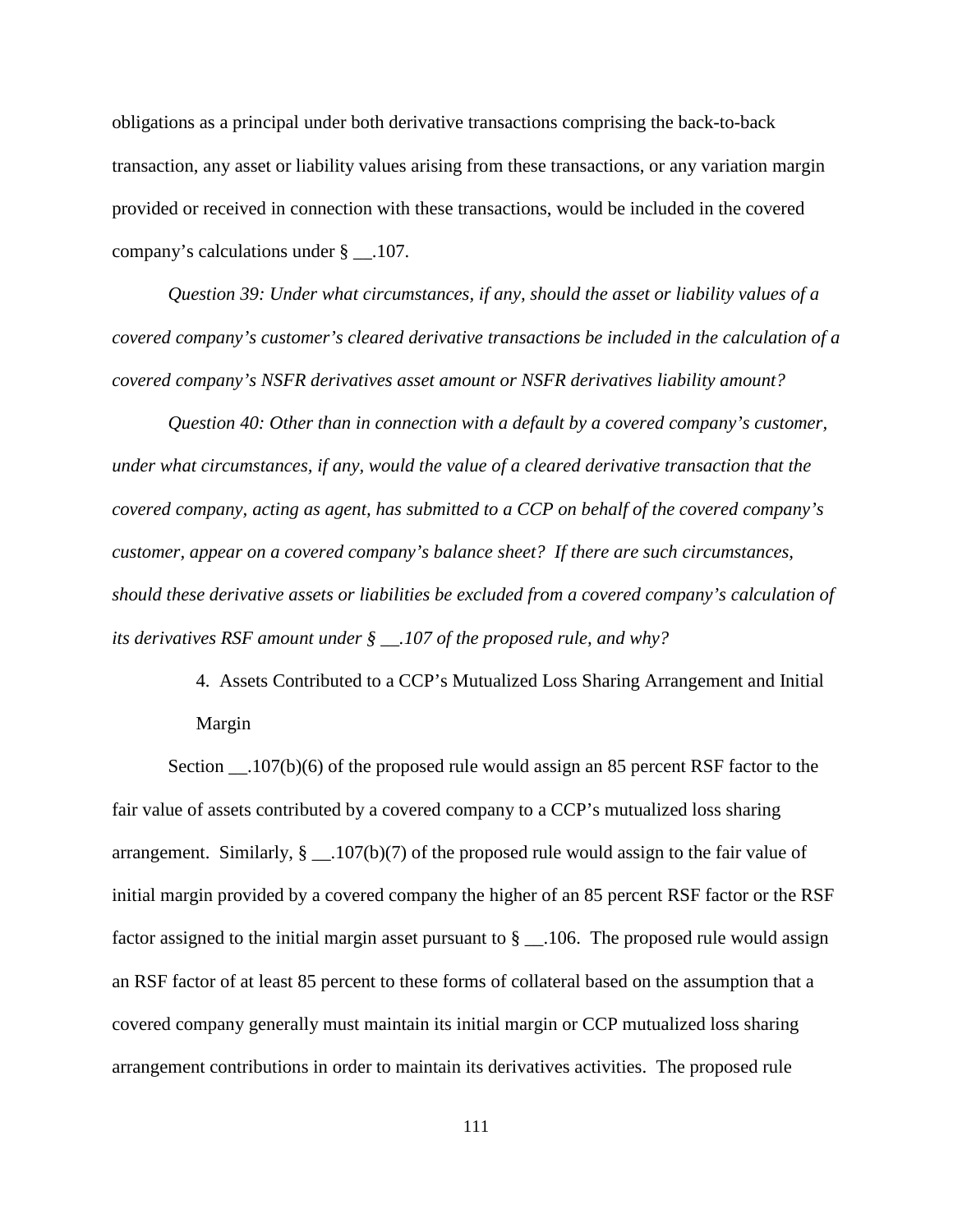would not set the RSF factor at 100 percent, however, because a covered company, to some degree, may be able to reduce or otherwise adjust its derivatives activities such that they require a smaller amount of contributions to CCP mutualized loss sharing arrangements or initial margin.

In cases where a covered company provides as initial margin an asset that would be assigned an RSF factor of greater than 85 percent if it were not provided as initial margin, the covered company would assign the normally applicable RSF factor to the asset rather than reducing the RSF factor to 85 percent. For example, if a covered company provides as initial margin an asset that would otherwise be assigned a 100 percent RSF factor under § \_\_.106 of the proposed rule, the covered company's act of providing the asset as initial margin would not enhance the asset's liquidity such that the applicable RSF factor should be reduced to 85 percent. Instead, the asset would continue to be assigned an RSF factor of 100 percent.

The proposed rule would assign an RSF factor to the fair value of a covered company's contributions to a CCP's mutualized loss sharing arrangement or initial margin provided by a covered company regardless of whether the contribution or initial margin is included on the covered company's balance sheet. A covered company would face the same funding requirements and risks associated with these assets regardless of whether or not it includes the assets on its balance sheet. To the extent a covered company includes on its balance sheet a receivable for an asset contributed to a CCP's mutualized loss sharing arrangement or provided as initial margin, rather than the asset itself, the proposed rule would assign an RSF factor to the fair value of the asset, ignoring the receivable, in order to avoid double counting.

The proposed rule would not assign an RSF factor under  $\S$  \_\_.107 of the proposed rule to initial margin provided by a covered company acting as an agent for a customer's cleared derivative transactions where the covered company does not provide a guarantee to the customer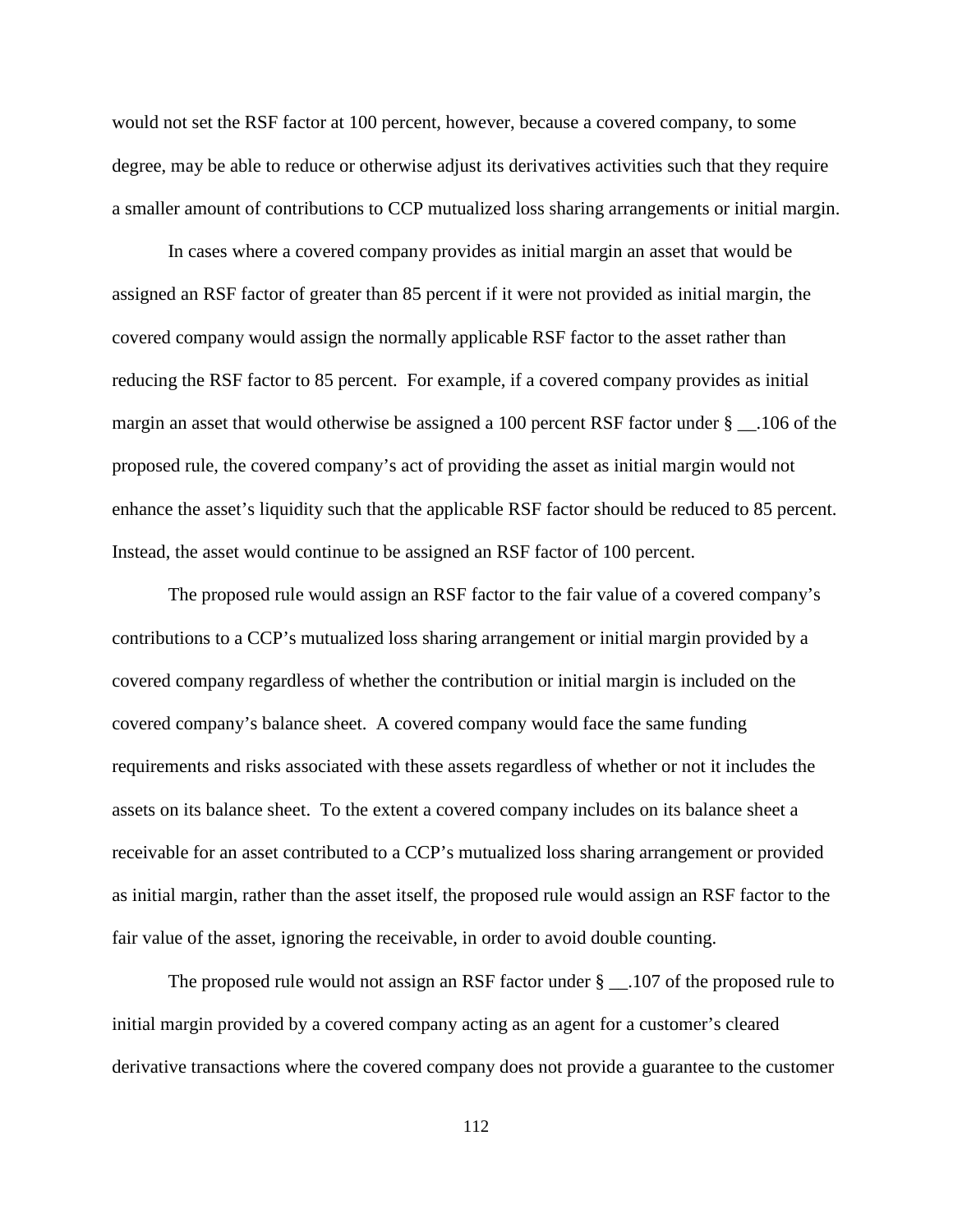with respect to the return of the initial margin to the customer. A covered company would not include this form of initial margin in its derivatives RSF amount because the customer is obligated to fund the initial margin under the customer transaction for the duration of the transaction, so the covered company faces limited liquidity risk. To the extent a covered company includes on its balance sheet any such initial margin, this initial margin would instead be assigned an RSF factor pursuant to § \_\_.106 of the proposed rule and any corresponding liability would be assigned an ASF factor pursuant to  $\S$  \_\_.104.

*Question 41: What other RSF factor, if any, would be more appropriate for initial margin and assets contributed to a mutualized loss sharing arrangement? For example, would it be more appropriate to apply a 100 percent RSF factor, based on an assumption that a covered company would generally maintain its derivatives activities at current levels, such that the covered company should be required to fully support these obligations with stable funding?*

*Question 42: Should assets contributed by a covered company to a CCP's mutualized loss sharing arrangement be treated differently than initial margin provided by a covered company? If so, how should these assets be treated and why?*

5. Derivatives Portfolio Potential Valuation Changes

As the value of a company's derivative transactions decline, the company may be required to provide variation margin or make settlement payments to its counterparty. The proposed rule would therefore require a covered company to maintain available stable funding to support these potential variation margin and settlement payment outflows. Specifically, a covered company's derivatives RSF amount would include an additional component that is intended to address liquidity risk associated with potential changes in the value of the covered company's derivative transactions.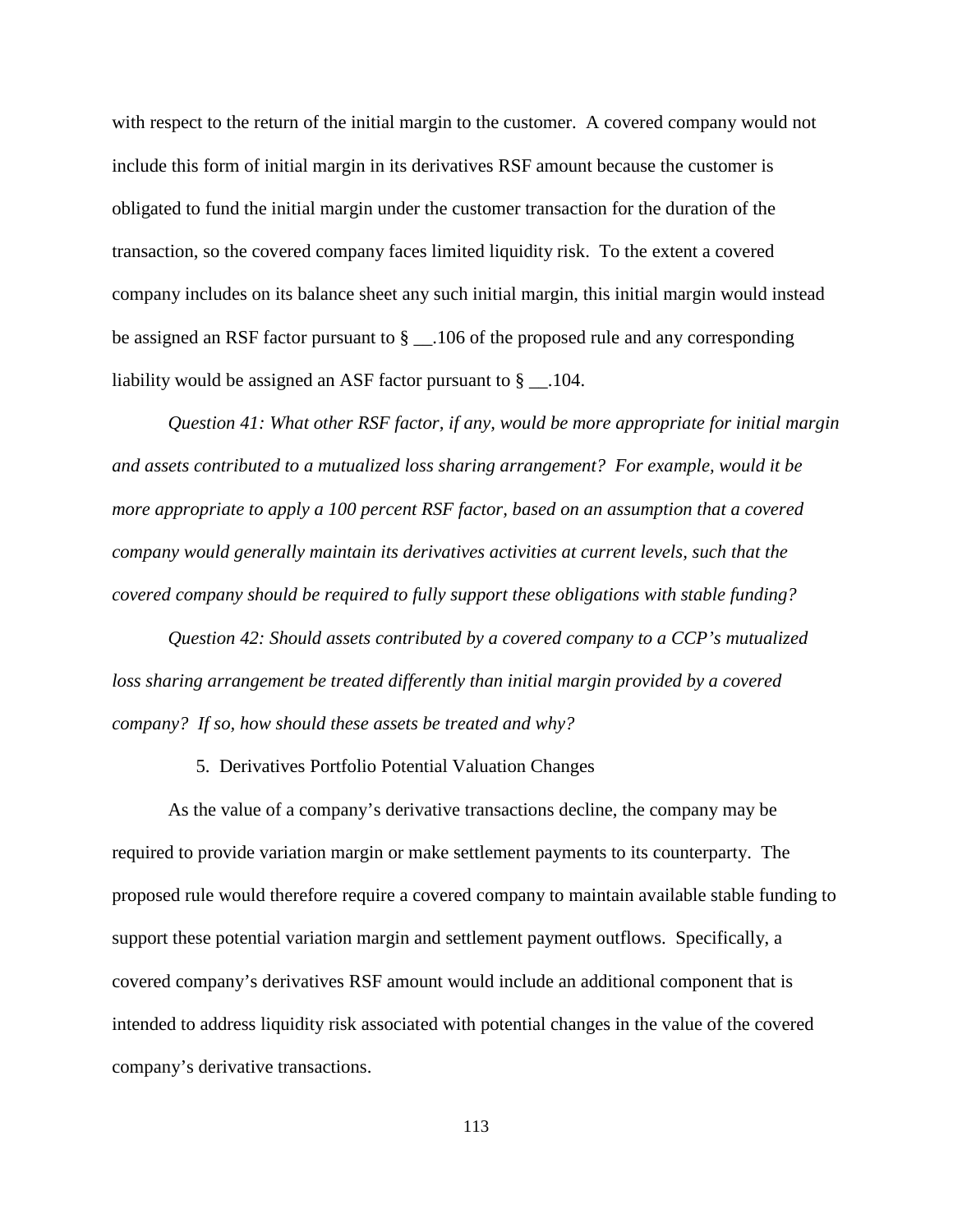Under  $\S$  . 107(b)(5) of the proposed rule, this additional component would equal 20 percent of the sum of a covered company's "gross derivative values" that are liabilities under each of its derivative transactions not subject to a qualifying master netting agreement and each of its QMNA netting sets, multiplied by an RSF factor of 100 percent.<sup>[86](#page-113-0)</sup> For purposes of this calculation, the "gross derivative value" of a derivative transaction not subject to a qualifying master netting agreement or of a QMNA netting set would equal the value to the covered company, calculated as if no variation margin had been exchanged and no settlement payments had been made based on changes in the values of the derivative transaction or QMNA netting set. $87$  A covered company would not include in the sum any gross derivative values that are assets.

For example, if a covered company has a derivative transaction not subject to a qualifying master netting agreement whose value on day 1 is \$0, and the value moves to -\$10 on day 2 and the covered company provides \$10 of variation margin, the covered company's gross derivative value on day 2 (if day 2 is an NSFR calculation date) attributable to the derivative transaction for purposes of this calculation would be a liability of \$10. If the value subsequently moves to -\$8 on day 3 and the covered company receives \$2 of variation margin returned

<span id="page-113-0"></span><sup>86</sup> As discussed in section II.E.3 of this Supplementary Information section, for a covered company that is a clearing member of a CCP, the company's calculation of its RSF measure for potential derivatives future valuation changes would generally not include gross derivative values of the covered company's customers' cleared derivative transactions where the covered company acts as agent for the customers. As with other components of a covered company's derivatives RSF amount calculation, however, the RSF measure for potential future valuation changes would include such derivative transactions that the covered company includes on its balance sheet under GAAP.

<span id="page-113-1"></span> $87$  Other payments made under a derivative transaction, such as periodic fixed-for-floating payments under an interest rate swap, would not be considered settlement payments based on changes in the value of a derivative transaction for purposes of this calculation.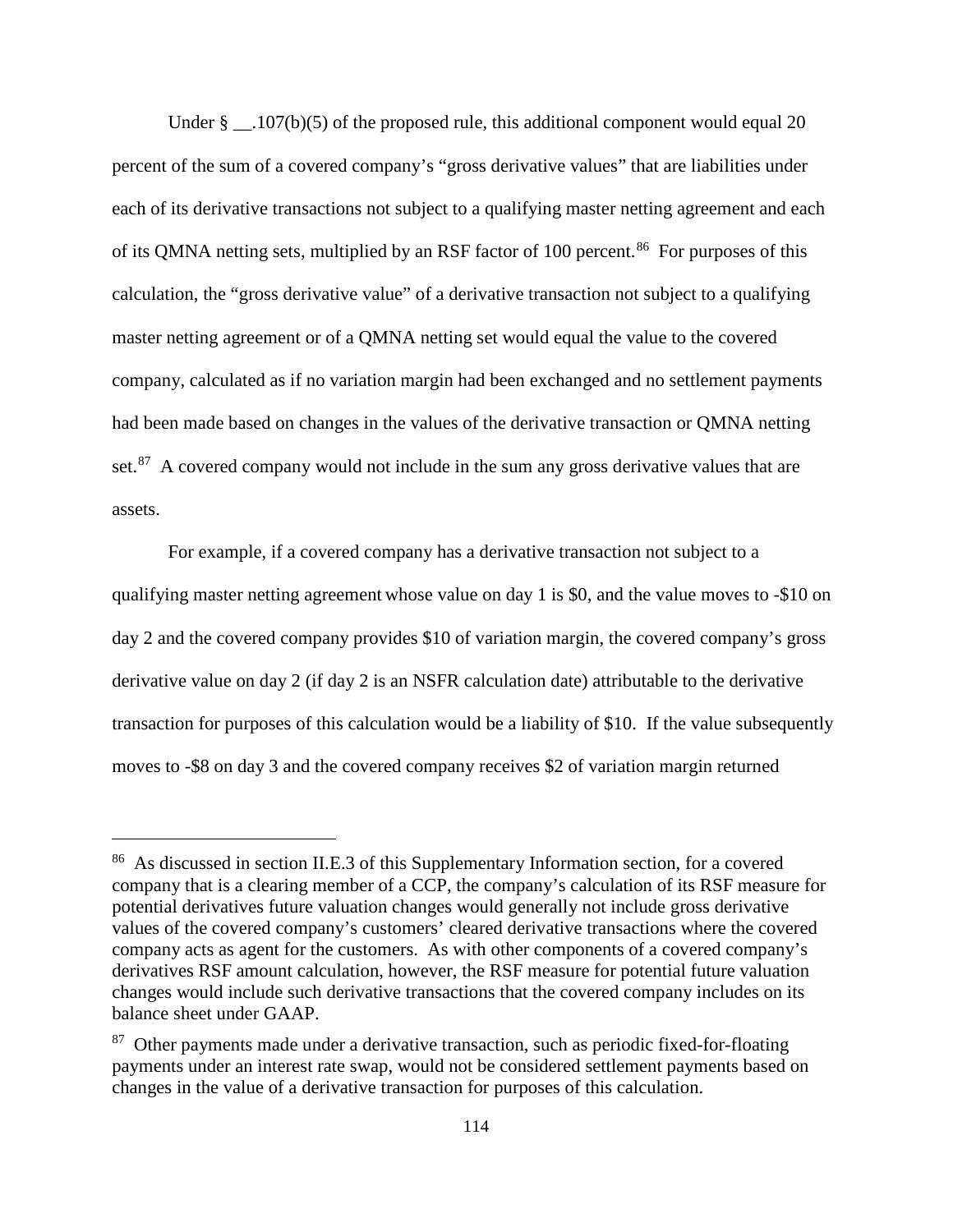(resulting in a net of \$8 of variation margin provided by the covered company), the covered company's gross derivative value on day 3 (if day 3 is an NSFR calculation date) attributable to the derivative transaction for purposes of this calculation would be a liability of \$8. The gross derivative values on day 2 and day 3 for purposes of this calculation would be the same if the covered company had provided a net of \$10 and \$8 in settlement payments, respectively, over the life of the same derivative transaction instead of \$10 and \$8 of variation margin.

In considering the appropriate measure to account for these risks in the NSFR calculation, the agencies reviewed public and supervisory information on the volatility of derivatives assets and liabilities and the associated value of collateral received and provided, including the fair value of derivatives assets and liabilities as reported on GAAP financial statements, the fair value of derivatives assets and liabilities excluding collateral received or provided, the proportion of collateralized and uncollateralized derivatives assets and liabilities, and the fair value of collateral provided and received. Over the periods reviewed, collateral inflows and outflows associated with derivative valuation changes—and consequent liquidity risks exhibited material volatility. The proposed 20 percent factor falls within the range of observed volatility when measured relative to derivatives liabilities excluding collateral received or provided.

The proposed rule would treat variation margin and settlement payments based on changes in the value of a derivative transaction similarly because both variation margin and these settlement payments are intended to reduce a party's current exposure under a derivative transaction or QMNA netting set. This RSF measure for potential valuation changes would account for the different liquidity risks faced by a covered company that has little or no derivatives activity versus the liquidity risks of a covered company that has a significant amount

115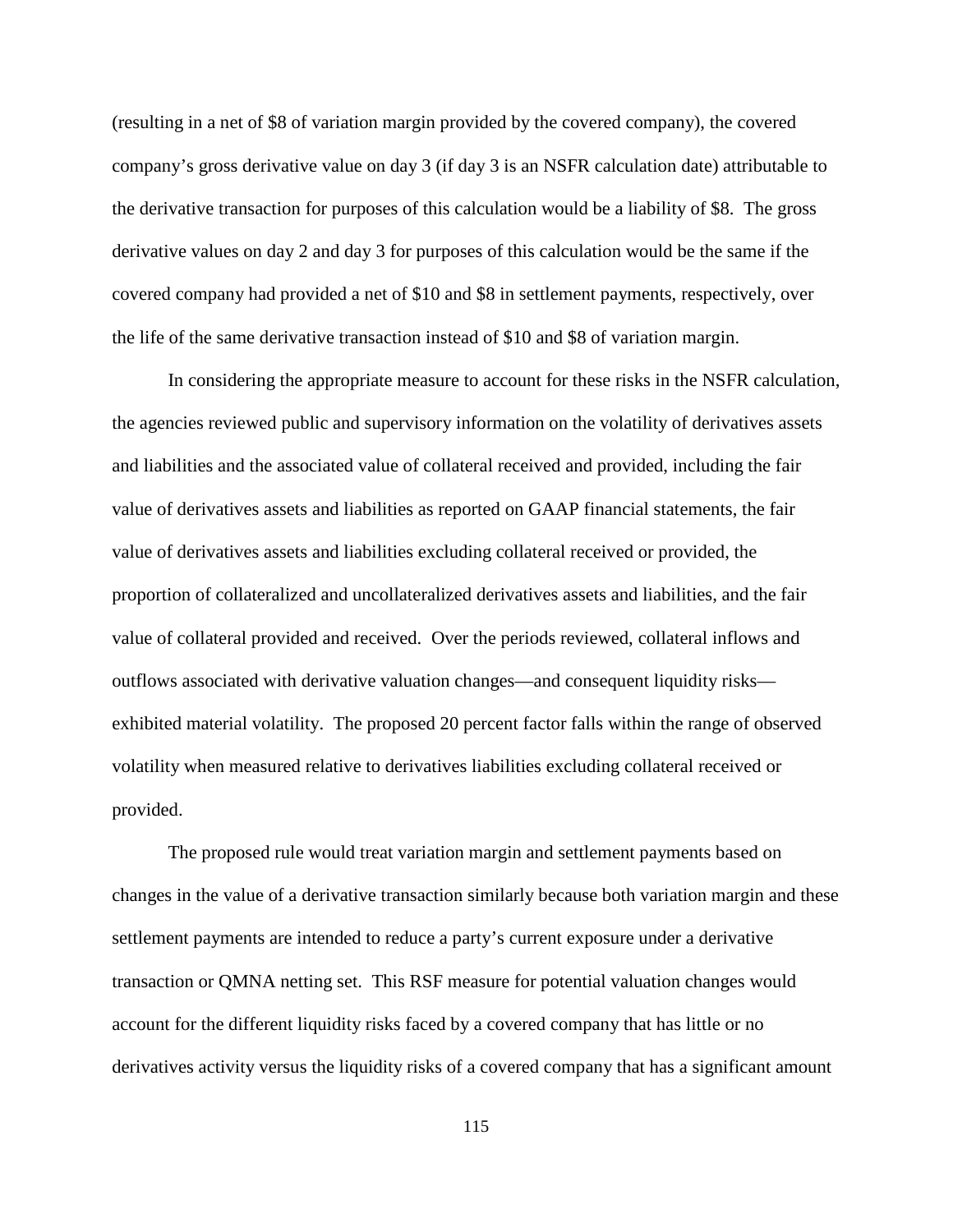of derivative transactions, but that has to date covered all changes in the value of derivative transactions with variation margin or settlement payments.

*Question 43: The agencies are considering alternative methodologies for capturing the potential volatility of a covered company's derivatives portfolio, and associated funding needs, within the NSFR framework. One alternative to the proposed treatment would be to require an RSF amount based on a covered company's historical experience. Under such an alternative, a factor could be based on the historical changes in a covered company's aggregate derivatives position, such as the largest, 99th, or 95th percentile annual change in the value of a covered company's derivative transactions over the prior two or five years. Another alternative could be to require an RSF amount based on modeled estimates of potential future exposure. Commenters are encouraged to provide feedback on methodologies, both those discussed and other potential alternatives, that best capture the funding risk associated with potential valuation changes in a covered company's derivatives portfolio, are conceptually sound, and are supported by data.*

*Question 44: What operational challenges, if any, arise from the proposed measurement of gross derivatives liabilities?*

*Question 45: Is it appropriate to treat variation margin payments and settlement payments identically for purposes of the RSF measure for derivative portfolio potential future valuation changes? Should the agencies distinguish between variation margin payments that are treated as collateral and payments that settle an outstanding derivatives liability, and if so, why? If it is appropriate to distinguish between these types of payments, what legal, accounting, or other criteria should be used to distinguish between them?*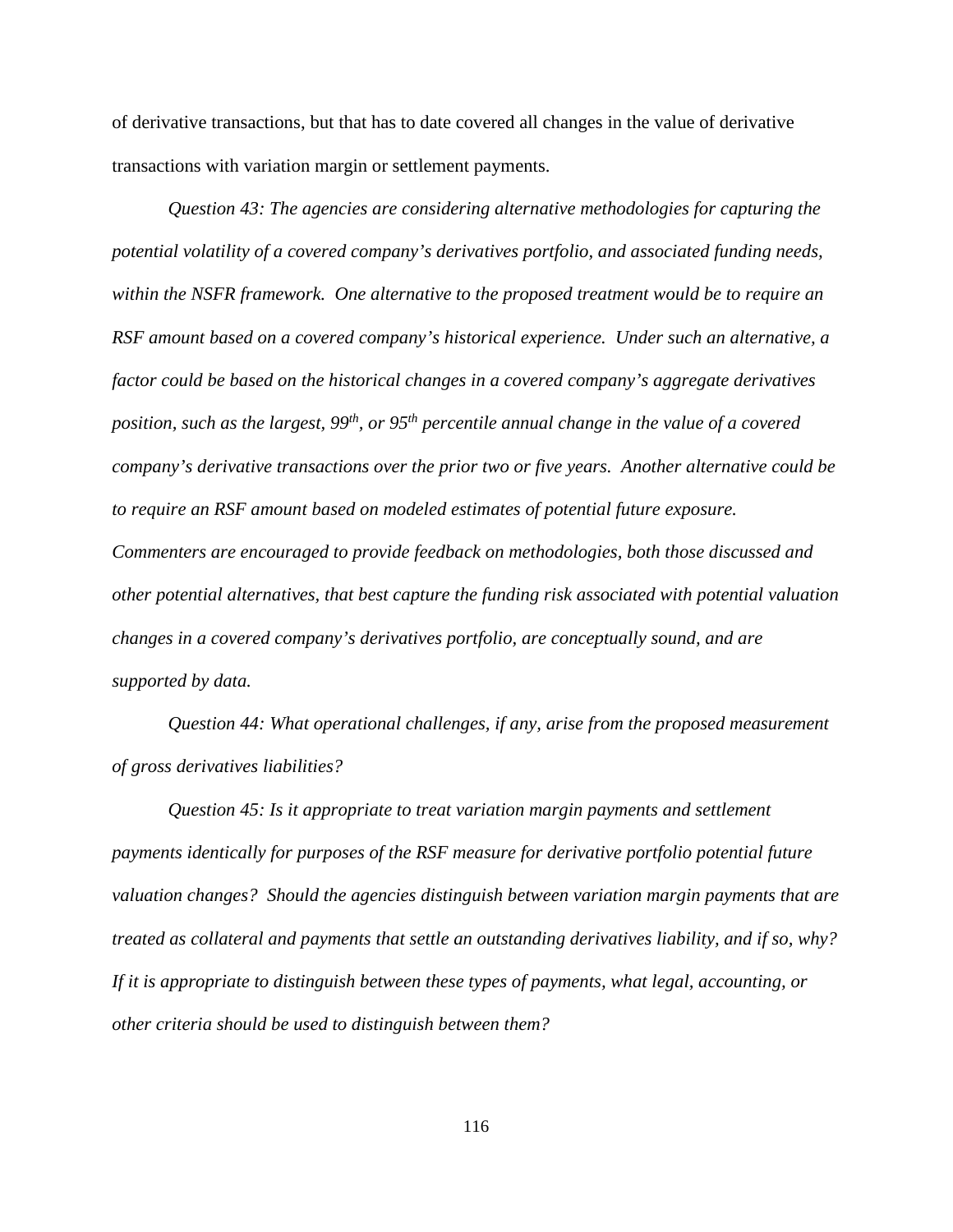#### 6. Derivatives RSF Amount

Under the proposed rule, a covered company would sum the required stable funding amounts calculated under § \_\_.107 to determine the company's derivatives RSF amount. As described in section II.D.1 of this Supplementary Information section, a covered company would add its derivatives RSF amount to its other required stable funding amounts calculated under § \_\_.105(a) of the proposed rule to determine its overall RSF amount, which would be the denominator of its NSFR.

A covered company's derivatives RSF amount would include the following components under  $\S$  . 107(b) of the proposed rule:

(1) The required stable funding amount for the current value of a covered company's derivatives assets and liabilities, which, as described in section II.E.1 of this Supplementary Information section, is equal to the covered company's NSFR derivatives asset amount, multiplied by an RSF factor of 100 percent;

(2) The required stable funding amount for non-excess variation margin provided by the covered company, which, as described in section II.E.2 of this Supplementary Information section, equals the carrying value of variation margin provided by the covered company under each of its derivative transactions not subject to a qualifying master netting agreement and each of its QMNA netting sets that reduces the covered company's derivatives liability value of the relevant derivative transaction or QMNA netting set, multiplied by an RSF factor of zero percent;

(3) The required stable funding amount for excess variation margin provided by the covered company, which, as described in section II.E.2 of this Supplementary Information

117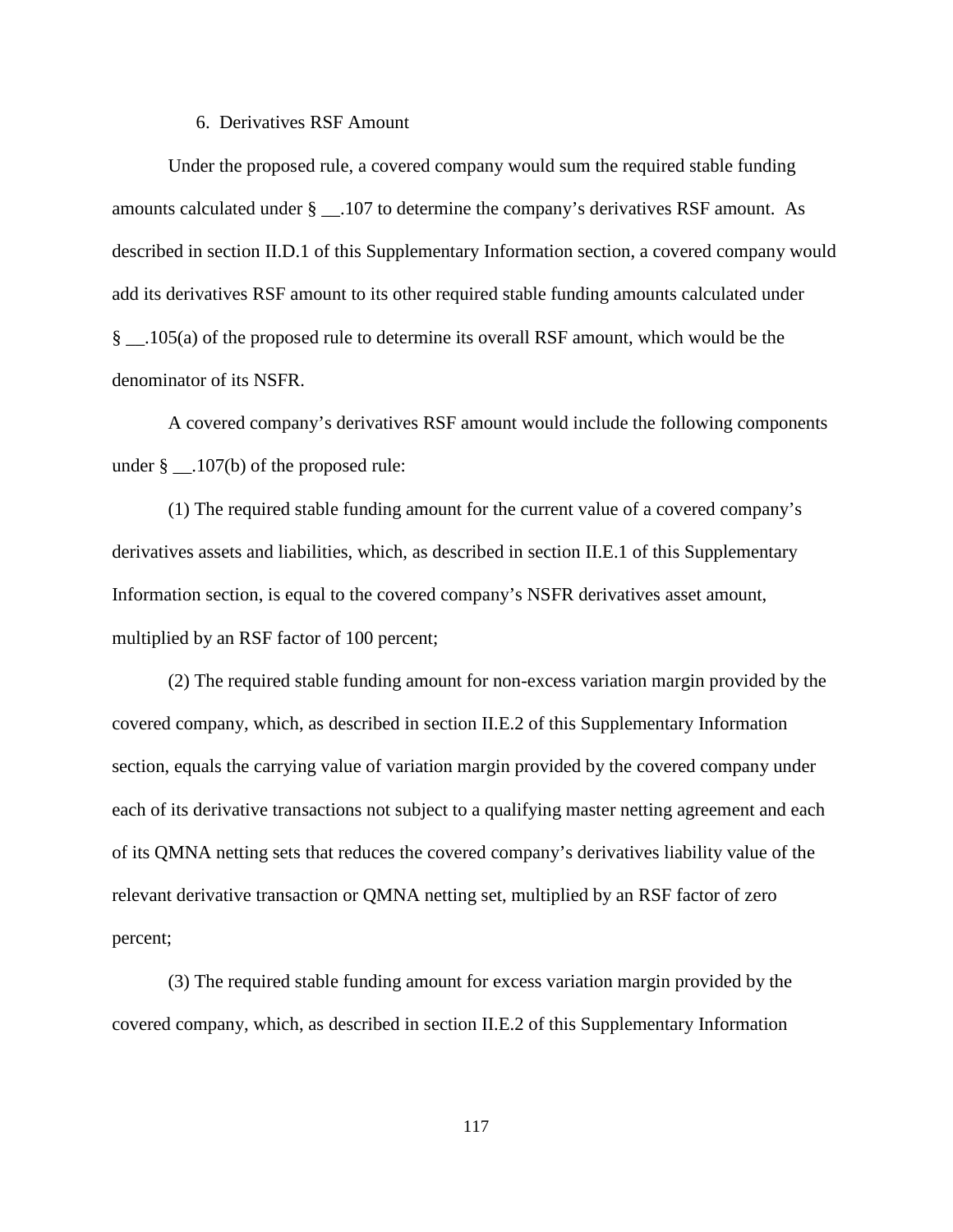section, equals the sum of the carrying values of each excess variation margin asset provided by the covered company, multiplied by the RSF factor assigned to the asset pursuant to  $\S$  \_\_.106;

(4) The required stable funding amount for variation margin received by the covered company, which, as described in section II.E.2 of this Supplementary Information section, equals the sum carrying values of each variation margin asset received by the covered company, multiplied by the RSF factor assigned to the asset pursuant to  $\S$  \_\_.106;

(5) The required stable funding amount for potential future valuation changes of the covered company's derivatives portfolio, which, as described in section II.E.5 of this Supplementary Information section, equals 20 percent of the sum of the covered company's gross derivatives liabilities, when calculated as if no variation margin had been exchanged and no settlement payments had been made based on changes in the values of the derivative transactions, multiplied by an RSF factor of 100 percent;

(6) The required stable funding amount for the covered company's contributions to CCP mutualized loss sharing arrangements, which, as described in section II.E.4 of this Supplementary Information section, equals the sum of the fair values of the covered company's contributions to CCPs' mutualized loss sharing arrangements (regardless of whether a contribution is included on the covered company's balance sheet), multiplied by an RSF factor of 85 percent; and

(7) The required stable funding amount for initial margin provided by the covered company, which, as described in section II.E.4 of this Supplementary Information section, equals the sum of fair values of each initial margin asset provided by the covered company for derivative transactions (regardless of whether it is included on the covered company's balance sheet), multiplied by the higher of an RSF factor of 85 percent and the RSF factor assigned to the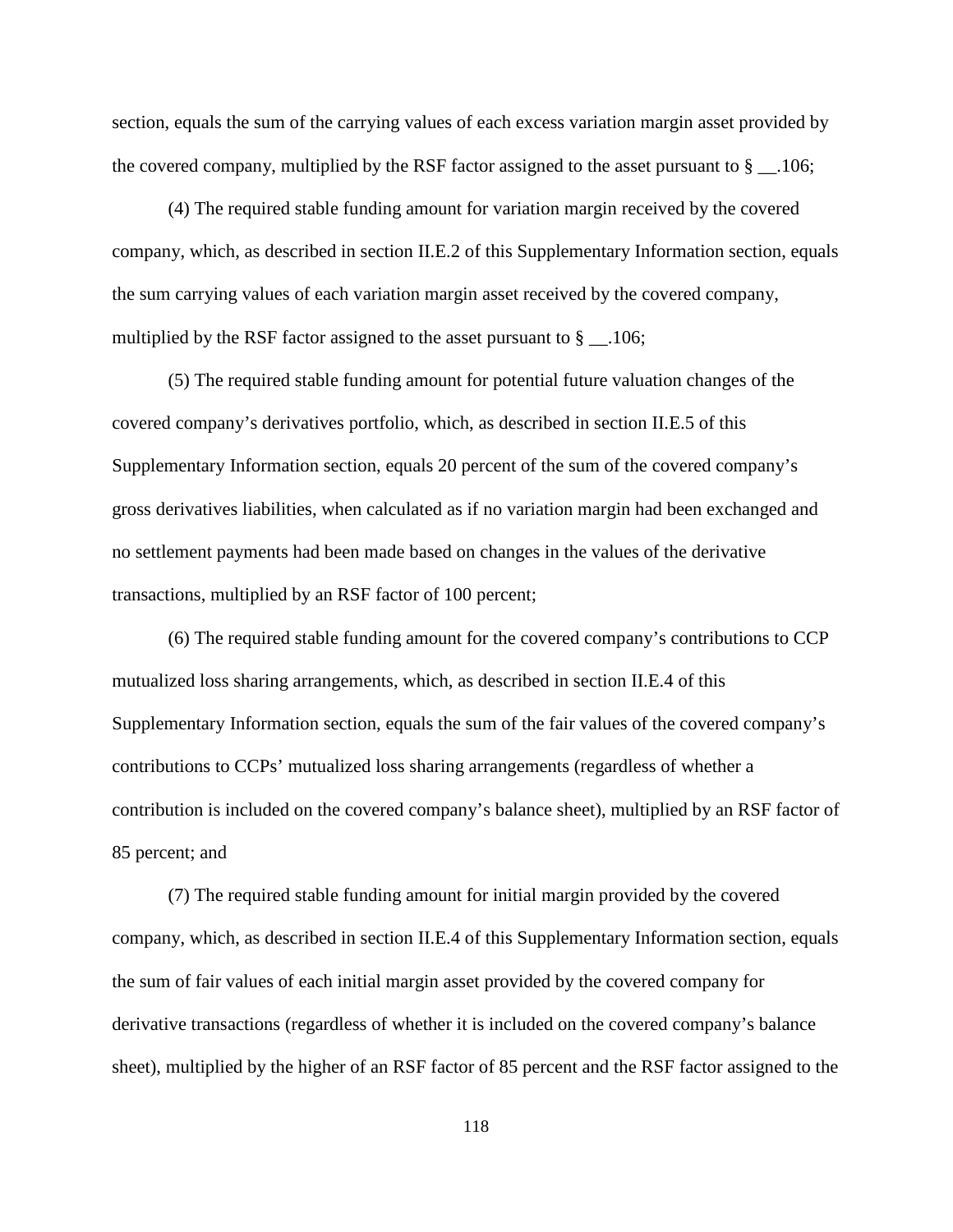initial margin asset pursuant to  $\S$  \_\_.106. As noted above, the covered company would not include as part of its derivatives RSF amount under § \_\_.107 initial margin provided for a derivative transaction under which the covered company acts as agent for a customer and does not guarantee the obligations of the customer's counterparty, such as a CCP, to the customer under the derivative transaction. (Such initial margin would instead be assigned an RSF factor pursuant to § \_\_.106 of the proposed rule, as described in section II.E.4 of this Supplementary Information section.)

*Question 46: The agencies invite comment regarding the proposed rule's approach for determining RSF and ASF amounts with respect to derivative transactions. What alternative approach, if any, would be more appropriate?*

# 7. Derivatives RSF Amount Numerical Example

The following is a numerical example illustrating the calculation of a covered company's derivatives RSF amount under the proposed rule. Table 2 sets forth the facts of the example, which assumes that: (1) a qualifying master netting agreement exists between each of the counterparties and each of the transactions thereunder are part of a single QMNA netting set, (2) any variation margin received is in the form of cash and meets the conditions of § \_\_.10(c)(4)(ii)(C)(1) through (7) of the SLR rule,<sup>[88](#page-118-0)</sup> (3) no variation margin provided by the covered company remains on the covered company's balance sheet, (4) the covered company has provided U.S. Treasuries as initial margin to its counterparties, and (5) the derivative transactions are not cleared through a CCP (*i.e.*, the covered company has not contributed any assets to a CCP's mutualized loss sharing arrangement).

<span id="page-118-0"></span><sup>&</sup>lt;sup>88</sup> 12 CFR 3.10(c)(4)(ii)(C)(1)-(7) (OCC), 12 CFR 217.10(c)(4)(ii)(C)(1)-(7) (Board), and 12 CFR  $324.10(c)(4)(ii)(C)(1)-(7)$  (FDIC).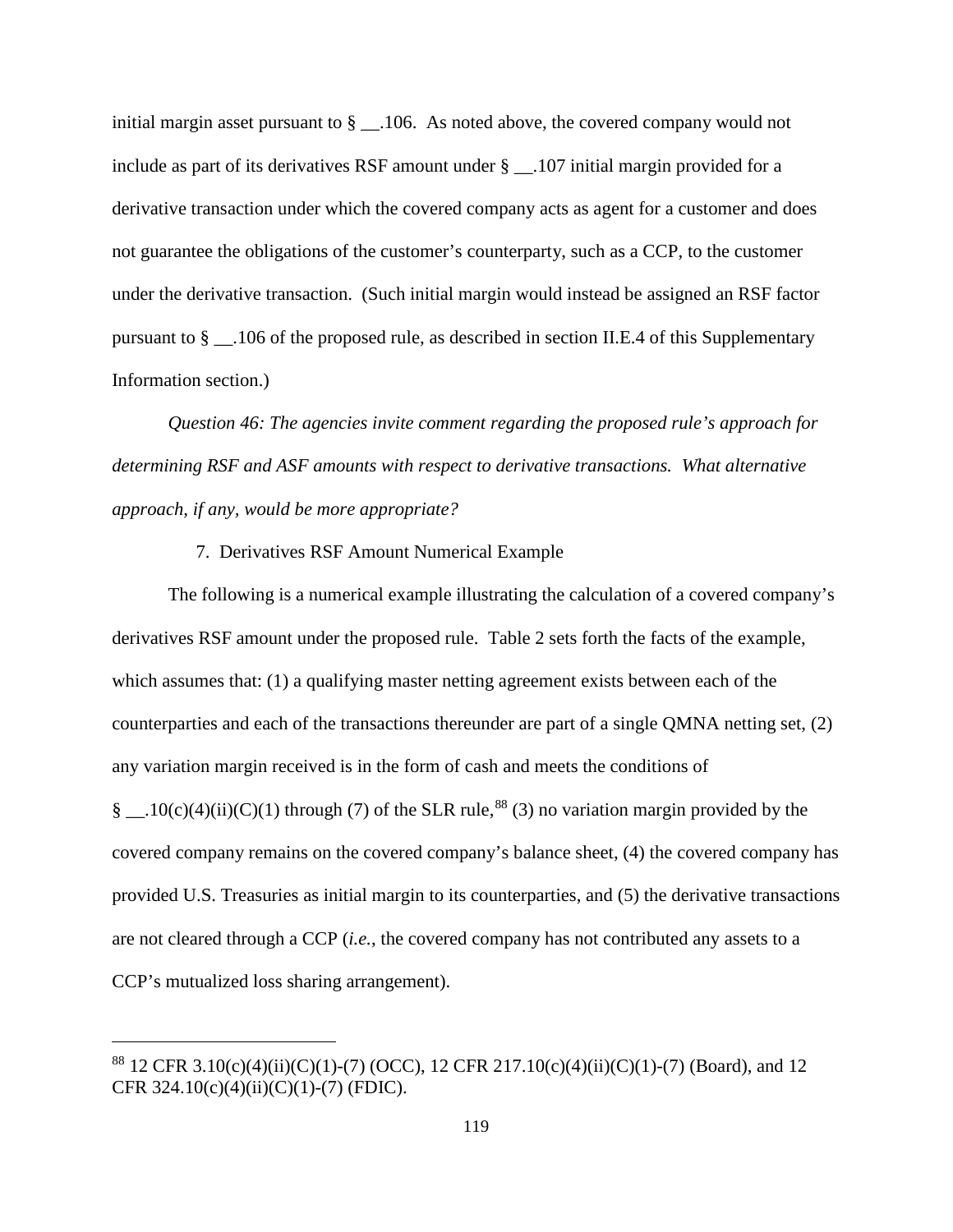# **Table 2**

| Derivative Transactions Numerical Example Fact Pattern |                                                                                                |                                                                      |                                                      |
|--------------------------------------------------------|------------------------------------------------------------------------------------------------|----------------------------------------------------------------------|------------------------------------------------------|
|                                                        | Asset (liability) value<br>for the covered<br>company, prior to<br>netting variation<br>margin | Variation margin<br>provided (received)<br>by the covered<br>company | Initial margin<br>provided by the<br>covered company |
| Counterparty A                                         |                                                                                                |                                                                      |                                                      |
| Derivative 1A                                          | 10                                                                                             | (2)                                                                  | $\overline{2}$                                       |
| Derivative 2A                                          | (2)                                                                                            |                                                                      |                                                      |
| Counterparty B                                         |                                                                                                |                                                                      |                                                      |
| Derivative 1B                                          | (10)                                                                                           | 3                                                                    | $\mathbf{1}$                                         |
| Derivative 2B                                          | 5                                                                                              |                                                                      |                                                      |
| Counterparty C                                         |                                                                                                |                                                                      |                                                      |
| Derivative 1C                                          | (2)                                                                                            | 0                                                                    | $\Omega$                                             |

Calculation of derivatives assets and liabilities.

- (1) The derivatives asset value for counterparty  $A = (10 2) 2 = 6$ .
- (2) The derivatives liability value for counterparty  $B = (10 5) 3 = 2$ .

The derivatives liability value for counterparty  $C = 2$ .

Calculation of total derivatives asset and liability amounts.

- (1) The covered company's total derivatives asset amount  $= 6$ .
- (2) The covered company's total derivatives liability amount  $= 2 + 2 = 4$ .

Calculation of NSFR derivatives asset or liability amount.

(1) The covered company's NSFR derivatives asset amount = max  $(0, 6 - 4) = 2$ .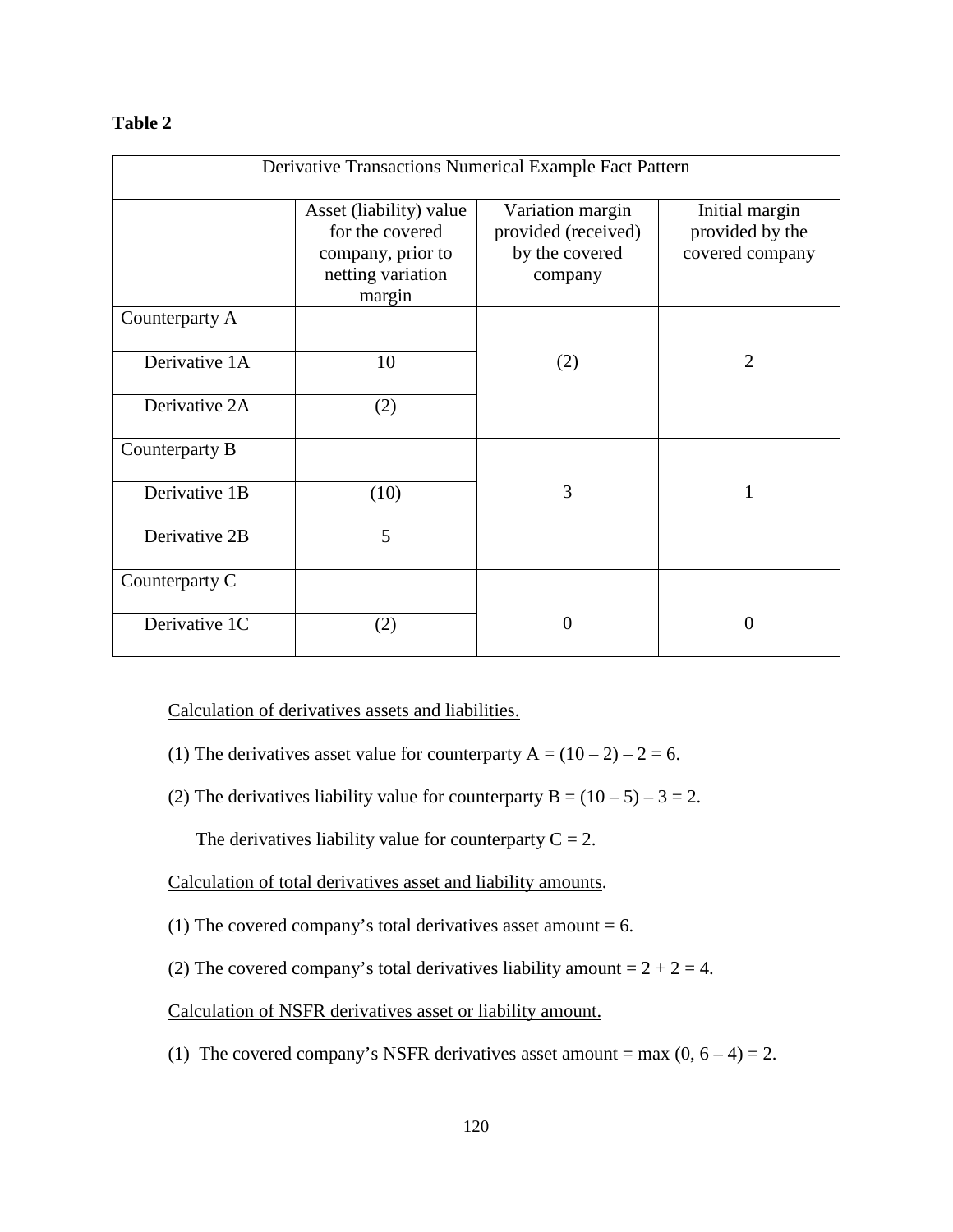(2) The covered company's NSFR derivatives liability amount = max  $(0, 4 - 6) = 0$ .

## Required stable funding relating to derivative transactions.

The covered company's derivatives RSF amount is equal to the sum of the following:

(1) NSFR derivatives asset amount  $\times$  100% = 2  $\times$  1.0 = 2;

- (2) Non-excess variation margin provided  $\times$  0% = 3  $\times$  0.0 = 0;
- (3) Excess variation provided  $\times$  applicable RSF factor(s) = 0;
- (4) Variation margin received  $\times$  applicable RSF factor(s) =  $2 \times 0.0 = 0$ ;
- (5) Gross derivatives liabilities  $\times 20\% \times 100\% = (5+2) \times 0.2 \times 1.0 = 1.4$ ;
- (6) Contributions to CCP mutualized loss-sharing arrangements  $\times 85\% = 0 \times 0.85 = 0$ ;

(7) Initial margin provided  $\times$  higher of 85% or applicable RSF factor(s) = (2+1)  $\times$  max  $(0.85, 0.05) = 2.55.$ 

The covered company's derivatives RSF amount  $= 2 + 0 + 0 + 0 + 1.4 + 0 + 2.55 = 5.95$ .

#### *F. NSFR Consolidation Limitations*

and

In general, the proposed rule would require a covered company to calculate its NSFR on a consolidated basis. When calculating ASF amounts from a consolidated subsidiary, however, the proposed rule would require a covered company to take into account restrictions on the availability of stable funding of the consolidated subsidiary to support assets, derivative exposures, and commitments of the covered company held at entities other than the subsidiary. Specifically, to the extent a covered company has an ASF amount associated with a consolidated subsidiary that exceeds the RSF amount associated with the subsidiary (each as calculated by the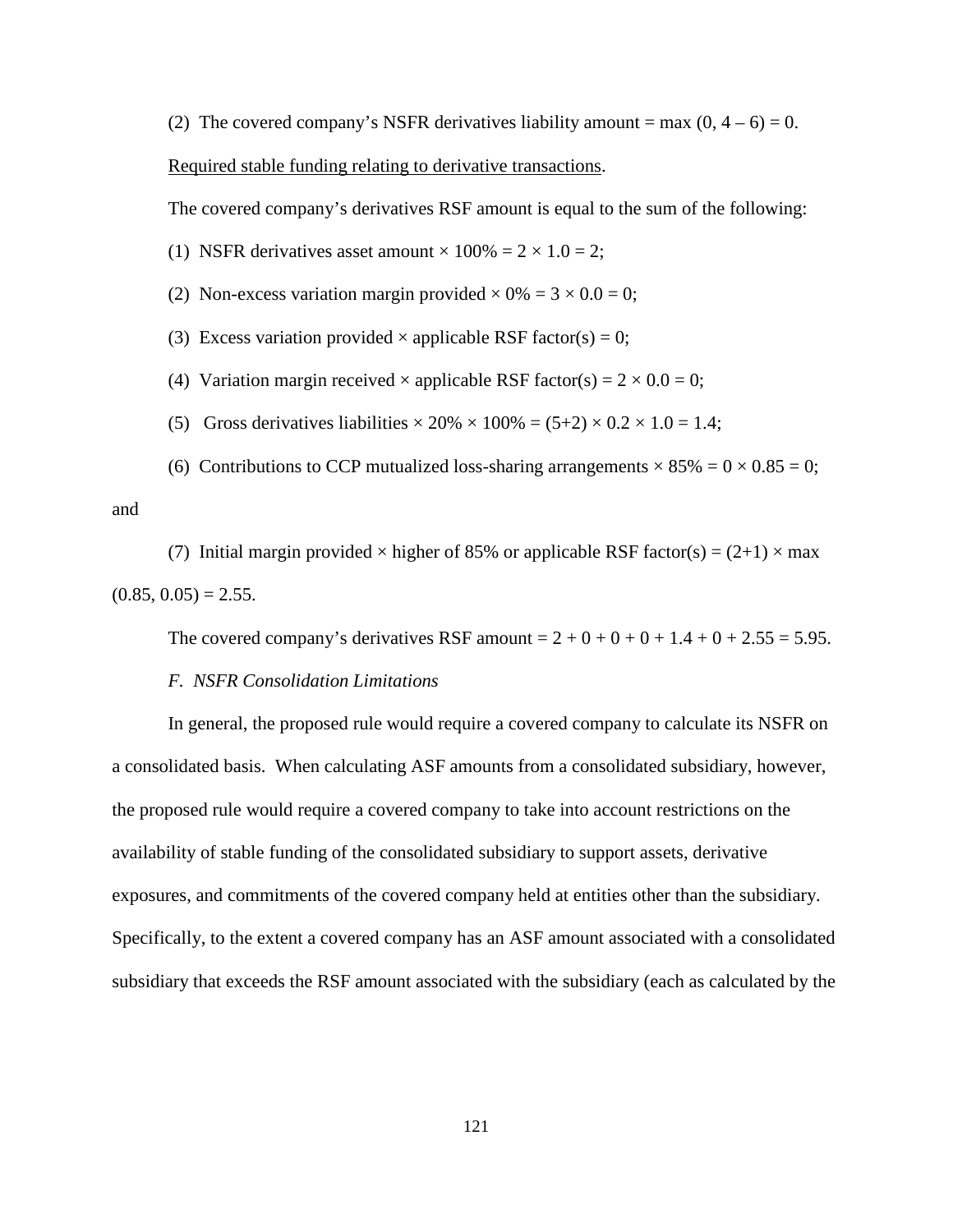covered company for purposes of the covered company's NSFR),<sup>[89](#page-121-0)</sup> the proposed rule would permit the covered company to include such "excess" ASF amounts in its consolidated ASF amount only to the extent the consolidated subsidiary may transfer assets to the top-tier entity of the covered company, taking into account statutory, regulatory, contractual, or supervisory restrictions.

For example, if a covered company calculates a required stable funding amount of \$90 based on the assets, derivative exposures, and commitments of a consolidated subsidiary and an available stable funding amount of \$100 based on the NSFR regulatory capital elements and NSFR liabilities of the consolidated subsidiary, the consolidated subsidiary would have an "excess" ASF amount of \$10 for purposes of this consolidation restriction. The covered company may only include any of this \$10 excess available stable funding in its consolidated ASF amount to the extent the consolidated subsidiary may transfer assets to the top-tier entity of the covered company (for example, through a loan from the subsidiary to the top-tier covered company), taking into account statutory, regulatory, contractual, or supervisory restrictions. Examples of restrictions on transfers of assets that a covered company would be required to take into account in calculating its NSFR include sections 23A and 23B of the Federal Reserve Act (12 U.S.C. 371c and 12 U.S.C. 371c-1); the Board's Regulation W (12 CFR part 223); any restrictions imposed on a consolidated subsidiary by state or Federal law, such as restrictions

<span id="page-121-0"></span><sup>89</sup> ASF amounts associated with a consolidated subsidiary, in this context, refer to those amounts that would be calculated from the perspective of the covered company (*e.g.*, in calculating the ASF amount of a consolidated subsidiary that can be included in the covered company's consolidated ASF amount, the covered company would not include certain transactions between consolidated subsidiaries that are netted under GAAP). For this reason, an ASF amount of a consolidated subsidiary that is included in a covered company's consolidated NSFR calculation may not be equal to the ASF amount of the consolidated subsidiary when calculated on a standalone basis if the consolidated subsidiary is itself a covered company.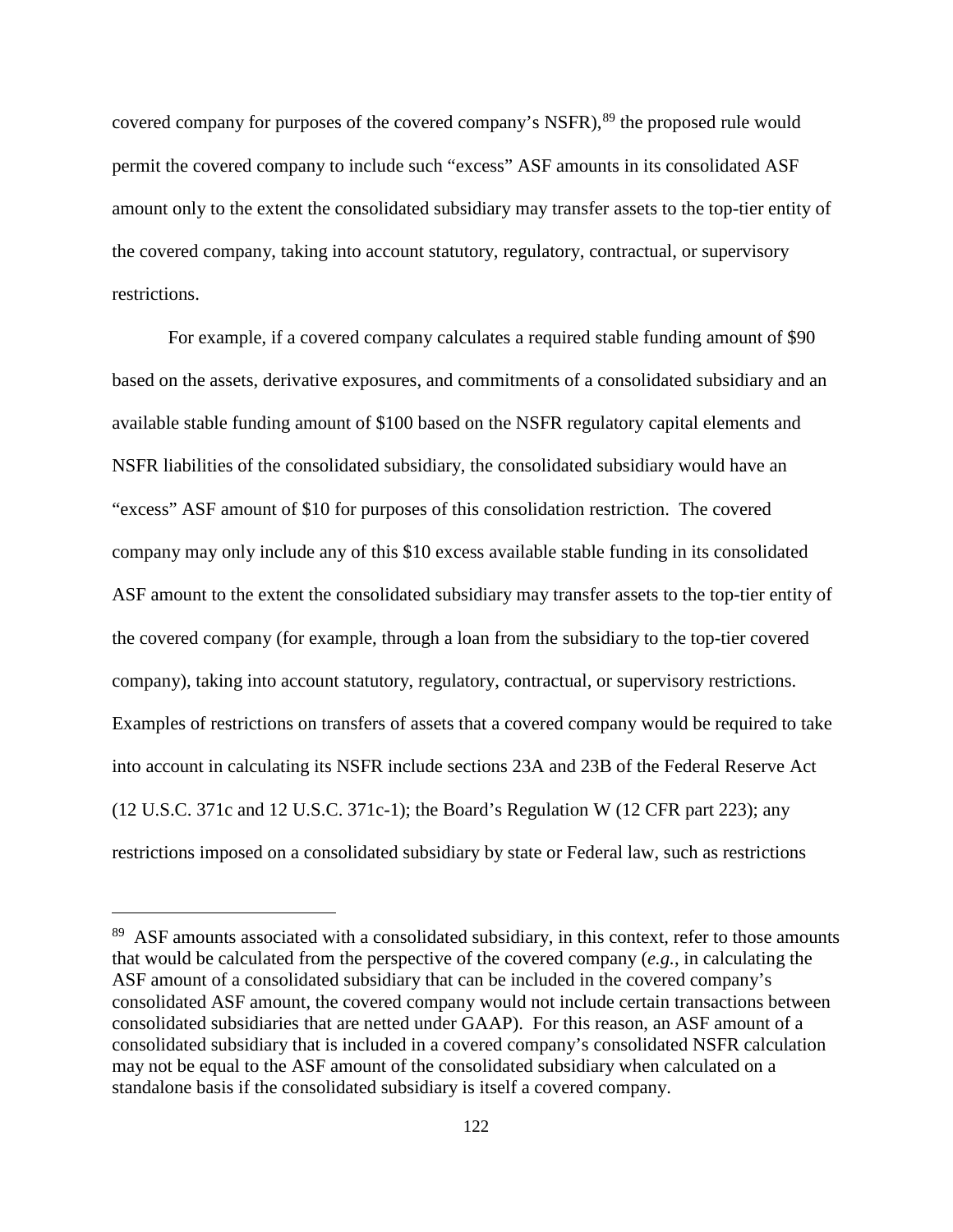imposed by a state banking or insurance supervisor; and any restrictions imposed on a consolidated subsidiary or branches of a U.S. entity domiciled outside the United States by a foreign regulatory authority, such as a foreign banking supervisor. This limitation on the ASF amount of a consolidated subsidiary includable in a covered company's NSFR would apply to both U.S. and non-U.S. consolidated subsidiaries.

The proposed rule would permit a covered company's ASF amount to include any portion of the ASF amount of a consolidated subsidiary that is less than or equal to the subsidiary's RSF amount because the subsidiary's NSFR liabilities and NSFR regulatory capital elements generating that ASF amount are available to stably fund the subsidiary's assets. The proposed rule would limit inclusion of excess ASF amounts, however, because the proceeds of stable funding at one entity of the covered company may not always be available to support liquidity needs at another entity. Even though it may be consistent with sound risk management practices for a subsidiary to maintain an excess ASF amount, the proposed rule would not permit the excess ASF amount to count towards the covered company's consolidated NSFR if the subsidiary is unable to transfer assets to its parent. This approach to calculating a covered company's consolidated ASF amount would be similar to the approach taken in the LCR rule to calculate a covered company's HQLA amount.

The proposed rule would require a covered company that includes a consolidated subsidiary's excess ASF amount in its consolidated NSFR to implement and maintain written procedures to identify and monitor restrictions on transferring assets from its consolidated subsidiaries. In this case, the covered company would be required to document the types of transactions, such as loans or dividends, a covered company's consolidated subsidiary could use to transfer assets and how the transactions comply with applicable restrictions. The covered

123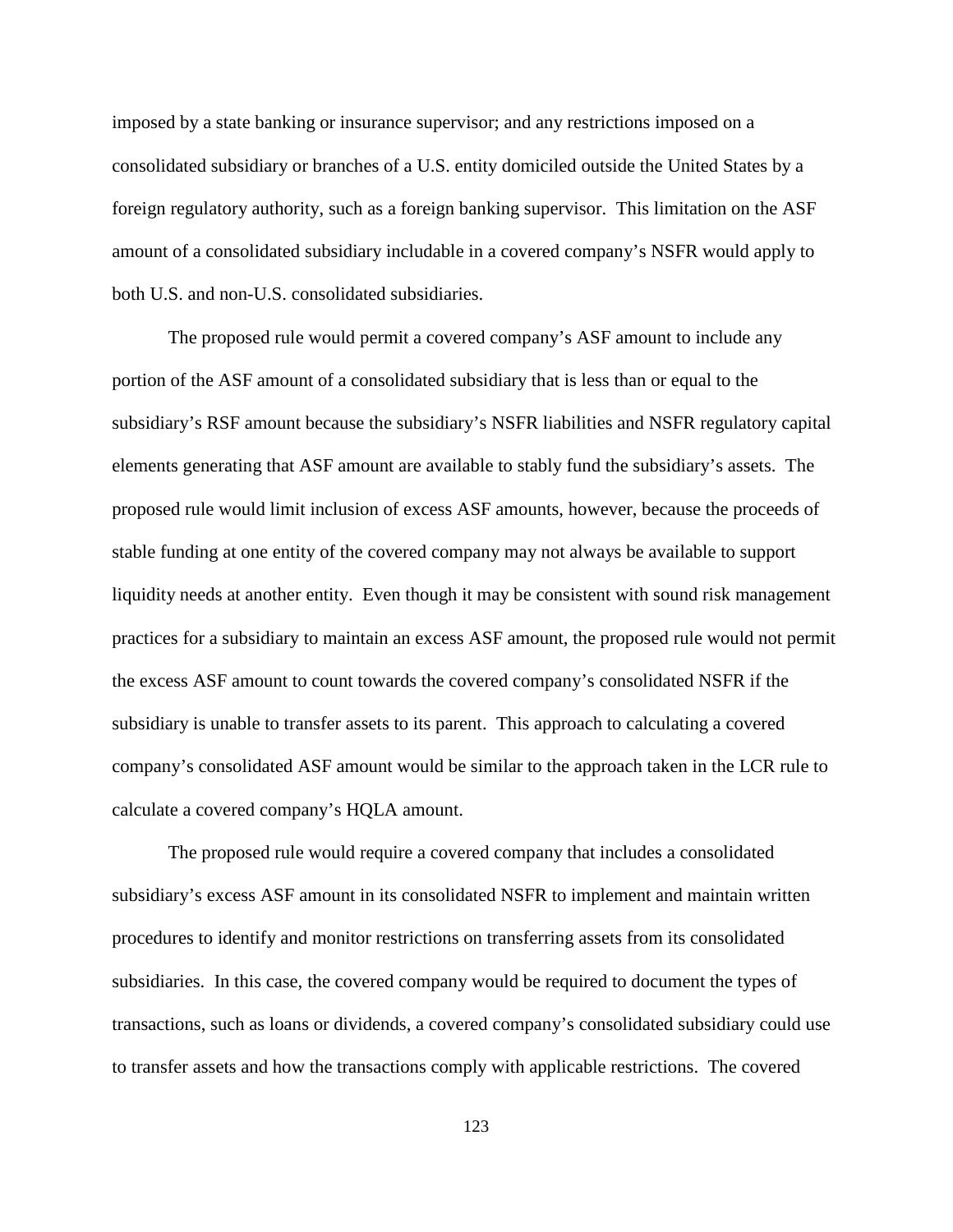company should be able to demonstrate to the satisfaction of its appropriate Federal banking agency that such excess amounts may be transferred freely in compliance with statutory, regulatory, contractual, or supervisory restrictions that may apply in any relevant jurisdiction. A covered company that does not include any excess ASF amount from its consolidated subsidiaries in its NSFR would not be required to have such procedures in place.

*Question 47: What alternative approaches, if any, should the agencies consider regarding the treatment of the excess ASF amount of a consolidated subsidiary of a covered company to appropriately reflect constraints on the ability of stable funding at one entity to support the assets of a different entity? Does the proposed rule's approach sufficiently reflect restrictions on transfers of assets between entities of a covered company, given that these constraints may vary, and why? For example, would the proposed rule's approach adequately address a situation in which, during an idiosyncratic or systemic liquidity stress event, one or more entities of a covered company becomes subject to more stringent restrictions on transferring assets than they might face during normal times, and why?*

*Question 48: What operational burdens would covered companies face from the proposed approach with respect to excess ASF amounts of consolidated subsidiaries?*

*Question 49: Should this approach regarding the treatment of the excess ASF amount of a consolidated subsidiary be limited to a certain set of covered companies, such as GSIBs? If so, please provide reasoning as to why the proposed consolidation provisions would be more appropriate for these covered companies as opposed to others.*

*G. Interdependent Assets and Liabilities*

The Basel III NSFR provides that, in limited circumstances, it may be appropriate for an interdependent asset and liability to be assigned a zero percent RSF factor and a zero percent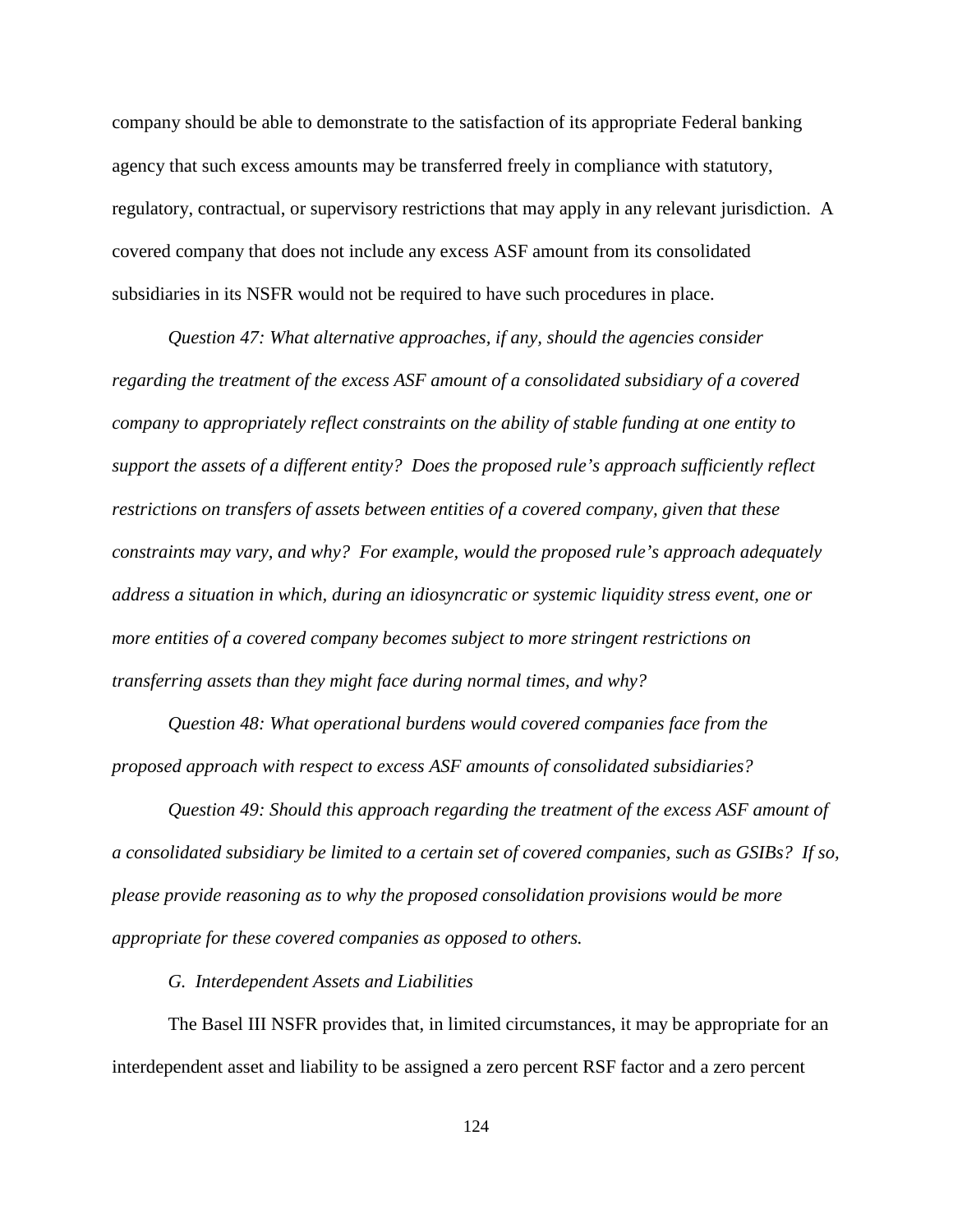ASF factor, respectively, if they meet strict conditions. Currently, it does not appear that U.S. banking organizations engage in transactions that would meet these conditions in the Basel III NSFR. The proposed rule therefore does not include a framework for interdependent assets and liabilities.

In order for an asset and liability to be considered interdependent, the Basel III NSFR would require the following conditions to be met: (1) the interdependence of the asset and liability must be established on the basis of contractual arrangements, (2) the liability cannot fall due while the asset remains on the balance sheet, (3) the principal payment flows from the asset cannot be used for purposes other than repaying the liability, (4) the liability cannot be used to fund other assets, (5) the individual interdependent asset and liability must be clearly identifiable, (6) the maturity and principal amount of both the interdependent liability and asset must be the same, (7) the bank must be acting solely as a pass-through unit to channel the funding received from the liability into the corresponding interdependent asset, and (8) the counterparties for each pair of interdependent liabilities and assets must not be the same.<sup>[90](#page-124-0)</sup>

The Basel III NSFR conditions for establishing interdependence are intended to ensure that the specific liability will, under all circumstances, remain for the life of the asset and all cash flows during the life of the asset and at maturity are perfectly matched with cash flows of the liability. Under such conditions, a covered company would face no funding risk or benefit arising from the interdependent asset or liability. For example, if a sovereign entity establishes a program where it provides funding through financial institutions that act as pass-through entities to make loans to third parties, and all the conditions set forth in the Basel III NSFR are met, the

<span id="page-124-0"></span><sup>&</sup>lt;sup>90</sup> Basel III NSFR, supra note 4 at para 45.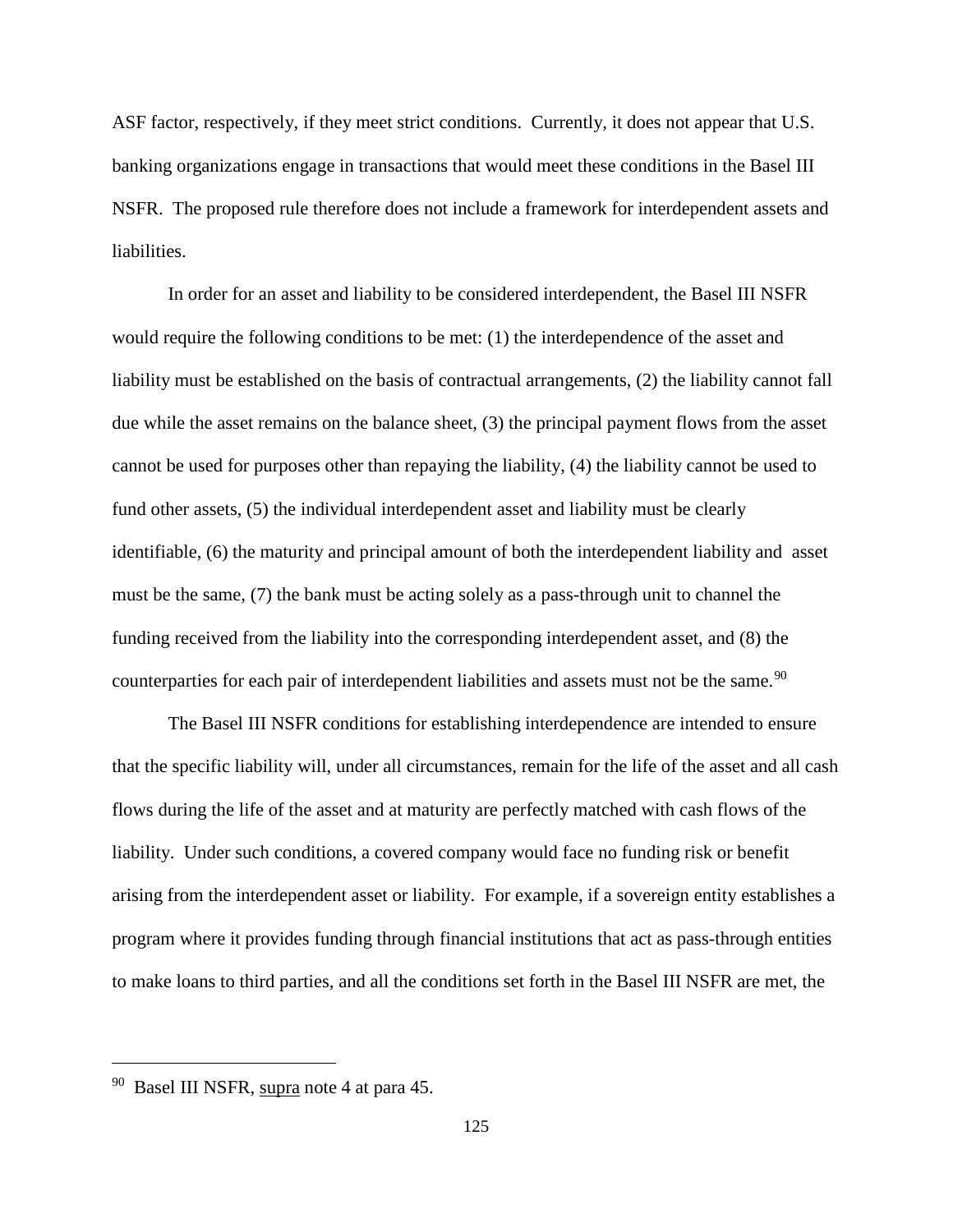liquidity profile of a financial institution would not be affected by its participation in the program. As such, the assets of the financial institution created through such a program could be considered interdependent with the liabilities that would also be created through the program, and the assets and liabilities could be assigned a zero percent RSF factor and a zero percent ASF factor, respectively. Currently, no such programs exist in the United States.

Other transactional structures of covered companies reviewed by the agencies do not appear to meet the Basel III NSFR conditions for interdependent asset and liability treatment and present liquidity risks such that zero percent RSF and ASF factors would not be warranted. For example, a covered company may have a short position under an equity total return swap (TRS) with a customer that the covered company has hedged with a long position in the equity securities underlying the TRS. This set of transactions would not appear to meet the Basel III NSFR conditions for interdependent treatment on several bases, including: the liability funding the equity position could fall due while the equity position remains on the covered company's balance sheet; the maturity of the equity position and the liability funding the equity position would not be the same (the equity is perpetual and the liability could have a short-term maturity); and the covered company would not be acting solely as a pass-through unit to channel the funding received from the repurchase agreement.

As another example, a covered company might enter into a securities borrowing transaction to facilitate a customer short sale of securities. This set of transactions would also not appear to meet the Basel III NSFR conditions for interdependent treatment on several bases, including: the interdependence of the asset and liability may not be established on the basis of contractual arrangements; the liability could fall due while the asset remained on the balance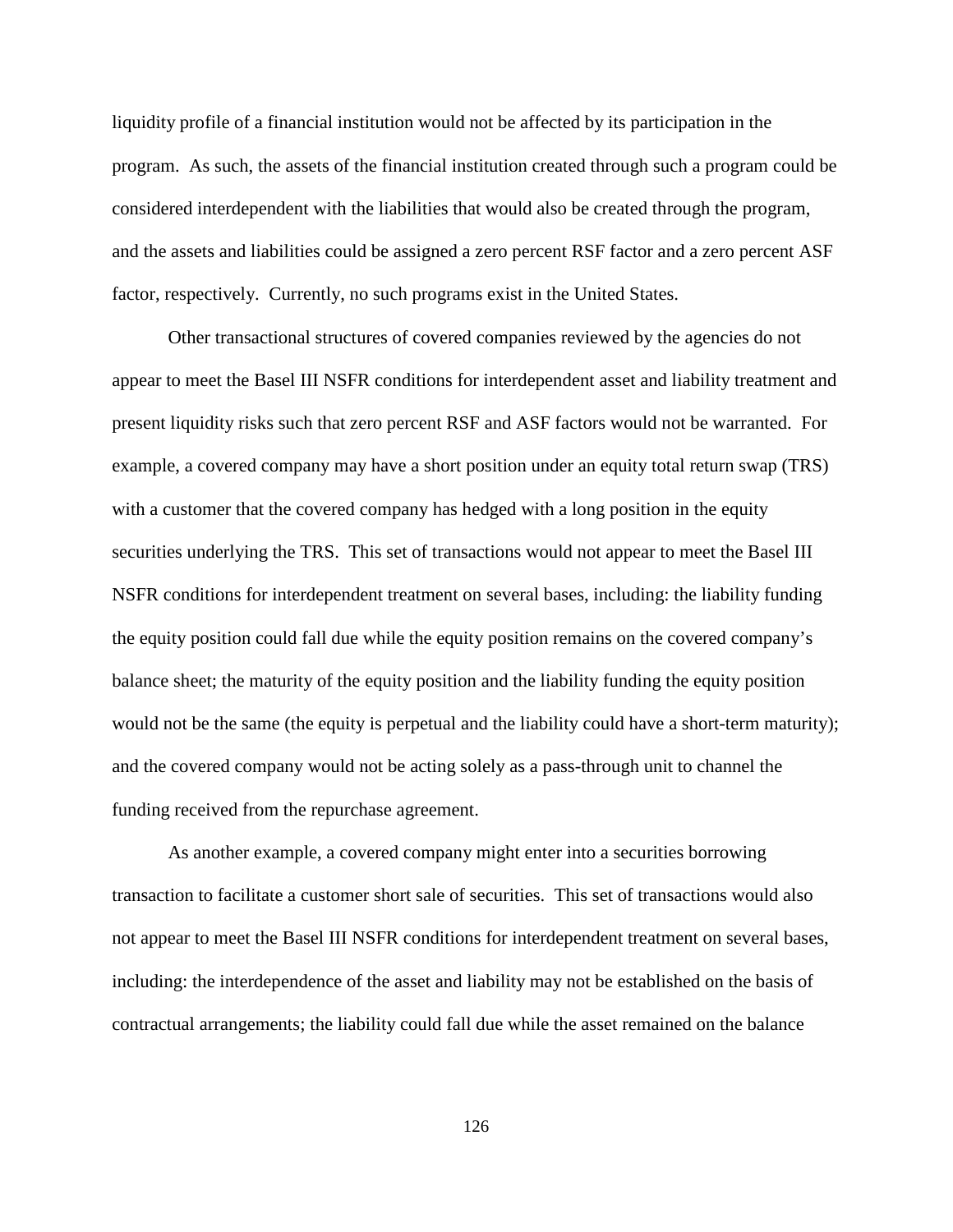sheet; and the maturity and principal amount of both the interdependent liability and asset may not be the same.

For the reasons described above, the proposed rule would not include a framework for interdependent assets and liabilities.

*Question 50: What assets and liabilities of covered companies, if any, meet the conditions for the interdependent treatment described by the Basel III NSFR and merit zero percent RSF and ASF factors?*

#### **III. Net Stable Funding Ratio Shortfall**

As noted above, the proposed rule would require a covered company to maintain an NSFR of at least 1.0 on an ongoing basis. The agencies expect circumstances where a covered company has an NSFR below 1.0 to arise only rarely. However, given the range of reasons, both idiosyncratic and systemic, a covered company could have an NSFR below 1.0 (for example, a covered company's NSFR might temporarily fall below 1.0 during a period of extreme liquidity stress), the proposed rule would not prescribe a particular supervisory response to address a violation of the NSFR requirement. Instead, the proposed rule would provide flexibility for the appropriate Federal banking agency to respond based on the circumstances of a particular case. Potential supervisory responses could include, for example, an informal supervisory action, a cease-and-desist order, or a civil money penalty.

The proposed rule would require a covered company to notify its appropriate Federal banking agency of an NSFR shortfall or potential shortfall. Specifically, a covered company would be required to notify its appropriate Federal banking agency no later than 10 business days, or such other period as the appropriate Federal banking agency may otherwise require by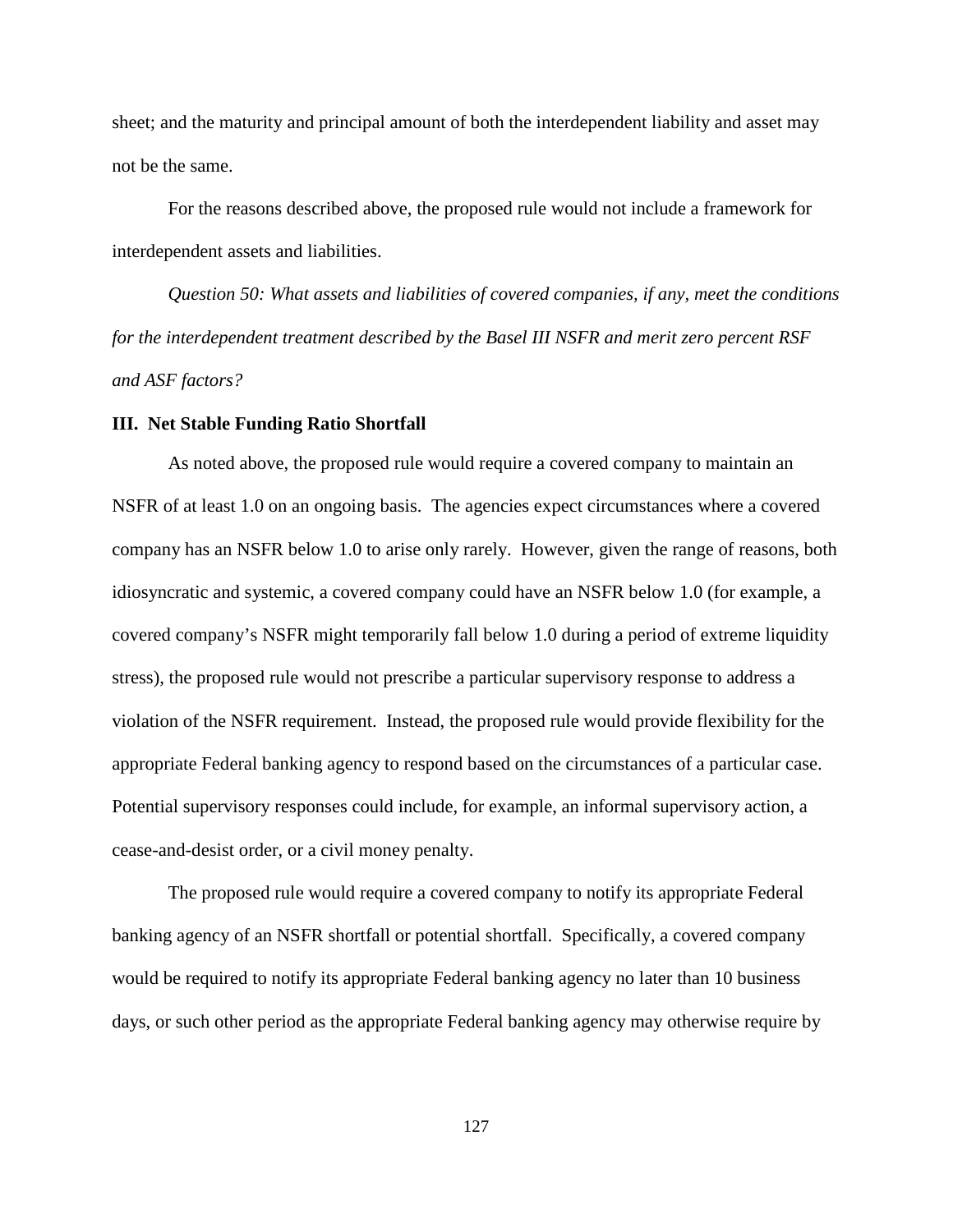written notice, following the date that any event has occurred that has caused or would cause the covered company's NSFR to fall below the minimum requirement.

In addition, a covered company would be required to develop a plan for remediation in the event of an NSFR shortfall. The proposed rule would require a covered company to submit its remediation plan to its appropriate Federal banking agency no later than 10 business days, or such other period as the appropriate Federal banking agency may otherwise require by written notice, after: (1) the covered company's NSFR falls below, or is likely to fall below, the minimum requirement and the covered company has or should have notified the appropriate Federal banking agency, as required under the proposed rule; (2) the covered company's required NSFR disclosures or other regulatory reports or disclosures indicate that its NSFR is below the minimum requirement; or (3) the appropriate Federal banking agency notifies the covered company that it must submit a plan for NSFR remediation and the agency provides a reason for requiring such a plan. As set forth in  $\S$  \_\_.110(b)(2), such a plan would be required to include an assessment of the covered company's liquidity profile, the actions the covered company has taken and will take to achieve full compliance with the proposed rule (including a plan for adjusting the covered company's liquidity profile to comply with the proposed rule's NSFR requirement and a plan for fixing any operational or management issues that may have contributed to the covered company's noncompliance), and an estimated time frame for achieving compliance.

Moreover, the covered company would be required to report to the appropriate Federal banking agency no less than monthly (or other frequency, as required by the agency) on its progress towards achieving full compliance with the proposed rule. These reports would be mandatory until the firm's NSFR is equal to or greater than 1.0.

128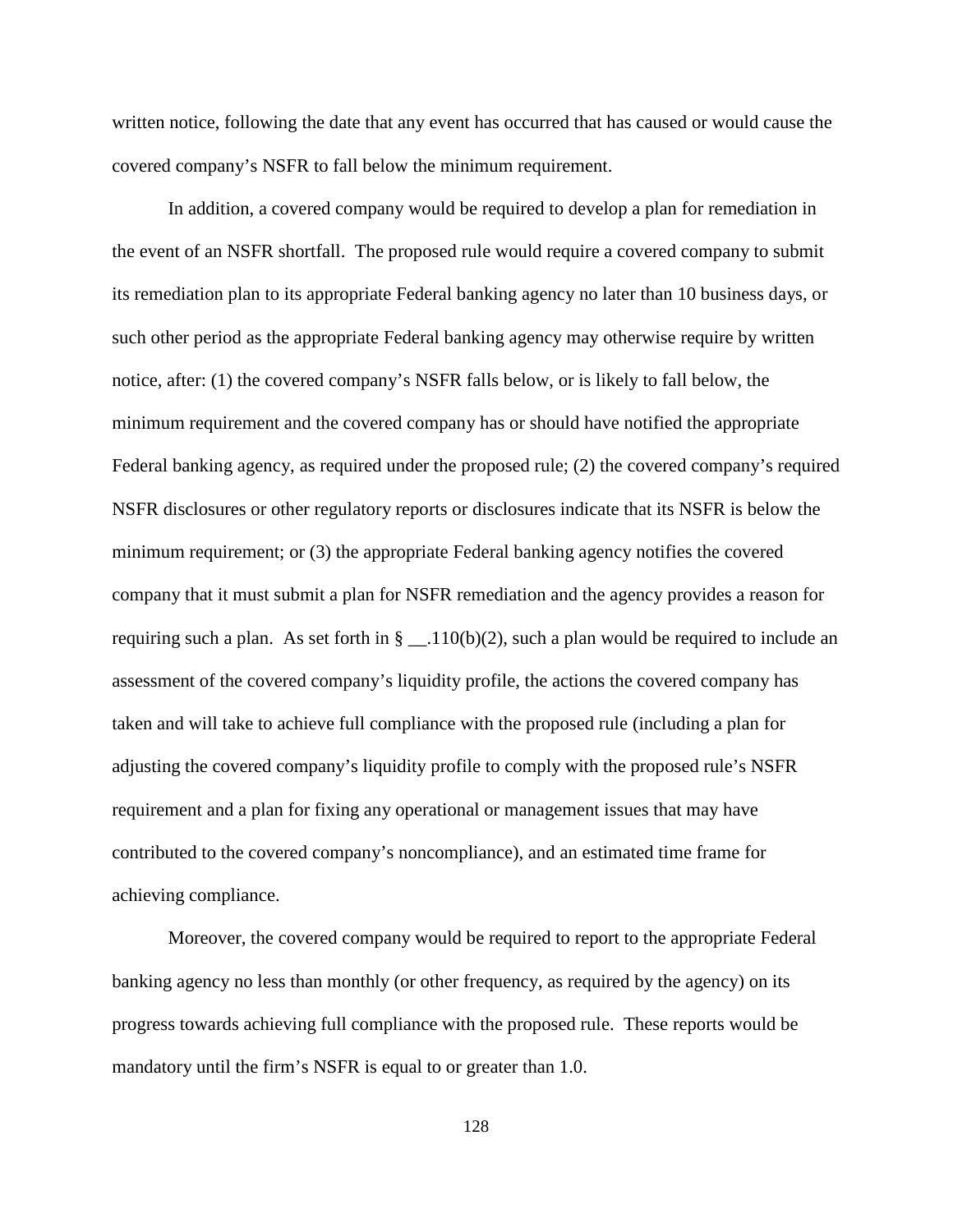Supervisors would retain the authority to take supervisory action against a covered company that fails to comply with the NSFR requirement.<sup>91</sup> Any action taken would depend on the circumstances surrounding the funding shortfall, including, but not limited to operational issues at a covered company, the frequency or magnitude of the noncompliance, the nature of the event that caused a shortfall, and whether such an event was temporary or unusual.

The proposed rule's framework would be similar to the shortfall framework in the LCR rule, which does not prescribe a particular supervisory response to address an LCR shortfall, and provides flexibility for the appropriate Federal banking agency to respond based on the circumstances of a particular case.

*Question 51: Is the proposed NSFR shortfall supervisory procedure appropriate to address instances when a covered company is out of compliance with the proposed NSFR requirement?* Why or why not? If not, please provide justifications supporting that view as well *as procedures that may be more appropriate.*

*Question 52: The agencies invite comment on all aspects of the proposed NSFR shortfall supervisory procedures. Should a de minimis exception to an NSFR shortfall be implemented, such that a covered company would not need to report such a shortfall, provided its NSFR returns to the required minimum within a short grace period? If so, what de minimis amount would be appropriate and why? What duration of grace period would be appropriate and why?*

*Question 53: What amount of time would be most appropriate for a covered company that is noncompliant with the NSFR requirement to prepare a plan for working towards compliance? The proposed rule provides 10 business days (or such other period as the* 

<span id="page-128-0"></span> $91$  See also the discussion of the agencies' reservation of authority in section I.C.2 of the Supplementary Information section.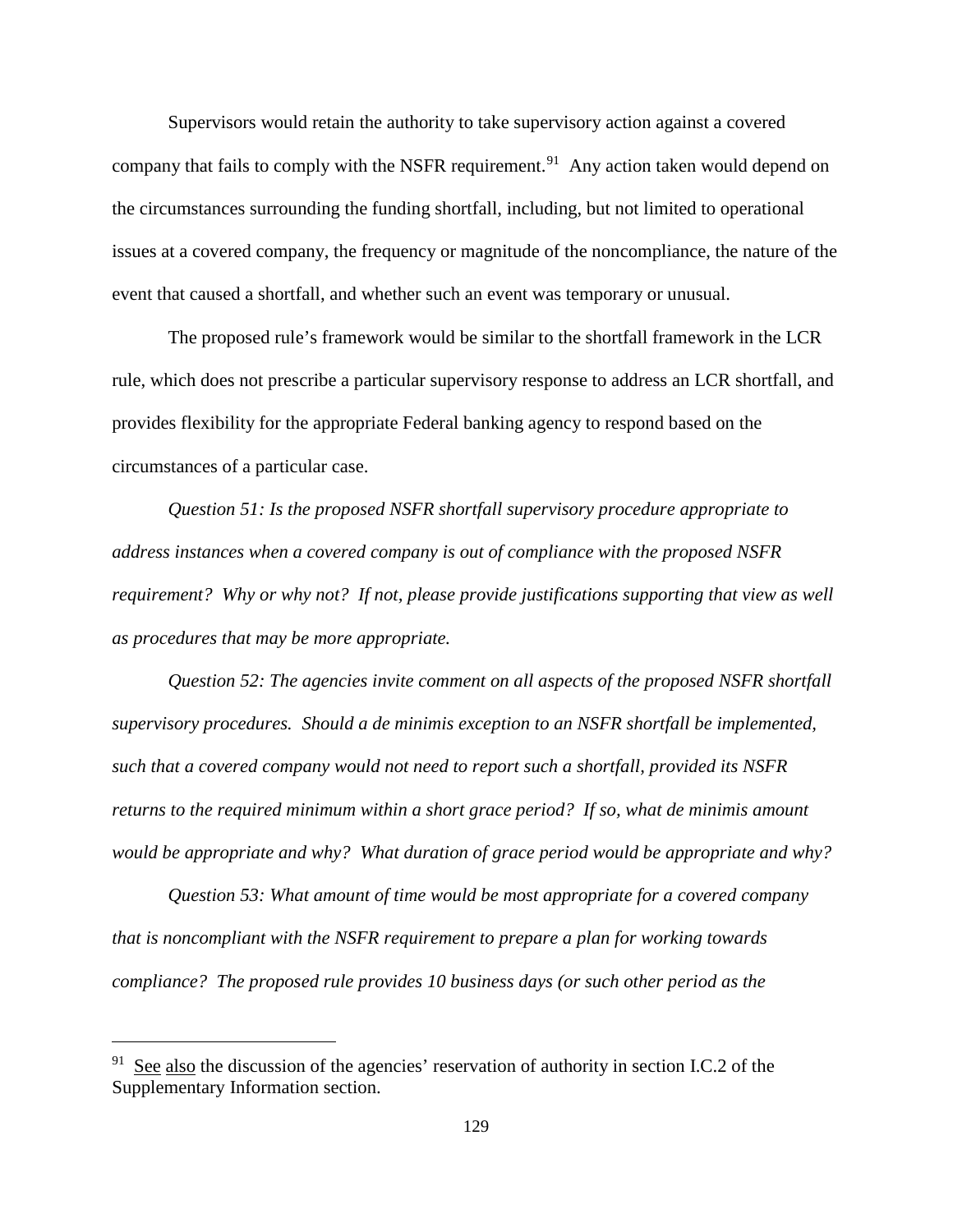*appropriate Federal banking agency may require), but would a longer period, such as 20 business days, be more appropriate and, if so, why?*

# **IV. Modified Net Stable Funding Ratio Applicable to Certain Covered Depository Institution Holding Companies**

#### *A. Overview and Applicability*

 $\overline{a}$ 

The Board is proposing a modified NSFR requirement that would be tailored for modified NSFR holding companies and would be less stringent than the proposed NSFR requirement that would apply to covered companies. A modified NSFR holding company would be required to maintain a lower minimum amount of stable funding, equivalent to 70 percent of the amount that would be required for a covered company. As discussed in section I.A of this Supplementary Information section, a modified NSFR holding company would be a bank holding company or savings and loan holding company without significant insurance or commercial operations that, in either case, has \$50 billion or more, but less than \$250 billion, in total consolidated assets and less than \$10 billion in total on-balance sheet foreign exposure.<sup>[92](#page-129-0)</sup>

Modified NSFR holding companies are large financial companies, and many have sizable operations in banking, brokerage, or other financial activities. Compared to covered companies, however, they are smaller in size and generally less complex in structure, less interconnected

<span id="page-129-0"></span> $92$  The proposed modified NSFR requirement would not apply to: (i) a grandfathered unitary savings and loan holding company (as described in section  $10(c)(9)(A)$  of the Home Owners' Loan Act, 12 U.S.C.  $1467a(c)(9)(A)$  that derives 50 percent or more of its total consolidated assets or 50 percent of its total revenues on an enterprise-wide basis from activities that are not financial in nature under section 4(k) of the Bank Holding Company Act (12 U.S.C. 1843(k)); (ii) a top-tier bank holding company or savings and loan holding company that is an insurance underwriting company; or (iii) a top-tier bank holding company or savings and loan holding company that has 25 percent or more of its total consolidated assets in subsidiaries that are insurance underwriting companies. For purposes of (iii), the company must calculate its total consolidated assets in accordance with GAAP or estimate its total consolidated assets, subject to review and adjustment by the Board.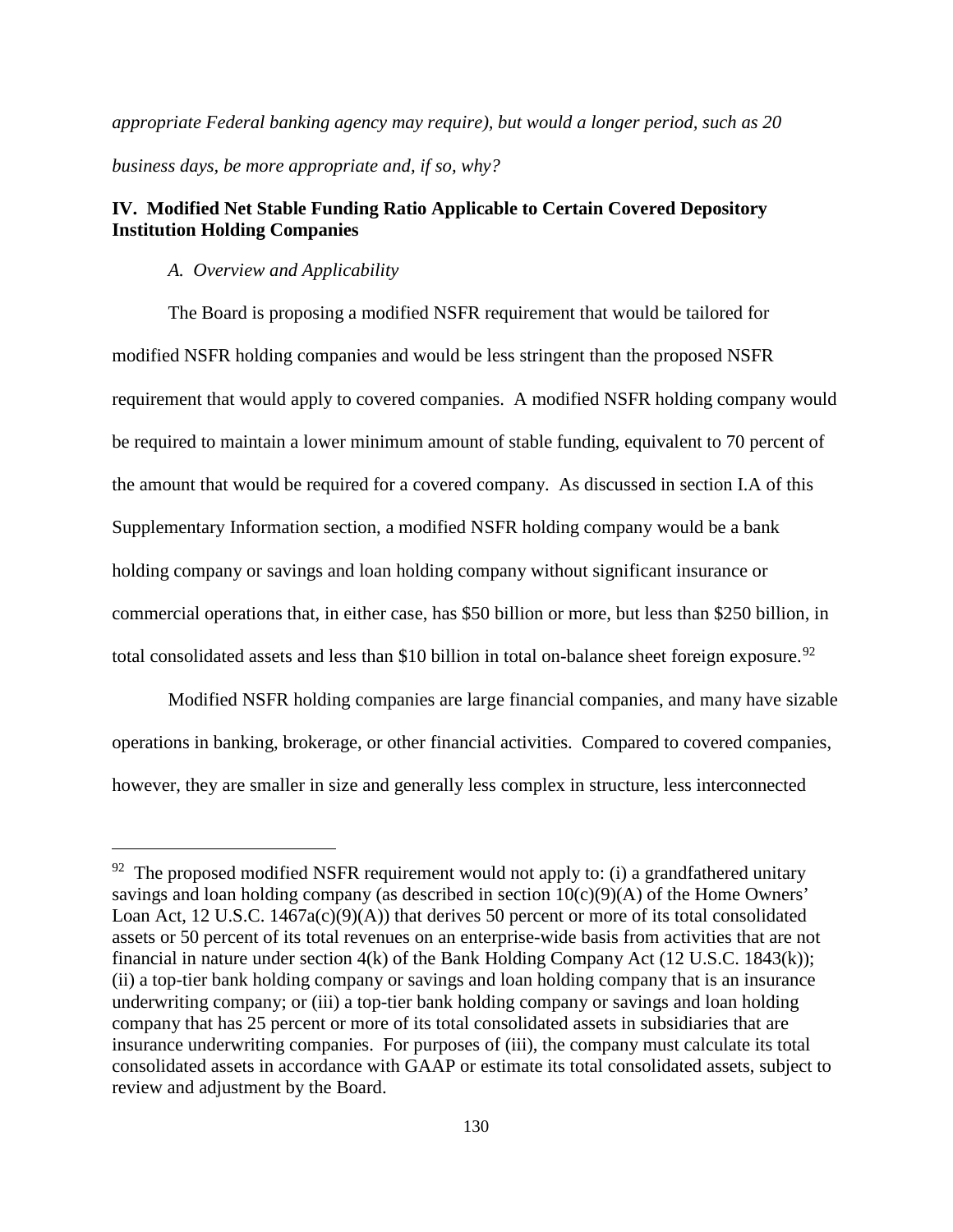with other financial companies, and less reliant on riskier forms of funding. Their activities tend to be more limited in scope and they tend to have fewer international activities. Modified NSFR holding companies also tend to have simpler balance sheets, which, in the event of disruptions to a company's regular sources of funding, better enables the company's management and its supervisors to identify risks and take corrective actions more quickly, as compared to covered companies. For many of these same reasons, modified NSFR holding companies also would likely not present as great a risk to U.S. financial stability as covered companies.

Nevertheless, modified NSFR holding companies do face more complex liquidity risk management challenges than smaller banking organizations and are important providers of credit in the U.S. economy. The failure or distress of one or more modified NSFR holding companies could still pose risks to U.S. financial stability, though to a lesser degree than the failure or distress of one or more covered companies. Therefore, the Board is proposing a minimum stable funding requirement for modified NSFR holding companies that would not be as stringent as the proposed NSFR requirement that would apply to covered companies.

A modified NSFR holding company that becomes subject to the proposed rule pursuant to § 249.1(b)(v) after the effective date would be required to comply with the proposed modified NSFR requirement one year after the date it meets the applicable thresholds. This one-year transition period would provide newly subject modified NSFR holding companies sufficient time to adjust to the requirements of the proposal.

Other than the lower RSF amount requirement and longer transition period, the proposed modified NSFR requirement would be identical to the proposed NSFR requirement for covered companies. Modified NSFR holding companies would also be subject to the public disclosure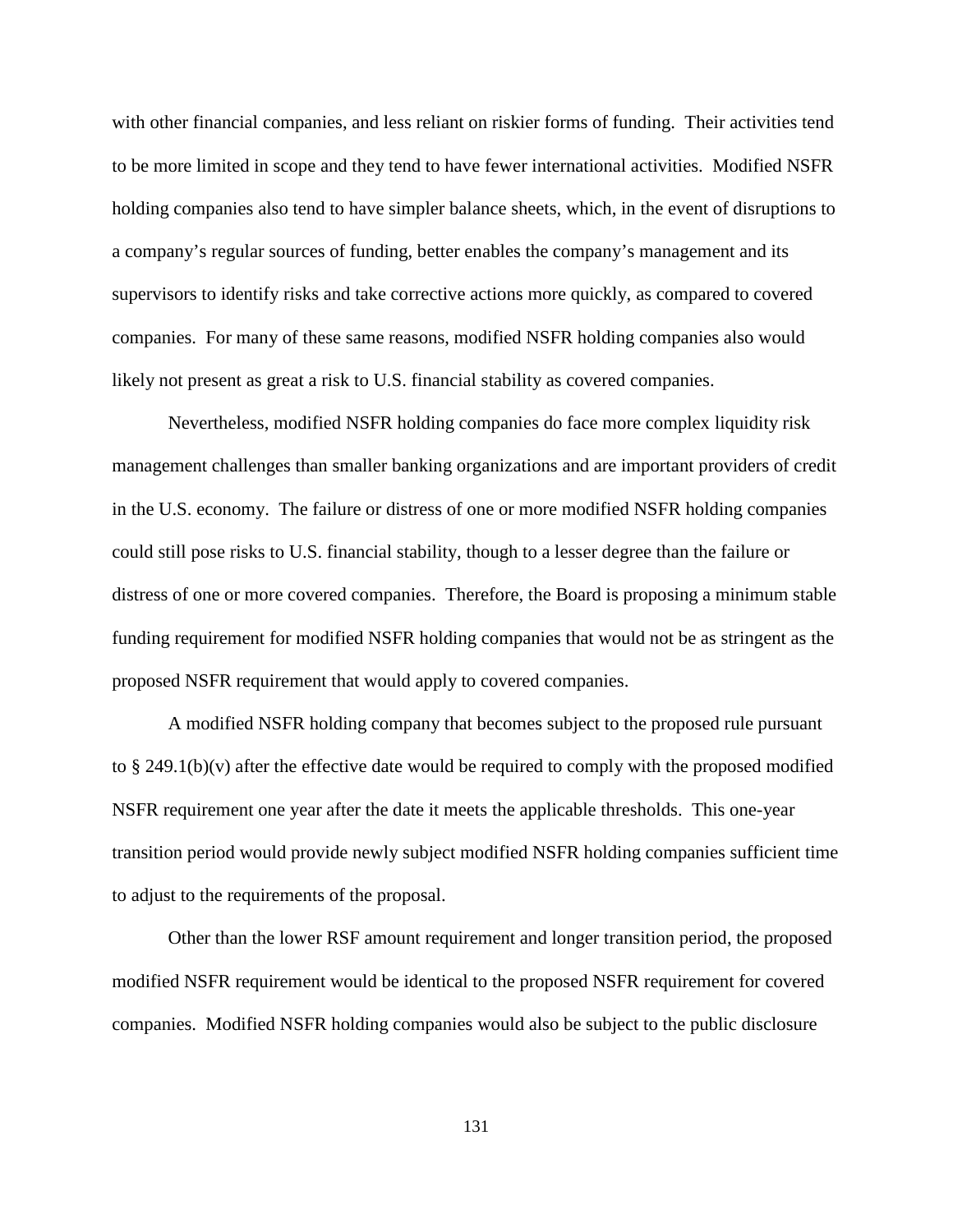requirements under §§ \_\_.130 and \_\_.131 of the proposed rule, described in section V of this Supplementary Information section.

# *B. Available Stable Funding*

A modified NSFR holding company would calculate its ASF amount in the same manner as a covered company, pursuant to § \_\_.103 of the proposed rule. The ASF amount would comprise the equity and liabilities held by a modified NSFR holding company multiplied by the same standardized ASF factors as those that would be used by a covered company to determine the expected stability of its funding over a one-year time horizon. These ASF factors would be applicable to modified NSFR holding companies because they represent the proportionate amount of NSFR equity and liabilities that can be considered stable funding available to support assets, derivative exposures, and commitments.

#### *C. Required Stable Funding*

A modified NSFR holding company would calculate its RSF amount in the same manner as a covered company, pursuant to § \_\_.105 of the proposed rule, except that a modified NSFR holding company would multiply its RSF amount by 70 percent. As discussed above, the modified NSFR requirement would not require these firms to maintain as high an amount of stable funding as covered companies, based on the different risks of these firms.

*Question 54: What, if any, modifications to the modified NSFR requirement should the Board consider? Is the proposed 70 percent of the RSF amount appropriate for the modified NSFR holding companies based on their relative complexity and size? Please provide justification and supporting data.*

*Question 55: What operational burdens would modified NSFR holding companies face in complying with the proposed modified NSFR requirement?*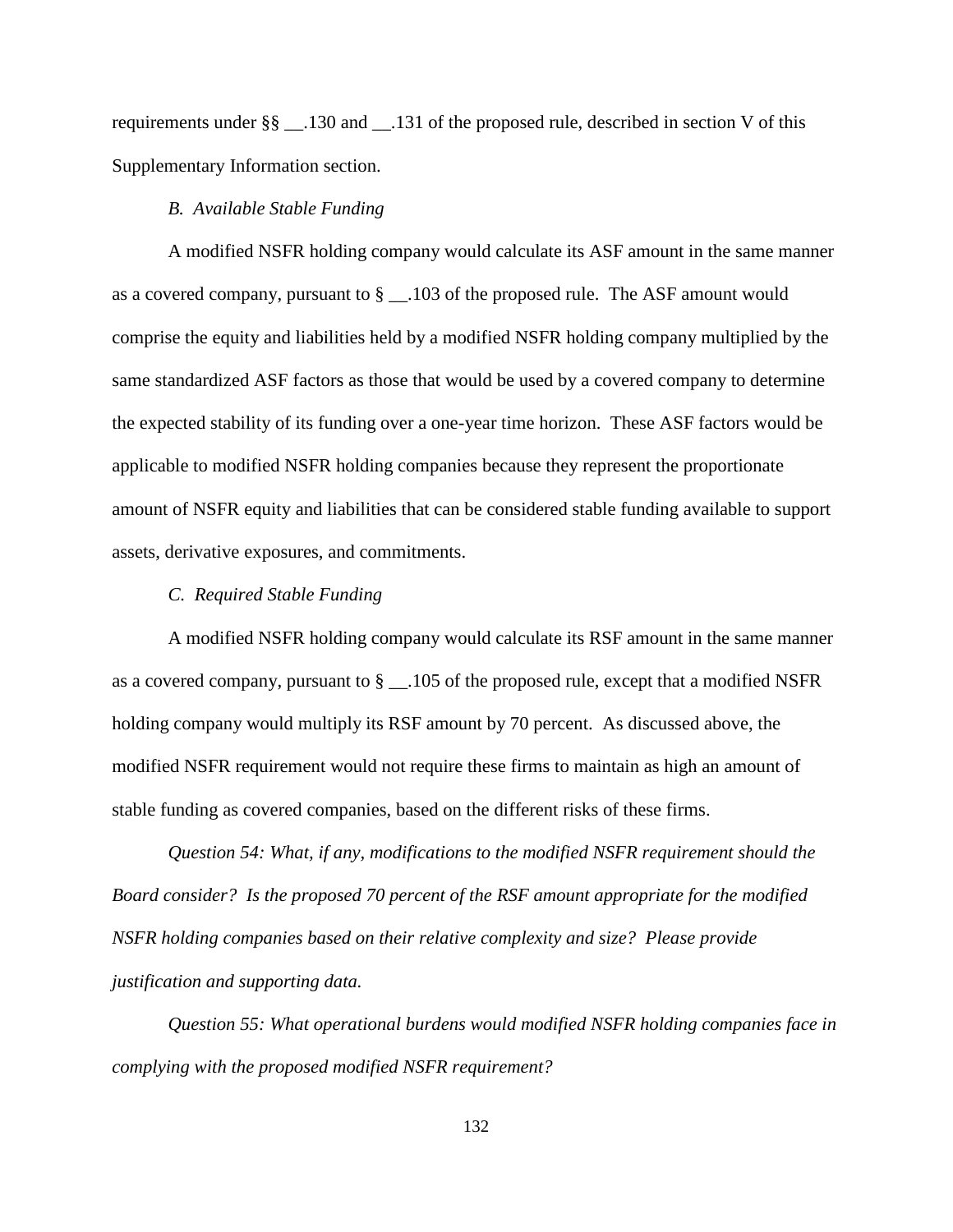*Question 56: Should the rules for consolidation under § \_\_.108 of the proposed rule be limited to covered companies, rather than applying to both covered companies and modified NSFR holding companies, and, if so, why?*

#### **V. Disclosure Requirements**

 $\overline{a}$ 

### *A. Proposed NSFR Disclosure Requirements*

The disclosure requirements of the proposed rule would apply to covered companies that are bank holding companies and savings and loan holding companies and to modified NSFR holding companies. The disclosure requirements of the proposed rule would not apply to depository institutions that are subject to the proposed rule.<sup>[93](#page-132-0)</sup>

The proposed rule would require public disclosures of a company's NSFR and the components of its NSFR in a standardized tabular format (NSFR disclosure template). The proposed rule would also require sufficient discussion of certain qualitative features of a company's NSFR and its components to facilitate an understanding of the company's calculation and results. The NSFR disclosure template is similar to the common disclosure template published by the BCBS as part of the Basel III Disclosure Standards (BCBS common template). The proposed rule would require a company to provide timely public disclosures each calendar quarter of the information in the NSFR disclosure template and the qualitative disclosures in a direct and prominent manner on its public internet site or in a public financial report or other public regulatory report. Such disclosures would need to remain publicly available for at least five years after the date of the disclosure.

<span id="page-132-0"></span> $93$  In the future, the agencies may develop a different or modified reporting form that would be required for both depository institutions and depository institution holding companies subject to the proposed rule. The agencies anticipate that they would solicit public comment on any such new reporting form.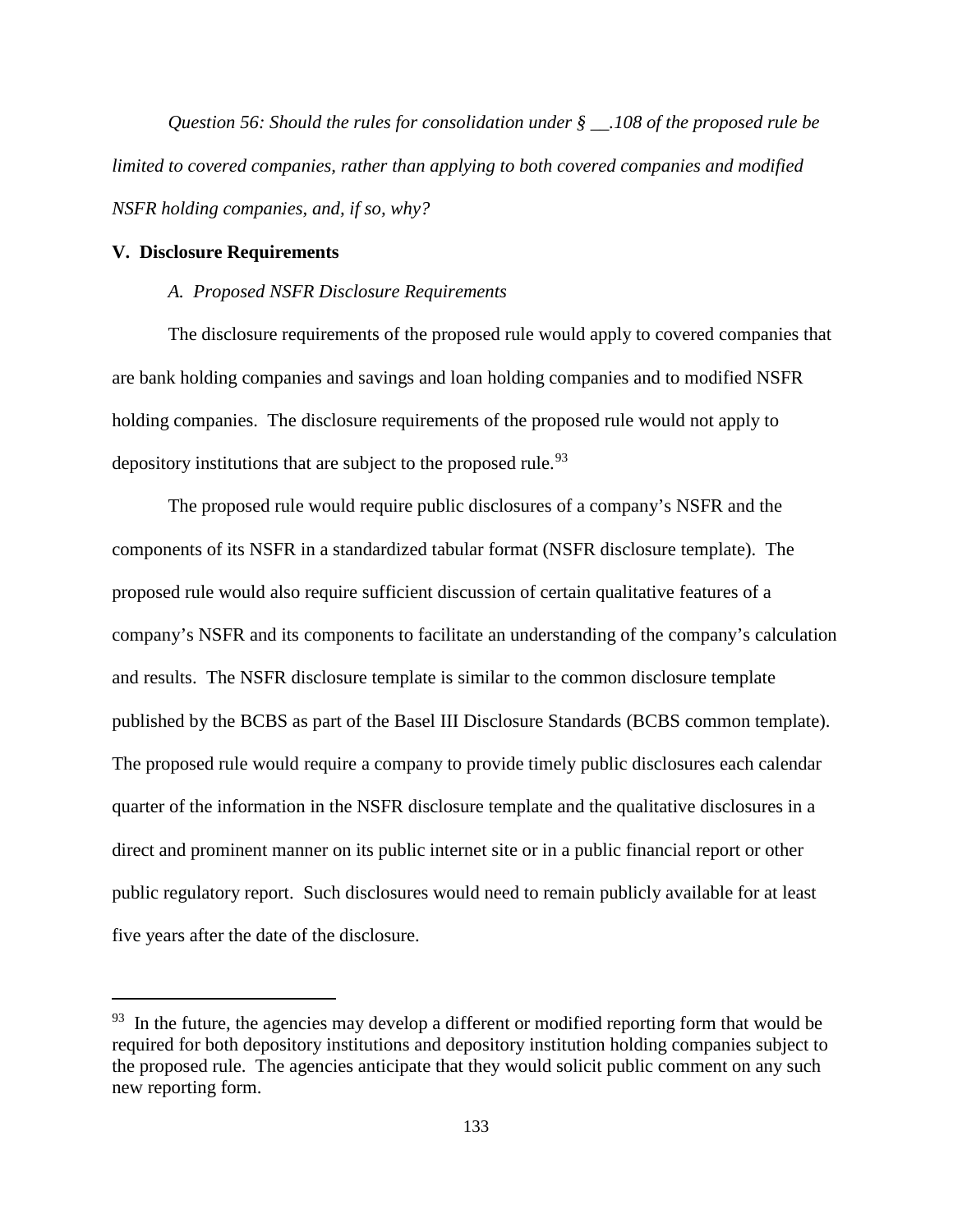In order to reduce compliance costs and provide relevant information to the public about the funding profile of a company, the proposed rule's quantitative disclosures would reflect data that a company would be required to calculate in order to comply with the proposed rule.

*Question 57: The agencies invite comment on all aspects of the disclosure requirements of the proposed rule. Specifically, what changes, if any, could improve the clarity and utility of the disclosures?*

#### *B. Quantitative Disclosure Requirements*

The proposed rule would require a company subject to the proposed disclosure requirements to publicly disclose the company's NSFR and its components. By using a standardized tabular format that is similar to the BCBS common template, the NSFR disclosure template would enable market participants to compare funding characteristics of covered companies in the United States and other banking organizations subject to similar stable funding requirements in other jurisdictions. However, the disclosure requirements of the proposed rule and the accompanying NSFR disclosure template also reflect differences between the proposed rule and the Basel III NSFR, as discussed below.

The NSFR disclosure template would include components of a company's ASF and RSF calculations (ASF components and RSF components, respectively), as well as the company's ASF amount, RSF amount, and NSFR. For most ASF and RSF components, the proposed rule would require disclosure of both "unweighted" and "weighted" amounts. The "unweighted" amount generally refers to values of ASF or RSF components prior to applying the ASF or RSF factors assigned under  $\S\S - 104, -106$ , or  $- 107$ , as applicable, whereas the "weighted" amount generally refers to the amounts resulting after applying the ASF or RSF factors. For certain line items in the proposed NSFR disclosure template relating to derivative transactions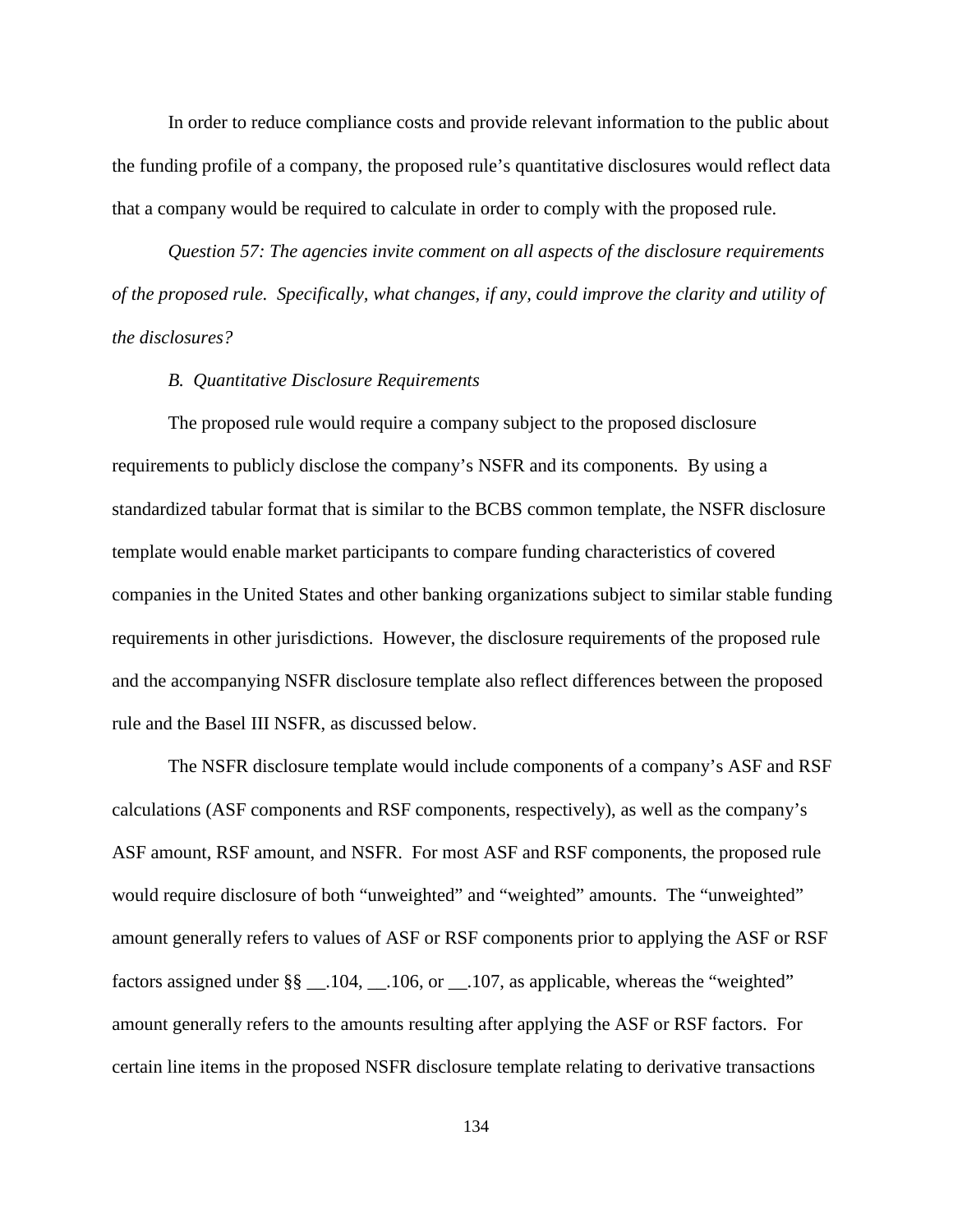that include components of multi-step calculations before an ASF or RSF factor is applied, as described in section II.E of this Supplementary Information section, a company would only be required to disclose a single amount for the component.

For most ASF or RSF components, the proposed NSFR disclosure template would require the unweighted amount to be separated based on maturity categories relevant to the NSFR requirement: open maturity; less than six months after the calculation date; six months or more, but less than one year after the calculation date; one year or more after the calculation date; and perpetual. For purposes of comparability of disclosures across jurisdictions, while the BCBS common template does not distinguish between the "open" and "perpetual" maturity categories (grouping them together under the heading "no maturity"), the proposed rule would require a company to disclose amounts in those two maturity categories separately because the categories are on opposite ends of the maturity spectrum for purposes of the proposed rule. As noted in section II.B of this Supplementary Information section, the "open" maturity category is meant to capture instruments that do not have a stated contractual maturity and may be closed out on demand, such as demand deposits. The "perpetual" category is intended to capture instruments that contractually never mature and may not be closed out on demand, such as equity securities. Separating these two categories into two disclosure columns improves the transparency and quality of the disclosure without undermining the ability to compare the NSFR component disclosures of banking organizations in other jurisdictions that utilize the BCBS common template, because these two columns can be summed for comparison purposes. For certain ASF and RSF components that represent calculations that do not depend on maturities, such as the NSFR derivatives asset or liability amount, the proposed NSFR disclosure template would not require a company to separate its disclosed amount by maturity category.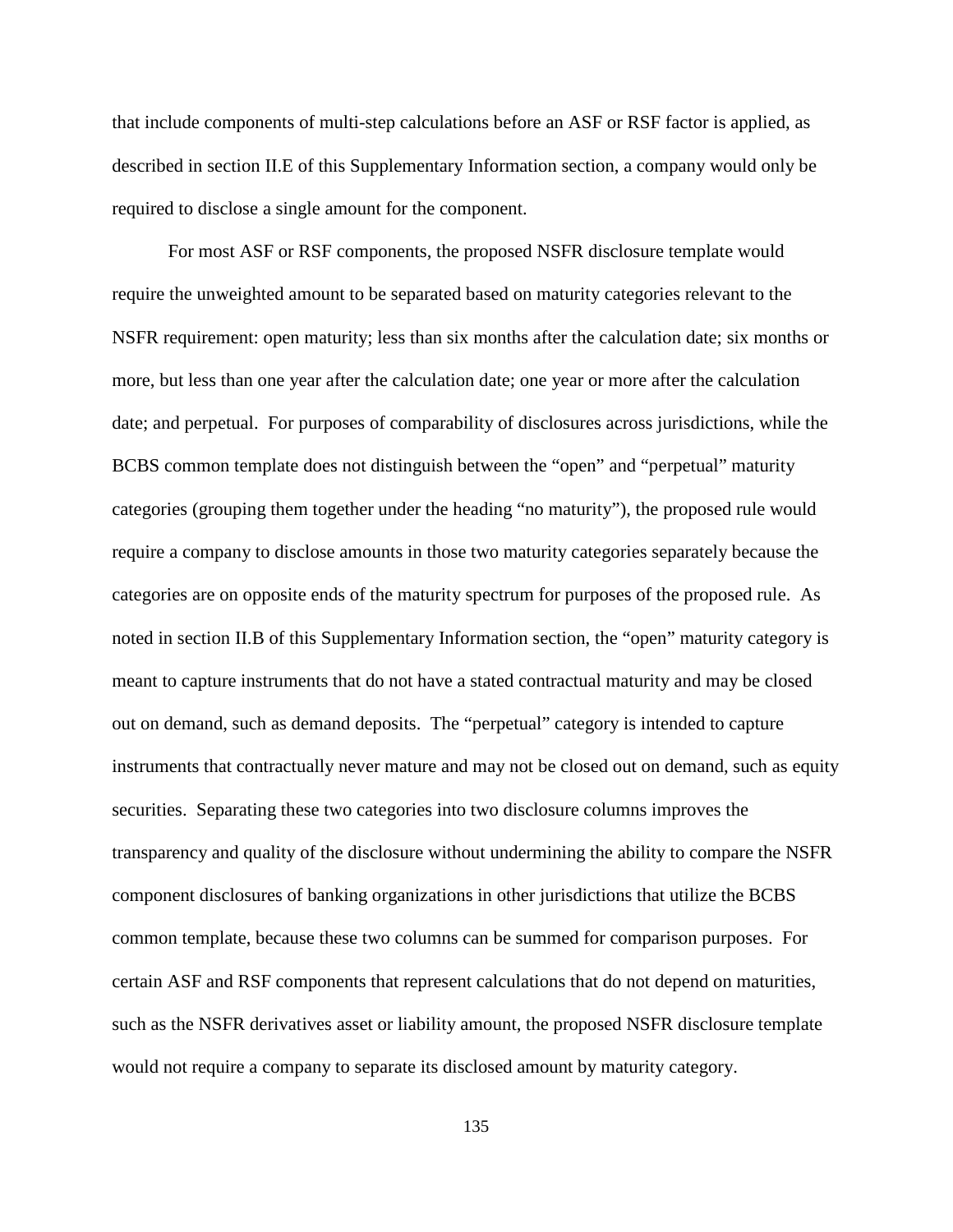As described further below, the proposed rule identifies the ASF and RSF components that a company must include in each row of the proposed NSFR disclosure template, including cross-references to the relevant sections of the proposed rule. The numbered rows of the proposed NSFR disclosure template do not always map on a one-to-one basis with provisions of the proposed rule relating to the calculation of a company's NSFR. In some cases, the proposed NSFR disclosure template requires instruments that are assigned identical ASF or RSF factors to be disclosed in different rows or columns, and some rows and columns combine disclosure of instruments that are assigned different ASF or RSF factors. For example, the proposed NSFR disclosure template includes all level 1 liquid assets in a single row, even though the proposed rule would assign a zero percent, 5 percent, or higher RSF factor to various level 1 liquid assets under  $\S$  \_\_.106(a)(1) (such as Reserve Bank balances),  $\S$  \_\_.106(a)(2) (such as unencumbered U.S. Treasury securities), or  $\S$  \_\_\_. 106(c) (if the level 1 liquid asset is encumbered), respectively. [94](#page-135-0)

For consistency, the proposed NSFR disclosure template would require a company to clearly indicate the as-of date for disclosed amounts and report all amounts on a consolidated basis and expressed in millions of U.S. dollars or as a percentage, as applicable.

*Question 58: What, if any, unintended consequences might result from publicly disclosing a company's NSFR and its components, particularly in terms of liquidity risk? What modifications should be made to the proposed disclosure requirements to address any unintended consequences?*

<span id="page-135-0"></span><sup>&</sup>lt;sup>94</sup> See discussion in sections II.D.3.a.i, II.D.3.a.ii, and II.D.3.c of this Supplementary Information section.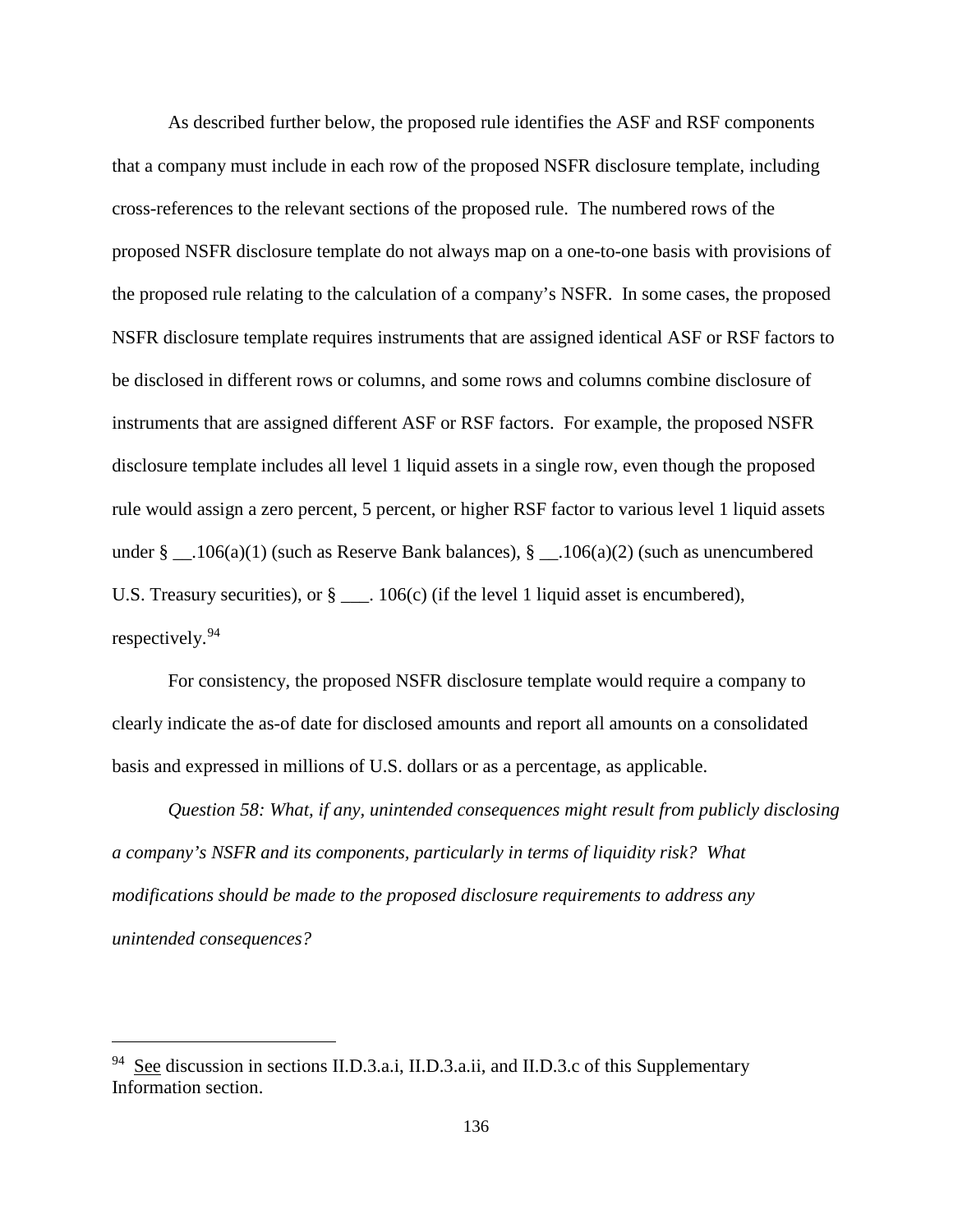## 1. Disclosure of ASF components

The proposed rule would require a company to disclose its ASF components, separated into the following categories: (1) capital and securities, which includes NSFR regulatory capital elements and other capital elements and securities; (2) retail funding, which includes stable retail deposits, less stable retail deposits, retail brokered deposits, and other retail funding; (3) wholesale funding, which includes operational deposits and other wholesale funding; and (4) other liabilities, which include the company's NSFR derivatives liability amount and any other liabilities not included in other categories.

The proposed NSFR disclosure template would differ from the BCBS common template by including some additional ASF categories that are not separately broken out under the Basel III NSFR, such as retail brokered deposits. The proposed template would also provide market participants with additional information relevant to understanding a company's liquidity profile, such as the total derivatives liabilities amount (a component of the NSFR derivatives liabilities amount). These differences from the BCBS common template would provide greater public transparency without reducing comparability across jurisdictions, since the broken-out line items could simply be added back together to produce a comparable total and the extra line items can simply be ignored.

#### 2. Disclosure of RSF components

The proposed disclosure requirements would require a company to disclose its RSF components, separated into the following categories: (1) total HQLA and each of its component asset categories (*i.e.*, level 1, level 2A, and level 2B liquid assets); (2) assets other than HQLA that are assigned a zero percent RSF factor; (3) operational deposits; (4) loans and securities, separated into categories including retail mortgages and securities that are not HQLA; (5) other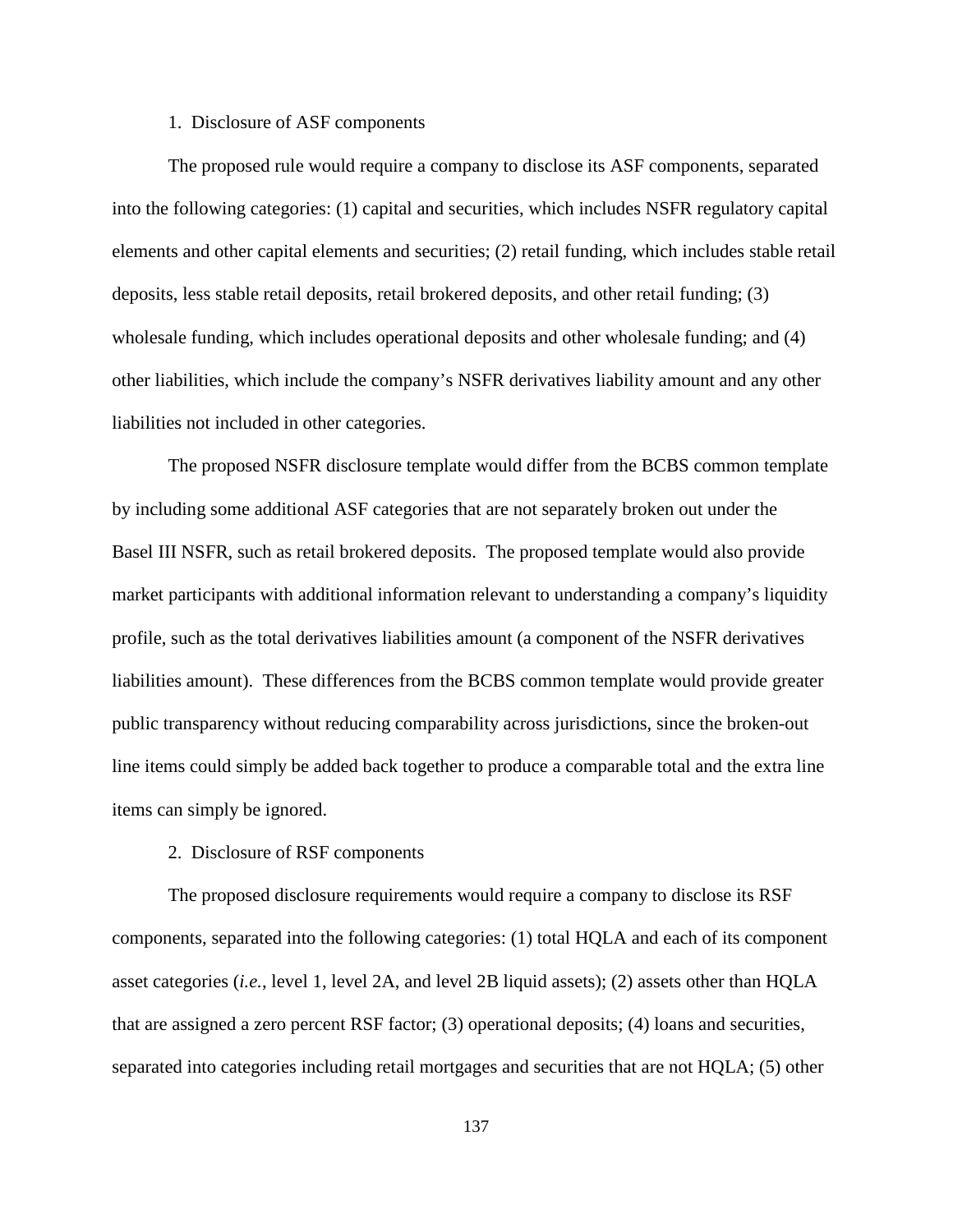assets, which include commodities, certain components of the company's derivatives RSF amount, and all other assets not included in another category (including nonperforming assets);<sup>[95](#page-137-0)</sup> and (6) undrawn amounts of committed credit and liquidity facilities.

Similar to the proposed disclosure format with respect to ASF components, the proposed NSFR disclosure template would differ in some respects from the BCBS common template to provide more granular information regarding RSF components without undermining comparability across jurisdictions. For example, the proposed rule would require disclosure of a company's level 1, level 2A, and level 2B liquid assets by maturity category, which is not required by the BCBS common template, to assist market participants and other parties in assessing the composition of a company's HQLA.<sup>96</sup> Additionally, because some assets that would be assigned a zero percent RSF factor are not included as HQLA under the LCR rule, such as "currency and coin" and certain "trade date receivables," the proposed template includes a distinct category for "zero percent RSF assets that are not level 1 liquid assets" that the BCBS common template does not include. The proposed NSFR disclosure template also differs from the BCBS common template in its presentation of the components of a company's derivatives RSF amount, generally to improve the clarity of disclosure by separating components into distinct rows and by including the total derivatives asset amount so that market participants can better understand a company's NSFR derivatives calculation.

As discussed in sections II.D.3.c and d of this Supplementary Information section, the proposed rule would assign RSF factors to encumbered assets under § \_\_.106(c) and (d). A

<span id="page-137-0"></span><sup>&</sup>lt;sup>95</sup> A company would be required to disclose nonperforming assets as part of the line item for other assets and nonperforming assets, rather than as part of a line item based on the type of asset that has become nonperforming.

<span id="page-137-1"></span> $96$  See § .20 of the LCR rule.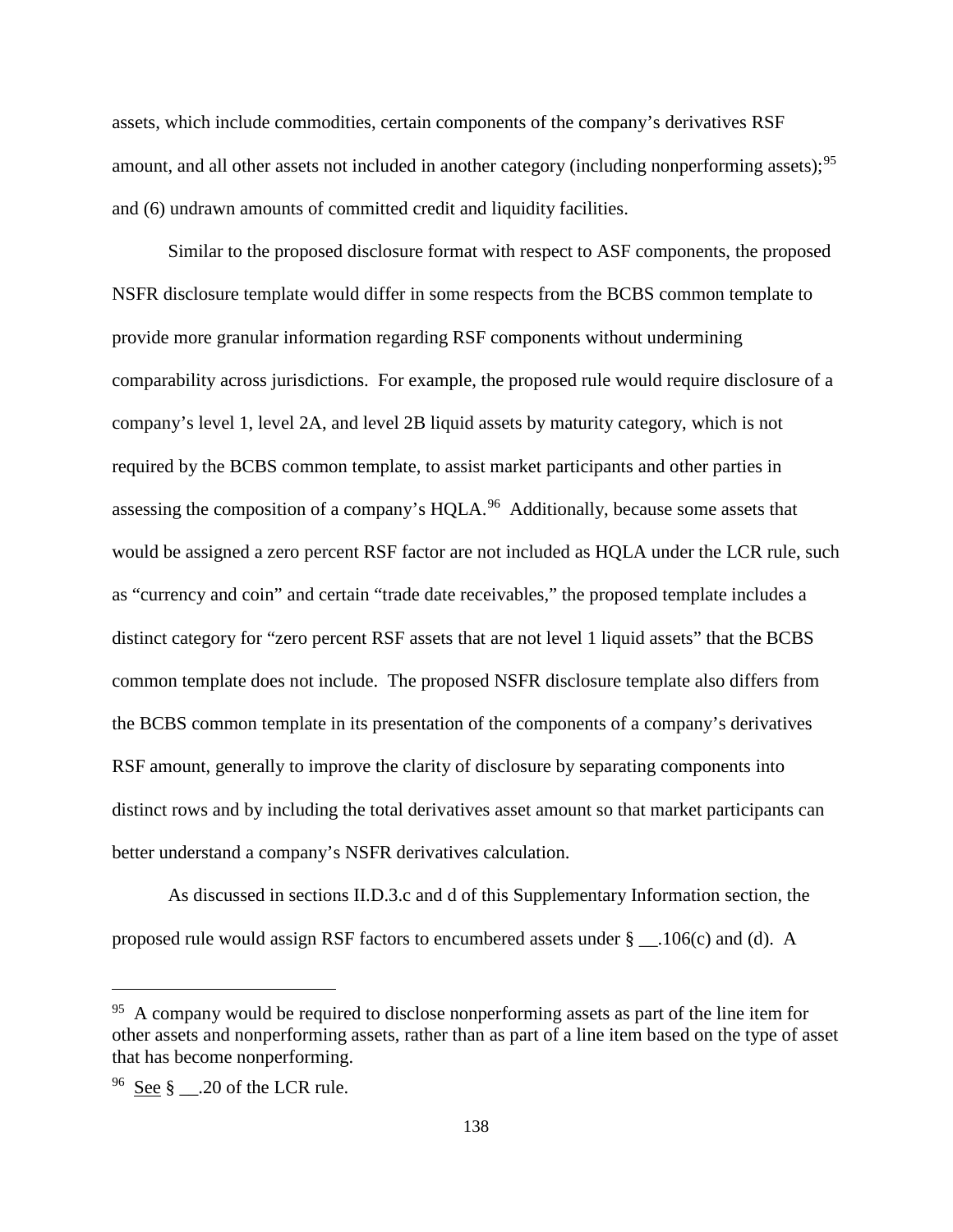company would be required to include encumbered assets in a cell of the NSFR disclosure template based on the asset category and asset maturity rather than based on the encumbrance period. For example, a level 2A liquid asset that matures in one year or more that is encumbered for a remaining period of nine months would be included in the level 2A liquid asset row and maturity of one year or more column, along with other level 2A liquid assets that have a similar maturity. This location in the NSFR disclosure template would not change the RSF factor assigned to the asset. In the preceding example, therefore, the covered company's weighted amount for the row would reflect an RSF factor of 50 percent assigned to the encumbered level 2A liquid asset. Similar treatment would apply for an asset provided or received by a company as variation margin to which an RSF factor is assigned under § \_\_.107. Disclosure by asset category and maturity would provide market participants a better understanding of the actual assets of a company rather than having rows that combine asset categories.

## *C. Qualitative Disclosure Requirements*

A covered company subject to the proposed disclosure requirements would be required to provide a qualitative discussion of the company's NSFR and its components sufficient to facilitate an understanding of the calculation and results. This qualitative discussion would supplement the quantitative information disclosures in a company's NSFR disclosure template described above and would enable market participants and other parties to better understand a company's NSFR and its components. The proposed rule would not prescribe the content or format of a company's qualitative disclosures; rather, it would allow flexibility for discussion based on each company's particular circumstances. The proposed rule would, however, provide guidance through examples of topics that a company may discuss. These examples include (1) the main drivers of the company's NSFR; (2) changes in the company's NSFR over time and the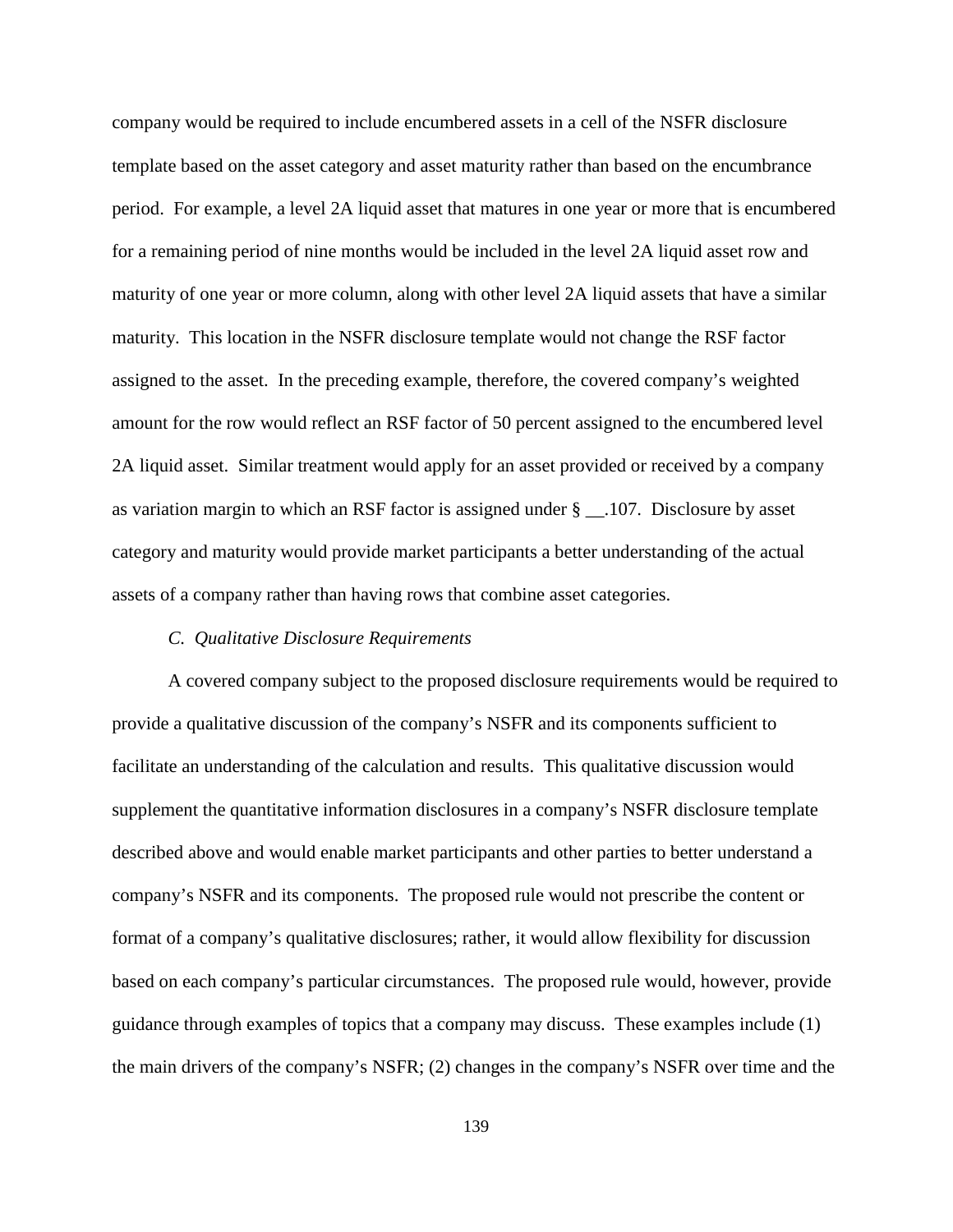causes of such changes (for example, changes in strategies or circumstances); (3) concentrations of funding sources and changes in funding structure; (4) concentrations of available and required stable funding within a covered company's corporate structure (for example, across legal entities); and (5) other sources of funding or other factors in the NSFR calculation that the company considers to be relevant to facilitate an understanding of its liquidity profile.

The Board recently proposed disclosure requirements under the LCR rule, which also include a qualitative disclosure section.<sup>97</sup> Given that the proposed rule and the LCR rule would be complementary quantitative liquidity requirements, a company subject to both disclosure requirements would be permitted to combine the two qualitative disclosures, as long as the specific qualitative disclosure requirements of each are satisfied by such a combined qualitative disclosure section.

# *D. Frequency and Timing of Disclosure*

 $\overline{a}$ 

The proposed rule would require a company to provide timely public disclosures after each calendar quarter. Disclosure on a quarterly basis would provide market participants and other parties with information to help assess the liquidity risk profiles of companies making the disclosures, while reducing compliance costs that could result from more frequent public disclosure. A quarterly disclosure period would alleviate burden by aligning with the frequency of periodic public disclosures in other contexts, such as those required under Federal securities laws and regulations.

<span id="page-139-0"></span> $97$  "Liquidity Coverage Ratio: Public Disclosure Requirements; Extension of Compliance Period for Certain Companies to Meet the Liquidity Coverage Ratio Requirements," 80 FR 75010 (December 1, 2015).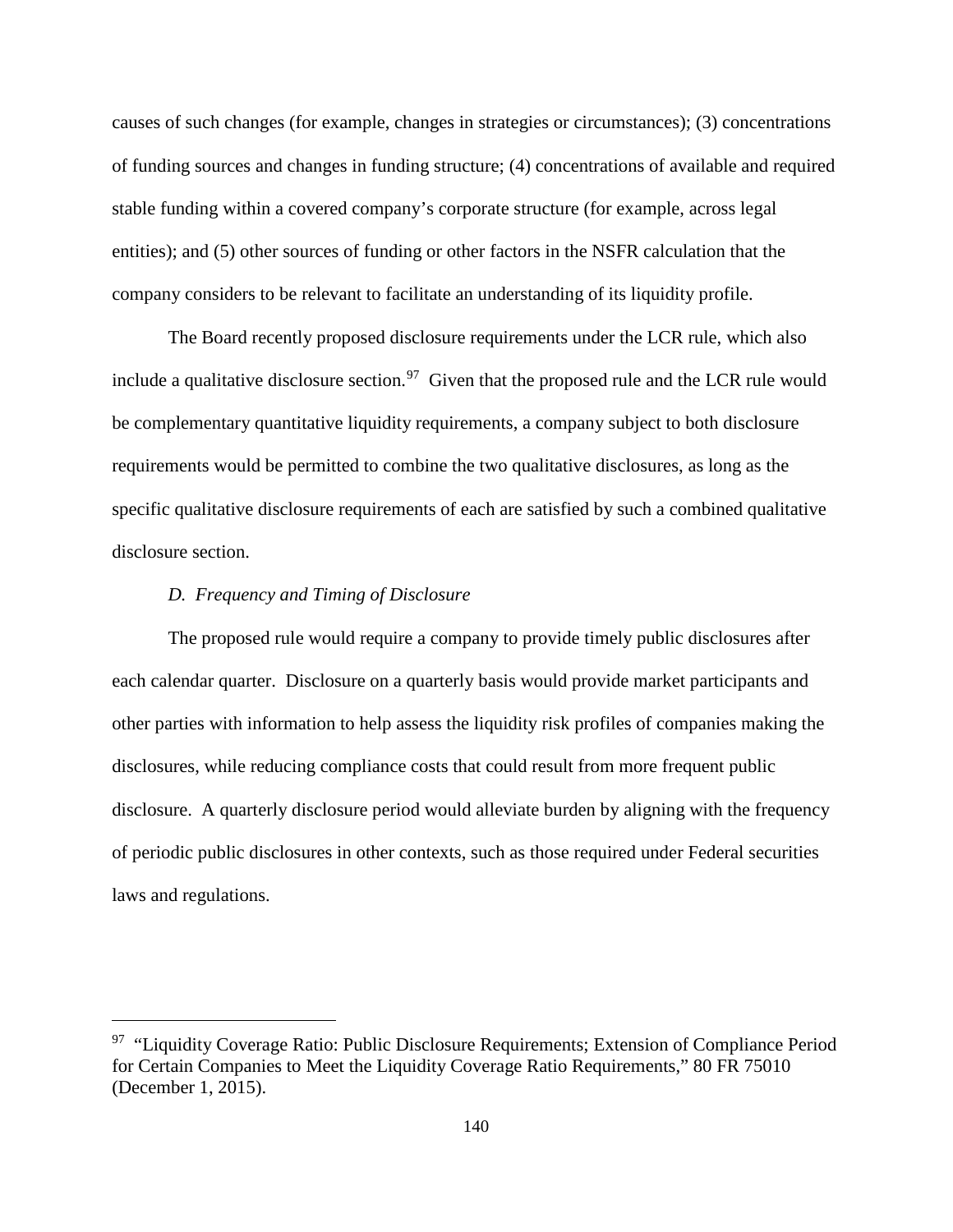The purpose of the proposed rule's public disclosure requirements would be to provide market participants and the public with periodic information regarding a company's funding structure, rather than real-time information or event-driven disclosures regarding a company's liquidity profile. The agencies will have access to other sources of information to enable ongoing monitoring of companies' liquidity risk profiles and compliance with the proposed rule.

The proposed rule would recognize that the timing of disclosures required under the Federal banking laws may not always coincide with the timing of disclosures required under other Federal laws, including disclosures required under the Federal securities laws. For calendar quarters that do not correspond to a company's fiscal year or quarter end, the agencies would consider those disclosures that are made within 45 days of the end of the calendar quarter (or within 60 days for the limited purpose of the company's first reporting period in which it is subject to the proposed rule's disclosure requirements) as timely. In general, where a company's fiscal year end coincides with the end of a calendar quarter, the agencies consider disclosures to be timely if they are made no later than the applicable SEC disclosure deadline for the corresponding Form 10–K annual report. In cases where a company's fiscal year end does not coincide with the end of a calendar quarter, the agencies would consider the timeliness of disclosures on a case-by-case basis.

This approach to timely disclosures is consistent with the approach to public disclosures that the agencies have taken in the context of other regulatory reporting and disclosure requirements. For example, the agencies have used the same indicia of timeliness with respect to

141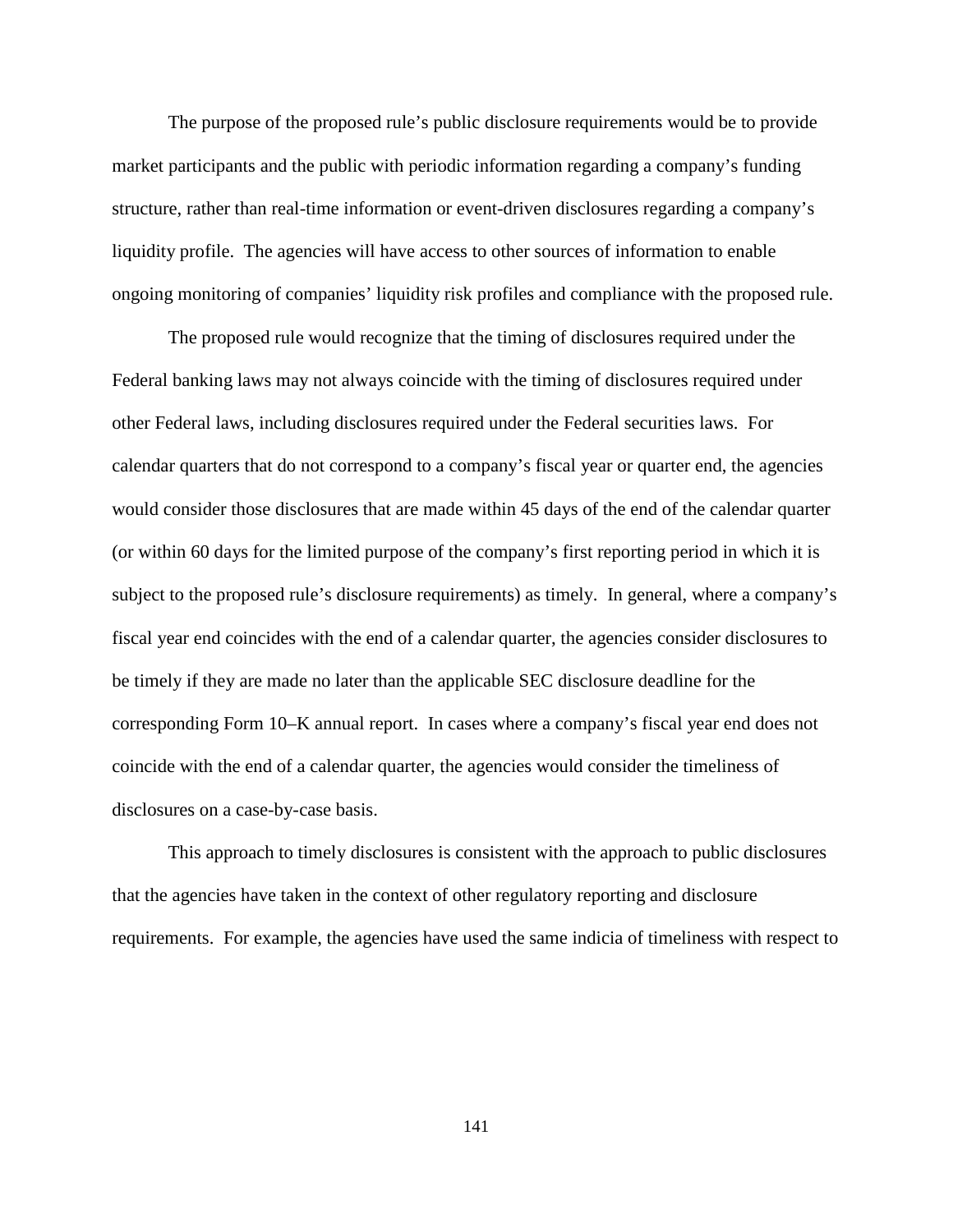public disclosures required under the agencies' risk-based capital rules and proposed under the LCR rule.<sup>[98](#page-141-0)</sup>

As noted above, a company must publicly disclose, in a direct and prominent manner, the information required by the proposed rule on its public internet site or in its public financial or other public regulatory reports. The agencies are not proposing specific criteria for what it means for a disclosure to be "direct and prominent," but the agencies expect that the disclosures should be readily accessible to the general public for a period of at least five years after the disclosure date.

The first reporting period for which a company would be required to disclose the company's NSFR and its components is the calendar quarter that begins on the date the company becomes subject to the proposed NSFR requirement. For example, a company that becomes subject to the proposed NSFR requirement on January 1, 2018, would be required to commence providing the public disclosures for the calendar quarter that ends on March 31, 2018. Its disclosures for this period would then be required to remain publicly available until at least March 31, 2023.

*Question 5*9: *Under what circumstances, if any, should the agencies require more frequent or less frequent public disclosures of a company's NSFR and its components? What benefits or negative effects may result if, in addition to required quarterly public disclosures, the agencies require a company to publicly disclose qualitative or quantitative information about the company's NSFR or its components with 30 days' prior written notice within a calendar quarter?*

<span id="page-141-0"></span><sup>98</sup> See 78 FR 62018, 62129 (October 11, 2013); 80 FR 75010, 75013 (December 1, 2015).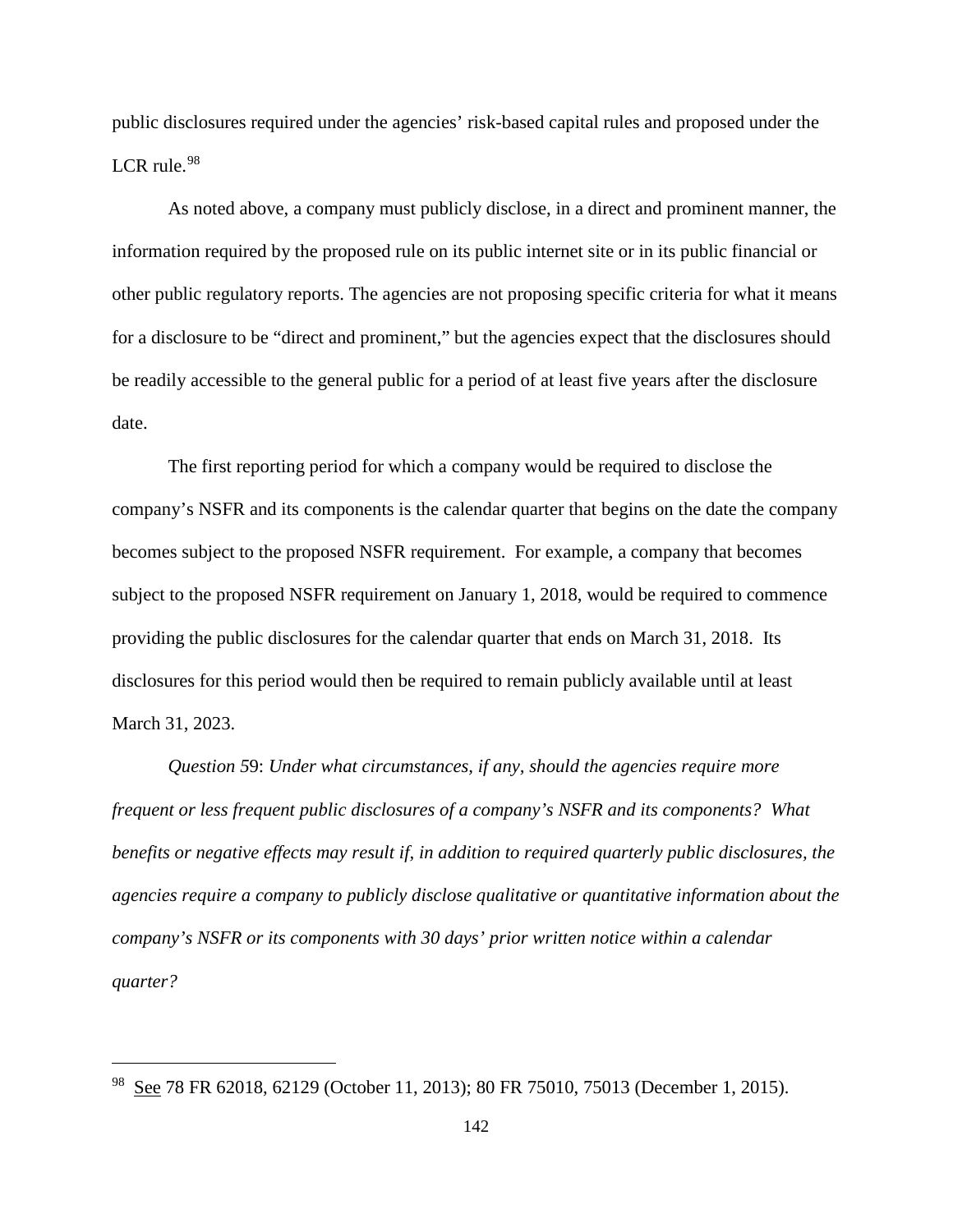*Question 60: Should the agencies issue any guidance regarding the term "direct and prominent?" If so, what factors should be included in such guidance?*

## **VI. Impact Assessment**

 $\overline{a}$ 

The agencies assessed the potential impact of the proposed rule<sup>[99](#page-142-0)</sup> and, based on available information, expect the benefits to exceed the costs.<sup>100</sup> As discussed in section I of this Supplementary Information section, the proposed rule is designed to reduce the likelihood that disruptions to a covered company or modified NSFR holding company's regular sources of funding will compromise its liquidity position, as well as to promote improvements in the measurement and management of liquidity risk. By requiring covered companies and modified NSFR holding companies to maintain stable funding profiles, the proposed rule is intended to reduce liquidity risk in the financial sector and provide for a safer and more resilient financial system.

The potential costs considered by the agencies include the extent to which covered companies and modified NSFR holding companies would currently fall short of the proposed NSFR requirement and any costs associated with balance-sheet adjustments that would be necessary to come into compliance or future balance-sheet adjustments to maintain compliance

<span id="page-142-0"></span> $99$  As discussed in section XI of this Supplementary Information section, the OCC also analyzed the proposed rule under the factors in the Unfunded Mandates Reform Act of 1995 (2 U.S.C. 1532).

<span id="page-142-1"></span> $100$  The BCBS recently published a review of the literature on the costs and benefits of liquidity regulation and found that existing literature, although limited given that many liquidity requirements are relatively new, supports the view that the net social benefit of liquidity regulation is expected to be significantly positive. See Basel Committee on Banking Supervision, "Literature review on integration of regulatory capital and liquidity instruments" (March 2016), available at https://www.bis.org/bcbs/publ/wp30.pdf (BCBS literature review).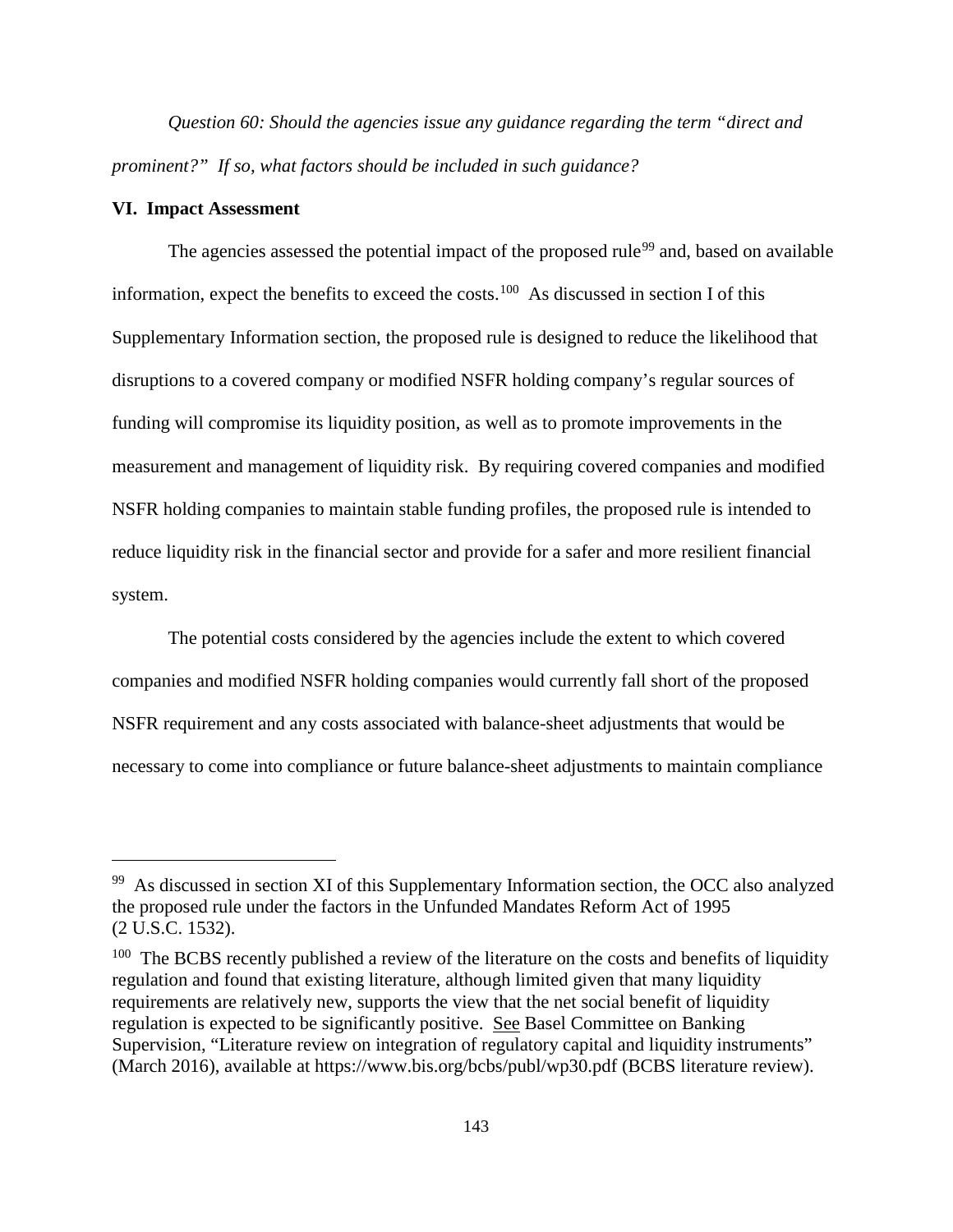in the future;  $^{101}$  $^{101}$  $^{101}$  ongoing operational and administrative costs related to the proposed rule's calculation, disclosure, and shortfall notification requirements; possible costs to customers in the form of increased borrowing costs; and the possibility of reduced financial intermediation or economic output in the United States.

The potential benefits considered include a reduction in the likelihood, relative to a banking system without an NSFR requirement, that a covered company or modified NSFR holding company would fail or experience material financial distress; the reduced likelihood of a financial crisis occurring and the reduced severity of a financial crisis if one were to occur; and the improved transparency and improved market discipline due to the proposed rule's public disclosure requirements.

# *A. Analysis of Potential Costs*

 $\overline{a}$ 

The agencies considered the extent to which any covered companies or modified NSFR holding companies would fall short of the proposed NSFR requirement or modified NSFR requirement, respectively, if they were currently in effect and would need to make balance-sheet adjustments, such as reducing short-term funding or increasing holdings of liquid assets, in order to come into compliance.

To estimate shortfall amounts, the agencies calculated ASF and RSF amounts at the consolidated level for depository institution holding companies that would be subject to the NSFR requirement or modified NSFR requirement. These estimates were based on information

<span id="page-143-0"></span><sup>&</sup>lt;sup>101</sup> Analysis of potential shortfalls focused on the consolidated level for covered companies that are depository institution holding companies and did not include separate shortfall analyses for covered companies that are depository institutions. See infra note 103. The OCC's impact analysis, discussed in section XI of this Supplementary Information section estimates the shortfall and costs for national banks and Federal savings associations.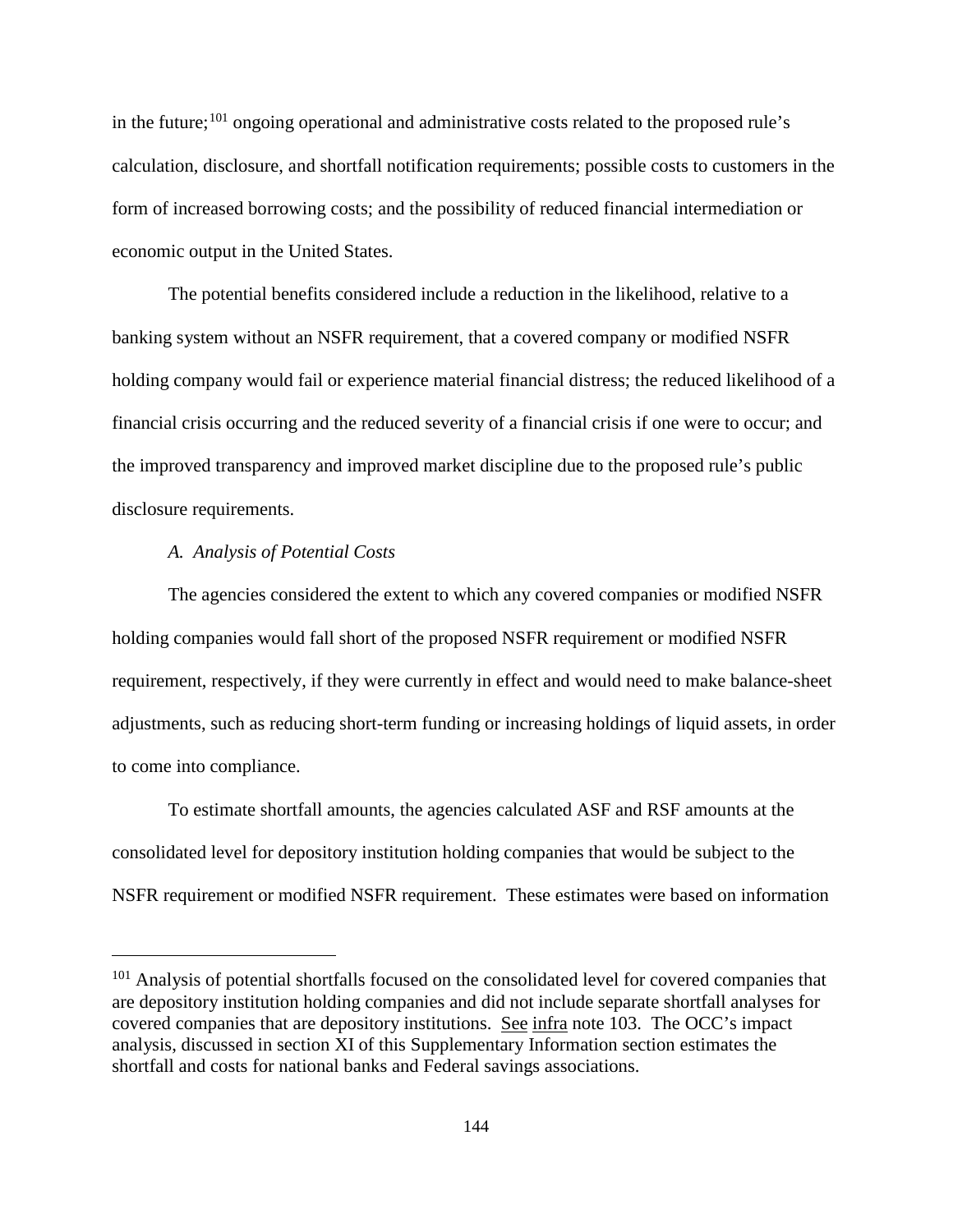submitted by certain depository institution holding companies for inclusion in the most recent Basel III Quantitative Impact Study (QIS), as well as other available information, including data collected on the FR 2052a report and publicly available data.<sup>[102](#page-144-0)</sup> In addition, for covered companies and modified NSFR holding companies that did not submit data through the QIS process, the estimates were based on information collected on Federal Reserve forms FR Y-9C and FR 2052b, as well as other supervisory data.

As of December 2015, 15 depository institution holding companies would be covered companies under the proposed rule and 20 depository institution holding companies would be modified NSFR holding companies. Using the approach described above, the agencies estimate that nearly all of these companies would be in compliance with the proposed NSFR or modified NSFR requirement if those requirements were in effect today. In the aggregate, the agencies estimate that covered companies and modified NSFR holding companies would face a shortfall of approximately \$39 billion, equivalent to 0.5 percent of the aggregate RSF amount that would apply across all firms. For the limited number of firms that would have a shortfall, the \$39 billion shortfall would be equivalent to 4.3 percent of their total RSF amount.

Because nearly all covered companies and modified NSFR holding companies are estimated to be in compliance with the proposed NSFR requirement and modified NSFR requirement, respectively, and because the aggregated ASF shortfall amount is estimated to be small relative to the aggregate size of these companies, the agencies do not expect most companies to incur significant costs in connection with making changes to their funding

<span id="page-144-0"></span> $102$  See https://www.bis.org/bcbs/qis for additional QIS information. Individual company submission data is confidential supervisory information. Shortfall analysis used QIS data as of June 30, 2015.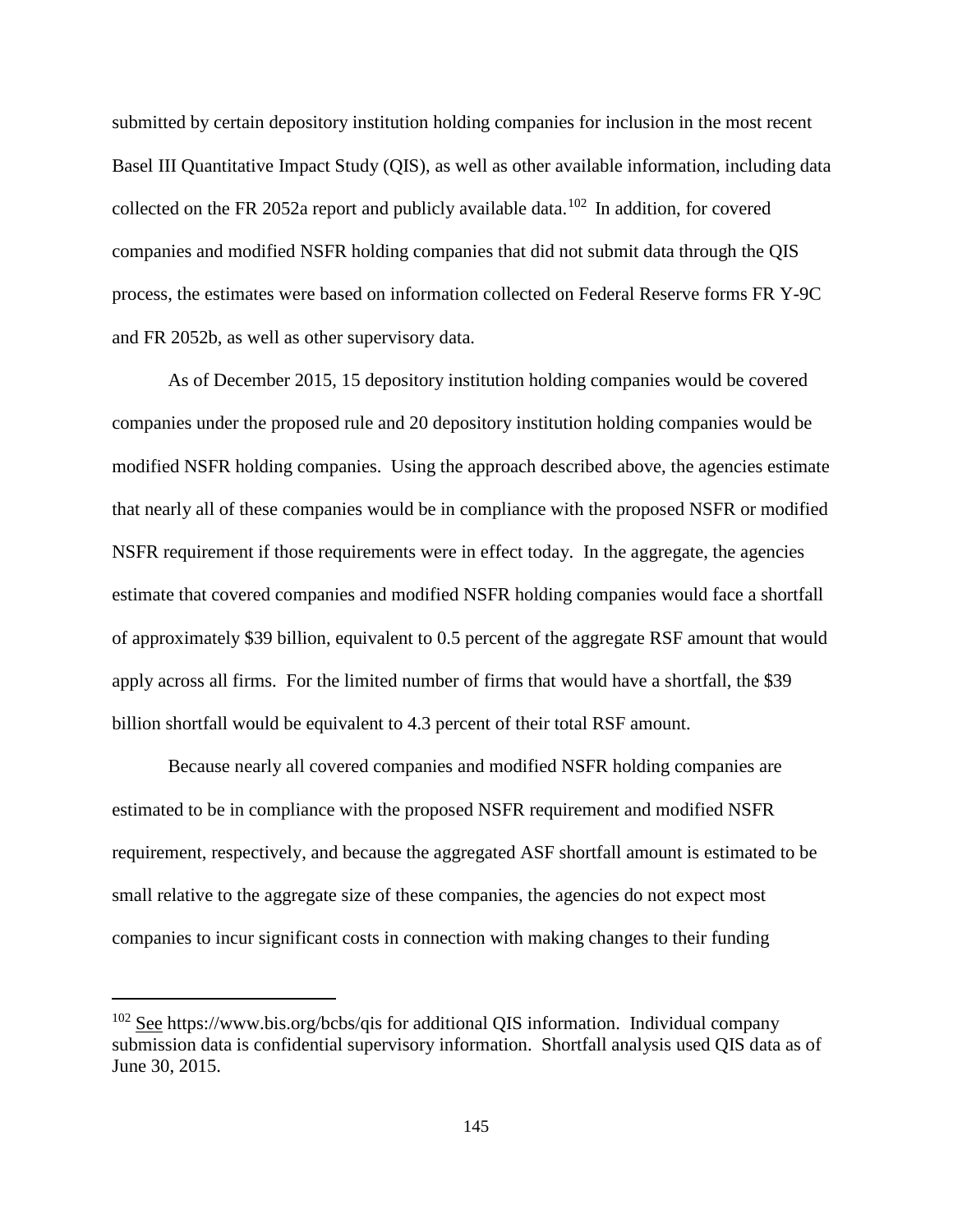structures, assets, commitments, or derivative exposures to comply with the proposed NSFR requirement.<sup>103</sup> If the companies with a shortfall elect to eliminate it by replacing liabilities that are assigned a lower ASF factor with liabilities that are assigned a higher ASF factor, they would likely incur a greater interest expense. If all companies with a shortfall were to take this approach, the agencies currently estimate an increase in those companies' interest expense of approximately \$519 million per year.<sup>[104](#page-145-1)</sup> This \$519 million increase per year in interest expense is only .38 percent of the total net income of \$138 billion for all covered companies and modified NSFR holding companies, as reported for calendar year 2015 on form FR Y-9C. However, for the companies with a shortfall, it is a materially higher percentage of their total net income for calendar year 2015.

In addition, it is possible that covered companies and modified NSFR holding companies could incur marginal costs in the future if they must make balance-sheet adjustments that they would not otherwise make in order to maintain compliance with the proposed rule. For example, a company subject to the proposed rule may fund expansion of its balance sheet with more equity or long-term debt than it otherwise would have. On the margin, such equity or long-term debt could be more expensive than alternative, less stable forms of funding, such as short-term

<span id="page-145-0"></span> $103$  The agencies expect similar results for covered companies that are depository institutions, given the lack of a shortfall at these companies' parent holding companies; the extent to which the consolidated assets, liabilities, commitments, and exposures of the parent holding companies are attributable to the depository institution subsidiary; and the greater focus of depository institutions on traditional banking activities such as deposit-taking that tend to result in a higher NSFR than a consolidated NSFR that may also include non-bank entities and activities, such as broker-dealer or derivatives business lines.

<span id="page-145-1"></span><sup>&</sup>lt;sup>104</sup> This approximate cost is based on an estimated difference in relative interest expense between funding from financial sector entities that matures in 90 days or less (assigned a zero percent ASF factor) and unsecured debt that matures in 3 years (assigned a 100 percent ASF factor) of approximately 1.33 percent, based on rates as of March 31, 2016. \$39 billion  $\times$  0.0133  $= $519$  million.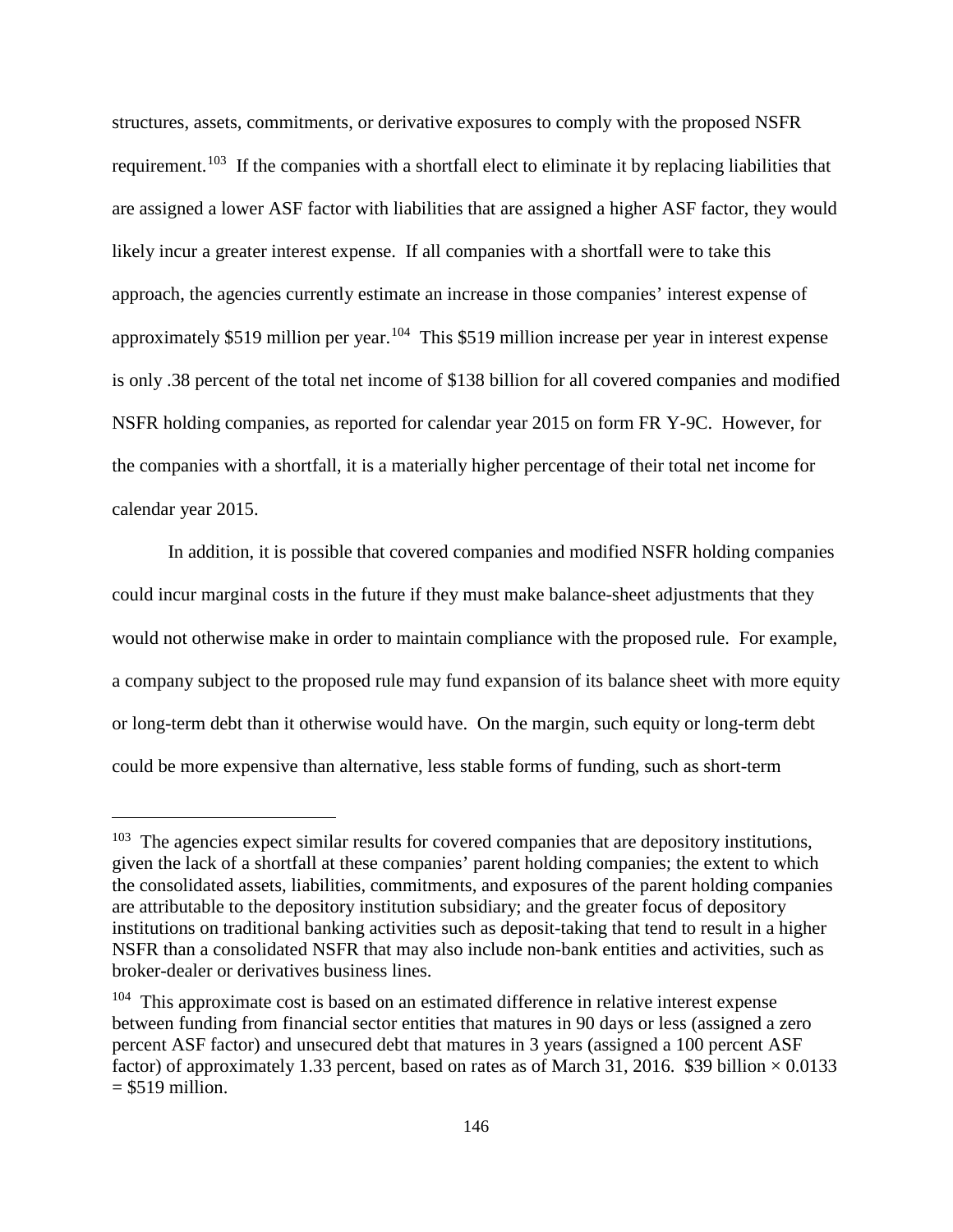wholesale funding. At the same time, however, a company subject to the proposed rule may have lower funding costs due to a more stable funding profile, which could offset some of the increased funding costs. Thus, the agencies do not expect covered companies and modified NSFR holding companies to incur significant costs in connection with balance-sheet adjustments to maintain compliance with the proposed requirements; however, these costs may increase depending on a variety of factors, including future differences between the rates on short- and long-term liabilities.

As noted above in this Supplementary Information section, operational and administrative compliance costs in connection with the proposed rule are expected to be relatively modest. Calculation and disclosure requirements under the proposed rule would be based largely on the carrying values, as determined under GAAP, of the assets, liabilities, and equity of covered companies and modified NSFR holding companies. As a result, in most cases these firms should be able to leverage existing management information systems to comply with the proposed rule's calculation and disclosure requirements. The agencies therefore expect any additional operational costs associated with ongoing compliance with the proposed rule to be relatively minor.

Because most covered companies and modified NSFR holding companies are not expected to incur significant costs in connection with balance-sheet adjustments to comply with the proposed requirements or manage operational compliance, the agencies do not expect the proposed rule to result in material costs being passed on to customers, for example in the form of higher interest rates or fees.<sup>105</sup> Similarly, the agencies do not expect covered companies or

<span id="page-146-0"></span> $105$  The BCBS literature review reports that existing studies tend to show that, to the extent banking organizations incur costs in connection with liquidity requirements, these firms typically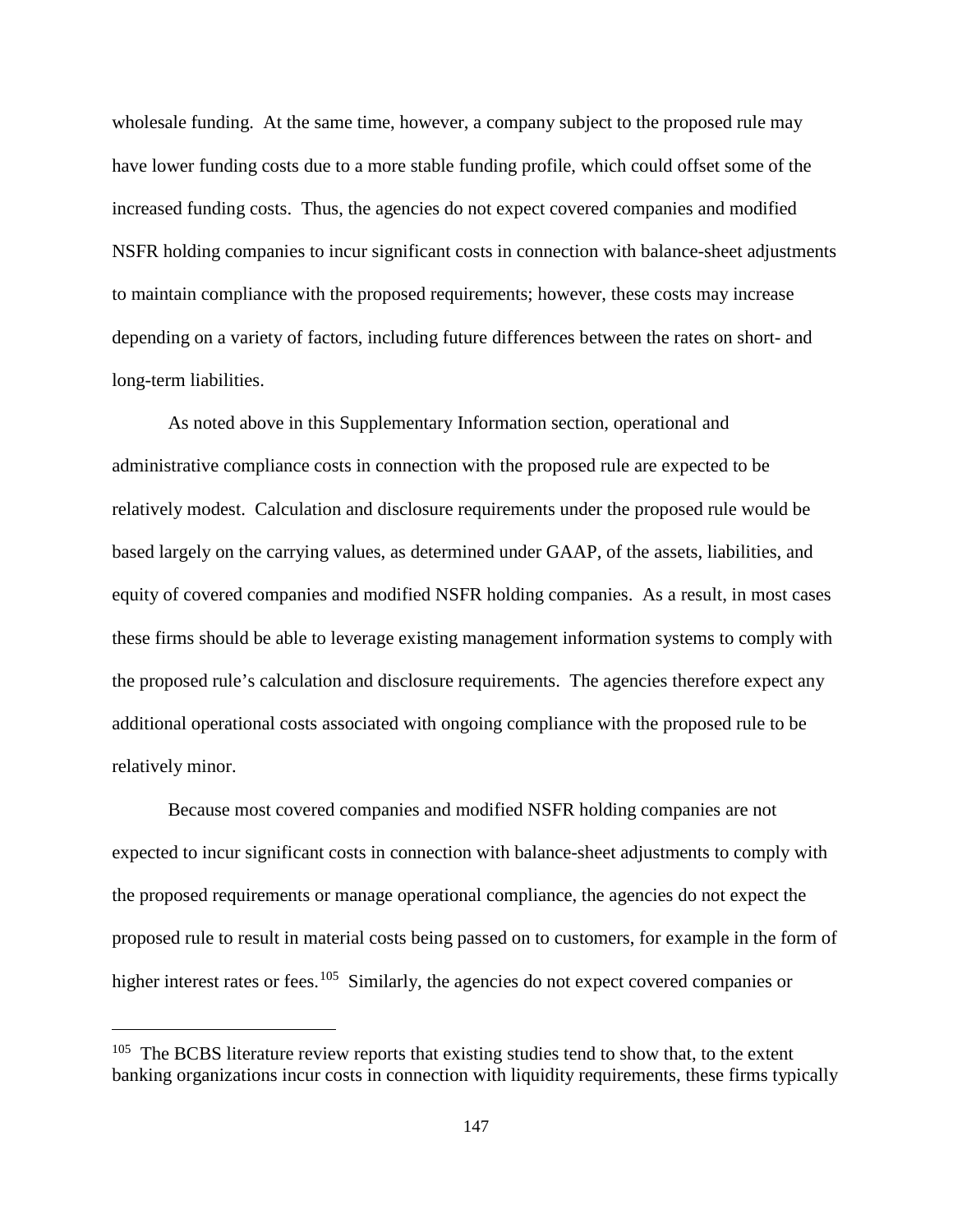modified NSFR holding companies to materially alter their levels of lending as a result of the proposed rule. Accordingly, the agencies also do not expect the proposed rule to cause a material reduction in aggregate financial intermediation or economic output in the United States.

It is possible that the proposed rule could impose some macroeconomic costs. For example, it is possible that covered companies and modified NSFR holding companies could respond to the proposed requirements by "hoarding" liquidity to some degree rather than using it to relieve funding needs during a period of significant stress – possibly out of fear that dipping below a certain NSFR could project weakness to counterparties, investors, or market analysts. Incentives to hoard liquidity already exist in the market, even without the proposed requirement, as demonstrated by the hoarding of liquidity by financial firms during the 2007-2009 financial crisis.[106](#page-147-0) Potential effects of the proposed rule on this dynamic are difficult to assess and quantify given the degree of uncertainty that exists during periods of significant stress, but there are factors that may mitigate or counter it. For example, existing market incentives to hoard liquidity may be lessened to some degree based on a covered company's or modified NSFR holding company's stronger funding position going into a period of significant stress based on

face market constraints on their ability to pass along these costs to customers in the form of higher lending charges. See supra note 100. The combination of these constraints and the fact that most covered companies and modified NSFR holding companies currently exceed the proposed rule's minimum stable funding requirement (meaning these companies in the aggregate are likely to face only relatively modest costs in connection with coming into compliance with the proposed NSFR requirement or modified NSFR requirement), suggest that the proposed rule should not result in significant costs being passed on to customers.

<span id="page-147-0"></span><sup>&</sup>lt;sup>106</sup> See Markus Brunnermeier, "Deciphering the Liquidity and Credit Crunch 2007-2008," 23 Journal of Economic Perspectives 77 (2009); Mark Carlson, "Lessons from the Historical Use of Reserve Requirements in the United States to Promote Bank Liquidity," Board of Governors of the Federal Reserve System, Finance and Economics Discussion Series 2013-11 (2013).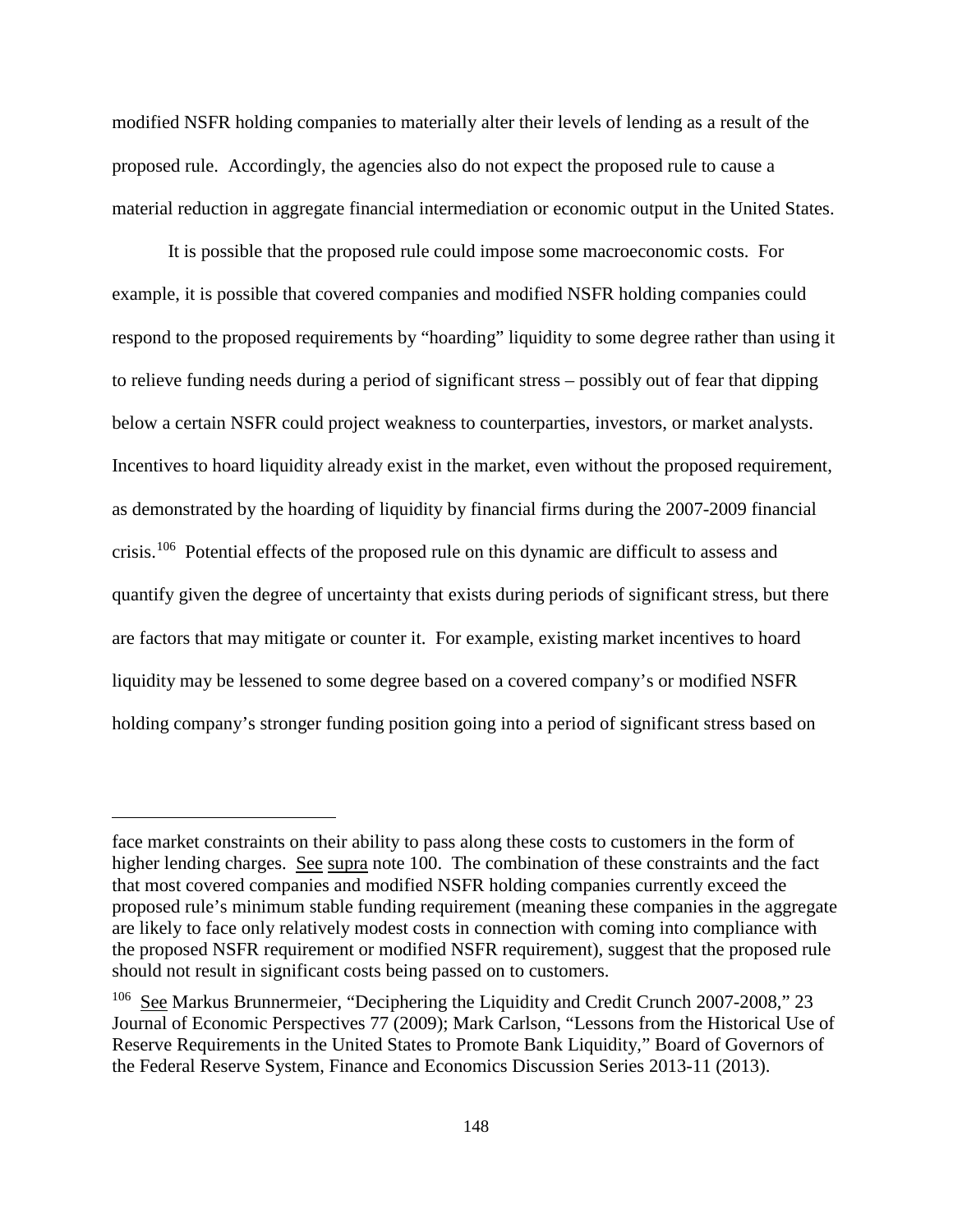compliance with the proposed rule.<sup>107</sup> The proposed rule's supervisory response framework is also designed to mitigate incentives that would cause firms to hoard liquidity; as discussed in section III of this Supplementary Information section, the proposed rule would provide flexibility for the appropriate Federal banking agency to respond based on the circumstances of a particular case – for example, if a covered company's NSFR were to fall below 1.0 based on the company's use of liquidity during a period of market stress.

## *B. Analysis of Potential Benefits*

 $\overline{a}$ 

The proposed rule is designed to reduce the likelihood that disruptions to a covered company's or a modified NSFR holding company's regular sources of funding will compromise its liquidity position and lead to or exacerbate an idiosyncratic or systemic stress. For example, the proposed NSFR requirement would limit overreliance on short-term wholesale funding from financial sector entities (which would be assigned a low ASF factor) to fund holdings of illiquid assets (which would be assigned high RSF factors). The proposed rule's quantitative requirements are also designed to facilitate better management of liquidity risks beyond the LCR rule's 30-calendar day period, complementing the LCR rule and other aspects of the agencies' liquidity risk regulatory framework, and provide a consistent and comparable metric to measure funding stability across covered companies, modified NSFR holding companies, and other banking organizations subject to similar stable funding requirements in other jurisdictions.

To estimate the potential macroeconomic benefits of the proposed rule, the agencies considered the extent to which the proposed rule could reduce the likelihood or severity of a

<span id="page-148-0"></span><sup>&</sup>lt;sup>107</sup> As discussed further below, a more resilient funding profile heading into a period of significant stress can alleviate pressure on a covered company or modified NSFR holding company to reduce credit availability in response to the stress. See infra note 111.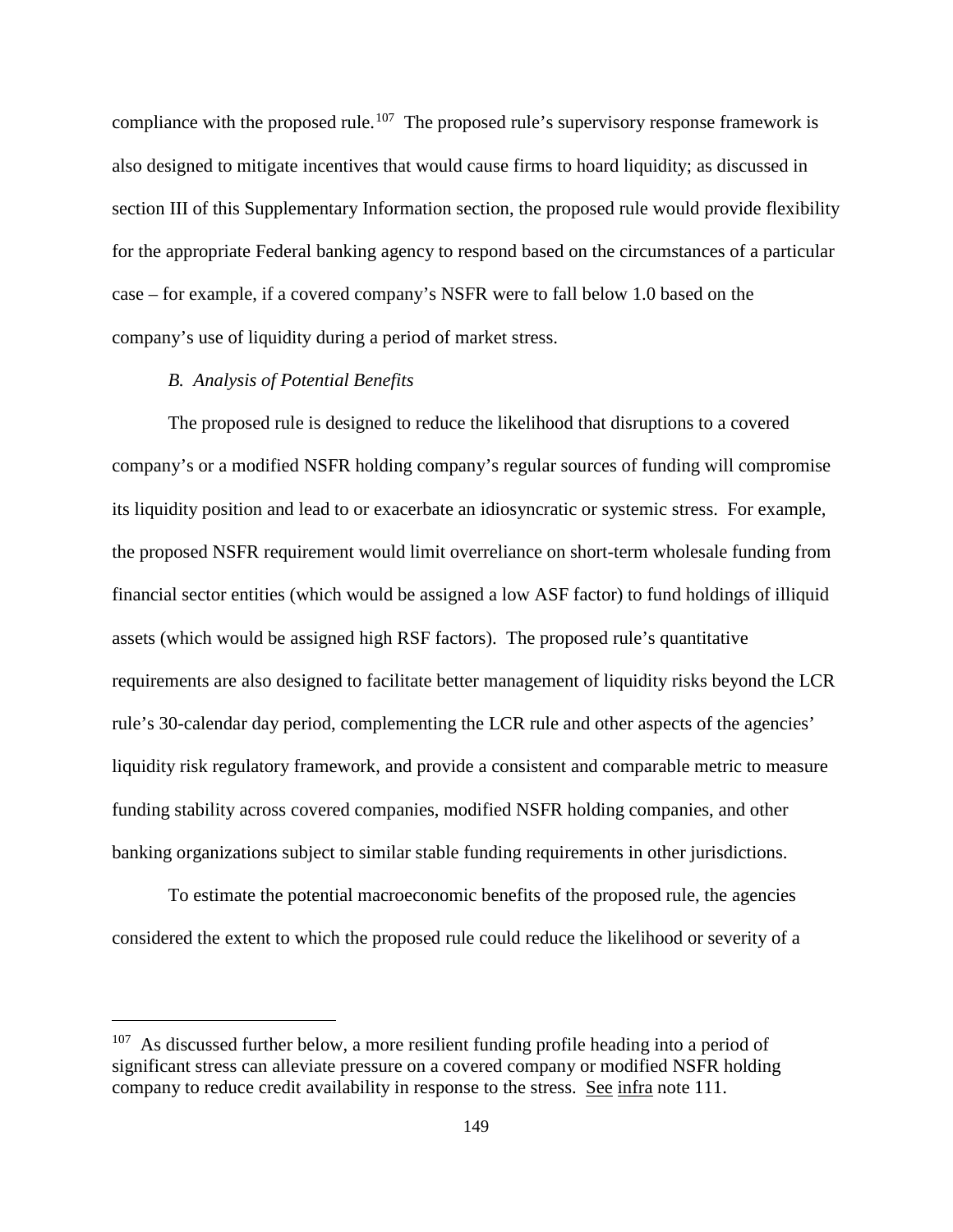financial crisis. A BCBS study entitled, "An Assessment of the Long-Term Economic Impact of Stronger Capital and Liquidity Requirements" (the BCBS Economic Impact report) estimated that, prior to the regulatory reforms undertaken since 2009, the probability that a financial crisis could occur in a given year was between 3.5 percent and 5.2 percent and that the cumulative economic cost of any single crisis was between 20 percent and 100 percent of annual global economic output.<sup>[108](#page-149-0)</sup> If the NSFR reduces the probability of a financial crisis even slightly, then the benefits of avoiding the costs of a crisis, specifically a decline in output, would outweigh the relatively modest aggregate cost of the rule.

As the 2007-2009 financial crisis demonstrated, unstable funding structures at major financial institutions can play a very large role in causing and deepening financial crises.<sup>109</sup> For example, a large banking organization that relies heavily on unstable funding may be forced to sell illiquid assets at fire sale prices to meet its current obligations, which could further contribute to the firm's liquidity deterioration, exacerbate fire sale conditions in the broader financial markets, and amplify stresses at other financial firms. Conversely, maintenance of a more resilient funding profile heading into a period of significant stress can lessen pressure on a covered company or modified NSFR holding company to sell illiquid assets or reduce credit

<span id="page-149-0"></span><sup>&</sup>lt;sup>108</sup> Basel Committee on Bank Supervision, "An assessment of the long-term economic impact of stronger capital and liquidity requirements" (August 2010), available at http://www.bis.org/publ/bcbs173.pdf.

<span id="page-149-1"></span><sup>&</sup>lt;sup>109</sup> See, e.g., Brunnermeier supra note 106; Gary Gorton and Andrew Metrick, "Securitized Banking and the Run on Repo," National Bureau of Economic Research Working Paper 15223 (2009); and Marcin Kacperczyk and Philipp Schnabl, "When Safe Proved Risky: Commercial Paper during the Financial Crisis of 2007-2009," 34 Journal of Economic Perspectives 29 (2010).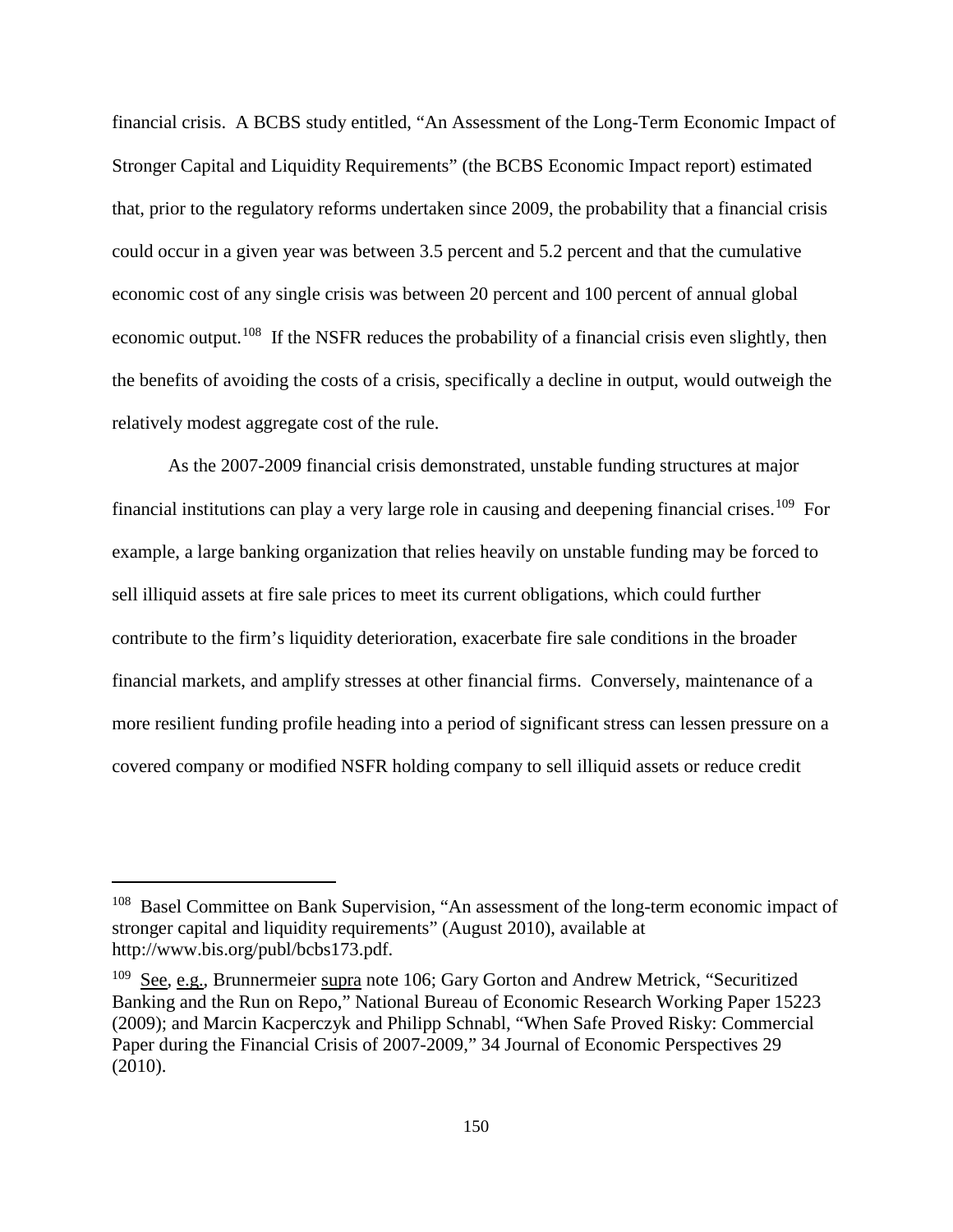availability in response to the stress.<sup>110</sup> The BCBS Economic Impact report estimated significant net benefits from the Basel III reforms, including the Basel III NSFR, in connection with reducing the likelihood and severity of financial crises.<sup>[111](#page-150-1)</sup>

In addition, the proposed rule's public disclosure requirements are designed to improve transparency to the public and market participants regarding a covered company's or modified NSFR holding company's funding profile, including with respect to drivers of a company's liquidity risk. As discussed in section V.B of this Supplementary Information section, the proposed rule's use of a consistent, quantitative metric across covered companies and a standardized disclosure format should enable market participants to better assess and compare funding characteristics of covered companies in the United States and other banking organizations subject to similar stable funding requirements in other jurisdictions.

*Question 61: The agencies invite comment on all aspects of the foregoing impact assessment associated with the proposed rule. What, if any, additional costs and benefits should be considered? Commenters are encouraged to submit data on potential shortfalls of covered companies or modified NSFR holding companies, as well as potential costs or benefits of the proposed rule that the agencies may not have considered.*

<span id="page-150-0"></span><sup>&</sup>lt;sup>110</sup> The BCBS literature review discusses studies of lending by banking organizations in the United States and France during the 2007-2009 financial crisis, which showed that banking organizations with more stable funding profiles continued lending during the crisis to a greater degree than banking organizations that had weaker profiles. See BCBS literature review, supra note 100, pp. 26-27. See also Marcia Millon Cornett, Jamie John McNutt, Philip E. Strahan, and Hassan Tehranian, "Liquidity Risk Management and Credit Supply in the Financial Crisis," 101 Journal of Financial Economics 297 (2011), and Pierre Pessarossi and Frédéric Vinas, "The Supply of Long-Term Credit after a Funding Shock: Evidence from 2007-2009," Banque de France, Débat économiques et financiers (2014, updated 2015).

<span id="page-150-1"></span><sup>&</sup>lt;sup>111</sup> See BCBS Economic Impact report. While the BCBS Economic Impact report was based on an earlier version of the Basel III NSFR, its conclusions are also consistent with the final version issued by the BCBS.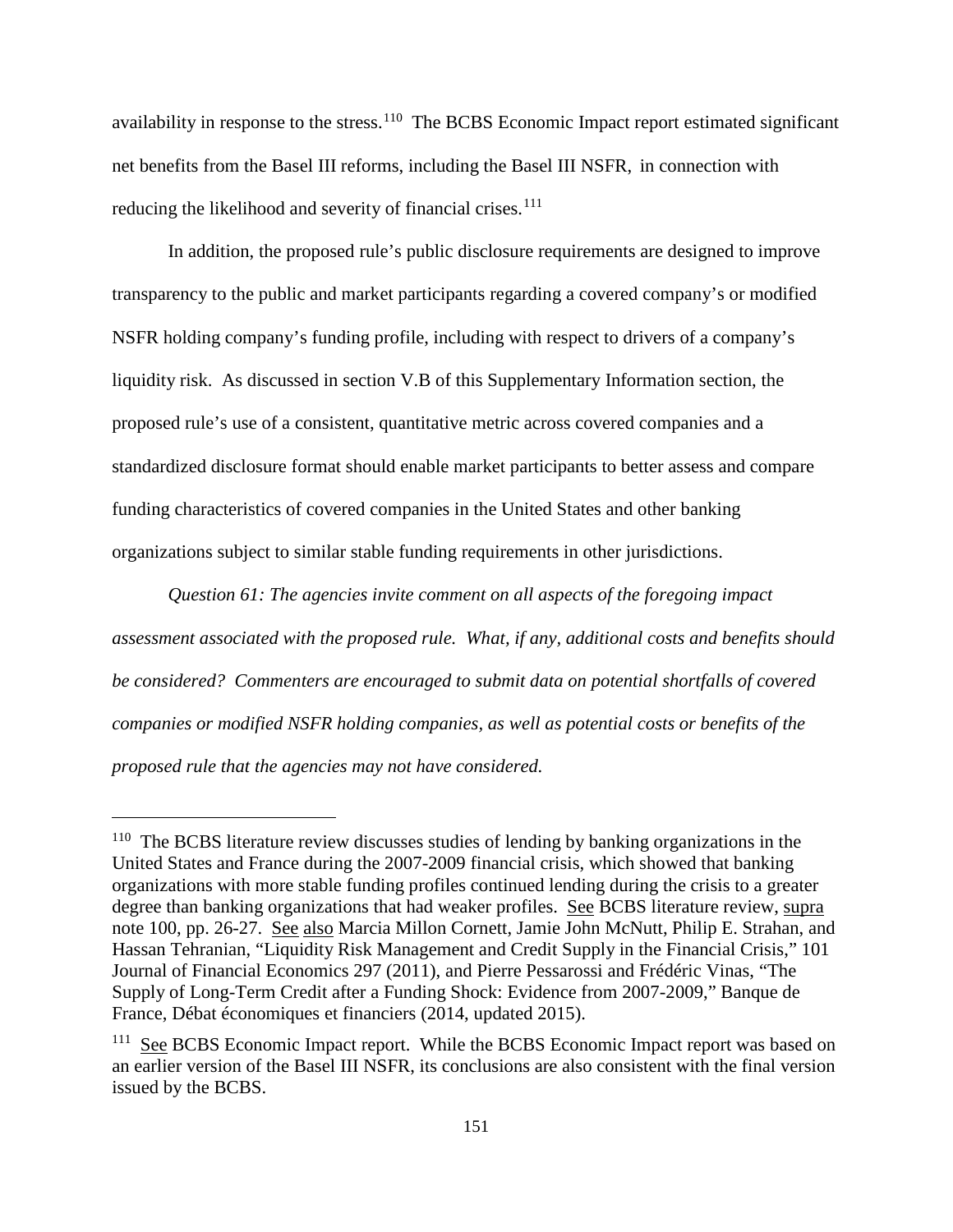#### **VII. Solicitation of Comments on Use of Plain Language**

Section 722 of the Gramm-Leach-Bliley Act, Pub. L. 106-102, sec. 722, 113 Stat. 1338, 1471 (Nov. 12, 1999), requires the Federal banking agencies to use plain language in all proposed and final rules published after January 1, 2000. The Federal banking agencies invite your comments on how to make this proposal easier to understand. For example:

• *Have the agencies organized the material to suit your needs? If not, how could this material be better organized?*

• *Are the requirements in the proposed rule clearly stated? If not, how could the proposed rule be more clearly stated?*

• *Does the proposed rule contain language or jargon that is not clear? If so, which language requires clarification?*

• *Would a different format (e.g., grouping and order of sections, use of headings, paragraphing) make the proposed rule easier to understand? If so, what changes to the format would make the proposed rule easier to understand?*

• *What else could the agencies do to make the regulation easier to understand?*

#### **VIII. Regulatory Flexibility Act**

The Regulatory Flexibility  $Act^{112}$  $Act^{112}$  $Act^{112}$  (RFA) requires an agency to either provide an initial regulatory flexibility analysis with a proposed rule for which general notice of proposed rulemaking is required or to certify that the proposed rule will not have a significant economic impact on a substantial number of small entities (defined for purposes of the RFA to include banks with assets less than or equal to \$550 million). In accordance with section 3(a) of the

<span id="page-151-0"></span> $112$  5 U.S.C. 601 et seq.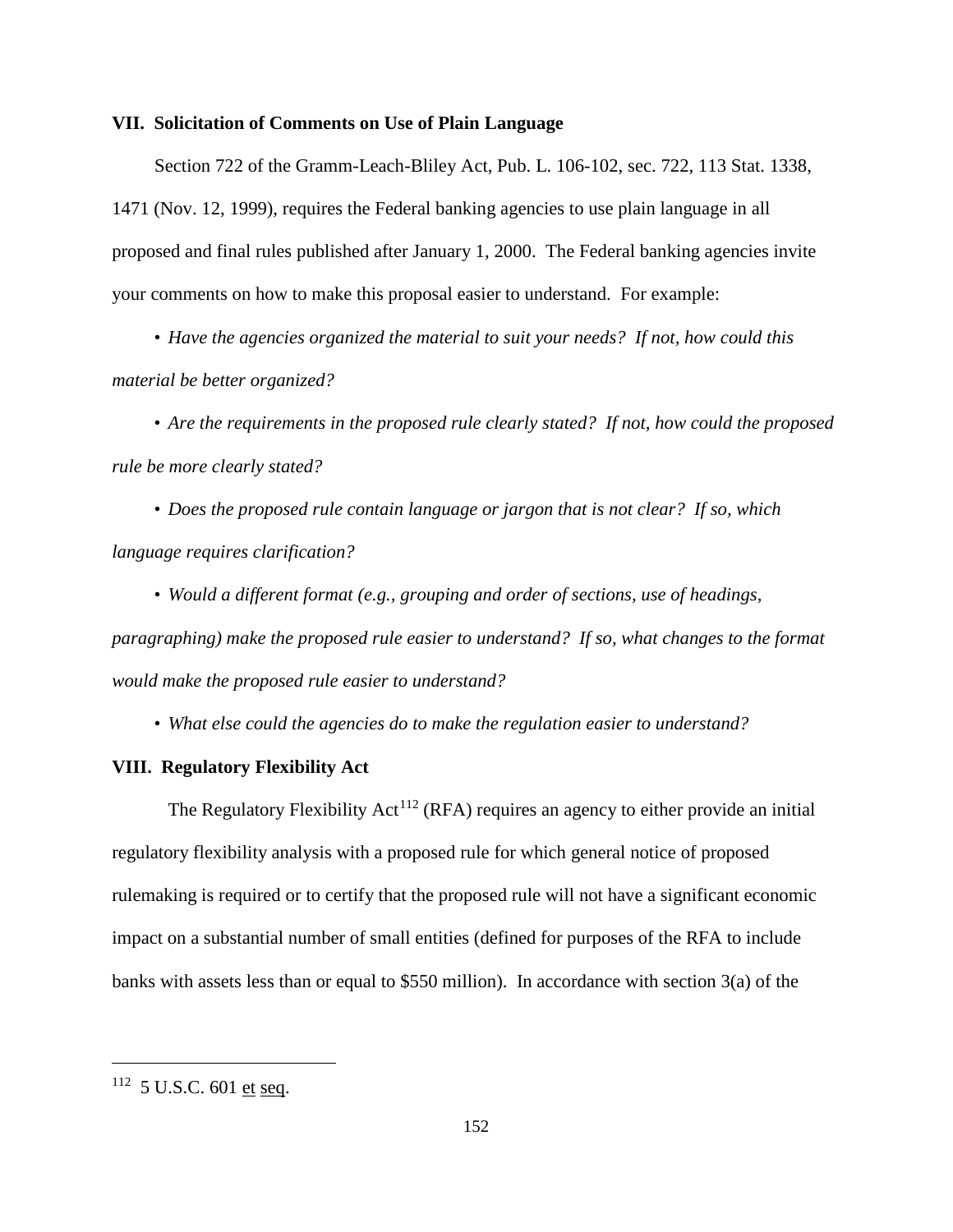RFA, the Board is publishing an initial regulatory flexibility analysis with respect to the proposed rule. The OCC and FDIC are certifying that the proposed rule will not have a significant economic impact on a substantial number of small entities.

# **Board**

Based on its analysis and for the reasons stated below, the Board believes that this proposed rule will not have a significant economic impact on a substantial number of small entities. Nevertheless, the Board is publishing an initial regulatory flexibility analysis. A final regulatory flexibility analysis will be conducted after comments received during the public comment period have been considered.

The proposed rule is intended to implement a quantitative liquidity requirement applicable for certain bank holding companies, savings and loan holding companies, and state member banks.

Under regulations issued by the Small Business Administration, a "small entity" includes firms within the "Finance and Insurance" sector with asset sizes that vary from \$7.5 million or less in assets to \$550 million or less in assets.<sup>[113](#page-152-0)</sup> The Board believes that the Finance and Insurance sector constitutes a reasonable universe of firms for these purposes because such firms generally engage in activities that are financial in nature. Consequently, bank holding companies, savings and loan holding companies, and state member banks with asset sizes of \$550 million or less are small entities for purposes of the RFA. As of December 31, 2015, there were approximately 606 small state member banks, 3,268 small bank holding companies, and 166 small savings and loan holding companies.

<span id="page-152-0"></span><sup>113 13</sup> CFR 121.201.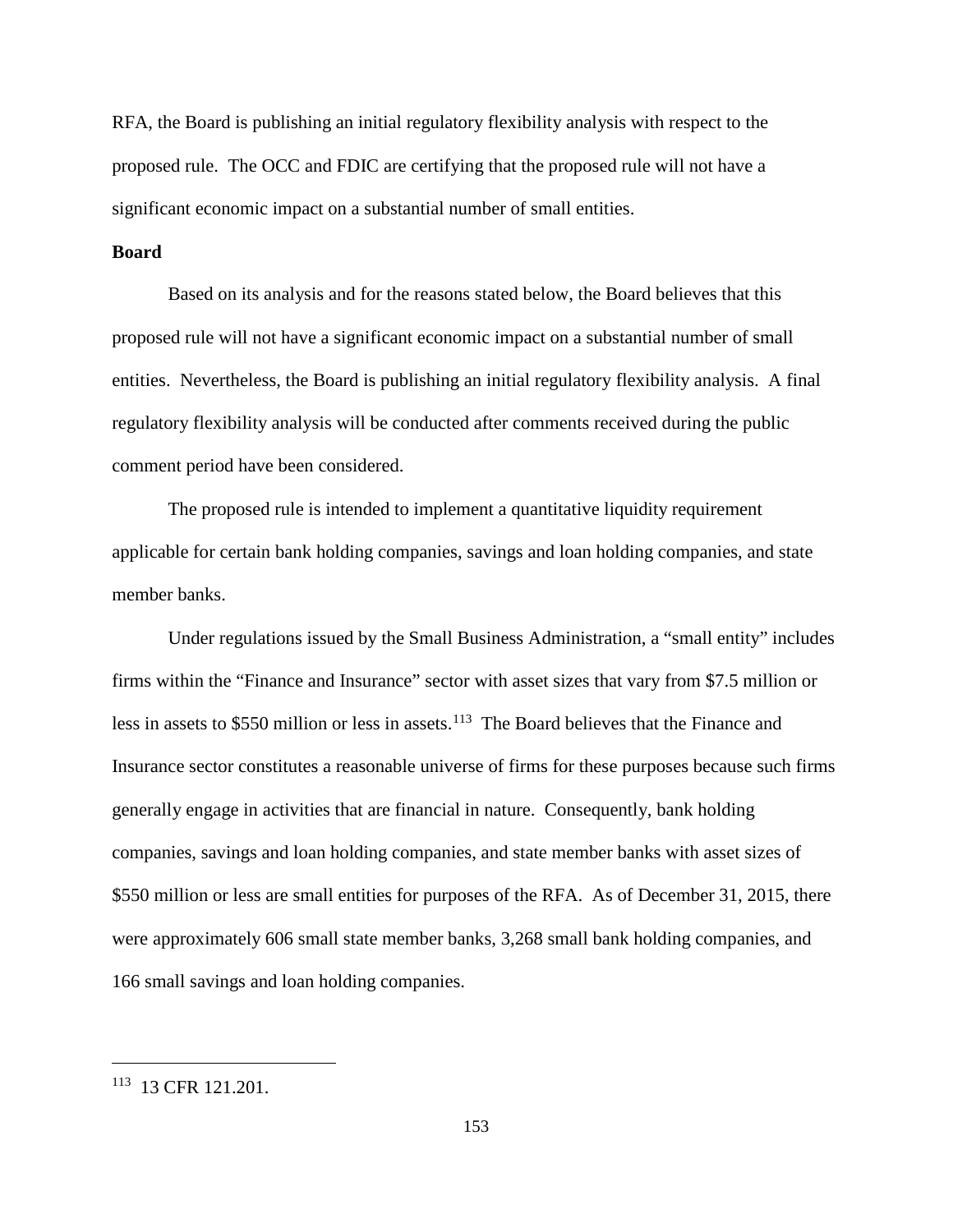As discussed in section I.C.2 of this Supplementary Information section, the proposed rule would generally apply to Board-regulated institutions with: (i) consolidated total assets equal to \$250 billion or more; (ii) consolidated total on-balance sheet foreign exposure equal to \$10 billion or more; or (iii) consolidated total assets equal to \$10 billion or more if that Boardregulated institution is a consolidated subsidiary of a company described in (i) or (ii). The Board is also proposing to implement a modified NSFR requirement for top-tier bank holding companies and savings and loan holding companies that have consolidated total assets of \$50 billion or more, but less than \$250 billion, and that have less than \$10 billion of consolidated total on-balance sheet foreign exposure. Neither the proposed NSFR requirement nor the proposed modified NSFR requirement would apply to (i) a grandfathered unitary savings and loan holding company<sup>[114](#page-153-0)</sup> that derives 50 percent or more of its total consolidated assets or 50 percent of its total revenues on an enterprise-wide basis from activities that are not financial in nature under section  $4(k)$  of the Bank Holding Company Act;<sup>[115](#page-153-1)</sup> (ii) a top-tier bank holding company or savings and loan holding company that is an insurance underwriting company; or (iii) a top-tier bank holding company or savings and loan holding company that has 25 percent or more of its total consolidated assets in subsidiaries that are insurance underwriting companies.<sup>[116](#page-153-2)</sup>

Companies that are subject to the proposed rule therefore substantially exceed the \$550 million asset threshold at which a banking entity is considered a "small entity" under SBA

<span id="page-153-0"></span><sup>&</sup>lt;sup>114</sup> As described in section  $10(c)(9)(A)$  of the Home Owners' Loan Act, 12 U.S.C.  $1467a(c)(9)(A)$ .

<span id="page-153-1"></span> $115$  12 U.S.C. 1843(k).

<span id="page-153-2"></span><sup>&</sup>lt;sup>116</sup> For purposes of (iii), the company must calculate its total consolidated assets in accordance with GAAP or estimate its total consolidated assets, subject to review and adjustment by the Board.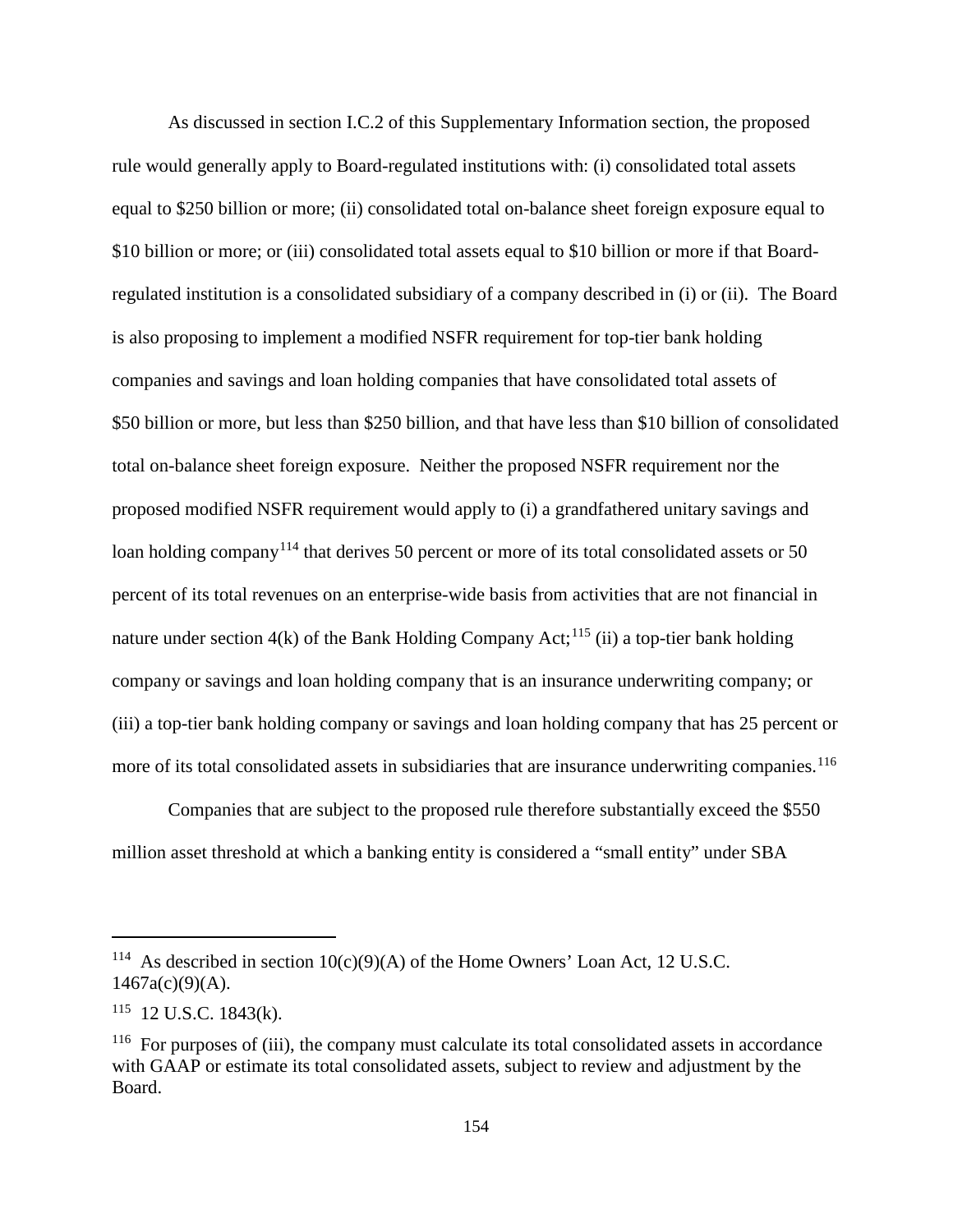regulations. Because the proposed rule, if adopted in final form, would not apply to any company with assets of \$550 million or less, the proposed rule is not expected to apply to any small entity for purposes of the RFA. The Board does not believe that the proposed rule duplicates, overlaps, or conflicts with any other Federal rules. In light of the foregoing, the Board does not believe that the proposed rule, if adopted in final form, would have a significant economic impact on a substantial number of small entities supervised. Nonetheless, the Board seeks comment on whether the proposed rule would impose undue burdens on, or have unintended consequences for, small organizations, and whether there are ways such potential burdens or consequences could be minimized.

## **OCC**

The RFA requires an agency to provide an initial regulatory flexibility analysis with a proposed rule or to certify that the rule will not have a significant economic impact on a substantial number of small entities (defined for purposes of the RFA to include banking entities with total assets of \$550 million or less and trust companies with assets of \$38.5 million or less).

As discussed previously in this Supplementary Information section, the proposed rule generally would apply to national banks and Federal savings associations with: (i) consolidated total assets equal to \$250 billion or more; (ii) consolidated total on-balance sheet foreign exposure equal to \$10 billion or more; or (iii) consolidated total assets equal to \$10 billion or more if a national bank or Federal savings association is a consolidated subsidiary of a company subject to the proposed rule. As of March 25, 2016, the OCC supervises 1,032 small entities. Since the proposed rule would only apply to institutions that have consolidated total assets or consolidated total on-balance sheet foreign exposure equal to \$10 billion or more, the proposed rule would not have any impact on small banks and small Federal savings associations.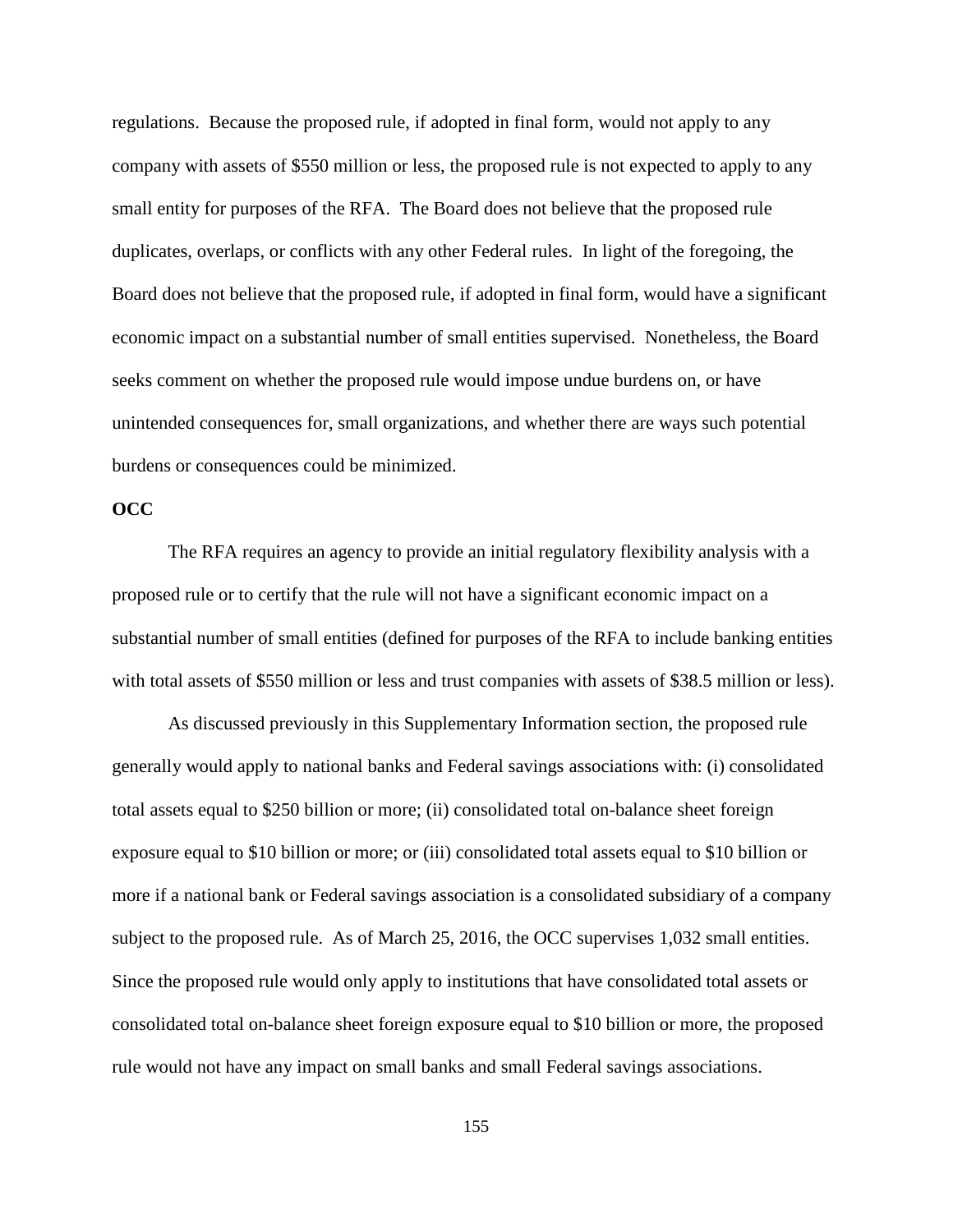Therefore, the proposed rule would not have a significant economic impact on a substantial number of small OCC-supervised entities.

The OCC certifies that the proposed rule would not have a significant economic impact on a substantial number of small national banks and small Federal savings associations.

# **FDIC**

The RFA requires an agency to provide an initial regulatory flexibility analysis with a proposed rule or to certify that the rule will not have a significant economic impact on a substantial number of small entities (defined for purposes of the RFA to include banking entities with total assets of \$550 million or less).

As described in section I of this Supplementary Information section, the proposed rule would establish a quantitative liquidity standard for large and internationally active banking organizations with \$250 billion or more in total assets or \$10 billion or more of on-balance sheet foreign exposure and their consolidated subsidiary depository institutions with \$10 billion or more in total consolidated assets. One FDIC-supervised institution satisfies the foregoing criteria, and it is not a small entity. As of December 31, 2015, based on a \$550 million threshold, 2 (out of 3,262) small FDIC-supervised institutions were subsidiaries of a covered company. Therefore, the proposed rule will not have a significant economic impact on a substantial number of small entities under its supervisory jurisdiction.

The FDIC certifies that the NPR would not have a significant economic impact on a substantial number of small FDIC-supervised institutions.

# **IX. Riegle Community Development and Regulatory Improvement Act of 1994**

The Riegle Community Development and Regulatory Improvement Act of 1994 (RCDRIA) requires that each Federal banking agency, in determining the effective date and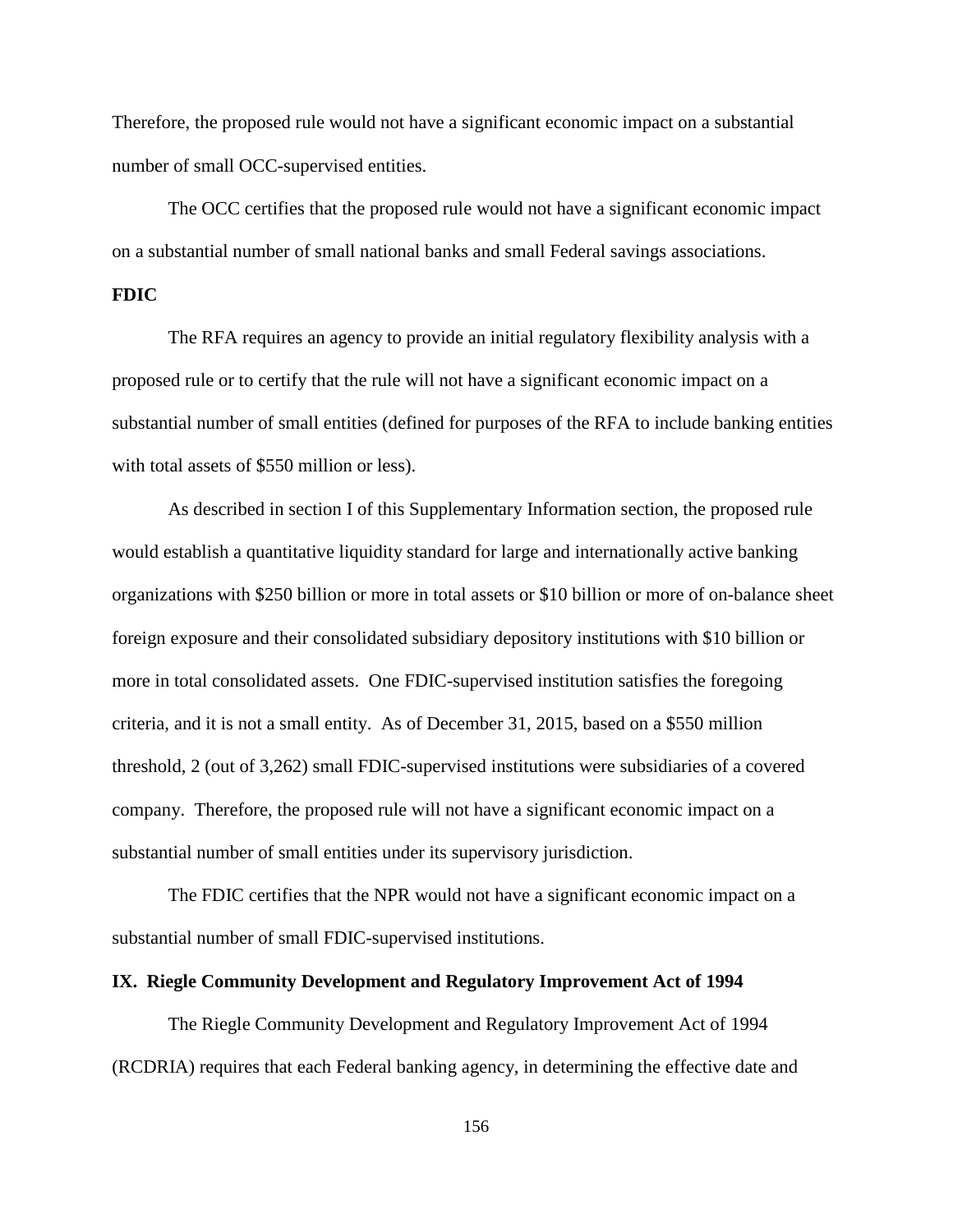administrative compliance requirements for new regulations that impose additional reporting, disclosure, or other requirements on insured depository institutions, consider, consistent with principles of safety and soundness and the public interest, any administrative burdens that such regulations would place on depository institutions, including small depository institutions, and customers of depository institutions, as well as the benefits of such regulations. In addition, new regulations that impose additional reporting, disclosures, or other new requirements on insured depository institutions generally must take effect on the first day of a calendar quarter that begins on or after the date on which the regulations are published in final form.<sup>[117](#page-156-0)</sup>

The agencies note that comment on these matters has been solicited in other sections of this Supplementary Information section, and that the requirements of RCDRIA will be considered as part of the overall rulemaking process. In addition, the agencies also invite any other comments that further will inform the agencies' consideration of RCDRIA.

#### **X. Paperwork Reduction Act**

Certain provisions of the proposed rule contain "collection of information" requirements within the meaning of the Paperwork Reduction Act (PRA) of 1995 (44 U.S.C. 3501-3521). In accordance with the requirements of the PRA, the agencies may not conduct or sponsor, and the respondent is not required to respond to, an information collection unless it displays a currentlyvalid Office of Management and Budget (OMB) control number. The OMB control number for the Board is 7100-0367 and will be extended, with revision. The information collection requirements contained in this proposed rulemaking have been submitted by the OCC and FDIC to OMB for review and approval under section 3507(d) of the PRA (44 U.S.C. 3507(d)) and

<span id="page-156-0"></span> $117$  12 U.S.C. 4802.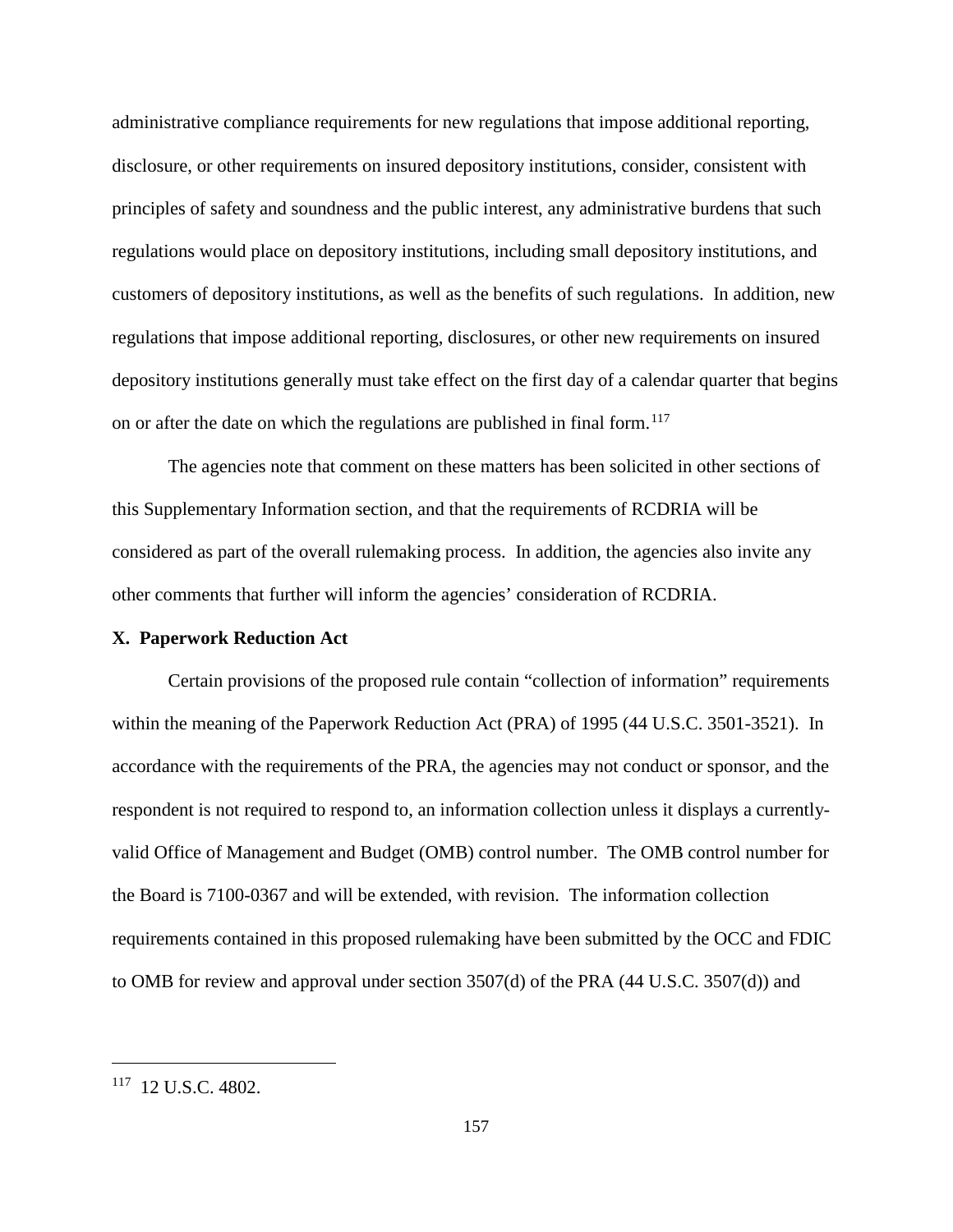section 1320.11 of the OMB's implementing regulations (5 CFR 1320). The OCC and FDIC are seeking a new control number. The Board reviewed the proposed rule under the authority delegated to the Board by OMB.

Comments are invited on:

(a) Whether the collections of information are necessary for the proper performance of the agencies' functions, including whether the information has practical utility;

(b) The accuracy of the estimates of the burden of the information collections, including the validity of the methodology and assumptions used;

(c) Ways to enhance the quality, utility, and clarity of the information to be collected;

(d) Ways to minimize the burden of the information collections on respondents, including through the use of automated collection techniques or other forms of information technology; and

(e) Estimates of capital or start-up costs and costs of operation, maintenance, and purchase of services to provide information.

All comments will become a matter of public record. Comments on aspects of this notice that may affect reporting, recordkeeping, or disclosure requirements and burden estimates should be sent to the addresses listed in the **ADDRESSES** section of this document. A copy of the comments may also be submitted to the OMB desk officer for the agencies: by mail to U.S. Office of Management and Budget, 725 17th Street NW., #10235, Washington, DC 20503; by facsimile to (202) 395-5806; or by e-mail to: oira\_submission@omb.eop.gov, Attention, Federal Banking Agency Desk Officer.

#### *Proposed Information Collection*

158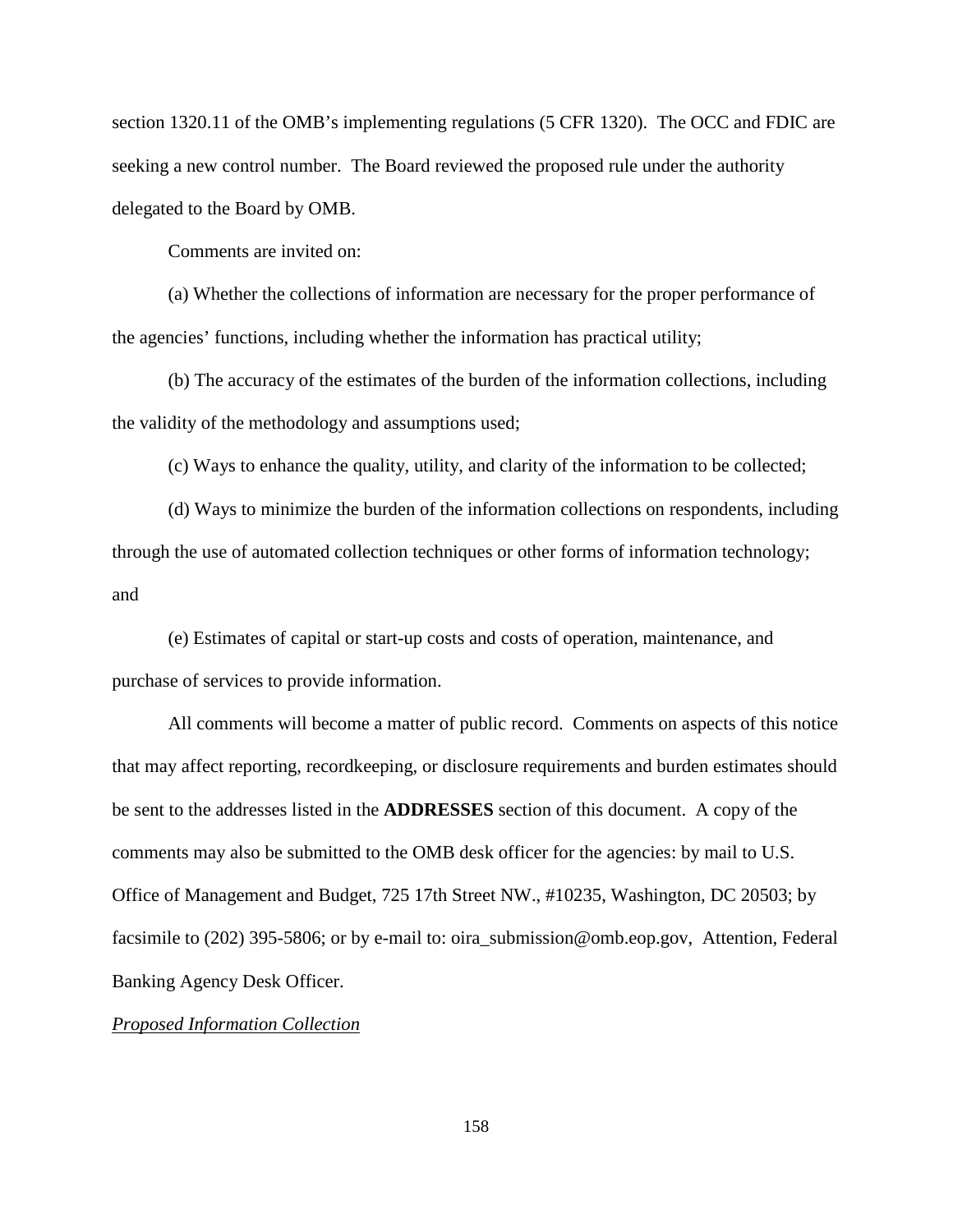*Title of Information Collection*: Net Stable Funding Ratio: Liquidity Risk Measurement Standards and Disclosure Requirements

*Frequency of Response*: Quarterly, monthly, and event generated.

*Affected Public*: Businesses or other for-profit.

#### *Respondents:*

*FDIC*: Insured state nonmember banks and state savings associations, insured state branches of foreign banks, and certain subsidiaries of these entities.

*OCC*: National banks, Federal savings associations, or, pursuant to 12 C.F.R. 5.34(e)(3), an operating subsidiary thereof.

*Board*: Insured state member banks, bank holding companies, and savings and loan holding companies.

*Abstract*: The reporting requirements in the proposed rule are found in § \_\_.110, the recordkeeping requirements are found in §§ \_\_.108(b) and \_\_.110(b), and the disclosure requirements are found in §§ \_\_.130 and \_\_.131. The disclosure requirements are only for Board supervised entities.

Section \_\_.110 would require a covered company to take certain actions following any NSFR shortfall. A covered company would be required to notify its appropriate Federal banking agency of the shortfall no later than 10 business days (or such other period as the appropriate Federal banking agency may otherwise require by written notice) following the date that any event has occurred that would cause or has caused the covered company's NSFR to be less than 1.0. It must also submit to its appropriate Federal banking agency its plan for remediation of its NSFR to at least 1.0, and submit at least monthly reports on its progress to achieve compliance.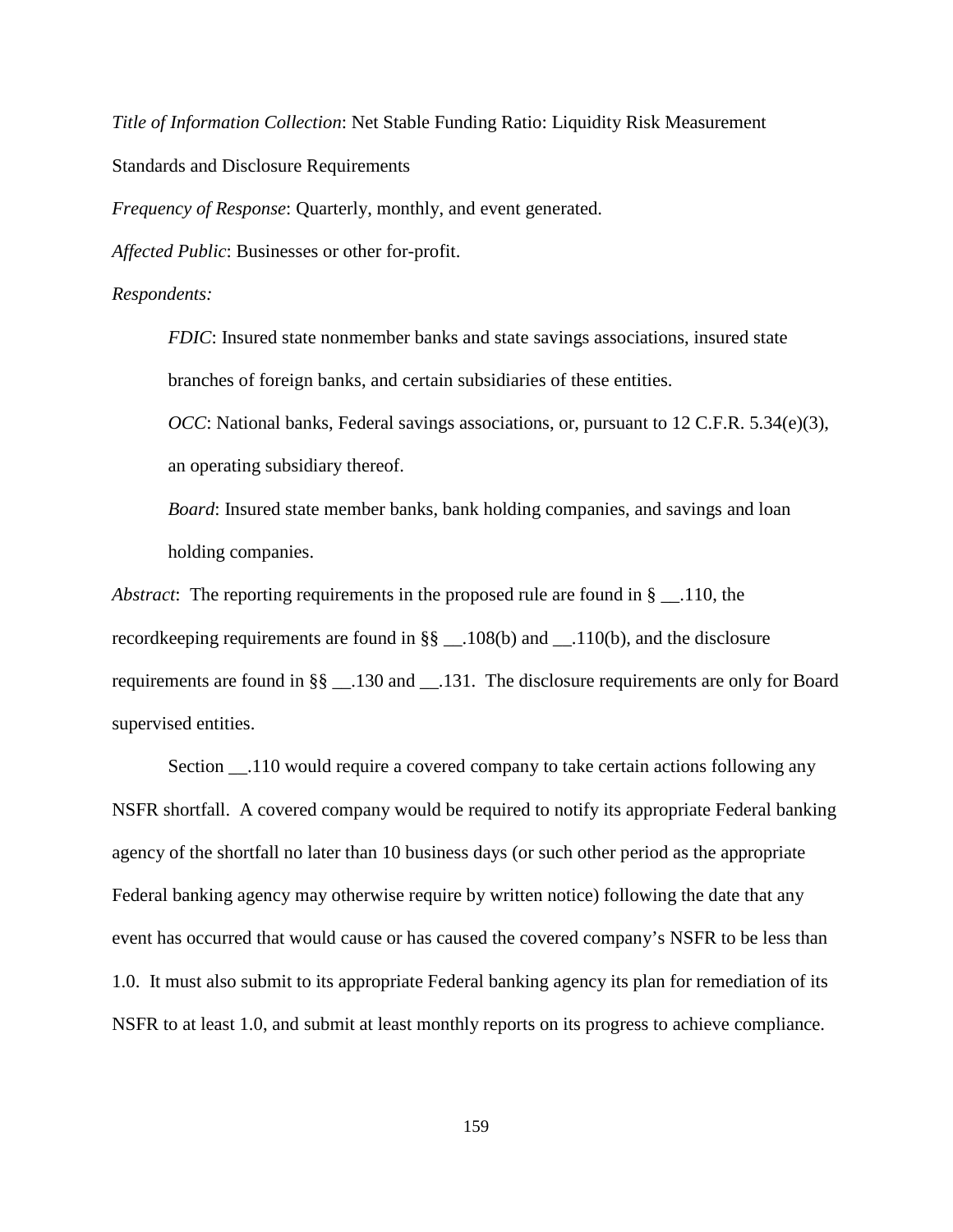Section .108(b) provides that if an institution includes an ASF amount in excess of the RSF amount of the consolidated subsidiary, it must implement and maintain written procedures to identify and monitor applicable statutory, regulatory, contractual, supervisory, or other restrictions on transferring assets from the consolidated subsidiaries. These procedures must document which types of transactions the institution could use to transfer assets from a consolidated subsidiary to the institution and how these types of transactions comply with applicable statutory, regulatory, contractual, supervisory, or other restrictions. Section \_\_.110(b) requires preparation of a plan for remediation to achieve an NSFR of at least equal to 1.0, as required under § .100.

Section \_\_.130 requires that a depository institution holding company subject to the proposed NSFR or modified NSFR requirements publicly disclose its NSFR calculated on the last business day of each calendar quarter, in a direct and prominent manner on its public internet site or in its public financial or other public regulatory reports. These disclosures must remain publicly available for at least five years after the date of disclosure. Section \_\_.131 specifies the quantitative and qualitative disclosures required and provides the disclosure template to be used. *PRA Burden Estimates*

*Estimated average hour per response*:

#### Reporting Burden

- $\frac{\S}{\S}$  \_\_\_.110(a) 0.25 hours.
- $\frac{\S}{\S}$  \_\_\_.110(b) 0.50 hours.

#### Recordkeeping Burden

- $\frac{8}{9}$  \_\_0.108(b) 20 hours.
- $\frac{110(b)}{-100}$  hours.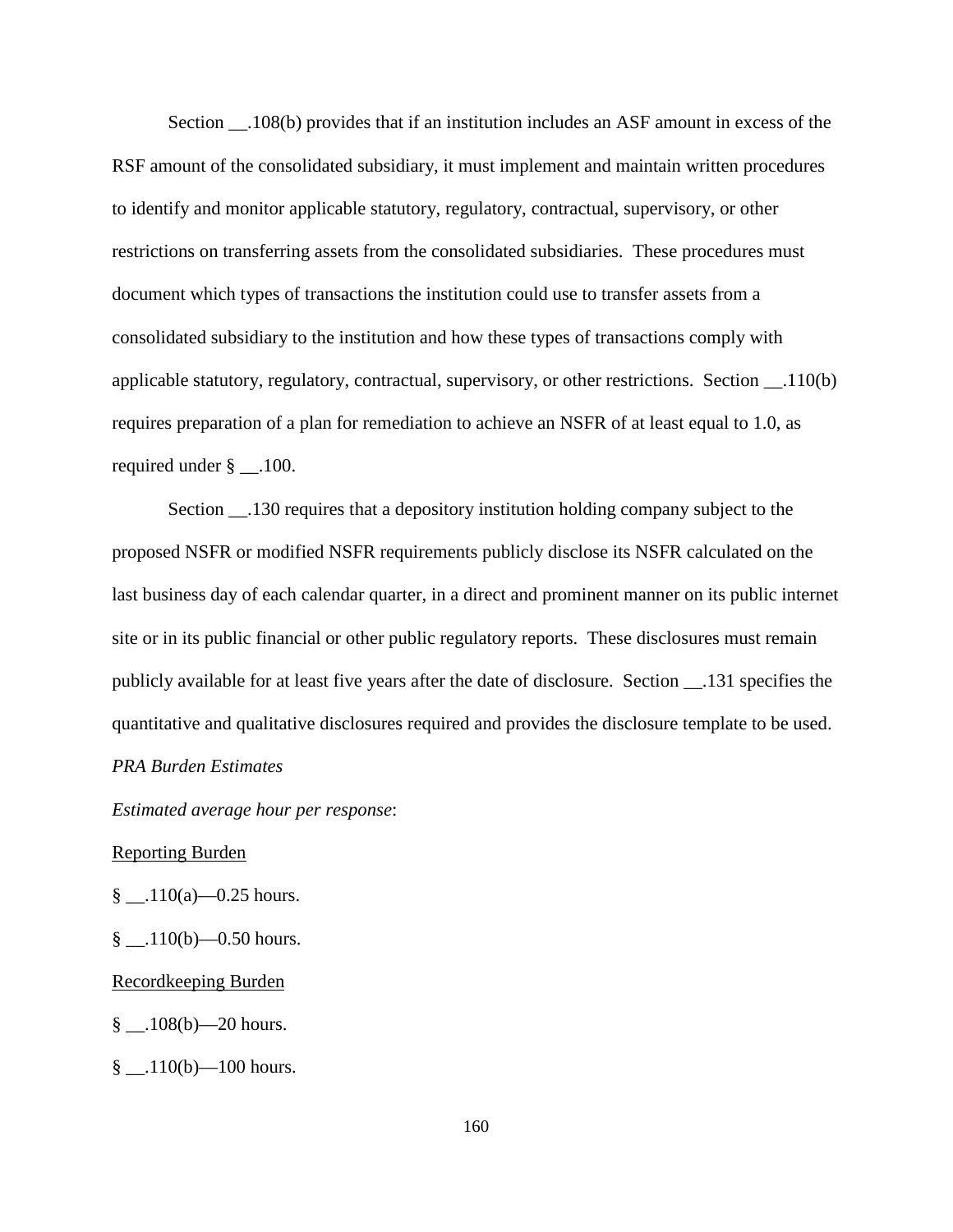## Disclosure Burden (Board only)

§§ \_\_.130 and \_\_.131—24 hours.

*OCC*

Number of Respondents: 17 (17 for reporting requirements and § \_\_.40(b) and § \_\_.110(b) recordkeeping requirements; 17 for  $\S$  \_\_.22(a)(2),  $\S$  \_\_.22(a)(5), and  $\S$  \_\_.108(b) recordkeeping requirements).

Total Estimated Annual Burden: 2,112 hours.

*Board*

Number of Respondents: 39 (3 for reporting requirements and § \_\_.40(b) and § \_\_.110(b)

recordkeeping requirements; 39 for  $\S$  \_\_.22(a)(2),  $\S$  \_\_.22(a)(5), and  $\S$  \_\_.108(b) recordkeeping requirements; 35 for disclosure requirements).

Current Total Estimated Annual Burden: 1,153 hours.

Proposed Total Estimated Annual Burden: 4,453 hours.

*FDIC*

Number of Respondents: 1 (1 for reporting requirements and § \_\_.40(b) and § \_\_.110(b) recordkeeping requirements; 1 for  $\frac{8}{22(a)(2)}$ ,  $\frac{8}{22(a)(5)}$ , and  $\frac{8}{24}$ . 108(b) recordkeeping requirements).

Total Estimated Annual Burden: 124.25 hours.

## **XI. OCC Unfunded Mandates Reform Act of 1995 Determination**

The OCC has analyzed the proposed rule under the factors in the Unfunded Mandates Reform Act of 1995 (2 U.S.C. 1532). Under this analysis, the OCC considered whether the proposed rule includes a Federal mandate that may result in the expenditure by State, local, and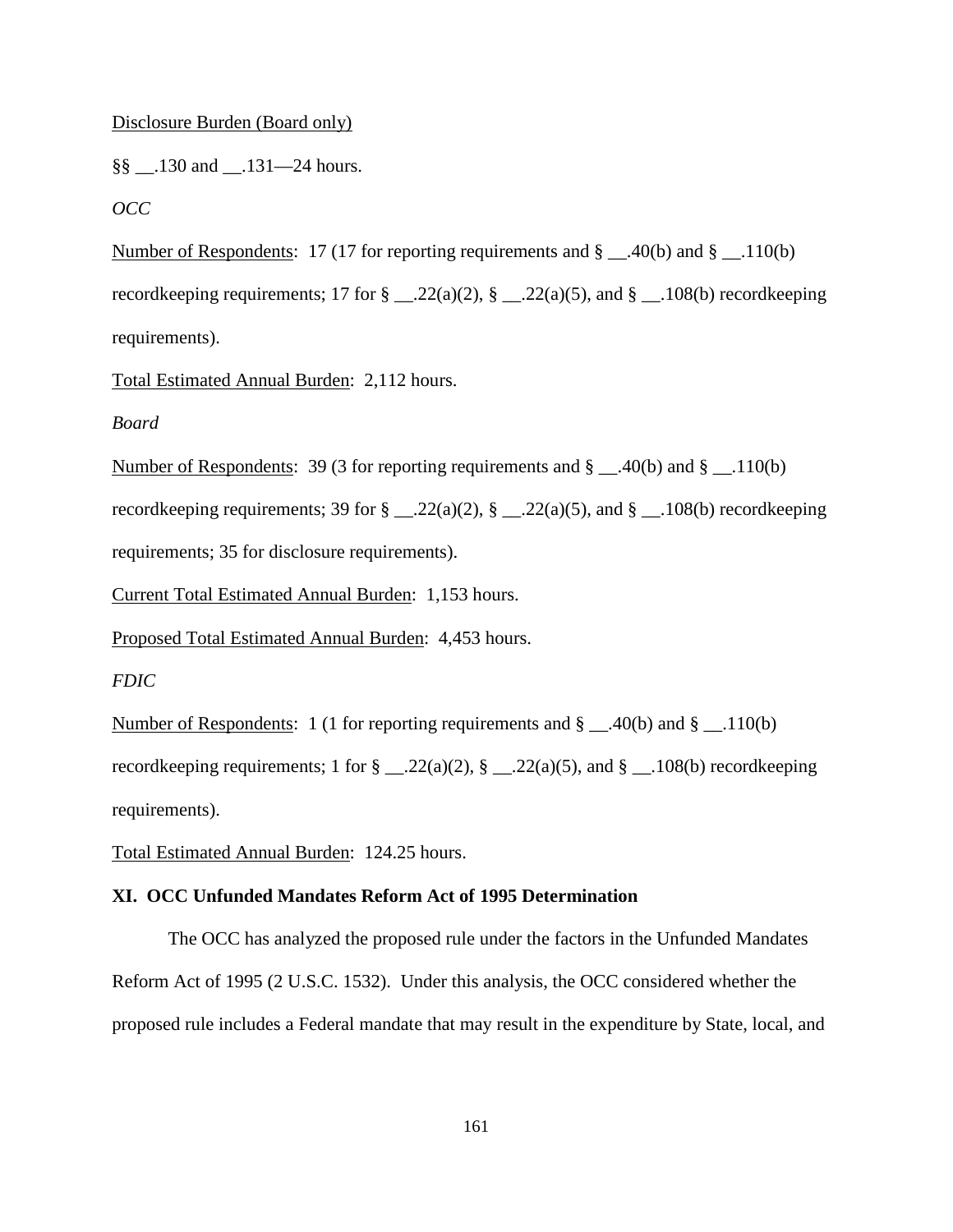tribal governments, in the aggregate, or by the private sector, of \$100 million or more in any one year (adjusted annually for inflation).

The OCC has determined this proposed rule is likely to result in the expenditure by the private sector of \$100 million or more in any one year (adjusted annually for inflation). The OCC has prepared a budgetary impact analysis and identified and considered alternative approaches. When the proposed rule is published in the Federal Register, the full text of the OCC's analysis will be available at: http://www.regulations.gov, Docket ID OCC-2014-0029.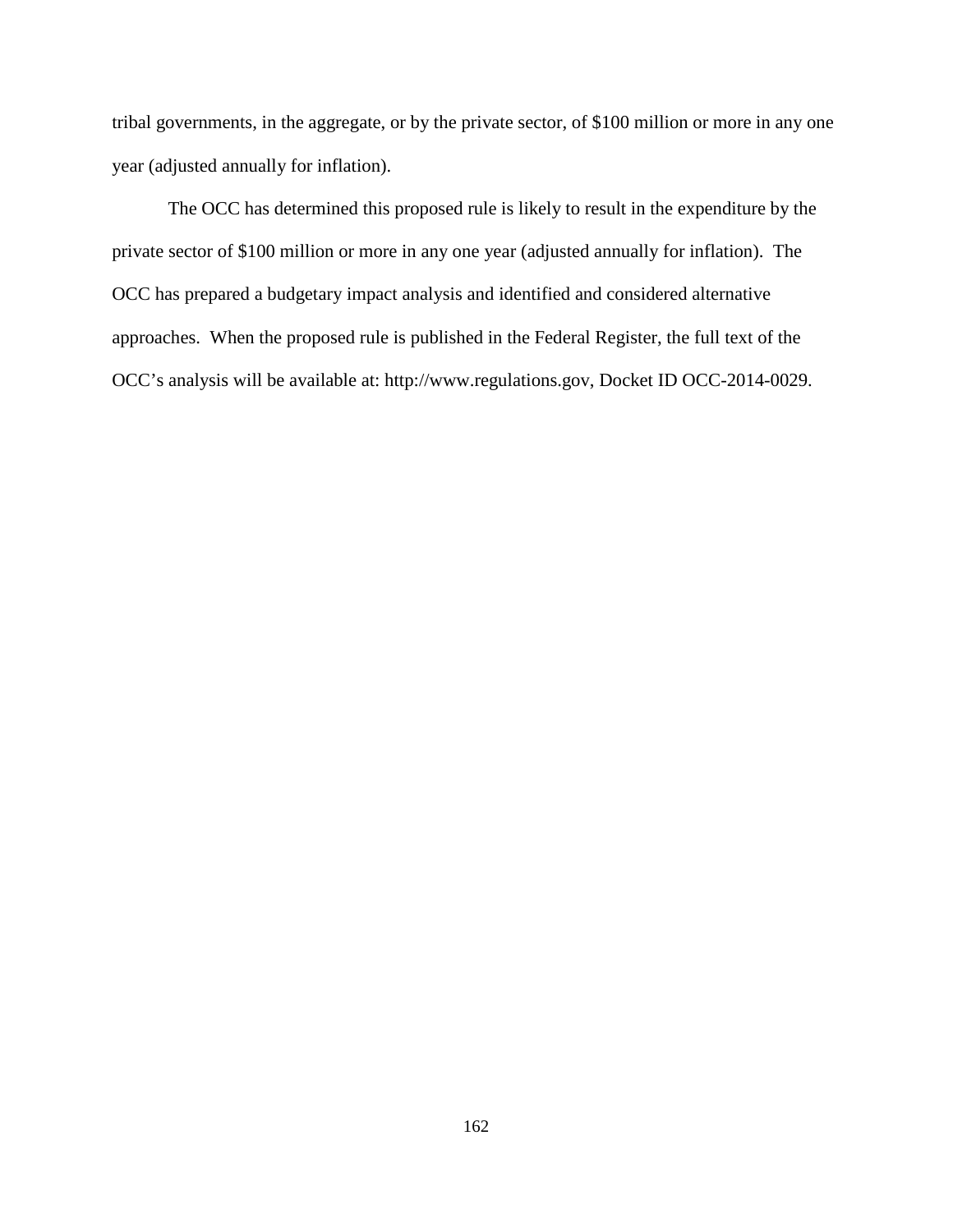#### **Text of Common Rule**

#### **(All agencies)**

# **PART [INSERT PART] – LIQUIDITY RISK MEASUREMENT, STANDARDS***,* **AND MONITORING**

**Subparts H, I, and J – Reserved**

## **Subpart K – Net Stable Funding Ratio**

## **§ \_\_.100 Net stable funding ratio.**

(a) Minimum net stable funding ratio requirement. Beginning January 1, 2018, a [BANK] must maintain a net stable funding ratio that is equal to or greater than 1.0 on an ongoing basis in accordance with this subpart.

(b) Calculation of the net stable funding ratio. For purposes of this part, a [BANK]'s net stable funding ratio equals:

(1) The [BANK]'s ASF amount, calculated pursuant to § \_\_.103 of this part, as of the calculation date; divided by

(2) The [BANK]'s RSF amount, calculated pursuant to  $\S$  \_\_.105 of this part, as of the calculation date.

#### **§ \_\_.101 Determining maturity.**

For purposes of calculating its net stable funding ratio, including its ASF amount and RSF amount, under subparts K through N, a [BANK] shall assume each of the following:

(a) With respect to any NSFR liability, the NSFR liability matures according to

§ \_\_.31(a)(1) of this part without regard to whether the NSFR liability is subject to § \_\_.32 of this part;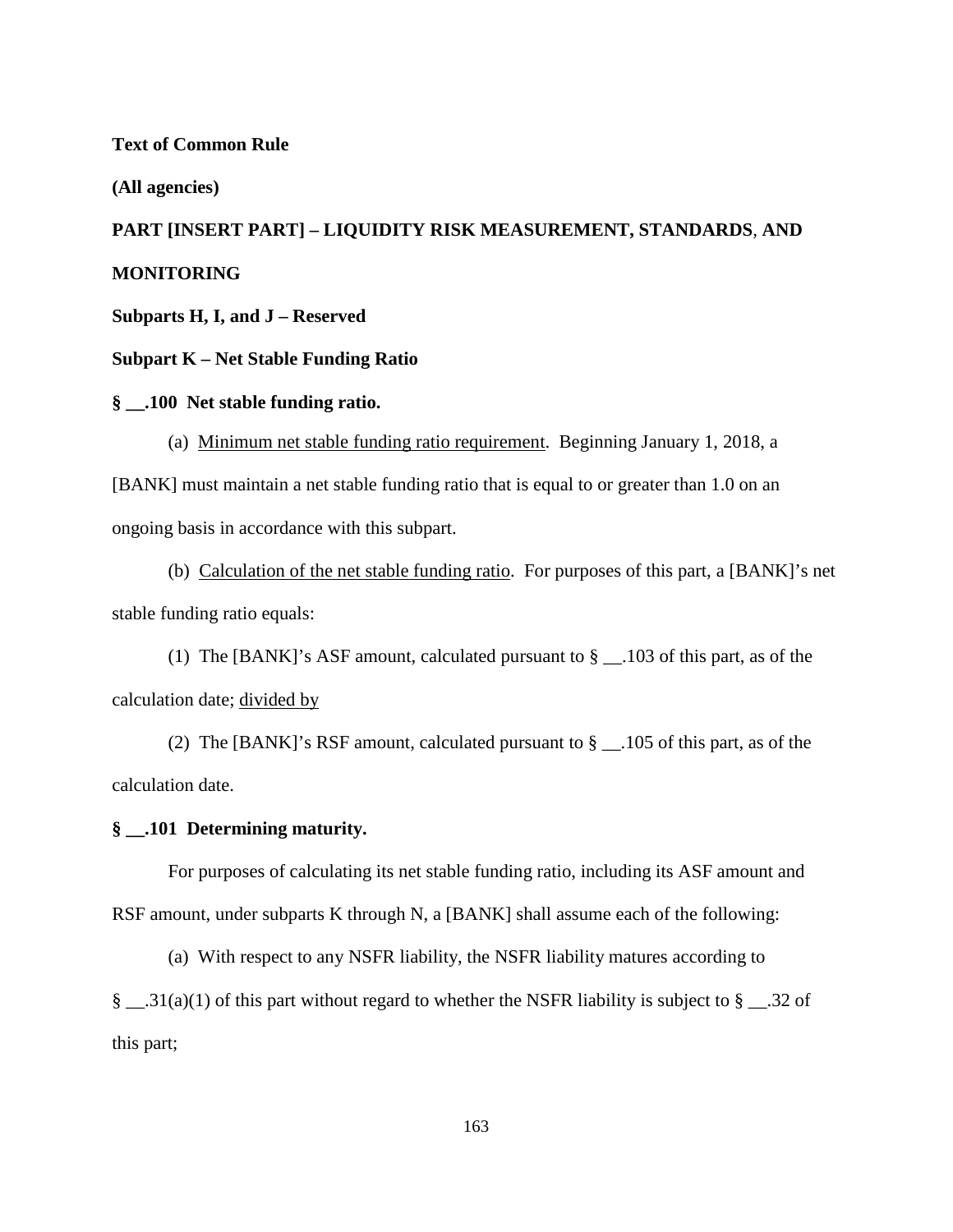(b) With respect to an asset, the asset matures according to  $\S$  \_\_\_.31(a)(2) of this part without regard to whether the asset is subject to  $\S$  \_\_.33 of this part;

(c) With respect to an NSFR liability or asset that is perpetual, the NSFR liability or asset matures one year or more after the calculation date;

(d) With respect to an NSFR liability or asset that has an open maturity, the NSFR liability or asset matures on the first calendar day after the calculation date, except that in the case of a deferred tax liability, the NSFR liability matures on the first calendar day after the calculation date on which the deferred tax liability could be realized; and

(e) With respect to any principal payment of an NSFR liability or asset, such as an amortizing loan, that is due prior to the maturity of the NSFR liability or asset, the payment matures on the date on which it is contractually due.

## **§ \_\_.102 Rules of construction.**

(a) Balance-sheet metric. Unless otherwise provided in this subpart, an NSFR regulatory capital element, NSFR liability, or asset that is not included on a [BANK]'s balance sheet is not assigned an RSF factor or ASF factor, as applicable; and an NSFR regulatory capital element, NSFR liability, or asset that is included on a [BANK]'s balance sheet is assigned an RSF factor or ASF factor, as applicable.

(b) Netting of certain transactions. Where a [BANK] has secured lending transactions, secured funding transactions, or asset exchanges with the same counterparty and has offset the gross value of receivables due from the counterparty under the transactions by the gross value of payables under the transactions due to the counterparty, the receivables or payables associated with the offsetting transactions that are not included on the [BANK]'s balance sheet are treated as if they were included on the [BANK]'s balance sheet with carrying values, unless the criteria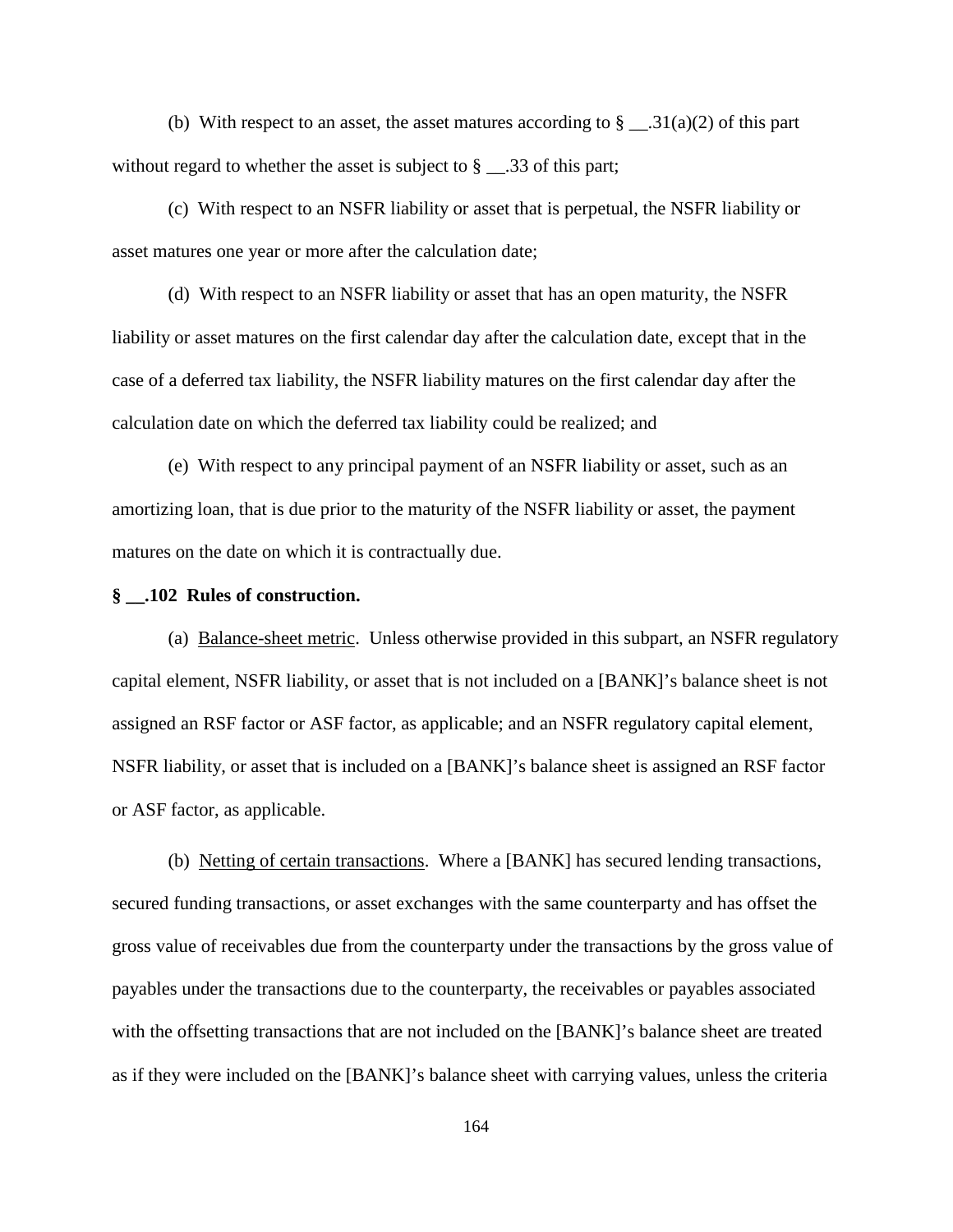in §  $.10(c)(4)(ii)(E)(1)$  through (3) of the [AGENCY SUPPLEMENTARY LEVERAGE RATIO RULE] are met.

(c) Treatment of Securities Received in an Asset Exchange by a Securities Lender. Where a [BANK] receives a security in an asset exchange, acts as a securities lender, includes the carrying value of the security on its balance sheet, and has not rehypothecated the security received:

(1) The security received by the [BANK] is not assigned an RSF factor; and

(2) The obligation to return the security received by the [BANK] is not assigned an ASF factor.

# **§ \_\_.103 Calculation of available stable funding amount.**

A [BANK]'s ASF amount equals the sum of the carrying values of the [BANK]'s NSFR regulatory capital elements and NSFR liabilities, in each case multiplied by the ASF factor applicable in  $\S$  \_\_.104 or  $\S$  \_\_.107(c) and consolidated in accordance with  $\S$  \_\_.108.

## **§ \_\_.104 ASF factors.**

(a) NSFR regulatory capital elements and NSFR liabilities assigned a 100 percent ASF factor. An NSFR regulatory capital element or NSFR liability of a [BANK] is assigned a 100 percent ASF factor if it is one of the following:

(1) An NSFR regulatory capital element; or

(2) An NSFR liability that has a maturity of one year or more from the calculation date, is not described in paragraph (e)(3) of this section, and is not a retail deposit or brokered deposit provided by a retail customer or counterparty.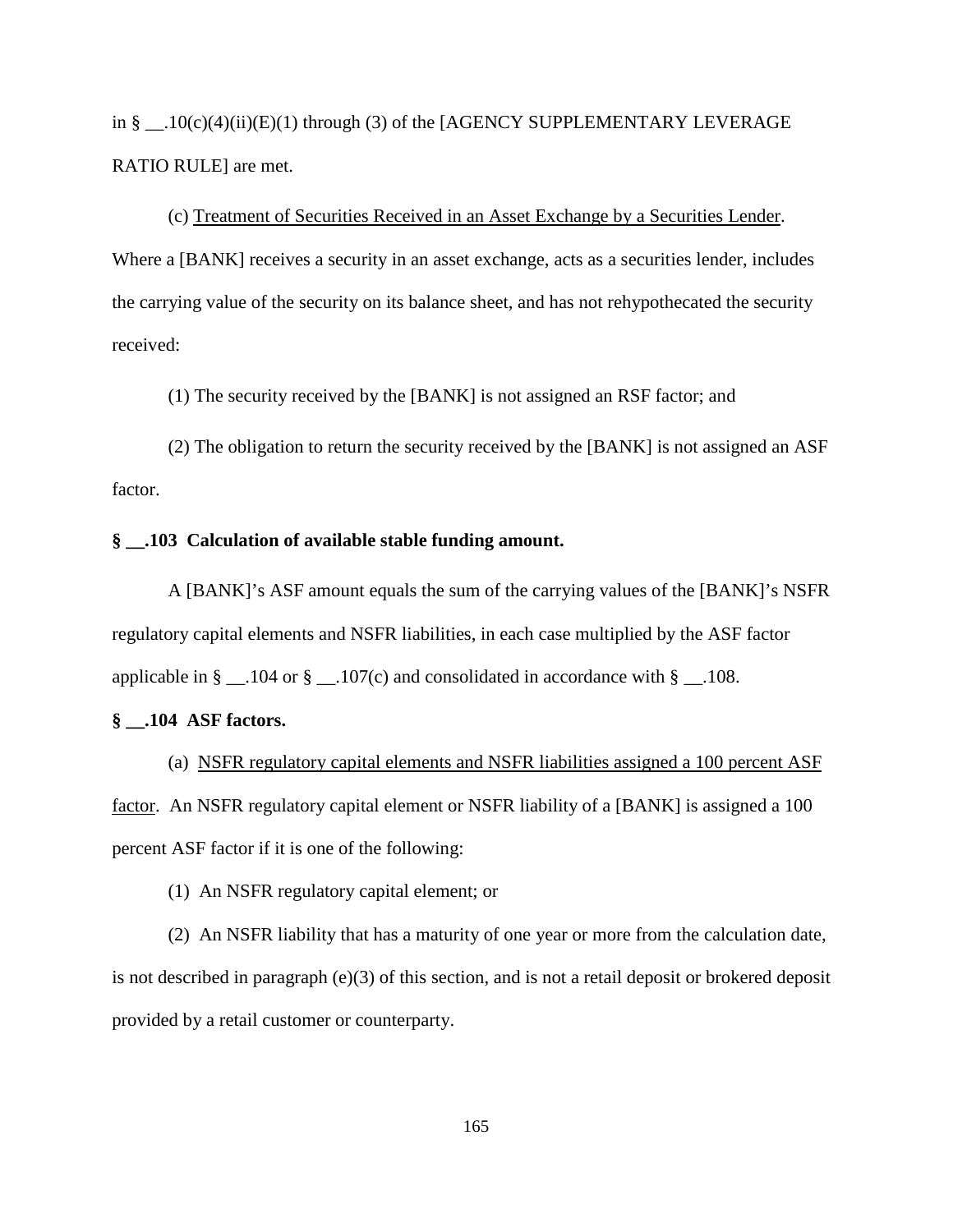(b) NSFR liabilities assigned a 95 percent ASF factor. An NSFR liability of a [BANK] is assigned a 95 percent ASF factor if it is a stable retail deposit (regardless of maturity or collateralization) held at the [BANK].

(c) NSFR liabilities assigned a 90 percent ASF factor. An NSFR liability of a [BANK] is assigned a 90 percent ASF factor if it is funding provided by a retail customer or counterparty that is:

(1) A retail deposit (regardless of maturity or collateralization) other than a stable retail deposit or brokered deposit;

(2) A reciprocal brokered deposit where the entire amount is covered by deposit insurance;

(3) A brokered sweep deposit that is deposited in accordance with a contract between the retail customer or counterparty and the [BANK], a controlled subsidiary of the [BANK], or a company that is a controlled subsidiary of the same top-tier company of which the [BANK] is a controlled subsidiary, where the entire amount of the deposit is covered by deposit insurance; or

(4) A brokered deposit that is not a reciprocal brokered deposit or a brokered sweep deposit, that is not held in a transactional account, and that matures one year or more from the calculation date.

(d) NSFR liabilities assigned a 50 percent ASF factor. An NSFR liability of a [BANK] is assigned a 50 percent ASF factor if it is one of the following:

(1) Unsecured wholesale funding that:

(i) Is not provided by a financial sector entity, a consolidated subsidiary of a financial sector entity, or a central bank;

(ii) Matures less than one year from the calculation date; and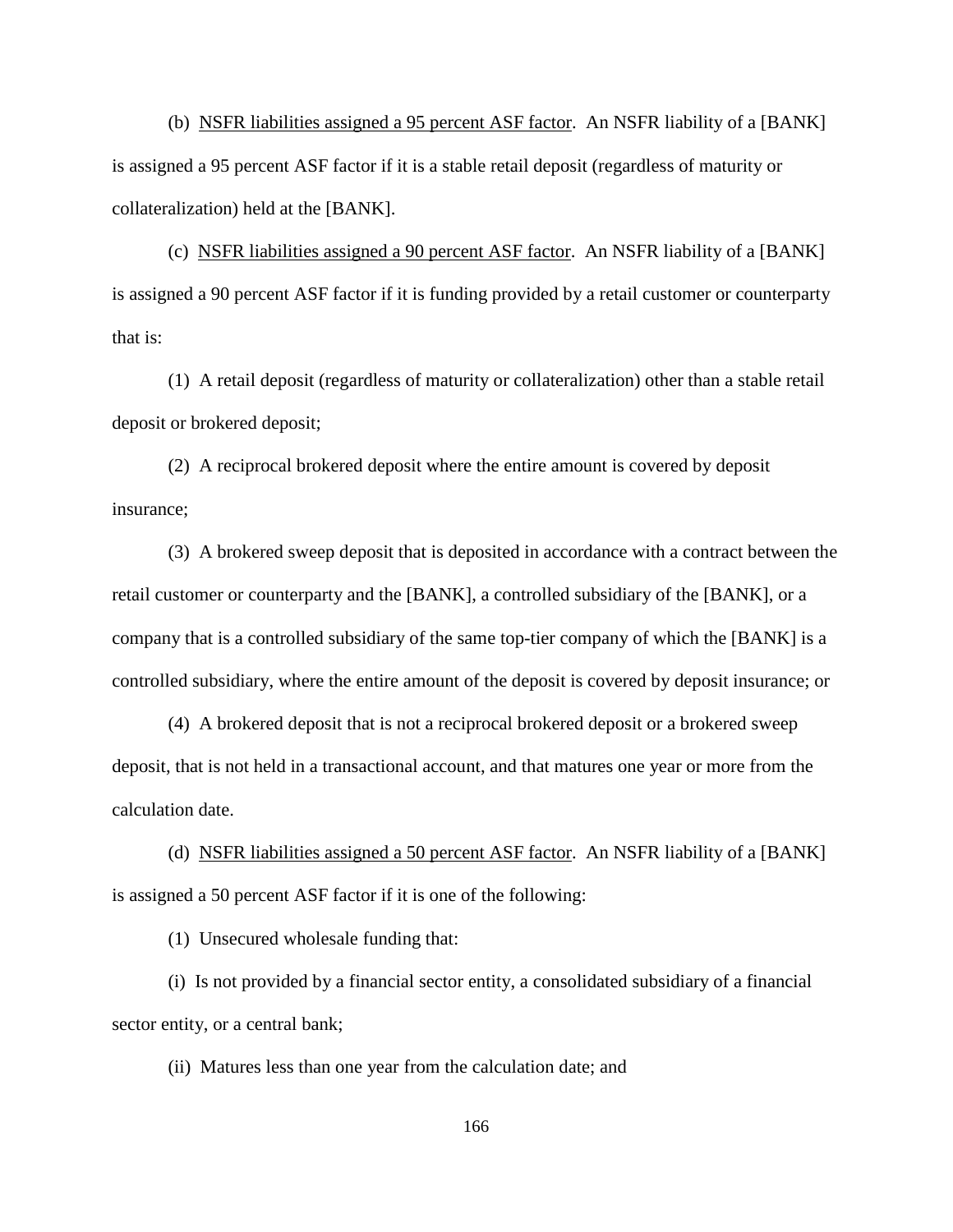(iii) Is not a security issued by the [BANK] or an operational deposit placed at the [BANK];

(2) A secured funding transaction with the following characteristics:

(i) The counterparty is not a financial sector entity, a consolidated subsidiary of a financial sector entity, or a central bank;

(ii) The secured funding transaction matures less than one year from the calculation date; and

(iii) The secured funding transaction is not a collateralized deposit that is an operational deposit placed at the [BANK];

(3) Unsecured wholesale funding that:

(i) Is provided by a financial sector entity, a consolidated subsidiary of a financial sector entity, or a central bank;

(ii) Matures six months or more, but less than one year, from the calculation date; and

(iii) Is not a security issued by the [BANK] or an operational deposit;

(4) A secured funding transaction with the following characteristics:

(i) The counterparty is a financial sector entity, a consolidated subsidiary of a financial sector entity, or a central bank;

(ii) The secured funding transaction matures six months or more, but less than one year, from the calculation date; and

(iii) The secured funding transaction is not a collateralized deposit that is an operational deposit;

(5) A security issued by the [BANK] that matures six months or more, but less than one year, from the calculation date;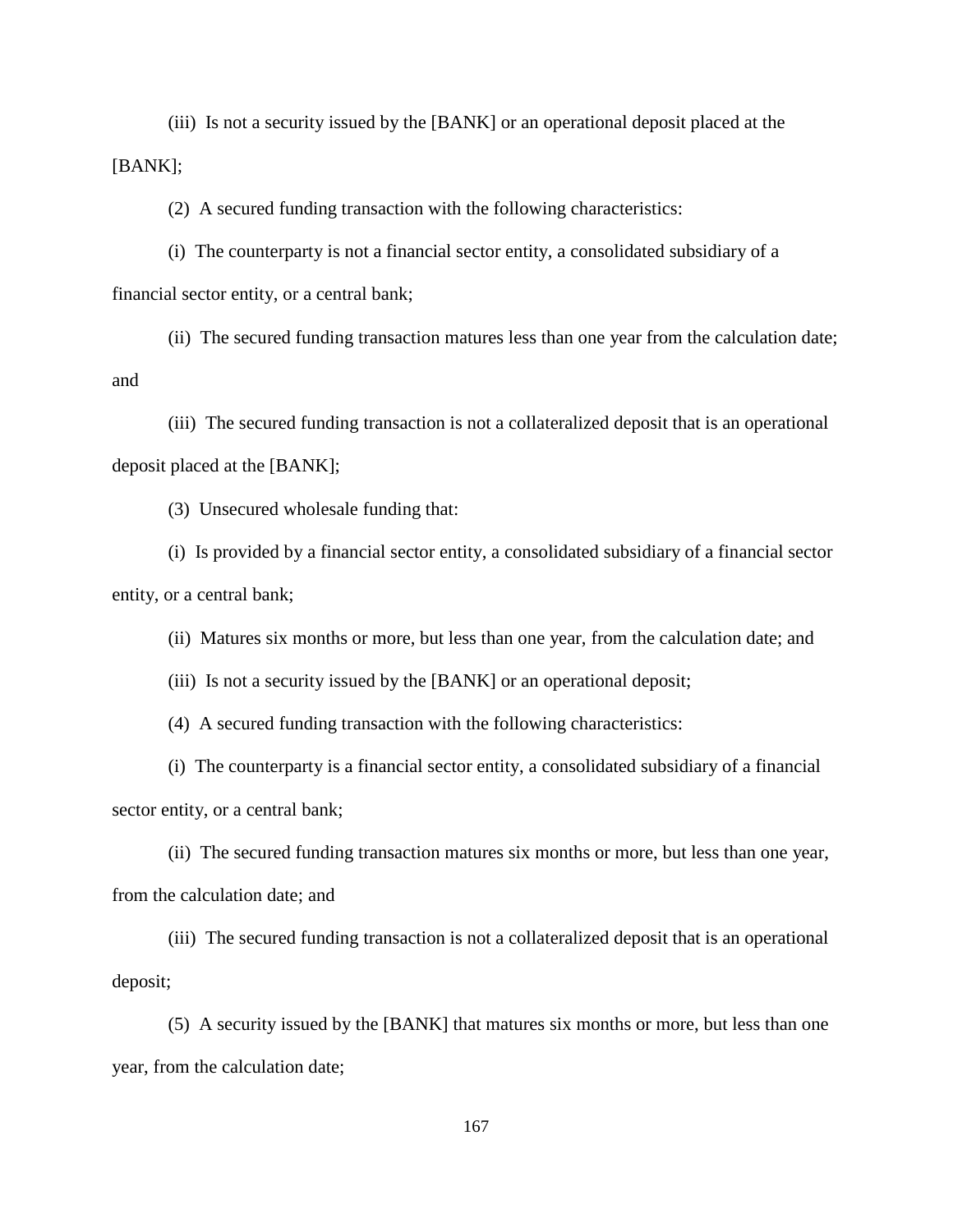(6) An operational deposit placed at the [BANK];

(7) A brokered deposit provided by a retail customer or counterparty that is not described in paragraphs (c) or (e)(2) of this section; or

(8) Any other NSFR liability that matures six months or more, but less than one year, from the calculation date and is not described in paragraphs (a) through (c), (d)(1) through (d)(7), or (e)(3) of this section.

(e) NSFR liabilities assigned a zero percent ASF factor. An NSFR liability of a [BANK] is assigned a zero percent ASF factor if it is one of the following:

(1) A trade date payable that results from a purchase by the [BANK] of a financial instrument, foreign currency, or commodity that is contractually required to settle within the lesser of the market standard settlement period for the particular transaction and five business days from the date of the sale;

(2) A brokered deposit provided by a retail customer or counterparty that is not a reciprocal brokered deposit or brokered sweep deposit, is not held in a transactional account, and matures less than six months from the calculation date;

(3) An NSFR liability owed to a retail customer or counterparty that is not a deposit and is not a security issued by the [BANK];

(4) A security issued by the [BANK] that matures less than six months from the calculation date; or

(5) An NSFR liability with the following characteristics:

(i) The counterparty is a financial sector entity, a consolidated subsidiary, or a central bank;

168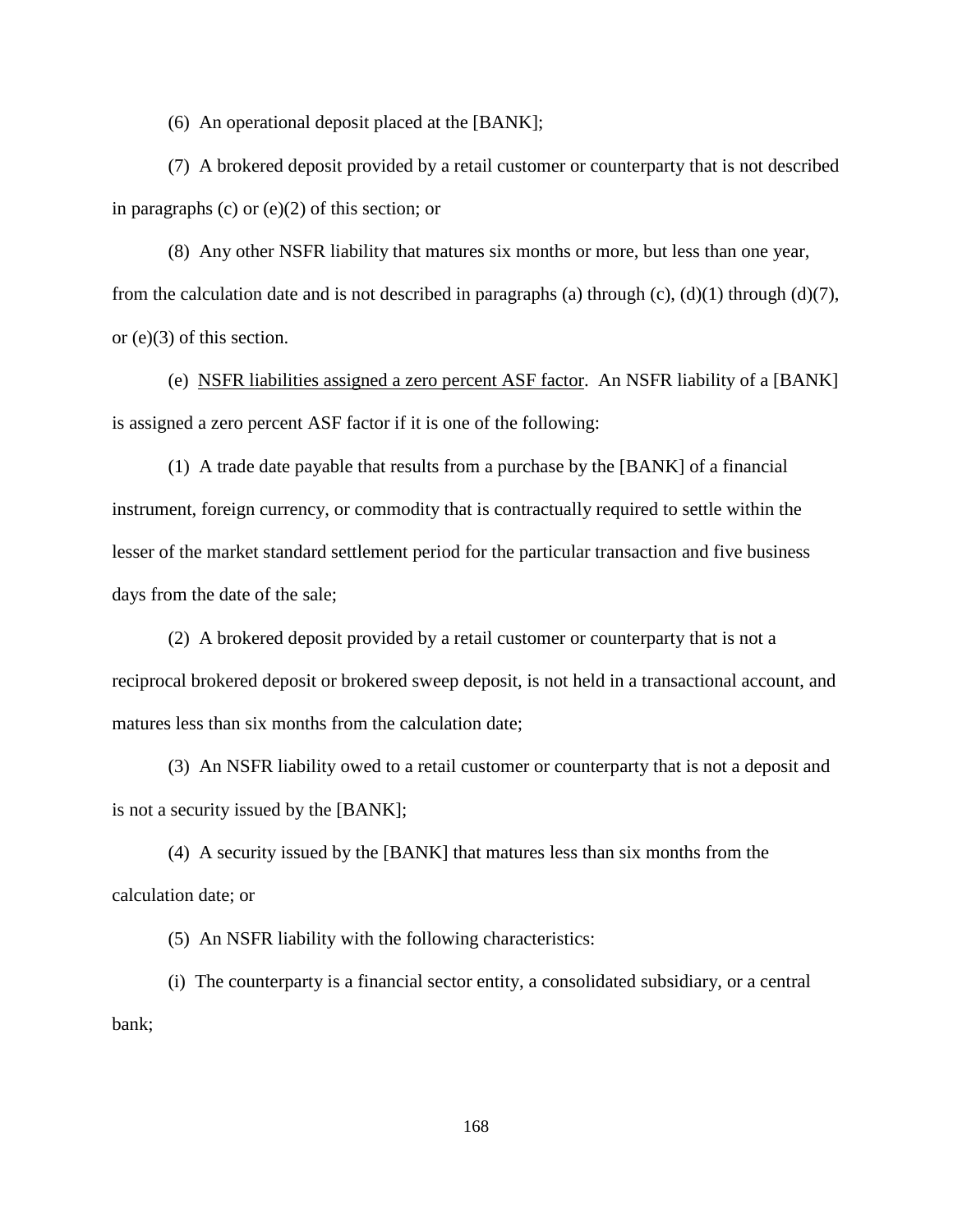(ii) The NSFR liability matures less than six months from the calculation date or has an open maturity; and

(iii) The NSFR liability is not a security issued by the [BANK] or an operational deposit placed at the [BANK]; or

(6) Any other NSFR liability that matures less than six months from the calculation date and is not described in paragraphs (a) through (d) or  $(e)(1)$  through (5) of this section.

#### **§ \_\_.105 Calculation of required stable funding amount.**

A [BANK]'s RSF amount equals the sum of:

(a) The carrying values of a [BANK]'s assets (other than amounts included in the calculation of the derivatives RSF amount pursuant to  $\S$  \_\_.107(b)) and the undrawn amounts of a [BANK]'s credit and liquidity facilities, in each case multiplied by the RSF factors applicable in § \_\_.106; and

(b) The [BANK]'s derivatives RSF amount calculated pursuant to  $\S$  \_\_.107(b).

## **§ \_\_.106 RSF Factors.**

(a) Unencumbered assets and commitments. All assets and undrawn amounts under credit and liquidity facilities, unless otherwise provided in § \_\_.107(b) relating to derivative transactions or paragraphs (b) through (d) of this section, are assigned RSF factors as follows:

(1) Unencumbered assets assigned a zero percent RSF factor. An asset of a [BANK] is assigned a zero percent RSF factor if it is one of the following:

(i) Currency and coin;

(ii) A cash item in the process of collection;

(iii) A Reserve Bank balance or other claim on a Reserve Bank that matures less than six months from the calculation date;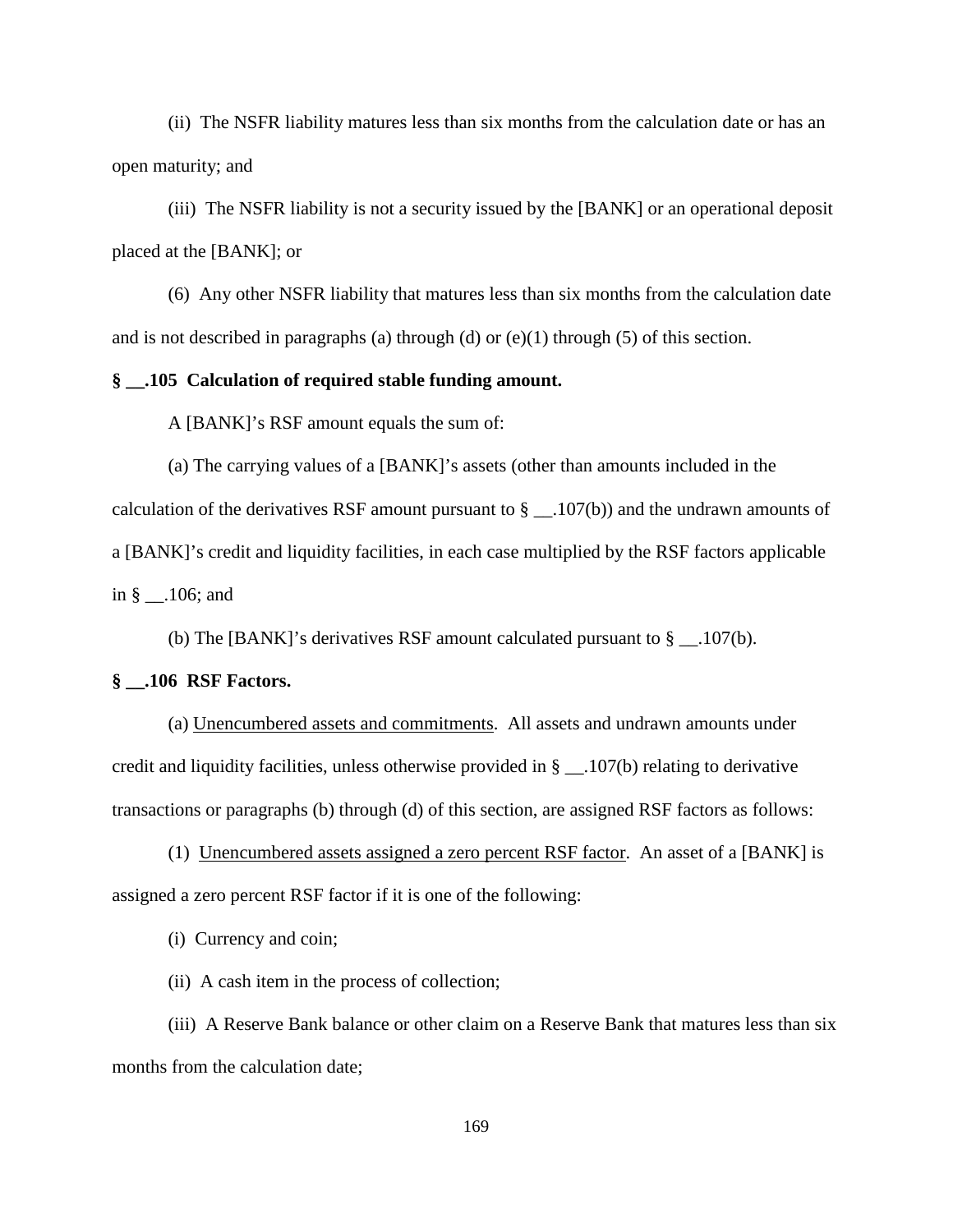(iv) A claim on a foreign central bank that matures less than six months from the calculation date; or

(v) A trade date receivable due to the [BANK] resulting from the [BANK]'s sale of a financial instrument, foreign currency, or commodity that is required to settle within the lesser of the market standard settlement period, without extension, for the particular transaction and five business days from the date of the sale, and that has not failed to settle within the required settlement period.

(2) Unencumbered assets and commitments assigned a 5 percent RSF factor. An asset or undrawn amount under a credit or liquidity facility of a [BANK] is assigned a 5 percent RSF factor if it is one of the following:

(i) A level 1 liquid asset, other than a level 1 liquid asset described in paragraph  $(a)(1)$  of this section; or

(ii) The undrawn amount of any committed credit facility or committed liquidity facility extended by the [BANK]. For the purposes of this paragraph  $(a)(2)(ii)$ , the undrawn amount of a committed credit facility or committed liquidity facility is the entire unused amount of the facility that could be drawn upon within one year of the calculation date under the governing agreement.

(3) Unencumbered assets assigned a 10 percent RSF factor. An asset of a [BANK] is assigned a 10 percent RSF factor if it is a secured lending transaction with the following characteristics:

(i) The secured lending transaction matures less than six months from the calculation date;

(ii) The secured lending transaction is secured by level 1 liquid assets;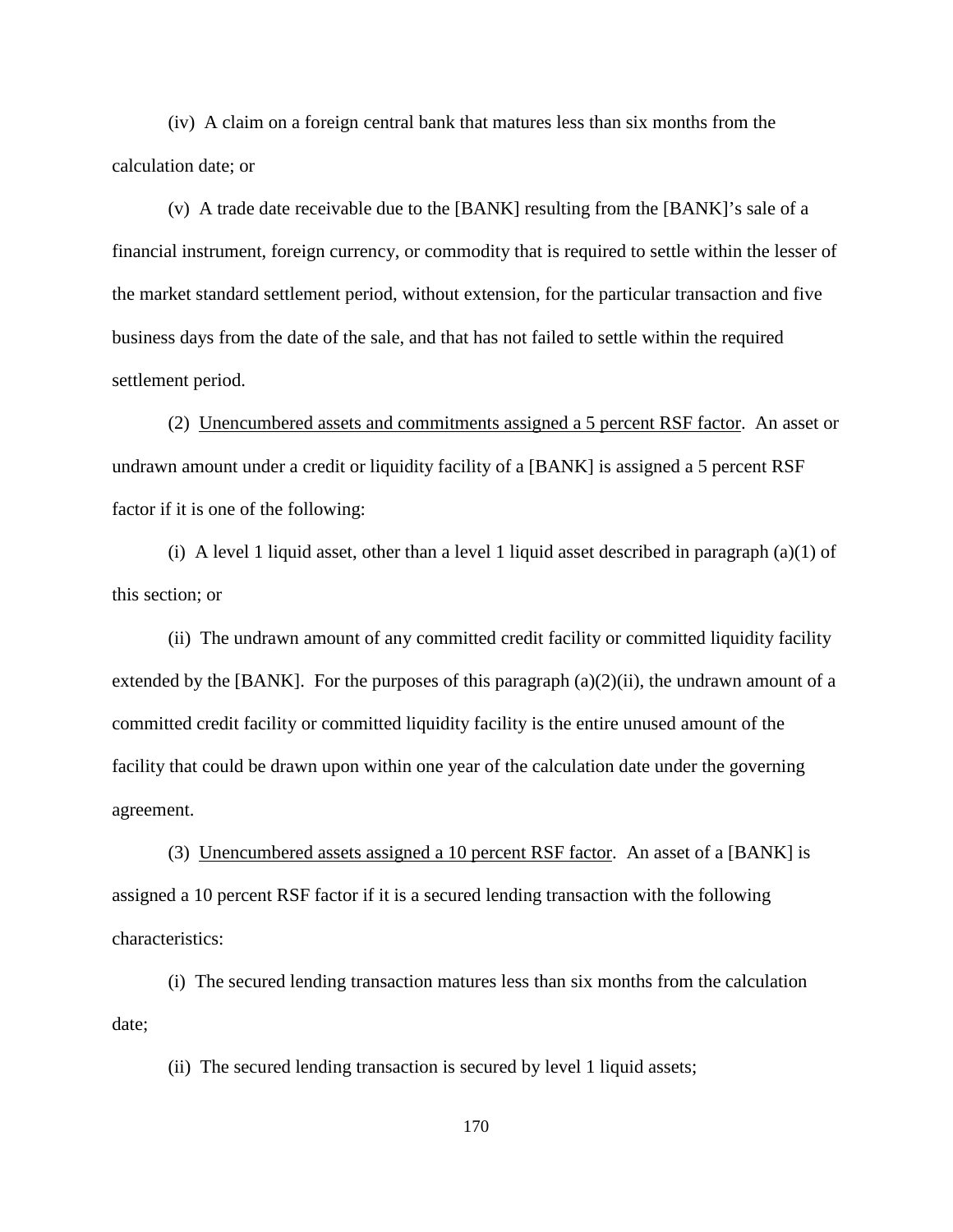(iii) The borrower is a financial sector entity or a consolidated subsidiary thereof; and

(iv) The [BANK] retains the right to rehypothecate the collateral provided by the counterparty for the duration of the secured lending transaction.

(4) Unencumbered assets assigned a 15 percent RSF factor. An asset of a [BANK] is assigned a 15 percent RSF factor if it is one of the following:

(i) A level 2A liquid asset; or

(ii) A secured lending transaction or unsecured wholesale lending with the following characteristics:

(A) The asset matures less than six months from the calculation date;

(B) The borrower is a financial sector entity or a consolidated subsidiary thereof; and

(C) The asset is not described in paragraph (a)(3) of this section and is not an operational deposit described in paragraph (a)(5)(iii) of this section.

(5) Unencumbered assets assigned a 50 percent RSF factor. An asset of a [BANK] is assigned a 50 percent RSF factor if it is one of the following:

(i) A level 2B liquid asset;

(ii) A secured lending transaction or unsecured wholesale lending with the following characteristics:

(A) The asset matures six months or more, but less than one year, from the calculation date;

(B) The borrower is a financial sector entity, a consolidated subsidiary thereof, or a central bank; and

(C) The asset is not an operational deposit described in paragraph  $(a)(5)(iii)$  of this section;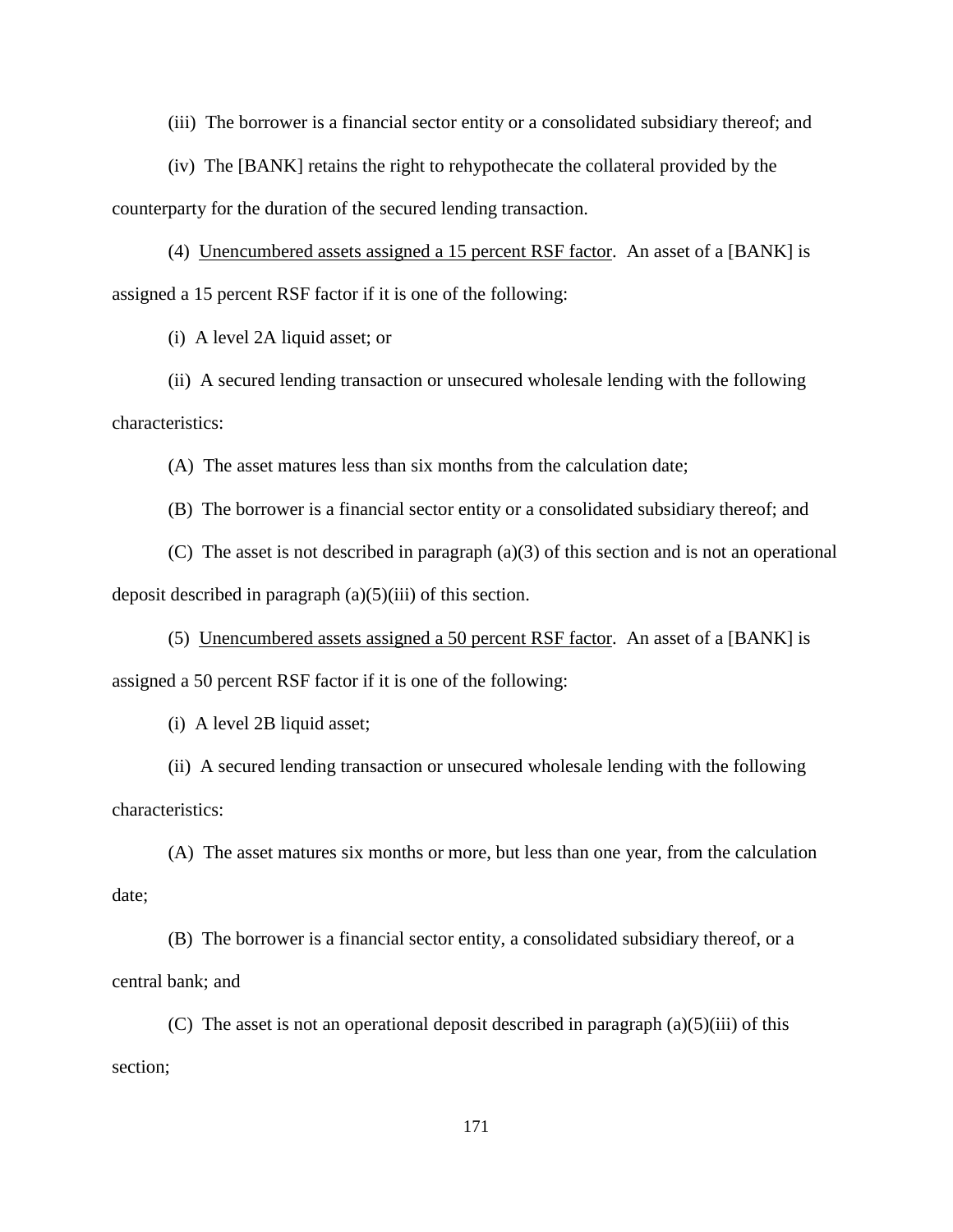(iii) An operational deposit placed by the [BANK] at a financial sector entity or a consolidated subsidiary thereof;

(iv) A general obligation security issued by, or guaranteed as to the timely payment of principal and interest by, a public sector entity that is not described in paragraph (a)(5)(i); or

(v) An asset that is not described in paragraphs  $(a)(1)$  through  $(a)(4)$  or  $(a)(5)(i)$  through  $(a)(5)(iv)$  of this section that matures less than one year from the calculation date, including:

(A) A secured lending transaction or unsecured wholesale lending where the borrower is a wholesale customer or counterparty that is not a financial sector entity, a consolidated subsidiary thereof, or a central bank; or

(B) Lending to a retail customer or counterparty.

(6) Unencumbered assets assigned a 65 percent RSF factor. An asset of a [BANK] is assigned a 65 percent RSF factor if it is one of the following:

(i) A retail mortgage that matures one year or more from the calculation date and is assigned a risk weight of no greater than 50 percent under subpart D of [AGENCY CAPITAL REGULATION]; or

(ii) A secured lending transaction, unsecured wholesale lending, or lending to a retail customer or counterparty with the following characteristics:

(A) The asset is not described in paragraphs  $(a)(1)$  through  $(a)(6)(i)$  of this section;

(B) The borrower is not a financial sector entity or a consolidated subsidiary thereof;

(C) The asset matures one year or more from the calculation date; and

(D) The asset is assigned a risk weight of no greater than 20 percent under subpart D of [AGENCY CAPITAL REGULATION].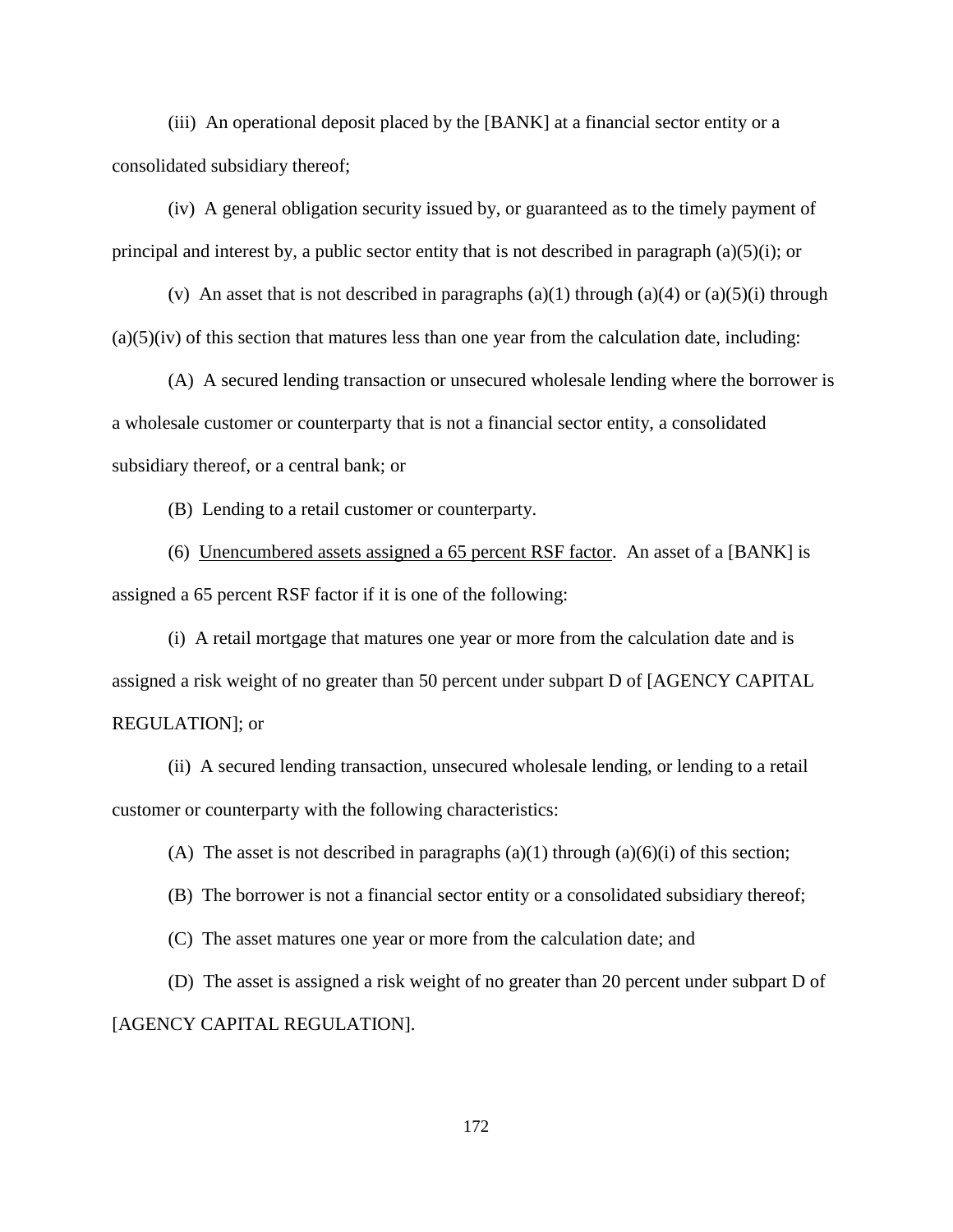(7) Unencumbered assets assigned an 85 percent RSF factor. An asset of a [BANK] is assigned an 85 percent RSF factor if it is one of the following:

(i) A retail mortgage that matures one year or more from the calculation date and is assigned a risk weight of greater than 50 percent under subpart D of [AGENCY CAPITAL REGULATION]; or

(ii) A secured lending transaction, unsecured wholesale lending, or lending to a retail customer or counterparty with the following characteristics:

(A) The asset is not described in paragraphs  $(a)(1)$  through  $(a)(7)(i)$  of this section;

(B) The borrower is not a financial sector entity or a consolidated subsidiary thereof;

(C) The asset matures one year or more from the calculation date; and

(D) The asset is assigned a risk weight of greater than 20 percent under subpart D of [AGENCY CAPITAL REGULATION];

(iii) A publicly traded common equity share that is not HQLA;

(iv) A security, other than a common equity share, that matures one year or more from the calculation date and is not HQLA; and

(v) A commodity for which derivative transactions are traded on a U.S. board of trade or trading facility designated as a contract market under sections 5 and 6 of the Commodity Exchange Act (7 U.S.C. 7 and 8) or on a U.S. swap execution facility registered under section 5h of the Commodity Exchange Act (7 U.S.C. 7b-3).

(8) Unencumbered assets assigned a 100 percent RSF factor. An asset of a [BANK] is assigned a 100 percent RSF factor if it is not described in paragraphs (a)(1) through (a)(7) of this section, including a secured lending transaction or unsecured wholesale lending where the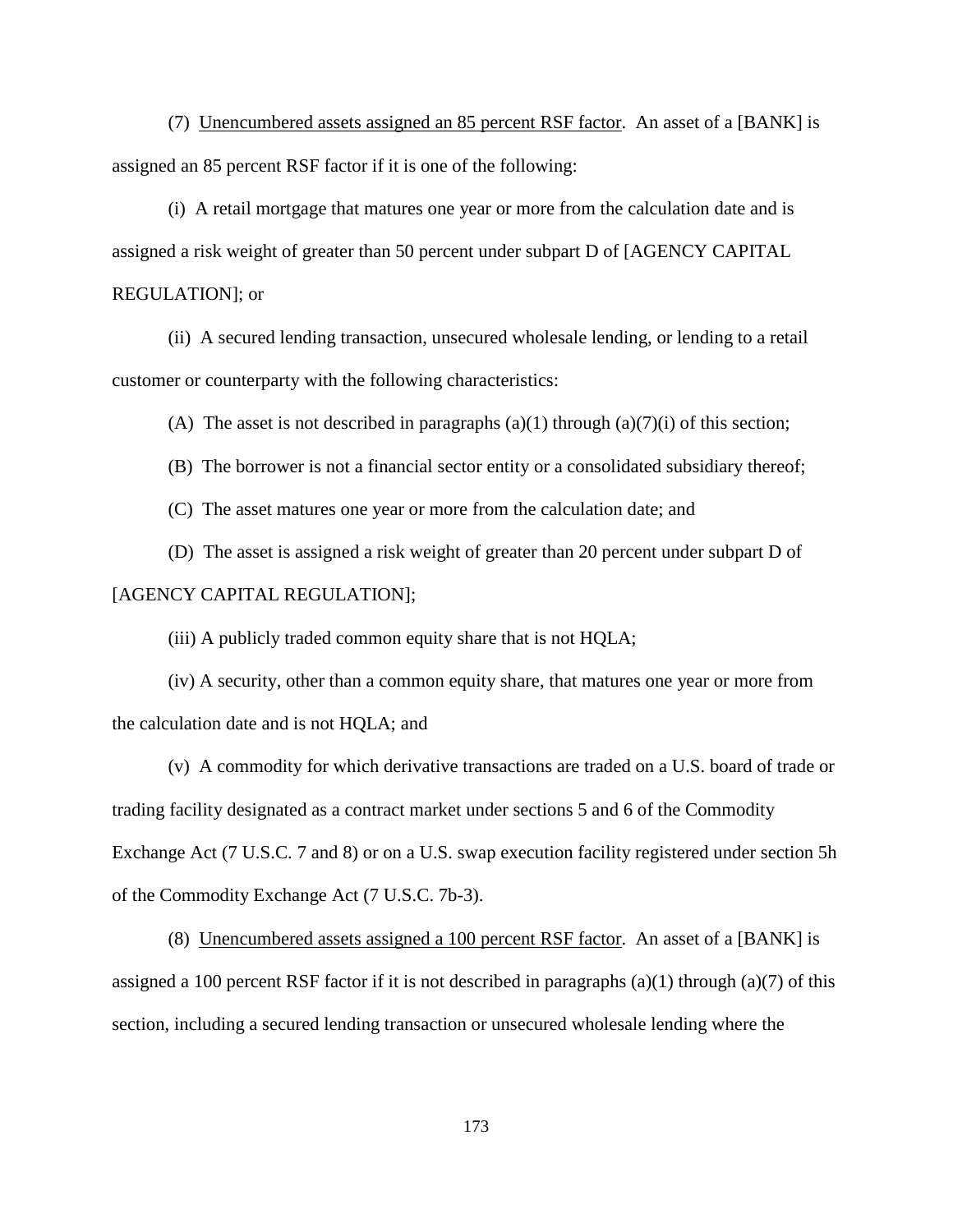borrower is a financial sector entity or a consolidated subsidiary thereof and that matures one year or more from the calculation date.

(b) Nonperforming assets. An RSF factor of 100 percent is assigned to any asset that is past due by more than 90 days or nonaccrual.

(c) Encumbered assets. An encumbered asset, unless otherwise provided in  $\S$  \_\_.107(b) relating to derivative transactions, is assigned an RSF factor as follows:

(1)(i) Encumbered assets with less than six months remaining in the encumbrance period. For an encumbered asset with less than six months remaining in the encumbrance period, the same RSF factor is assigned to the asset as would be assigned if the asset were not encumbered.

(ii) Encumbered assets with six months or more, but less than one year, remaining in the encumbrance period. For an encumbered asset with six months or more, but less than one year, remaining in the encumbrance period:

(A) If the asset would be assigned an RSF factor of 50 percent or less under paragraphs  $(a)(1)$  through  $(a)(5)$  of this section if the asset were not encumbered, an RSF factor of 50 percent is assigned to the asset.

(B) If the asset would be assigned an RSF factor of greater than 50 percent under paragraphs  $(a)(6)$  through  $(a)(8)$  of this section if the asset were not encumbered, the same RSF factor is assigned to the asset as would be assigned if it were not encumbered.

(iii) Encumbered assets with one year or more remaining in the encumbrance period. For an encumbered asset with one year or more remaining in the encumbrance period, an RSF factor of 100 percent is assigned to the asset.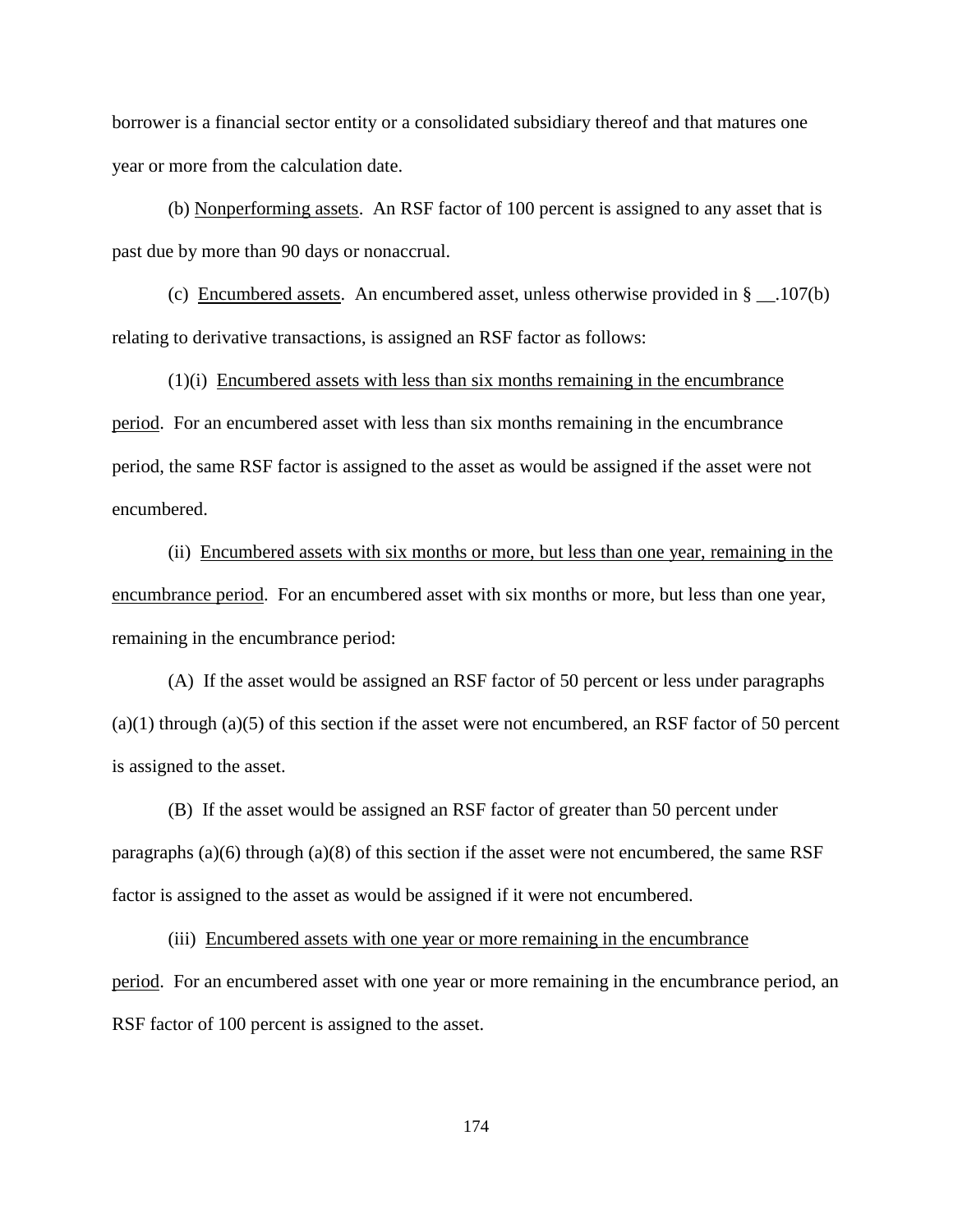(2) If an asset is encumbered for an encumbrance period longer than the asset's maturity, the asset is assigned an RSF factor under paragraph (c)(1) of this section based on the length of the encumbrance period.

(3) Segregated account assets. An asset held in a segregated account maintained pursuant to statutory or regulatory requirements for the protection of customer assets is not considered encumbered for purposes of this paragraph solely because such asset is held in the segregated account.

(d) Off-balance sheet rehypothecated assets. For an NSFR liability of a [BANK] that is secured by an off-balance sheet asset or results from the [BANK] selling an off-balance sheet asset (for instance, in the case of a short sale):

(1) If the [BANK] received the off-balance sheet asset under a lending transaction, an RSF factor is assigned to the lending transaction as if it were encumbered for the longer of (A) the remaining maturity of the NSFR liability and (B) any other encumbrance period applicable to the lending transaction;

(2) If the [BANK] received the off-balance asset under an asset exchange, an RSF factor is assigned to the asset provided by the [BANK] in the asset exchange as if the provided asset were encumbered for the longer of (A) the remaining maturity of the NSFR liability and (B) any other encumbrance period applicable to the provided asset; or

(3) If the [BANK] did not receive the off-balance sheet asset under a lending transaction or asset exchange, the off-balance sheet asset is assigned an RSF factor as if it were included on the balance sheet of the [BANK] and encumbered for the longer of (A) the remaining maturity of the NSFR liability and (B) any other encumbrance period applicable to the off-balance sheet asset.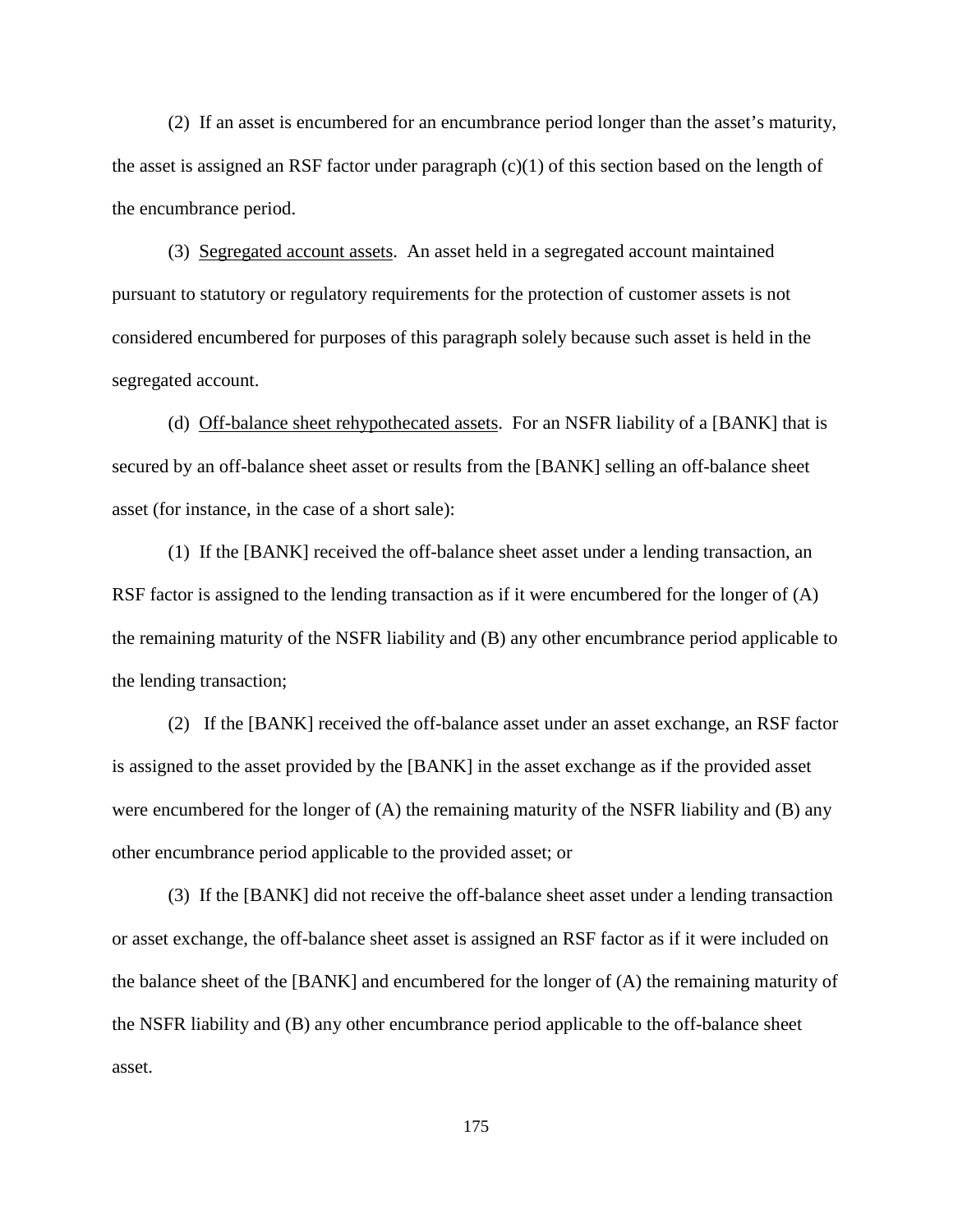#### **§ \_\_.107 Calculation of NSFR derivatives amounts.**

(a) General requirement. A [BANK] must calculate its derivatives RSF amount and certain components of its ASF amount relating to the [BANK]'s derivative transactions (which includes cleared derivative transactions of a customer with respect to which the [BANK] is acting as agent for the customer that are included on the [BANK]'s balance sheet under GAAP) in accordance with this section.

(b) Calculation of required stable funding amount relating to derivative transactions. A [BANK]'s derivatives RSF amount equals the sum of:

(1) Current derivative transaction values. The [BANK]'s NSFR derivatives asset amount, as calculated under paragraph  $(d)(1)$  of this section, multiplied by an RSF factor of 100 percent;

(2) Variation margin provided. The carrying value of variation margin provided by the [BANK] under each derivative transaction not subject to a qualifying master netting agreement and each QMNA netting set, to the extent the variation margin reduces the [BANK]'s derivatives liability value under the derivative transaction or QMNA netting set, as calculated under paragraph (f)(2) of this section, multiplied by an RSF factor of zero percent;

(3) Excess variation margin provided. The carrying value of variation margin provided by the [BANK] under each derivative transaction not subject to a qualifying master netting agreement and each QMNA netting set in excess of the amount described in section (b)(2) for each derivative transaction or QMNA netting set, multiplied by the RSF factor assigned to each asset comprising the variation margin pursuant to  $\S$  \_\_.106;

176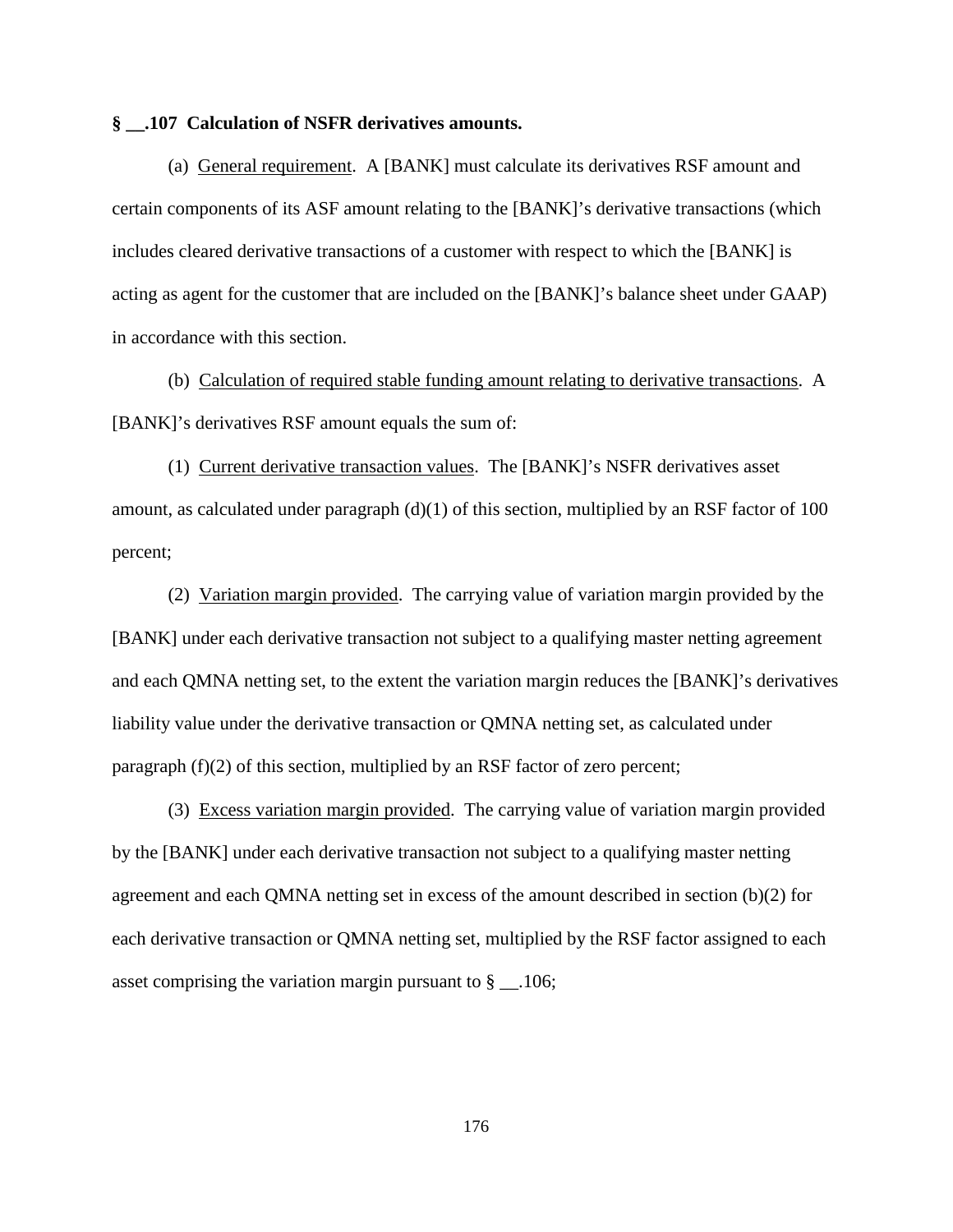(4) Variation margin received. The carrying value of variation margin received by the [BANK], multiplied by the RSF factor assigned to each asset comprising the variation margin pursuant to  $\S$  \_\_.106;

(5) Potential valuation changes.

(i) An amount equal to 20 percent of the sum of the gross derivative values of the [BANK] that are liabilities, as calculated under paragraph (ii), for each of the [BANK]'s derivative transactions not subject to a qualifying master netting agreement and each of its QMNA netting sets, multiplied by an RSF factor of 100 percent;

(ii) For purposes of paragraph (i), the gross derivative value of a derivative transaction not subject to a qualifying master netting agreement or of a QMNA netting set is equal to the value to the [BANK], calculated as if no variation margin had been exchanged and no settlement payments had been made based on changes in the value of the derivative transaction or QMNA netting set.

(6) Contributions to central counterparty mutualized loss sharing arrangements. The fair value of a [BANK]'s contribution to a central counterparty's mutualized loss sharing arrangement (regardless of whether the contribution is included on the [BANK]'s balance sheet), multiplied by an RSF factor of 85 percent; and

(7) Initial margin provided. The fair value of initial margin provided by the [BANK] for derivative transactions (regardless of whether the initial margin is included on the [BANK]'s balance sheet), which does not include initial margin provided by the [BANK] for cleared derivative transactions with respect to which the [BANK] is acting as agent for a customer and the [BANK] does not guarantee the obligations of the customer's counterparty to the customer under the derivative transaction (such initial margin would be assigned an RSF factor pursuant to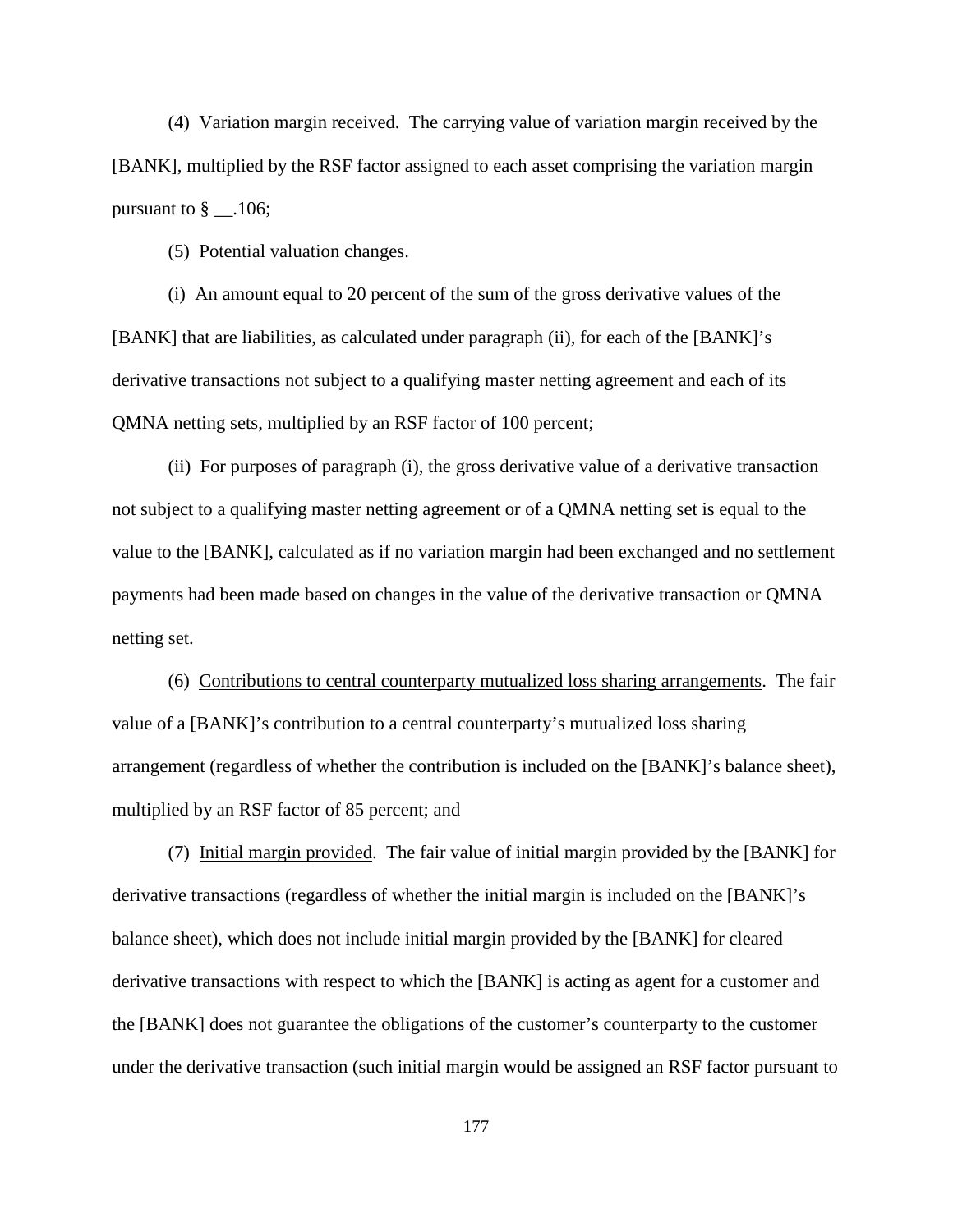§ \_\_.106 to the extent the initial margin is included on the [BANK]'s balance sheet), multiplied by an RSF factor equal to the higher of 85 percent or the RSF factor assigned to each asset comprising the initial margin pursuant to  $\S$  . 106.

(c) Calculation of available stable funding amount relating to derivative transactions. The following amounts of a [BANK] are assigned a zero percent ASF factor:

(1) The [BANK]'s NSFR derivatives liability amount, as calculated under paragraph (d)(2) of this section; and

(2) The carrying value of NSFR liabilities in the form of an obligation to return initial margin or variation margin received by the [BANK].

(d) Calculation of NSFR derivatives asset or liability amount.

(1) A [BANK]'s NSFR derivatives asset amount is the greater of:

(i) Zero; and

(ii) The [BANK]'s total derivatives asset amount, as calculated under paragraph  $(e)(1)$  of this section, less the [BANK]'s total derivatives liability amount, as calculated under paragraph (e)(2) of this section.

(2) A [BANK]'s NSFR derivatives liability amount is the greater of:

(i) Zero; and

(ii) The [BANK]'s total derivatives liability amount, as calculated under paragraph (e)(2) of this section, less the [BANK]'s total derivatives asset amount, as calculated under paragraph  $(e)(1)$  of this section.

(e) Calculation of total derivatives asset and liability amounts.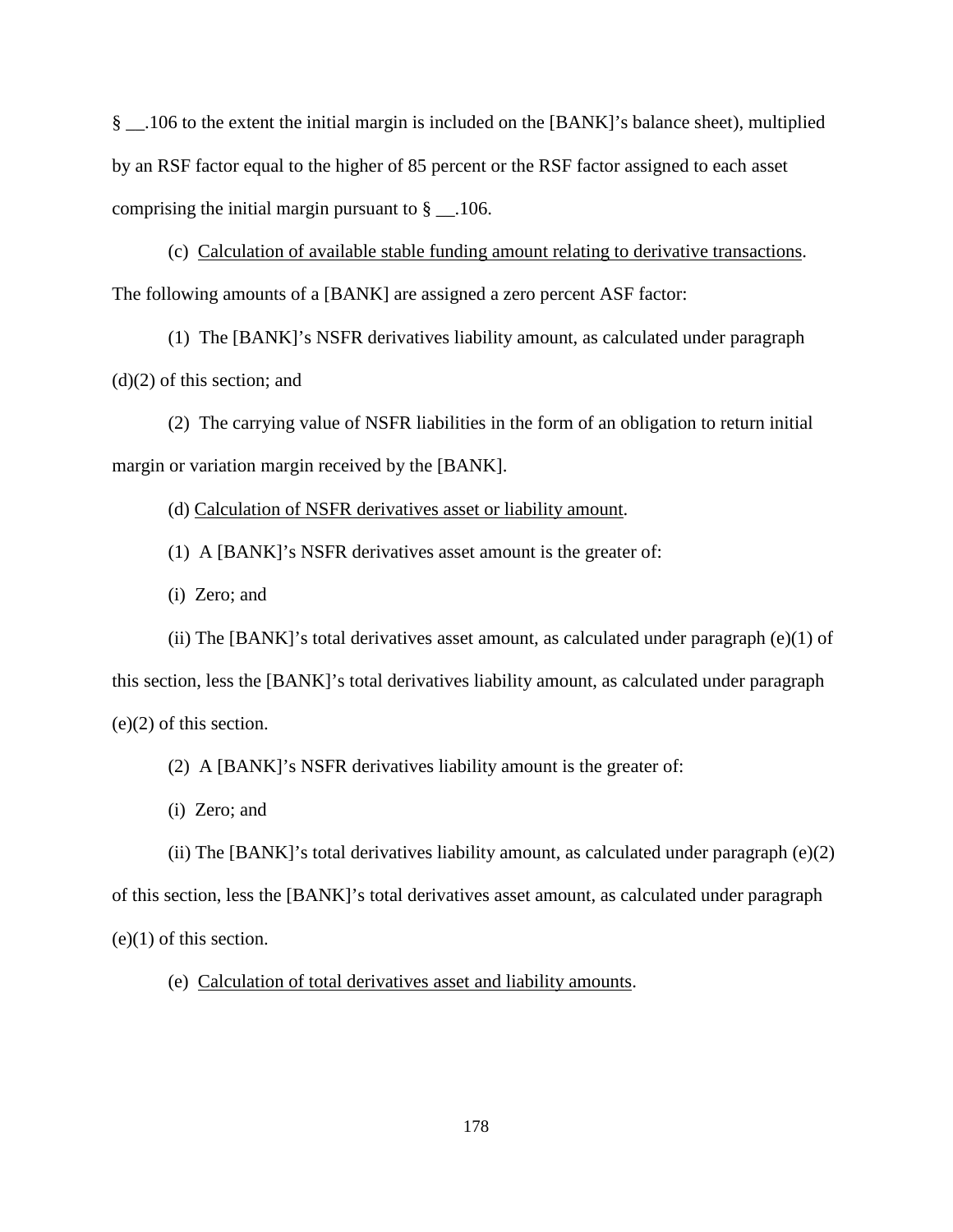(1) A [BANK]'s total derivatives asset amount is the sum of the [BANK]'s derivatives asset values, as calculated under paragraph  $(f)(1)$  of this section, for each derivative transaction not subject to a qualifying master netting agreement and each QMNA netting set.

(2) A [BANK]'s total derivatives liability amount is the sum of the [BANK]'s derivatives liability values, as calculated under paragraph (f)(2) of this section, for each derivative transaction not subject to a qualifying master netting agreement and each QMNA netting set.

(f) Calculation of derivatives asset and liability values. For each derivative transaction not subject to a qualifying master netting agreement and each QMNA netting set:

(1) The derivatives asset value is equal to the asset value to the [BANK], after taking into account any variation margin received by the [BANK] that meets the conditions of § \_\_.10(c)(4)(ii)(C)(1) through (7) of the [AGENCY SUPPLEMENTARY LEVERAGE RATIO RULE]; or

(2) The derivatives liability value is equal to the liability value to the [BANK], after taking into account any variation margin provided by the [BANK].

## **§ \_\_.108 Rules for consolidation.**

(a) Consolidated subsidiary available stable funding amount. For available stable funding of a legal entity that is a consolidated subsidiary of a [BANK], including a consolidated subsidiary organized under the laws of a foreign jurisdiction, the [BANK] may include the available stable funding of the consolidated subsidiary in its ASF amount up to:

(1) The RSF amount of the consolidated subsidiary, as calculated by the [BANK] for the [BANK]'s net stable funding ratio under this part; plus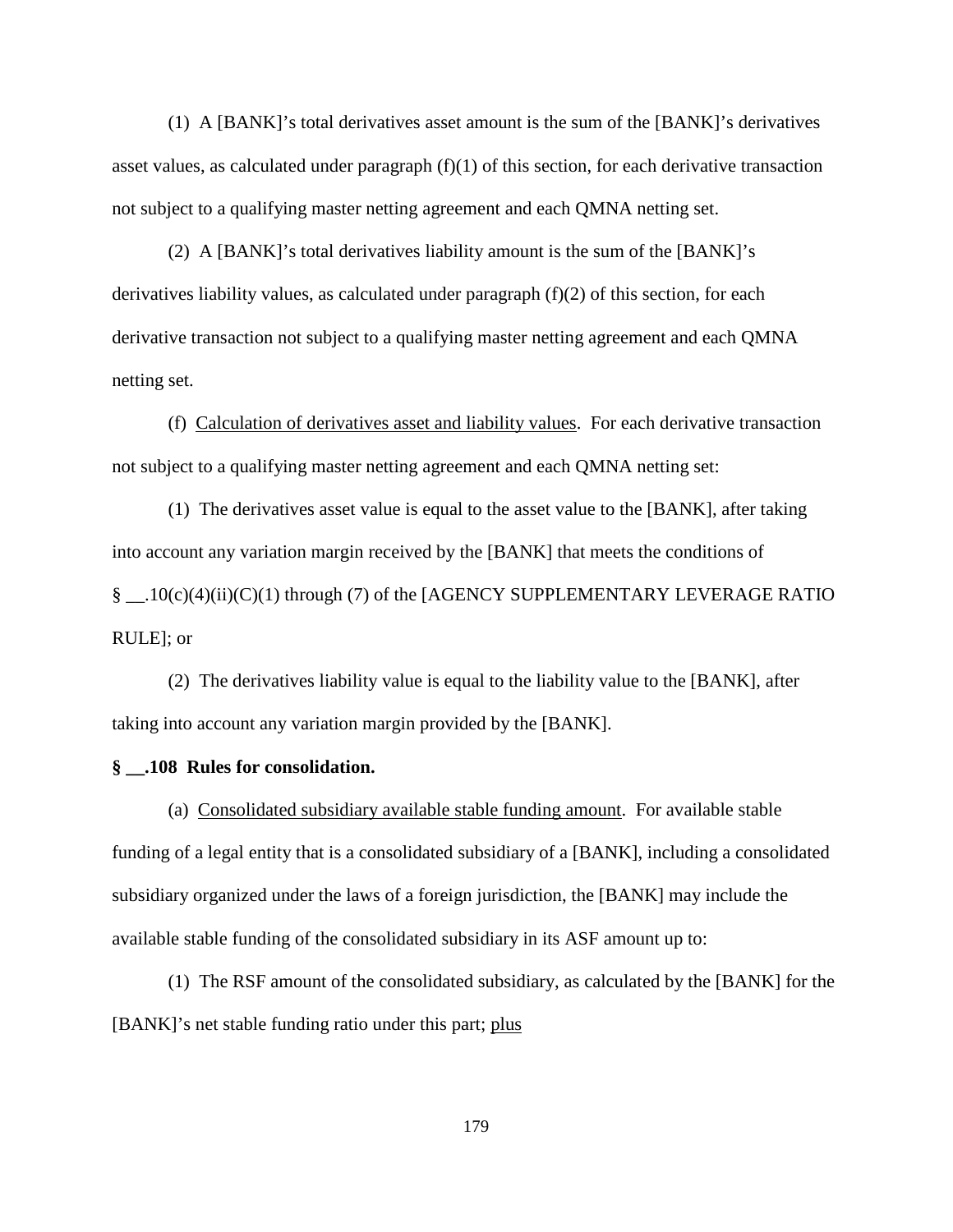(2) Any amount in excess of the RSF amount of the consolidated subsidiary, as calculated by the [BANK] for the [BANK]'s net stable funding ratio under this part, to the extent the consolidated subsidiary may transfer assets to the top-tier [BANK], taking into account statutory, regulatory, contractual, or supervisory restrictions, such as sections 23A and 23B of the Federal Reserve Act (12 U.S.C. 371c and 12 U.S.C. 371c-1) and Regulation W (12 CFR part 223).

(b) Required consolidation procedures. To the extent a [BANK] includes an ASF amount in excess of the RSF amount of the consolidated subsidiary, the [BANK] must implement and maintain written procedures to identify and monitor applicable statutory, regulatory, contractual, supervisory, or other restrictions on transferring assets from any of its consolidated subsidiaries. These procedures must document which types of transactions the [BANK] could use to transfer assets from a consolidated subsidiary to the [BANK] and how these types of transactions comply with applicable statutory, regulatory, contractual, supervisory, or other restrictions.

#### **Subpart L – Net Stable Funding Shortfall**

#### **§ \_\_.110 NSFR shortfall: supervisory framework.**

(a) Notification requirements. A [BANK] must notify the [AGENCY] no later than 10 business days, or such other period as the [AGENCY] may otherwise require by written notice, following the date that any event has occurred that would cause or has caused the [BANK]'s net stable funding ratio to be less than 1.0 as required under  $\S$  \_\_.100.

(b) Liquidity Plan. (1) A [BANK] must within 10 business days, or such other period as the [AGENCY] may otherwise require by written notice, provide to the [AGENCY] a plan for achieving a net stable funding ratio equal to or greater than 1.0 as required under § \_\_.100 if: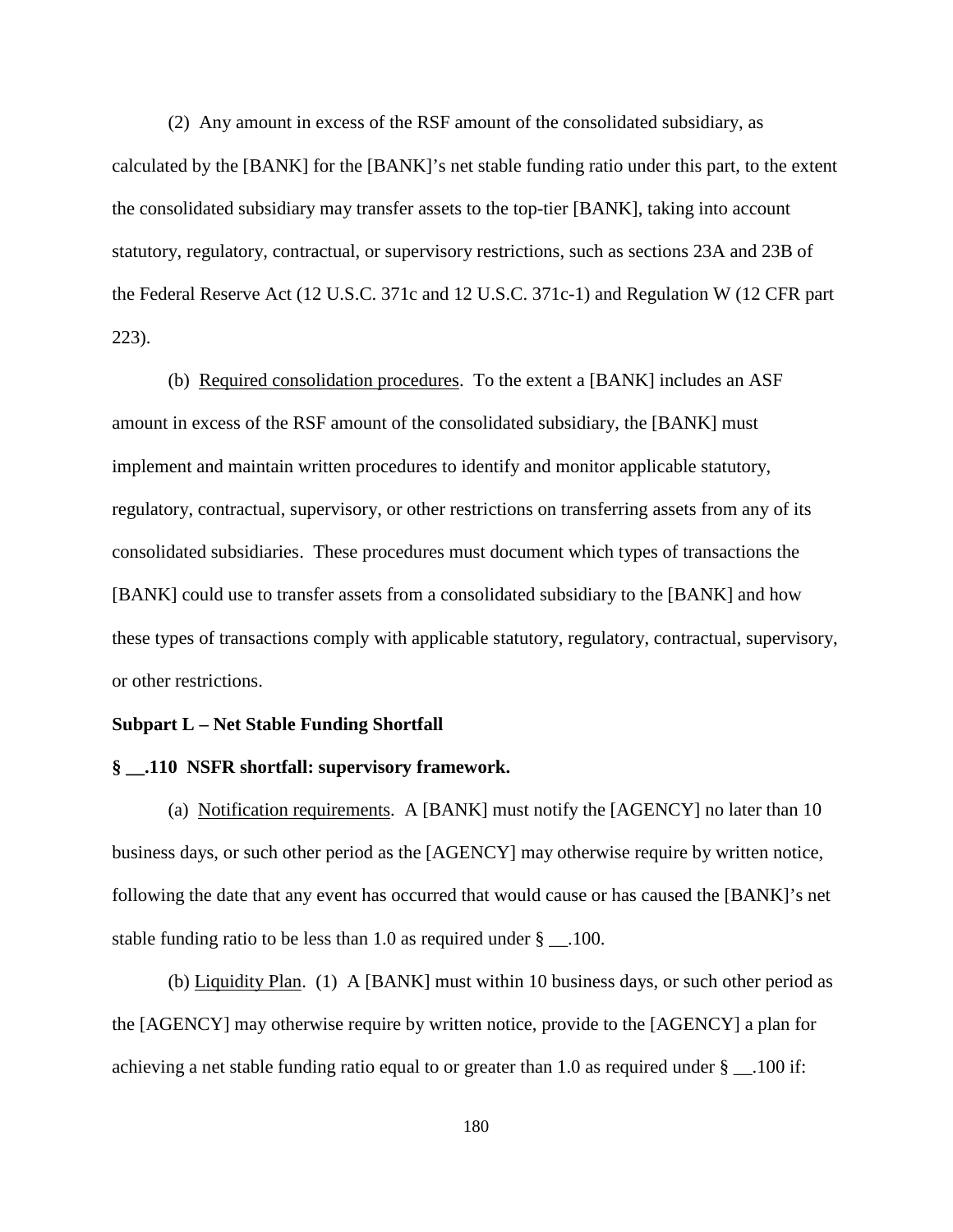(i) The [BANK] has or should have provided notice, pursuant to  $\S$  \_\_.110(a), that the [BANK]'s net stable funding ratio is, or will become, less than 1.0 as required under § \_\_.100;

(ii) The [BANK]'s reports or disclosures to the [AGENCY] indicate that the [BANK]'s net stable funding ratio is less than 1.0 as required under § .100; or

(iii) The [AGENCY] notifies the [BANK] in writing that a plan is required and provides a reason for requiring such a plan.

(2) The plan must include, as applicable:

(i) An assessment of the [BANK]'s liquidity profile;

(ii) The actions the [BANK] has taken and will take to achieve a net stable funding ratio equal to or greater than 1.0 as required under  $\S$  \_\_.100, including:

(A) A plan for adjusting the [BANK]'s liquidity profile;

(B) A plan for remediating any operational or management issues that contributed to noncompliance with subpart K of this part; and

(iii) An estimated time frame for achieving full compliance with  $\S$  \_\_.100.

(3) The [BANK] must report to the [AGENCY] at least monthly, or such other frequency as required by the [AGENCY], on progress to achieve full compliance with  $\S$  \_\_. 100.

(c) Supervisory and enforcement actions. The [AGENCY] may, at its discretion, take additional supervisory or enforcement actions to address noncompliance with the minimum net stable funding ratio and other requirements of subparts K through N of this part (see also

§ \_\_.2(c)).

#### **Subpart M – Reserved**

**Subpart N – NSFR Public Disclosure**

**§ \_\_.130 Timing, method, and retention of disclosures.**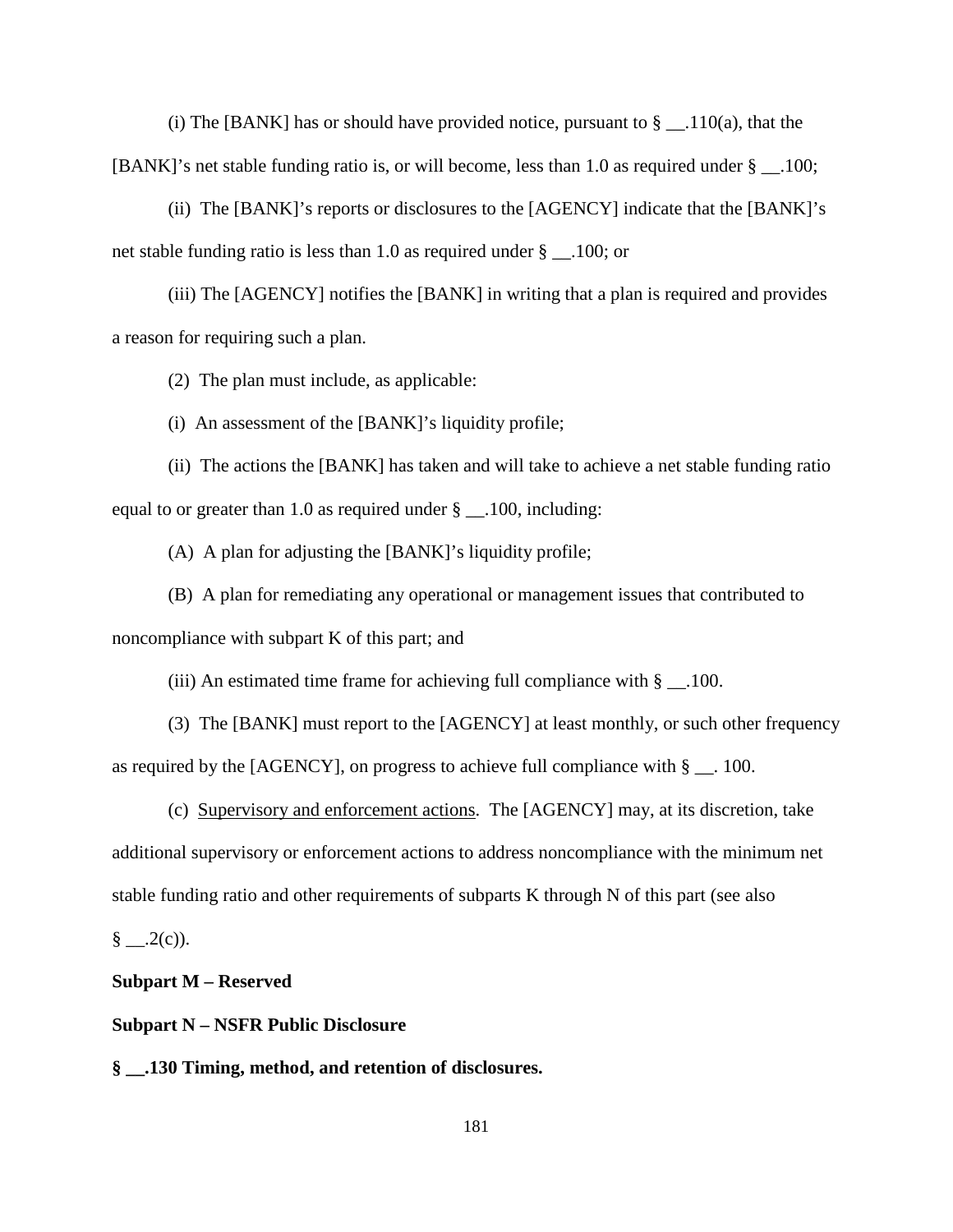(a) Applicability. A covered depository institution holding company that is subject to the minimum stable funding requirement in § \_\_.100 of this part must publicly disclose the information required under this subpart.

(b) Timing of disclosure. A covered depository institution holding company must provide timely public disclosures each calendar quarter of all of the information required under this subpart, beginning when the covered depository institution holding company is first required to comply with the requirements of this part pursuant to § \_\_.100 and continuing thereafter.

(c) Disclosure method. A covered depository institution holding company must publicly disclose, in a direct and prominent manner, the information required under this subpart on its public internet site or in its public financial or other public regulatory reports.

(d) Availability. The disclosures provided under this subpart must remain publicly available for at least five years after the date of disclosure.

### **§ \_\_.131 Disclosure requirements.**

(a) General. A covered depository institution holding company must publicly disclose the information required by this subpart in the format provided in Table 1 below.

(b) Calculation of disclosed amounts.

(1) General.

(i) A covered depository institution holding company must calculate its disclosed amounts:

(A) On a consolidated basis and presented in millions of U.S. dollars or as a decimal, as applicable; and

(B) As of the last business day of each calendar quarter.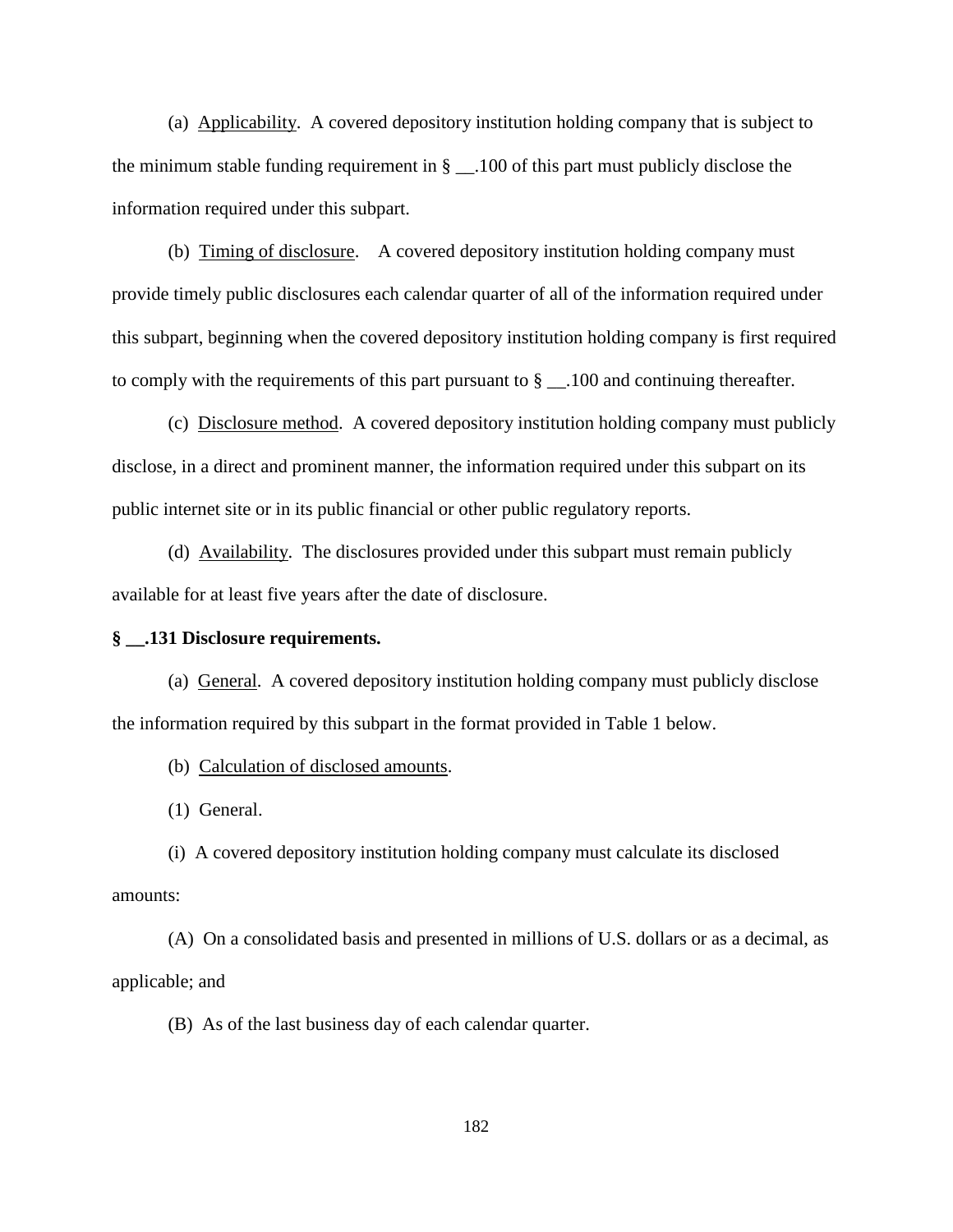(ii) A covered depository institution holding company must include the as-of date for the disclosed amounts.

(2) Calculation of unweighted amounts.

(i) For each component of a covered depository institution holding company's ASF amount calculation, other than the NSFR derivatives liability amount and total derivatives liability amount, the "unweighted amount" means the sum of the carrying values of the covered depository institution holding company's NSFR regulatory capital elements and NSFR liabilities, as applicable, determined before applying the appropriate ASF factors, and subdivided into the following maturity categories, as applicable: open maturity; less than six months after the calculation date; six months or more, but less than one year, after the calculation date; one year or more after the calculation date; and perpetual.

(ii) For each component of a covered depository institution holding company's RSF amount calculation, other than amounts included in paragraphs  $(c)(2)(xvi)$  through  $(xix)$  of this section, the "unweighted amount" means the sum of the carrying values of the covered depository institution holding company's assets and undrawn amounts of committed credit facilities and committed liquidity facilities extended by the covered depository institution holding company, as applicable, determined before applying the appropriate RSF factors, and subdivided by maturity into the following maturity categories, as applicable: open maturity; less than six months after the calculation date; six months or more, but less than one year, after the calculation date; one year or more after the calculation date; and perpetual.

(3) Calculation of weighted amounts.

(i) For each component of a covered depository institution holding company's ASF amount calculation, other than the NSFR derivatives liability amount and total derivatives

183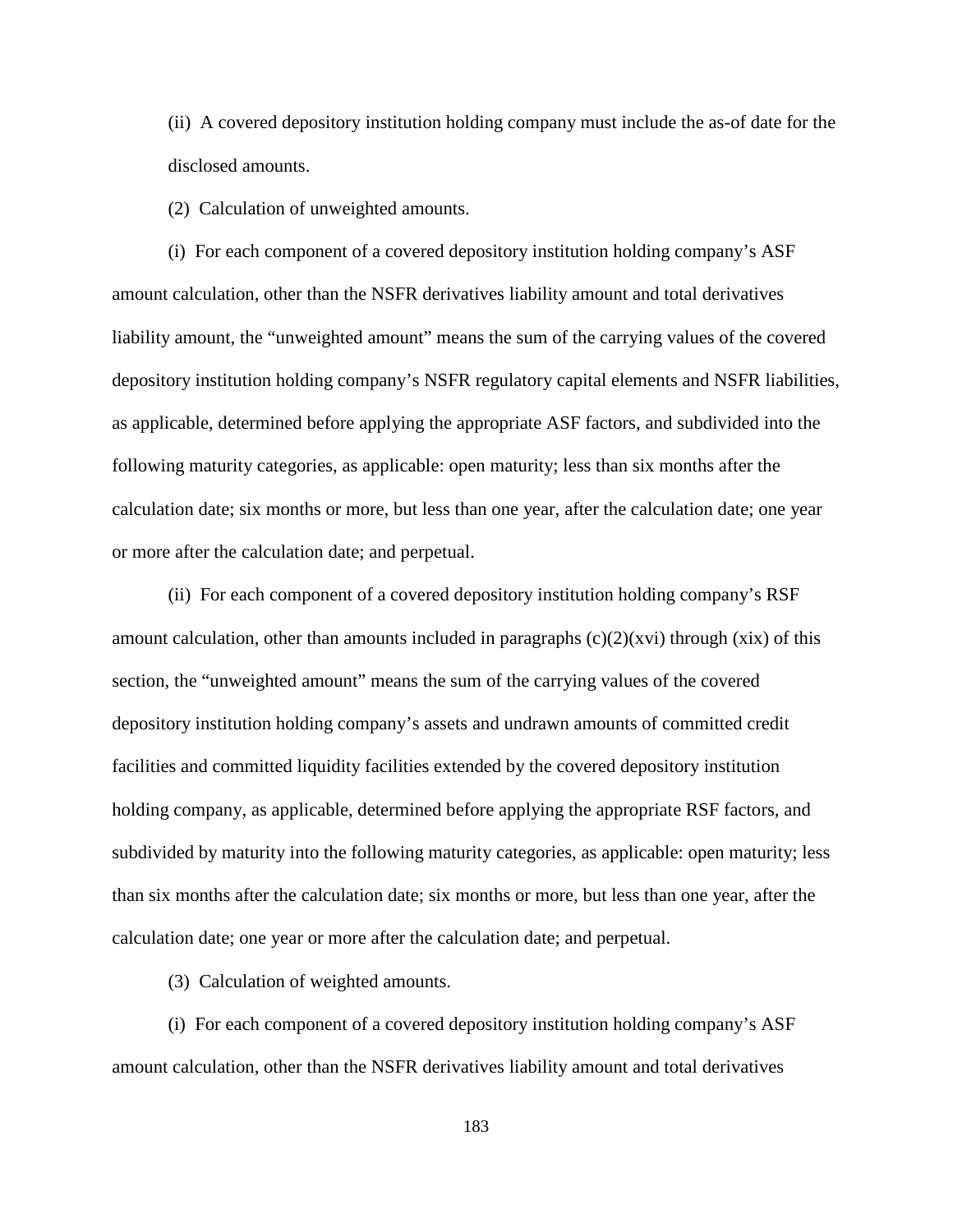liability amount, the "weighted amount" means the sum of the carrying values of the covered depository institution holding company's NSFR regulatory capital elements and NSFR liabilities, as applicable, multiplied by the appropriate ASF factors.

(ii) For each component of a covered depository institution holding company's RSF amount calculation, other than amounts included in paragraphs  $(c)(2)(xvi)$  through  $(xix)$  of this section, the "weighted amount" means the sum of the carrying values of the covered depository institution holding company's assets and undrawn amounts of committed credit facilities and committed liquidity facilities extended by the covered depository institution holding company, multiplied by the appropriate RSF factors.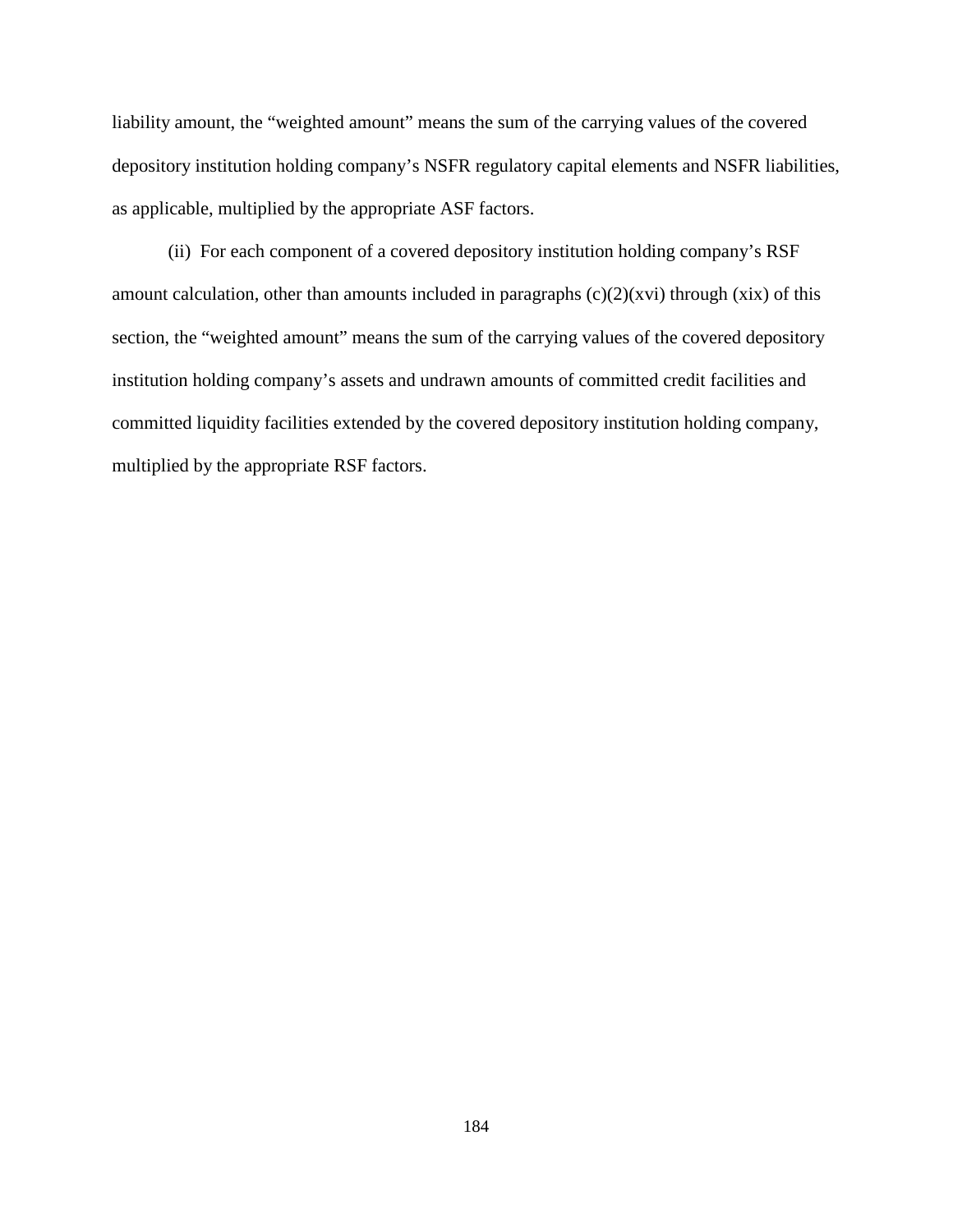| Quarter ended XX/XX/XXXX    |                              |                 | Weighted |               |               |                  |               |  |
|-----------------------------|------------------------------|-----------------|----------|---------------|---------------|------------------|---------------|--|
| In millions of U.S. dollars |                              | Open            | < 6      | 6 months      |               |                  | <b>Amount</b> |  |
|                             |                              | <b>Maturity</b> | months   | $to < 1$ year | $\geq 1$ year | <b>Perpetual</b> |               |  |
|                             | <b>ASF ITEM</b>              |                 |          |               |               |                  |               |  |
| $\mathbf{1}$                | Capital and securities:      |                 |          |               |               |                  |               |  |
|                             | NSFR regulatory capital      |                 |          |               |               |                  |               |  |
| $\mathfrak{2}$              | elements                     |                 |          |               |               |                  |               |  |
|                             | Other capital elements       |                 |          |               |               |                  |               |  |
| 3                           | and securities               |                 |          |               |               |                  |               |  |
| $\overline{4}$              | Retail funding:              |                 |          |               |               |                  |               |  |
| 5                           | Stable deposits              |                 |          |               |               |                  |               |  |
| 6                           | Less stable deposits         |                 |          |               |               |                  |               |  |
| $\overline{7}$              | Retail brokered deposits     |                 |          |               |               |                  |               |  |
| 8                           | Other retail funding         |                 |          |               |               |                  |               |  |
| 9                           | Wholesale funding:           |                 |          |               |               |                  |               |  |
| 10                          | <b>Operational deposits</b>  |                 |          |               |               |                  |               |  |
|                             | Other wholesale              |                 |          |               |               |                  |               |  |
| 11                          | funding                      |                 |          |               |               |                  |               |  |
|                             |                              |                 |          |               |               |                  |               |  |
|                             | Other liabilities:           |                 |          |               |               |                  |               |  |
|                             | <b>NSFR</b> derivatives      |                 |          |               |               |                  |               |  |
| 12                          | liability amount             |                 |          |               |               |                  |               |  |
|                             | Total derivatives            |                 |          |               |               |                  |               |  |
| 13                          | liability amount             |                 |          |               |               |                  |               |  |
|                             | All other liabilities not    |                 |          |               |               |                  |               |  |
|                             | included in the above        |                 |          |               |               |                  |               |  |
| 14                          | categories                   |                 |          |               |               |                  |               |  |
| 15                          | <b>TOTAL ASF</b>             |                 |          |               |               |                  |               |  |
|                             | <b>RSF ITEM</b>              |                 |          |               |               |                  |               |  |
|                             | Total high-quality liquid    |                 |          |               |               |                  |               |  |
| 16                          | assets (HQLA)                |                 |          |               |               |                  |               |  |
| 17                          | Level 1 liquid assets        |                 |          |               |               |                  |               |  |
| 18                          | Level 2A liquid assets       |                 |          |               |               |                  |               |  |
| 19                          | Level 2B liquid assets       |                 |          |               |               |                  |               |  |
|                             | Zero percent RSF assets      |                 |          |               |               |                  |               |  |
|                             | that are not level 1 liquid  |                 |          |               |               |                  |               |  |
| 20                          | assets                       |                 |          |               |               |                  |               |  |
|                             | Operational deposits placed  |                 |          |               |               |                  |               |  |
|                             | at financial sector entities |                 |          |               |               |                  |               |  |
|                             | or their consolidated        |                 |          |               |               |                  |               |  |
| 21                          | subsidiaries                 |                 |          |               |               |                  |               |  |

# **Table 1 to § \_\_.131(a) – Disclosure Template**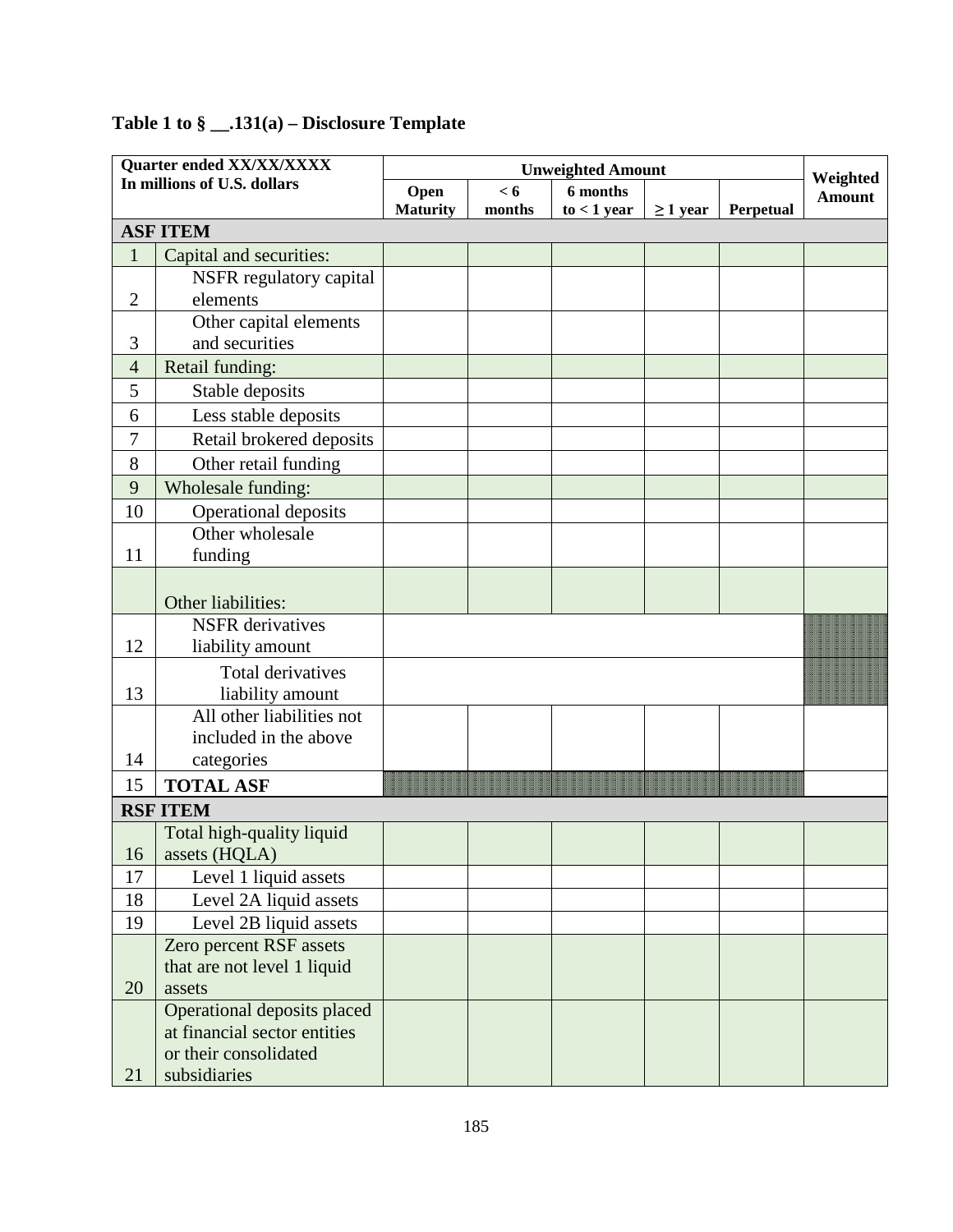| Quarter ended XX/XX/XXXX    |                           | <b>Unweighted Amount</b> |        |               |               |           | Weighted<br><b>Amount</b> |
|-----------------------------|---------------------------|--------------------------|--------|---------------|---------------|-----------|---------------------------|
| In millions of U.S. dollars |                           | < 6<br>6 months<br>Open  |        |               |               |           |                           |
|                             |                           | <b>Maturity</b>          | months | $to < 1$ year | $\geq 1$ year | Perpetual |                           |
| 22                          | Loans and securities:     |                          |        |               |               |           |                           |
|                             | Loans to financial        |                          |        |               |               |           |                           |
|                             | sector entities secured   |                          |        |               |               |           |                           |
| 23                          | by level 1 liquid assets  |                          |        |               |               |           |                           |
|                             | Loans to financial        |                          |        |               |               |           |                           |
|                             | sector entities secured   |                          |        |               |               |           |                           |
|                             | by assets other than      |                          |        |               |               |           |                           |
|                             | level 1 liquid assets and |                          |        |               |               |           |                           |
|                             | unsecured loans to        |                          |        |               |               |           |                           |
| 24                          | financial sector entities |                          |        |               |               |           |                           |
|                             | Loans to wholesale        |                          |        |               |               |           |                           |
|                             | customers or              |                          |        |               |               |           |                           |
|                             | counterparties that are   |                          |        |               |               |           |                           |
|                             | not financial sector      |                          |        |               |               |           |                           |
|                             | entities and loans to     |                          |        |               |               |           |                           |
|                             | retail customers or       |                          |        |               |               |           |                           |
| 25                          | counterparties            |                          |        |               |               |           |                           |
|                             | Of which: With a          |                          |        |               |               |           |                           |
|                             | risk weight no            |                          |        |               |               |           |                           |
|                             | greater than 20           |                          |        |               |               |           |                           |
|                             | percent under the         |                          |        |               |               |           |                           |
|                             | [AGENCY                   |                          |        |               |               |           |                           |
|                             | <b>CAPITAL</b>            |                          |        |               |               |           |                           |
| 26                          | <b>REGULATION</b> ]       |                          |        |               |               |           |                           |
| 27                          | Retail mortgages          |                          |        |               |               |           |                           |
|                             | Of which: With a          |                          |        |               |               |           |                           |
|                             | risk weight of no         |                          |        |               |               |           |                           |
|                             | greater than 50           |                          |        |               |               |           |                           |
|                             | percent under the         |                          |        |               |               |           |                           |
|                             | [AGENCY                   |                          |        |               |               |           |                           |
|                             | <b>CAPITAL</b>            |                          |        |               |               |           |                           |
| 28                          | <b>REGULATION</b>         |                          |        |               |               |           |                           |
|                             | Securities that do not    |                          |        |               |               |           |                           |
| 29                          | qualify as HQLA           |                          |        |               |               |           |                           |
|                             |                           |                          |        |               |               |           |                           |
|                             | Other assets:             |                          |        |               |               |           |                           |
| 30                          | Commodities               |                          |        |               |               |           |                           |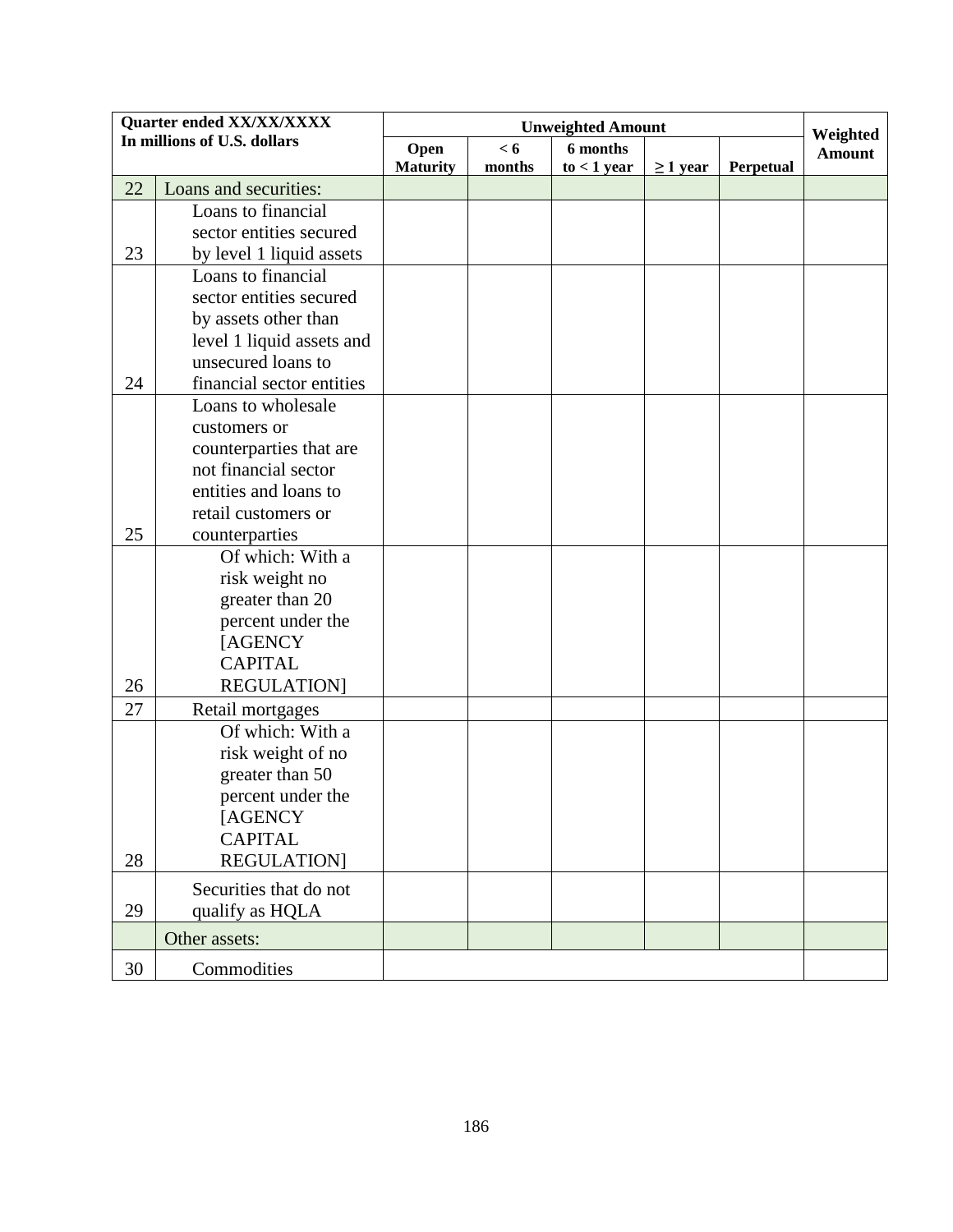| Quarter ended XX/XX/XXXX    |                                           | <b>Unweighted Amount</b> |          |               |               |           | Weighted      |
|-----------------------------|-------------------------------------------|--------------------------|----------|---------------|---------------|-----------|---------------|
| In millions of U.S. dollars |                                           | Open                     | $\leq 6$ | 6 months      |               |           | <b>Amount</b> |
|                             |                                           | <b>Maturity</b>          | months   | $to < 1$ year | $\geq 1$ year | Perpetual |               |
|                             | Assets provided as                        |                          |          |               |               |           |               |
|                             | initial margin for                        |                          |          |               |               |           |               |
|                             | derivative transactions                   |                          |          |               |               |           |               |
|                             | and contributions to                      |                          |          |               |               |           |               |
|                             | CCPs' mutualized loss-                    |                          |          |               |               |           |               |
| 31                          | sharing arrangements                      |                          |          |               |               |           |               |
|                             | <b>NSFR</b> derivatives asset             |                          |          |               |               |           |               |
| 32                          | amount                                    |                          |          |               |               |           |               |
|                             | Total derivatives                         |                          |          |               |               |           |               |
| 33                          | asset amount                              |                          |          |               |               |           |               |
|                             | RSF for potential                         |                          |          |               |               |           |               |
|                             | derivatives portfolio                     |                          |          |               |               |           |               |
| 34                          | valuation changes                         |                          |          |               |               |           |               |
|                             | All other assets not                      |                          |          |               |               |           |               |
|                             | included in the above                     |                          |          |               |               |           |               |
|                             | categories, including                     |                          |          |               |               |           |               |
| 35                          | nonperforming assets                      |                          |          |               |               |           |               |
| 36                          | <b>Undrawn</b> commitments                |                          |          |               |               |           |               |
| 37                          | <b>TOTAL RSF</b>                          |                          |          |               |               |           |               |
| 38                          | <b>NET STABLE FUNDING</b><br><b>RATIO</b> |                          |          |               |               |           |               |

(c) Quantitative disclosures. A covered depository institution holding company must disclose all of the information required under Table 1 to  $\S$  \_\_.131(a) – Disclosure Template, including:

(1) Disclosures of ASF amount calculations:

(i) The sum of the weighted amounts and, for each applicable maturity category, the sum of the unweighted amounts of paragraphs  $(c)(1)(ii)$  and  $(iii)$  of this section (row 1);

(ii) The weighted amount and, for each applicable maturity category, the unweighted amount of NSFR regulatory capital elements described in  $\S$  \_\_.104(a)(1) (row 2);

(iii) The weighted amount and, for each applicable maturity category, the unweighted amount of securities described in  $\S\S - 104(a)(2)$ ,  $- 104(d)(5)$ , and  $- 104(e)(4)$  (row 3);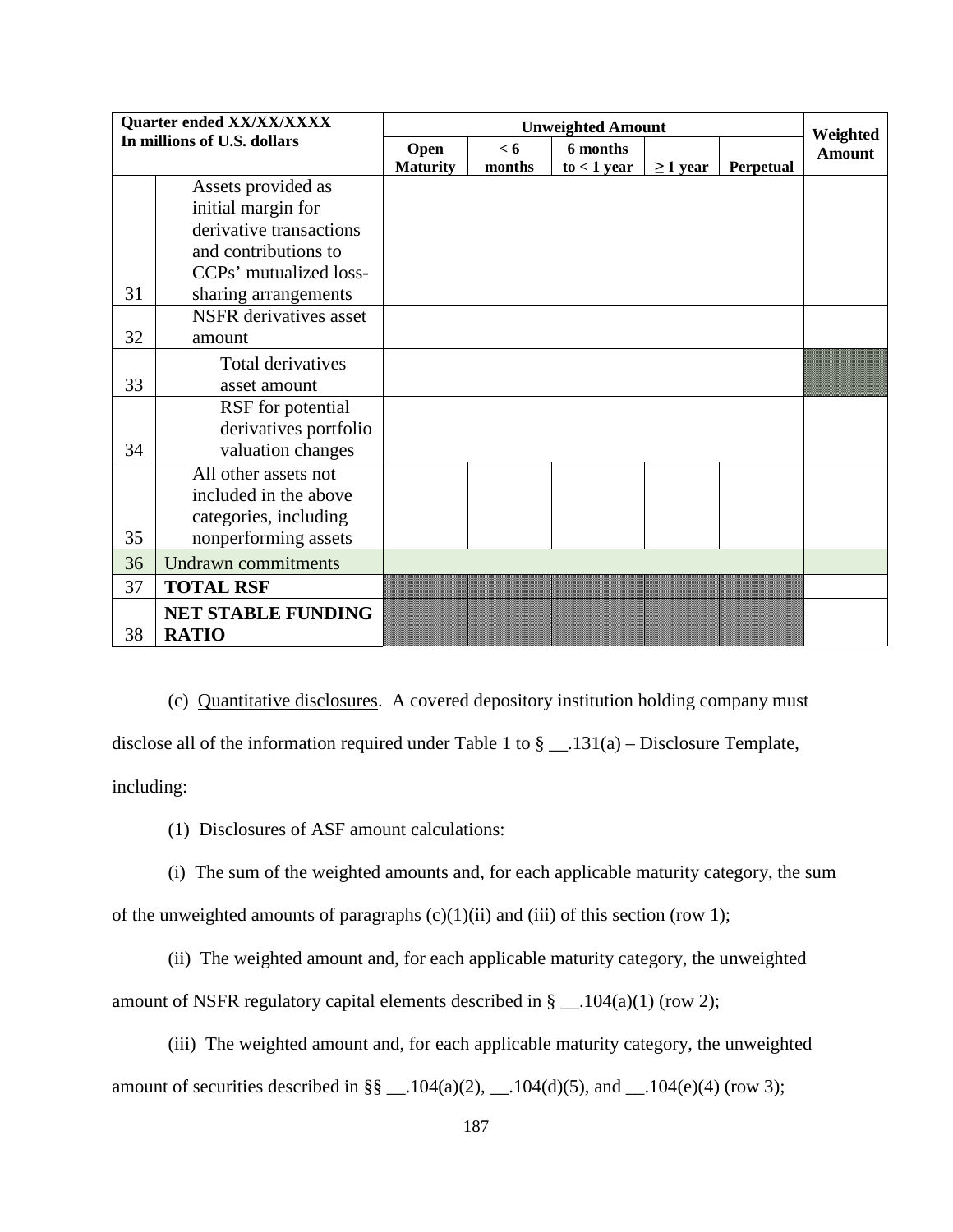(iv) The sum of the weighted amounts and, for each applicable maturity category, the sum of the unweighted amounts of paragraphs  $(c)(1)(v)$  through (viii) of this section (row 4);

(v) The weighted amount and, for each applicable maturity category, the unweighted amount of stable retail deposits held at the covered depository institution holding company described in  $\S$  \_\_ .104(b) (row 5);

(vi) The weighted amount and, for each applicable maturity category, the unweighted amount of retail deposits other than stable retail deposits or brokered deposits, described in  $\S$  .104(c)(1) (row 6);

(vii) The weighted amount and, for each applicable maturity category, the unweighted amount of brokered deposits provided by a retail customer or counterparty described in  $\S\S - .104(c)(2), -.104(c)(3), -.104(c)(4), -.104(d)(7), and -.104(e)(2)$  (row 7);

(viii) The weighted amount and, for each applicable maturity category, the unweighted amount of other funding provided by a retail customer or counterparty described in  $\S$  .104(e)(3) (row 8);

(ix) The sum of the weighted amounts and, for each applicable maturity category, the sum of the unweighted amounts of paragraphs  $(c)(1)(x)$  and  $(xi)$  of this section (row 9);

(x) The weighted amount and, for each applicable maturity category, the unweighted amount of operational deposits placed at the covered depository institution holding company described in  $\S$  \_\_.104(d)(6) (row 10);

(xi) The weighted amount and, for each applicable maturity category, the unweighted amount of other wholesale funding described in  $\S\S$  \_.104(a)(2), \_.104(d)(1), \_.104(d)(2),  $\_\_$ .104(d)(3),  $\_\_$ .104(d)(4),  $\_\_$ .104(d)(8), and  $\_\_$ .104(e)(5) (row 11);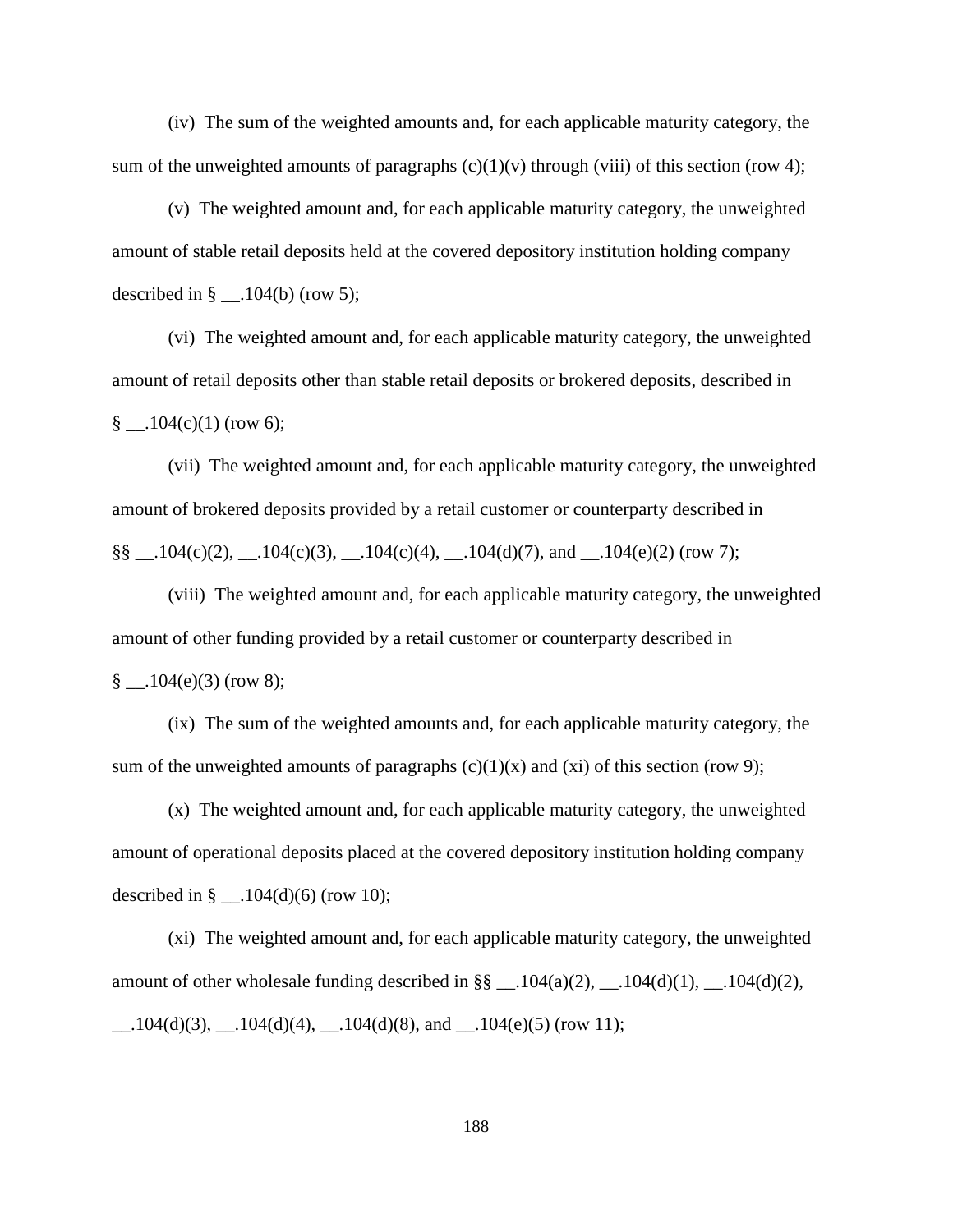(xii) In the "unweighted" cell, the NSFR derivatives liability amount described in  $\frac{8}{2}$ . 107(d)(2) (row 12);

(xiii) In the "unweighted" cell, the total derivatives liability amount described in  $\frac{8}{2}$ . 107(e)(2) (row 13);

(xiv) The weighted amount and, for each applicable maturity category, the unweighted amount of all other liabilities not included in amounts disclosed under paragraphs (c)(1)(i) through (xiii) of this section (row 14);

(xv) The ASF amount described in  $\S$  \_\_.103 (row 15);

(2) Disclosures of RSF amount calculations, including to reflect any encumbrances under  $\S\S -106(c)$  and  $-.106(d)$ :

(i) The sum of the weighted amounts and the sum of the unweighted amounts of paragraphs  $(c)(2)(ii)$  through (iv) of this section (row 16);

(ii) The weighted amount and, for each applicable maturity category, the unweighted amount of level 1 liquid assets described in  $\S\S$  \_\_.106(a)(1) and \_\_.106(a)(2)(i) (row 17);

(iii) The weighted amount and, for each applicable maturity category, the unweighted amount of level 2A liquid assets described in  $\S$  \_\_.106(a)(4)(i) (row 18);

(iv) The weighted amount and, for each applicable maturity category, the unweighted amount of level 2B liquid assets described in  $\S$  \_\_.106(a)(5)(i) (row 19);

(v) The weighted amount and, for each applicable maturity category, the unweighted amount of assets described in  $\S$  \_\_ 106(a)(1), other than level 1 liquid assets included in amounts disclosed under paragraph  $(c)(2)(ii)$  of this section (row 20);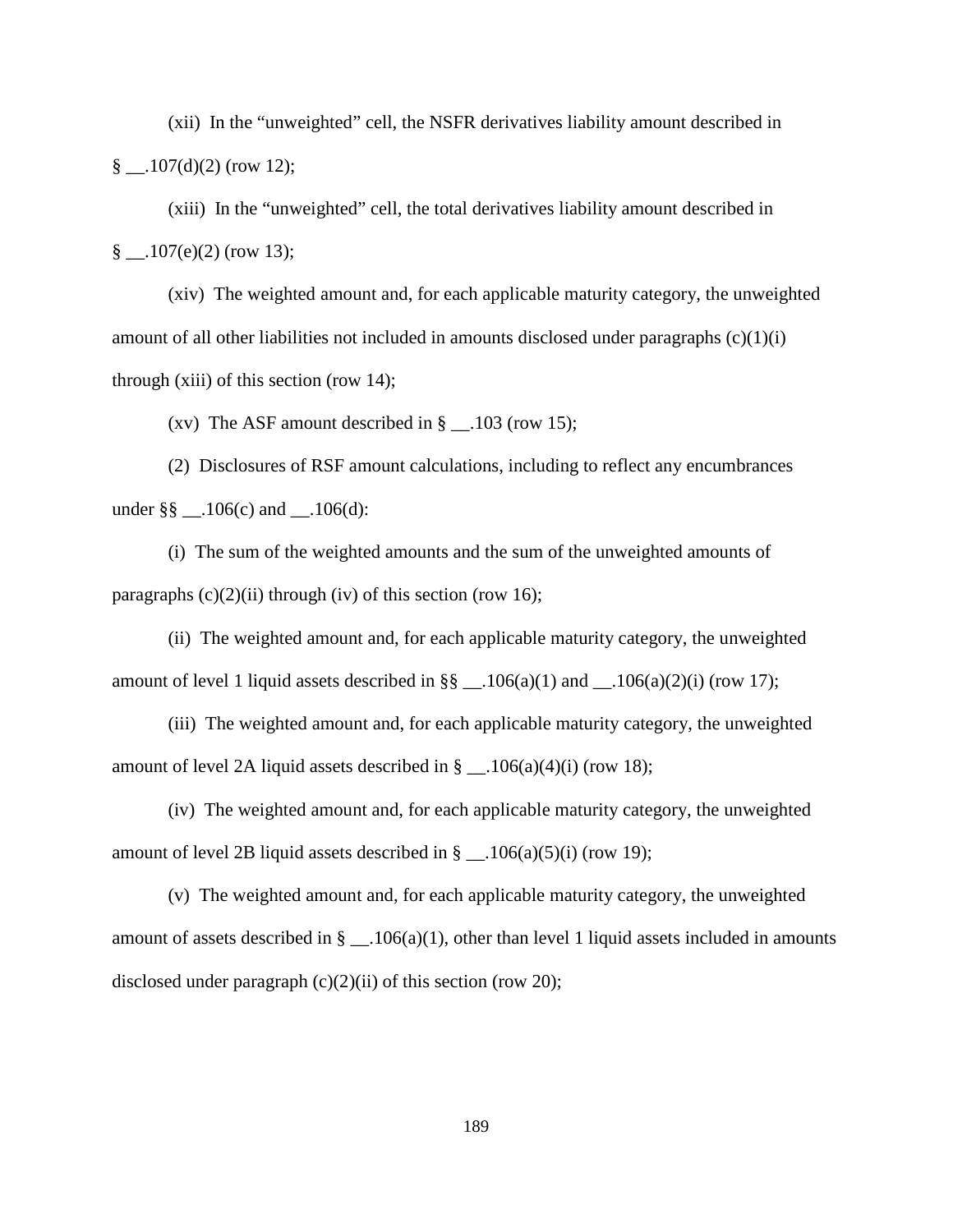(vi) The weighted amount and, for each applicable maturity category, the unweighted amount of operational deposits placed at financial sector entities or consolidated subsidiaries thereof described in  $\S$  \_\_.106(a)(5)(iii) (row 21);

(vii) The sum of the weighted amounts and, for each applicable maturity category, the sum of the unweighted amounts of paragraphs  $(c)(2)(viii)$ ,  $(ix)$ ,  $(x)$ ,  $(xii)$ , and  $(xiv)$  of this section (row 22);

(viii) The weighted amount and, for each applicable maturity category, the unweighted amount of secured lending transactions where the borrower is a financial sector entity or a consolidated subsidiary of a financial sector entity and the secured lending transaction is secured by level 1 liquid assets, described in  $\S\S$  \_\_.106(a)(3), \_\_.106(a)(4)(ii), \_\_.106(a)(5)(ii), and  $\_\_1106(a)(8)$  (row 23);

(ix) The weighted amount and, for each applicable maturity category, the unweighted amount of secured lending transactions that are secured by assets other than level 1 liquid assets and unsecured wholesale lending, in each case where the borrower is a financial sector entity or a consolidated subsidiary of a financial sector entity, described in  $\S\S - 106(a)(4)(ii)$ ,

 $\_\_1106(a)(5)(ii)$ , and  $\_\_106(a)(8)$  (row 24);

(x) The weighted amount and, for each applicable maturity category, the unweighted amount of secured lending transactions and unsecured wholesale lending to wholesale customers or counterparties that are not financial sector entities or consolidated subsidiaries thereof, and lending to retail customers and counterparties other than retail mortgages, described in §§ \_\_.106(a)(5)(ii), \_\_\_.106(a)(5)(v), \_\_\_.106(a)(6)(ii), and \_\_\_.106(a)(7)(ii) (row 25);

(xi) The weighted amount and, for each applicable maturity category, the unweighted amount of secured lending transactions, unsecured wholesale lending, and lending to retail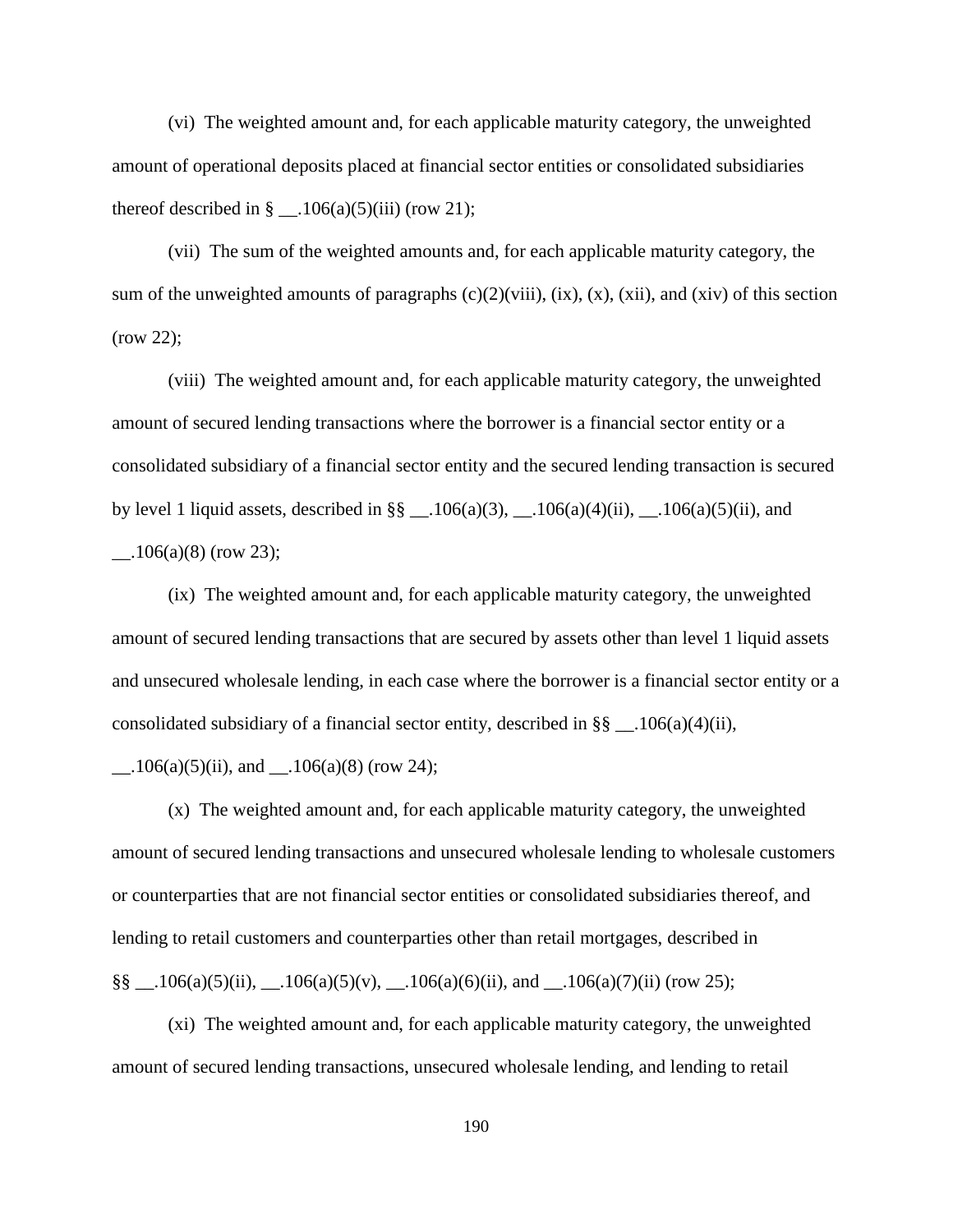customers or counterparties that are assigned a risk weight of no greater than 20 percent under subpart D of [AGENCY CAPITAL REGULATION] described in §§ \_\_.106(a)(5)(ii),  $\_\_1106(a)(5)(v)$ , and  $\_\_106(a)(6)(ii)$  (row 26);

(xii) The weighted amount and, for each applicable maturity category, the unweighted amount of retail mortgages described in §§ \_\_.106(a)(5)(v), \_\_.106(a)(6)(i), and \_\_.106(a)(7)(i) (row 27);

(xiii) The weighted amount and, for each applicable maturity category, the unweighted amount of retail mortgages assigned a risk weight of no greater than 50 percent under subpart D of [AGENCY CAPITAL REGULATION] described in  $\S\S$  \_\_.106(a)(5)(v) and \_\_.106(a)(6)(i) (row 28);

(xiv) The weighted amount and, for each applicable maturity category, the unweighted amount of publicly traded common equity shares and other securities that are not HQLA and are not nonperforming assets described in  $\S\S \_$ . 106(a)(5)(iv), \_\_.106(a)(7)(iii), and \_\_.106(a)(7)(iv) (row 29);

(xv) The weighted amount and unweighted amount of commodities described in § \_\_.106(a)(7)(v) and \_\_.106(a)(8) (row 30);

(xvi) The unweighted amount and weighted amount of the sum of (A) assets contributed by the covered depository institution holding company to a central counterparty's mutualized loss-sharing arrangement described in § \_\_.107(b)(6) (in which case the "unweighted amount" shall equal the fair value and the "weighted amount" shall equal the unweighted amount multiplied by 85 percent) and (B) assets provided as initial margin by the covered depository institution holding company for derivative transactions described in  $\S$  \_\_.107(b)(7) (in which case the "unweighted amount" shall equal the fair value and the "weighted amount" shall equal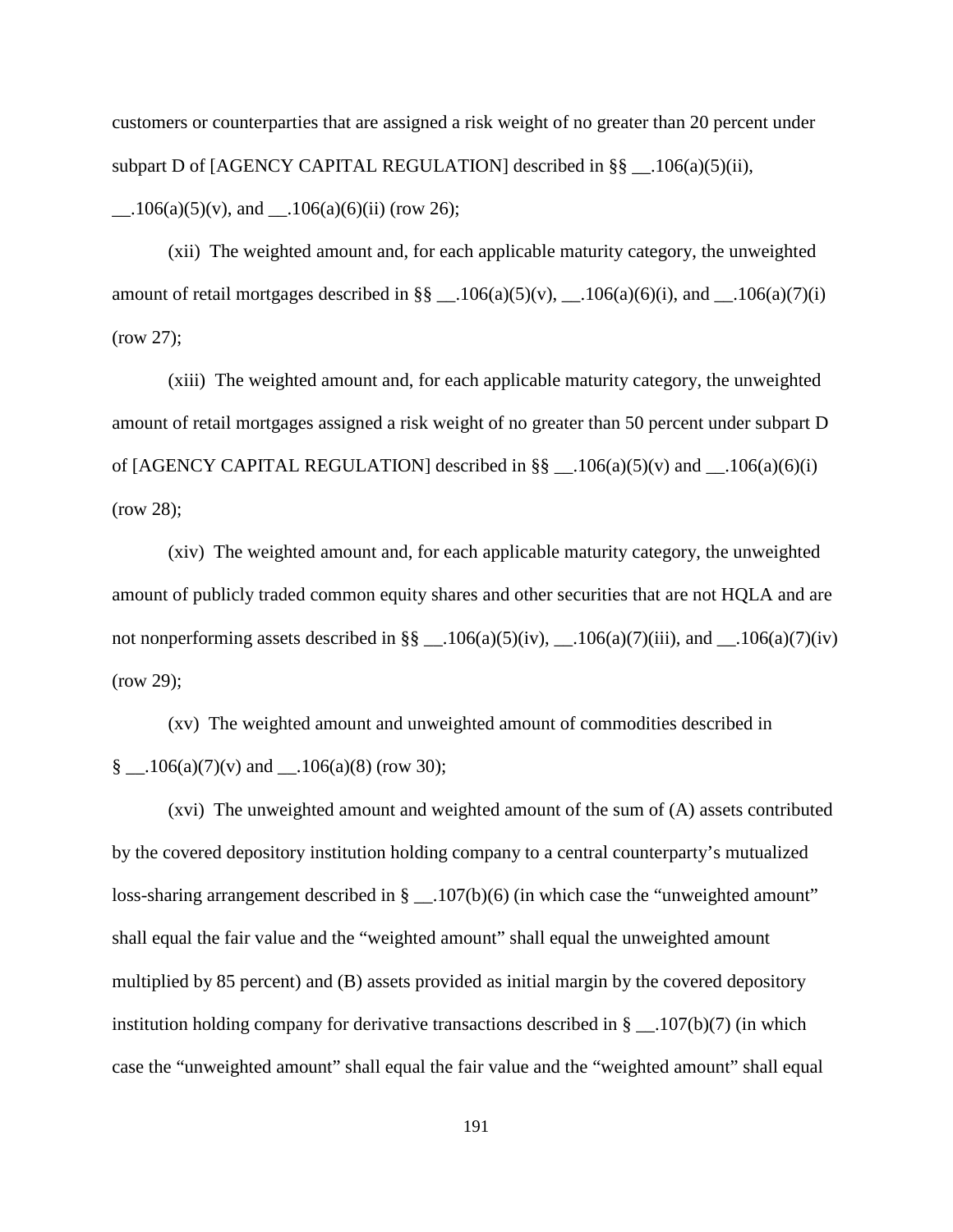the unweighted amount multiplied by the higher of 85 percent or the RSF factor assigned to the asset pursuant to  $\S$  \_\_.106) (row 31);

(xvii) In the "unweighted" cell, the covered depository institution holding company's NSFR derivatives asset amount under  $\S$  \_\_.107(d)(1) and in the "weighted" cell, the covered depository institution holding company's NSFR derivatives asset amount multiplied by 100 percent (row 32);

(xviii) In the "unweighted" cell, the covered depository institution holding company's total derivatives asset amount described in  $\S$  \_\_.107(e)(1) (row 33);

(xix) (A) In the "unweighted" cell, the sum of the gross derivative liability values of the covered depository institution holding company that are liabilities for each of its derivative transactions not subject to a qualifying master netting agreement and each of its QMNA netting sets, described in  $\S$  \_\_.107(b)(5) and (B) in the "weighted" cell, such sum multiplied by 20 percent, as described in  $\S$  \_\_.107(b)(5) (row 34);

(xx) The weighted amount and, for each applicable maturity category, the unweighted amount of all other asset amounts not included in amounts disclosed under paragraphs  $(c)(2)(i)$ through (xix) of this section, including nonperforming assets (row 35);

(xxi) The weighted and unweighted amount of undrawn credit and liquidity facilities described in  $\S$  \_\_ .106(a)(2)(ii) (row 36);

(xxii) The RSF amount described in  $\S$  \_\_.105 (row 37);

(3) The net stable funding ratio under  $\S$  \_\_.100(b) (row 38);

(d) Qualitative disclosures.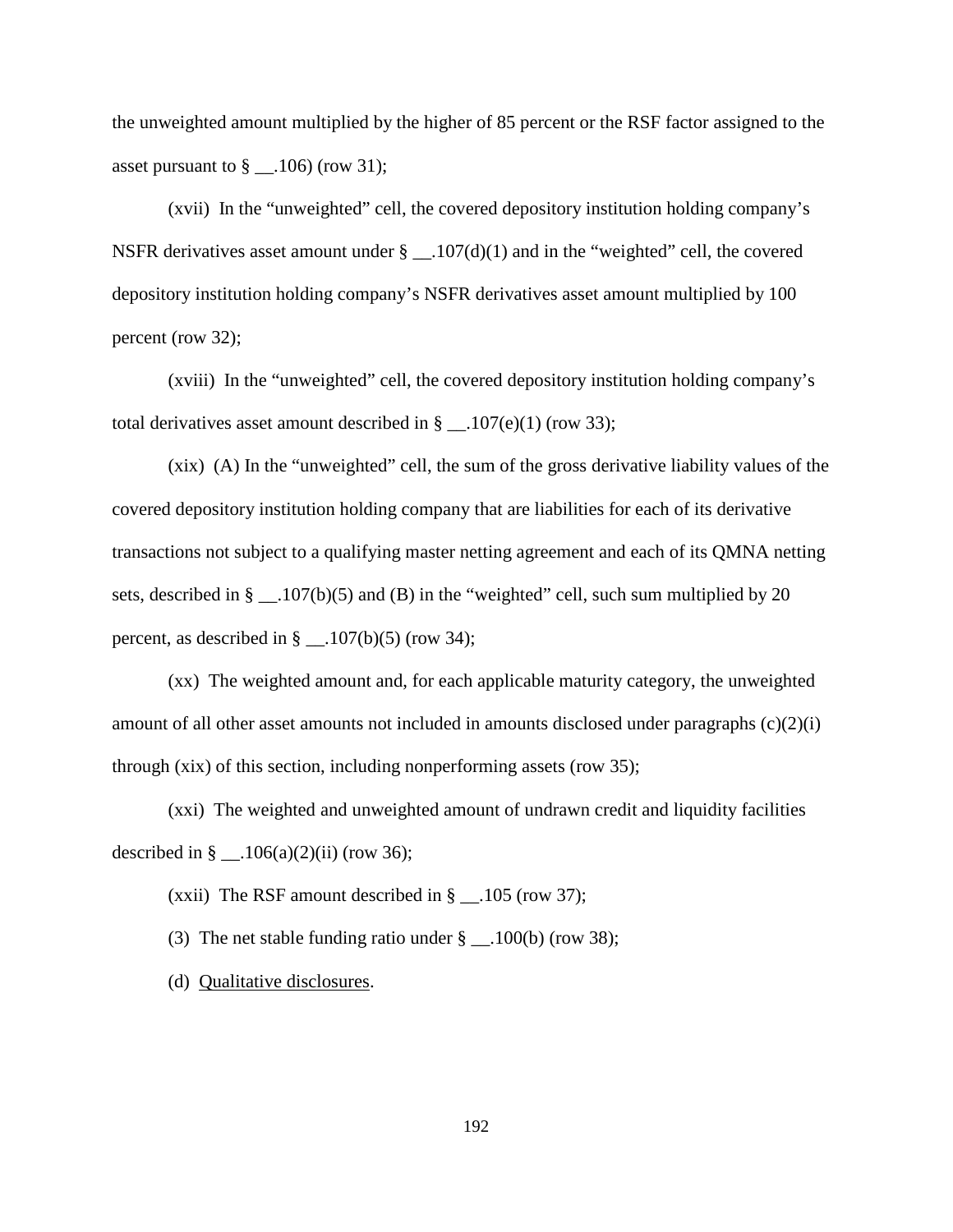(1) A covered depository institution holding company must provide a sufficient qualitative discussion to facilitate an understanding of the covered depository institution holding company's net stable funding ratio and its components.

(2) For purposes of paragraph (d)(1) of this section, a covered depository institution holding company's qualitative discussion may include, but need not be limited to, the following items, to the extent they are significant to the covered depository institution holding company's net stable funding ratio and facilitate an understanding of the data provided:

(i) The main drivers of the net stable funding ratio;

(ii) Changes in the net stable funding ratio results over time and the causes of such changes (for example, changes in strategies and circumstances);

(iii) Concentrations of funding sources and changes in funding structure;

(iv) Concentrations of available and required stable funding within a covered company's corporate structure (for example, across legal entities); or

(iv) Other sources of funding or other factors in the net stable funding ratio calculation that the covered depository institution holding company considers to be relevant to facilitate an understanding of its liquidity profile.

[End of Proposed Common Rule Text]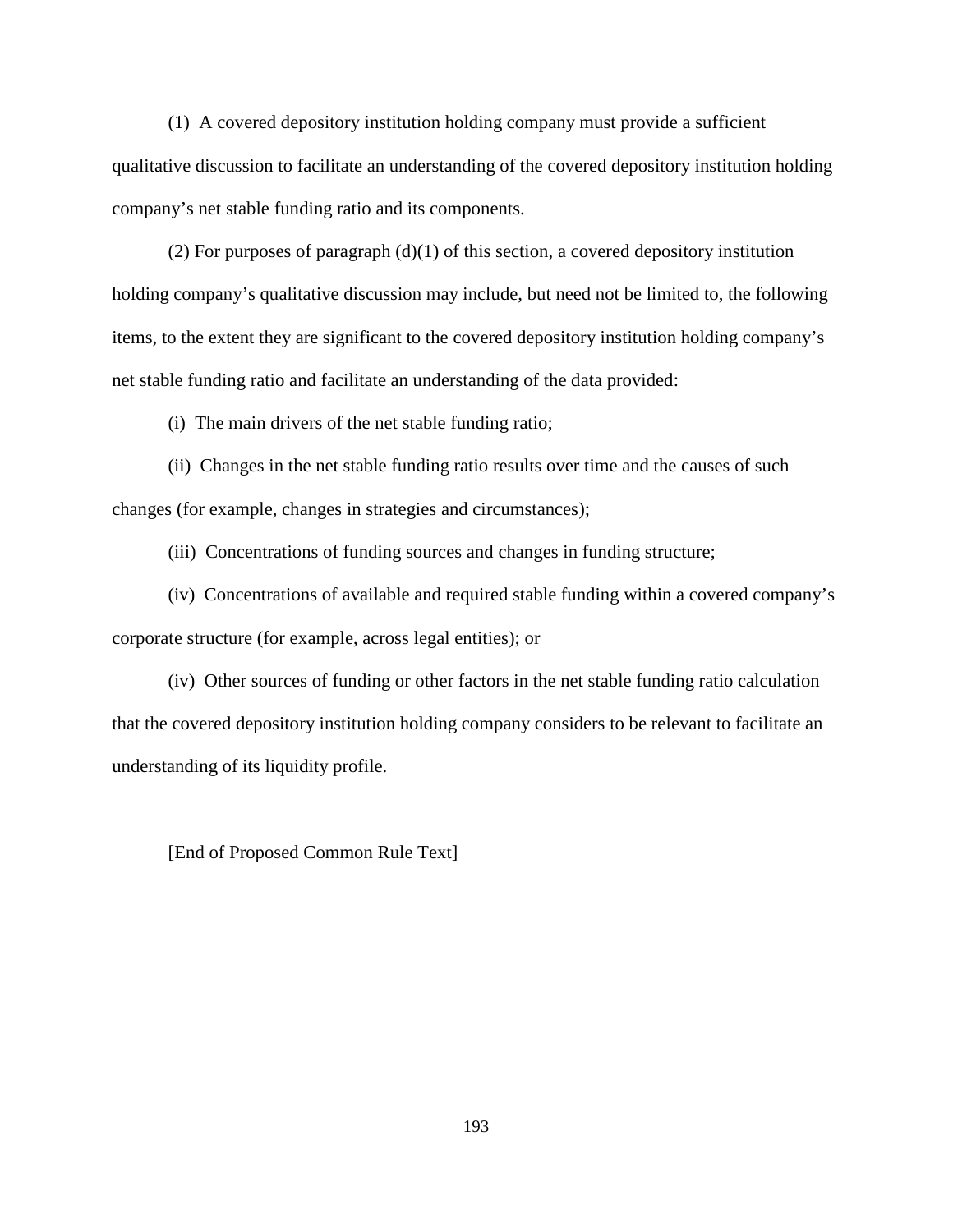## **List of Subjects**

## **12 CFR Part 50**

Administrative practice and procedure; Banks, banking; Liquidity; Reporting and recordkeeping requirements; Savings associations.

# **12 CFR Part 249**

Administrative practice and procedure; Banks, banking; Federal Reserve System;

Holding companies; Liquidity; Reporting and recordkeeping requirements.

## **12 CFR Part 329**

Administrative practice and procedure; Banks, banking; Federal Deposit Insurance

Corporation, FDIC; Liquidity; Reporting and recordkeeping requirements; Savings associations.

### **Adoption of Proposed Common Rule**

**Department of the Treasury**

**Office of the Comptroller of the Currency**

## **12 CFR Chapter I**

#### **Authority and Issuance**

For the reasons set forth in the common preamble, the OCC proposes to amend part 50 of chapter

I of title 12 as follows:

# **PART 50 – LIQUIDITY RISK MEASUREMENT STANDARDS**

1. The authority citation for part 50 is added to read as follows:

**Authority:** 12 U.S.C. 1 et seq., 93a, 481, 1818, and 1462 et seq.

2. Part 50 is amended by:

a. Removing "[AGENCY]" and adding "OCC" in its place wherever it appears.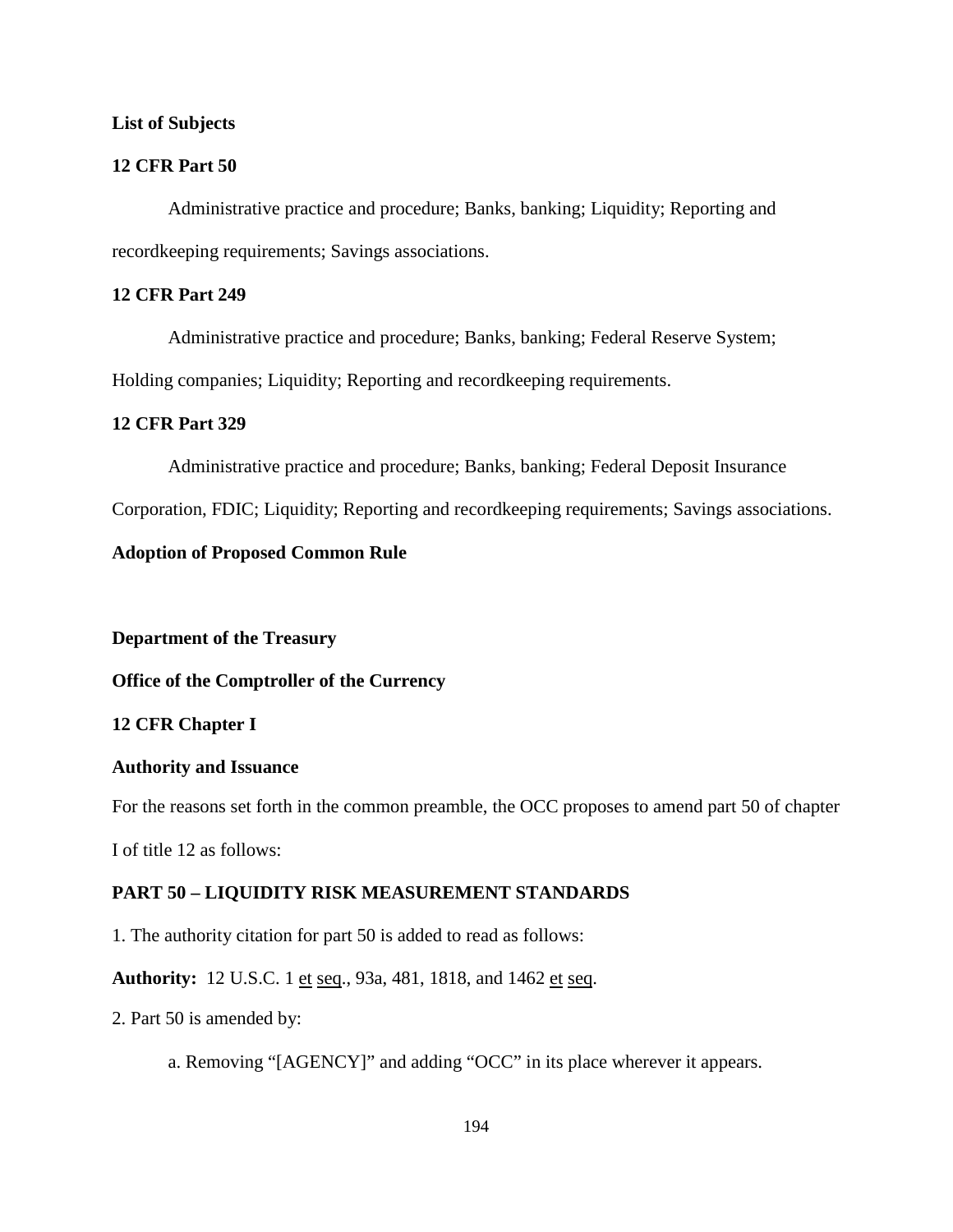b. Removing "[AGENCY CAPITAL REGULATION]" and adding "12 CFR part 3" in its place wherever it appears.

c. Removing "[BANK]" and adding "national bank or Federal savings association" in its place wherever it appears.

d. Removing "[BANK]'s" and adding "national bank's or Federal savings association's" in its place wherever it appears.

e. Removing "[AGENCY SUPPLEMENTARY LEVERAGE RATIO RULE]" and adding "12 CFR  $3.10(c)(4)$ " in its place wherever it appears.

3. Amend § 50.1 by:

a. Revising paragraph  $(a)$  and  $(b)(1)$ ;

b. Redesignating paragraphs  $(b)(3)$  through  $(b)(5)$  as paragraphs  $(b)(4)$  through  $(b)(6)$ 

respectively and adding new paragraph (b)(3);

The additions and revisions read as follows:

#### **§ 50.1 Purpose and applicability.**

(a) Purpose*.* This part establishes a minimum liquidity standard and a minimum stable funding standard for certain national banks and Federal savings associations on a consolidated basis, as set forth herein.

(b) Applicability*.* (1) A national bank or Federal savings association is subject to the minimum liquidity standard and the minimum stable funding standard, and other requirements of this part if:

(i) The national bank or Federal savings association has total consolidated assets equal to \$250 billion or more, as reported on the most recent year-end Consolidated Report of Condition and Income;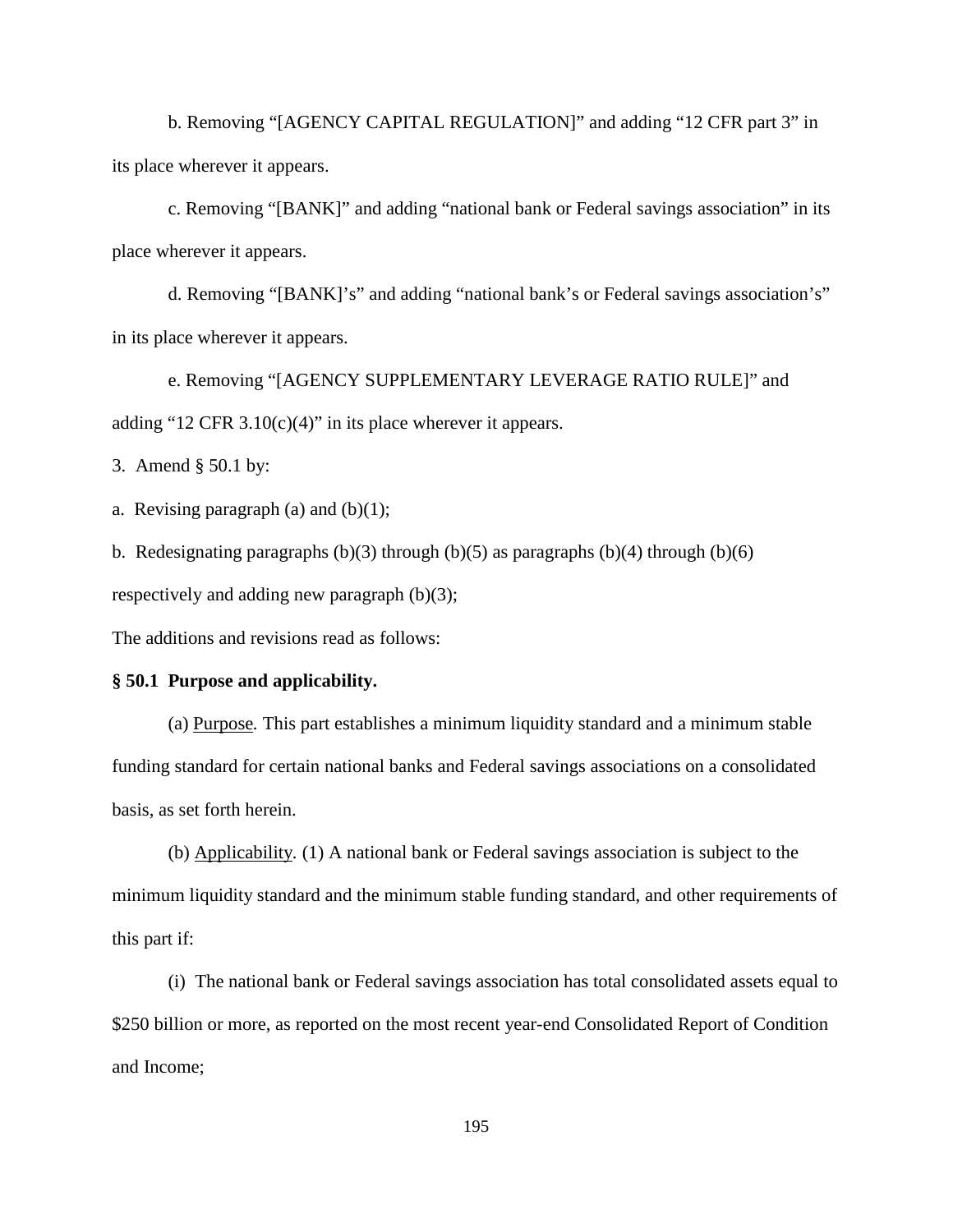(ii) The national bank or Federal savings association has total consolidated on-balance sheet foreign exposure at the most recent year end equal to \$10 billion or more (where total onbalance sheet foreign exposure equals total cross-border claims less claims with a head office or guarantor located in another country plus redistributed guaranteed amounts to the country of the head office or guarantor plus local country claims on local residents plus revaluation gains on foreign exchange and derivative products, calculated in accordance with the Federal Financial Institutions Examination Council (FFIEC) 009 Country Exposure Report);

(iii) The national bank or Federal savings association is a depository institution that has total consolidated assets equal to \$10 billion or more, as reported on the most recent year-end Consolidated Report of Condition and Income and is a consolidated subsidiary of one of the following:

(A) A covered depository institution holding company that has total assets equal to \$250 billion or more, as reported on the most recent year-end Consolidated Financial Statements for Holding Companies reporting form (FR Y-9C), or, if the covered depository institution holding company is not required to report on the FR Y-9C, its estimated total consolidated assets as of the most recent year-end, calculated in accordance with the instructions to the FR Y-9C;

(B) A depository institution that has total consolidated assets equal to \$250 billion or more, as reported on the most recent year-end Consolidated Report of Condition and Income;

(C) A covered depository institution holding company or depository institution that has total consolidated on-balance sheet foreign exposure at the most recent year-end equal to \$10 billion or more (where total on-balance sheet foreign exposure equals total cross-border claims less claims with a head office or guarantor located in another country plus redistributed guaranteed amounts to the country of the head office or guarantor plus local country claims on

196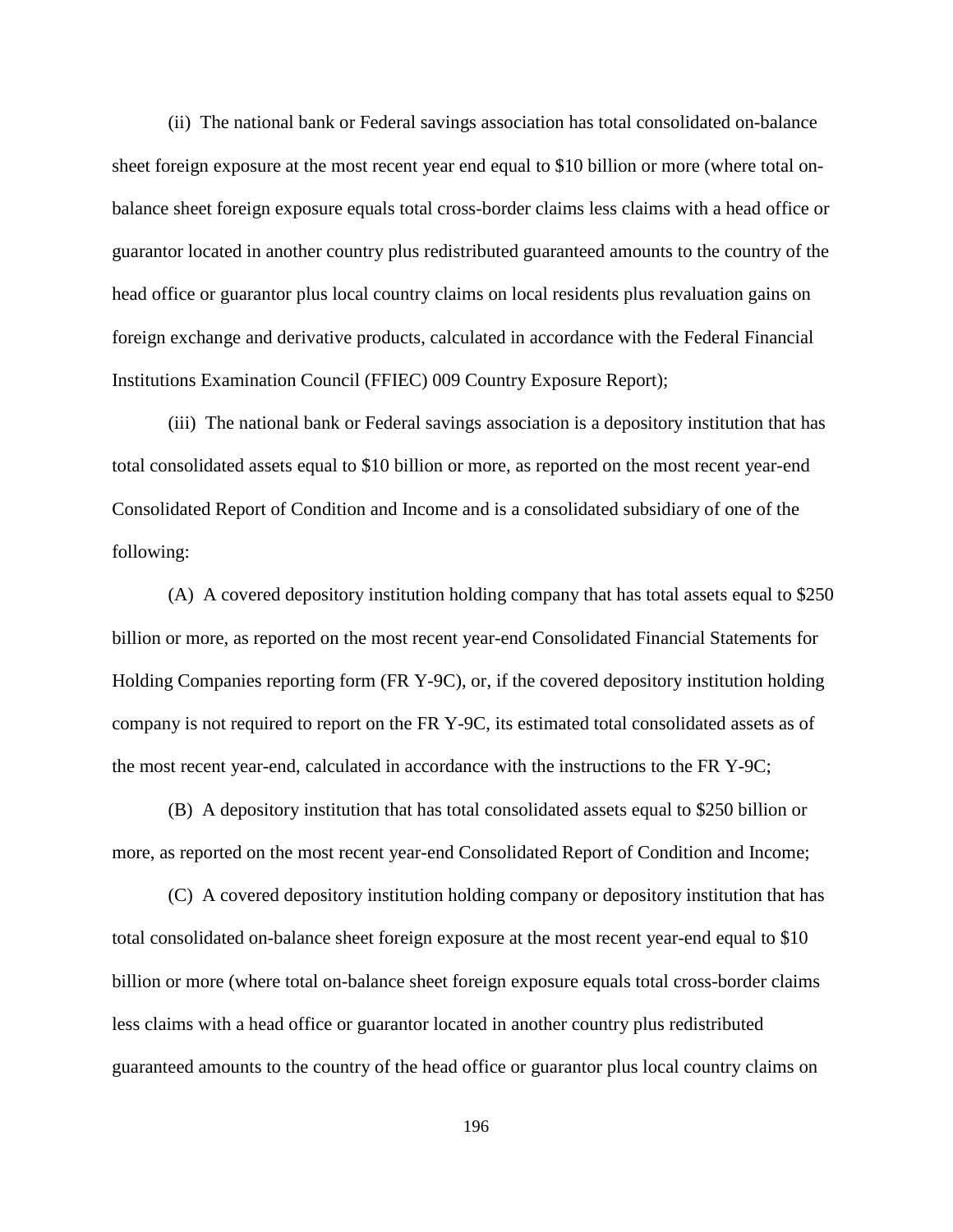local residents plus revaluation gains on foreign exchange and derivative transaction products, calculated in accordance with Federal Financial Institutions Examination Council (FFIEC) 009 Country Exposure Report); or

(D) A covered nonbank company; or

(iv) The OCC has determined that application of this part is appropriate in light of the national bank's or Federal savings association's asset size, level of complexity, risk profile, scope of operations, affiliation with foreign or domestic covered entities, or risk to the financial system.

\* \* \* \* \*

(3) (i) A national bank or Federal savings association that becomes subject to the minimum stable funding standard and other requirements of subparts K through N of this part under paragraphs  $(b)(1)(i)$  through  $(iii)$  of this section after the effective date must comply with the requirements of subparts K through N of this part beginning on April 1 of the year in which the national bank or Federal savings association becomes subject to the minimum stable funding standard and the requirements of subparts K through N of this part; and

(ii) A national bank or Federal savings association that becomes subject to the minimum stable funding standard and other requirements of subparts K through N of this part under paragraph (b)(1)(iv) of this section after the effective date must comply with the requirements of subparts K through N of this part on the date specified by the OCC.

\* \* \* \* \*

4. Amend § 50.2, by redesignating paragraph (b) as paragraph (c), adding new paragraph (b), and revising paragraph (c) to read as follows:

#### **§ 50.2 Reservation of Authority.**

**\* \* \* \* \***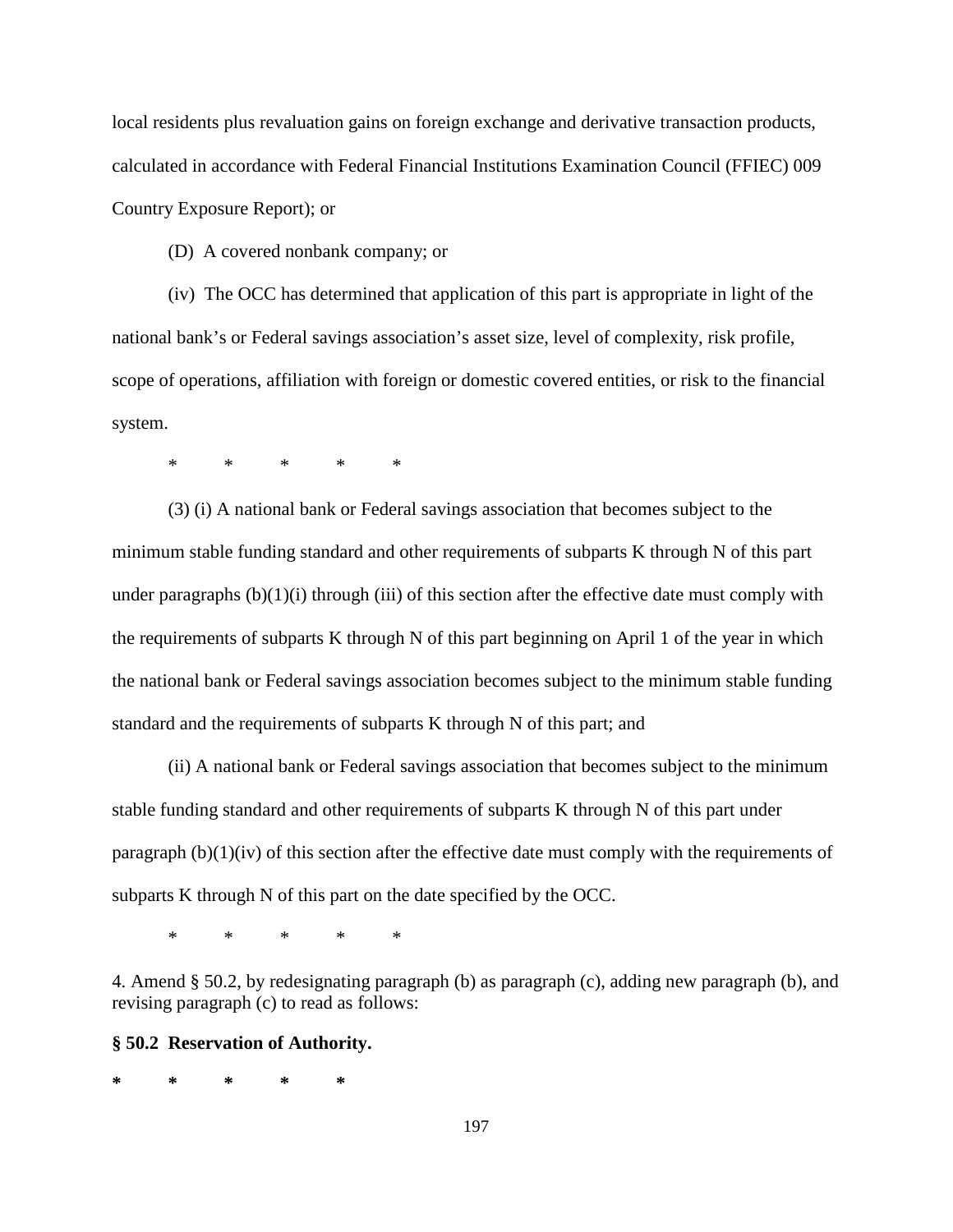(b) The OCC may require a national bank or Federal savings association to hold an amount of available stable funding (ASF) greater than otherwise required under this part, or to take any other measure to improve the national bank's or Federal savings association's stable funding, if the OCC determines that the national bank's or Federal savings association's stable funding requirements as calculated under this part are not commensurate with the national bank's or Federal savings association's funding risks. In making determinations under this section, the OCC will apply notice and response procedures as set forth in 12 CFR 3.404.

(c) Nothing in this part limits the authority of the OCC under any other provision of law or regulation to take supervisory or enforcement action, including action to address unsafe or unsound practices or conditions, deficient liquidity levels, deficient stable funding levels, or violations of law.

5. Amend § 50.3 by adding definitions for "Carrying value", "Encumbered", "NSFR liability", "NSFR regulatory capital element", "QMNA netting set", "Unconditionally cancelable", and "Unsecured wholesale lending" and revise definitions for "Calculation date", "Collateralized deposit", "Committed", "Covered nonbank company", "Operational deposit", "Secured funding transaction", "Secured lending transaction", and "Unsecured wholesale funding" in alphabetical order, to read as follows:

#### **§ 50.3 Definitions.**

# **\* \* \* \* \***

Calculation date means, for subparts B through J of this part, any date on which a national bank or Federal savings association calculates its liquidity coverage ratio under § 50.10, and for subparts K through N of this part, any date on which a national bank or Federal savings association calculates its net stable funding ratio under § 50.100.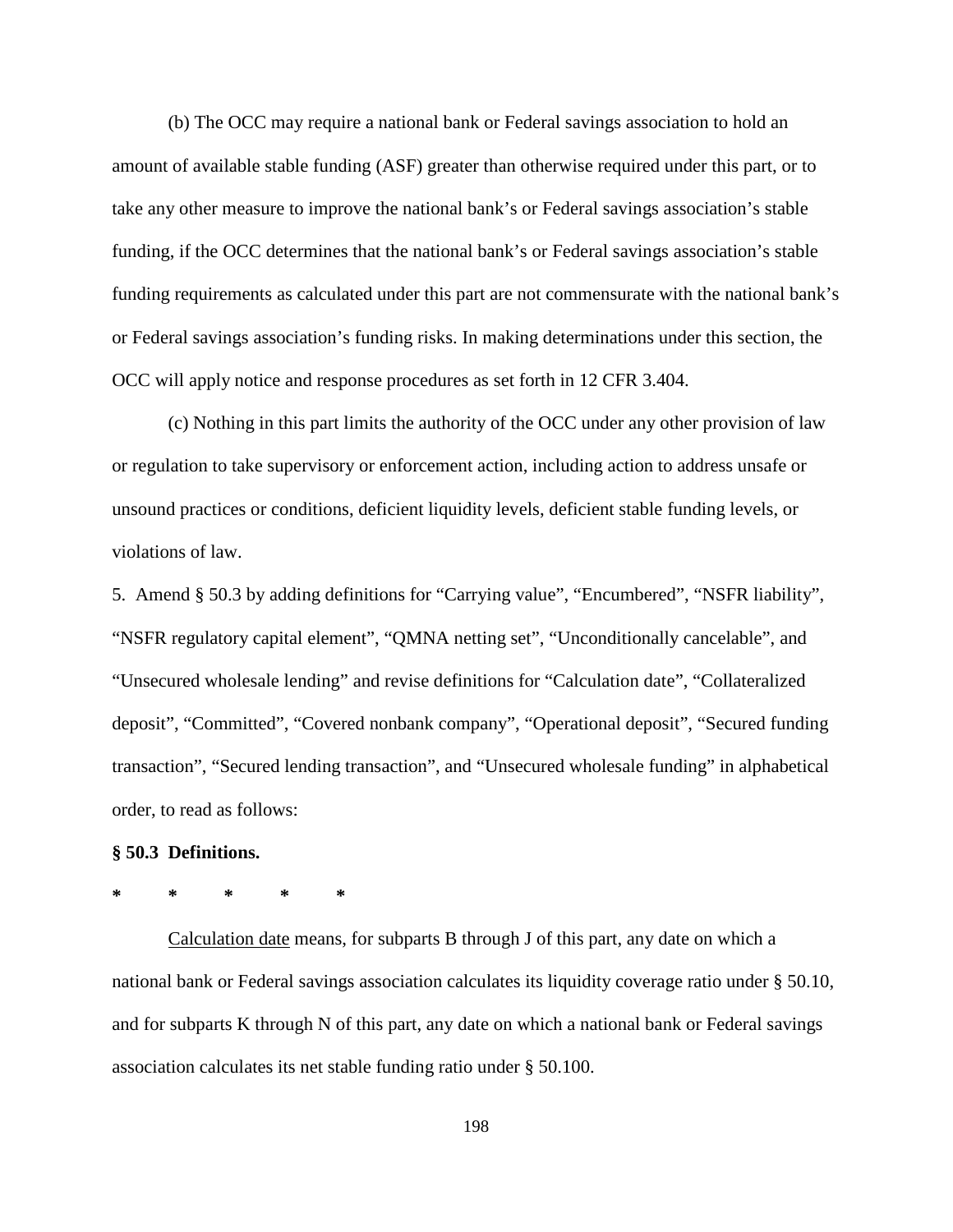Carrying value means, with respect to an asset, NSFR regulatory capital element, or NSFR liability, the value on the balance sheet of the national bank or Federal savings association, each as determined in accordance with GAAP.

\* \* \* \* \*

Collateralized deposit means:

(1) A deposit of a public sector entity held at the national bank or Federal savings association that is required to be secured under applicable law by a lien on assets owned by the national bank or Federal savings association and that gives the depositor, as holder of the lien, priority over the assets in the event the national bank or Federal savings association enters into receivership, bankruptcy, insolvency, liquidation, resolution, or similar proceeding;

(2) A deposit of a fiduciary account awaiting investment or distribution held at the national bank or Federal savings association for which the national bank or Federal savings association is a fiduciary and is required under 12 CFR 9.10(b) (national banks), 12 CFR 150.300 through 150.320 (Federal savings associations), or applicable state law (state member and nonmember banks, and state savings associations) to set aside assets owned by the national bank or Federal savings association as security, which gives the depositor priority over the assets in the event the national bank or Federal savings association enters into receivership, bankruptcy, insolvency, liquidation, resolution, or similar proceeding; or

(3) A deposit of a fiduciary account awaiting investment or distribution held at the national bank or Federal savings association for which the national bank's or Federal savings association's affiliated insured depository institution is a fiduciary and where the national bank or Federal savings association under 12 CFR 9.10(c) (national banks) or 12 CFR 150.310 (Federal savings associations) has set aside assets owned by the national bank or Federal savings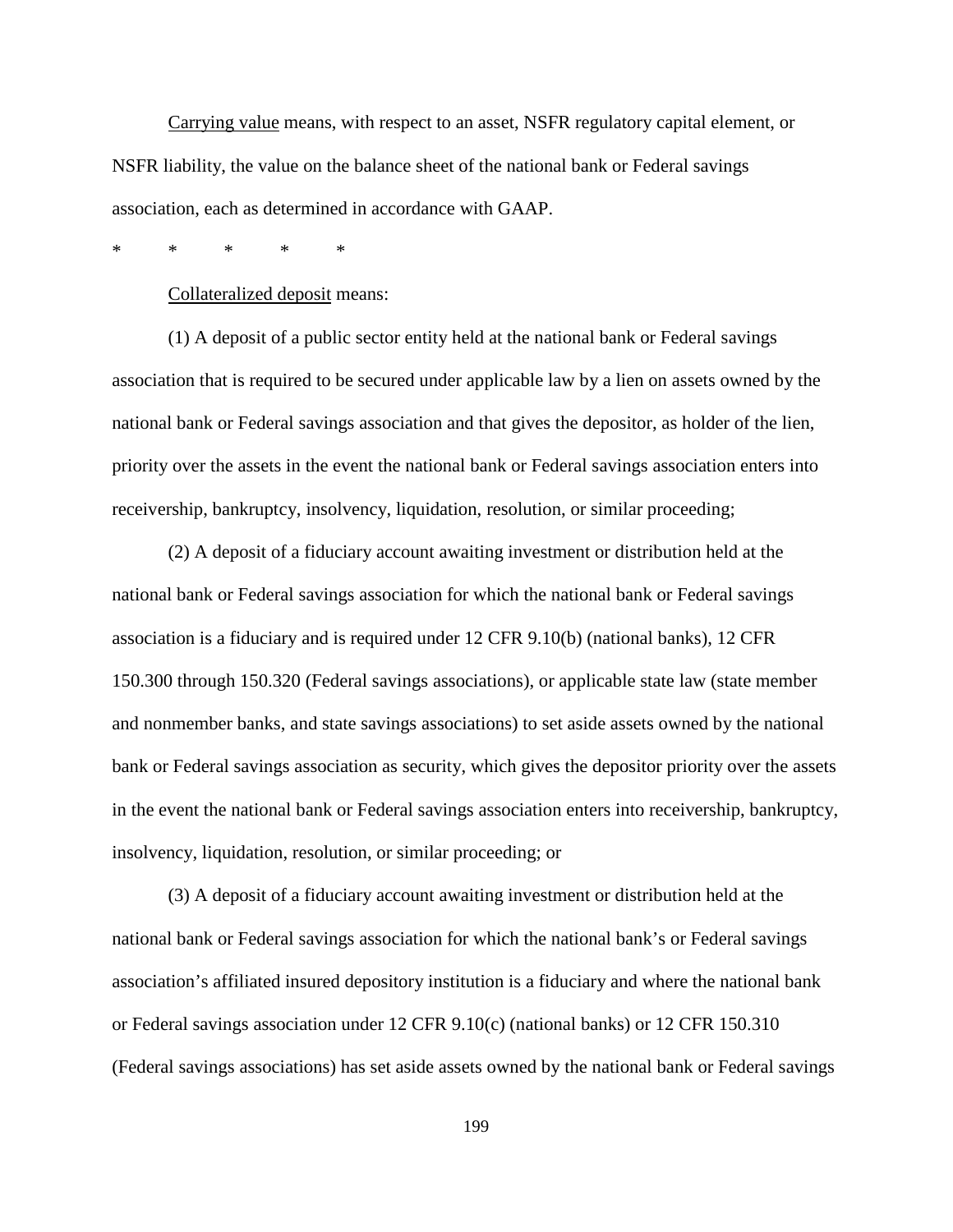association as security, which gives the depositor priority over the assets in the event the national bank or Federal savings association enters into receivership, bankruptcy, insolvency, liquidation, resolution, or similar proceeding.

Committed means, with respect to a credit or liquidity facility, that under the terms of the facility, it is not unconditionally cancelable.

\* \* \* \* \*

Covered nonbank company means a designated company that the Board of Governors of the Federal Reserve System has required by separate rule or order to comply with the requirements of 12 CFR part 249.

\* \* \* \* \*

Encumbered means, with respect to an asset, that the asset:

(1) Is subject to legal, regulatory, contractual, or other restriction on the ability of the national bank or Federal savings association to monetize the asset; or

(2) Is pledged, explicitly or implicitly, to secure or to provide credit enhancement to any transaction, not including when the asset is pledged to a central bank or a U.S. governmentsponsored enterprise where:

(i) Potential credit secured by the asset is not currently extended to the national bank or Federal savings association or its consolidated subsidiaries; and

(ii) The pledged asset is not required to support access to the payment services of a central bank.

\* \* \* \* \*

NSFR liability means any liability or equity reported on a national bank's or Federal savings association's balance sheet that is not an NSFR regulatory capital element.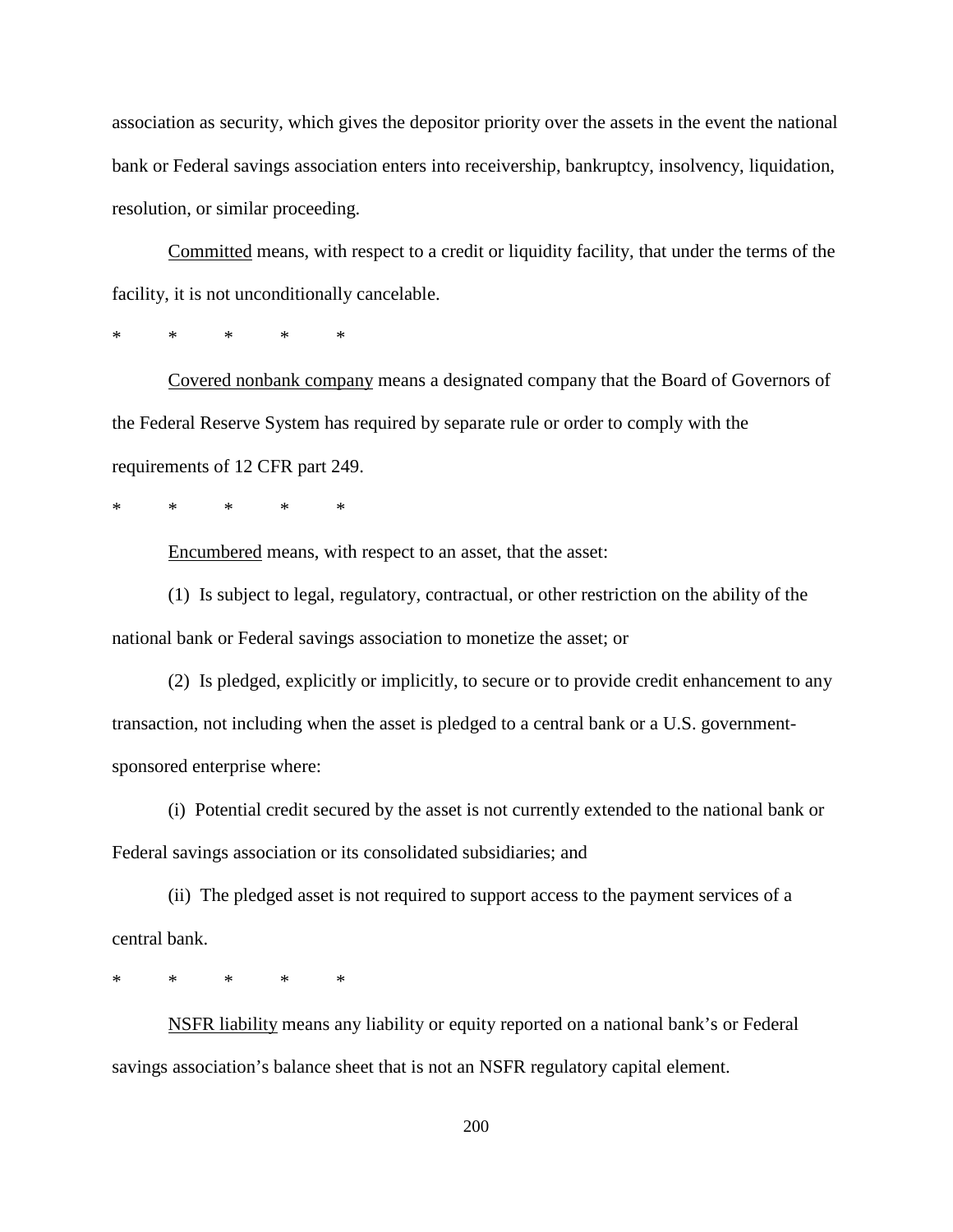NSFR regulatory capital element means any capital element included in a national bank's or Federal savings association's common equity tier 1 capital, additional tier 1 capital, and tier 2 capital, in each case as defined in 12 CFR 3.20, prior to application of capital adjustments or deductions as set forth in 12 CFR 3.22, excluding any debt or equity instrument that does not meet the criteria for additional tier 1 or tier 2 capital instruments in 12 CFR 3.22 and is being phased out of tier 1 capital or tier 2 capital pursuant to subpart G of 12 CFR part 3.

Operational deposit means short-term unsecured wholesale funding that is a deposit, unsecured wholesale lending that is a deposit, or a collateralized deposit, in each case that meets the requirements of  $\S$  50.4(b) with respect to that deposit and is necessary for the provision of operational services as an independent third-party intermediary, agent, or administrator to the wholesale customer or counterparty providing the deposit.

\* \* \* \* \*

QMNA netting set means a group of derivative transactions with a single counterparty that is subject to a qualifying master netting agreement and is netted under the qualifying master netting agreement.

\* \* \* \* \*

Secured funding transaction means any funding transaction that is subject to a legally binding agreement that gives rise to a cash obligation of the national bank or Federal savings association to a wholesale customer or counterparty that is secured under applicable law by a lien on securities or loans provided by the national bank or Federal savings association, which gives the wholesale customer or counterparty, as holder of the lien, priority over the securities or loans in the event the national bank or Federal savings association enters into receivership, bankruptcy, insolvency, liquidation, resolution, or similar proceeding. Secured funding transactions include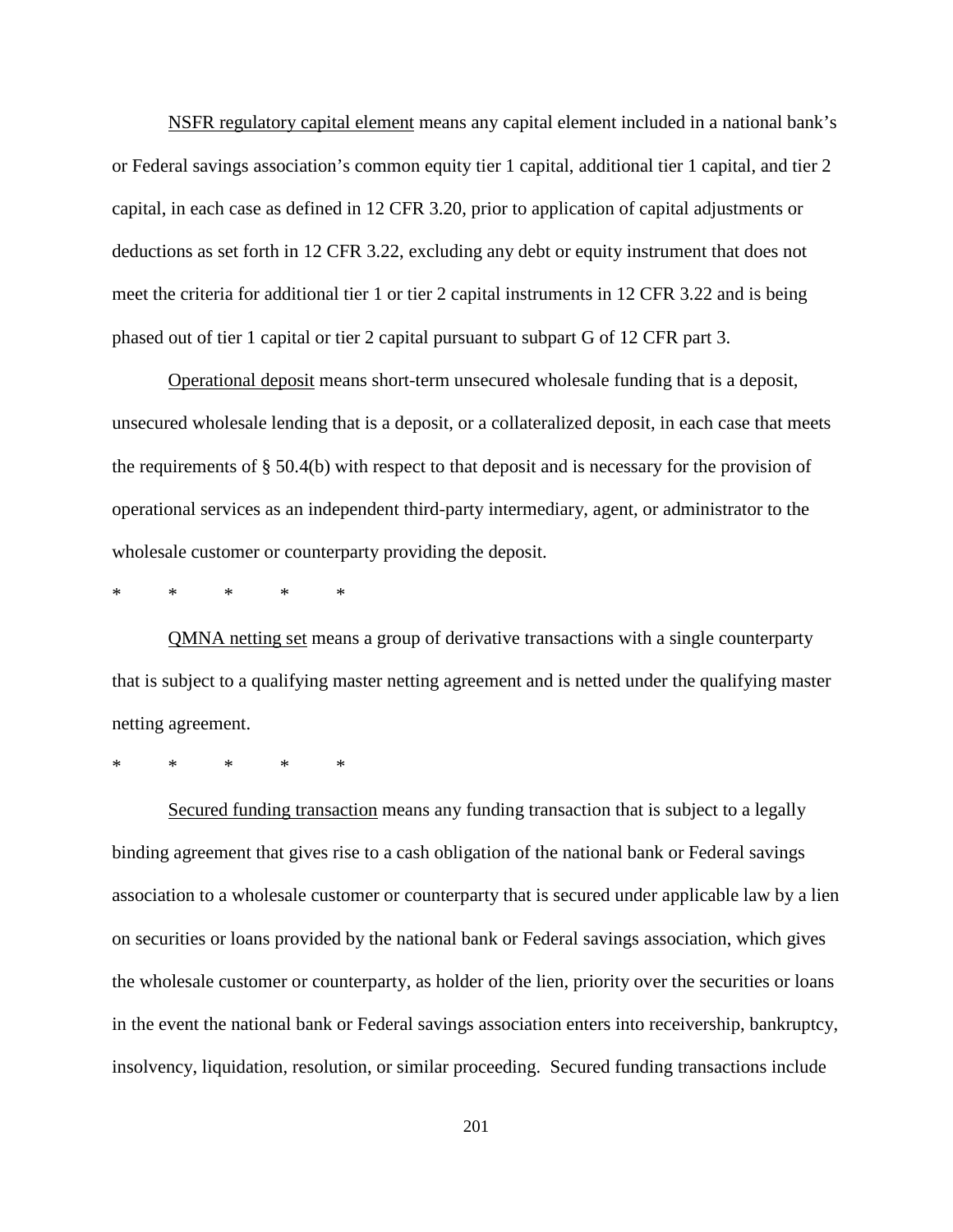repurchase transactions, securities lending transactions, other secured loans, and borrowings from a Federal Reserve Bank. Secured funding transactions do not include securities.

Secured lending transaction means any lending transaction that is subject to a legally binding agreement that gives rise to a cash obligation of a wholesale customer or counterparty to the national bank or Federal savings association that is secured under applicable law by a lien on securities or loans provided by the wholesale customer or counterparty, which gives the national bank or Federal savings association, as holder of the lien, priority over the securities or loans in the event the counterparty enters into receivership, bankruptcy, insolvency, liquidation, resolution, or similar proceeding. Secured lending transactions include reverse repurchase transactions and securities borrowing transactions. Secured lending transactions do not include securities.

\* \* \* \* \*

Unconditionally cancelable means, with respect to a credit or liquidity facility, that a national bank or Federal savings association may, at any time, with or without cause, refuse to extend credit under the facility (to the extent permitted under applicable law).

Unsecured wholesale funding means a liability or general obligation of the national bank or Federal savings association to a wholesale customer or counterparty that is not a secured funding transaction. Unsecured wholesale funding includes wholesale deposits.

Unsecured wholesale lending means a liability or general obligation of a wholesale customer or counterparty to the national bank or Federal savings association that is not a secured lending transaction or a security.

\* \* \* \* \*

6. Amend  $\S 50.22$  by revising paragraph (b)(1) to read as follows: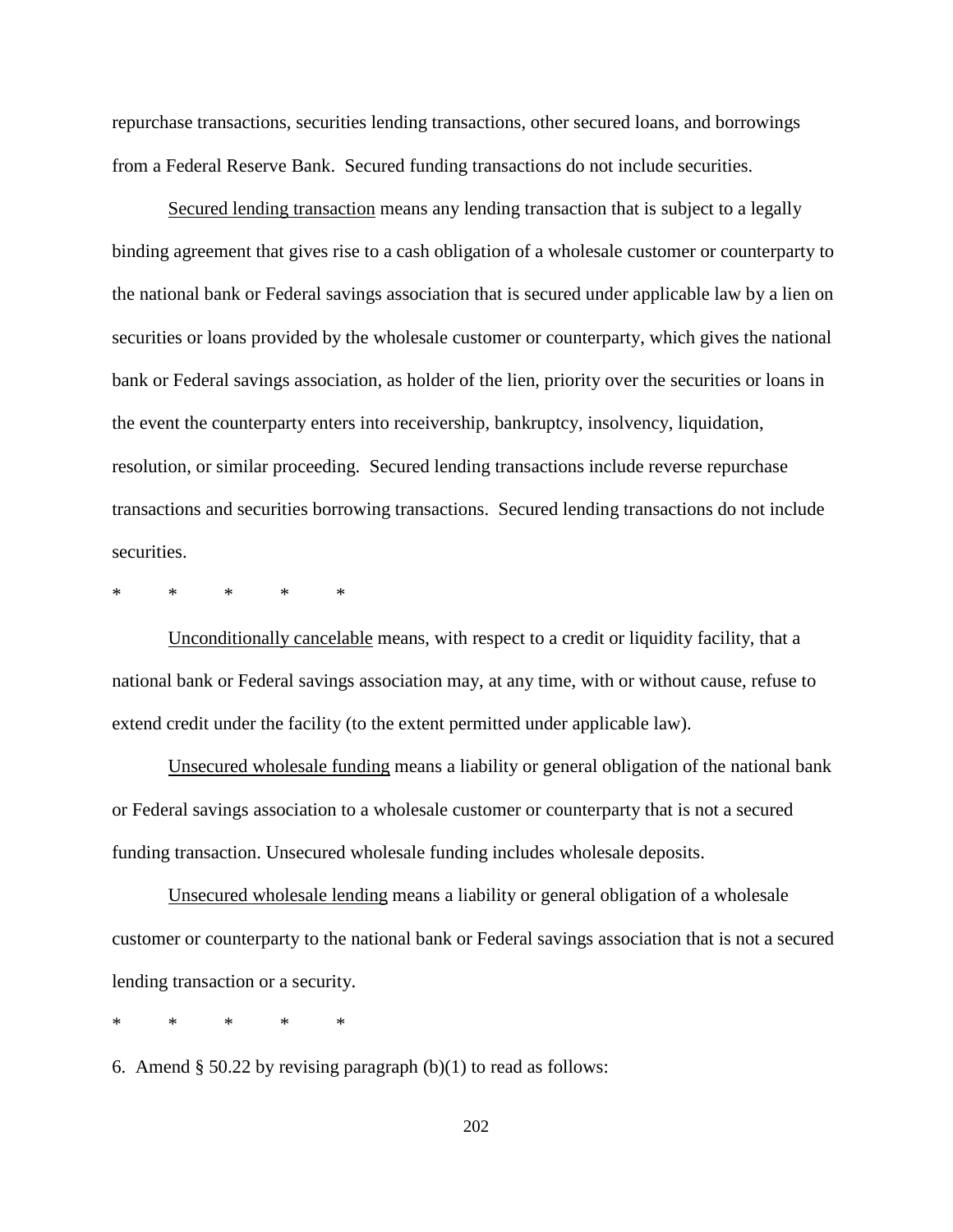**§ 50.22 Requirements for eligible high-quality liquid assets.**

**\* \* \* \* \***

(b) \* \* \*

(1) The assets are not encumbered.

\* \* \* \* \*

7. In § 50.30, revise paragraph (b)(3) to read as follows:

#### **§ 50.30 Total net cash outflow amount.**

(b)  $* * *$ 

(3) Other than the transactions identified in § 50.32(h)(2), (h)(5), or (j) or § 50.33(d) or

(f), the maturity of which is determined under  $\S$  50.31(a), transactions that have an open maturity are not included in the calculation of the maturity mismatch add-on.

8. In § 50.31, revise paragraphs (a)(1), (a)(2), and (a)(4) to read as follows:

#### **§ 50.31 Determining maturity.**

 $(a) * * *$ 

(1) With respect to an instrument or transaction subject to § 50.32, on the earliest possible contractual maturity date or the earliest possible date the transaction could occur, taking into account any option that could accelerate the maturity date or the date of the transaction, except that when considering the earliest possible contractual maturity date or the earliest possible date the transaction could occur, the national bank or Federal savings association should exclude any contingent options that are triggered only by regulatory actions or changes in law or regulation, as follows:

\* \* \* \* \*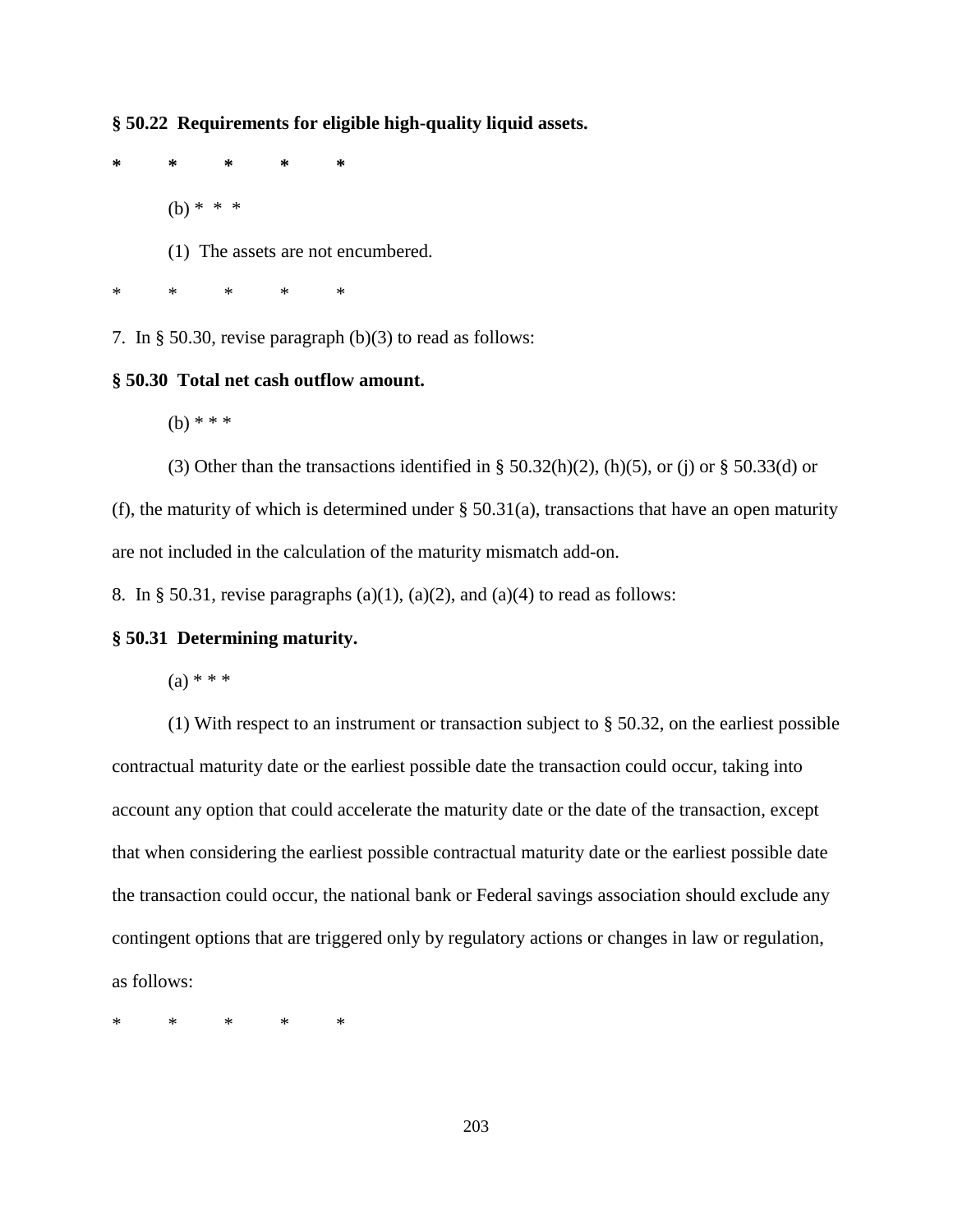(2) With respect to an instrument or transaction subject to § 50.33, on the latest possible contractual maturity date or the latest possible date the transaction could occur, taking into account any option that could extend the maturity date or the date of the transaction, except that when considering the latest possible contractual maturity date or the latest possible date the transaction could occur, the national bank or Federal savings association may exclude any contingent options that are triggered only by regulatory actions or changes in law or regulation, as follows:

\* \* \* \* \*

(4) With respect to a transaction that has an open maturity, is not an operational deposit, and is subject to the provisions of  $\S 50.32(h)(2)$ , (h)(5), (j), or (k) or  $\S 50.33(d)$  or (f), the maturity date is the first calendar day after the calculation date. Any other transaction that has an open maturity and is subject to the provisions of § 50.32 shall be considered to mature within 30 calendar days of the calculation date.

\* \* \* \* \*

## **[Subpart G – Reserved]**

9. Reserve subpart G.

10. Remove and reserve subpart N.

#### **Board of Governors of the Federal Reserve System**

## **12 CFR CHAPTER II**

#### **Authority and Issuance**

For the reasons set forth in the common preamble, part 249 of chapter II of title 12 of the Code

of Federal Regulations is amended as follows: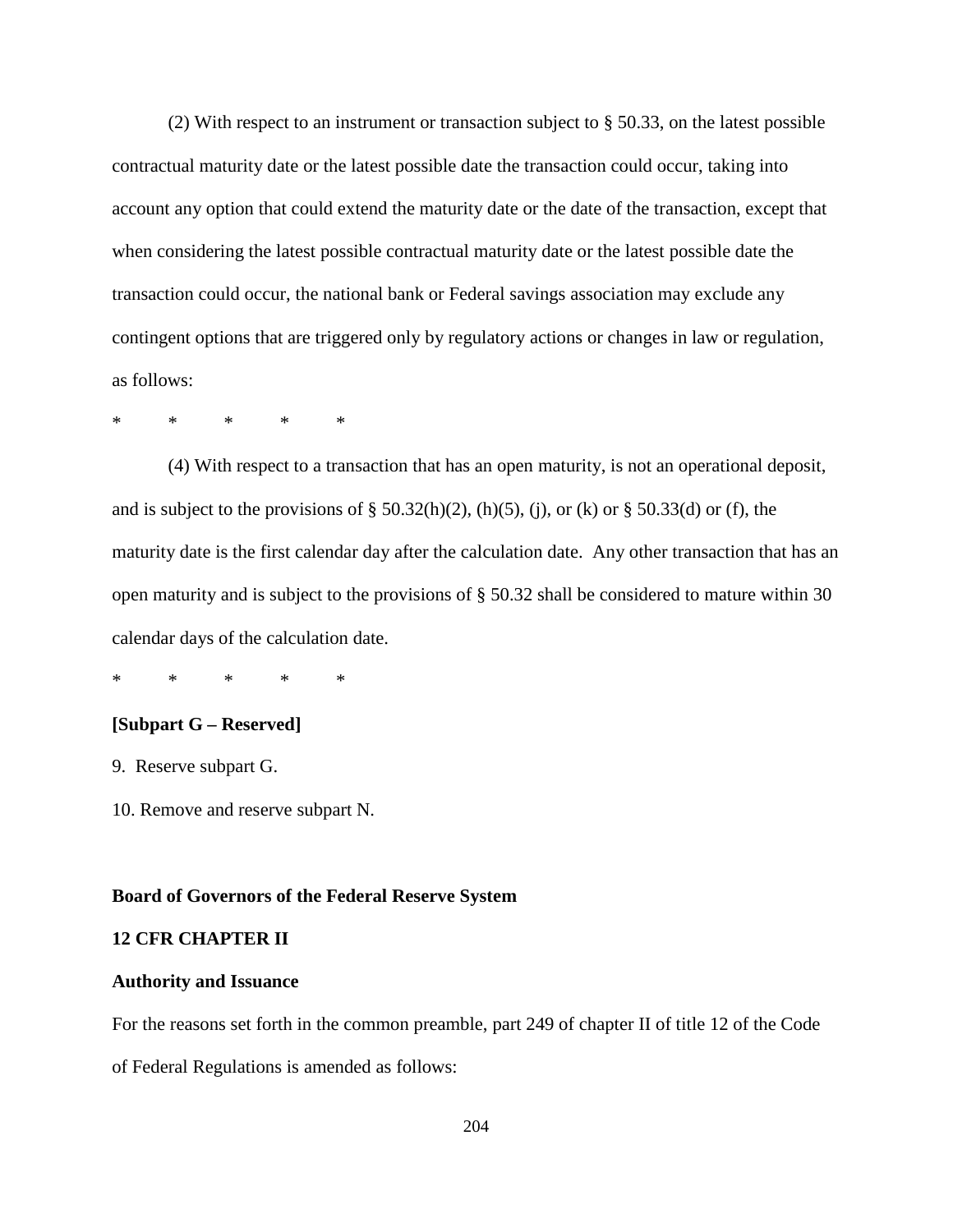### **PART 249 – LIQUIDITY RISK MEASUREMENT STANDARDS (REGULATION WW)**

11. The authority citation for part 249 continues read as follows:

**Authority**: 12 U.S.C. 248(a), 321-338a, 481-486, 1467a(g)(1), 1818, 1828, 1831p-1, 1831o-1,

1844(b), 5365, 5366, 5368.

12. Part 249 is amended as set forth below:

a. Removing "[AGENCY]" and adding "Board" in its place wherever it appears.

b. Removing "[AGENCY CAPITAL REGULATION]" and adding "Regulation Q (12 CFR part

217)" in its place wherever it appears.

c. Removing "[AGENCY SUPPLEMENTARY LEVERAGE RATIO RULE]" and adding "12 CFR  $217.10(c)(4)$ " in its place wherever it appears.

d. Removing "[BANK]" and adding "Board-regulated institution" in its place wherever it appears.

e. Removing "[BANK]'s" and adding "Board-regulated institution's" in its place wherever it appears.

13. Amend § 249.1 by:

a. Revising paragraphs (a) and  $(b)(1)$ ;

b. Redesignating paragraphs  $(b)(3)$  through  $(b)(5)$  as paragraphs  $(b)(4)$  through  $(b)(6)$ ,

respectively, and adding paragraph (b)(3);

The additions and revisions read as follows:

#### **§ 249.1 Purpose and applicability.**

(a) Purpose*.* This part establishes a minimum liquidity standard and a minimum stable funding standard for certain Board-regulated institutions on a consolidated basis, as set forth herein.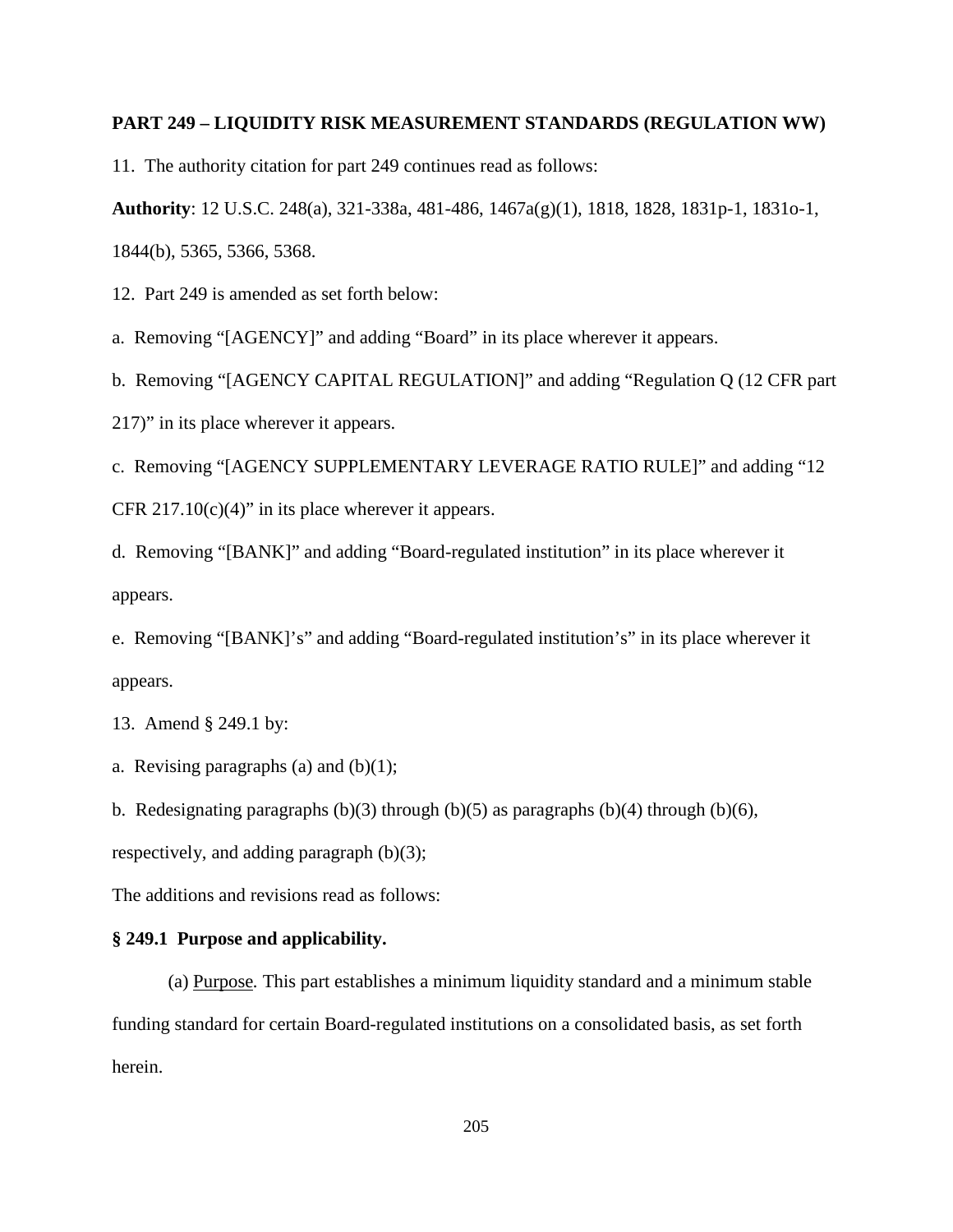(b) Applicability*.* (1) A Board-regulated institution is subject to the minimum liquidity standard and the minimum stable funding standard, and other requirements of this part if:

(i) It has total consolidated assets equal to \$250 billion or more, as reported on the most recent year end (as applicable):

(A) Consolidated Financial Statements for Holding Companies reporting form (FR Y-9C), or, if the Board-regulated institution is not required to report on the FR Y-9C, its estimated total consolidated assets as of the most recent year end, calculated in accordance with the instructions to the FR Y-9C; or

(B) Consolidated Report of Condition and Income (Call Report);

(ii) It has total consolidated on-balance sheet foreign exposure at the most recent year end equal to \$10 billion or more (where total on-balance sheet foreign exposure equals total cross-border claims less claims with a head office or guarantor located in another country plus redistributed guaranteed amounts to the country of the head office or guarantor plus local country claims on local residents plus revaluation gains on foreign exchange and derivative products, calculated in accordance with the Federal Financial Institutions Examination Council (FFIEC) 009 Country Exposure Report);

(iii) It is a depository institution that is a consolidated subsidiary of a company described in paragraphs  $(b)(1)(i)$  or (ii) of this section and has total consolidated assets equal to \$10 billion or more, as reported on the most recent year-end Consolidated Report of Condition and Income;

(iv) It is a covered nonbank company;

(v) It is a covered depository institution holding company that meets the criteria in section 249.60(a) or section 249.120(a) but does not meet the criteria in paragraphs  $(b)(1)(i)$  or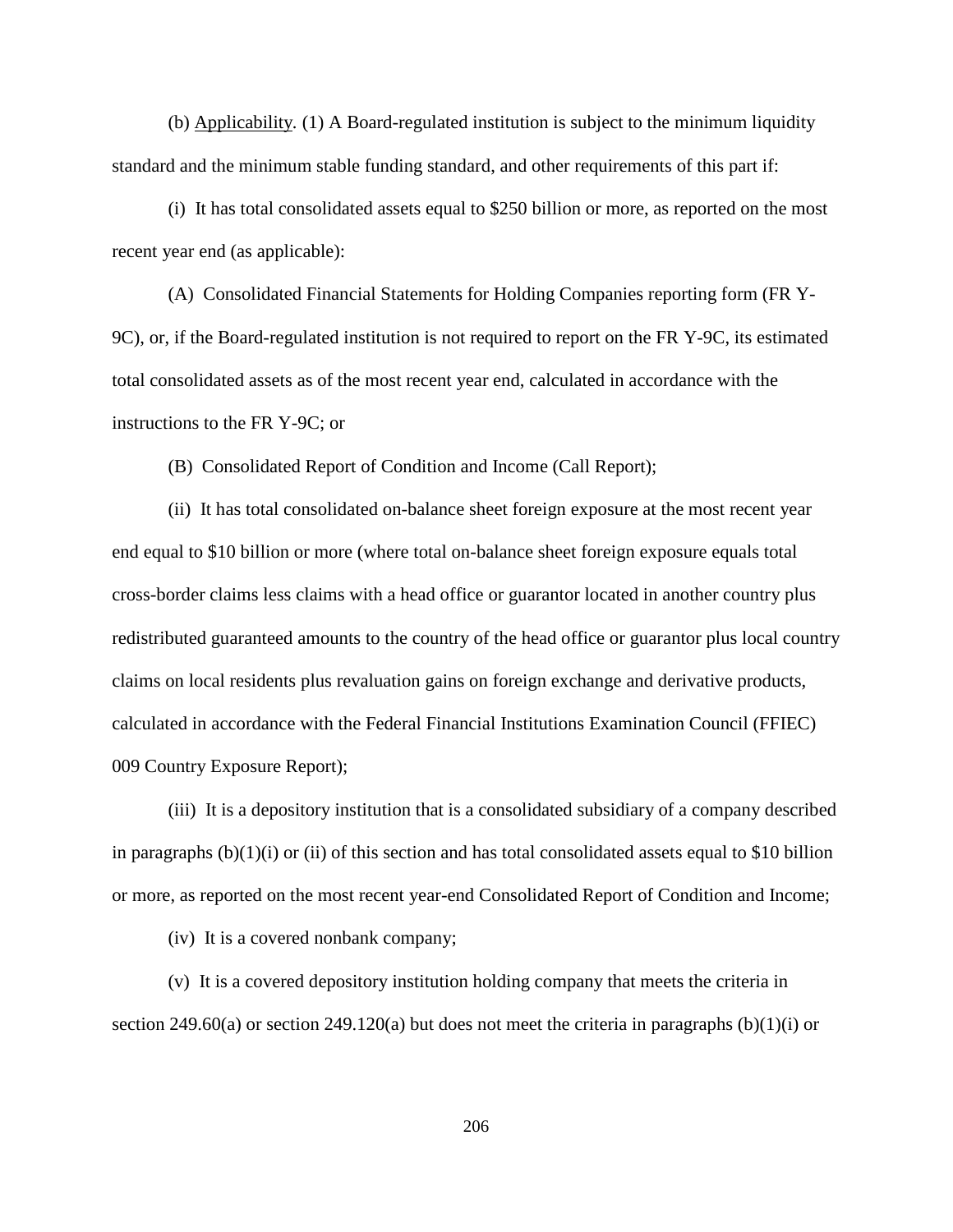(ii) of this section, and is subject to complying with the requirements of this part in accordance with subpart G or M of this part, respectively; or

(vi) The Board has determined that application of this part is appropriate in light of the Board-regulated institution's asset size, level of complexity, risk profile, scope of operations, affiliation with foreign or domestic covered entities, or risk to the financial system.

\* \* \* \* \*

(3) (i) A Board-regulated institution that becomes subject to the minimum stable funding standard and other requirements of subparts K through N of this part under paragraphs  $(b)(1)(i)$ through (iii) of this section after the effective date must comply with the requirements of subparts K through N of this part beginning on April 1 of the year in which the Board-regulated instituion becomes subject to the minimum stable funding standard and the requirements of subparts K through N of this part; and

(ii) A Board-regulated institution that becomes subject to the minimum stable funding standard and other requirements of subparts K through N of this part under paragraph  $(b)(1)(iv)$ of this section after the effective date must comply with the requirements of subparts K through N of this part on the date specified by the Board.

\* \* \* \* \*

14. Amend § 249.2, by redesignating paragraph (b) as paragraph (c), adding new paragraph (b), and revising newly designated paragraph (c) to read as follows:

#### **§ 249.2 Reservation of Authority.**

**\* \* \* \* \***

(b) The Board may require a Board-regulated institution to hold an amount of available stable funding (ASF) greater than otherwise required under this part, or to take any other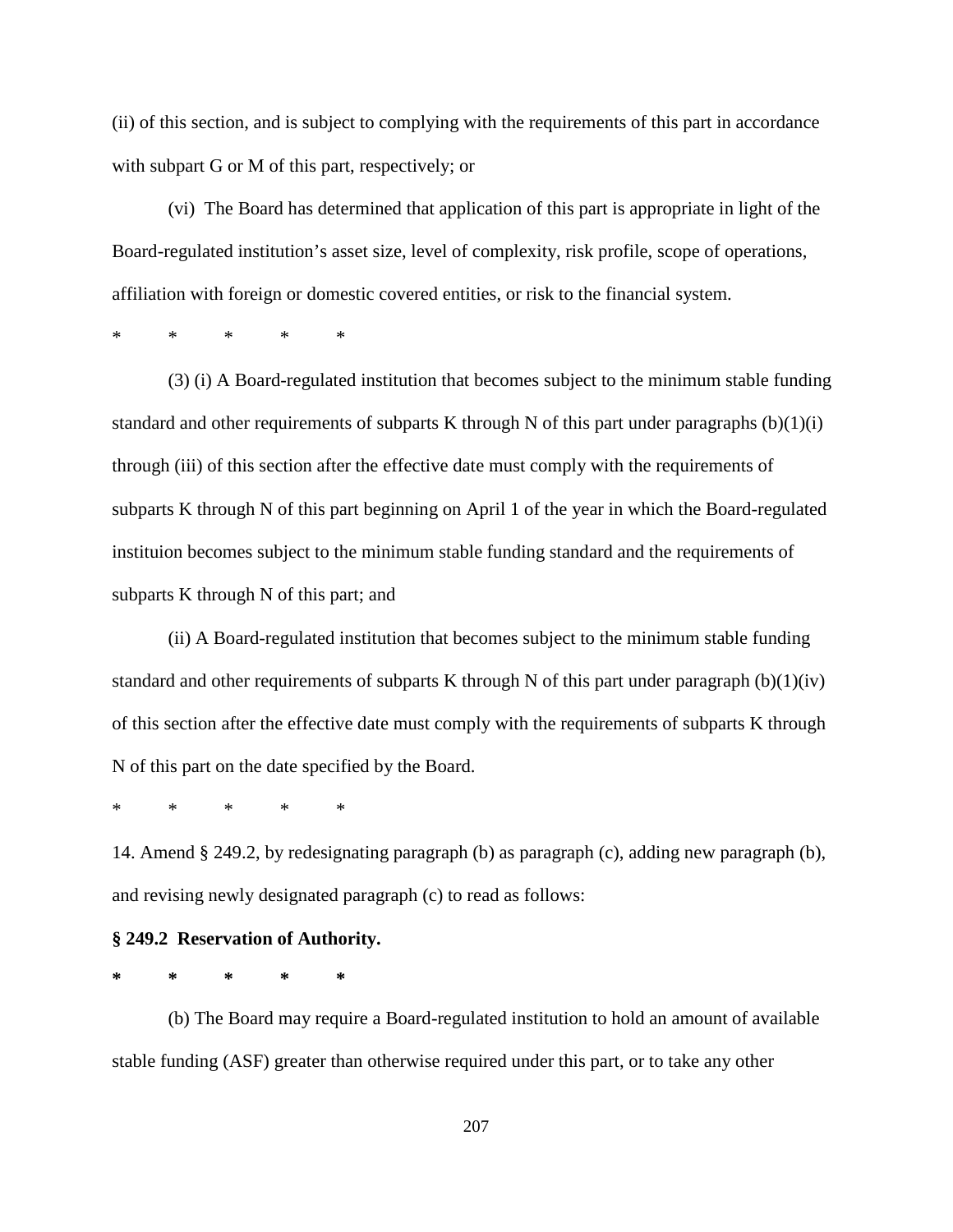measure to improve the Board-regulated institution's stable funding, if the Board determines that the Board-regulated institution's stable funding requirements as calculated under this part are not commensurate with the Board-regulated institution's funding risks. In making determinations under this section, the Board will apply notice and response procedures as set forth in 12 CFR 263.202.

(c) Nothing in this part limits the authority of the Board under any other provision of law or regulation to take supervisory or enforcement action, including action to address unsafe or unsound practices or conditions, deficient liquidity levels, deficient stable funding levels, or violations of law.

15. Amend § 249.3 by adding definitions for "Carrying value", "Encumbered", "NSFR liability", "NSFR regulatory capital element", "QMNA netting set", "Unconditionally cancelable", and "Unsecured wholesale lending" and revising definitions for "Calculation date", "Collateralized deposit", "Committed", "Covered nonbank company", "Operational deposit", "Secured funding transaction", "Secured lending transaction", and "Unsecured wholesale funding" in alphabetical order to read as follows:

#### **§ 249.3 Definitions.**

## \* \* \* \* \*

Calculation date means, for subparts B through J of this part, any date on which a Boardregulated institution calculates its liquidity coverage ratio under § 249.10, and for subparts K through N of this part, any date on which a Board-regulated institution calculates its net stable funding ratio under § 249.100.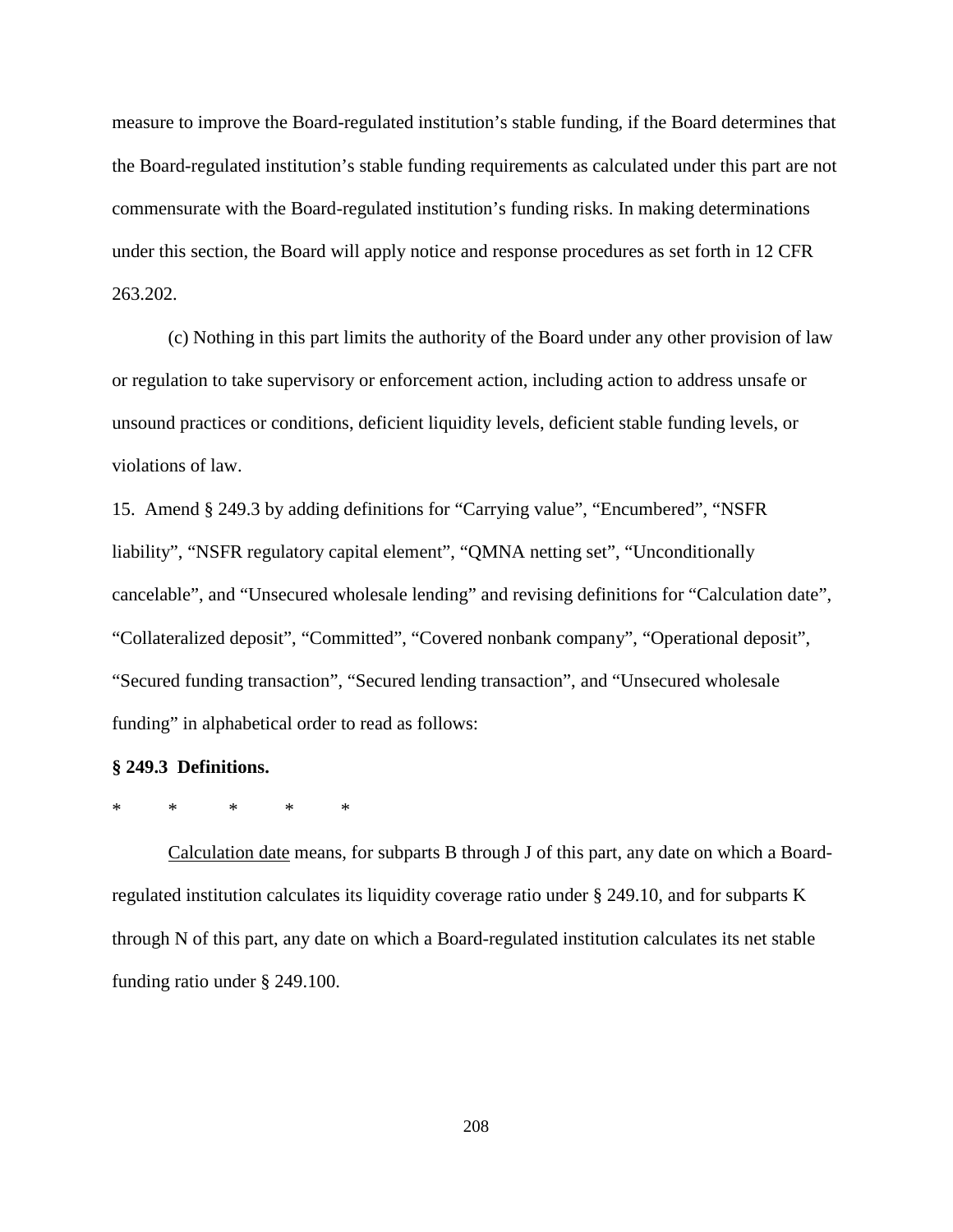Carrying value means, with respect to an asset, NSFR regulatory capital element, or NSFR liability, the value on the balance sheet of the Board-regulated institution, each as determined in accordance with GAAP.

\* \* \* \* \*

Collateralized deposit means:

(1) A deposit of a public sector entity held at the Board-regulated institution that is required to be secured under applicable law by a lien on assets owned by the Board-regulated institution and that gives the depositor, as holder of the lien, priority over the assets in the event the Board-regulated institution enters into receivership, bankruptcy, insolvency, liquidation, resolution, or similar proceeding;

(2) A deposit of a fiduciary account awaiting investment or distribution held at the Boardregulated institution for which the Board-regulated institution is a fiduciary and is required under 12 CFR 9.10(b) (national banks), 12 CFR 150.300 through 150.320 (Federal savings associations), or applicable state law (state member and nonmember banks, and state savings associations) to set aside assets owned by the Board-regulated institution as security, which gives the depositor priority over the assets in the event the Board-regulated institution enters into receivership, bankruptcy, insolvency, liquidation, resolution, or similar proceeding; or

(3) A deposit of a fiduciary account awaiting investment or distribution held at the Boardregulated institution for which the Board-regulated institution's affiliated insured depository institution is a fiduciary and where the Board-regulated institution under 12 CFR 9.10(c) (national banks) or 12 CFR 150.310 (Federal savings associations) has set aside assets owned by the Board-regulated institution as security, which gives the depositor priority over the assets in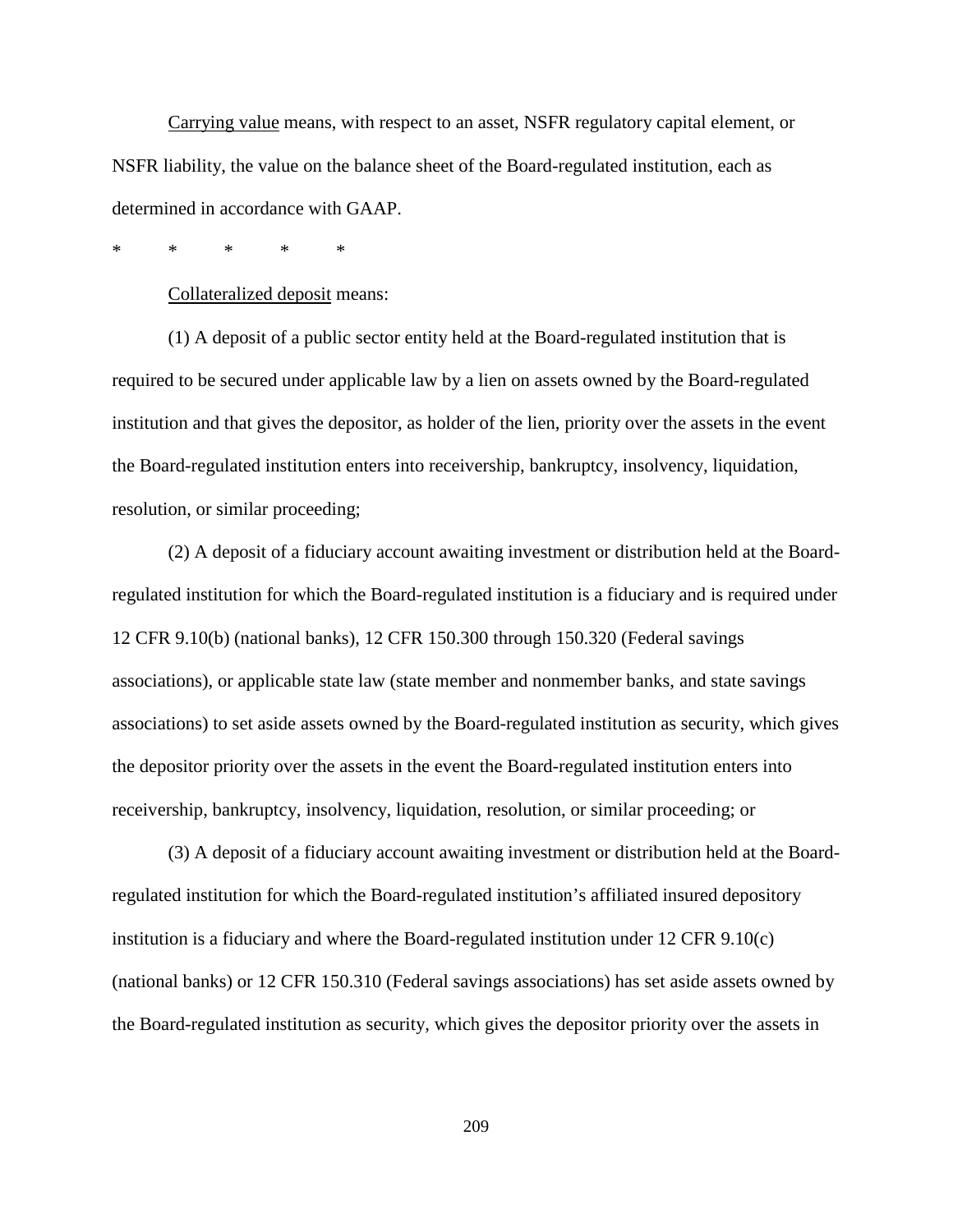the event the Board-regulated institution enters into receivership, bankruptcy, insolvency, liquidation, resolution, or similar proceeding.

Committed means, with respect to a credit or liquidity facility, that under the terms of the facility, it is not unconditionally cancelable.

\* \* \* \* \*

Covered nonbank company means a designated company that the Board of Governors of the Federal Reserve System has required by separate rule or order to comply with the requirements of 12 CFR part 249.

\* \* \* \* \*

Encumbered means, with respect to an asset, that the asset:

(1) Is subject to legal, regulatory, contractual, or other restriction on the ability of the Board-regulated institution to monetize the asset; or

(2) Is pledged, explicitly or implicitly, to secure or to provide credit enhancement to any transaction, not including when the asset is pledged to a central bank or a U.S. governmentsponsored enterprise where:

(i) Potential credit secured by the asset is not currently extended to the Board-regulated institution or its consolidated subsidiaries; and

(ii) The pledged asset is not required to support access to the payment services of a central bank.

\* \* \* \* \*

NSFR liability means any liability or equity reported on a Board-regulated institution's balance sheet that is not an NSFR regulatory capital element.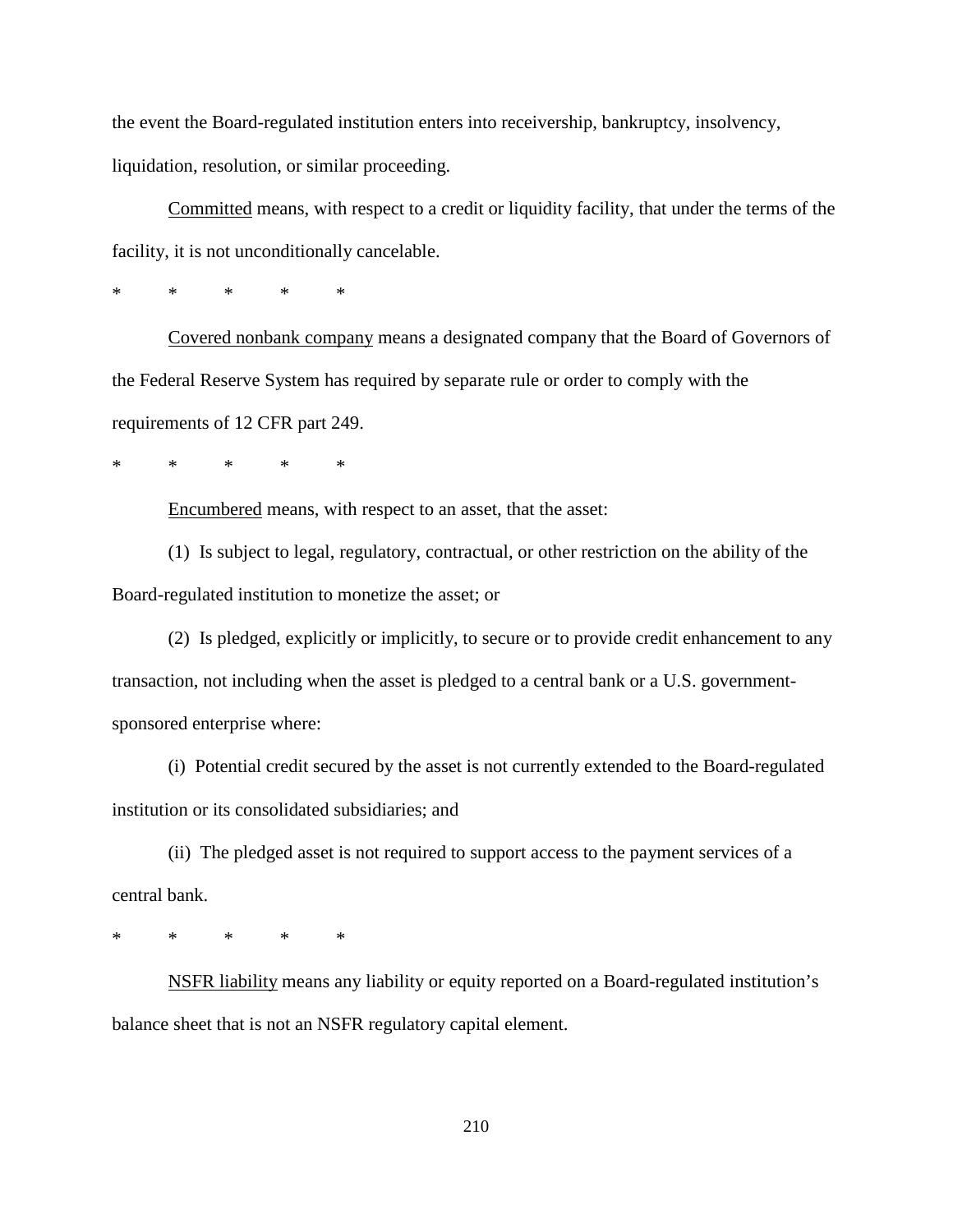NSFR regulatory capital element means any capital element included in a Boardregulated institution's common equity tier 1 capital, additional tier 1 capital, and tier 2 capital, in each case as defined in § 217.20 of Regulation Q (12 CFR part 217), prior to application of capital adjustments or deductions as set forth in § 217.22 of Regulation Q (12 CFR part 217), excluding any debt or equity instrument that does not meet the criteria for additional tier 1 or tier 2 capital instruments in § 217.22 of Regulation Q (12 CFR part 217) and is being phased out of tier 1 capital or tier 2 capital pursuant to subpart G of Regulation Q (12 CFR part 217).

\* \* \* \* \*

Operational deposit means short-term unsecured wholesale funding that is a deposit, unsecured wholesale lending that is a deposit, or a collateralized deposit, in each case that meets the requirements of § 249.4(b) with respect to that deposit and is necessary for the provision of operational services as an independent third-party intermediary, agent, or administrator to the wholesale customer or counterparty providing the deposit.

\* \* \* \* \*

QMNA netting set means a group of derivative transactions with a single counterparty that is subject to a qualifying master netting agreement and is netted under the qualifying master netting agreement.

\* \* \* \* \*

Secured funding transaction means any funding transaction that is subject to a legally binding agreement that gives rise to a cash obligation of the Board-regulated institution to a wholesale customer or counterparty that is secured under applicable law by a lien on securities or loans provided by the Board-regulated institution, which gives the wholesale customer or counterparty, as holder of the lien, priority over the securities or loans in the event the Board-

211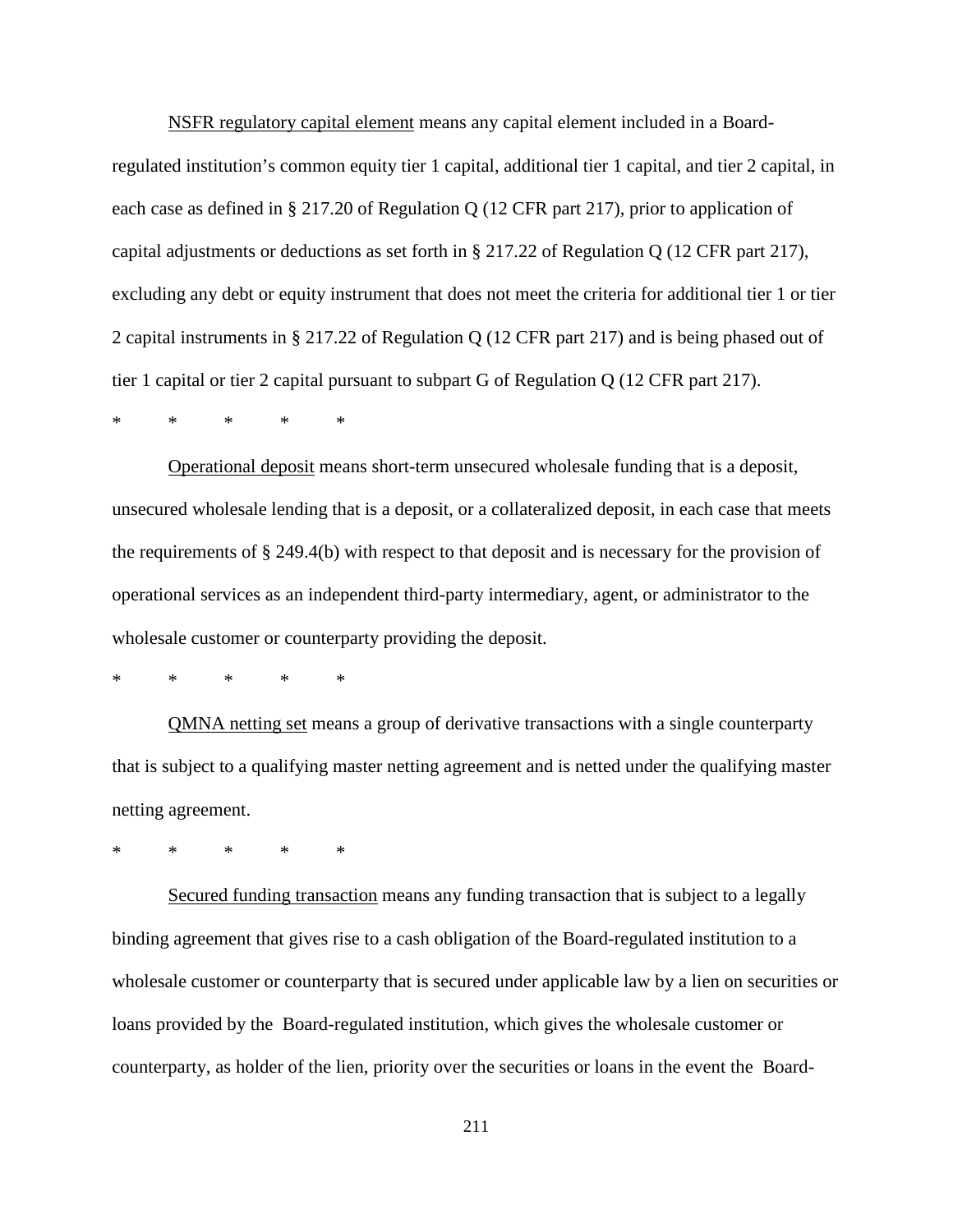regulated institution enters into receivership, bankruptcy, insolvency, liquidation, resolution, or similar proceeding. Secured funding transactions include repurchase transactions, securities lending transactions, other secured loans, and borrowings from a Federal Reserve Bank. Secured funding transactions do not include securities.

Secured lending transaction means any lending transaction that is subject to a legally binding agreement that gives rise to a cash obligation of a wholesale customer or counterparty to the Board-regulated institution that is secured under applicable law by a lien on securities or loans provided by the wholesale customer or counterparty, which gives the Board-regulated institution, as holder of the lien, priority over the securities or loans in the event the counterparty enters into receivership, bankruptcy, insolvency, liquidation, resolution, or similar proceeding. Secured lending transactions include reverse repurchase transactions and securities borrowing transactions. Secured lending transactions do not include securities.

\* \* \* \* \*

Unconditionally cancelable means, with respect to a credit or liquidity facility, that a Board-regulated institution may, at any time, with or without cause, refuse to extend credit under the facility (to the extent permitted under applicable law).

Unsecured wholesale funding means a liability or general obligation of the Boardregulated institution to a wholesale customer or counterparty that is not a secured funding transaction. Unsecured wholesale funding includes wholesale deposits.

Unsecured wholesale lending means a liability or general obligation of a wholesale customer or counterparty to the Board-regulated institution that is not a secured lending transaction or a security.

\* \* \* \* \*

212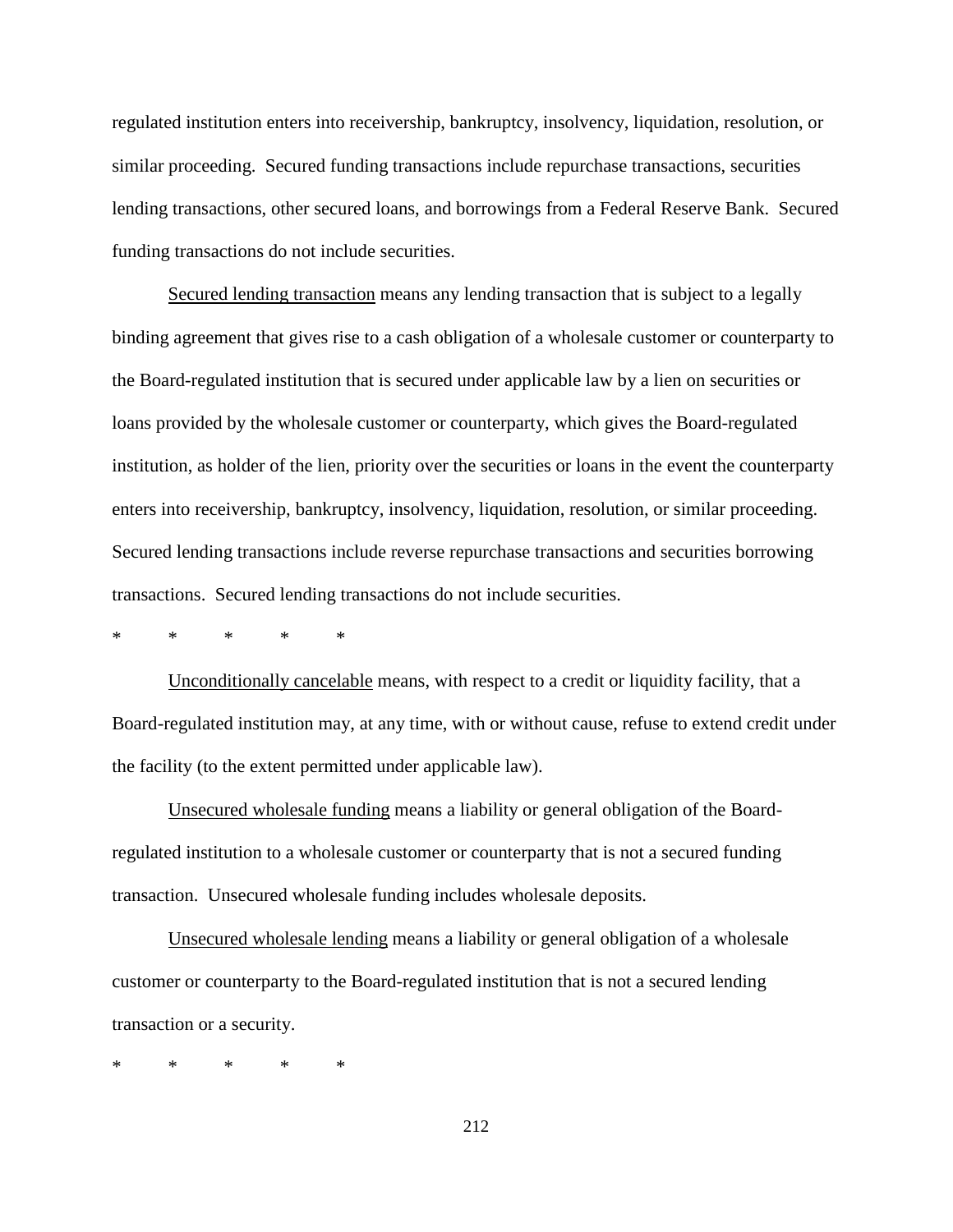16. Amend  $\S$  249.22 by to revising paragraph (b)(1) to read as follows:

# **§ 249.22 Requirements for eligible high-quality liquid assets.**

**\* \* \* \* \***  $(b) * * * *$ (1) The assets are not encumbered.

\* \* \* \* \*

17. In § 249.30, revise paragraph (a)(3) to read as follows:

# **§ 249.30 Total net cash outflow amount.**

 $(a) * * *$ 

(3) Other than the transactions identified in § 249.32(h)(2), (h)(5), or (j) or § 249.33(d) or (f), the maturity of which is determined under  $\S$  249.31(a), transactions that have an open maturity are not included in the calculation of the maturity mismatch add-on.

18. In § 249.31, revise paragraphs (a)(1), (a)(2), and (a)(4) to read as follows:

## **§ 249.31 Determining maturity.**

 $(a) * * * *$ 

(1) With respect to an instrument or transaction subject to § 249.32, on the earliest possible contractual maturity date or the earliest possible date the transaction could occur, taking into account any option that could accelerate the maturity date or the date of the transaction, except that when considering the earliest possible contractual maturity date or the earliest possible date the transaction could occur, the Board-regulated institution should exclude any contingent options that are triggered only by regulatory actions or changes in law or regulation, as follows:

\* \* \* \* \*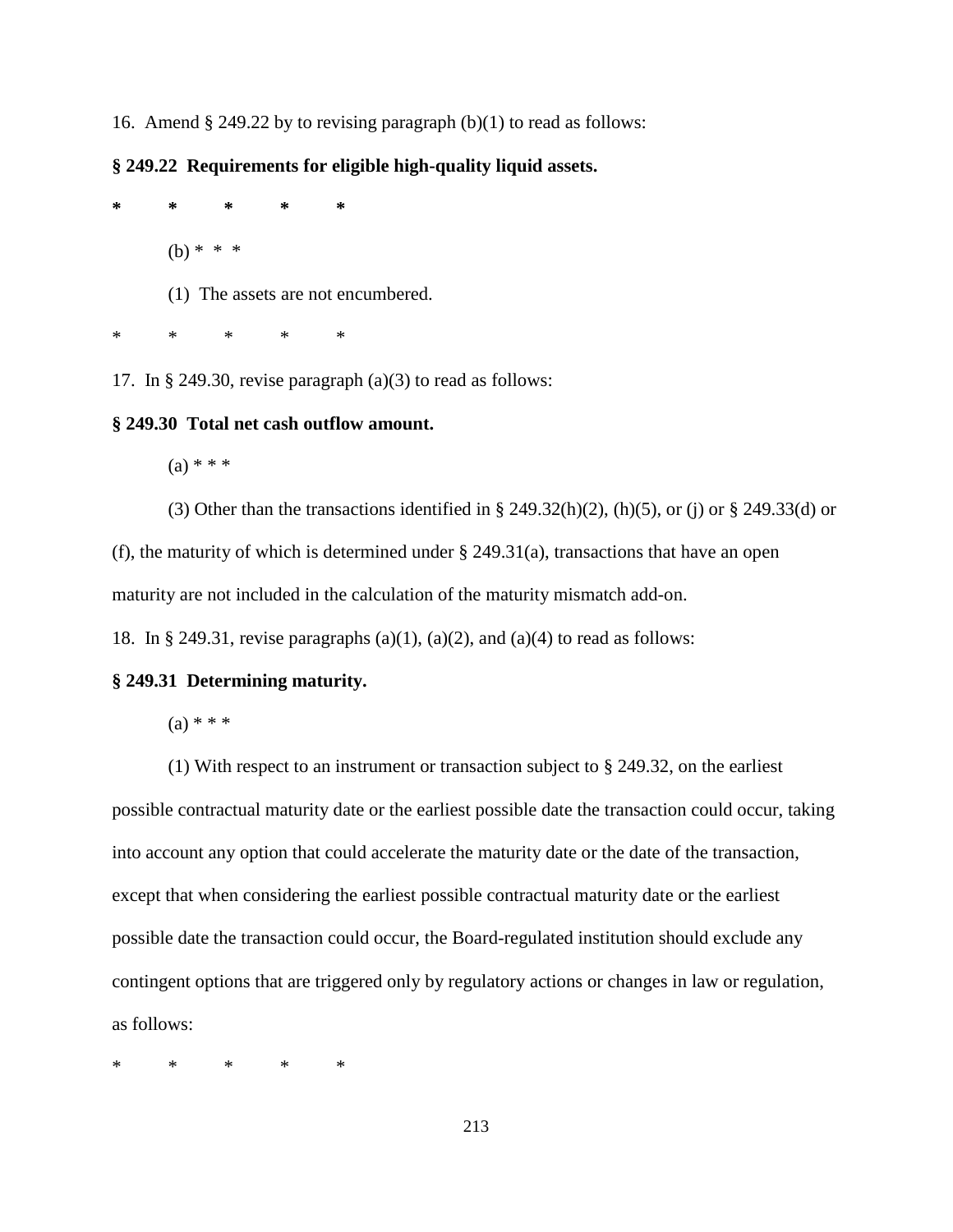(2) With respect to an instrument or transaction subject to § 249.33, on the latest possible contractual maturity date or the latest possible date the transaction could occur, taking into account any option that could extend the maturity date or the date of the transaction, except that when considering the latest possible contractual maturity date or the latest possible date the transaction could occur, the Board-regulated institution may exclude any contingent options that are triggered only by regulatory actions or changes in law or regulation, as follows:

\* \* \* \* \*

(4) With respect to a transaction that has an open maturity, is not an operational deposit, and is subject to the provisions of  $\S$  249.32(h)(2), (h)(5), (j), or (k) or  $\S$  249.33(d) or (f), the maturity date is the first calendar day after the calculation date. Any other transaction that has an open maturity and is subject to the provisions of § 249.32 shall be considered to mature within 30 calendar days of the calculation date.

\* \* \* \* \*

19. Add subpart M to read as follows:

# **Subpart M – Net Stable Funding Ratio for Certain Depository Institution Holding Companies**

#### **§ 249.120 Applicability**.

(a) Scope. This subpart applies to a covered depository institution holding company domiciled in the United States that has total consolidated assets equal to \$50 billion or more, based on the average of the covered depository institution holding company's total consolidated assets in the four most recent quarters as reported on the FR Y-9C (or, if a savings and loan holding company is not required to report on the FR Y-9C, based on the average of its estimated total consolidated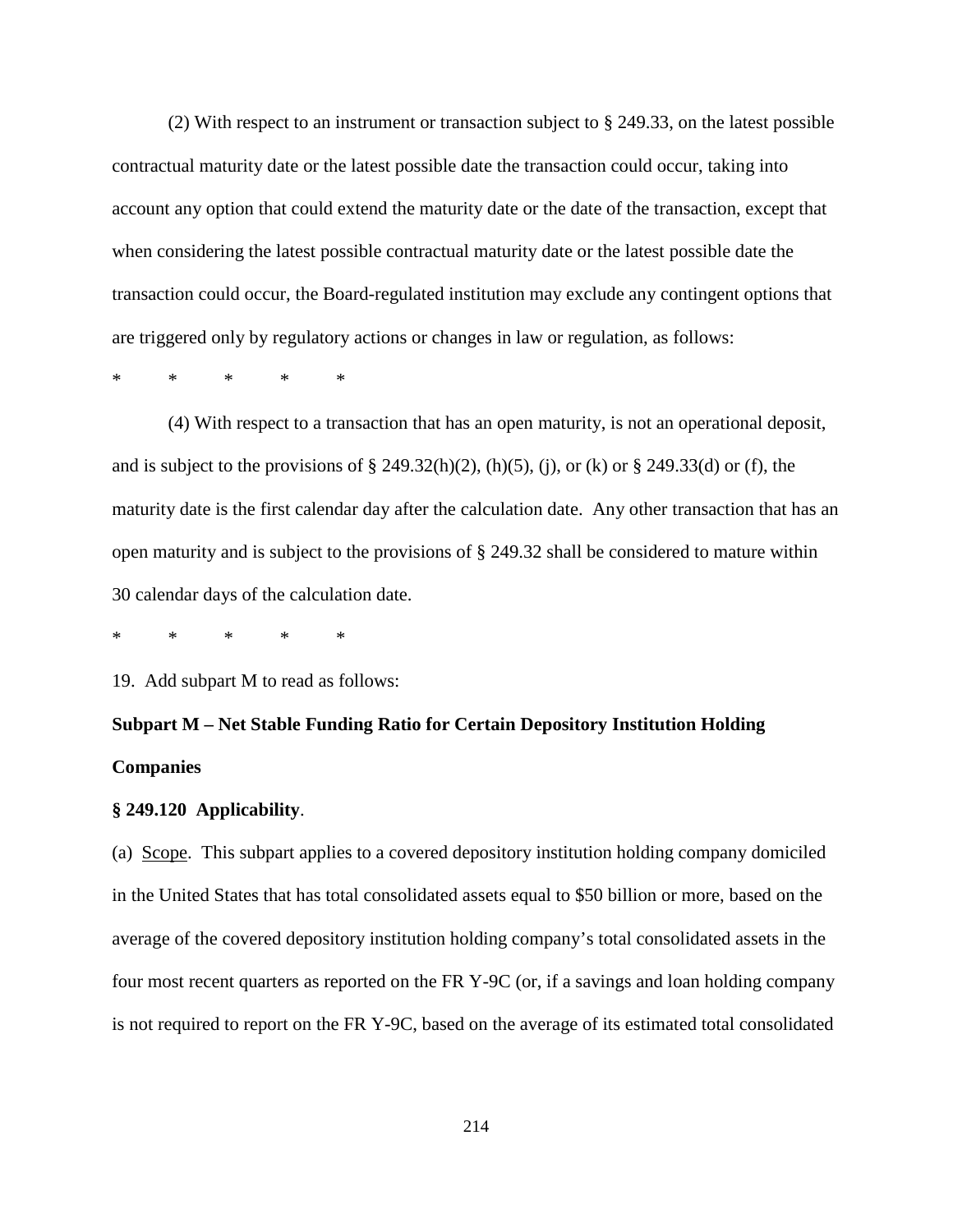assets for the most recent four quarters, calculated in accordance with the instructions to the FR Y-9C) and does not meet the applicability criteria set forth in § 249.1(b).

(b) Applicable provisions. Except as otherwise provided in this subpart, the provisions of subparts A, K, L, and N of this part apply to covered depository institution holding companies that are subject to this subpart.

(c) Applicability. A covered depository institution holding company that meets the threshold for applicability of this subpart under paragraph (a) of this section after the effective date must comply with the requirements of this subpart beginning one year after the date it meets the threshold set forth in paragraph (a) of this section.

## **§ 249.121 Net stable funding ratio requirement**.

(a) Calculation of the net stable funding ratio. A covered depository institution holding company subject to this subpart must calculate and maintain a net stable funding ratio in accordance with § 249.100 and this subpart.

(b) Available stable funding amount. A covered depository institution holding company subject to this subpart must calculate its ASF amount in accordance with subpart K of this part.

(c) Required stable funding amount. A covered depository institution holding company subject to this subpart must calculate its RSF amount in accordance with subpart K of this part, provided, however, that the RSF amount of a covered depository institution holding company subject to this subpart equals 70 percent of the RSF amount calculated in accordance with subpart K of this part.

### **Federal Deposit Insurance Corporation**

### **12 CFR Chapter III**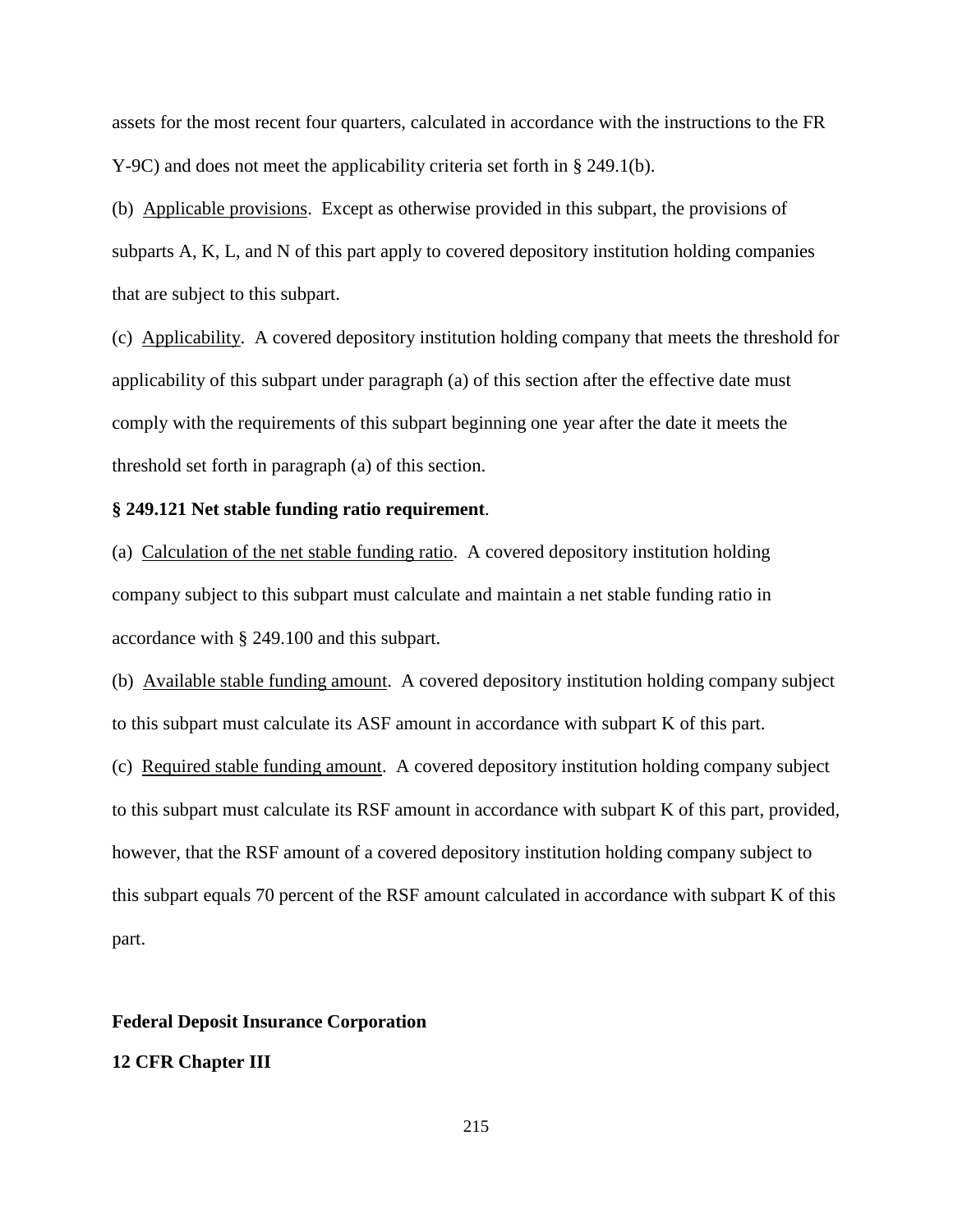### **Authority and Issuance**

For the reasons set forth in the common preamble, the Federal Deposit Insurance Corporation proposes to amend chapter III of title 12 of the Code of Federal Regulations as follows:

## **PART 329 – LIQUIDITY RISK MEASUREMENT STANDARDS**

20. The authority citation for part 329 continues to read as follows:

**Authority**: 12 U.S.C. 1815, 1816, 1818, 1819, 1828, 1831p-1, 5412.

21. Part 329 is amended by:

a. Removing "[AGENCY]" and adding "FDIC" in its place wherever it appears.

b. Removing "[AGENCY CAPITAL REGULATION]" and adding "12 CFR part 324" in its place wherever it appears.

c. Removing "A [BANK]" and adding "An FDIC-supervised institution" in its place wherever it appears.

d. Removing "a [BANK]" and add "an FDIC-supervised institution" in its place wherever it appears.

e. Removing "[BANK]" and adding "FDIC-supervised institution" in its place wherever it appears.

f. Removing "[AGENCY SUPPLEMENTARY LEVERAGE RATIO RULE]" and adding "12 CFR 324.10(c)(4)" in its place wherever it appears.

22. Amend § 329.1 by:

a. Revising paragraphs (a) and  $(b)(1)$ ;

b. Redesignating paragraphs  $(b)(3)$  through  $(b)(5)$  as paragraphs  $(b)(4)$  through  $(b)(6)$ ,

respectively, and adding new paragraph (b)(3);

The additions and revisions read as follows: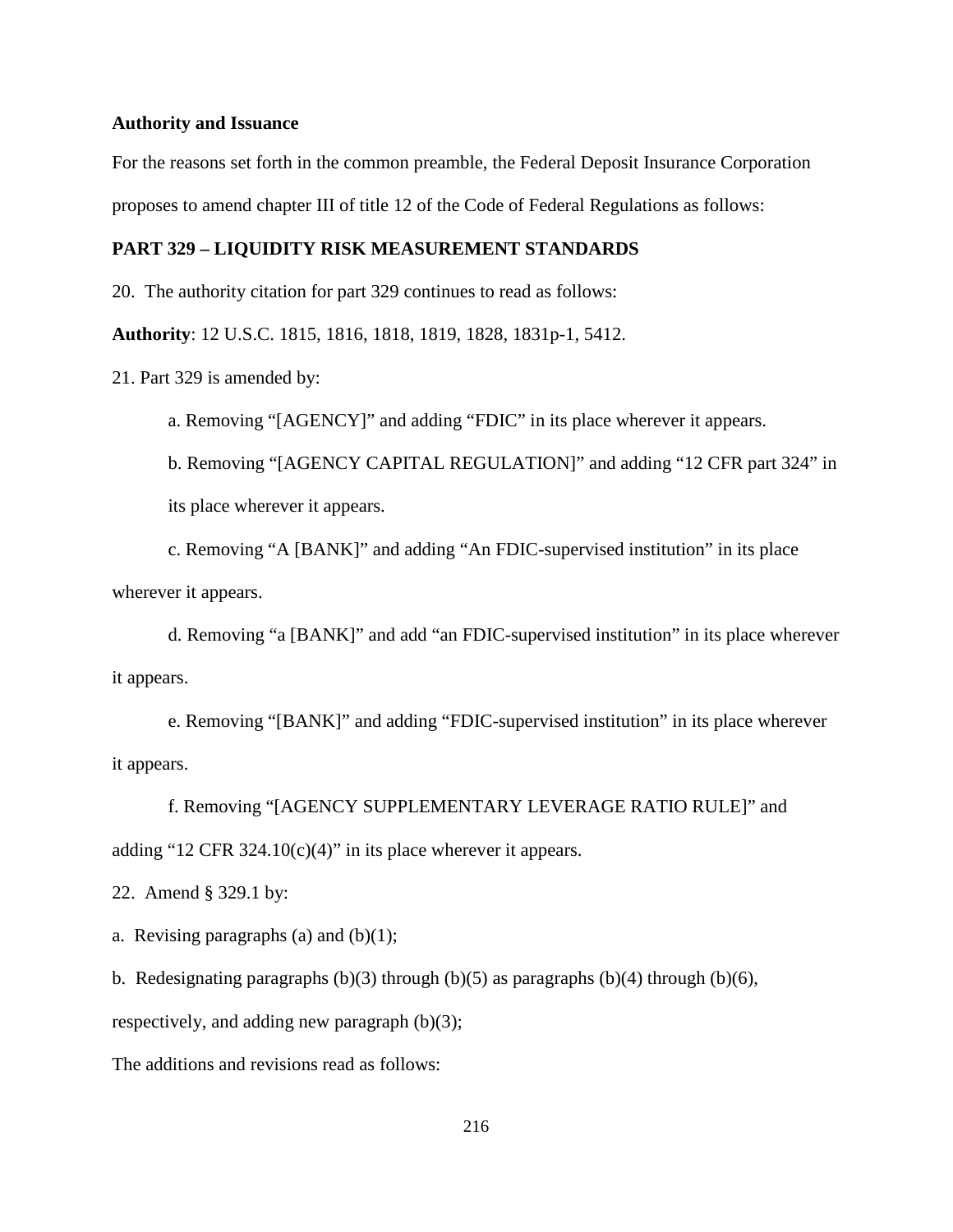### **§ 329.1 Purpose and applicability.**

(a) Purpose*.* This part establishes a minimum liquidity standard and a minimum stable funding standard for certain FDIC-supervised institutions on a consolidated basis, as set forth herein.

(b) Applicability*.* (1) An FDIC-supervised institution is subject to the minimum liquidity standard and the minimum stable funding standard, and other requirements of this part if:

(i) The FDIC-supervised institution has total consolidated assets equal to \$250 billion or more, as reported on the most recent year-end Consolidated Report of Condition and Income;

(ii) The FDIC-supervised institution has total consolidated on-balance sheet foreign exposure at the most recent year end equal to \$10 billion or more (where total on-balance sheet foreign exposure equals total cross-border claims less claims with a head office or guarantor located in another country plus redistributed guaranteed amounts to the country of the head office or guarantor plus local country claims on local residents plus revaluation gains on foreign exchange and derivative products, calculated in accordance with the Federal Financial Institutions Examination Council (FFIEC) 009 Country Exposure Report);

(iii) The FDIC-supervised institution is a depository institution that has total consolidated assets equal to \$10 billion or more, as reported on the most recent year-end Consolidated Report of Condition and Income and is a consolidated subsidiary of one of the following:

(A) A covered depository institution holding company that has total assets equal to \$250 billion or more, as reported on the most recent year-end Consolidated Financial Statements for Holding Companies reporting form (FR Y-9C), or, if the covered depository institution holding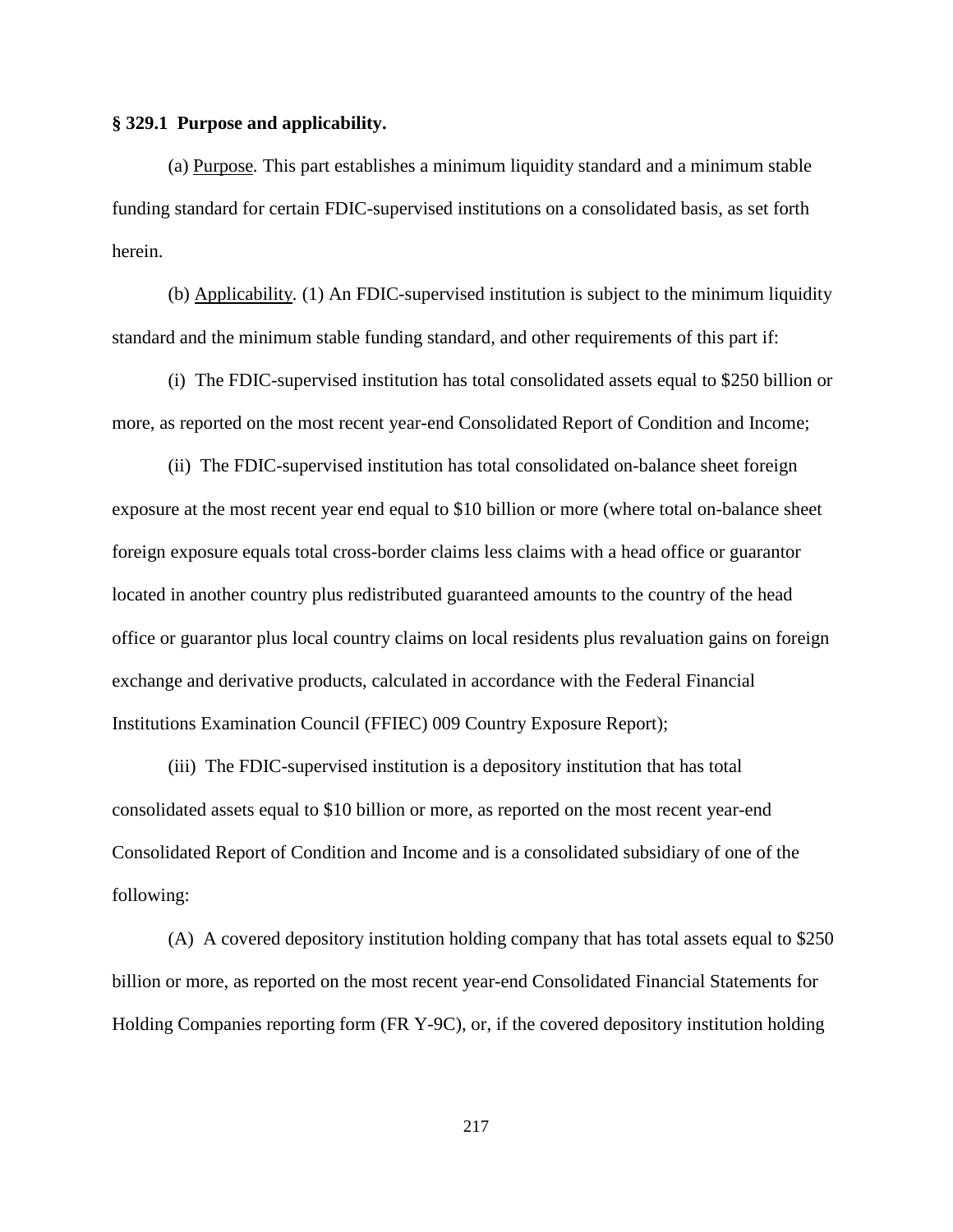company is not required to report on the FR Y-9C, its estimated total consolidated assets as of the most recent year-end, calculated in accordance with the instructions to the FR Y-9C;

(B) A depository institution that has total consolidated assets equal to \$250 billion or more, as reported on the most recent year-end Consolidated Report of Condition and Income;

(C) A covered depository institution holding company or depository institution that has total consolidated on-balance sheet foreign exposure at the most recent year-end equal to \$10 billion or more (where total on-balance sheet foreign exposure equals total cross-border claims less claims with a head office or guarantor located in another country plus redistributed guaranteed amounts to the country of the head office or guarantor plus local country claims on local residents plus revaluation gains on foreign exchange and derivative transaction products, calculated in accordance with Federal Financial Institutions Examination Council (FFIEC) 009 Country Exposure Report); or

(D) A covered nonbank company; or

(iv) The FDIC has determined that application of this part is appropriate in light of the FDIC-supervised institution's asset size, level of complexity, risk profile, scope of operations, affiliation with foreign or domestic covered entities, or risk to the financial system.

\* \* \* \* \*

(3) (i) An FDIC-supervised institution that becomes subject to the minimum stable funding standard and other requirements of subparts K through N of this part under paragraphs  $(b)(1)(i)$  through (iii) of this section after the effective date must comply with the requirements of subparts K through N of this part beginning on April 1 of the year in which the FDIC-supervised institution becomes subject to the minimum stable funding standard and the requirements of subparts K through N of this part; and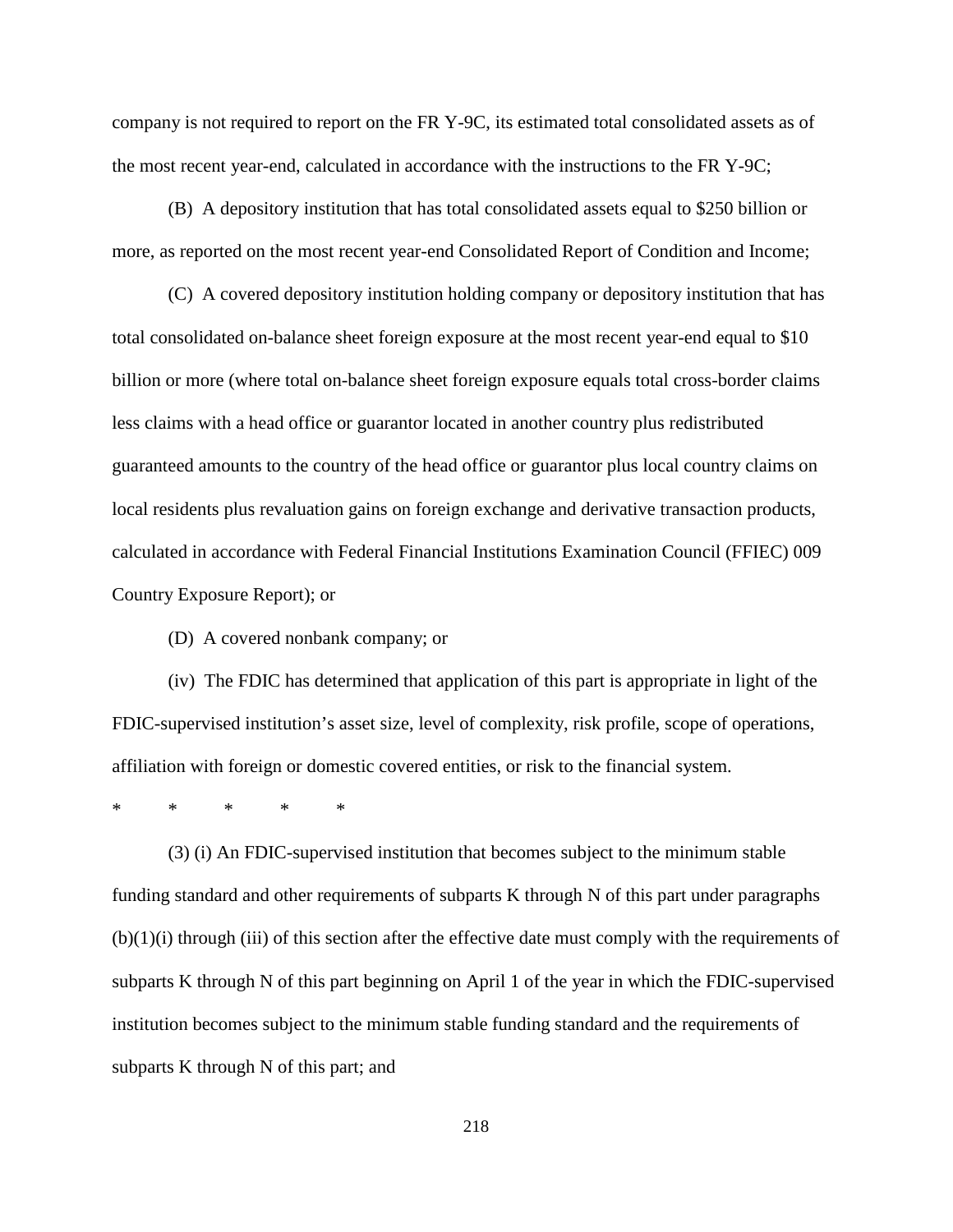(ii) An FDIC-supervised institution that becomes subject to the minimum stable funding standard and other requirements of subparts K through N of this part under paragraph  $(b)(1)(iv)$ of this section after the effective date must comply with the requirements of subparts K through N of this part on the date specified by the FDIC.

\* \* \* \* \*

23. Amend § 329.2, by redesignating paragraph (b) as paragraph (c), adding new paragraph (b), and revising paragraph (c) to read as follows:

### **§ 329.2 Reservation of Authority.**

\* \* \* \* \*

(b) The FDIC may require an FDIC-supervised institution to hold an amount of available stable funding (ASF) greater than otherwise required under this part, or to take any other measure to improve the FDIC-supervised institution's stable funding, if the FDIC determines that the FDIC-supervised institution's stable funding requirements as calculated under this part are not commensurate with the FDIC-supervised institution's funding risks. In making determinations under this section, the FDIC will apply notice and response procedures as set forth in 12 CFR 324.5.

(c) Nothing in this part limits the authority of the FDIC under any other provision of law or regulation to take supervisory or enforcement action, including action to address unsafe or unsound practices or conditions, deficient liquidity levels, deficient stable funding levels, or violations of law.

24. Amend § 329.3 to add definitions for "Carrying value", "Encumbered", "NSFR liability", "NSFR regulatory capital element", "QMNA netting set", "Unconditionally cancelable", and "Unsecured wholesale lending" and revise definitions for "Calculation date", "Collateralized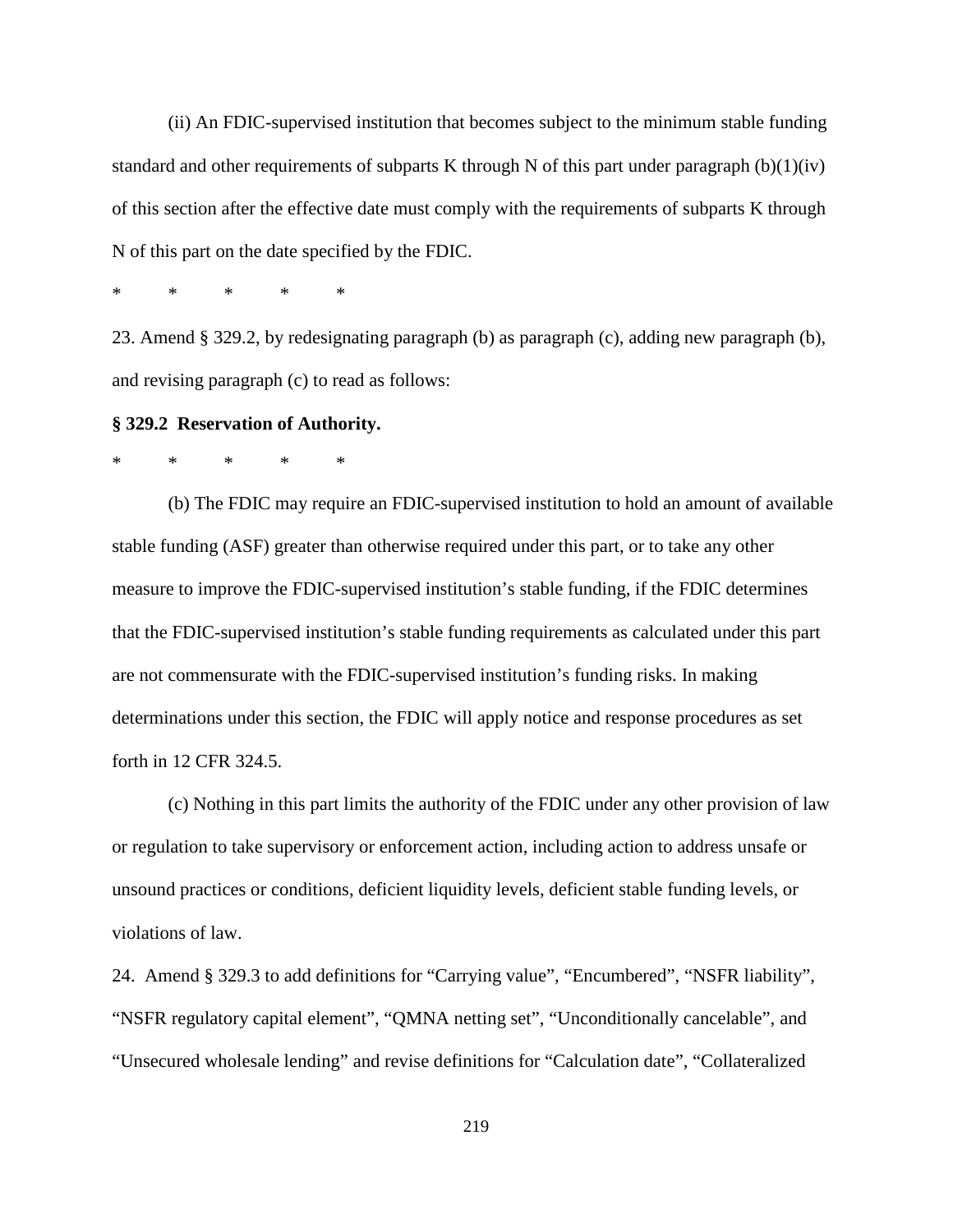deposit", "Committed", "Covered nonbank company", "Operational deposit", "Secured funding transaction", "Secured lending transaction", and "Unsecured wholesale funding" in alphabetical order, to read as follows:

### **§ 329.3 Definitions.**

# \* \* \* \* \*

Calculation date means, for subparts B through J of this part, any date on which an FDICsupervised institution calculates its liquidity coverage ratio under § 329.10, and for subparts K through N of this part, any date on which an FDIC-supervised institution calculates its net stable funding ratio under § 329.100.

Carrying value means, with respect to an asset, NSFR regulatory capital element, or NSFR liability, the value on the balance sheet of the FDIC-supervised institution, each as determined in accordance with GAAP.

\* \* \* \* \*

Collateralized deposit means:

(1) A deposit of a public sector entity held at the FDIC-supervised institution that is required to be secured under applicable law by a lien on assets owned by the FDIC-supervised institution and that gives the depositor, as holder of the lien, priority over the assets in the event the FDIC-supervised institution enters into receivership, bankruptcy, insolvency, liquidation, resolution, or similar proceeding;

(2) A deposit of a fiduciary account awaiting investment or distribution held at the FDICsupervised institution for which the FDIC-supervised institution is a fiduciary and is required under 12 CFR 9.10(b) (national banks), 12 CFR 150.300 through 150.320 (Federal savings associations), or applicable state law (state member and nonmember banks, and state savings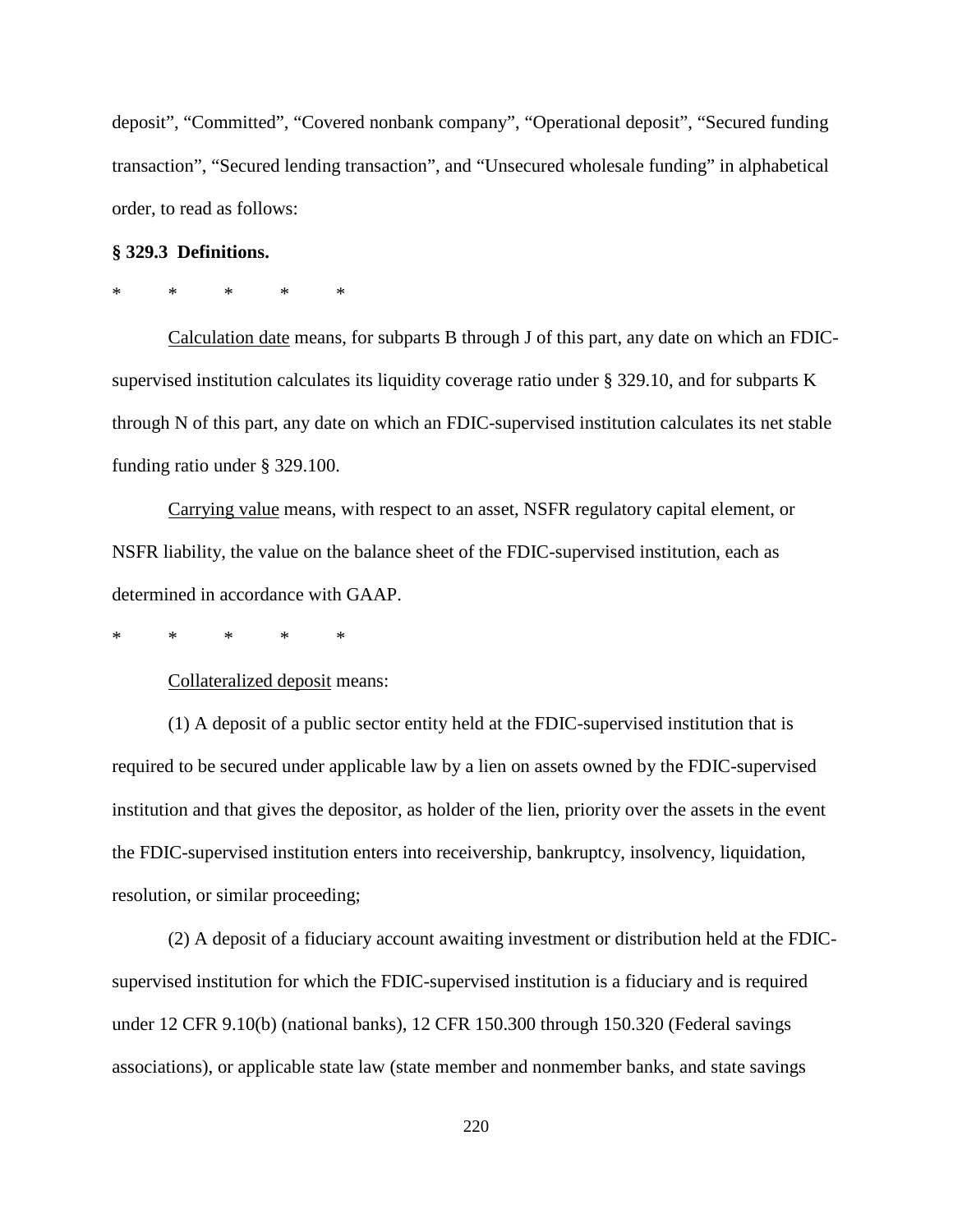associations) to set aside assets owned by the FDIC-supervised institution as security, which gives the depositor priority over the assets in the event the FDIC-supervised institution enters into receivership, bankruptcy, insolvency, liquidation, resolution, or similar proceeding; or

(3) A deposit of a fiduciary account awaiting investment or distribution held at the FDICsupervised institution for which the FDIC-supervised institution's affiliated insured depository institution is a fiduciary and where the FDIC-supervised institution under 12 CFR 9.10(c) (national banks) or 12 CFR 150.310 (Federal savings associations) has set aside assets owned by the FDIC-supervised institution as security, which gives the depositor priority over the assets in the event the FDIC-supervised institution enters into receivership, bankruptcy, insolvency, liquidation, resolution, or similar proceeding.

Committed means, with respect to a credit or liquidity facility, that under the terms of the facility, it is not unconditionally cancelable.

\* \* \* \* \*

Covered nonbank company means a designated company that the Board of Governors of the Federal Reserve System has required by separate rule or order to comply with the requirements of 12 CFR part 249.

\* \* \* \* \*

Encumbered means, with respect to an asset, that the asset:

(1) Is subject to legal, regulatory, contractual, or other restriction on the ability of the FDIC-supervised institution to monetize the asset; or

(2) Is pledged, explicitly or implicitly, to secure or to provide credit enhancement to any transaction, not including when the asset is pledged to a central bank or a U.S. governmentsponsored enterprise where: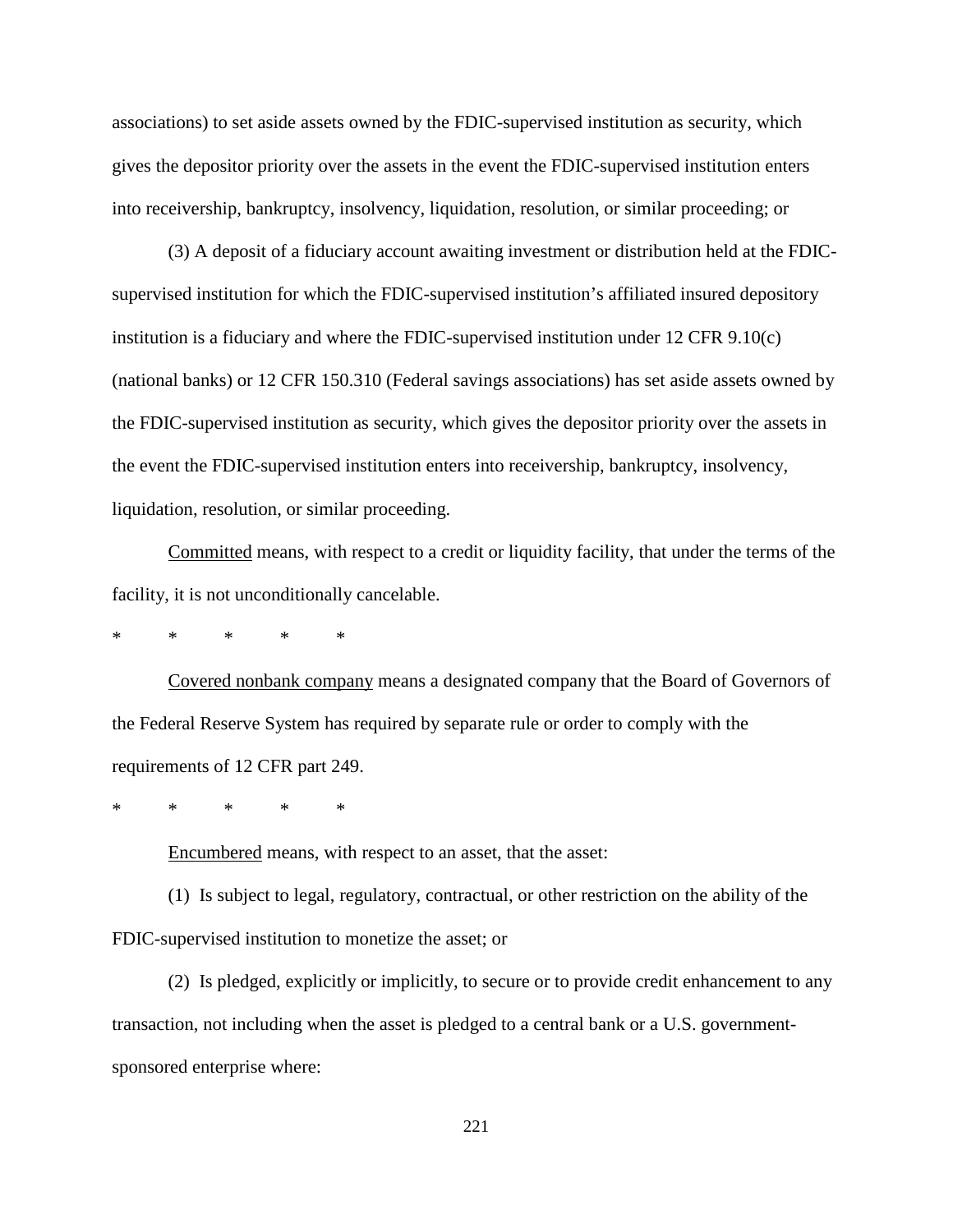(i) Potential credit secured by the asset is not currently extended to the FDIC-supervised institution or its consolidated subsidiaries; and

(ii) The pledged asset is not required to support access to the payment services of a central bank.

\* \* \* \* \*

NSFR liability means any liability or equity reported on an FDIC-supervised institution's balance sheet that is not an NSFR regulatory capital element.

NSFR regulatory capital element means any capital element included in an FDICsupervised institution's common equity tier 1 capital, additional tier 1 capital, and tier 2 capital, in each case as defined in 12 CFR 324.20, prior to application of capital adjustments or deductions as set forth in 12 CFR 324.22, excluding any debt or equity instrument that does not meet the criteria for additional tier 1 or tier 2 capital instruments in 12 CFR 324.22 and is being phased out of tier 1 capital or tier 2 capital pursuant to subpart G of 12 CFR 324.

Operational deposit means short-term unsecured wholesale funding that is a deposit, unsecured wholesale lending that is a deposit, or a collateralized deposit, in each case that meets the requirements of § 329.4(b) with respect to that deposit and is necessary for the provision of operational services as an independent third-party intermediary, agent, or administrator to the wholesale customer or counterparty providing the deposit.

\* \* \* \* \*

QMNA netting set means a group of derivative transactions with a single counterparty that is subject to a qualifying master netting agreement and is netted under the qualifying master netting agreement.

\* \* \* \* \*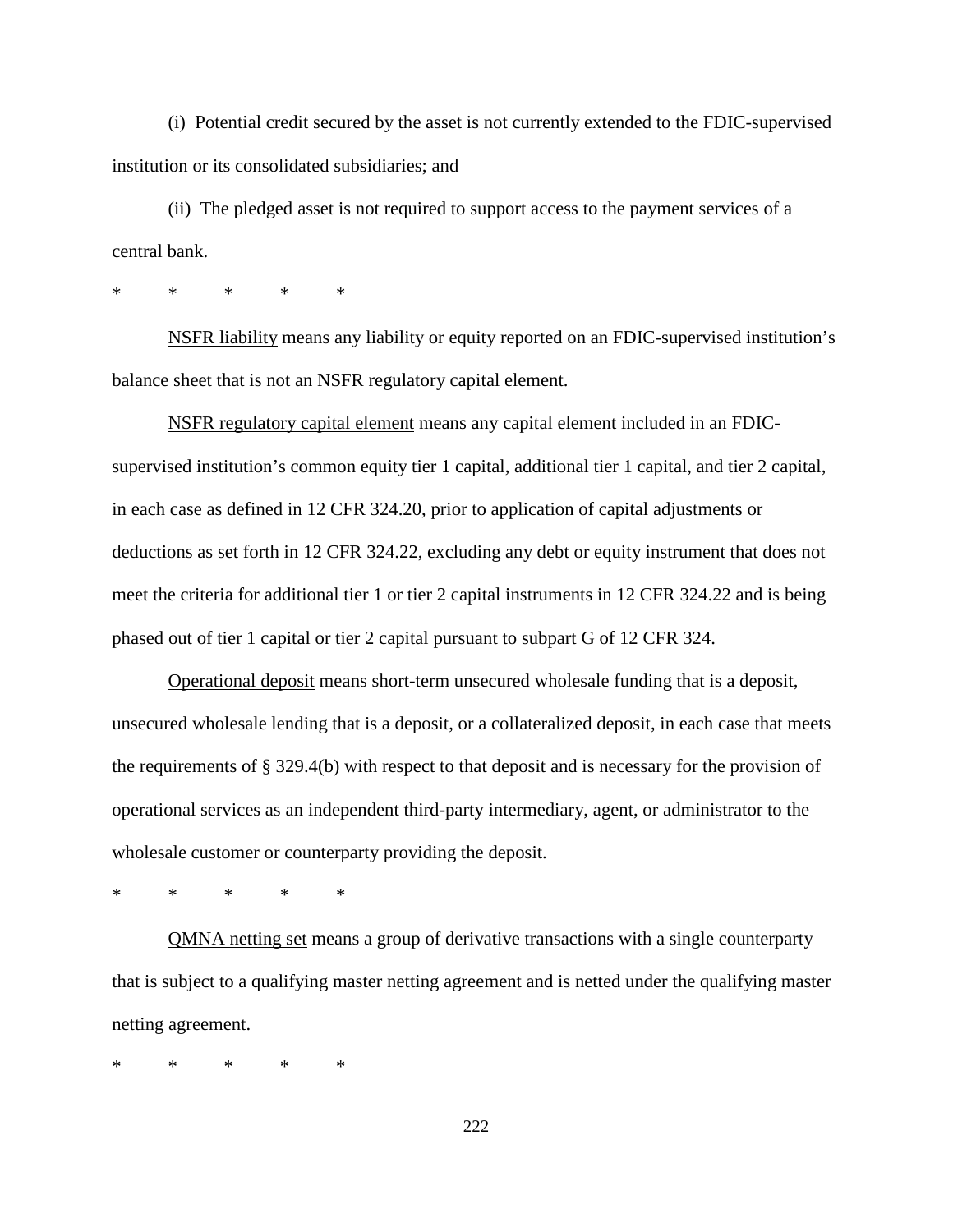Secured funding transaction means any funding transaction that is subject to a legally binding agreement that gives rise to a cash obligation of the FDIC-supervised institution to a wholesale customer or counterparty that is secured under applicable law by a lien on securities or loans provided by the FDIC-supervised institution, which gives the wholesale customer or counterparty, as holder of the lien, priority over the securities or loans in the event the FDICsupervised institution enters into receivership, bankruptcy, insolvency, liquidation, resolution, or similar proceeding. Secured funding transactions include repurchase transactions, securities lending transactions, other secured loans, and borrowings from a Federal Reserve Bank. Secured funding transactions do not include securities.

Secured lending transaction means any lending transaction that is subject to a legally binding agreement that gives rise to a cash obligation of a wholesale customer or counterparty to the FDIC-supervised institution that is secured under applicable law by a lien on securities or loans provided by the wholesale customer or counterparty, which gives the FDIC-supervised institution, as holder of the lien, priority over the securities or loans in the event the counterparty enters into receivership, bankruptcy, insolvency, liquidation, resolution, or similar proceeding. Secured lending transactions include reverse repurchase transactions and securities borrowing transactions. Secured lending transactions do not include securities.

\* \* \* \* \*

Unconditionally cancelable means, with respect to a credit or liquidity facility, that an FDIC-supervised institution may, at any time, with or without cause, refuse to extend credit under the facility (to the extent permitted under applicable law).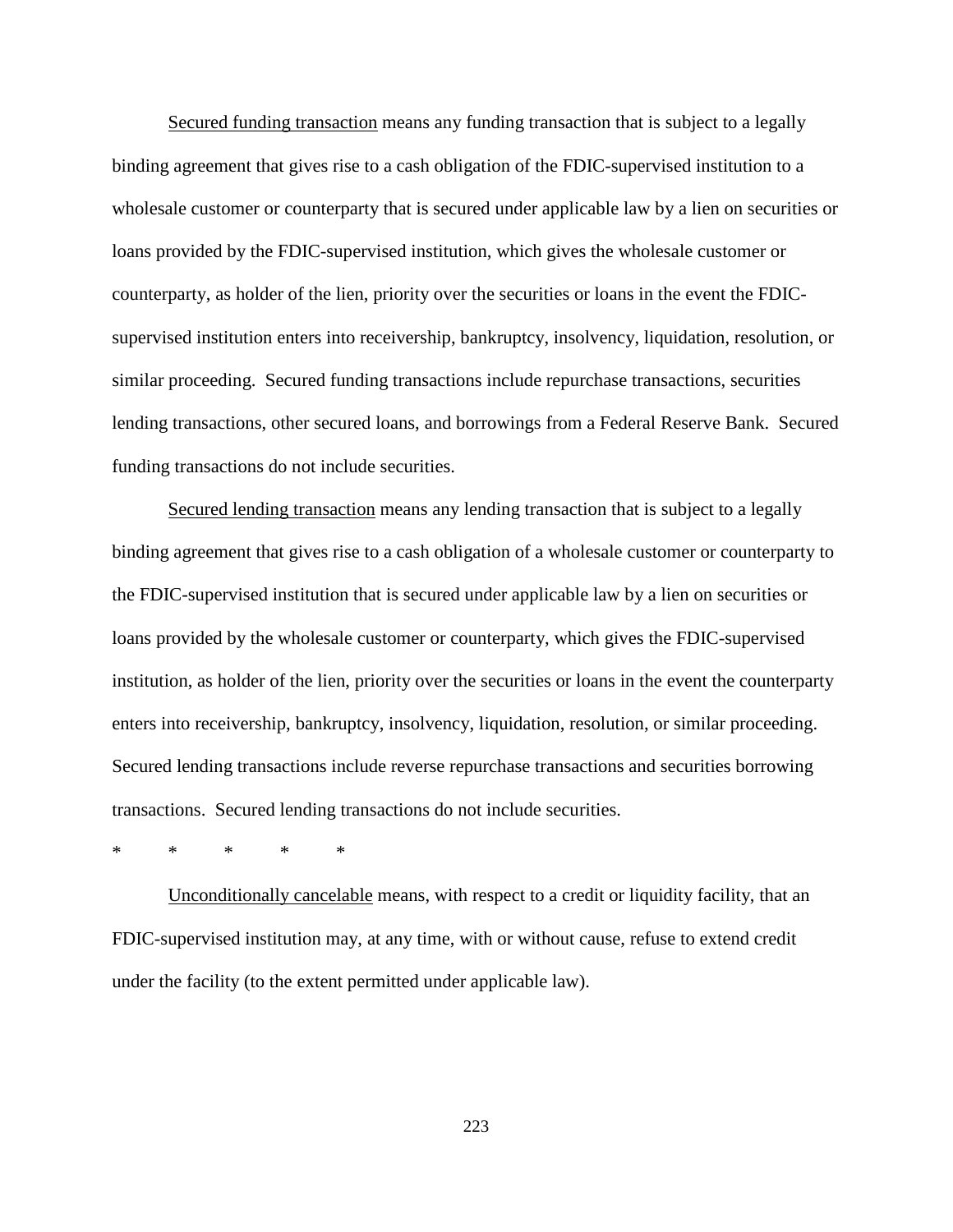Unsecured wholesale funding means a liability or general obligation of the FDICsupervised institution to a wholesale customer or counterparty that is not a secured funding transaction. Unsecured wholesale funding includes wholesale deposits.

Unsecured wholesale lending means a liability or general obligation of a wholesale customer or counterparty to the FDIC-supervised institution that is not a secured lending transaction or a security.

\* \* \* \* \*

25. Amend § 329.22 to revise paragraph (b)(1) to read as follows:

**§ 329.22 Requirements for eligible high-quality liquid assets.**

\* \* \* \* \* (b)  $* * * *$ (1) The assets are not encumbered.

\* \* \* \* \*

26. In § 329.30, revise paragraph (a)(3) to read as follows:

### **§ 329.30 Total net cash outflow amount.**

 $(a) * * *$ 

(3) Other than the transactions identified in § 329.32(h)(2), (h)(5), or (j) or § 329.33(d) or

(f), the maturity of which is determined under  $\S$  329.31(a), transactions that have an open

maturity are not included in the calculation of the maturity mismatch add-on.

27. In § 329.31, revise paragraphs  $(a)(1)$ ,  $(a)(2)$ , and  $(a)(4)$  to read as follows:

## **§ 329.31 Determining maturity.**

 $(a) * * *$